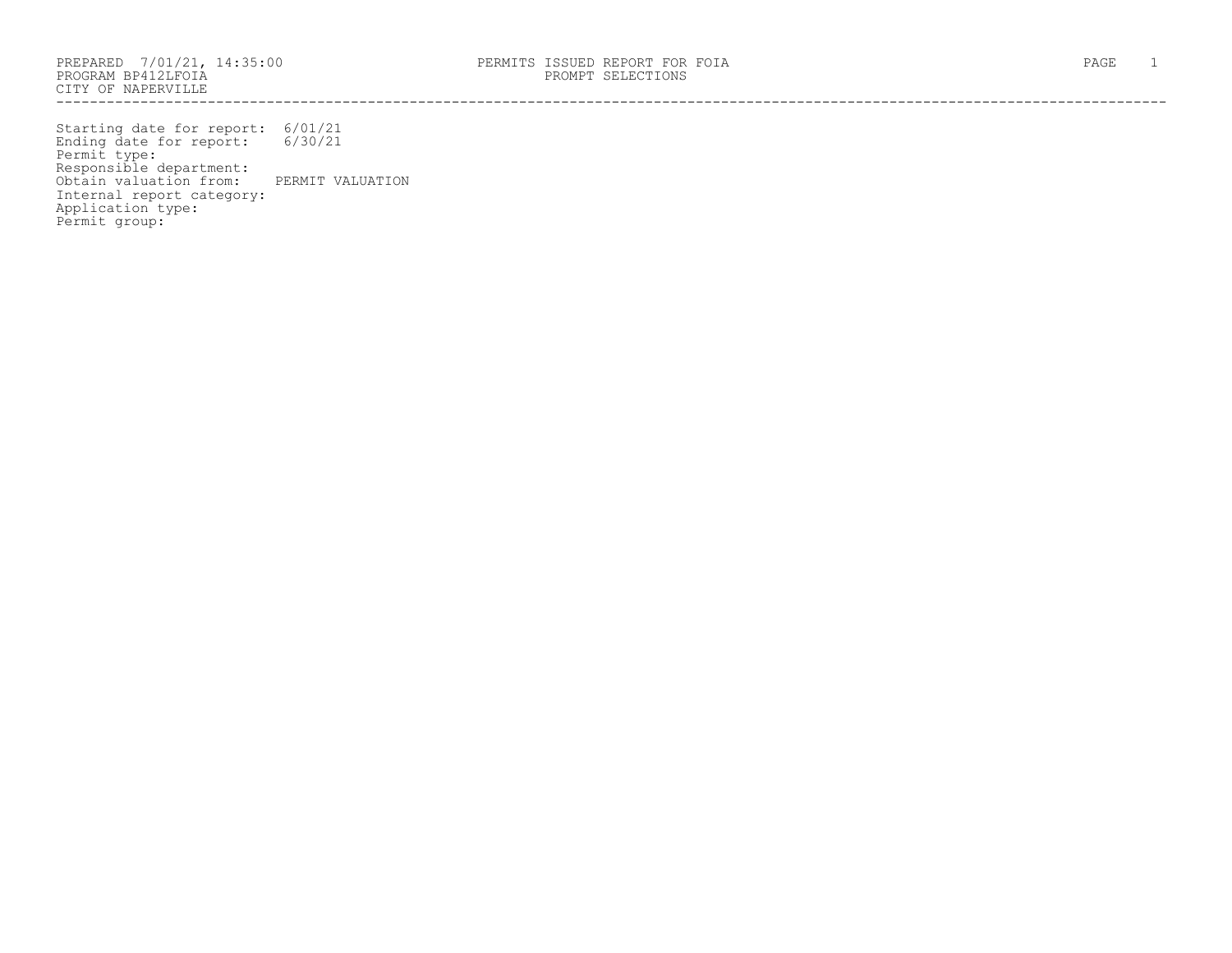# PREPARED 7/01/21, 14:35:00 PERMITS ISSUED REPORT PAGE 1 PROGRAM BP412LFOIA 6/01/21 THRU 6/30/21 CITY OF NAPERVILLE **DEPARTMENT - T.E.D./BUILDING**

| OBTAINED VALUATION FROM PERMIT VALUATION                                                                             |                                                                        |                                                   |    |
|----------------------------------------------------------------------------------------------------------------------|------------------------------------------------------------------------|---------------------------------------------------|----|
| APPLICATION APPLICATION TYPE AND DESCRIPTION<br>DATE                                                                 | Parcel Number<br>Alternate ID Code                                     | PROPERTY OWNER/<br>CONTRACTOR                     |    |
| 50-00000023 SFR SINGLE FAMILY RESIDENCE                                                                              | 400 S EAGLE ST                                                         |                                                   |    |
| ---------- 2/01/19<br>Contractor #:                                                                                  | D-07134410190000N1154-84                                               |                                                   |    |
| STRUCTURE - 000 000 SFR<br>PERMIT TYPE - SFRP 00 SINGLE FAMILY RESIDENCE PERMIT 6/28/21                              | ISSUE DATE VALUATION SUBCONTRACTOR(S)                                  |                                                   |    |
| 95-00000256 ELEV ELEVATOR                                                                                            | 1220 HOBSON RD HM                                                      |                                                   |    |
| $---------2/13/95$<br>Contractor #: 630-258-5559                                                                     |                                                                        | D-08292150150000N1177-133 HOBSON MEDICAL BUILDING | EV |
| STRUCTURE – 000 000 PASSENGER<br>PERMIT TYPE –      ELEV 02 ELEVATOR PERMIT                                  6/15/21 |                                                                        |                                                   |    |
| 99-00000006 ELEV ELEVATOR                                                                                            | 1200 E WARRENVILLE RD                                                  |                                                   |    |
| $---------$ 1/04/99<br>Contractor #: 312-810-3350                                                                    |                                                                        | D-08051030080000N476 -12 BMO HARRIS BANK EV       |    |
| STRUCTURE - 000 000 # 1 PASSENGER<br>PERMIT TYPE -     ELEV 02 ELEVATOR PERMIT<br>ELEV 03 ELEVATOR PERMIT            | ISSUE DATE VALUATION SUBCONTRACTOR(S)<br>6/23/21<br>6/23/21<br>6/23/21 |                                                   |    |
| ___________<br>99-00005135 ELEV ELEVATOR                                                                             | 1200 E WARRENVILLE RD                                                  |                                                   |    |
| $--------- 12/27/07$<br>Contractor #: 312-810-3350                                                                   |                                                                        | D-08051030080000N476 -12 BMO HARRIS BANK EV       |    |
| STRUCTURE - 000 000 # 2 PASSENGER<br>PERMIT TYPE - ELEV 02 ELEVATOR PERMIT                                           | ISSUE DATE VALUATION SUBCONTRACTOR(S)<br>6/23/21                       |                                                   |    |
| -----------<br>99-00005136 ELEV ELEVATOR                                                                             | 1200 E WARRENVILLE RD                                                  |                                                   |    |
| $--------- 3/12/08$<br>Contractor #: 312-810-3350                                                                    |                                                                        | D-08051030080000N476 -12 BMO HARRIS BANK EV       |    |
| STRUCTURE - 000 000 #3PASSENGER<br>ISSUE DA1<br>6/23/21<br>PERMIT TYPE - ELEV 02 ELEVATOR PERMIT                     | ISSUE DATE VALUATION SUBCONTRACTOR(S)                                  |                                                   |    |
| -----------<br>99-00005137 ELEV ELEVATOR                                                                             | 1200 E WARRENVILLE RD                                                  |                                                   |    |
| $--------- 3/12/08$<br>Contractor #: 312-810-3350                                                                    |                                                                        | D-08051030080000N476 -12 BMO HARRIS BANK          | EV |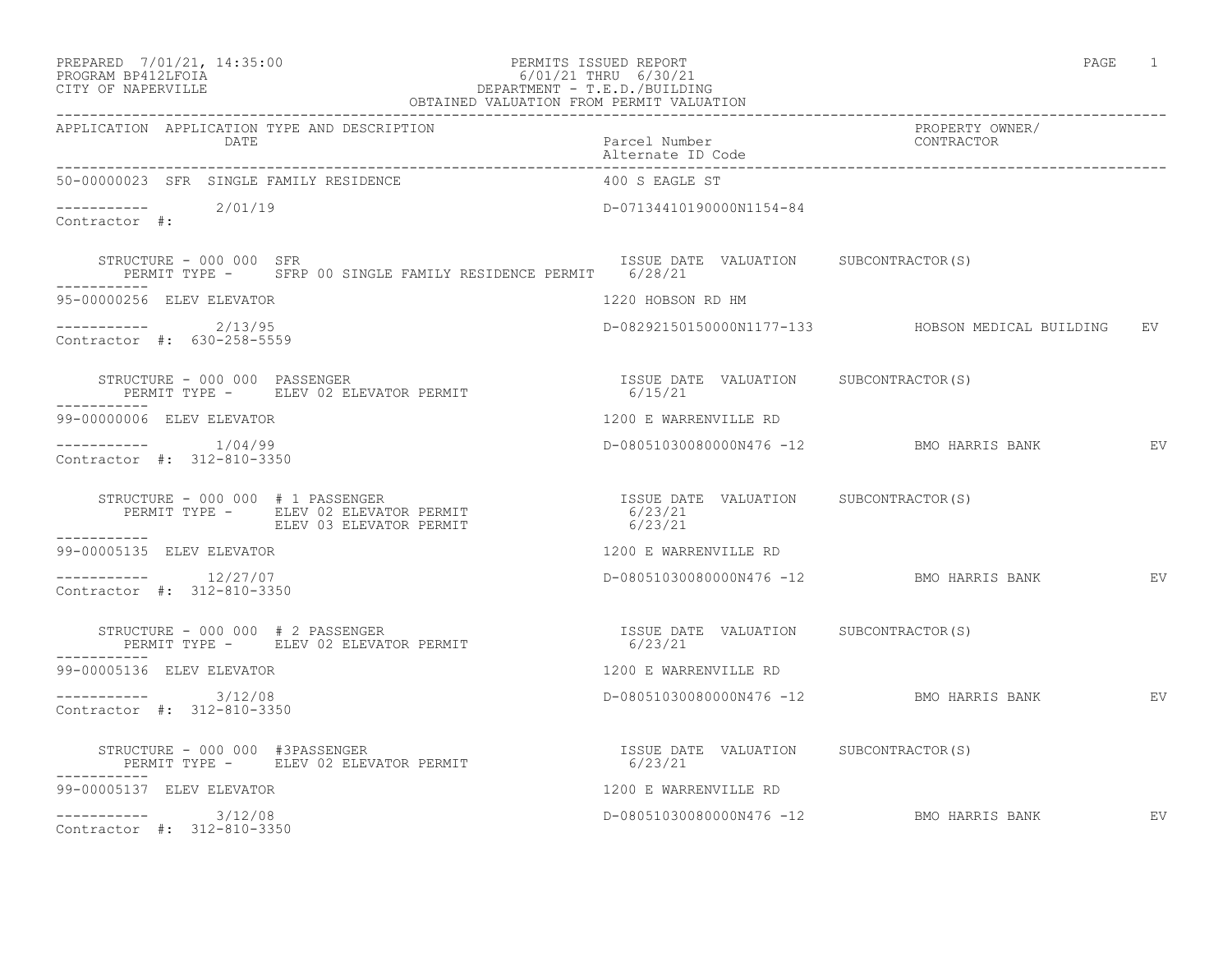|                   | PREPARED 7/01/21, 14:35:00 | PERMITS ISSUED REPORT     | PAGE |  |
|-------------------|----------------------------|---------------------------|------|--|
| EDOCRAM RRATTEOTA |                            | $6/01/21$ THRII $6/30/21$ |      |  |

# PROGRAM BP412LFOIA 6/01/21 THRU 6/30/21 CITY OF NAPERVILLE DEPARTMENT - T.E.D./BUILDING

|                                                                                                                                                                                                  | OBTAINED VALUATION FROM PERMIT VALUATION                    |                                                |                 |
|--------------------------------------------------------------------------------------------------------------------------------------------------------------------------------------------------|-------------------------------------------------------------|------------------------------------------------|-----------------|
| APPLICATION APPLICATION TYPE AND DESCRIPTION<br>DATE                                                                                                                                             | Parcel Number<br>Alternate ID Code                          | PROPERTY OWNER/<br>CONTRACTOR                  |                 |
| 99-00005137 (CONTINUED)                                                                                                                                                                          |                                                             |                                                |                 |
| STRUCTURE - 000 000 #4 PASSENGER<br>PERMIT TYPE -     ELEV 01 ELEVATOR PERMIT<br>-----------                                                                                                     | ISSUE DATE VALUATION SUBCONTRACTOR(S)<br>6/23/21            |                                                |                 |
| 99-00005138 ELEV ELEVATOR                                                                                                                                                                        | 1200 E WARRENVILLE RD                                       |                                                |                 |
| $--------- 3/12/08$<br>Contractor #: 312-810-3350                                                                                                                                                | D-08051030080000N476 -12 BMO HARRIS BANK                    |                                                | EV <sub>.</sub> |
| STRUCTURE - 000 000 #5 PASSENGER<br>PERMIT TYPE - ELEV 02 ELEVATOR PERMIT                                                                                                                        | ISSUE DATE VALUATION SUBCONTRACTOR(S)<br>6/23/21<br>6/23/21 |                                                |                 |
| 99-00005139 ELEV ELEVATOR                                                                                                                                                                        | 1200 E WARRENVILLE RD                                       |                                                |                 |
| ----------- 3/12/08<br>Contractor #: 312-810-3350                                                                                                                                                |                                                             | D-08051030080000N476 -12 BMO HARRIS BANK       | EV              |
| STRUCTURE - 000 000 #6 PASS/SERVICE<br>PERMIT TYPE - ELEV 01 ELEVATOR PERMIT                                                                                                                     | ISSUE DATE VALUATION SUBCONTRACTOR(S)<br>6/23/21            |                                                |                 |
| 08-00001730 ELEV ELEVATOR                                                                                                                                                                        | 101 E 75TH ST                                               |                                                |                 |
| ---------- 6/07/21<br>Contractor #: 630-323-8810                                                                                                                                                 |                                                             | D-08302130100000N1725-132 S.N.A.P. LLC         | EV              |
| STRUCTURE - 000 000 1 PASSENGER<br>PERMIT TYPE - ELEV 01 ELEVATOR PERMIT                                                                                                                         | ISSUE DATE VALUATION SUBCONTRACTOR(S)<br>6/11/21            |                                                |                 |
| 17-00000515 RAD RES ADDITIONS (NEW SQ FTG)                                                                                                                                                       | 1010 FERNCROFT CT                                           |                                                |                 |
| $---------$ 2/27/17<br>Contractor #: 630-393-4342                                                                                                                                                |                                                             | D-07114020490000N117 -52 LELLBACH CONSTRUCTION |                 |
| STRUCTURE – 000 000 SUNRM ADD/INTERIOR REMODEL                    ISSUE DATE VALUATION PERMIT TYPE –         FB     00 FINISHED BASEMENT                                   6/11/21        125000 |                                                             | SUBCONTRACTOR(S)                               |                 |
| 18-00003012 POOL POOL ABOVE/INGROUND RESIDENTIAL THE SAME RESPOND RESEN DR                                                                                                                       |                                                             |                                                |                 |
| -----------    7/30/18<br>Contractor #: 847-537-3800                                                                                                                                             |                                                             | D-08291060110000N1782-132 PLATINUM POOLCARE    |                 |
| STRUCTURE - 000 000 INGROUND POOL/SPA<br>STRUCTURE – 000 000 INGROUND POOL/SPA<br>PERMIT TYPE – FRP* 00 FIREPLACE PREFAB                           6/11/21         85500                         | ISSUE DATE VALUATION SUBCONTRACTOR (S)                      |                                                |                 |
| 19-00002950 RAD RES ADDITIONS (NEW SO FTG)                                                                                                                                                       | 25 S WRIGHT ST                                              |                                                |                 |
| $--------- 8/13/19$<br>Contractor #:                                                                                                                                                             |                                                             | D-08183170120000N436 -85 OWNER/CONTRACTOR      |                 |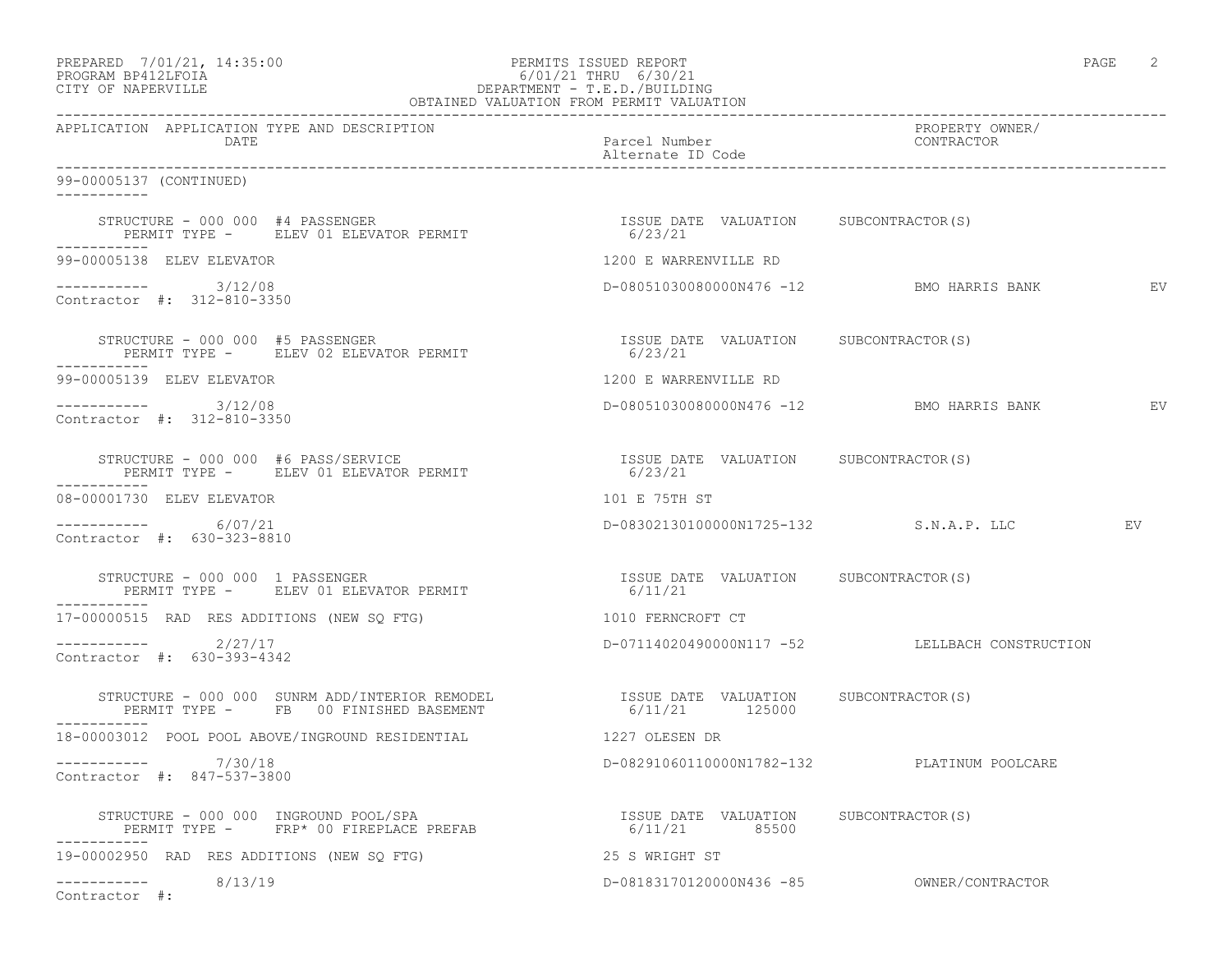### PREPARED 7/01/21, 14:35:00 PERMITS ISSUED REPORT PAGE 3 PROGRAM BP412LFOIA 6/01/21 THRU 6/30/21 CITY OF NAPERVILLE DEPARTMENT - T.E.D./BUILDING OBTAINED VALUATION FROM PERMIT VALUATION

------------------------------------------------------------------------------------------------------------------------------------

APPLICATION APPLICATION TYPE AND DESCRIPTION PROPERTY OWNER/ Parcel Number Alternate ID Code ------------------------------------------------------------------------------------------------------------------------------------ 19-00002950 (CONTINUED) ----------- STRUCTURE - 000 000 ROOM ADDITION/WATER SERV. UPGRADE ISSUE DATE VALUATION SUBCONTRACTOR(S) PERMIT TYPE - FRP\* 00 FIREPLACE PREFAB  $6/11/21$  300000 ROW 00 RIGHT OF WAY PERMIT 6/11/21 ----------- 20-00000630 RAD RES ADDITIONS (NEW SQ FTG) 1409 N LOOMIS ST  $--------- 3/11/20$ D-08071040070000N363 -40 LAKEWEST CUSTOM RENOVATIONS Contractor #: 630-470-9442 STRUCTURE - 000 000 GREAT ROOM ADDITION ISSUE DATE VALUATION SUBCONTRACTOR(S) PERMIT TYPE - ELSC 00 ELECTRIC SVC CHANGE RES. 6/07/21 LITTLE ELECTRICAL CONTRACTORS CLAUSEN PLUMBING APEX EXTERIORS INC - SO ELGIN RAD 00 ROOM ADDITION 6/07/21 100000 LITTLE ELECTRICAL CONTRACTORS CLAUSEN PLUMBING APEX EXTERIORS INC - SO ELGIN ----------- 20-00001438 FN FENCE APPLICATION 615 W JEFFERSON AV  $--------- 5/29/20$ ----------- 5/29/20 D-07133130190000N604 -83 CLASSIC FENCE/OSWEGO Contractor #: 630-551-3400 STRUCTURE - 000 000 ISSUE DATE VALUATION SUBCONTRACTOR(S) PERMIT TYPE - FN 00 FENCE 6/21/21 2687 ----------- 20-00002131 SIGN SIGN APPLICATIONS 659 E OGDEN AV ----------- 7/08/20 D-08074090330000N364 -56 PARVIN-CLAUSS SIGN CO Contractor #: 630-510-2020 STRUCTURE - 000 000 ISSUE DATE VALUATION SUBCONTRACTOR(S) PERMIT TYPE - SIGN 00 SIGN 6/23/21 PARVIN-CLAUSS SIGN CO ----------- 20-00002415 COMM COMMERCIAL/INDUSTRIAL APPLICATION 1187 E OGDEN AV ----------- 7/23/20 D-08081000250000N1239-42 JONES COVEY GROUP, INC. Contractor #: 909-972-7581 STRUCTURE - 000 000 COSTCO FUEL STATION ISSUE DATE VALUATION SUBCONTRACTOR(S) STRUCTURE - 000 000 COSTCO FUEL STATION<br>PERMIT TYPE - FABD 00 FIRE ALARM ----------- 20-00003288 HME HOUSE METER-ELECTRIC 928 E CHICAGO AV HM ----------- 9/08/20 D-08184170260035N1844-086 LAKEWEST CUSTOM HOMES-EWING Contractor #: 630-470-9442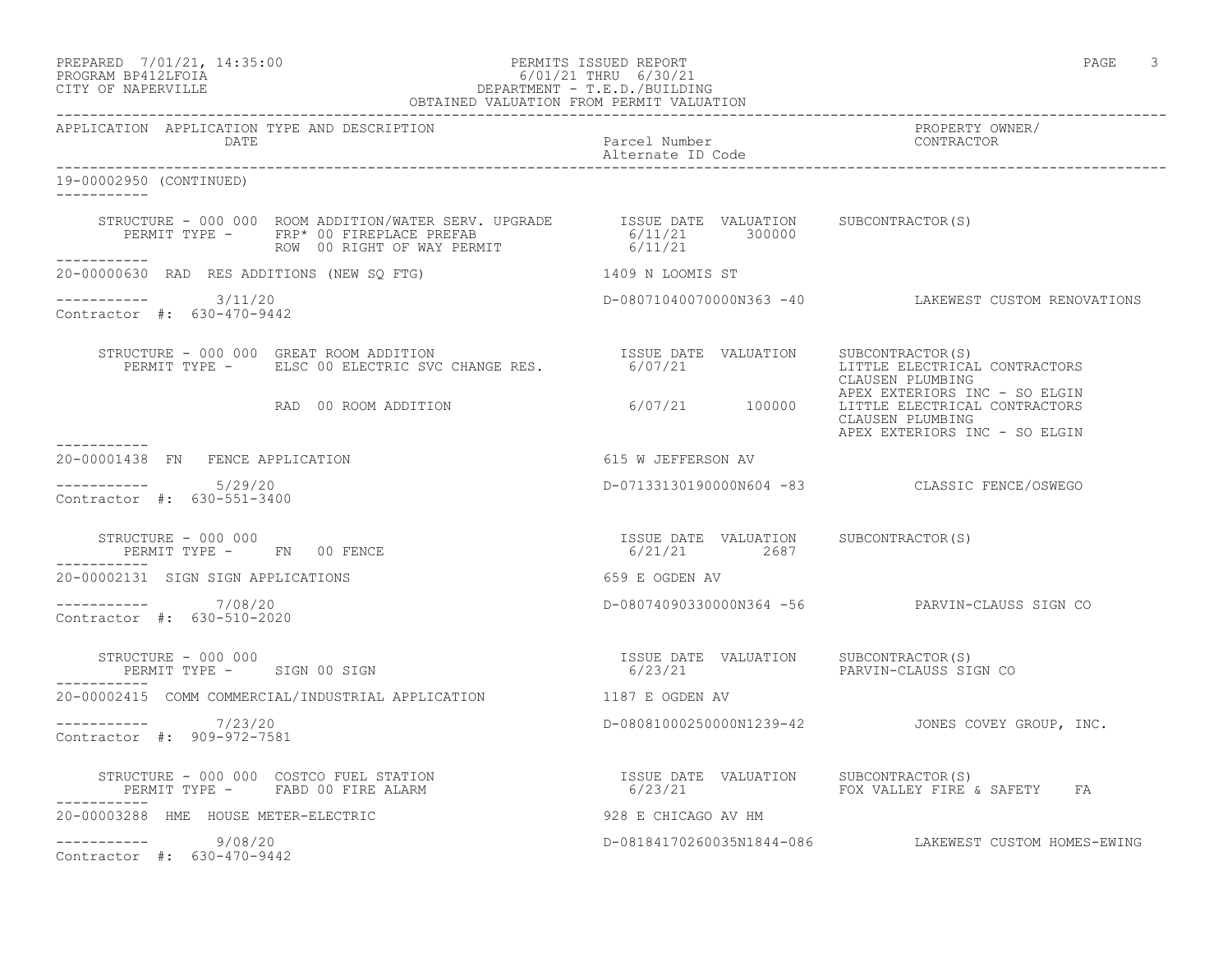| PREPARED            | 7/01/21, 14:35:0 |  |
|---------------------|------------------|--|
| DDOCD3M DD410T DOT3 |                  |  |

### PREPARED 7/01/21, 14:35:00 PERMITS ISSUED REPORT PAGE 4 PROGRAM BP412LFOIA 6/01/21 THRU 6/30/21 CITY OF NAPERVILLE DEPARTMENT - T.E.D./BUILDING OBTAINED VALUATION FROM PERMIT VALUATION

------------------------------------------------------------------------------------------------------------------------------------ APPLICATION APPLICATION TYPE AND DESCRIPTION PROPERTY OWNER/ Parcel Number<br>Alternate ID Code Alternate ID Code ------------------------------------------------------------------------------------------------------------------------------------ 20-00003288 (CONTINUED) ----------- STRUCTURE - 000 000<br>
PERMIT TYPE - HME 00 HOUSE METER-ELECTRIC 6/09/21 PERMIT TYPE - HME 00 HOUSE METER-ELECTRIC ----------- 20-00003770 POOL POOL ABOVE/INGROUND RESIDENTIAL 89 VENTURA CT ----------- 10/01/20 D-07144200320000N123 -82 RUSSO'S POOL AND SPA Contractor #: 708-334-1166 STRUCTURE - 000 000 INGROUND POOL ISSUE DATE VALUATION SUBCONTRACTOR(S) PERMIT TYPE - FN 00 FENCE 6/14/21 25900 PAT 00 PATIO 6/14/21 25900 POL1 00 POOL IN GROUND  $6/14/21$  25900 FORZA ELECTRIC ----------- 20-00004155 COMM COMMERCIAL/INDUSTRIAL APPLICATION 2132 CITYGATE LN \_\_\_\_\_\_\_\_\_\_\_ ----------- 10/27/20 D-0703103017000 N1579-4 MCSHANE CONSTRUCTION CO. Contractor #: 847-292-4300 STRUCTURE - 000 000 LINCOLN AT CITYGATE - CONDOS ISSUE DATE VALUATION SUBCONTRACTOR(S) PERMIT TYPE - FSBD 00 FIRE SPRINKLER PERMIT 6/29/21 60000 NOVA FIRE PROTECTION INC ----------- 20-00004238 CAL COMMERCIAL ALTERATION/REPAIR (NO NEW SQ FTG) 1250 W OGDEN AV ----------- 11/03/20 D-07141040040000N92 -66 INTIME ENTERPRISES INC. Contractor #: STRUCTURE - 000 000 SUGAR MILK CAFE ISSUE DATE VALUATION SUBCONTRACTOR(S)  $6/08/21$   $10000$  VC PLUMBING INC MITCHELL ETELY ----------- 20-00004273 CAL COMMERCIAL ALTERATION/REPAIR (NO NEW SQ FTG) 1440 NAPERVILLE/WHEATON RD \_\_\_\_\_\_\_\_\_\_\_ ----------- 11/06/20 D-08081060310000N1683-42 G.A. JOHNSON & SON Contractor #: 847-869-5905 STRUCTURE - 000 000 ALDI ISSUE DATE VALUATION SUBCONTRACTOR(S) PERMIT TYPE - CCAD 00 COMMERCIAL - CAD PIPELINE PLUMBING SERVICES FABD 00 FIRE ALARM ----------- 20-00004458 FN FENCE APPLICATION 915 EMERALD DR  $--------- 11/23/20$ D-07252000030000N56 -129 A & S FENCE Contractor #: 708-343-9565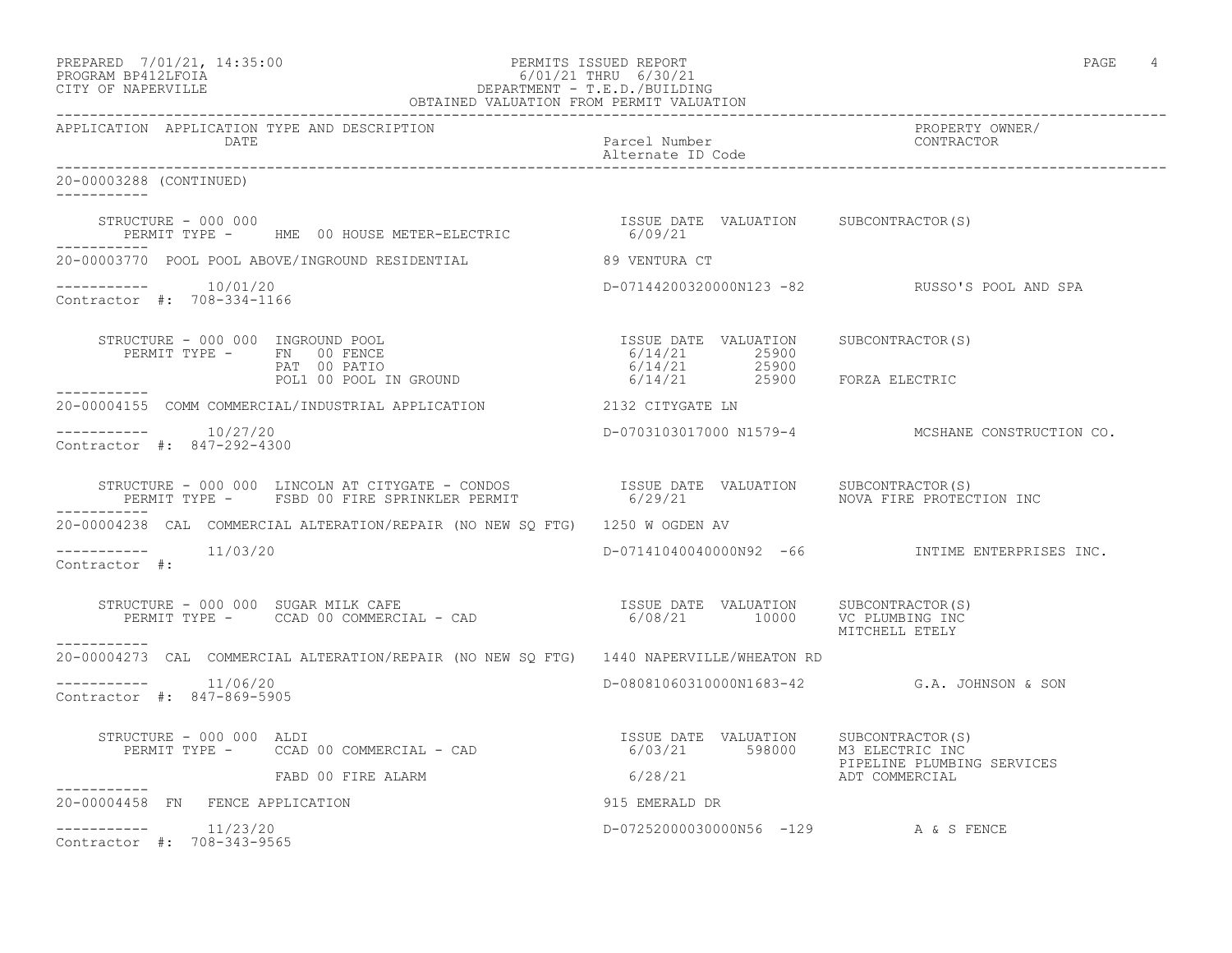# PREPARED 7/01/21, 14:35:00 PERMITS ISSUED REPORT PAGE 5 PROGRAM BP412LFOIA 6/01/21 THRU 6/30/21 CITY OF NAPERVILLE DEPARTMENT - T.E.D./BUILDING

| OBTAINED VALUATION FROM PERMIT VALUATION              |                                                                                                                                                                                                                                                                                                               |                                                        |                                                                   |
|-------------------------------------------------------|---------------------------------------------------------------------------------------------------------------------------------------------------------------------------------------------------------------------------------------------------------------------------------------------------------------|--------------------------------------------------------|-------------------------------------------------------------------|
| APPLICATION APPLICATION TYPE AND DESCRIPTION<br>DATE  |                                                                                                                                                                                                                                                                                                               | Parcel Number<br>Alternate ID Code                     | PROPERTY OWNER/<br>CONTRACTOR                                     |
| 20-00004458 (CONTINUED)<br>-----------                |                                                                                                                                                                                                                                                                                                               |                                                        |                                                                   |
| STRUCTURE - 000 000                                   | PERMIT TYPE - FN 00 FENCE                                                                                                                                                                                                                                                                                     | ISSUE DATE VALUATION SUBCONTRACTOR (S)<br>6/03/21 9870 |                                                                   |
|                                                       | 20-00004530 RAL RES ALTERATIONS/REMODLING (NO NEW SQ FTG) 619 N COLUMBIA ST                                                                                                                                                                                                                                   |                                                        |                                                                   |
| $--------- 12/01/20$<br>Contractor #: 630-369-6690    |                                                                                                                                                                                                                                                                                                               |                                                        | D-08182010330000N44 -71 WESTSIDE MECHANICAL                       |
|                                                       | STRUCTURE – 000 000 RELOCATION FURNACE/AV/NEW DUCT WORK ISSUE DATE VALUATION SUBCONTRACTOR(S)<br>PERMIT TYPE – MISC 00 MISCELLANEOUS PERMIT 6/24/21 29000                                                                                                                                                     |                                                        |                                                                   |
|                                                       | 20-00004748 CAL COMMERCIAL ALTERATION/REPAIR (NO NEW SQ FTG) 1351 E OGDEN AV                                                                                                                                                                                                                                  |                                                        |                                                                   |
| -----------    12/29/20<br>Contractor #: 847-895-3700 |                                                                                                                                                                                                                                                                                                               |                                                        | D-080810101000000N509 -42 BUILTECH SERVICES, LLC                  |
|                                                       | STRUCTURE - 000 000 NAPERVILLE GROCERY STORE                      ISSUE DATE VALUATION     SUBCONTRACTOR(S)<br>PERMIT TYPE -      CCS  00 COMMERCIAL COOKING SYSTEM              6/22/21                             FOX VALLEY F                                                                             |                                                        |                                                                   |
| 20-00004766 CMIS MISCELLANEOUS COMMERCIAL             | 1733 PARK ST                                                                                                                                                                                                                                                                                                  |                                                        |                                                                   |
| $--------- 12/31/20$<br>Contractor #: 708-409-8655    |                                                                                                                                                                                                                                                                                                               |                                                        | D-07014090100000N351 -24 MERCURY MECHANICAL                       |
|                                                       | STRUCTURE – 000 000 PARK PLACE OF NAPERVILLE                       ISSUE DATE VALUATION     SUBCONTRACTOR(S)<br>PERMIT TYPE –     CMIS 00 COMMERCIAL MISC. PERMIT              6/24/21       26680    SPREITZER ELECTRIC INC                                                                                  |                                                        |                                                                   |
| 21-00000078 SFR SINGLE FAMILY RESIDENCE               |                                                                                                                                                                                                                                                                                                               | 2239 WENDT CR                                          |                                                                   |
| $--------$ 1/11/21<br>Contractor #: 630-428-4800      |                                                                                                                                                                                                                                                                                                               |                                                        |                                                                   |
| STRUCTURE - 000 000 SFR                               | PERMIT TYPE - DCK 00 DECK WITH STRUCTURE - SFR/DPX 6/02/21 751625<br>DCK OO DECK WITH STRUCTURE - SFR/DPX 6/02/21 / 51625<br>ELEC OO ELECTRIC FOR SINGLE FAMILY/DPX 6/02/21<br>FB 00 FINISHED BASEMENT<br>MECH 00 MECHANICAL FOR SFR/DPX 6/02/21<br>PLIM 00 PLUMBING BASEMENT ROUGH 6/02/21<br>PLUM 00 PLUMBI | ISSUE DATE VALUATION SUBCONTRACTOR(S)                  | RITE WAY ELECTRIC INC<br>EVEN FLOW PLUMBING<br>A RELIABLE ROOFING |
| 21-00000118 RAD RES ADDITIONS (NEW SQ FTG)            |                                                                                                                                                                                                                                                                                                               | 237 WILLOWAY DR                                        |                                                                   |
| 1/14/21<br>Contractor #: 630-922-3199                 |                                                                                                                                                                                                                                                                                                               |                                                        | D-07144220090000N101 -82 MONUMENT HOMES, INC                      |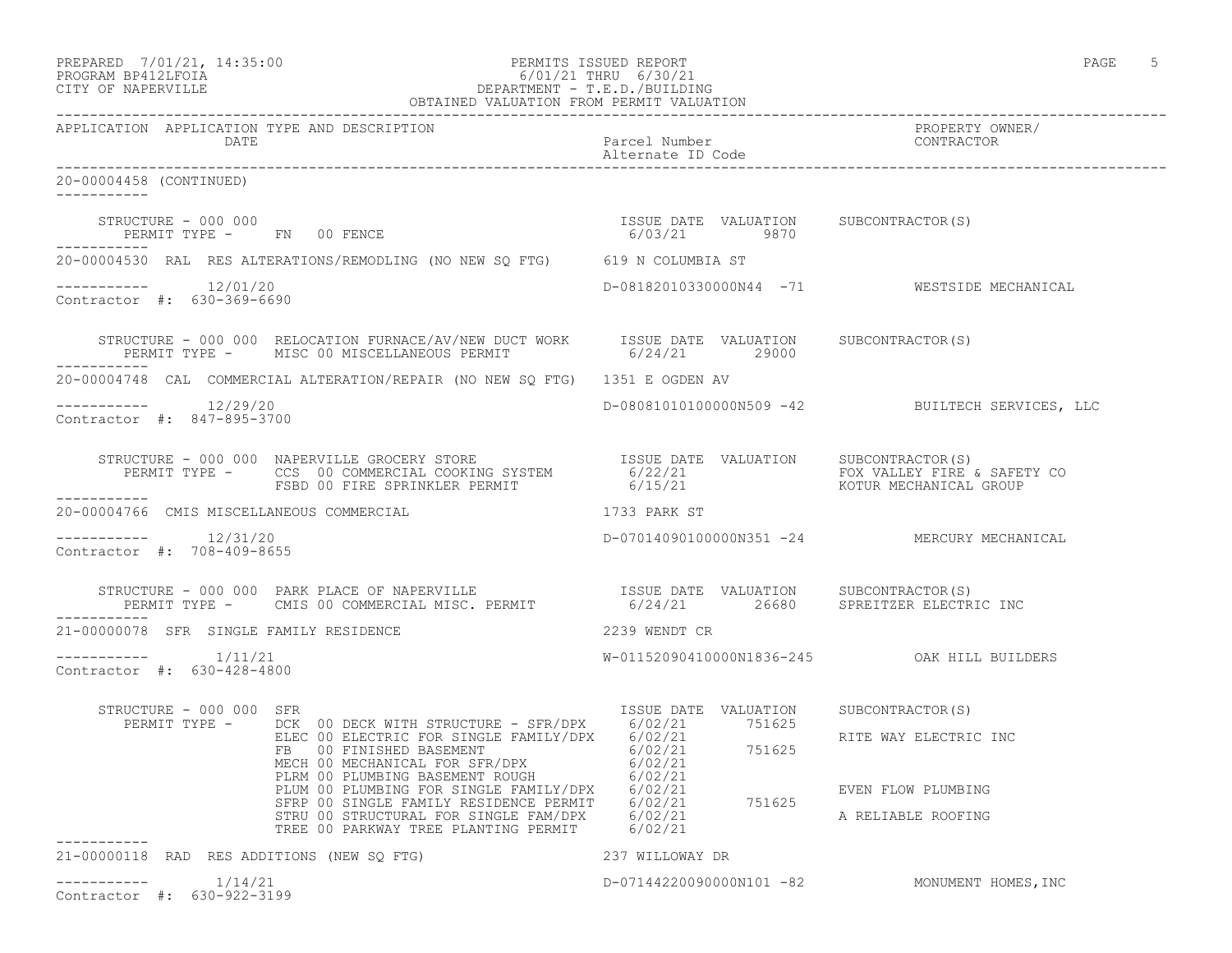| PREPARED | 7/01/21, 14:35:00 |  |
|----------|-------------------|--|
| -------- |                   |  |

# PREPARED 7/01/21, 14:35:00 PERMITS ISSUED REPORT<br>PROGRAM BP412LFOIA PAGE 6 6/01/21 THRU 6/30/21 PROGRAM BP412LFOIA  $6/01/21$  THRU  $6/30/21$ <br>CITY OF NAPERVILLE DEPARTMENT - T.E.D./BUILDIN CITY OF NAPERVILLE DEPARTMENT - T.E.D./BUILDING

|                                                      |      | OBTAINED VALUATION FROM PERMIT VALUATION                                                                                                                                                                                                        |                                    |                                                                                                    |
|------------------------------------------------------|------|-------------------------------------------------------------------------------------------------------------------------------------------------------------------------------------------------------------------------------------------------|------------------------------------|----------------------------------------------------------------------------------------------------|
|                                                      | DATE | APPLICATION APPLICATION TYPE AND DESCRIPTION                                                                                                                                                                                                    | Parcel Number<br>Alternate ID Code | PROPERTY OWNER/<br>CONTRACTOR                                                                      |
| 21-00000118 (CONTINUED)<br>___________               |      |                                                                                                                                                                                                                                                 |                                    |                                                                                                    |
| STRUCTURE - 000 000                                  |      | RUCTURE - 000 000<br>PERMIT TYPE - ELSC 00 ELECTRIC SVC CHANGE RES. 6/03/21<br>FRP 00 FIREPLACE PERMIT MASONRY 6/03/21 400000<br>RAD 00 ROOM ADDITION 6/03/21 400000                                                                            |                                    | ISSUE DATE VALUATION SUBCONTRACTOR(S)<br>APEX EXTERIORS INC - SO ELGIN<br>ENTERPRISE PLUMBING, INC |
|                                                      |      | SWCP 00 SEWER AND/OR WATER CONN PERMIT 6/30/21<br>WMU 00 WATER METER UPGRADE 6/03/21                                                                                                                                                            |                                    | LITTLE ELECTRICAL CONTRACTORS<br>ENTERPRISE PLUMBING, INC                                          |
| ------------                                         |      | 21-00000212 CAL COMMERCIAL ALTERATION/REPAIR (NO NEW SQ FTG) 2936 W OGDEN AV 100                                                                                                                                                                |                                    |                                                                                                    |
| $--------$ 1/26/21<br>Contractor #: 847-719-0376     |      |                                                                                                                                                                                                                                                 |                                    |                                                                                                    |
| STRUCTURE - 000 000 AUTOZONE                         |      | PERMIT TYPE - FSBD 00 FIRE SPRINKLER PERMIT                                                                                                                                                                                                     |                                    | ISSUE DATE VALUATION SUBCONTRACTOR(S)<br>6/22/21 C&E FIRE PROTECTION, INC                          |
| 21-00000235 PAT PATIO APPLICATION                    |      |                                                                                                                                                                                                                                                 | 2645 COPPERFIELD CT                |                                                                                                    |
| -----------    1/27/21<br>Contractor #: 630-922-9121 |      |                                                                                                                                                                                                                                                 |                                    | W-01014030130000N562 -204 JR'S CREATIVE LANDSCAPING                                                |
| ___________                                          |      | $\begin{tabular}{llllll} \texttt{STRUCTURE} & 000 000 & PAVER PATIO/PAVILION/FIRE TABLE & 1SSUE DATE & VALUATION & SUBCONTRACTOR(S) \\ \texttt{PERMIT TYPE} & - & PAT & 00 PATIO & 00 PATIO & 6/03/21 & 30000 & COLT ELECTRIC \\ \end{tabular}$ |                                    |                                                                                                    |
| 21-00000257 SIGN SIGN APPLICATIONS                   |      |                                                                                                                                                                                                                                                 | 24 N WASHINGTON ST                 |                                                                                                    |
| $--------$ 2/01/21<br>Contractor #: 630-652-4106     |      |                                                                                                                                                                                                                                                 |                                    | D-07134120040000N538 -84 OLYMPIK SIGN CO                                                           |
| STRUCTURE - 000 000                                  |      | PERMIT TYPE - SIGN 00 SIGN                                                                                                                                                                                                                      | 6/28/21                            | ISSUE DATE VALUATION SUBCONTRACTOR(S)                                                              |
| 21-00000258 SIGN SIGN APPLICATIONS                   |      |                                                                                                                                                                                                                                                 | 24 N WASHINGTON ST                 |                                                                                                    |
| $---------2/01/21$<br>Contractor #: 630-652-4106     |      |                                                                                                                                                                                                                                                 |                                    | D-07134120040000N538 -84 OLYMPIK SIGN CO                                                           |
| STRUCTURE - 000 000                                  |      | PERMIT TYPE - SIGN 00 SIGN                                                                                                                                                                                                                      | 6/28/21                            | ISSUE DATE VALUATION SUBCONTRACTOR (S)                                                             |
| 21-00000265 GAR GARAGE                               |      |                                                                                                                                                                                                                                                 | 1011 E PORTER AV                   |                                                                                                    |
| $--------- 2/01/21$<br>Contractor #: 630-514-3582    |      |                                                                                                                                                                                                                                                 |                                    | D-08192060050000N420 -101 BARCZI CUSTOM HOMES, INC                                                 |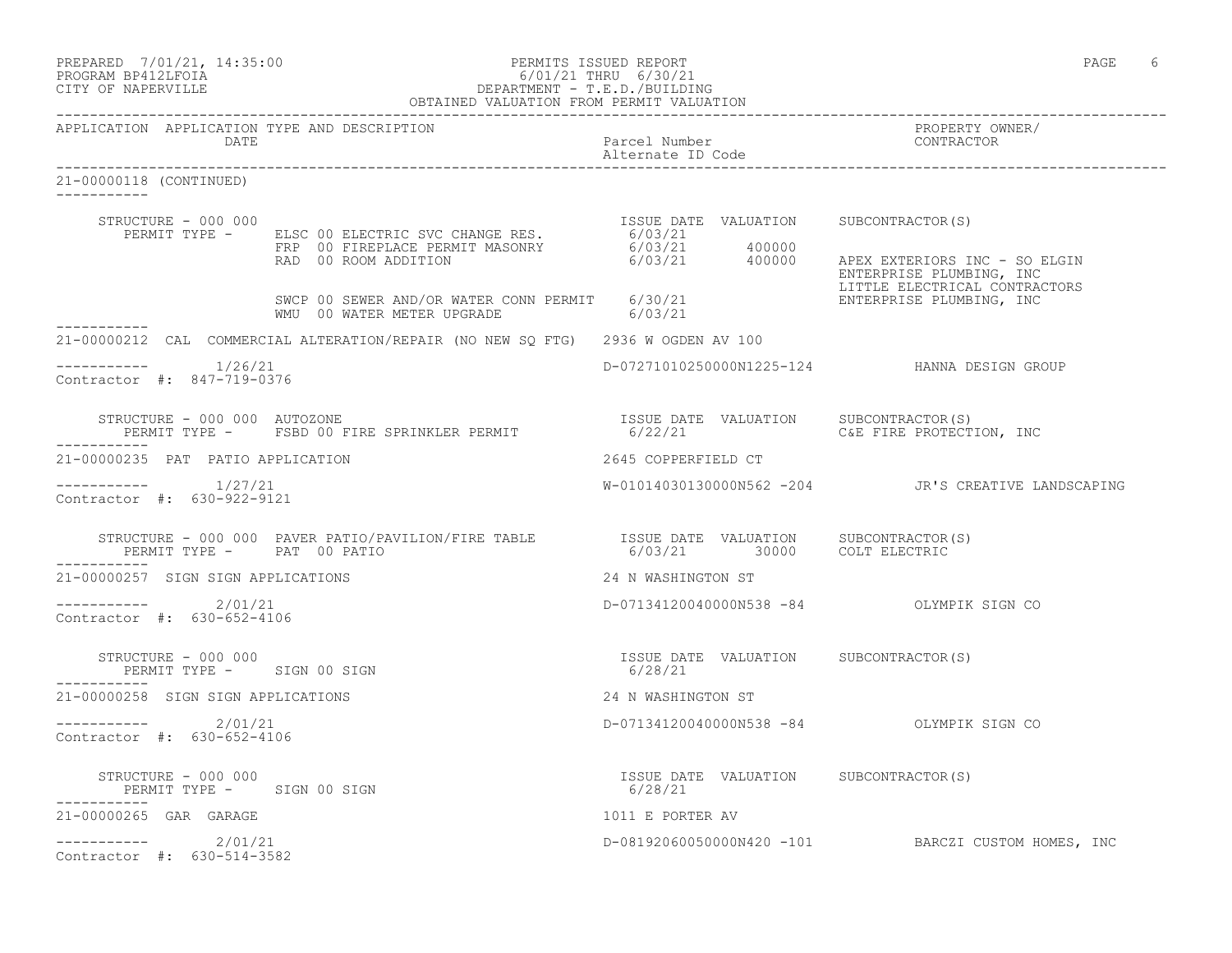| PREPARED           | 7/01/21, 14:35:00 |
|--------------------|-------------------|
| PROCRAM RP412LFOIA |                   |

#### PREPARED 7/01/21, 14:35:00 PERMITS ISSUED REPORT PAGE 7 PROGRAM BP412LFOIA 6/01/21 THRU 6/30/21 CITY OF NAPERVILLE DEPARTMENT - T.E.D./BUILDING OBTAINED VALUATION FROM PERMIT VALUATION

------------------------------------------------------------------------------------------------------------------------------------ APPLICATION APPLICATION TYPE AND DESCRIPTION PROPERTY OWNER/ DATE Parcel Number Contractor Contractor Contractor Parcel Number Alternate ID Code ------------------------------------------------------------------------------------------------------------------------------------ 21-00000265 (CONTINUED) ----------- STRUCTURE - 000 000 GARAGE DETACHED ISSUE DATE VALUATION SUBCONTRACTOR(S) PERMIT TYPE - GAR 00 GARAGE PERMIT SFR 6/23/21 CENTURY BUILDERS & DEVELOPMENT HI-LITE ELECTRIC ----------- 21-00000294 CAL COMMERCIAL ALTERATION/REPAIR (NO NEW SQ FTG) 1415 W DIEHL RD  $--------- 2/02/21$ D-07034040060000N544 -20 CLUNE CONSTRUCTION Contractor #: 312-609-3644 STRUCTURE - 000 000 HUB 1415<br>PERMIT TYPE - FSBD 00 FIRE SPRINKLER PERMIT 6/30/21 6/30/21 GREAT LAKES PLUMBING & HEATING PERMIT TYPE - FSBD 00 FIRE SPRINKLER PERMIT ----------- 21-00000297 COMM COMMERCIAL/INDUSTRIAL APPLICATION 1047 S WEST ST ----------- 2/03/21 D-07251020160000N677 -128 INNOVATION LANDSCAPE INC Contractor #: 815-557-0473 STRUCTURE - 000 000 HOBSON WEST PONDS PICNIC PLAZA ISSUE DATE VALUATION SUBCONTRACTOR(S) PERMIT TYPE - COMM 00 COMMERCIAL FULL PERMIT 6/09/21 50000 ----------- 21-00000330 CAL COMMERCIAL ALTERATION/REPAIR (NO NEW SQ FTG) 2936 W OGDEN AV 112 ----------- 2/05/21 D-07271010250000N1225-124 HANNA DESIGN GROUP Contractor #: 847-719-0376 STRUCTURE - 000 000 PEP BOYS<br>PERMIT TYPE - FABD 00 FIRE ALARM - 1999 - 1999 - 1999 - 1999 - 1999 - 1999 - 1999 - 1999 - 1999 - 1999 - 1999<br>G/22/21 - 1999 - USA SECURITY SYSTEMS PERMIT TYPE - FABD 00 FIRE ALARM ----------- 21-00000334 SFR SINGLE FAMILY RESIDENCE 1210 CHATEAUGAY AV ----------- 2/05/21 D-08203070180000N121 -117 MIKOLS CONSTRUCTION Contractor #: 815-436-1188 STRUCTURE - 000 000 SFR ISSUE DATE VALUATION SUBCONTRACTOR(S) PERMIT TYPE - ELEC 00 ELECTRIC FOR SINGLE FAMILY/DPX 6/09/21 RITE NOW ELECTRIC FB 00 FINISHED BASEMENT 6/09/21 350000 MECH 00 MECHANICAL FOR SFR/DPX 6/09/21 PLRM 00 PLUMBING BASEMENT ROUGH 6/09/21 PLUM 00 PLUMBING FOR SINGLE FAMILY/DPX 6/09/21 MARTIN PLUMBING & HEATING CO SFRP 00 SINGLE FAMILY RESIDENCE PERMIT 6/09/21 350000 STRU 00 STRUCTURAL FOR SINGLE FAM/DPX 6/09/21 CENTURY BUILDERS & DEVELOPMENT ----------- 21-00000341 CAL COMMERCIAL ALTERATION/REPAIR (NO NEW SQ FTG) 1795 S WASHINGTON ST 104  $--------- 2/05/21$ D-08312140310000N568 -161 RED CLOUD CONTRACTING Contractor #: 630-207-0119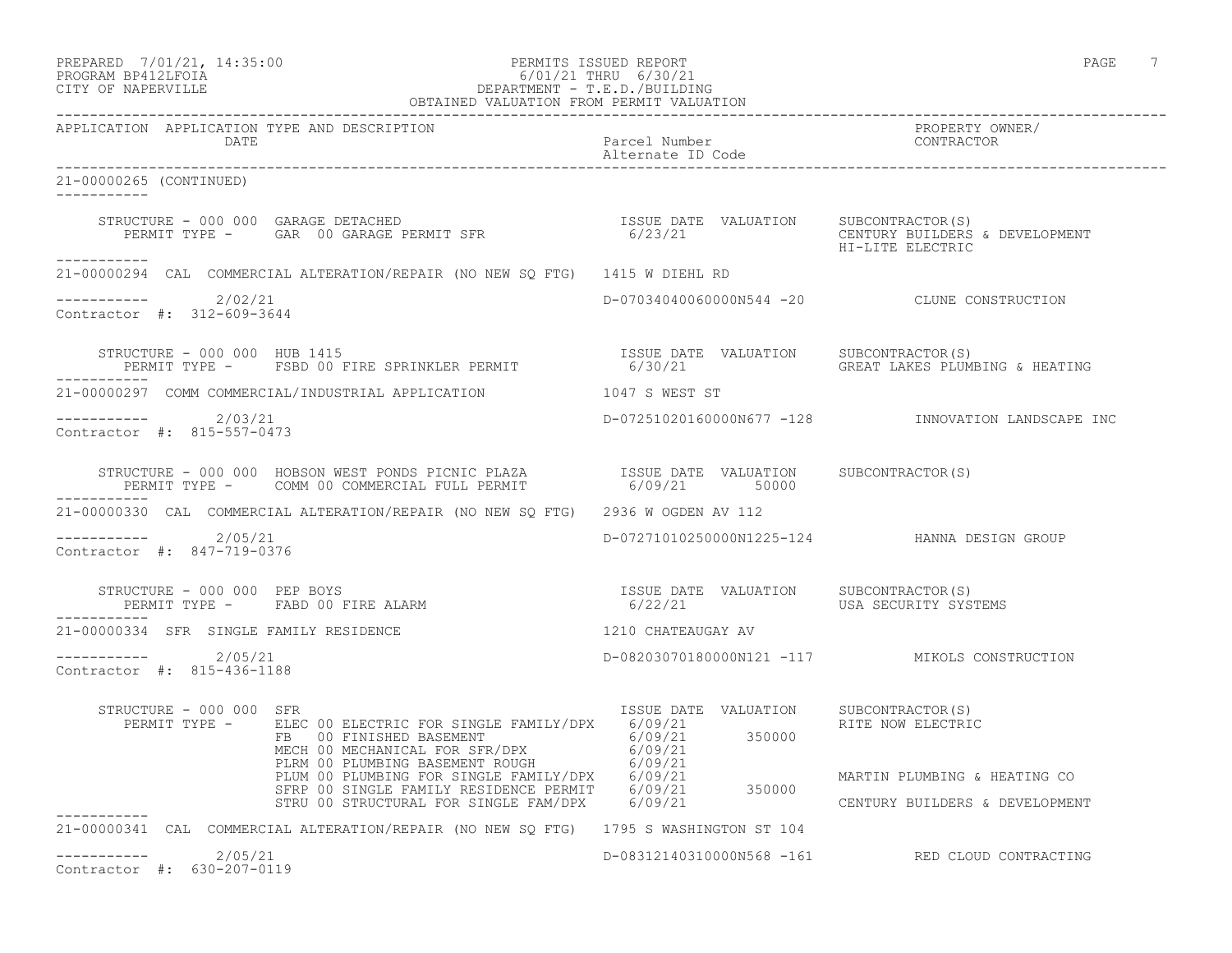| PREPARED | 7/01/21, 14:35:00  |  |
|----------|--------------------|--|
|          | PROGRAM BP412LFOTA |  |

# PERMITS ISSUED REPORT AND REPORT AND REPORT AND RESIDENCE ASSUED REPORT AND RESIDENCE ASSUED ASSUED ASSUED AND REPORT AND RESIDENCE ASSUED AND REPORT OF A SAMPLE ASSUED ASSUED ASSUED ASSUED ASSUED ASSUED ASSUED ASSUED ASSU PROGRAM BP412LFOIA 6/01/21 THRU 6/30/21 CITY OF NAPERVILLE DEPARTMENT - T.E.D./BUILDING

|                                                             | OBTAINED VALUATION FROM PERMIT VALUATION                                                                                                                                                                                                                      |                                      |                                                                                                       |
|-------------------------------------------------------------|---------------------------------------------------------------------------------------------------------------------------------------------------------------------------------------------------------------------------------------------------------------|--------------------------------------|-------------------------------------------------------------------------------------------------------|
| APPLICATION APPLICATION TYPE AND DESCRIPTION<br><b>DATE</b> |                                                                                                                                                                                                                                                               | Parcel Number<br>Alternate ID Code   | PROPERTY OWNER/<br>CONTRACTOR                                                                         |
| 21-00000341 (CONTINUED)<br>-----------                      |                                                                                                                                                                                                                                                               |                                      |                                                                                                       |
| ------------                                                | $\begin{array}{cccc} \texttt{STRUCTURE} - 000 000 & \texttt{VITALIFE OF NAPERVILLE} & \texttt{SUSUE DATE} & \texttt{VALUATION} & \texttt{SUBCONTRACTOR(S)} \\ \texttt{PERMIT TYPE -} & \texttt{FABD 00 FIRE ALARM} & \texttt{SLORISTY UNLIMITED} \end{array}$ |                                      |                                                                                                       |
|                                                             | 21-00000368 CAL COMMERCIAL ALTERATION/REPAIR (NO NEW SO FTG) 2727 W 75TH ST 101                                                                                                                                                                               |                                      |                                                                                                       |
| $--------- 2/09/21$<br>Contractor #: 772-618-2381           |                                                                                                                                                                                                                                                               | D-07271080130000N1584-124 VCMG       |                                                                                                       |
|                                                             |                                                                                                                                                                                                                                                               |                                      | MONARCH FIRE PROTECTION CO                                                                            |
|                                                             | 21-00000435 CAL COMMERCIAL ALTERATION/REPAIR (NO NEW SQ FTG) 1003 S WASHINGTON ST 225                                                                                                                                                                         |                                      |                                                                                                       |
| $--------$ 2/16/21<br>Contractor #: 888-666-0757            |                                                                                                                                                                                                                                                               |                                      | - THE PYRA-MED DESIGN & CONSTRUCTION                                                                  |
|                                                             |                                                                                                                                                                                                                                                               |                                      |                                                                                                       |
|                                                             | 21-00000462 RAL RES ALTERATIONS/REMODLING (NO NEW SO FTG) 844 PROUD CLARION CT                                                                                                                                                                                |                                      |                                                                                                       |
| $---------2/18/21$<br>Contractor #: 630-400-4450            |                                                                                                                                                                                                                                                               | D-08194010300000N421 -116 TOM PERSIN |                                                                                                       |
|                                                             | STRUCTURE - 000 000 FIRE RESTORATION/BASEMENT<br>PERMIT TYPE - FDR 00 FIRE DAMAGE REPAIR<br>6/15/21 60000 BRANDENE PLUMBING INC                                                                                                                               |                                      | DATECH ELECTRIC                                                                                       |
|                                                             | 21-00000472 COMM COMMERCIAL/INDUSTRIAL APPLICATION 1126 E OGDEN AV                                                                                                                                                                                            |                                      |                                                                                                       |
| ----------- 2/19/21<br>Contractor #: 586-224-3409           |                                                                                                                                                                                                                                                               |                                      | D-08081050020000N364 -42 JG MORRIS JR, INC                                                            |
|                                                             | STRUCTURE - 000 000 BELLE TIRE<br>PERMIT TYPE - COMM 00 COMMERCIAL FULL PERMIT 150000 FOUR STAR ELECTRIC                                                                                                                                                      |                                      | FOUR STAR ELECTRIC INC<br>OMEGA PLUMBING-JOLIET<br>S & K EXCAVATING<br>SOLARIS ROOFING SOLUTIONS, INC |
|                                                             | 21-00000478 COMM COMMERCIAL/INDUSTRIAL APPLICATION 1315 S NAPER BL HM                                                                                                                                                                                         |                                      |                                                                                                       |
| -----------<br>2/22/21<br>Contractor #: 630-737-1018        |                                                                                                                                                                                                                                                               |                                      | D-08292030070000N143 -133 41 NORTH CONTRACTORS LLC                                                    |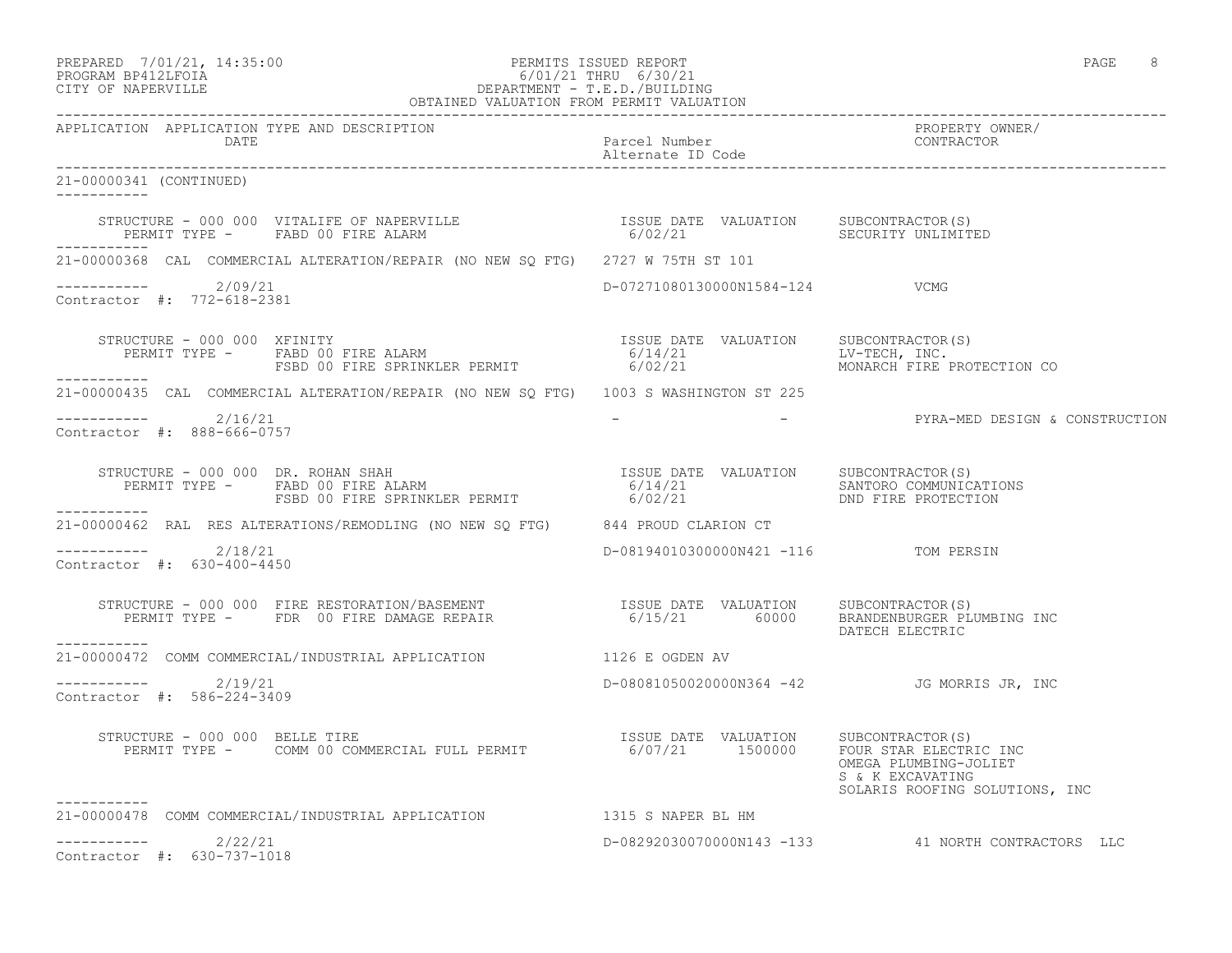| PREPARED           | 7/01/21, 14:35:00 |  |
|--------------------|-------------------|--|
| PROGRAM RP412LFOIA |                   |  |

# PREPARED 7/01/21, 14:35:00 PERMITS ISSUED REPORT PAGE 9 PROGRAM BP412LFOIA 6/01/21 THRU 6/30/21 CITY OF NAPERVILLE DEPARTMENT - T.E.D./BUILDING

| OBTAINED VALUATION FROM PERMIT VALUATION                                                                                                                                                                                          |                                            |                                                    |  |
|-----------------------------------------------------------------------------------------------------------------------------------------------------------------------------------------------------------------------------------|--------------------------------------------|----------------------------------------------------|--|
| APPLICATION APPLICATION TYPE AND DESCRIPTION<br>DATE                                                                                                                                                                              | Parcel Number<br>Alternate ID Code         | PROPERTY OWNER/<br>CONTRACTOR                      |  |
| 21-00000478 (CONTINUED)<br>-----------                                                                                                                                                                                            |                                            |                                                    |  |
| STRUCTURE - 000 000 MARKET MEADOWS<br>PERMIT TYPE - SOP 00 SHELL ONLY PERMIT - 1765471 1765471 MELLENBERGER PLUMBING & UNDER                                                                                                      |                                            | METALMASTER ARCHITECTURAL<br>LIVE ELECTRIC         |  |
| 21-00000493 CAL COMMERCIAL ALTERATION/REPAIR (NO NEW SO FTG) 2216 FERRY RD 106                                                                                                                                                    |                                            |                                                    |  |
| $------ 2/23/21$<br>Contractor #: 630-585-0021                                                                                                                                                                                    |                                            | D-07042030110000N1705-3 IRON GATE MOTOR CONDOS     |  |
| STRUCTURE - 000 000 IRON GATE - HELLMAN                       ISSUE DATE VALUATION   SUBCONTRACTOR(S)<br>PERMIT TYPE -   FSBD 00 FIRE SPRINKLER PERMIT             6/09/21         UNITED STATES ALLIANCE FIRE PR                 |                                            |                                                    |  |
| 21-00000494 CAL COMMERCIAL ALTERATION/REPAIR (NO NEW SQ FTG) 2216 FERRY RD 102                                                                                                                                                    |                                            |                                                    |  |
| $---------2/23/21$<br>Contractor #: 630-585-0021                                                                                                                                                                                  |                                            | D-07042030110000N1705-3 IRON GATE MOTOR CONDOS     |  |
| STRUCTURE - 000 000 IRON GATE - LISBOA                         ISSUE DATE VALUATION   SUBCONTRACTOR(S)<br>PERMIT TYPE -   FSBD 00 FIRE SPRINKLER PERMIT             6/23/21         UNITED STATES ALLIANCE FIRE PR                |                                            |                                                    |  |
| 21-00000505 CAL COMMERCIAL ALTERATION/REPAIR (NO NEW SO FTG) 967 W 75TH ST 129                                                                                                                                                    |                                            |                                                    |  |
| $--------$ 2/25/21<br>Contractor #: 630-372-9406                                                                                                                                                                                  | D-07251040190000N941 -128 MICK COLEANTONIO |                                                    |  |
| STRUCTURE - 000 000 APPLIED IRON FITNESS STUDIO                 ISSUE DATE VALUATION     SUBCONTRACTOR(S)<br>PERMIT TYPE -     CCAD 00 COMMERCIAL - CAD                               6/16/21                                     |                                            |                                                    |  |
| FSBD 00 FIRE SPRINKLER PERMIT 6/25/21<br>-----------                                                                                                                                                                              |                                            | A&A SPRINKLER CO-LAKE BARRINGT                     |  |
| 21-00000506 CAL COMMERCIAL ALTERATION/REPAIR (NO NEW SO FTG) 2112 WINDING RIVER DR 120                                                                                                                                            |                                            |                                                    |  |
| $--------- 2/25/21$<br>Contractor #: 224-245-9946                                                                                                                                                                                 |                                            | D-07343150030000N1375-169 HOME SERVICE DIRECT INC. |  |
| STRUCTURE - 000 000 TILSON CHIROPRACTIC FAMILY CARE           ISSUE DATE VALUATION    SUBCONTRACTOR(S)<br>PERMIT TYPE -     CCAD 00 COMMERCIAL - CAD                           6/03/21          8700    BLUE LINE ELECTRICAL CONT |                                            |                                                    |  |
| 21-00000521 CAL COMMERCIAL ALTERATION/REPAIR (NO NEW SQ FTG) 2212 FERRY RD 112                                                                                                                                                    |                                            |                                                    |  |
| $--------- 2/26/21$<br>Contractor #: 630-585-0021                                                                                                                                                                                 |                                            | D-07042030110000N1705-3 IRON GATE MOTOR CONDOS     |  |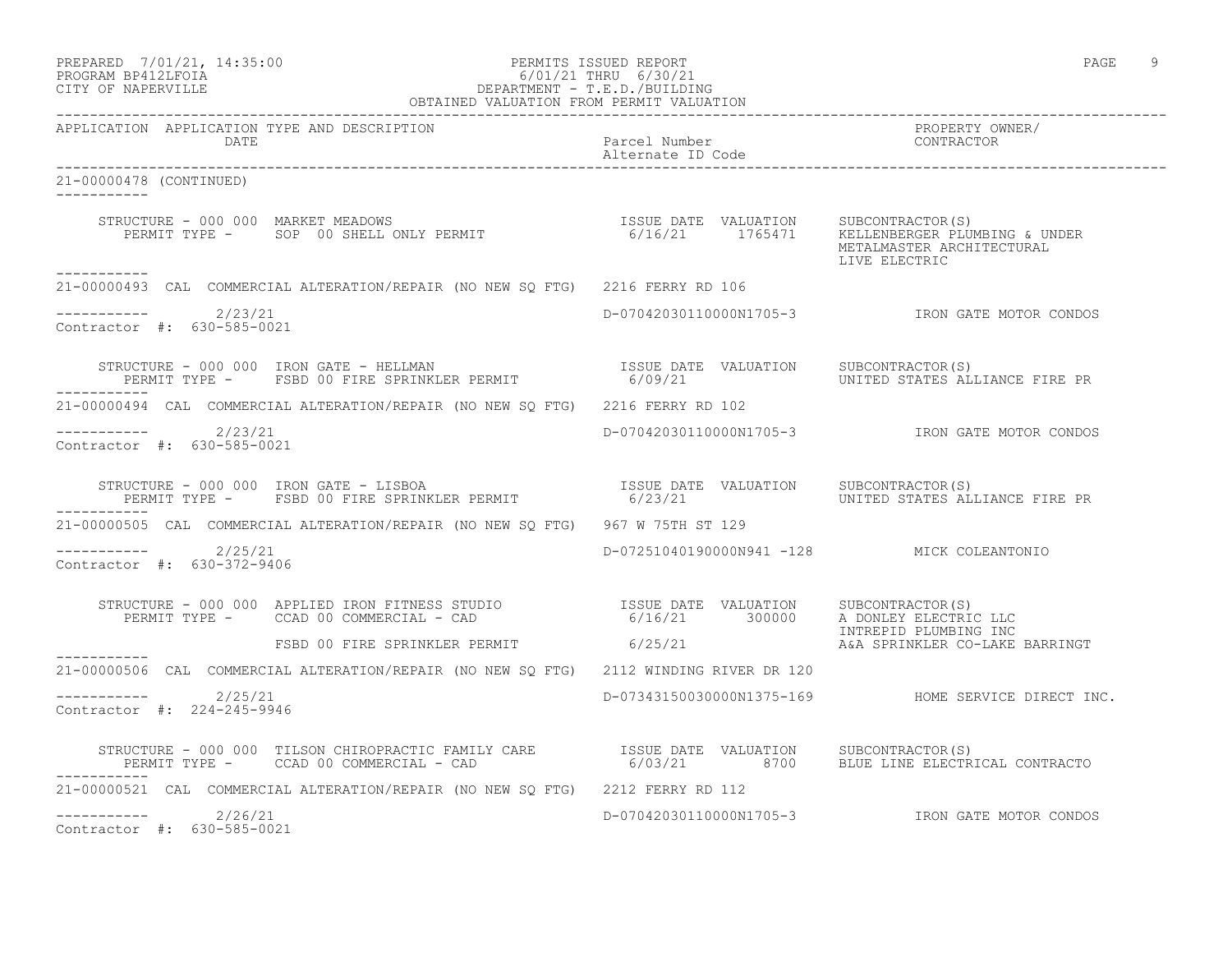#### PREPARED 7/01/21, 14:35:00 PERMITS ISSUED REPORT PAGE 10 PROGRAM BP412LFOIA 6/01/21 THRU 6/30/21 CITY OF NAPERVILLE DEPARTMENT - T.E.D./BUILDING OBTAINED VALUATION FROM PERMIT VALUATION

------------------------------------------------------------------------------------------------------------------------------------ APPLICATION APPLICATION TYPE AND DESCRIPTION<br>DATE barcel Number Parcel Number (CONTRACTOR DATE Parcel Number Contractor Contractor Contractor Parcel Number Contractor Contractor Contractor Contractor Contractor Contractor Contractor Contractor Contractor Contractor Contractor Contractor Contractor Contractor Co Alternate ID Code ------------------------------------------------------------------------------------------------------------------------------------ 21-00000521 (CONTINUED) ----------- STRUCTURE - 000 000 IRON GATE - GNADE ISSUE DATE VALUATION SUBCONTRACTOR(S) PERMIT TYPE - FABD 00 FIRE ALARM 6/09/21 ZOEPAZ INCORPORATED FSBD 00 FIRE SPRINKLER PERMIT 6/23/21 UNITED STATES ALLIANCE FIRE PR ----------- 21-00000523 SADC SATELLITE DISH/ANTENNA COMMERCIAL 3712 PLAINFIELD/NAPERVILLE RD  $--------- 2/26/21$ ----------- 2/26/21 W-01123000050000N1497-233 QUALTEK WIRELESS Contractor #: 920-379-6976 STRUCTURE - 000 000<br>PERMIT TYPE - SADC 00 SATELLITE DISH/ANT COMMERCIAL 6/14/21 0ALUATION OUALTEK WIRELESS, LLC PERMIT TYPE - SADC 00 SATELLITE DISH/ANT COMMERCIAL 6/14/21 ----------- 21-00000550 RAD RES ADDITIONS (NEW SQ FTG) 2423 COASTAL SAGE CT ----------- 3/01/21 D-07093110630000N1767-047 SUNSPACE BY ARBORVIEW Contractor #: 630-514-4701 STRUCTURE - 000 000 **ISSUE DATE VALUATION** SUBCONTRACTOR(S) PERMIT TYPE - RAD 00 ROOM ADDITION 6/11/21 29000 MATRIX ELECTRIC CO NATIONAL ENERGY CONTRACTORS ----------- 21-00000575 CAL COMMERCIAL ALTERATION/REPAIR (NO NEW SQ FTG) 2736 SHOWPLACE DR 112  $--------- 3/03/21$ W-01044100710000N1572-198 TP LASER CONSTRUCTION Contractor #: 708-369-7439 STRUCTURE - 000 000 DAVE'S HOT CHICKEN ISSUE DATE VALUATION SUBCONTRACTOR(S) PERMIT TYPE - CCS 00 COMMERCIAL COOKING SYSTEM 6/22/21 FOX VALLEY FIRE & SAFETY CO FSBD 00 FIRE SPRINKLER PERMIT 6/29/21 THE RAM FIRE PROTECTION, INC ----------- 21-00000600 HME HOUSE METER-ELECTRIC 2956 REFLECTION DR HM  $--------- 3/04/21$ W-01044100660604N1845-198 LENNAR HOMES Contractor #: 224-293-3129 STRUCTURE - 000 000 ISSUE DATE VALUATION SUBCONTRACTOR(S) PERMIT TYPE - FABD 00 FIRE ALARM ----------- 21-00000601 THA TOWNHOUSE APPLICATION 2920 REFLECTION DR ----------- 3/04/21 W-01044100660701N1845-198 LENNAR HOMES Contractor #: 224-293-3129 STRUCTURE - 000 000 1 BLDG 4 UNITS TESSUE DATE VALUATION SUBCONTRACTOR(S)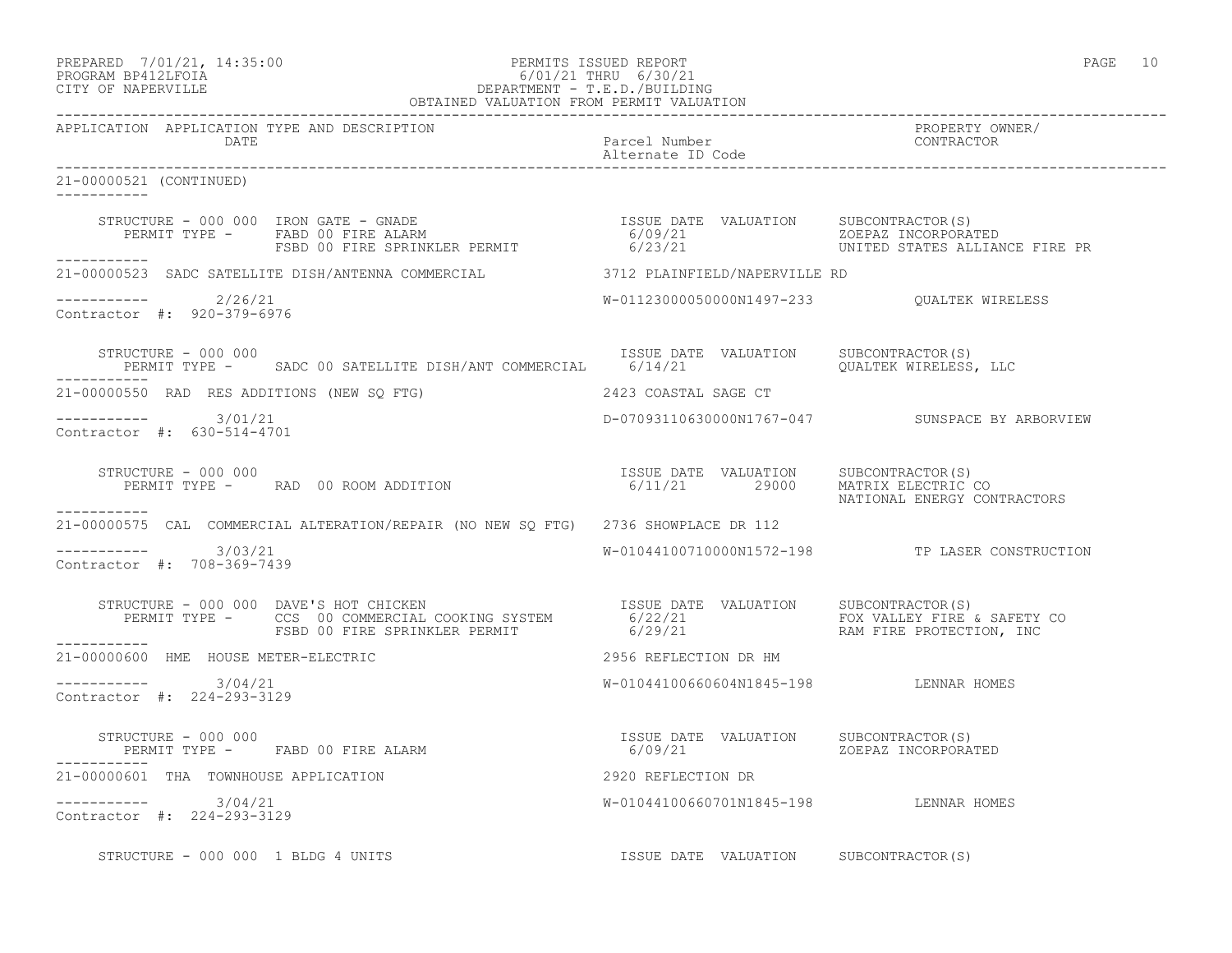#### PREPARED 7/01/21, 14:35:00 PERMITS ISSUED REPORT PAGE 11 PROGRAM BP412LFOIA 6/01/21 THRU 6/30/21 CITY OF NAPERVILLE DEPARTMENT - T.E.D./BUILDING OBTAINED VALUATION FROM PERMIT VALUATION

------------------------------------------------------------------------------------------------------------------------------------ APPLICATION APPLICATION TYPE AND DESCRIPTION PROPERTY OWNER/ Parcel Number Alternate ID Code ------------------------------------------------------------------------------------------------------------------------------------ 21-00000601 (CONTINUED) ----------- PERMIT TYPE - THA 00 TOWNHOUSE PERMIT 6/08/21 170154 INLAND ELECTRIC HMD CONSTRUCTION S3 PLUMBING EXTERIOR BUILDERS INC ----------- 21-00000602 THA TOWNHOUSE APPLICATION 2922 REFLECTION DR  $--------- 3/04/21$ W-01044100660702N1845-198 LENNAR HOMES Contractor #: 224-293-3129 STRUCTURE - 000 000 1 BLDG 4 UNITS **ISSUE DATE VALUATION** SUBCONTRACTOR(S) PERMIT TYPE - THA 00 TOWNHOUSE PERMIT 6/08/21 170154 INLAND ELECTRIC HMD CONSTRUCTION<br>S3 PLUMBING S3 PLUMBING EXTERIOR BUILDERS INC ----------- 21-00000603 THA TOWNHOUSE APPLICATION 2924 REFLECTION DR \_\_\_\_\_\_\_\_\_\_\_ ----------- 3/04/21 W-01044100660703N1845-198 LENNAR HOMES Contractor #: 224-293-3129 STRUCTURE - 000 000 1 BLDG 4 UNITS **ISSUE DATE VALUATION** SUBCONTRACTOR(S) PERMIT TYPE - THA 00 TOWNHOUSE PERMIT 6/08/21 170154 INLAND ELECTRIC 6/08/21 170154 INLAND ELECTRIC<br>
HMD CONSTRUCTION<br>
S3 PLUMBING S3 PLUMBING EXTERIOR BUILDERS INC -----------<br>21-0000604 THA TOWNHOUSE APPLICATION 2926 REFLECTION DR  $--------- 3/04/21$ W-01044100660704N1845-198 LENNAR HOMES Contractor #: 224-293-3129 STRUCTURE - 000 000 1 BLDG 4 UNITS **ISSUE DATE VALUATION** SUBCONTRACTOR(S) PERMIT TYPE - THA 00 TOWNHOUSE PERMIT 6/08/21 170154 INLAND ELECTRIC HMD CONSTRUCTION S3 PLUMBING EXTERIOR BUILDERS INC 21-00000605 HME HOUSE METER-ELECTRIC 2920 REFLECTION DR HM ----------- 3/04/21 W-01044100660701N1845-198 LENNAR HOMES Contractor #: 224-293-3129 STRUCTURE - 000 000<br>
SUBCONTRACTOR(S) ERRIT TYPE - FABD 00 FIRE ALARM CONNECTION SUBCONTRACTOR(S) PERMIT TYPE - FABD 00 FIRE ALARM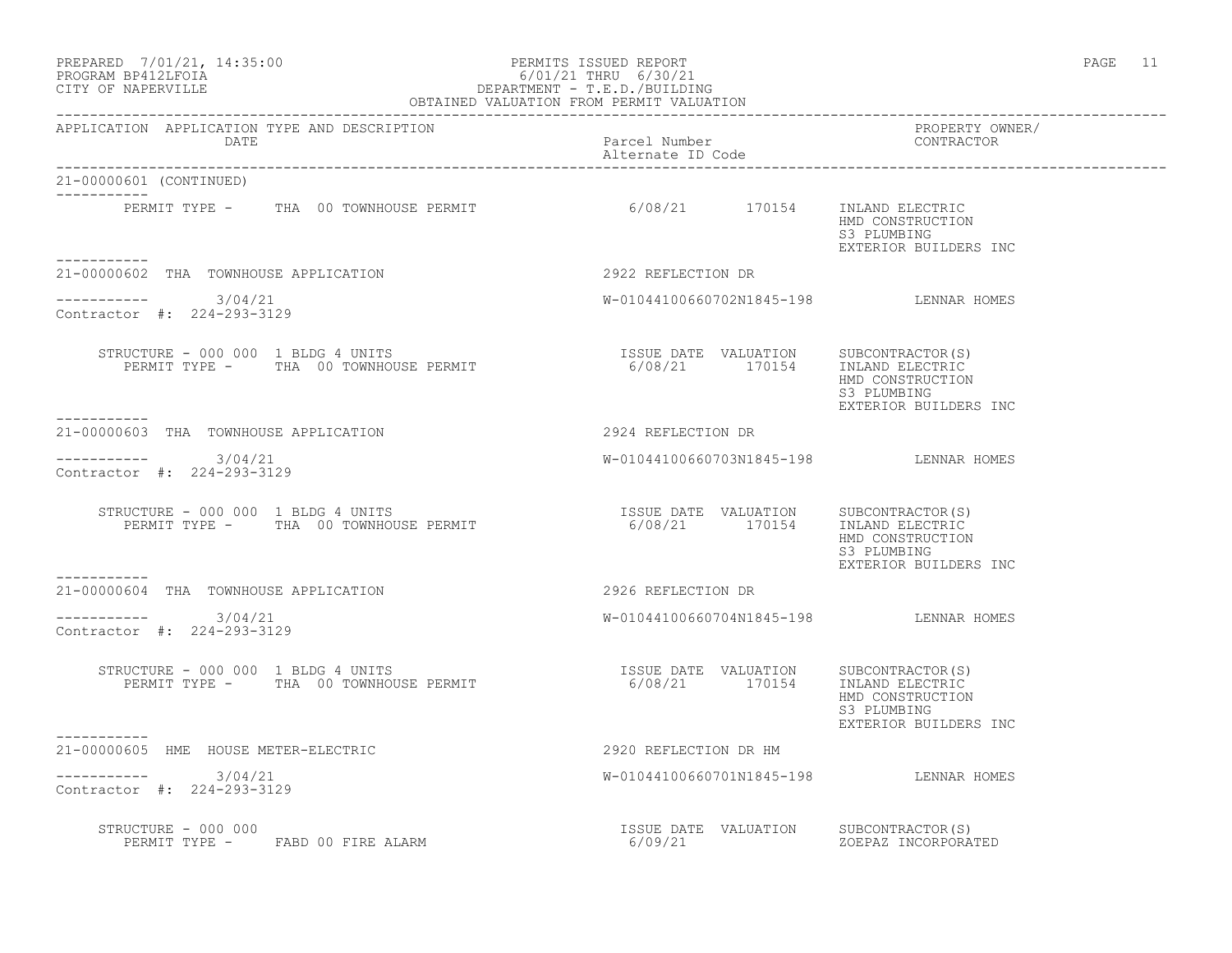| PREPARED | 7/01/21, 14:35:00 |  |
|----------|-------------------|--|
| -------- | ----------        |  |

### PREPARED 7/01/21, 14:35:00 PERMITS ISSUED REPORT PAGE 12 PROGRAM BP412LFOIA 6/01/21 THRU 6/30/21 CITY OF NAPERVILLE DEPARTMENT - T.E.D./BUILDING OBTAINED VALUATION FROM PERMIT VALUATION

| APPLICATION APPLICATION TYPE AND DESCRIPTION<br>DATE                                          | Parcel Number<br>Alternate ID Code                           | PROPERTY OWNER/<br>CONTRACTOR                    |
|-----------------------------------------------------------------------------------------------|--------------------------------------------------------------|--------------------------------------------------|
| 21-00000605 (CONTINUED)                                                                       |                                                              |                                                  |
| ------------<br>FSBD 01 FIRE SPRINKLER PERMIT 6/08/21 NOVA FIRE PROTECTION INC<br>___________ |                                                              |                                                  |
| 21-00000681 CAL COMMERCIAL ALTERATION/REPAIR (NO NEW SO FTG) 1932 SPRINGBROOK SOUARE DR       |                                                              |                                                  |
| $--------- 3/10/21$<br>Contractor #: 773-227-2850                                             |                                                              | D-07343000400000N1564-169 LG CONSTRUCTION GROUP  |
|                                                                                               |                                                              |                                                  |
| 21-00000701 FN FENCE APPLICATION                                                              | 1075 STONE CT                                                |                                                  |
| $--------- 3/11/21$<br>Contractor #: 630-406-8410                                             |                                                              | D-08083050210000N128 -57 PARAMOUNT FENCE-BATAVIA |
| STRUCTURE - 000 000<br>PERMIT TYPE - FN 00 FENCE                                              | ISSUE DATE VALUATION SUBCONTRACTOR(S)<br>6/14/21 2992        |                                                  |
| 21-00000706 SIGN SIGN APPLICATIONS                                                            | 620 S ROUTE 59                                               |                                                  |
| $--------$ 3/11/21<br>Contractor #:                                                           | D-07223030150000N231 -109 SIGNCO                             |                                                  |
| STRUCTURE - 000 000<br>PERMIT TYPE - SIGN 00 SIGN                                             | ISSUE DATE VALUATION SUBCONTRACTOR(S)<br>6/08/21             | SIGNCO INC                                       |
| 21-00000707 SIGN SIGN APPLICATIONS                                                            | 620 S ROUTE 59                                               |                                                  |
| $--------$ 3/11/21<br>Contractor #:                                                           | D-07223030150000N231 -109 SIGNCO                             |                                                  |
| STRUCTURE - 000 000<br>PERMIT TYPE - SIGN 00 SIGN                                             | ISSUE DATE VALUATION SUBCONTRACTOR(S)<br>6/08/21 SIGNCO INC  |                                                  |
| 21-00000708 SIGN SIGN APPLICATIONS                                                            | 620 S ROUTE 59                                               |                                                  |
| $--------$ 3/11/21<br>Contractor #:                                                           | D-07223030150000N231 -109 SIGNCO                             |                                                  |
| STRUCTURE - 000 000<br>PERMIT TYPE - SIGN 00 SIGN                                             | ISSUE DATE VALUATION SUBCONTRACTOR (S)<br>6/08/21 SIGNCO INC |                                                  |
| 21-00000789 CAL COMMERCIAL ALTERATION/REPAIR (NO NEW SQ FTG) 1415 W DIEHL RD                  |                                                              |                                                  |
| $--------- 3/16/21$<br>Contractor #: 312-609-3644                                             |                                                              | D-07034040060000N544 -20 CLUNE CONSTRUCTION      |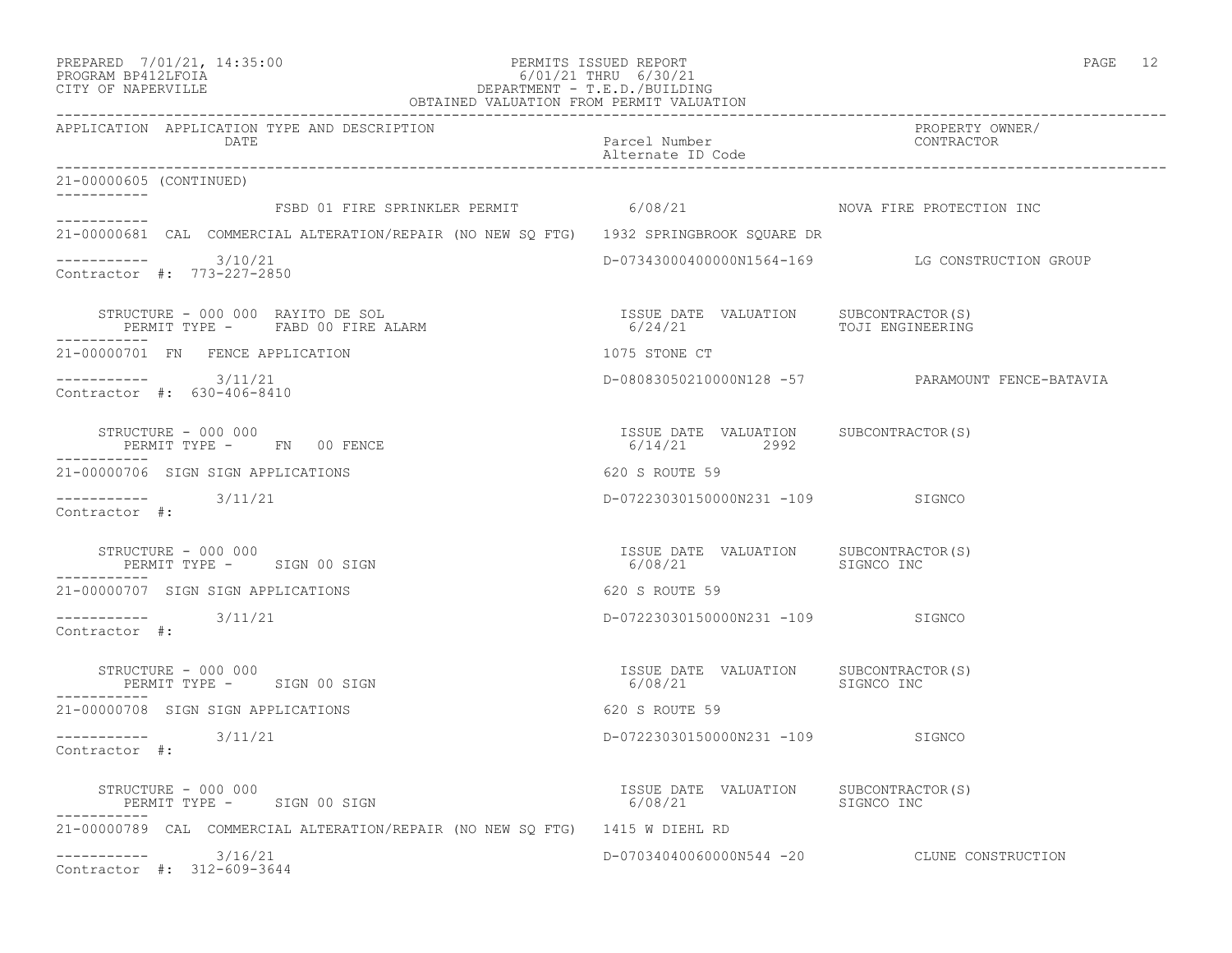| PREPARED            | 7/01/21, 14:35:00 |
|---------------------|-------------------|
| גד∩ם זר11תם וגמר∩חם |                   |

# PREPARED 7/01/21, 14:35:00 PERMITS ISSUED REPORT<br>PROGRAM BP412LFOIA PAGE 13 PROGRAM BP412LFOIA 6/01/21 THRU 6/30/21 CITY OF NAPERVILLE DEPARTMENT - T.E.D./BUILDING

|                                                      | OBTAINED VALUATION FROM PERMIT VALUATION                                                                                                                                                                                             |                                           |                                                        |
|------------------------------------------------------|--------------------------------------------------------------------------------------------------------------------------------------------------------------------------------------------------------------------------------------|-------------------------------------------|--------------------------------------------------------|
| APPLICATION APPLICATION TYPE AND DESCRIPTION<br>DATE |                                                                                                                                                                                                                                      | Parcel Number<br>Alternate ID Code        | PROPERTY OWNER/<br>CONTRACTOR                          |
| 21-00000789 (CONTINUED)                              |                                                                                                                                                                                                                                      |                                           |                                                        |
|                                                      | STRUCTURE – 000 000 HUB1415<br>PERMIT TYPE – FABD 00 FIRE ALARM – 1999 – 1999 – 6/23/21 – 1999 – 2001 – 2008 – 2008 – 2008 – 2009 – 2009 – 20<br>GY23/21 – 2008 – 2008 – 2008 – 2009 – 2009 – 2009 – 2009 – 2009 – 2009 – 2009 – 200 |                                           |                                                        |
|                                                      | 21-00000790 CAL COMMERCIAL ALTERATION/REPAIR (NO NEW SQ FTG) 111 SHUMAN BL 400                                                                                                                                                       |                                           |                                                        |
| $--------- 3/16/21$<br>Contractor #: 630-328-1100    |                                                                                                                                                                                                                                      |                                           | D-08063000150000N1605-25 RYAN COMPANIES US, INC        |
|                                                      | STRUCTURE - 000 000 DELTA DENTAL<br>PERMIT TYPE - CCAD 00 COMMERCIAL - CAD<br>FABD 00 FIRE ALARM 6/05/21 6/16/21 CONNELLY ELECTRIC CONNELLY ELECTRIC CONNELLY ELECTRIC CONNELLY ELECTRIC CONNELLY ELECTRIC<br>FABD 00 FIRE ALARM 6/  |                                           | ADLER PLUMBING & HEATING INC                           |
|                                                      |                                                                                                                                                                                                                                      |                                           |                                                        |
|                                                      | 21-00000806 RAD RES ADDITIONS (NEW SQ FTG) 6 N COLUMBIA ST                                                                                                                                                                           |                                           |                                                        |
| $--------- 3/17/21$<br>Contractor #: 312-415-1071    |                                                                                                                                                                                                                                      | D-08184040050000N442 -86 ERIK G. HAUGSNES |                                                        |
|                                                      |                                                                                                                                                                                                                                      | $6/14/21$ 9000 FAIL SAFE ELECTRIC CO.     |                                                        |
|                                                      | 21-00000807 RAD RES ADDITIONS (NEW SQ FTG) 1309 MARENGO CT                                                                                                                                                                           |                                           |                                                        |
| $--------$ 3/17/21<br>Contractor #: 630-913-4074     |                                                                                                                                                                                                                                      |                                           | W-01022130190000N181 -187 ROSEWOOD SIGNATURE HOMES LLC |
|                                                      |                                                                                                                                                                                                                                      | 6/03/21 50000 AJ ELECTRICAL SERVICES INC  | ULA CONSTRUCTION                                       |
|                                                      | 21-00000827 RAL RES ALTERATIONS/REMODLING (NO NEW SQ FTG) 1115 ROYAL ST GEORGE DR 101                                                                                                                                                |                                           |                                                        |
| $--------- 3/18/21$<br>Contractor #: 847-658-5997    |                                                                                                                                                                                                                                      | D-07123090170000N859 -53 S&H REMODELING   |                                                        |
| ------------                                         | STRUCTURE - 000 000 INTERIOR REMODEL                                  ISSUE DATE VALUATION     SUBCONTRACTOR(S)<br>PERMIT TYPE -     FSBD 00 FIRE SPRINKLER PERMIT                6/30/21                       CHICAGO METROPOLI    |                                           |                                                        |
| 21-00000845 SFR SINGLE FAMILY RESIDENCE              |                                                                                                                                                                                                                                      | 321 W FRANKLIN AV                         |                                                        |
| $--------- 3/18/21$<br>Contractor #: 630-844-6020    |                                                                                                                                                                                                                                      |                                           | D-07134020110000N536 -84 MUELLNER CONSTRUCTION         |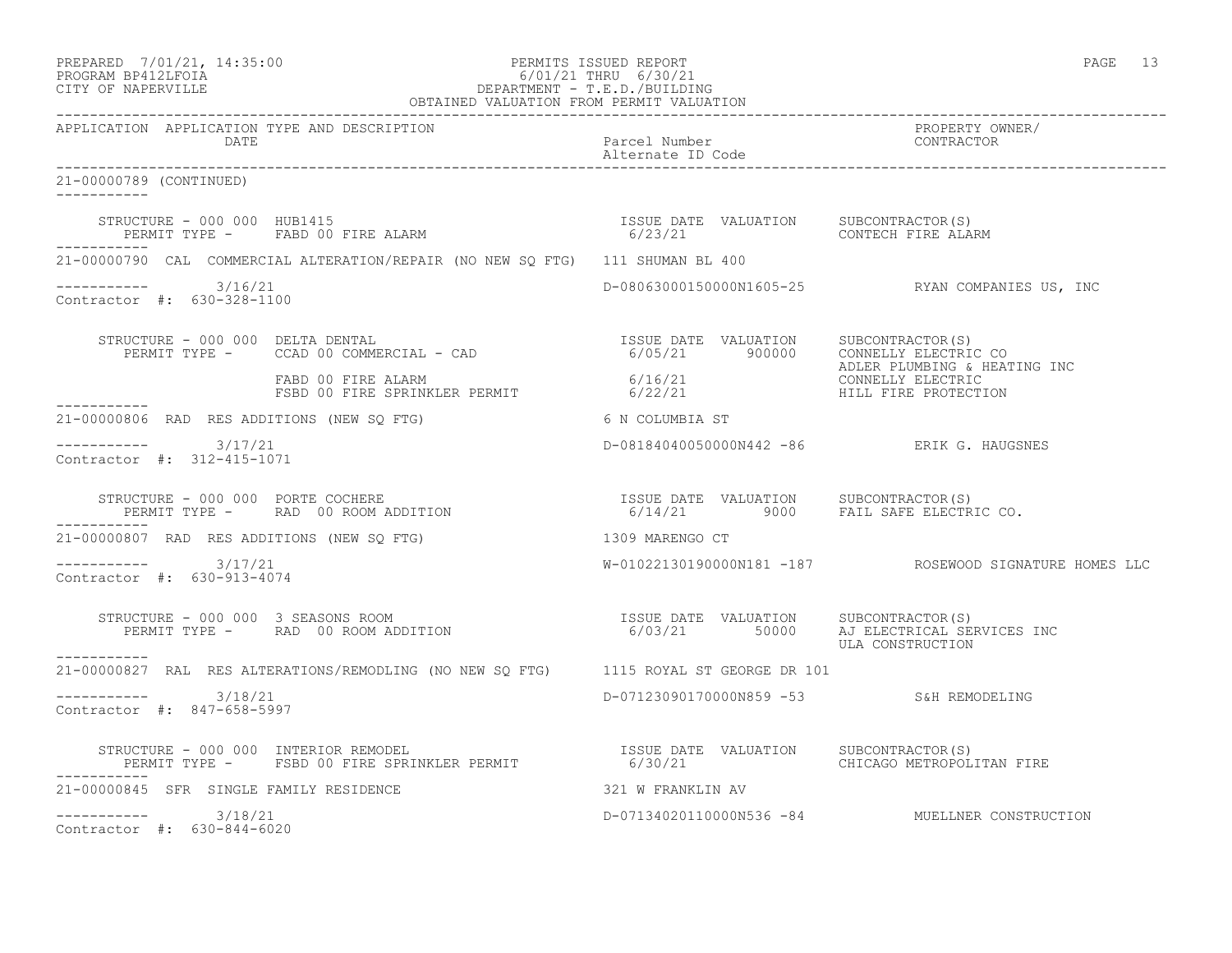| PREPARED | 7/01/21, 14:35:00 |
|----------|-------------------|
|          |                   |

# PREPARED 7/01/21, 14:35:00 PERMITS ISSUED REPORT<br>PROGRAM BP412LFOIA PAGE 14 PROGRAM BP412LFOIA 6/01/21 THRU 6/30/21 CITY OF NAPERVILLE DEPARTMENT - T.E.D./BUILDING

|                                              |                                                        | OBTAINED VALUATION FROM PERMIT VALUATION                                                                                                                                                                                                                                                                                                       |                                    |                                                                                                                                               |
|----------------------------------------------|--------------------------------------------------------|------------------------------------------------------------------------------------------------------------------------------------------------------------------------------------------------------------------------------------------------------------------------------------------------------------------------------------------------|------------------------------------|-----------------------------------------------------------------------------------------------------------------------------------------------|
|                                              | DATE                                                   | APPLICATION APPLICATION TYPE AND DESCRIPTION                                                                                                                                                                                                                                                                                                   | Parcel Number<br>Alternate ID Code | PROPERTY OWNER/<br>CONTRACTOR                                                                                                                 |
| 21-00000845 (CONTINUED)<br>$---------------$ |                                                        |                                                                                                                                                                                                                                                                                                                                                |                                    |                                                                                                                                               |
|                                              | STRUCTURE - 000 000 SFR                                | REAMIT TYPE - ELEC 00 ELECTRIC FOR SINGLE FAMILY/DPX 6/04/21 784000<br>FERMIT TYPE - ELEC 00 ELECTRIC FOR SINGLE FAMILY/DPX 6/04/21 784000<br>MECH 00 MECHANICAL FOR SFR/DPX 6/04/21 784000<br>PATO 00 PATIO WITH STRUCTURE<br>PLEW 00                                                                                                         | ISSUE DATE VALUATION               | SUBCONTRACTOR(S)<br>RJ KIELION PLUMBING AND HEATIN                                                                                            |
|                                              |                                                        |                                                                                                                                                                                                                                                                                                                                                |                                    | WOODRIDGE ENTERPRISES/LEMONT                                                                                                                  |
|                                              |                                                        | 21-00000847 THA TOWNHOUSE APPLICATION                                                                                                                                                                                                                                                                                                          | 4460 MONROE CT                     |                                                                                                                                               |
|                                              | $--------- 3/18/21$<br>Contractor #: 630-577-5213      |                                                                                                                                                                                                                                                                                                                                                |                                    | W-01064000160 N1777-196 MI HOMES OF CHICAGO                                                                                                   |
| -----------                                  |                                                        |                                                                                                                                                                                                                                                                                                                                                |                                    | BESTLER CORP.<br>AL'S FAMILY & SEWER<br>BRADLEY ENTERPRISES/OSWEGO                                                                            |
|                                              |                                                        | 21-00000848 THA TOWNHOUSE APPLICATION                                                                                                                                                                                                                                                                                                          | 4462 MONROE CT                     |                                                                                                                                               |
|                                              | $-$ ---------- $3/18/21$<br>Contractor #: 630-577-5213 |                                                                                                                                                                                                                                                                                                                                                |                                    | W-01064000160 N1777-196 MI HOMES OF CHICAGO                                                                                                   |
|                                              |                                                        | STRUCTURE - 000 000 1 BLDG 4 UNITS<br>PERMIT TYPE - THA 00 TOWNHOUSE PERMIT                                                                                                                                                                                                                                                                    |                                    | ISSUE DATE VALUATION SUBCONTRACTOR(S)<br>6/21/21 149500 INLAND ELECTRIC<br>BESTLER CORP.<br>AL'S FAMILY & SEWER<br>BRADLEY ENTERPRISES/OSWEGO |
| ----------                                   |                                                        | 21-00000849 THA TOWNHOUSE APPLICATION                                                                                                                                                                                                                                                                                                          | 4464 MONROE CT                     |                                                                                                                                               |
|                                              | $--------$ 3/18/21<br>Contractor #: 630-577-5213       |                                                                                                                                                                                                                                                                                                                                                |                                    | W-01064000160 N1777-196 MI HOMES OF CHICAGO                                                                                                   |
|                                              |                                                        | $\begin{tabular}{lcccccc} \texttt{STRUCTURE} & - & 000 & 000 & 1 & \texttt{BLDG} & 4 & \texttt{UNITS} & & & & & & & & \texttt{ISSUE} & \texttt{DATE} & \texttt{VALUATION} & & & & & & \texttt{SUBCONTRACTOR(S)} \\ & & & & & & & & & & & \texttt{PERMIT} & & & & & \texttt{6/21/21} & & & 149500 & & & \texttt{INLAND ELECTRIC} \end{tabular}$ |                                    | ISSUE DATE VALUATION SUBCONTRACTOR(S)<br>BESTLER CORP.<br>AL'S FAMILY & SEWER<br>BRADLEY ENTERPRISES/OSWEGO                                   |
| ----------                                   |                                                        | 21-00000850 THA TOWNHOUSE APPLICATION<br>4466 MONROE CT                                                                                                                                                                                                                                                                                        |                                    |                                                                                                                                               |
|                                              | ----------- 3/18/21<br>Contractor #: 630-577-5213      |                                                                                                                                                                                                                                                                                                                                                |                                    | W-01064000160 N1777-196 MI HOMES OF CHICAGO                                                                                                   |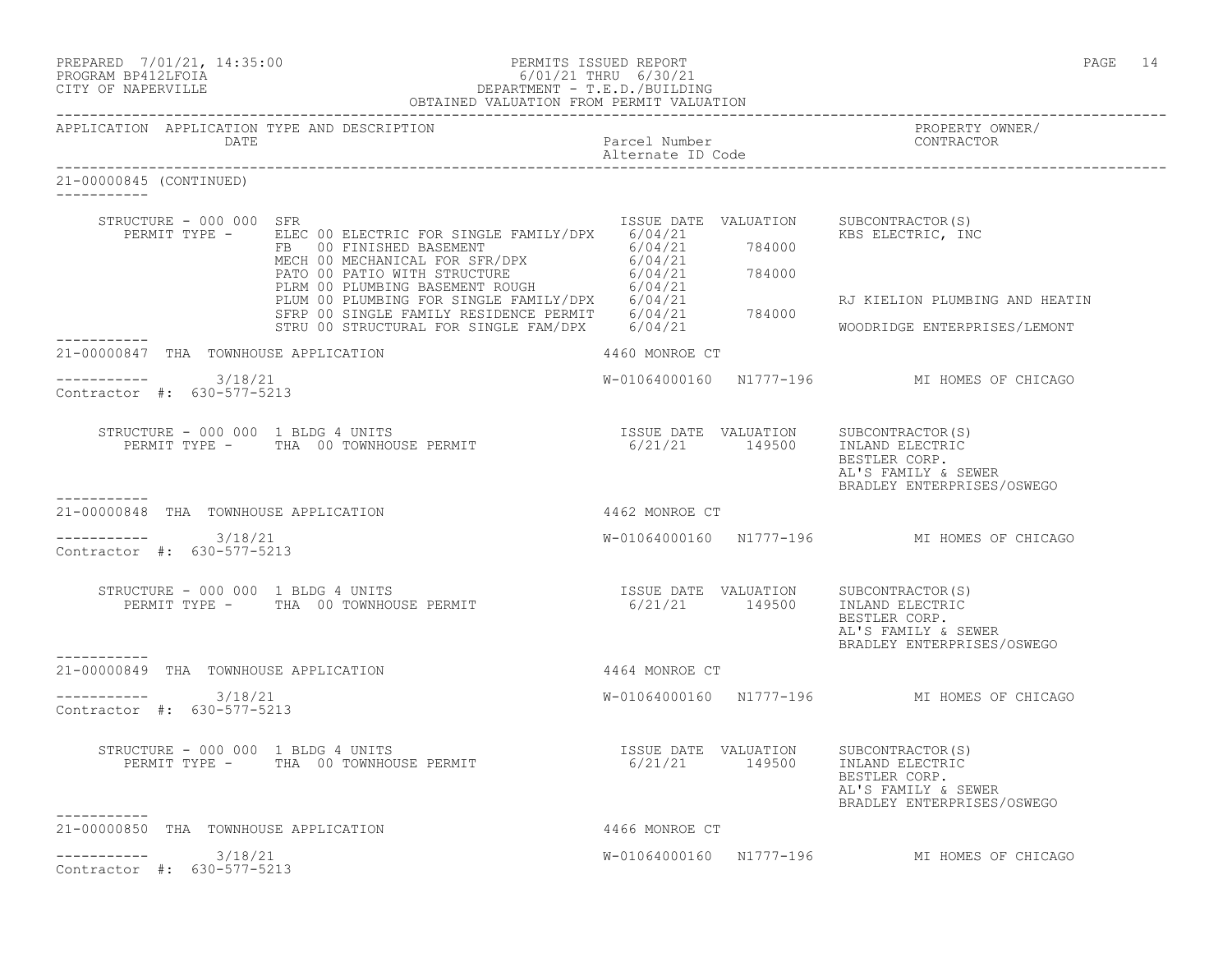| PREPARED | 7/01/21, 14:35:00  |  |
|----------|--------------------|--|
|          | PROGRAM BP412LFOTA |  |

### order the end of the person of the PERMITS ISSUED REPORT the end of the end of the end of the page of the end of the end of the end of the end of the end of the end of the end of the end of the end of the end of the end of PROGRAM BP412LFOIA 6/01/21 THRU 6/30/21 CITY OF NAPERVILLE DEPARTMENT - T.E.D./BUILDING OBTAINED VALUATION FROM PERMIT VALUATION

------------------------------------------------------------------------------------------------------------------------------------ APPLICATION APPLICATION TYPE AND DESCRIPTION PROPERTY OWNER/ DATE Parcel Number CONTRACTOR Alternate ID Code ------------------------------------------------------------------------------------------------------------------------------------ 21-00000850 (CONTINUED) ----------- STRUCTURE - 000 000 1 BLDG 4 UNITS **ISSUE DATE VALUATION** SUBCONTRACTOR(S) PERMIT TYPE - THA 00 TOWNHOUSE PERMIT 6/21/21 149500 INLAND ELECTRIC BESTLER CORP. AL'S FAMILY & SEWER BRADLEY ENTERPRISES/OSWEGO ----------- 21-00000851 HME HOUSE METER-ELECTRIC 4460 MONROE CT HM \_\_\_\_\_\_\_\_\_\_\_ ----------- 3/18/21 W-01064000160 N1777-196 MI HOMES OF CHICAGO Contractor #: 630-577-5213 STRUCTURE - 000 000<br>PERMIT TYPE - FSBD 00 FIRE SPRINKLER PERMIT 6/30/21 ALUATION NOVA FIRE PROTECTION INC PERMIT TYPE - FSBD 00 FIRE SPRINKLER PERMIT ----------- 21-00000852 CAL COMMERCIAL ALTERATION/REPAIR (NO NEW SQ FTG) 2212 FERRY RD 108 ----------- 3/18/21 D-07042030110000N1705-3 IRON GATE MOTOR CONDOS Contractor #: 630-585-0021 STRUCTURE - 000 000 IRON GATE - COBURN ISSUE DATE VALUATION SUBCONTRACTOR(S) PERMIT TYPE - FABD 00 FIRE ALARM 6/09/21 ZOEPAZ INCORPORATED ----------- 21-00000890 CAL COMMERCIAL ALTERATION/REPAIR (NO NEW SQ FTG) 2735 HASSERT BL 135 ----------- 3/22/21 W-01153021140000N1426-259 SERNA CONSTRUCTION GROUP Contractor #: 815-545-2096 STRUCTURE - 000 000 VANILLA BOX ISSUE DATE VALUATION SUBCONTRACTOR(S) PERMIT TYPE - CCAD 00 COMMERCIAL - CAD 6/10/21 D&L PLUMBING C & X ELECTRIC ----------- 21-00000910 SFR SINGLE FAMILY RESIDENCE 232 N LAIRD ST \_\_\_\_\_\_\_\_\_\_\_ ----------- 3/22/21 D-07131010250000N1830-68 DJK CUSTOM HOMES Contractor #: 630-369-1953 STRUCTURE - 000 000 SFR ISSUE DATE VALUATION SUBCONTRACTOR(S) PERMIT TYPE - DCK 00 DECK WITH STRUCTURE - SFR/DPX 6/02/21 930000 ELEC 00 ELECTRIC FOR SINGLE FAMILY/DPX 6/02/21 CUSTOM HOME ELECTRIC INC MECH 00 MECHANICAL FOR SFR/DPX 6/02/21 PATO 00 PATIO WITH STRUCTURE  $6/02/21$  930000 PLRM 00 PLUMBING BASEMENT ROUGH 6/02/21 PLUM 00 PLUMBING FOR SINGLE FAMILY/DPX 6/02/21 APPROVED PLUMBING

DONEGAL EXCAVATING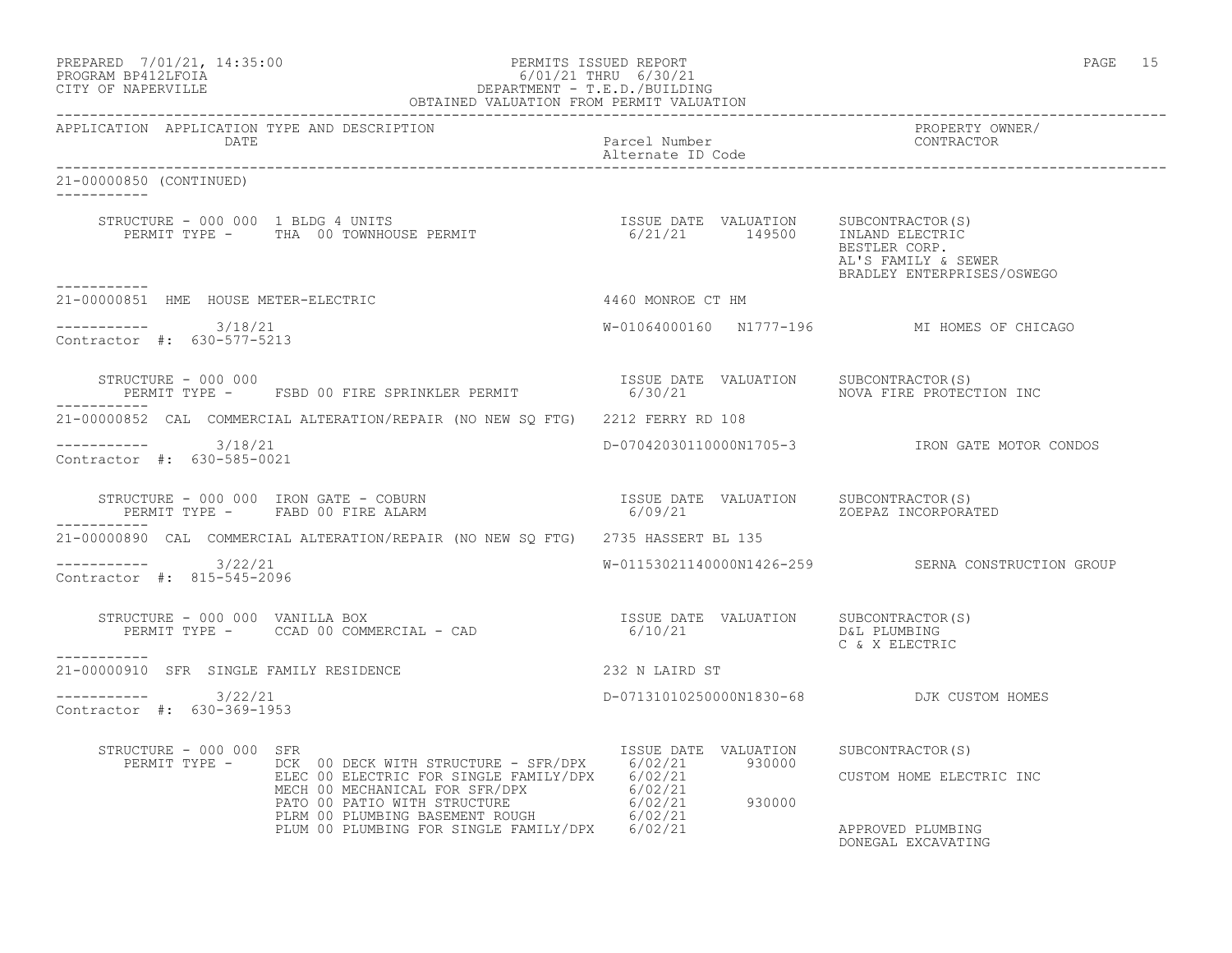# PREPARED 7/01/21, 14:35:00 PERMITS ISSUED REPORT PAGE 16 PROGRAM BP412LFOIA 6/01/21 THRU 6/30/21 CITY OF NAPERVILLE DEPARTMENT - T.E.D./BUILDING

|                                                      | OBTAINED VALUATION FROM PERMIT VALUATION                                                                                                                                                                                                                              |                                       |                                                  |
|------------------------------------------------------|-----------------------------------------------------------------------------------------------------------------------------------------------------------------------------------------------------------------------------------------------------------------------|---------------------------------------|--------------------------------------------------|
| APPLICATION APPLICATION TYPE AND DESCRIPTION<br>DATE |                                                                                                                                                                                                                                                                       | Parcel Number<br>Alternate ID Code    | PROPERTY OWNER/<br>CONTRACTOR                    |
| 21-00000910 (CONTINUED)                              |                                                                                                                                                                                                                                                                       |                                       |                                                  |
|                                                      | SFRP 00 SINGLE FAMILY RESIDENCE PERMIT     6/02/21        930000<br>STRU 00 STRUCTURAL FOR SINGLE FAM/DPX     6/02/21                         A & E ROOFING & SIDING INC<br>TREE 00 PARKWAY TREE PLANTING PERMIT       6/02/21                                        |                                       |                                                  |
|                                                      | 21-00000956 CAL COMMERCIAL ALTERATION/REPAIR (NO NEW SQ FTG) 1508 AURORA AV 100                                                                                                                                                                                       |                                       |                                                  |
| $--------- 3/25/21$<br>Contractor #: 312-283-3200    |                                                                                                                                                                                                                                                                       |                                       | D-07231100200000N1701-96 THE BOLDT COMPANY       |
|                                                      | STRUCTURE – 000 000 ADVOCATE MEDICAL – DREYER                    ISSUE DATE VALUATION     SUBCONTRACTOR(S)<br>PERMIT TYPE –     FABD 00 FIRE ALARM                                    6/24/21                         FIRST SECUR<br>PERMIT TYPE - FABD 00 FIRE ALARM |                                       |                                                  |
|                                                      | 21-00001016 CAL COMMERCIAL ALTERATION/REPAIR (NO NEW SQ FTG) 530 S ROUTE 59                                                                                                                                                                                           |                                       |                                                  |
| $--------- 3/29/21$<br>Contractor #: 856-673-9624    |                                                                                                                                                                                                                                                                       |                                       | D-07223030100000N231 -109 BRANDPOINT SERVICES    |
|                                                      | STRUCTURE - 000 000 DAVID'S BRIDAL (STRUCTURE - 000 000 DAVID'S BRIDAL)<br>PERMIT TYPE - FABD 00 FIRE ALARM (6/29/21 ) = 6/23/21 (STRUCTES INTELLIGENT SYSTEMS SERVICES I<br>FSBD 00 FIRE SPRINKLER PERMIT (6/23/21 ) = 000 UNITED S                                  |                                       |                                                  |
|                                                      | 21-00001049 POOL POOL ABOVE/INGROUND RESIDENTIAL 6000001049 POOL POOL ABOVE/INGROUND RESIDENTIAL                                                                                                                                                                      |                                       |                                                  |
| ----------- 3/30/21<br>Contractor #: 847-381-1245    |                                                                                                                                                                                                                                                                       |                                       | D-07144200310000N123 -82 BARRINGTON POOLS INC    |
|                                                      |                                                                                                                                                                                                                                                                       |                                       |                                                  |
|                                                      | 21-00001140 CAL COMMERCIAL ALTERATION/REPAIR (NO NEW SQ FTG) 217 S MAIN ST                                                                                                                                                                                            |                                       |                                                  |
| $--------- 4/02/21$<br>Contractor #: 847-891-7401    |                                                                                                                                                                                                                                                                       | D-07134290150000N594 -084 DONALD BORG |                                                  |
| STRUCTURE - 000 000 NIKE                             | Example 2000 1000 NOTE<br>PERMIT TYPE - CCAD 00 COMMERCIAL - CAD 10 10/14/21 135UE DATE VALUATION 5UBCONTRACTOR<br>PERMIT TYPE - CCAD 00 COMMERCIAL - CAD 10 10/14/21 100000 100000 100000 100000 100000                                                              |                                       | CAPITOL PLUMBING                                 |
| -----------                                          | 21-00001148 RAL RES ALTERATIONS/REMODLING (NO NEW SO FTG) 3612 BROOKSEDGE AV                                                                                                                                                                                          |                                       |                                                  |
| $--------- 4/02/21$<br>Contractor #: 224-275-3875    |                                                                                                                                                                                                                                                                       |                                       | W-01091100030000N1365-212 NEWLINE KITCHEN & BATH |
| STRUCTURE - 000 000                                  | ISSUE DATE VALUATION SUBCONTRACTOR(S)                                                                                                                                                                                                                                 |                                       |                                                  |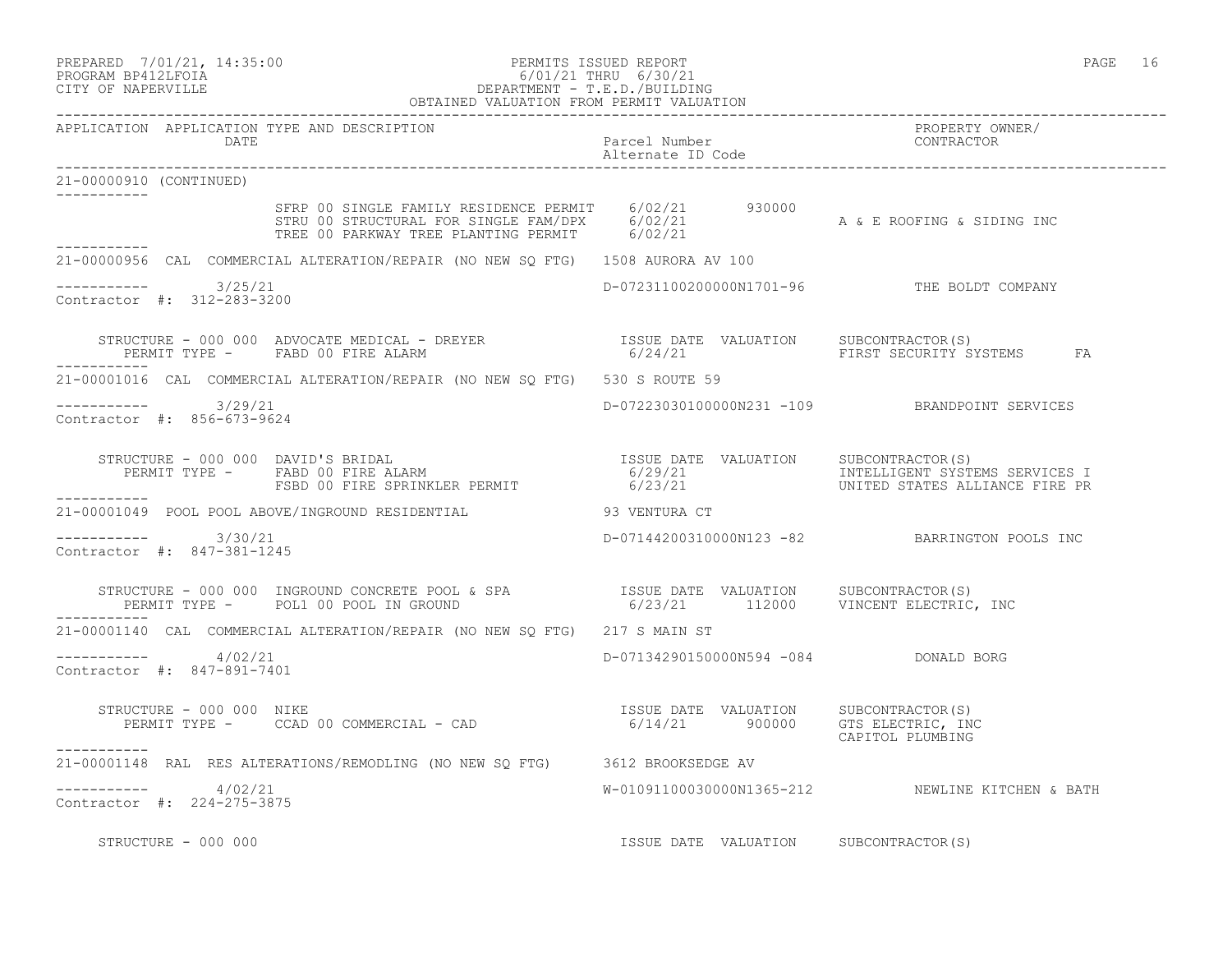# PREPARED 7/01/21, 14:35:00 PERMITS ISSUED REPORT PAGE 17 PROGRAM BP412LFOIA 6/01/21 THRU 6/30/21 CITY OF NAPERVILLE DEPARTMENT - T.E.D./BUILDING

|                                                      | OBTAINED VALUATION FROM PERMIT VALUATION                                                                                                                      |                                    |                                                                                         |
|------------------------------------------------------|---------------------------------------------------------------------------------------------------------------------------------------------------------------|------------------------------------|-----------------------------------------------------------------------------------------|
| APPLICATION APPLICATION TYPE AND DESCRIPTION<br>DATE |                                                                                                                                                               | Parcel Number<br>Alternate ID Code | PROPERTY OWNER/<br>CONTRACTOR                                                           |
| 21-00001148 (CONTINUED)                              |                                                                                                                                                               |                                    |                                                                                         |
| ------------                                         | PERMIT TYPE - RAL 00 ROOM ALTERATION 6/16/21 37985 LZ PLUMBING INC                                                                                            |                                    | ALLIANZ CONSTRUCTION INC                                                                |
|                                                      | 21-00001151 RAL RES ALTERATIONS/REMODLING (NO NEW SQ FTG) 3036 BENNETT DR                                                                                     |                                    |                                                                                         |
| $--------- 4/05/21$<br>Contractor #: 312-722-6402    |                                                                                                                                                               |                                    | W-01111080150000N533 -216 THE MAYFAIR-HABITAT GROUP INC                                 |
| -----------                                          | STRUCTURE - 000 000 KITCHEN AND BATHROOM REMODELING TSSUE DATE VALUATION SUBCONTRACTOR(S)                                                                     |                                    |                                                                                         |
|                                                      | 21-00001154 RAD RES ADDITIONS (NEW SQ FTG) 1406 MIDDLEBURG CT                                                                                                 |                                    |                                                                                         |
| $--------- 4/05/21$<br>Contractor #: 630-355-2118    |                                                                                                                                                               |                                    | D-08202000340000N113 -103 SHIFFLER BUILDERS INC                                         |
| STRUCTURE - 000 000                                  | RUCTURE - 000 000<br>PERMIT TYPE -     ELSC 00 ELECTRIC SVC CHANGE RES.                              6/07/21                                                  |                                    | ISSUE DATE VALUATION SUBCONTRACTOR(S)<br>PENNA ELECTRIC<br>MARTIN PLUMBING & HEATING CO |
|                                                      | RAD 00 ROOM ADDITION 6/07/21 156600 MARTIN PLUMBING & HEATING CO                                                                                              |                                    | AR BOHR<br>PENNA ELECTRIC                                                               |
|                                                      | WMU 00 WATER METER UPGRADE 6/07/21                                                                                                                            |                                    | AR BOHR<br>PENNA ELECTRIC<br>MARTIN PLUMBING & HEATING CO<br>AR BOHR                    |
|                                                      | 21-00001164 BDD DEMOLITION SINGLE FAMILY THE SERIES OF STRING RESTER ST                                                                                       |                                    |                                                                                         |
| -----------    4/06/21<br>Contractor #: 630-369-1953 |                                                                                                                                                               |                                    | D-07132100120000N42 -69 DJK CUSTOM HOMES                                                |
|                                                      |                                                                                                                                                               |                                    |                                                                                         |
| 21-00001165 SFR SINGLE FAMILY RESIDENCE              | 511 N WEBSTER ST                                                                                                                                              |                                    |                                                                                         |
| ----------- 4/06/21<br>Contractor #: 630-369-1953    |                                                                                                                                                               |                                    | D-07132100120000N42 -69 DJK CUSTOM HOMES                                                |
| STRUCTURE - 000 000 SFR                              | PERMIT TYPE - DCK 00 DECK WITH STRUCTURE - SFR/DPX 6/03/21 995000<br>ELEC 00 ELECTRIC FOR SINGLE FAMILY/DPX 6/03/21<br>MECH 00 MECHANICAL FOR SFR/DPX 6/03/21 |                                    | ISSUE DATE VALUATION SUBCONTRACTOR(S)<br>CUSTOM HOME ELECTRIC INC                       |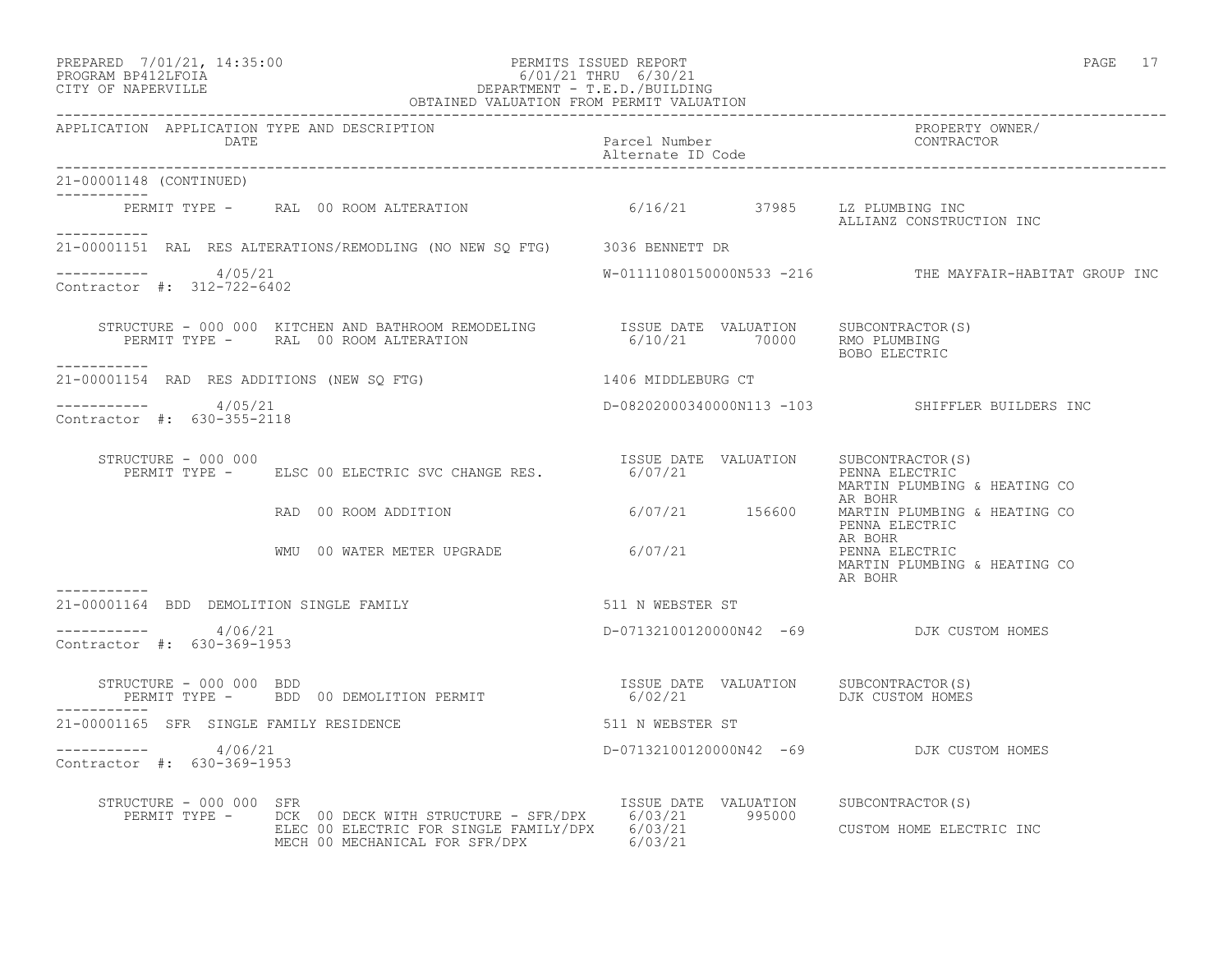# PREPARED 7/01/21, 14:35:00 PERMITS ISSUED REPORT PAGE 18 PROGRAM BP412LFOIA 6/01/21 THRU 6/30/21 CITY OF NAPERVILLE DEPARTMENT - T.E.D./BUILDING

|                                                      | OBTAINED VALUATION FROM PERMIT VALUATION                                                                                                                                                                                                                                                                              |                                     |                                                           |
|------------------------------------------------------|-----------------------------------------------------------------------------------------------------------------------------------------------------------------------------------------------------------------------------------------------------------------------------------------------------------------------|-------------------------------------|-----------------------------------------------------------|
| APPLICATION APPLICATION TYPE AND DESCRIPTION<br>DATE |                                                                                                                                                                                                                                                                                                                       | Parcel Number<br>Alternate ID Code  | PROPERTY OWNER/<br>CONTRACTOR                             |
| 21-00001165 (CONTINUED)<br>___________               |                                                                                                                                                                                                                                                                                                                       |                                     |                                                           |
|                                                      | PATO 00 PATIO WITH STRUCTURE 6/03/21 995000<br>PLRM 00 PLUMBING BASEMENT ROUGH 6/03/21<br>PLUM 00 PLUMBING FOR SINGLE FAMILY/DPX 6/03/21                                                                                                                                                                              |                                     | APPROVED PLUMBING                                         |
| ___________                                          | SFRP 00 SINGLE FAMILY RESIDENCE PERMIT 6/03/21 995000<br>STRU 00 STRUCTURAL FOR SINGLE FAM/DPX 6/03/21<br>TREE 00 PARKWAY TREE PLANTING PERMIT 6/03/21                                                                                                                                                                |                                     | DONEGAL EXCAVATING/LEMONT<br>A & E ROOFING AND SIDING INC |
|                                                      | 21-00001185 CAL COMMERCIAL ALTERATION/REPAIR (NO NEW SQ FTG) 1767 W OGDEN AV 143                                                                                                                                                                                                                                      |                                     |                                                           |
| ----------- 4/07/21<br>Contractor #: 630-740-6563    |                                                                                                                                                                                                                                                                                                                       |                                     | D-07222010100000N1226-95 SEQUOIA GENERAL CONSTRUCTION     |
|                                                      | $\begin{array}{cccc} \texttt{STRUCTURE} - 000~000 & \texttt{ADVANCED HEALTH OF NAPERVILLE} & \texttt{ISSUE DATE} & \texttt{VALUATION} & \texttt{SUBCONTRACTOR(S)} \\ \texttt{PERMIT TYPE} - & \texttt{FABD}~00~ \texttt{FIRE ALARM} & \texttt{6/09/21} & \texttt{VALUATION} & \texttt{DETECTION SYSTEMS} \end{array}$ |                                     | 6/09/21 DETECTION SYSTEMS & SERV                          |
|                                                      | 21-00001187 CAL COMMERCIAL ALTERATION/REPAIR (NO NEW SQ FTG) 1265 S NAPER BL                                                                                                                                                                                                                                          |                                     |                                                           |
| -----------    4/07/21<br>Contractor #: 630-737-1018 |                                                                                                                                                                                                                                                                                                                       |                                     | D-08292030070000N143 -133 41 NORTH CONTRACTORS LLC        |
| ------------                                         | STRUCTURE - 000 000 MARKET MEADOWS<br>PERMIT TYPE - CCAD 00 COMMERCIAL - CAD (6/16/21 1421663 LIVE ELECTRIC IN                                                                                                                                                                                                        |                                     | DEPENDABLE PLUMBING INC                                   |
|                                                      | 21-00001219 RAD RES ADDITIONS (NEW SQ FTG)                                                                                                                                                                                                                                                                            | 1541 FENDER RD                      |                                                           |
| $--------- 4/08/21$<br>Contractor #: 630-355-2118    |                                                                                                                                                                                                                                                                                                                       |                                     | D-08294070110000N155 -148 SHIFFLER BUILDERS INC           |
| STRUCTURE - 000 000                                  | STRUCTURE - 000 000<br>PERMIT TYPE -     RAD 00 ROOM ADDITION                                     6/22/21       78500     PENNA ELECTRIC                                                                                                                                                                              |                                     | AR BOHR                                                   |
| ----------                                           | 21-00001226 RAL RES ALTERATIONS/REMODLING (NO NEW SQ FTG) 907 CENTURY FARM LN                                                                                                                                                                                                                                         |                                     |                                                           |
| ---------- 4/09/21<br>Contractor #: 630-698-8354     |                                                                                                                                                                                                                                                                                                                       | D-07121090030000N1312-38 M.T. MCCAW |                                                           |
| STRUCTURE - 000 000 FINISHED BASEMENT<br>___________ | RUCTURE – 000 000 FINISHED BASEMENT<br>PERMIT TYPE – FB 00 FINISHED BASEMENT – 16/21/21 35642 BRISKO ELECTRIC                                                                                                                                                                                                         |                                     | BAKO PLUMBING INC                                         |
| 21-00001228 SFR SINGLE FAMILY RESIDENCE              | 4243 CHINABERRY LN                                                                                                                                                                                                                                                                                                    |                                     |                                                           |
| 4/09/21<br>Contractor #: 630-554-2444                |                                                                                                                                                                                                                                                                                                                       |                                     | W-01172130120000N1743-241 BAUMGARTNER CUSTOM HOMES        |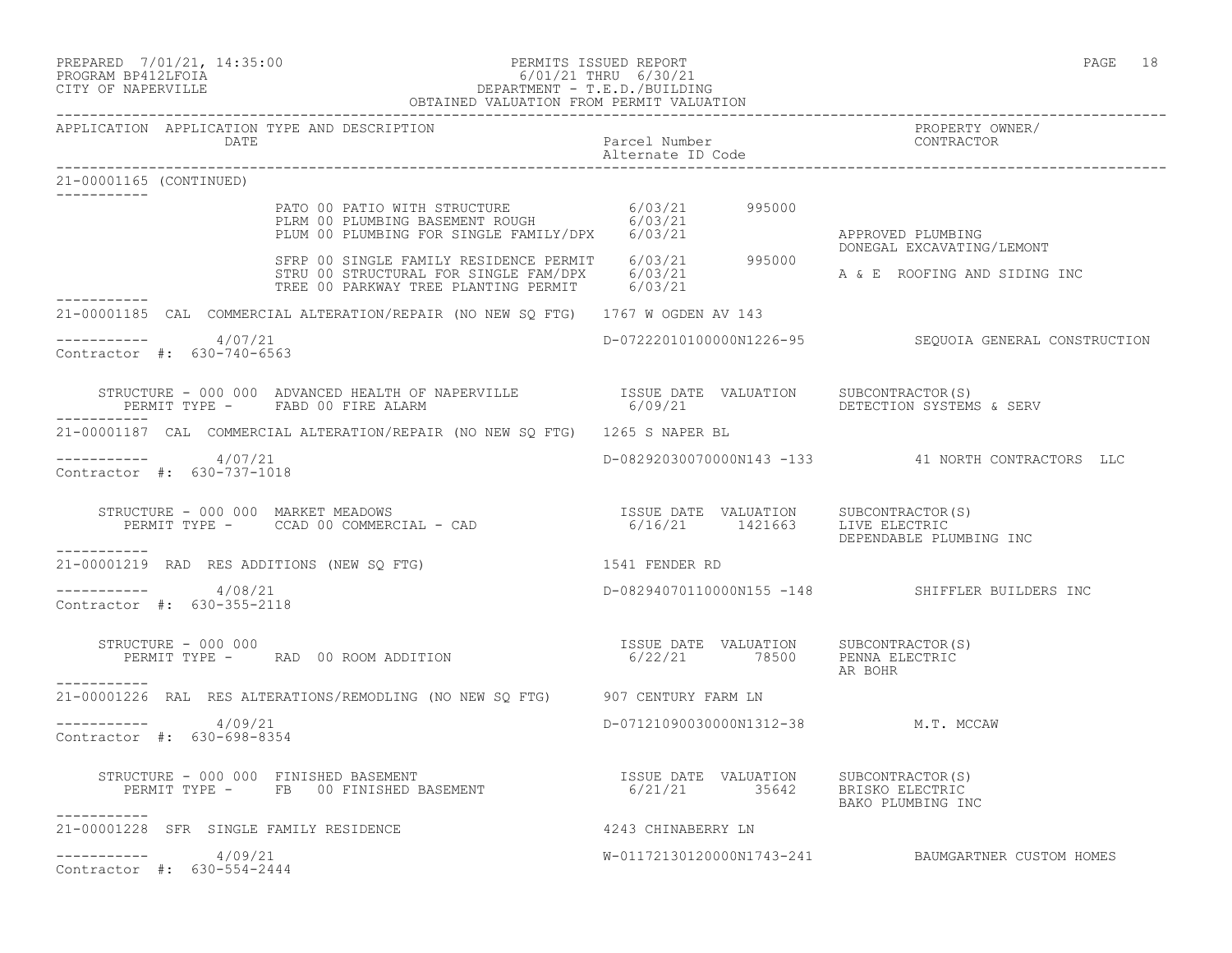| PREPARED | 7/01/21, 14:35:0 |  |
|----------|------------------|--|
|          |                  |  |

### PREPARED 7/01/21, 14:35:00 PERMITS ISSUED REPORT PAGE 19 PROGRAM BP412LFOIA 6/01/21 THRU 6/30/21 CITY OF NAPERVILLE DEPARTMENT - T.E.D./BUILDING OBTAINED VALUATION FROM PERMIT VALUATION

| 21-00001228 (CONTINUED)                                    |                                                                                                                                                                                                                                                                                                               |                                           |                                                       |
|------------------------------------------------------------|---------------------------------------------------------------------------------------------------------------------------------------------------------------------------------------------------------------------------------------------------------------------------------------------------------------|-------------------------------------------|-------------------------------------------------------|
| STRUCTURE - 000 000 SFR                                    | PERMIT TYPE - DCK 00 DECK WITH STRUCTURE - SFR/DPX 6/17/21 600000<br>ELECTRIC<br>ELECTRIC ON ELECTRIC FOR SINGLE FAMILY/DPX 6/17/21<br>MECH 00 MECHANICAL FOR SINGLE FAMILY/DPX 6/17/21<br>PLUM 00 PLUMBING BASEMENT ROUGH 6/17/21<br>FRIM 00 PLUMBING FOR SINGLE FAMILY/DPX 6/17/21<br>SFRP 00 SINGLE FAMILY | ISSUE DATE VALUATION SUBCONTRACTOR(S)     |                                                       |
|                                                            |                                                                                                                                                                                                                                                                                                               |                                           |                                                       |
| ------------<br>21-00001234 RAD RES ADDITIONS (NEW SO FTG) |                                                                                                                                                                                                                                                                                                               | 936 CHERRY HILLS LN                       |                                                       |
| $--------- 4/09/21$<br>Contractor #: 847-602-7641          |                                                                                                                                                                                                                                                                                                               | D-07112040320000N586 -37 SG HOME BUILDERS |                                                       |
| STRUCTURE - 000 000                                        |                                                                                                                                                                                                                                                                                                               |                                           |                                                       |
| ------------                                               |                                                                                                                                                                                                                                                                                                               |                                           | R Z SERVICES INC                                      |
|                                                            | 21-00001258 RPZ REVERSE PRESSURE ZONE/BACKFLOW PREVENTER 959 N LOOMIS ST                                                                                                                                                                                                                                      |                                           |                                                       |
| ----------- 4/12/21<br>Contractor #: 847-566-0099          |                                                                                                                                                                                                                                                                                                               |                                           | D-08073100170000N39 -55 AMERICAN NATIONAL SPRINKLERS  |
| STRUCTURE - 000 000                                        |                                                                                                                                                                                                                                                                                                               |                                           |                                                       |
|                                                            | 21-00001259 CAL COMMERCIAL ALTERATION/REPAIR (NO NEW SQ FTG) 120 WATER ST 106                                                                                                                                                                                                                                 |                                           |                                                       |
| $--------- 4/12/21$<br>Contractor #: 630-740-6563          |                                                                                                                                                                                                                                                                                                               |                                           | D-07134420240000N1695-84 SEQUOIA GENERAL CONSTRUCTION |
|                                                            |                                                                                                                                                                                                                                                                                                               |                                           |                                                       |
| -----------                                                | 21-00001284 CAL COMMERCIAL ALTERATION/REPAIR (NO NEW SQ FTG) 3108 S ROUTE 59 124                                                                                                                                                                                                                              |                                           |                                                       |
| $--------- 4/14/21$<br>Contractor #: 630-640-8503          |                                                                                                                                                                                                                                                                                                               |                                           | W-01101010020000N1359-214 S. DIRILTEN BUILDERS        |
|                                                            | STRUCTURE - 000 000 SYMMETRIC CHIROPRACTIC<br>STRUCTURE - 000 000 SYMMETRIC CHIROPRACTIC<br>STRUCTURE - 000 000 SYMMETRIC CHIROPRACTIC<br>$\begin{array}{ccc} \text{ISSUE} & \text{DATE} & \text{VALUATION} & \text{SUBCONTRACTOR (S)}\\ \end{array}$                                                         |                                           |                                                       |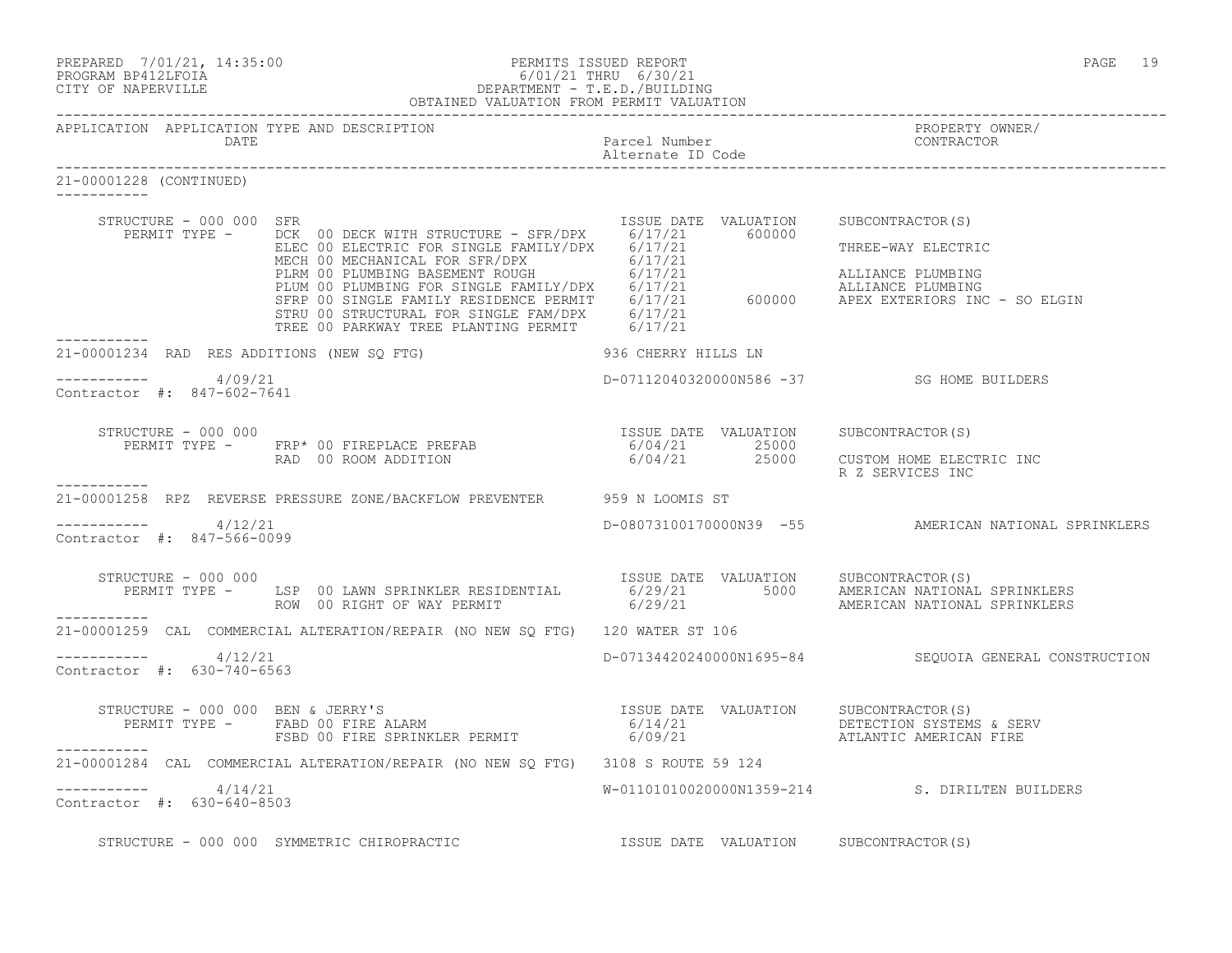# PREPARED 7/01/21, 14:35:00 PERMITS ISSUED REPORT PAGE 20 PROGRAM BP412LFOIA 6/01/21 THRU 6/30/21 PREPARED 7/01/21, 14:35:00<br>
PROGRAM BP412LFOIA 6/01/21 THRU 6/30/21<br>
CITY OF NAPERVILLE

| OBTAINED VALUATION FROM PERMIT VALUATION                                                                                                                                    |                                       |                                                                       |
|-----------------------------------------------------------------------------------------------------------------------------------------------------------------------------|---------------------------------------|-----------------------------------------------------------------------|
| APPLICATION APPLICATION TYPE AND DESCRIPTION<br>DATE                                                                                                                        | Parcel Number<br>Alternate ID Code    | PROPERTY OWNER/<br>CONTRACTOR                                         |
| 21-00001284 (CONTINUED)<br>------------                                                                                                                                     |                                       |                                                                       |
| PERMIT TYPE - CCAD 00 COMMERCIAL - CAD                                                                                                                                      |                                       | 6/29/21 50000 LITTLE ELECTRICAL CONTRACTORS                           |
| <b>EXECUTE: 1999 12:30 SOCIED BOURBON CT</b><br>21-00001285 THA TOWNHOUSE APPLICATION                                                                                       |                                       |                                                                       |
| ----------- 4/14/21<br>Contractor #: 708-214-1246                                                                                                                           |                                       | D-08321040080021N1768-162 LINDEN WOODS OF NAPERVILLE LLC              |
| STRUCTURE - 000 000 1 BLDG. 4 UNITS<br>VUCTURE - 000 000 1 BLDG. 4 UNITS<br>PERMIT TYPE - 3B 00 FOUND. ONLY THA/APT/CONDO/U 6/16/21 400000<br>. _ _ _ _ _ _ _ _ _           | ISSUE DATE VALUATION SUBCONTRACTOR(S) | NAPERVILLE ELECTRICAL CONT INC<br>HAMSTRA ENTERPRISES<br>MAC PLUMBING |
| 21-00001286 THA TOWNHOUSE APPLICATION                                                                                                                                       | 623 BOURBON CT                        |                                                                       |
| $--------- 4/14/21$<br>Contractor #: 708-214-1246                                                                                                                           |                                       | D-08321040080023N1768-162 LINDEN WOODS OF NAPERVILLE LLC              |
| STRUCTURE - 000 000 1 BLDG. 4 UNITS<br>RUCTURE – 000 000 1 BLDG. 4 UNITS<br>PERMIT TYPE – 3B 00 FOUND. ONLY THA/APT/CONDO/U 6/16/21 400000 NAPERVILLE ELECT                 |                                       | NAPERVILLE ELECTRICAL CONT INC<br>HAMSTRA ENTERPRISES<br>MAC PLUMBING |
| -----------<br>21-00001287 THA TOWNHOUSE APPLICATION                                                                                                                        | 625 BOURBON CT                        |                                                                       |
| $--------- 4/14/21$<br>Contractor #: 708-214-1246                                                                                                                           |                                       | D-08321040080025N1768-162 LINDEN WOODS OF NAPERVILLE LLC              |
| RUCTURE – 000 000 1 BLDG. 4 UNITS<br>PERMIT TYPE – 3B 00 FOUND. ONLY THA/APT/CONDO/U 6/16/21 400000 NAPERVILLE ELECTI<br>STRUCTURE - 000 000 1 BLDG. 4 UNITS<br>----------- |                                       | NAPERVILLE ELECTRICAL CONT INC<br>HAMSTRA ENTERPRISES<br>MAC PLUMBING |
| 21-00001288 THA TOWNHOUSE APPLICATION                                                                                                                                       | 627 BOURBON CT                        |                                                                       |
| ----------- 4/14/21<br>Contractor #: 708-214-1246                                                                                                                           |                                       | D-08321040080027N1768-162 LINDEN WOODS OF NAPERVILLE LLC              |
| RUCTURE – 000 000 1 BLDG. 4 UNITS<br>PERMIT TYPE – 3B 00 FOUND. ONLY THA/APT/CONDO/U 6/16/21 400000 NAPERVILLE ELECTI<br>STRUCTURE - 000 000 1 BLDG. 4 UNITS                |                                       | NAPERVILLE ELECTRICAL CONT INC<br>HAMSTRA ENTERPRISES<br>MAC PLUMBING |
| ----------<br>21-00001289 HME HOUSE METER-ELECTRIC                                                                                                                          | 627 BOURBON CT HM                     |                                                                       |
| 4/14/21<br>Contractor #: 708-214-1246                                                                                                                                       |                                       | D-08321040080027N1768-162 LINDEN WOODS OF NAPERVILLE LLC              |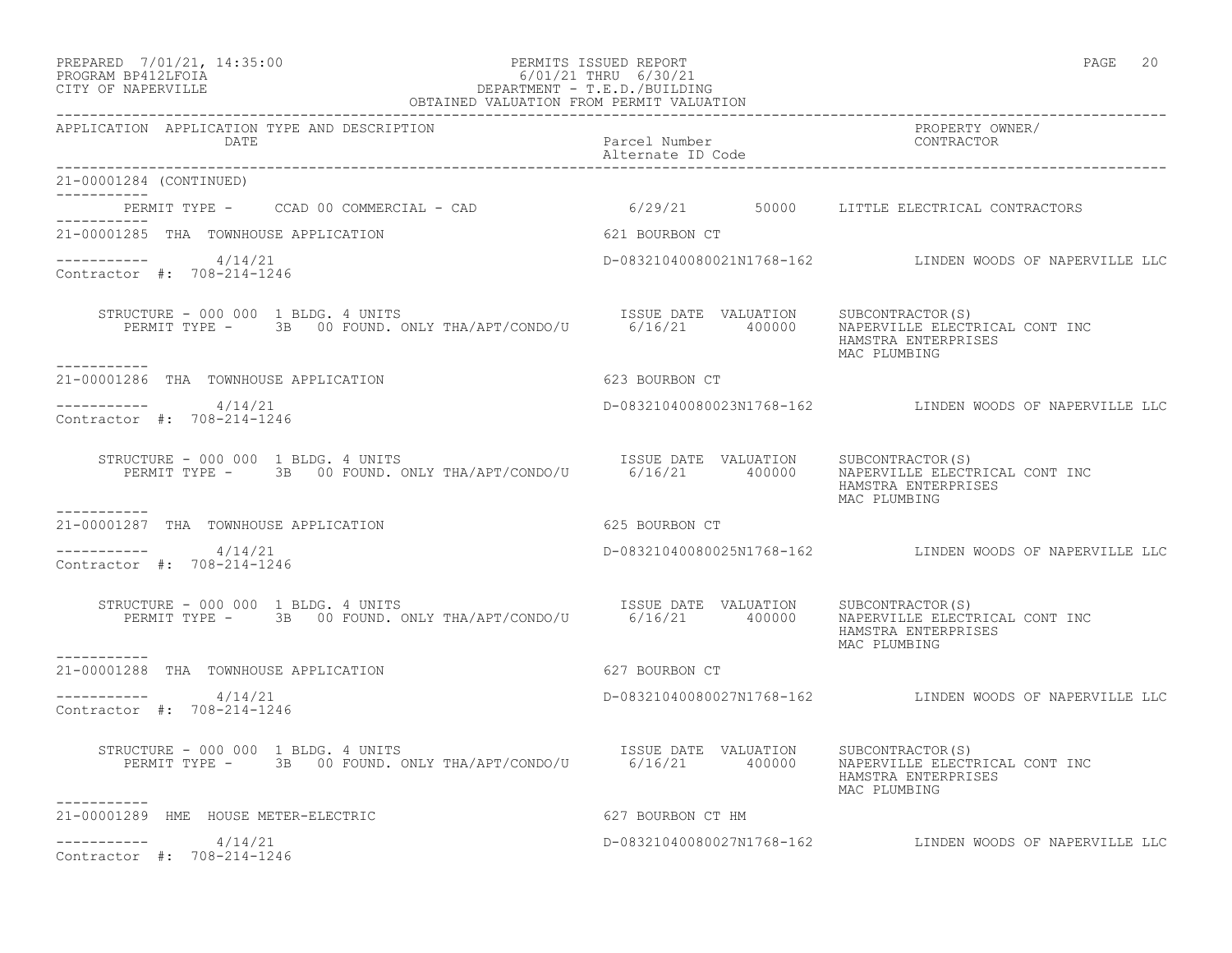| PREPARED | 7/01/21, 14:35:00  |  |
|----------|--------------------|--|
|          | PROGRAM RP412LFOIA |  |

### PREPARED 7/01/21, 14:35:00 PERMITS ISSUED REPORT PAGE 21 PROGRAM BP412LFOIA 6/01/21 THRU 6/30/21 CITY OF NAPERVILLE DEPARTMENT - T.E.D./BUILDING OBTAINED VALUATION FROM PERMIT VALUATION

------------------------------------------------------------------------------------------------------------------------------------

APPLICATION APPLICATION TYPE AND DESCRIPTION PROPERTY OWNER/ DATE Parcel Number Alternate ID Code ------------------------------------------------------------------------------------------------------------------------------------ 21-00001289 (CONTINUED) ----------- STRUCTURE - 000 000 1 BLDG. 4 UNITS ISSUE DATE VALUATION SUBCONTRACTOR(S) PERMIT TYPE - HME 00 HOUSE METER-ELECTRIC 6/16/21 NAPERVILLE ELECTRICAL CONT INC MAC PLUMBING ----------- 21-00001300 RAD RES ADDITIONS (NEW SQ FTG) 2634 VERMILLION CT  $--------- 4/15/21$ W-02053010390000N627 -207 PROGRESS CONSTRUCTION Contractor #: 773-373-2242 STRUCTURE - 000 000 ISSUE DATE VALUATION SUBCONTRACTOR(S)  $6/18/21$  125000 FATHER & SONS PLBG & SEWER FATHER & SONS PLBG & SEWER RAD 00 ROOM ADDITION 6/18/21 125000 FATHER & SONS PLBG & SEWER BRI ELECTRICAL SERVICES ----------- 21-00001304 CAL COMMERCIAL ALTERATION/REPAIR (NO NEW SQ FTG) 2936 SHOWPLACE DR 108 ----------- 4/15/21 W-01044100740000N1572-198 CAM DEVELOPMENT GROUP Contractor #: 630-740-7590 STRUCTURE - 000 000 SHOPKO OPTICAL ISSUE DATE VALUATION SUBCONTRACTOR(S) PERMIT TYPE - CCAD 00 COMMERCIAL - CAD 6/01/21 160000 PROSPECTIVE PLUMBING I M ELECTRIC, INC FABD 00 FIRE ALARM 6/29/21 ALLEGIANT FIRE PROTECTION, LLC FSBD 00 FIRE SPRINKLER PERMIT 6/25/21 VALLEY FIRE PROTECTION ----------- 21-00001309 RAL RES ALTERATIONS/REMODLING (NO NEW SQ FTG) 31 S MILL ST  $--------- 4/15/21$ ----------- 4/15/21 D-07134150270000N539 -84 DESIGN PLUS REMODEL Contractor #: 630-082-4444 STRUCTURE - 000 000<br>
PERMIT TYPE - MISC 00 MISCELLANEOUS PERMIT 6/28/21 8000 SUBCONTRACTOR(S) PERMIT TYPE - MISC 00 MISCELLANEOUS PERMIT ----------- 21-00001312 DRWY DRIVEWAY NEW AND ALTERATIONS 1089 AUGUSTANA DR ----------- 4/15/21 W-02041060060000N400 -194 PRO BLACKTOP PAVING/EOLA Contractor #: 630-774-9827 STRUCTURE - 000 000 R/R ASPHALT DRWY/APRON ISSUE DATE VALUATION SUBCONTRACTOR(S) PERMIT TYPE - DRWY 00 DRIVEWAY ADDITION/ALTERATION 6/15/21 2600 ROW 00 RIGHT OF WAY PERMIT 6/15/21 ----------- 21-00001313 DRWY DRIVEWAY NEW AND ALTERATIONS 2312 JOYCE LN  $--------- 4/15/21$ W-01034130030000N1283-200 PRO BLACKTOP PAVING/EOLA Contractor #: 630-774-9827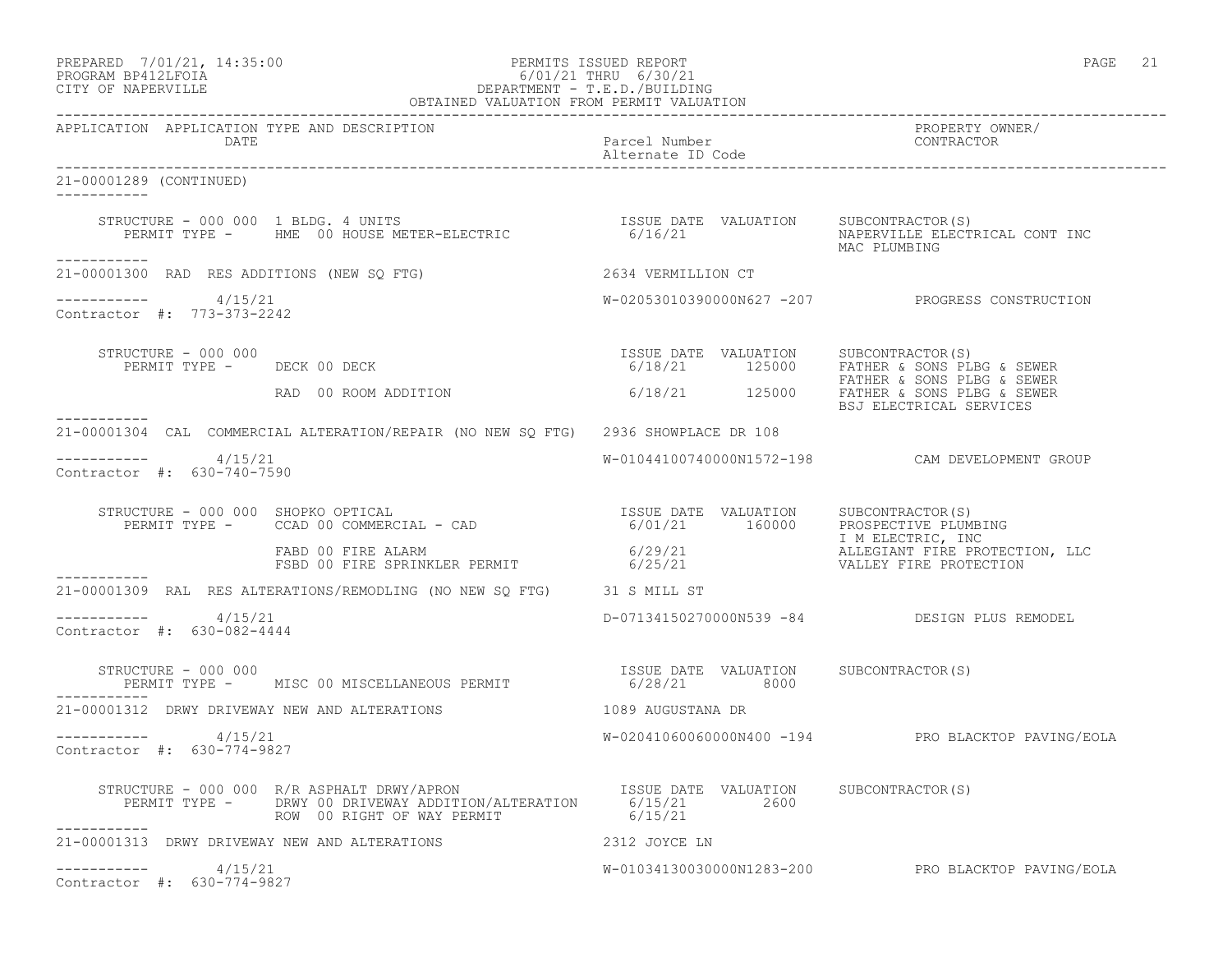PREPARED 7/01/21, 14:35:00 PERMITS ISSUED REPORT PAGE 22

# PROGRAM BP412LFOIA 6/01/21 THRU 6/30/21 CITY OF NAPERVILLE DEPARTMENT - T.E.D./BUILDING

| OBTAINED VALUATION FROM PERMIT VALUATION                                                                                                                                                          |                                                        |                                                  |
|---------------------------------------------------------------------------------------------------------------------------------------------------------------------------------------------------|--------------------------------------------------------|--------------------------------------------------|
| APPLICATION APPLICATION TYPE AND DESCRIPTION<br>DATE                                                                                                                                              | Parcel Number<br>Alternate ID Code                     | PROPERTY OWNER/<br>CONTRACTOR                    |
| 21-00001313 (CONTINUED)<br>___________                                                                                                                                                            |                                                        |                                                  |
| STRUCTURE - 000 000 R/R ASPHALT DRWY/APRON ISSUE DATE VALUATION SUBCONTRACTOR(S)<br>PERMIT TYPE - DRWY 00 DRIVEWAY ADDITION/ALTERATION 6/02/21 2600<br>ROW 00 RIGHT OF WAY PERMIT<br>------------ | 6/02/21                                                |                                                  |
| 21-00001332 DECK DECK                                                                                                                                                                             | 4127 LOBO LN                                           |                                                  |
| ----------- 4/15/21<br>Contractor #: 773-230-7067                                                                                                                                                 |                                                        |                                                  |
| STRUCTURE - 000 000 DECK<br>PERMIT TYPE - DECK 00 DECK                                                                                                                                            | ISSUE DATE VALUATION SUBCONTRACTOR(S)<br>6/17/21 50000 |                                                  |
| 21-00001347 FN FENCE APPLICATION                                                                                                                                                                  | 2207 FELDOTT LN                                        |                                                  |
| $--------- 4/16/21$<br>Contractor #:                                                                                                                                                              |                                                        |                                                  |
| STRUCTURE - 000 000<br>PERMIT TYPE - FN 00 FENCE                                                                                                                                                  | ISSUE DATE VALUATION SUBCONTRACTOR(S)<br>6/01/21 3000  |                                                  |
| 21-00001357 CAL COMMERCIAL ALTERATION/REPAIR (NO NEW SQ FTG) 263 SHUMAN BL 500                                                                                                                    |                                                        |                                                  |
| $--------- 4/16/21$<br>Contractor #: 312-629-2800                                                                                                                                                 |                                                        | D-07014000340000N7 -24 DEVELOPMENT SOLUTIONS     |
| RUCTURE - 000 000 KELLOGG'S<br>PERMIT TYPE - CCAD 00 COMMERCIAL - CAD                           6/21/21     2500000    CECO INC<br>STRUCTURE - 000 000 KELLOGG'S<br>-----------                   |                                                        | ALECK PLUMBING INC                               |
| 21-00001368 PAT PATIO APPLICATION                                                                                                                                                                 | 1611 BAYOU PATH DR                                     |                                                  |
| $--------- 4/16/21$<br>Contractor #: 630-346-1434                                                                                                                                                 |                                                        | D-07091120090000N1762-032 BRICK MAGIC PAVING INC |
| STRUCTURE - 000 000<br>PERMIT TYPE - PAT 00 PATIO                                                                                                                                                 | ISSUE DATE VALUATION SUBCONTRACTOR(S)                  |                                                  |
| 21-00001371 CAL COMMERCIAL ALTERATION/REPAIR (NO NEW SO FTG) 936 S ROUTE 59 104                                                                                                                   |                                                        |                                                  |
| ----------- 4/16/21<br>Contractor #: 847-219-4241                                                                                                                                                 | D-07223000360000N1134-109 SHREEJI BUILDERS             |                                                  |
| STRUCTURE - 000 000 TWIST PIZZA                                                                                                                                                                   | ISSUE DATE VALUATION SUBCONTRACTOR(S)                  |                                                  |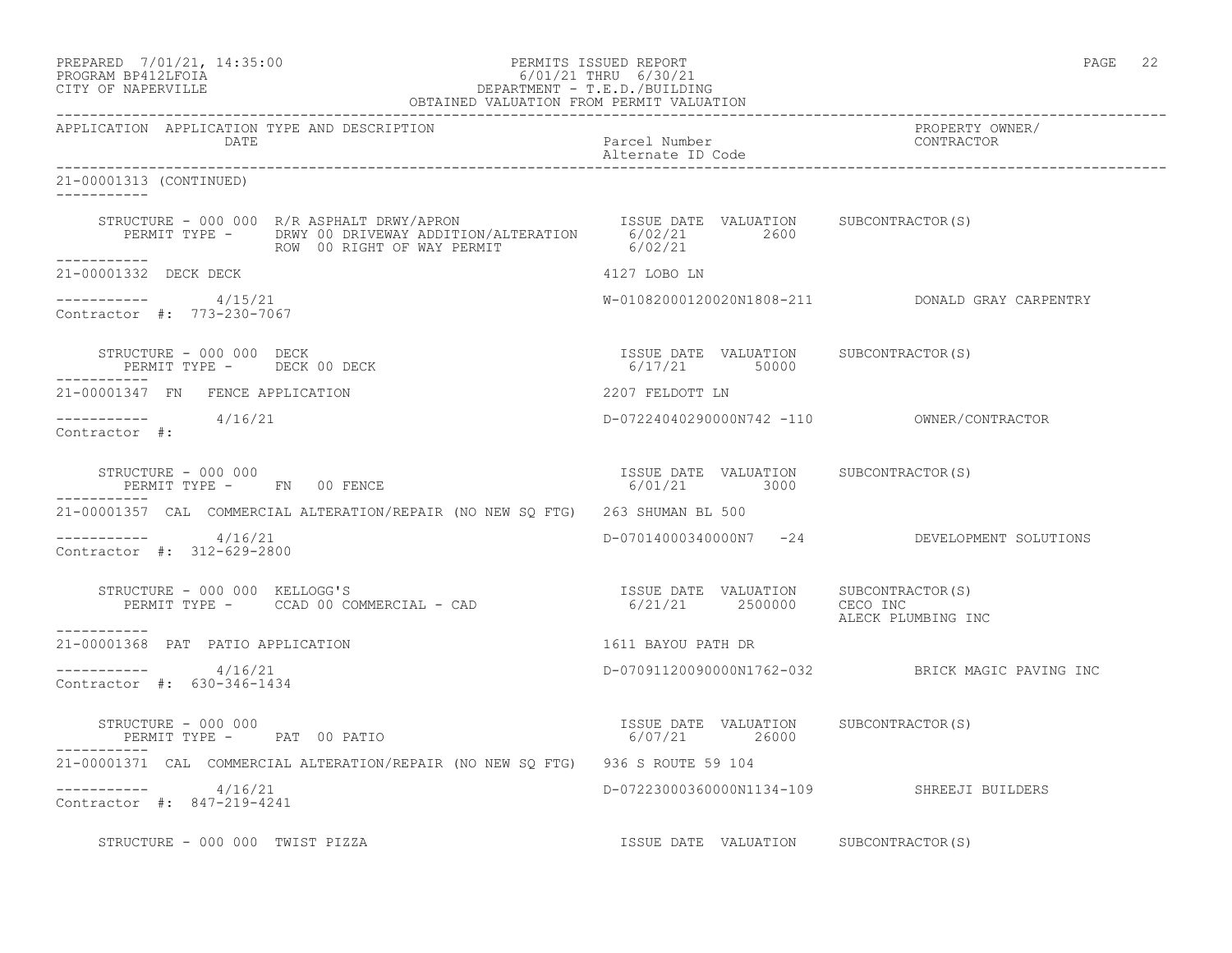### PREPARED 7/01/21, 14:35:00 PERMITS ISSUED REPORT PAGE 23 PROGRAM BP412LFOIA 6/01/21 THRU 6/30/21 CITY OF NAPERVILLE DEPARTMENT - T.E.D./BUILDING OBTAINED VALUATION FROM PERMIT VALUATION

------------------------------------------------------------------------------------------------------------------------------------ APPLICATION APPLICATION TYPE AND DESCRIPTION PROPERTY OWNER/ DATE Parcel Number CONTRACTOR Alternate ID Code ------------------------------------------------------------------------------------------------------------------------------------ 21-00001371 (CONTINUED) ----------- PERMIT TYPE - CCAD 00 COMMERCIAL - CAD 6/21/21 120000 G & Z ELECTRIC SERVICE, INC BARRACUDA PLUMBING, INC ----------- 21-00001394 RAD RES ADDITIONS (NEW SQ FTG) 1519 GROMMON RD  $--------- 4/18/21$ W-01113120550000N793 -231 ARCHADECK OF CHICAGOLAND-PALAT Contractor #: 847-496-4333 STRUCTURE - 000 000<br>PERMIT TYPE - FRP\* 00 FIREPLACE PREFAB - 15SUE DATE VALUATION SUBCONTRACTOR(S)<br>RAD 00 ROOM ADDITION - 6/22/21 86800 AAA ELECTRIC INC PERMIT TYPE - FRP\* 00 FIREPLACE PREFAB 6/22/21 86800 RAD 00 ROOM ADDITION 6/22/21 86800 AAA ELECTRIC INC (POPLAR) CHICAGO GAS LINES SPA 00 SPA/HOT TUB  $6/22/21$  86800 DICKSON CONTRACTORS  $6/22/21$  86800 ----------- 21-00001395 RAD RES ADDITIONS (NEW SQ FTG) 1512 MAPLE HILLS CT \_\_\_\_\_\_\_\_\_\_\_ ----------- 4/18/21 D-07121010200000N583 -38 SCHULER BUILDERS Contractor #: 630-327-9680 STRUCTURE - 000 000 ISSUE DATE VALUATION SUBCONTRACTOR(S) PERMIT TYPE - RAD 00 ROOM ADDITION 6/07/21 32000 DAC ELECTRIC INC ----------- 21-00001421 DECK DECK 870 LILAC LN ----------- 4/19/21 D-07244120120000N56 -114 BEST WAY LANDSCAPING Contractor #: 630-580-0026 STRUCTURE - 000 000 ISSUE DATE VALUATION SUBCONTRACTOR(S) PERMIT TYPE - DECK 00 DECK 6/18/21 9972 ----------- 21-00001422 RAL RES ALTERATIONS/REMODLING (NO NEW SQ FTG) 944 SAVANNAH CR ----------- 4/19/21 D-07243050400000N677 -113 SERVPRO OF WHEATON/GLEN ELLYN Contractor #: 630-384-1040 STRUCTURE - 000 000 BASEMENT REMODEL ISSUE DATE VALUATION SUBCONTRACTOR(S) PERMIT TYPE - FDR 00 FIRE DAMAGE REPAIR 6/11/21 215000 DNA ELECTRIC INC PLUMB SMART LLC ----------- 21-00001424 RAD RES ADDITIONS (NEW SQ FTG) 116 S WEST ST  $--------- 4/19/21$ D-07133140020000N605 -83 ARCHADECK OF CHICAGOLAND-PALAT Contractor #: 847-496-4333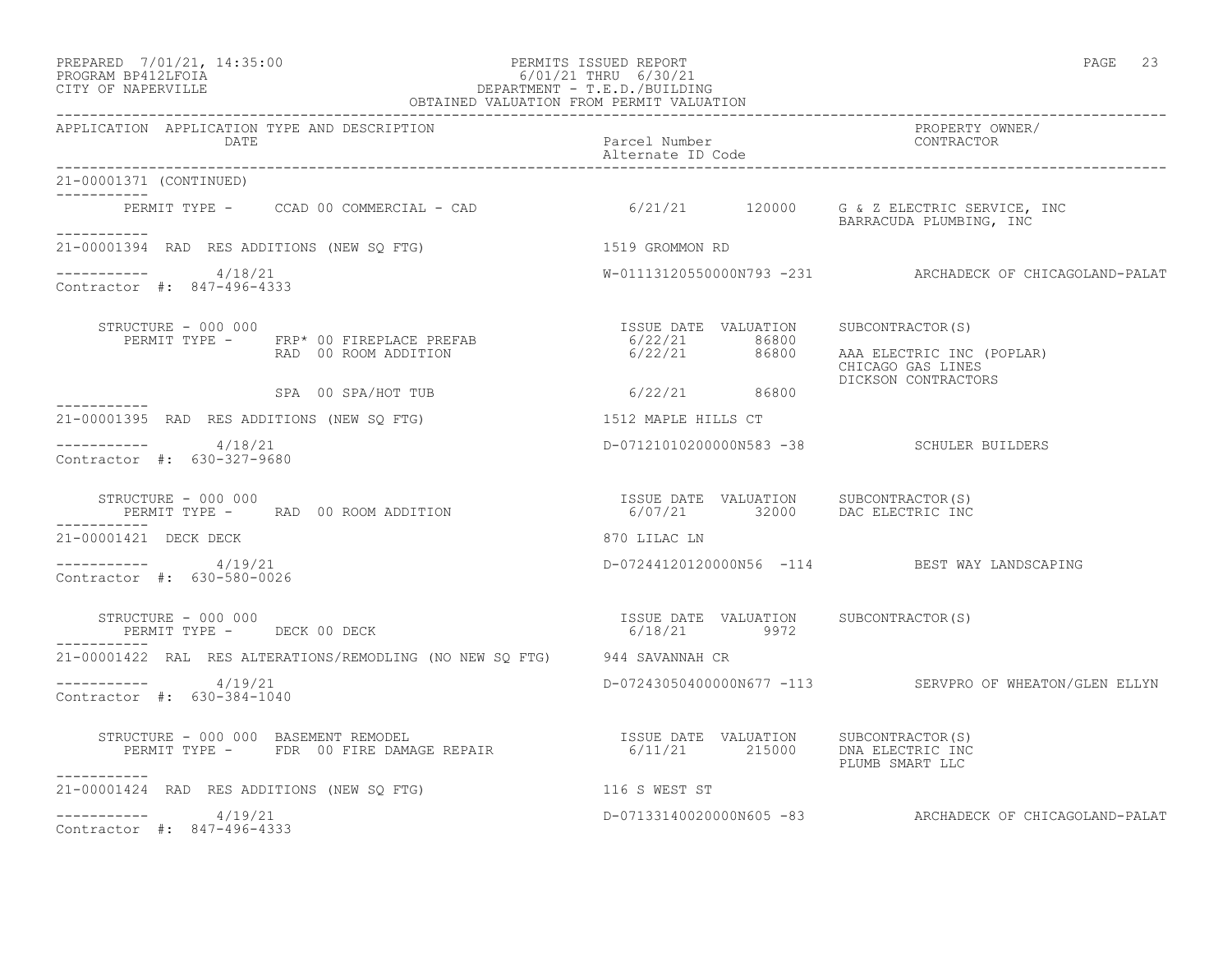| PREPARED | 7/01/21, 14:35:00 |
|----------|-------------------|
|          |                   |

### PREPARED 7/01/21, 14:35:00 PERMITS ISSUED REPORT PAGE 24 PROGRAM BP412LFOIA 6/01/21 THRU 6/30/21 CITY OF NAPERVILLE DEPARTMENT - T.E.D./BUILDING OBTAINED VALUATION FROM PERMIT VALUATION

------------------------------------------------------------------------------------------------------------------------------------ APPLICATION APPLICATION TYPE AND DESCRIPTION PROPERTY OWNER/ DATE Parcel Number Contractor of the Parcel Number Contractor of the Parcel Number Contractor of the Parcel Number Alternate ID Code ------------------------------------------------------------------------------------------------------------------------------------ 21-00001424 (CONTINUED) ----------- STRUCTURE - 000 000 ISSUE DATE VALUATION SUBCONTRACTOR(S) PERMIT TYPE - RAD 00 ROOM ADDITION 6/02/21 43600 DICKSON CONTRACTORS AAA ELECTRIC INC (POPLAR) ----------- 21-00001436 PAT PATIO APPLICATION 3851 GOLD CUP LN  $--------- 4/19/21$ W-01103120060000N1839-229 FERNANDO CRUZ Contractor #: 630-809-6911 STRUCTURE - 000 000 ISSUE DATE VALUATION SUBCONTRACTOR(S) PERMIT TYPE - PAT 00 PATIO ----------- 21-00001451 RAL RES ALTERATIONS/REMODLING (NO NEW SQ FTG) 2921 GYPSUM CR ----------- 4/20/21 W-01031040741006N1325-184 TAKE 2 REMODELING Contractor #: 630-216-9714 STRUCTURE - 000 000<br>PERMIT TYPE - FB 00 FINISHED BASEMENT 6/01/21 42000 ILLINOIS PLUMBING 6/01/21 42000 ILLINOIS PLUMBING WORKS INC ENCORE ELECTRIC, INC ----------- 21-00001453 RAL RES ALTERATIONS/REMODLING (NO NEW SQ FTG) 1109 TENNYSON LN  $--------- 4/20/21$ ----------- 4/20/21 D-07262100330000N702 -127 JAMES THOMAS RENOVATIONS Contractor #: 630-336-5914 STRUCTURE - 000 000<br>PERMIT TYPE - RAL 00 ROOM ALTERATION 6/08/21 15000 CURRENT ELECTRIC SERVICE INC PERMIT TYPE - RAL 00 ROOM ALTERATION ----------- 21-00001455 RAD RES ADDITIONS (NEW SQ FTG) 1317 N WEST ST ----------- 4/20/21 D-07121050230000N1172-38 PRIMO / J.W.S. CUSTOM BUILDER Contractor #: 630-233-1333 STRUCTURE - 000 000<br>
PERMIT TYPE - RAD 00 ROOM ADDITION 6/22/21 75000 MJD CONSTRUCTION INC PERMIT TYPE - RAD 00 ROOM ADDITION NRG PLUMBING, INC ZITO CONSTRUCTION, INC ----------- 21-00001457 RAD RES ADDITIONS (NEW SQ FTG) 925 DOUGLAS AV  $--------- 4/20/21$ D-07133010060000N58 -83 RELIABLE HOME IMPROVEMENT Contractor #: 630-579-6600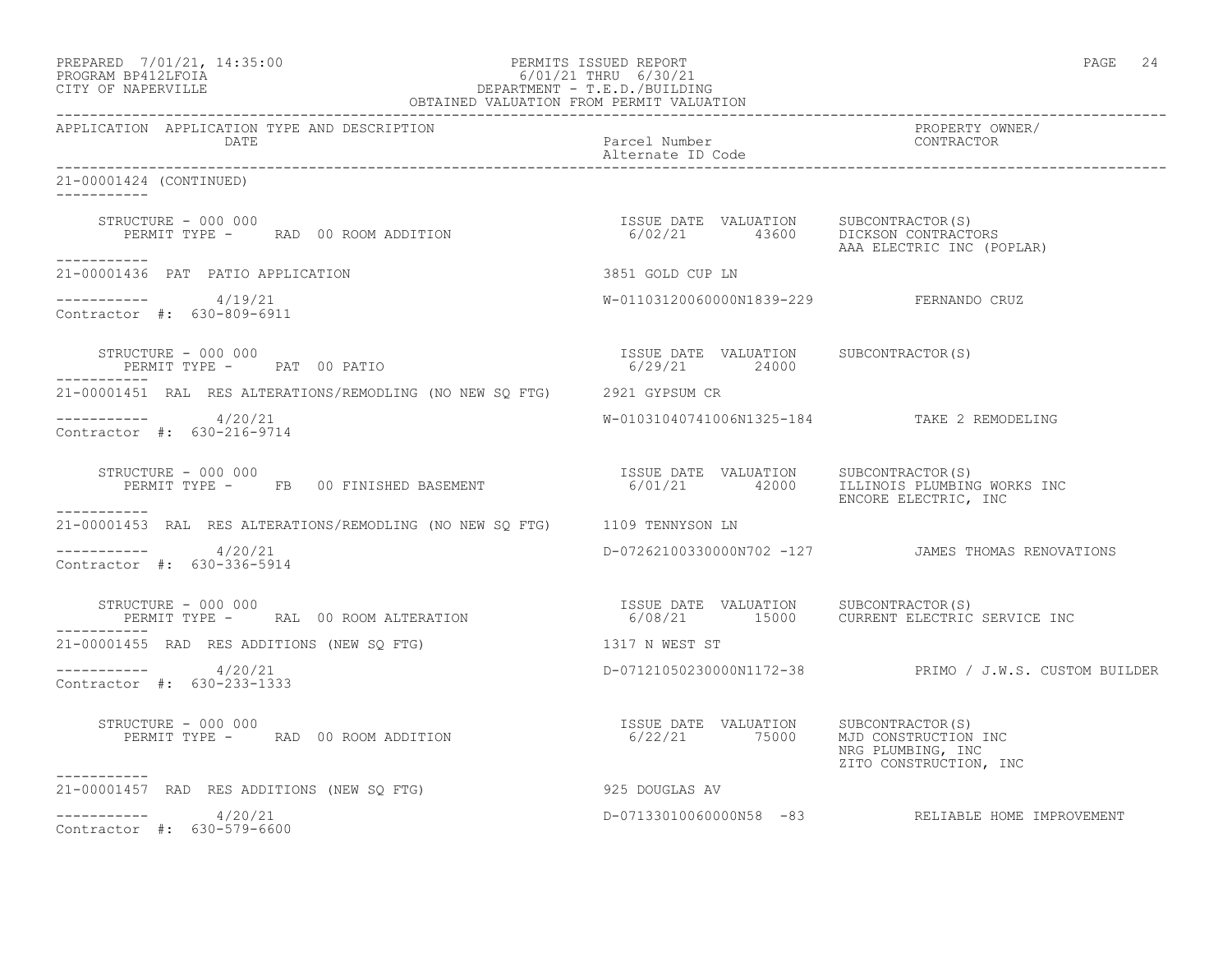| PREPARED            | 7/01/21, 14:35:00 |  |
|---------------------|-------------------|--|
| גדרת ולולפם וגמרוסם |                   |  |

### PREPARED 7/01/21, 14:35:00 PERMITS ISSUED REPORT PAGE 25 PROGRAM BP412LFOIA 6/01/21 THRU 6/30/21 CITY OF NAPERVILLE DEPARTMENT - T.E.D./BUILDING OBTAINED VALUATION FROM PERMIT VALUATION

------------------------------------------------------------------------------------------------------------------------------------ APPLICATION APPLICATION TYPE AND DESCRIPTION PROPERTY OWNER/ DATE Parcel Number Contractor Contractor Contractor Parcel Number Alternate ID Code ------------------------------------------------------------------------------------------------------------------------------------ 21-00001457 (CONTINUED) ----------- STRUCTURE - 000 000 ISSUE DATE VALUATION SUBCONTRACTOR(S) PERMIT TYPE - FRP 00 FIREPLACE PERMIT MASONRY 6/02/21 72331 RAD 00 ROOM ADDITION 6/02/21 72331 VERN MOORE & SONS ROOFING MDS ELECTRIC INC WIESNER PLUMBING, INC ----------- 21-00001459 DECK DECK 1470 TERRANCE DR  $--------- 4/20/21$ D-08311070130000N305 -160 JACK SCHAAL Contractor #: 708-770-3625 STRUCTURE - 000 000 PAVILION<br>PERMIT TYPE - GAZO 00 GAZEBO / PAVILION PERMIT 6/15/21 12000 KUHRT ELECTRIC INC PERMIT TYPE - GAZO 00 GAZEBO / PAVILION PERMIT ----------- 21-00001461 CAL COMMERCIAL ALTERATION/REPAIR (NO NEW SQ FTG) 201 E FRANKLIN AV ----------- 4/20/21 D-08183020140000N427 -85 FBG CORPORTION Contractor #: 630-238-1730 STRUCTURE - 000 000 ST. PETER & PAUL ISSUE DATE VALUATION SUBCONTRACTOR(S) PERMIT TYPE - CCAD 00 COMMERCIAL - CAD 6/25/21 203809 C J POWER INC UNIQUE PLUMBING CO ----------- 21-00001464 DECK DECK 4003 CHINABERRY LN  $--------- 4/20/21$ ----------- 4/20/21 W-01172020080000N1523-241 OWNER/CONTRACTOR Contractor #: STRUCTURE - 000 000 GAZEBO ISSUE DATE VALUATION SUBCONTRACTOR(S) PERMIT TYPE - GAZO 00 GAZEBO / PAVILION PERMIT ----------- 21-00001478 FN FENCE APPLICATION 1528 WESTMINSTER DR ----------- 4/21/21 D-07101030300000N309 -34 OWNER/CONTRACTOR Contractor #: STRUCTURE - 000 000 ISSUE DATE VALUATION SUBCONTRACTOR(S) PERMIT TYPE - FN 00 FENCE ----------- 21-00001495 DECK DECK 540 FAIRFAX DR ----------- 4/21/21 D-08202070150000N113 -103 CAPA CONSTRUCTION Contractor #: 847-366-2719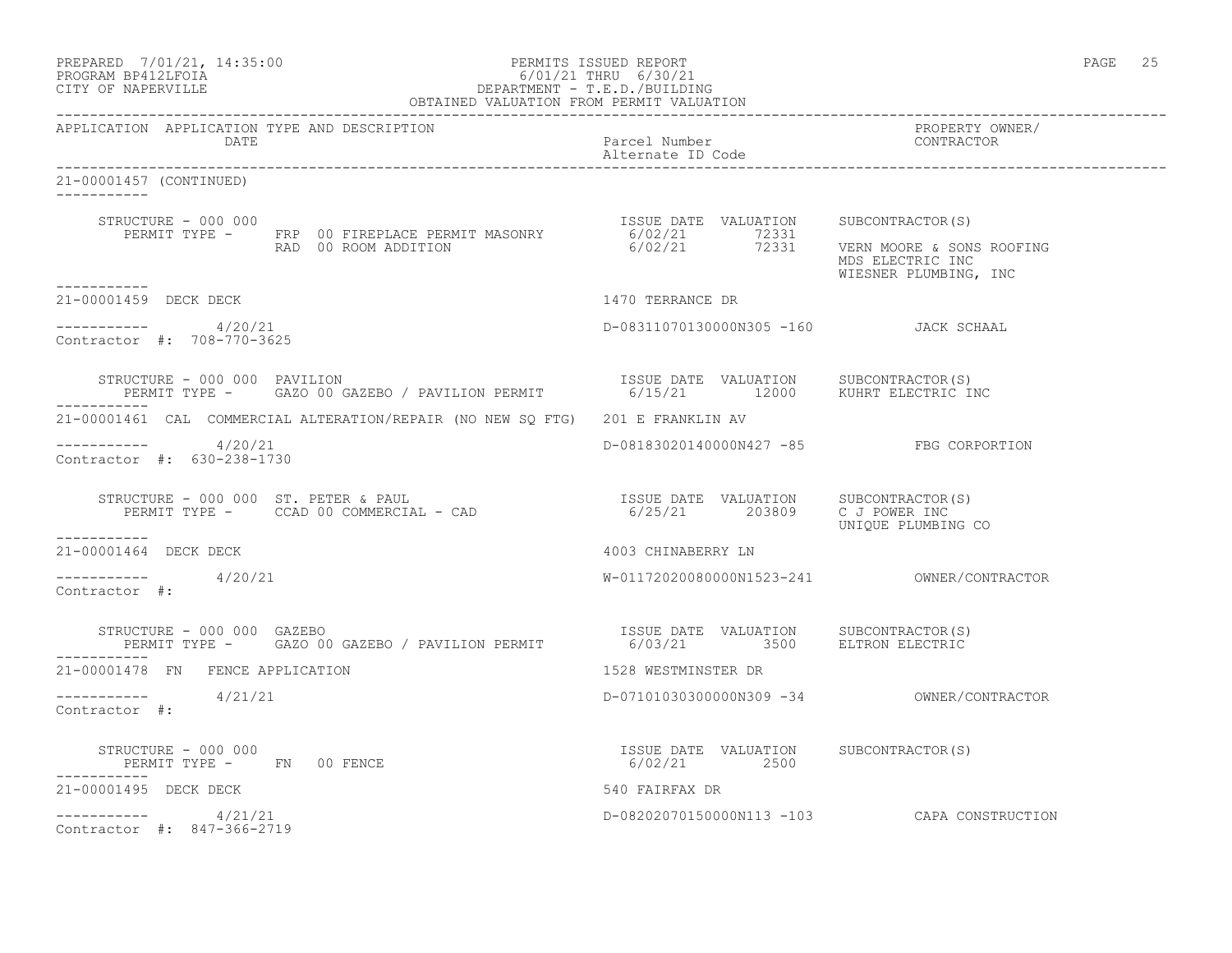| PREPARED 7/01/21, 14:35:00   | PERMITS ISSUED REPORT     | 26<br>PAGE |  |
|------------------------------|---------------------------|------------|--|
| $\Lambda$ דמה זמנות המממחת ה | $C/01/01$ munit $C/00/01$ |            |  |

# PROGRAM BP412LFOIA 6/01/21 THRU 6/30/21 CITY OF NAPERVILLE DEPARTMENT - T.E.D./BUILDING

| OBTAINED VALUATION FROM PERMIT VALUATION                                 |                                                         |                                                                                                          |
|--------------------------------------------------------------------------|---------------------------------------------------------|----------------------------------------------------------------------------------------------------------|
| APPLICATION APPLICATION TYPE AND DESCRIPTION<br>DATE                     | Parcel Number<br>Alternate ID Code                      | PROPERTY OWNER/<br>CONTRACTOR                                                                            |
| 21-00001495 (CONTINUED)                                                  |                                                         |                                                                                                          |
|                                                                          |                                                         |                                                                                                          |
| 21-00001506 RAD RES ADDITIONS (NEW SO FTG)                               | 1288 HAMILTON LN                                        |                                                                                                          |
| $--------- 4/21/21$<br>Contractor #: 773-339-5407                        |                                                         | D-08292090030000N727 -133 WJR REMODELING & CONSTRUCTION                                                  |
| STRUCTURE - 000 000<br>PERMIT TYPE - RAD 00 ROOM ADDITION<br>___________ |                                                         | ISSUE DATE VALUATION SUBCONTRACTOR(S)<br>6/08/21 12350 WJR REMODELING & CONSTRUCTION<br>RUBIO ELECTRICAL |
| 21-00001521 SIGN SIGN APPLICATIONS                                       | 1912 CONTINENTAL AV                                     |                                                                                                          |
| $--------- 4/22/21$<br>Contractor #: 509-680-6423                        | D-07162010170000N1363-63 4MC CORP                       |                                                                                                          |
| STRUCTURE - 000 000<br>PERMIT TYPE - SIGN 00 SIGN                        | ISSUE DATE VALUATION SUBCONTRACTOR(S)<br>6/25/21        | KAISER ELECTRICAL CONTRACTORS                                                                            |
| 21-00001522 SIGN SIGN APPLICATIONS                                       | 1912 CONTINENTAL AV                                     |                                                                                                          |
| $--------- 4/22/21$<br>Contractor #: 509-680-6423                        | D-07162010170000N1363-63 4MC CORP                       |                                                                                                          |
| STRUCTURE - 000 000<br>PERMIT TYPE - SIGN 00 SIGN                        | ISSUE DATE VALUATION SUBCONTRACTOR(S)                   |                                                                                                          |
| 21-00001545 DECK DECK                                                    | 2272 KASKASKIA CT                                       |                                                                                                          |
| $--------- 4/22/21$<br>Contractor #: 331-757-8131                        | W-02062110290000N780 -191 ROYAL DECK LLC                |                                                                                                          |
| STRUCTURE - 000 000<br>PERMIT TYPE - DECK 00 DECK                        | ISSUE DATE VALUATION SUBCONTRACTOR(S)<br>6/30/21 40000  |                                                                                                          |
| 21-00001547 DECK DECK                                                    | 1609 AUBURN AV                                          |                                                                                                          |
| $--------- 4/22/21$<br>Contractor #: 331-757-8131                        | D-08331100070000N160 -164 ROYAL DECK LLC                |                                                                                                          |
| STRUCTURE - 000 000<br>PERMIT TYPE - DECK 00 DECK                        | ISSUE DATE VALUATION SUBCONTRACTOR (S)<br>6/03/21 23986 |                                                                                                          |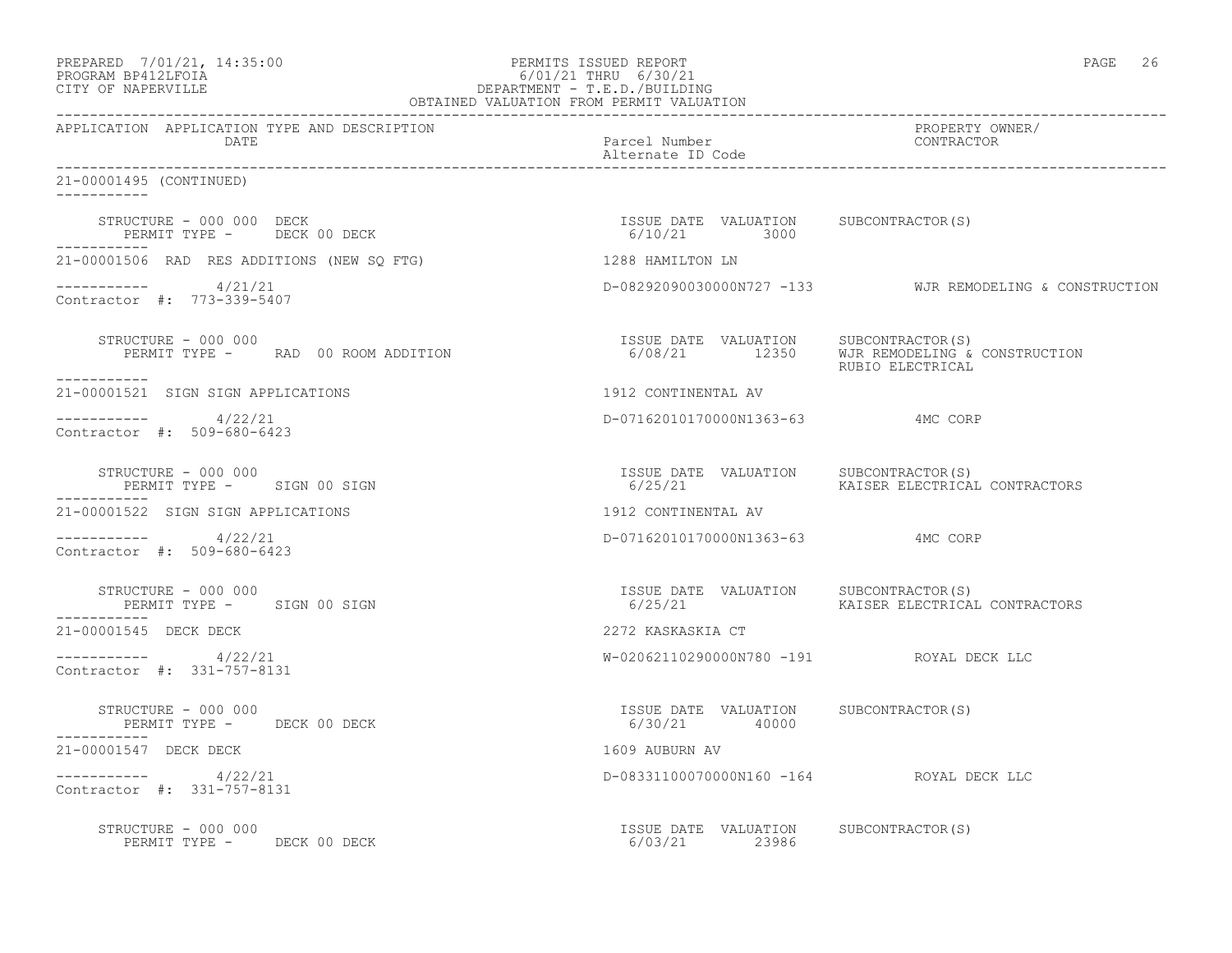### PREPARED 7/01/21, 14:35:00 PERMITS ISSUED REPORT PAGE 27 PROGRAM BP412LFOIA 6/01/21 THRU 6/30/21 CITY OF NAPERVILLE DEPARTMENT - T.E.D./BUILDING OBTAINED VALUATION FROM PERMIT VALUATION

| APPLICATION APPLICATION TYPE AND DESCRIPTION         |                                                                                                                                                                                                                                                                                                                                                                                                                                     |                                            | PROPERTY OWNER/<br>CONTRACTOR                          |
|------------------------------------------------------|-------------------------------------------------------------------------------------------------------------------------------------------------------------------------------------------------------------------------------------------------------------------------------------------------------------------------------------------------------------------------------------------------------------------------------------|--------------------------------------------|--------------------------------------------------------|
|                                                      | 21-00001564 POOL POOL ABOVE/INGROUND RESIDENTIAL 535 GATESHEAD DR                                                                                                                                                                                                                                                                                                                                                                   |                                            |                                                        |
| ----------     4/23/21<br>Contractor #: 815-761-6520 |                                                                                                                                                                                                                                                                                                                                                                                                                                     |                                            | W-01014200150000N1137-204 PRECISION POOL PROFESSIONALS |
| STRUCTURE - 000 000                                  | FRUCTURE - 000 000<br>PERMIT TYPE - FN 00 FENCE<br>POOL 00 POOL PERMIT ABOVE GROUND 6/01/21 2700<br>POOL 00 POOL PERMIT ABOVE GROUND 6/01/21 2700 RELIANT ELECTRICAL                                                                                                                                                                                                                                                                |                                            |                                                        |
| -----------                                          | 21-00001567 RAL RES ALTERATIONS/REMODLING (NO NEW SQ FTG) 1115 COMPASS CT                                                                                                                                                                                                                                                                                                                                                           |                                            |                                                        |
|                                                      |                                                                                                                                                                                                                                                                                                                                                                                                                                     |                                            |                                                        |
| $--------- 4/23/21$<br>Contractor #: 630-579-6600    |                                                                                                                                                                                                                                                                                                                                                                                                                                     |                                            | D-08292010420000N1439-133 RELIABLE HOME IMPROVEMENT    |
|                                                      |                                                                                                                                                                                                                                                                                                                                                                                                                                     |                                            | LITTLE ELECTRICAL CONTRACTORS                          |
| -----------                                          | 21-00001574 RAD RES ADDITIONS (NEW SQ FTG) 1513 KENYON DR                                                                                                                                                                                                                                                                                                                                                                           |                                            |                                                        |
| $--------- 4/23/21$<br>Contractor #:                 |                                                                                                                                                                                                                                                                                                                                                                                                                                     |                                            |                                                        |
|                                                      | STRUCTURE - 000 000<br>PERMIT TYPE - ELSC 00 ELECTRIC SVC CHANGE RES. 6/18/21<br>6/18/21 20000 MAGYAN CORPORATION 6/18/21 20000 MAGYAN CORPORATION                                                                                                                                                                                                                                                                                  |                                            | NU-PHASE ELECTRIC                                      |
| -----------                                          | 21-00001596 DRWY DRIVEWAY NEW AND ALTERATIONS 1545 LONDON CT                                                                                                                                                                                                                                                                                                                                                                        |                                            |                                                        |
| $--------- 4/26/21$<br>Contractor #: 630-398-4600    |                                                                                                                                                                                                                                                                                                                                                                                                                                     |                                            | D-07102080020000N284 -35 ADVOCATE CONSTRUCTION         |
|                                                      |                                                                                                                                                                                                                                                                                                                                                                                                                                     |                                            |                                                        |
| 21-00001634 PAT PATIO APPLICATION                    |                                                                                                                                                                                                                                                                                                                                                                                                                                     | 4312 PLANTREE RD                           |                                                        |
| $--------- 4/27/21$<br>Contractor #:                 |                                                                                                                                                                                                                                                                                                                                                                                                                                     | W-01172010020003N1780-241 OWNER/CONTRACTOR |                                                        |
|                                                      | $\begin{array}{cccc} \texttt{STRUCTURE} & - & 000 & 000 & \texttt{ATIO/FIRE PLACE/GRILL} & \texttt{IRB} & \texttt{ISSUE} \texttt{DATE} & \texttt{VALUATION} & \texttt{SUBCONTRACTOR(S)} \\ \texttt{PERMIT TYPE} & - & \texttt{FRP} & 00 \texttt{ FIREPLACE} \texttt{PERMIT MASONRY} & 6/02/21 & 14000 \\ \texttt{PART} & 00 \texttt{PATIO} & \texttt{ARBOR} & 6/02/21 & 14000 \\ \texttt{PERG 00 PERGOLA} / \texttt{ARBOR} & 6/02/$ |                                            |                                                        |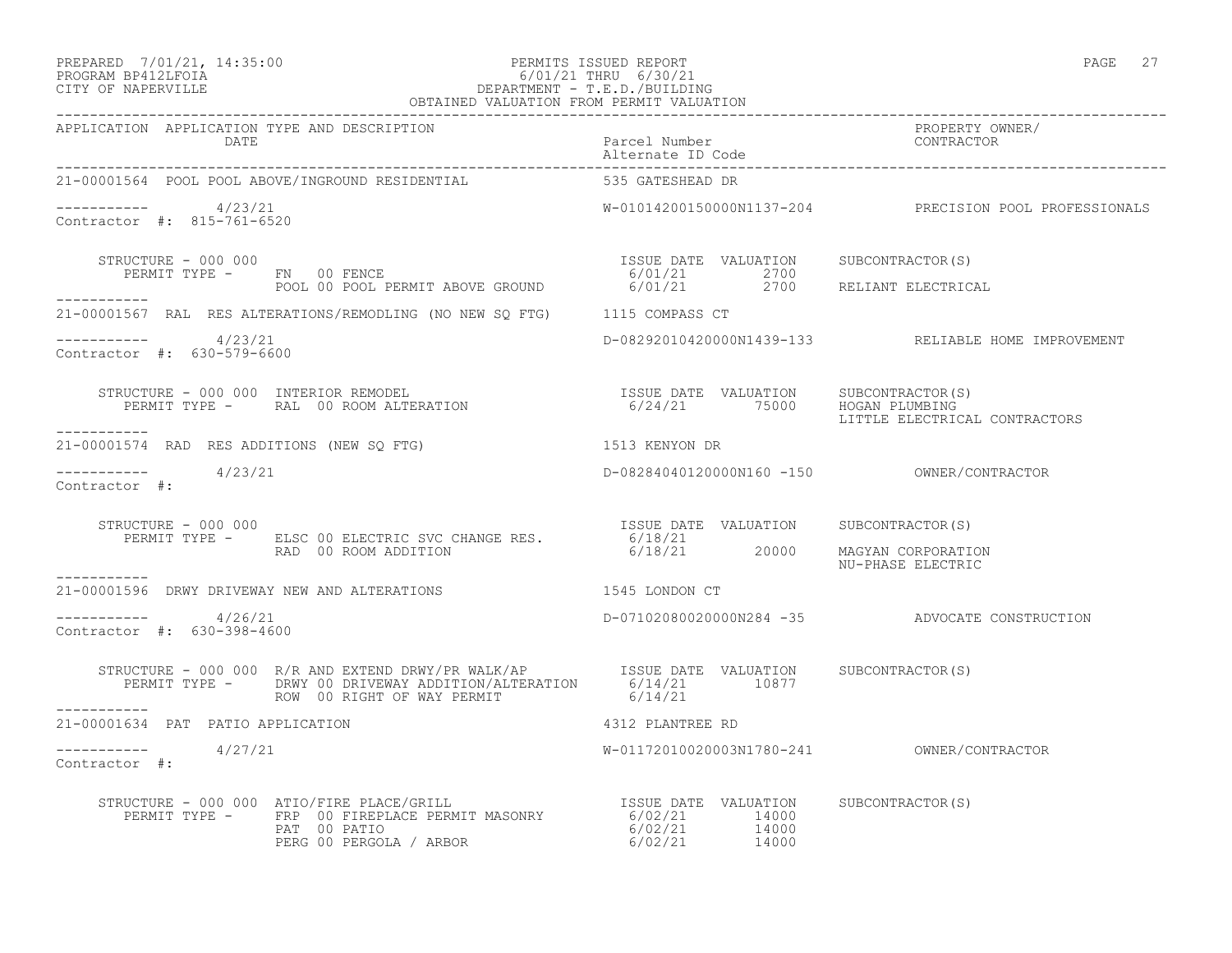# PREPARED 7/01/21, 14:35:00 PERMITS ISSUED REPORT PAGE 28 PROGRAM BP412LFOIA 6/01/21 THRU 6/30/21 CITY OF NAPERVILLE DEPARTMENT - T.E.D./BUILDING

| OBTAINED VALUATION FROM PERMIT VALUATION                                        |                                                        |                                                 |  |
|---------------------------------------------------------------------------------|--------------------------------------------------------|-------------------------------------------------|--|
| APPLICATION APPLICATION TYPE AND DESCRIPTION<br>DATE                            | Parcel Number<br>Alternate ID Code                     | PROPERTY OWNER/<br>CONTRACTOR                   |  |
| 21-00001635 PAT PATIO APPLICATION                                               | 639 EDWARD RD                                          |                                                 |  |
| $\frac{1}{27/21}$ Contractor #:                                                 |                                                        |                                                 |  |
| STRUCTURE - 000 000 CONCRETE PATIO<br>PERMIT TYPE - PAT 00 PATIO<br>----------- | ISSUE DATE VALUATION SUBCONTRACTOR(S)<br>6/29/21 14000 |                                                 |  |
| 21-00001641 DECK DECK                                                           | 2560 SILVER LOCH RD                                    |                                                 |  |
| $--------- 4/27/21$<br>Contractor #: 630-514-4701                               |                                                        | D-07091090510000N1767-032 SUNSPACE BY ARBORVIEW |  |
| STRUCTURE - 000 000 DECK<br>PERMIT TYPE - DECK 00 DECK<br>-----------           | ISSUE DATE VALUATION SUBCONTRACTOR(S)<br>6/21/21 14000 |                                                 |  |
| 21-00001644 DECK DECK                                                           | 2532 SILVER LOCH RD                                    |                                                 |  |
| $--------- 4/27/21$<br>Contractor #: 630-514-4701                               |                                                        | D-07091090580000N1767-032 SUNSPACE BY ARBORVIEW |  |
| STRUCTURE - 000 000 DECK<br>PERMIT TYPE - DECK 00 DECK                          | ISSUE DATE VALUATION SUBCONTRACTOR(S)<br>6/15/21 14000 |                                                 |  |
| 21-00001645 DECK DECK                                                           | 428 W BENTON AV                                        |                                                 |  |
| $--------- 4/27/21$<br>Contractor #:                                            | D-07134150030000N539 -84 OWNER/CONTRACTOR              |                                                 |  |
| STRUCTURE - 000 000 DECK<br>PERMIT TYPE - DECK 00 DECK                          | ISSUE DATE VALUATION SUBCONTRACTOR(S)<br>6/17/21 14000 |                                                 |  |
| 21-00001649 TSG TEMPORARY SIGNS                                                 | 504 W 5TH AV                                           |                                                 |  |
| $--------- 4/27/21$<br>Contractor #: 630-357-2300                               |                                                        | D-07132080100000N535 -69 SIGNS NOW - NAPERVILLE |  |
|                                                                                 |                                                        |                                                 |  |
| 21-00001661 ESC ELECTRIC SERVICE CHANGE                                         | 930 MONTICELLO DR                                      |                                                 |  |
| $--------- 4/27/21$<br>Contractor #: 630-747-4587                               |                                                        | D-08182130240000N209 -71 RETHINK ELECTRIC       |  |
| STRUCTURE - 000 000 GENERATOR                                                   | ISSUE DATE VALUATION SUBCONTRACTOR(S)                  |                                                 |  |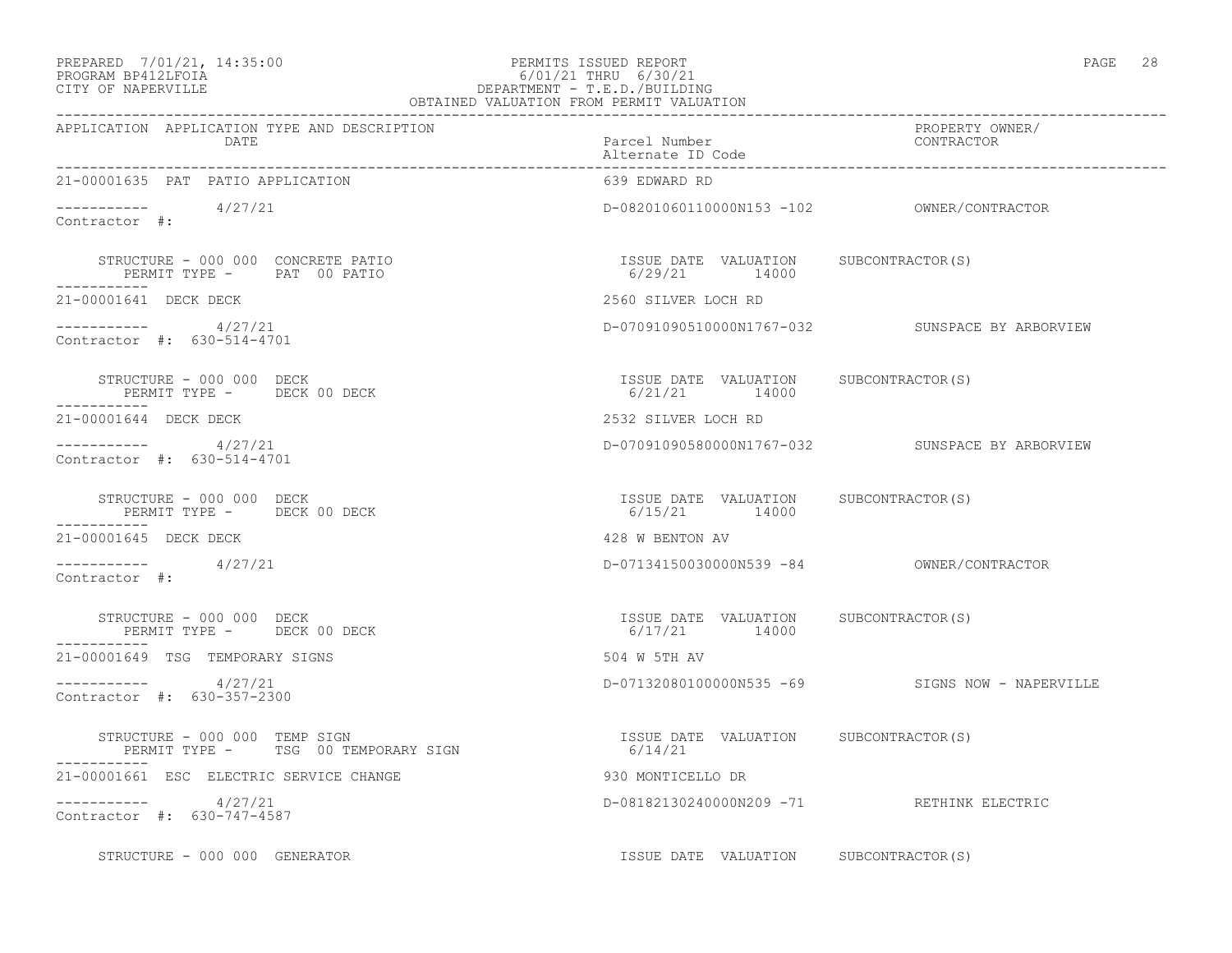### PREPARED 7/01/21, 14:35:00 PERMITS ISSUED REPORT PAGE 29 PROGRAM BP412LFOIA 6/01/21 THRU 6/30/21 CITY OF NAPERVILLE DEPARTMENT - T.E.D./BUILDING OBTAINED VALUATION FROM PERMIT VALUATION

| APPLICATION APPLICATION TYPE AND DESCRIPTION<br>DATE                                   | Parcel Number<br>Alternate ID Code                      | PROPERTY OWNER/<br>CONTRACTOR                            |
|----------------------------------------------------------------------------------------|---------------------------------------------------------|----------------------------------------------------------|
| 21-00001661 (CONTINUED)                                                                |                                                         |                                                          |
| PERMIT TYPE - GENR 00 GENERATOR PERMIT                                                 | 6/01/21 RETHINK ELECTRIC                                |                                                          |
| 21-00001663 ESC ELECTRIC SERVICE CHANGE                                                | 736 THORNAPPLE DR                                       |                                                          |
| $--------- 4/27/21$<br>Contractor #: 847-475-1231                                      |                                                         | D-07234010130000N191 -112 PENCO ELECTRIC INC             |
| STRUCTURE - 000 000 GENERATOR<br>PERMIT TYPE - GENR 00 GENERATOR PERMIT<br>----------- |                                                         |                                                          |
| 21-00001669 PAT PATIO APPLICATION                                                      | 1622 HINTERLONG LN                                      |                                                          |
| $--------- 4/27/21$<br>Contractor #: 630-213-9540                                      |                                                         | D-07152060240000N689 -65 FORTIS GROUND WERKS             |
| STRUCTURE - 000 000 CONCRETE PATIO/STOOP/STEPS<br>PERMIT TYPE - PAT 00 PATIO           | ISSUE DATE VALUATION SUBCONTRACTOR(S)<br>6/09/21 14000  |                                                          |
| 21-00001671 FN FENCE APPLICATION                                                       | 1300 S NAPER BL                                         |                                                          |
| ----------- 4/28/21<br>Contractor #: 212-842-6535                                      |                                                         | D-08292020220000N352 -133 SEVAN MULTISITE SOLUTIONS      |
| STRUCTURE - 000 000<br>PERMIT TYPE - FN 00 FENCE                                       | ISSUE DATE VALUATION SUBCONTRACTOR(S)<br>6/21/21 10000  |                                                          |
| 21-00001672 FN FENCE APPLICATION                                                       | 1216 W JEFFERSON AV                                     |                                                          |
| $--------- 4/28/21$<br>Contractor #: 815-744-9390                                      |                                                         | D-07144140090000N622 -82 THE CEDAR MILL-MORRIS           |
| STRUCTURE - 000 000<br>PERMIT TYPE - FN 00 FENCE                                       | ISSUE DATE VALUATION SUBCONTRACTOR(S)<br>6/01/21 9500   |                                                          |
| 21-00001674 DECK DECK                                                                  | 2057 GARTH CT                                           |                                                          |
| $--------- 4/28/21$<br>Contractor #: 847-496-4333                                      |                                                         | D-08313090530000N159 -175 ARCHADECK OF CHICAGOLAND-PALAT |
| STRUCTURE - 000 000 DECK<br>PERMIT TYPE - DECK 00 DECK                                 | ISSUE DATE VALUATION SUBCONTRACTOR (S)<br>6/02/21 10450 |                                                          |
| 21-00001675 PAT PATIO APPLICATION                                                      | 3824 GOLD CUP LN                                        |                                                          |
| $--------- 4/28/21$<br>Contractor #: 630-809-6911                                      | W-01103110100000N1839-229 FERNANDO CRUZ                 |                                                          |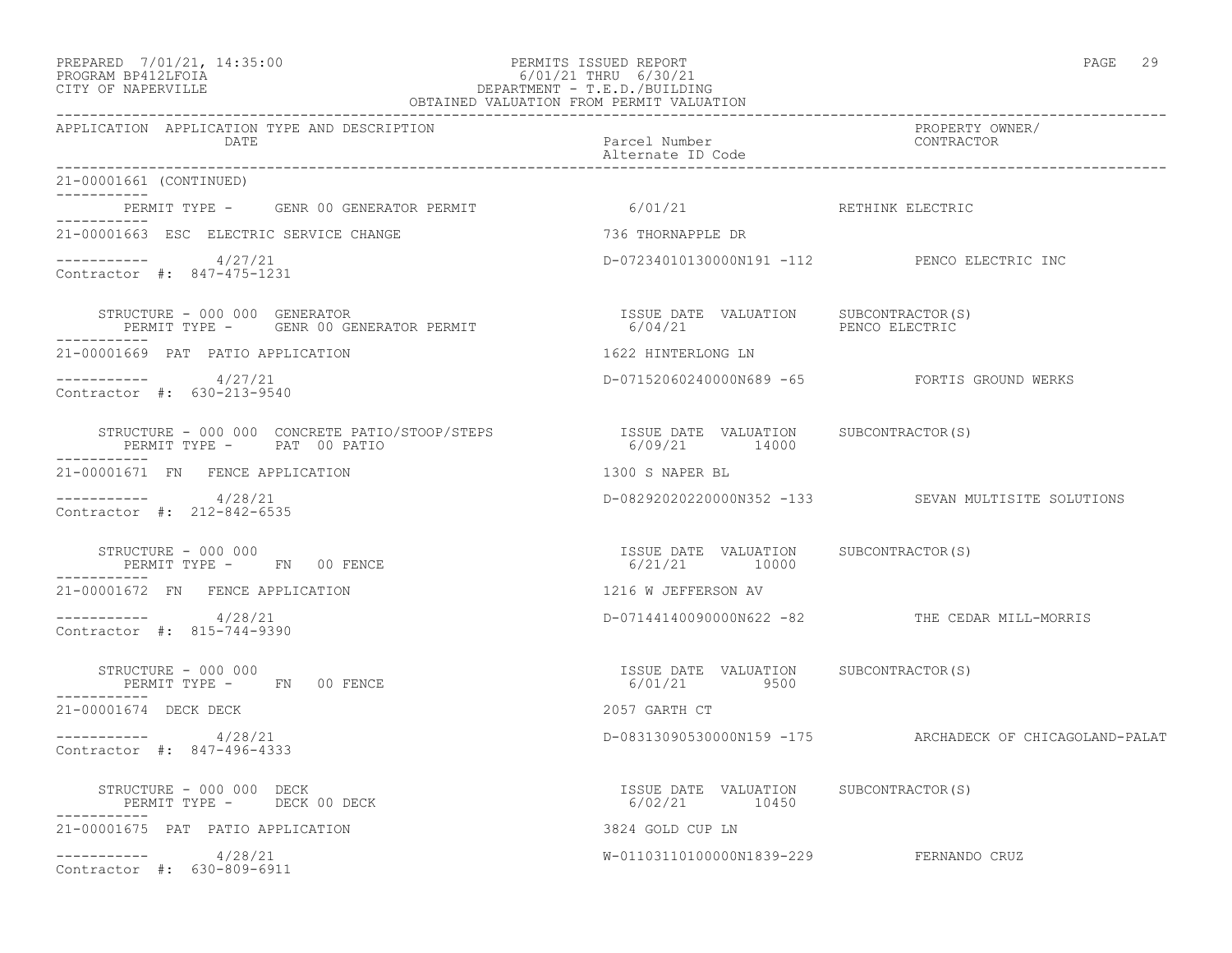| PREPARED            | 7/01/21, 14:35:00 |
|---------------------|-------------------|
| DDACDAM BDA12T FATA |                   |

### PREPARED 7/01/21, 14:35:00 PERMITS ISSUED REPORT PAGE 30 PROGRAM BP412LFOIA 6/01/21 THRU 6/30/21 CITY OF NAPERVILLE DEPARTMENT - T.E.D./BUILDING OBTAINED VALUATION FROM PERMIT VALUATION

------------------------------------------------------------------------------------------------------------------------------------ APPLICATION APPLICATION TYPE AND DESCRIPTION PROPERTY OWNER/ DATE Parcel Number Contractor Contractor Contractor Contractor Contractor Contractor Contractor Contractor Contractor Contractor Contractor Contractor Contractor Contractor Contractor Contractor Contractor Contractor Contr Alternate ID Code ------------------------------------------------------------------------------------------------------------------------------------ 21-00001675 (CONTINUED) ----------- STRUCTURE - 000 000 BRICK PAVER PATIO ISSUE DATE VALUATION SUBCONTRACTOR(S) PERMIT TYPE - PAT 00 PATIO 6/29/21 14000 ----------- 21-00001679 DECK DECK **And All and All and All and All and All and All and All and All and All and All and All a** ----------- 4/28/21 W-01082000000032N1808-211 DECKS UNLIMITED Contractor #: 800-750-3453 STRUCTURE - 000 000 DECK ISSUE DATE VALUATION SUBCONTRACTOR(S) PERMIT TYPE - DECK 00 DECK 6/16/21 10450 PERG 00 PERGOLA / ARBOR 16/16/21 15580 ----------- 21-00001691 CAL COMMERCIAL ALTERATION/REPAIR (NO NEW SQ FTG) 2736 SHOWPLACE DR 100 ----------- 4/28/21 W-01044100710000N1572-198 BLOCK BUILDERS Contractor #: 801-699-4760 STRUCTURE - 000 000 SMASHBURGER ISSUE DATE VALUATION SUBCONTRACTOR(S) PERMIT TYPE - CCAD 00 COMMERCIAL - CAD 6/28/21 150000 D & T ELECTRIC, INC OMEGA PLUMBING-JOLIET ----------- 21-00001698 RAL RES ALTERATIONS/REMODLING (NO NEW SQ FTG) 651 S WRIGHT ST  $--------- 4/28/21$ D-08192140210000N50 -101 FN CONSTRUCTION Contractor #: 708-473-7430 STRUCTURE - 000 000 BASEMENT ISSUE DATE VALUATION SUBCONTRACTOR(S) PERMIT TYPE - FB 00 FINISHED BASEMENT 6/02/21 50000 NEW WAY ELECTRIC SELECT PLUMBING CORP ----------- 21-00001701 RAL RES ALTERATIONS/REMODLING (NO NEW SQ FTG) 3339 LAPP LN \_\_\_\_\_\_\_\_\_\_\_ ----------- 4/28/21 W-01091130360000N1423-212 M.T MCCAW INC Contractor #: 630-698-8354 STRUCTURE - 000 000 INTERIOR REMODEL ISSUE DATE VALUATION SUBCONTRACTOR(S) PERMIT TYPE - RAL 00 ROOM ALTERATION 6/29/21 68000 BRISKO ELECTRIC BAKO PLUMBING INC ----------- 21-00001702 RAL RES ALTERATIONS/REMODLING (NO NEW SQ FTG) 5623 ROSINWEED LN  $--------- 4/28/21$ W-01223030560000N1448-290 RELIABLE HOME IMPROVEMENT Contractor #: 630-579-6600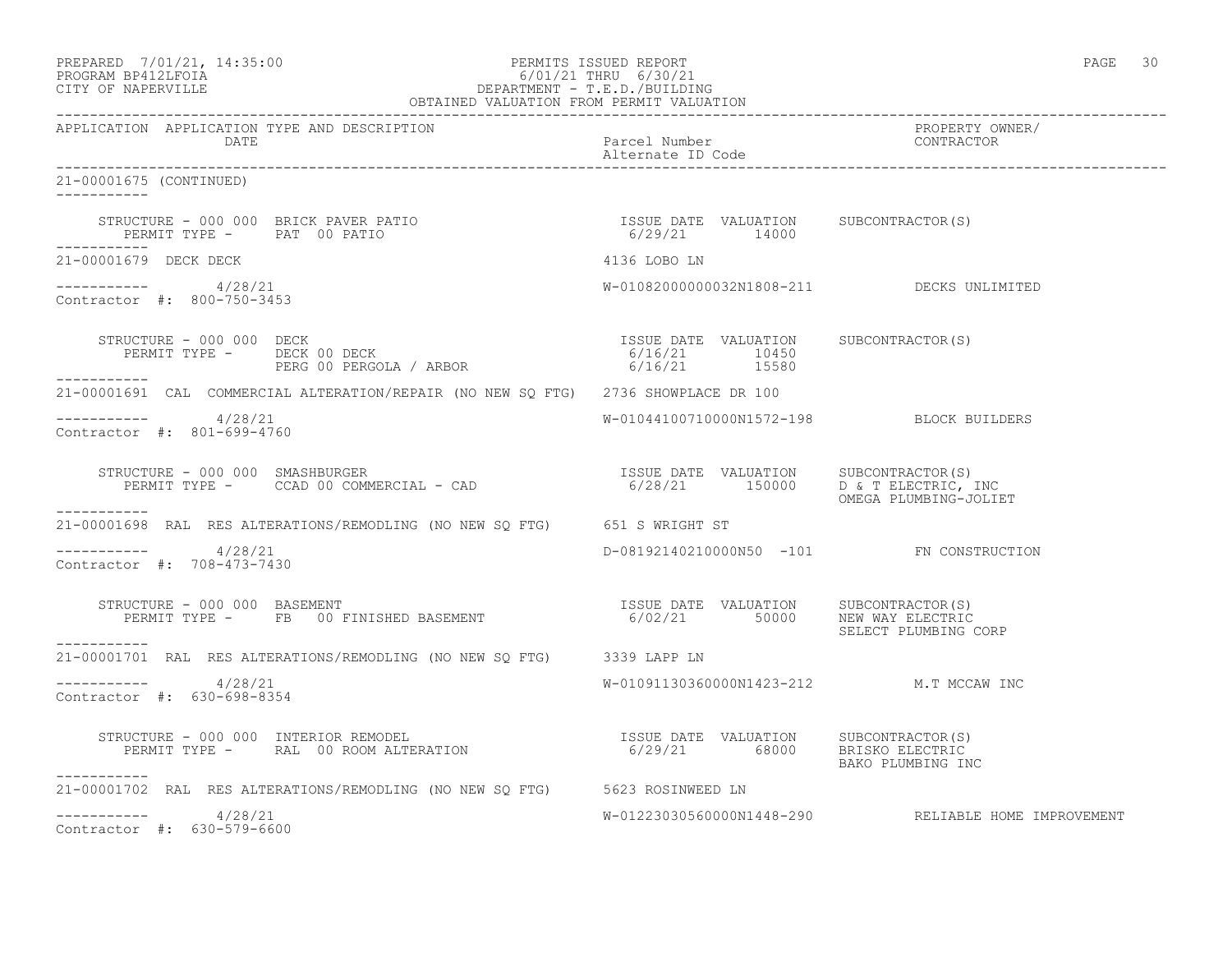PREPARED 7/01/21, 14:35:00 PERMITS ISSUED REPORT PAGE 31

# PROGRAM BP412LFOIA 6/01/21 THRU 6/30/21 CITY OF NAPERVILLE DEPARTMENT - T.E.D./BUILDING OBTAINED VALUATION FROM PERMIT VALUATION

------------------------------------------------------------------------------------------------------------------------------------ APPLICATION APPLICATION TYPE AND DESCRIPTION PROPERTY OWNER/ Parcel Number Alternate ID Code ------------------------------------------------------------------------------------------------------------------------------------ 21-00001702 (CONTINUED) ----------- STRUCTURE - 000 000 KITCHEN AND BASEMENT ISSUE DATE VALUATION SUBCONTRACTOR(S) PERMIT TYPE - RAL 00 ROOM ALTERATION 6/07/21 141534 LITTLE ELECTRICAL CONTRACTORS WIESNER PLUMBING, INC ----------- 21-00001705 ESC ELECTRIC SERVICE CHANGE 2947 SHOWPLACE DR  $--------- 4/28/21$ ----------- 4/28/21 W-01044100660404N1845-198 ROSS ELECTRIC Contractor #: 630-557-9015 STRUCTURE - 000 000 INSTALL UNDERGROUND METER TO LIGHT ISSUE DATE VALUATION SUBCONTRACTOR(S)<br>PERMIT TYPE - ESCC 00 ELECTRIC SERVICE CHANGE COMM 6/09/21 ROSS ELECTRIC PERMIT TYPE - ESCC 00 ELECTRIC SERVICE CHANGE COMM 6/09/21 ----------- 21-00001710 SIGN SIGN APPLICATIONS 909 E OGDEN AV ----------- 4/29/21 D-08074060050000N364 -56 AURORA SIGN COMPANY Contractor #: 630-898-5900 STRUCTURE – 000 000<br>
STRUCTURE – 000 000 SIGN 00 SIGN COMPA (S) ERMIT TYPE – SIGN 00 SIGN COMPA PERMIT TYPE - SIGN 00 SIGN 6/03/21 AURORA SIGN COMPANY ----------- 21-00001712 SIGN SIGN APPLICATIONS 720 FRONTENAC RD 128 ----------- 4/29/21 D-07172010040000N829 -61 VOLKAN SIGNS & LIGHTING, INC Contractor #: 847-891-3155 STRUCTURE – 000 000<br>
PERMIT TYPE – SIGN 00 SIGN CONTRACTOR (S) 6/21/21 PERMIT TYPE - SIGN 00 SIGN ----------- 21-00001727 CAL COMMERCIAL ALTERATION/REPAIR (NO NEW SQ FTG) 1455 N NAPER BL ----------- 4/29/21 D-08082020630000N475 -43 GALLANT BUILDING SOLUTIONS Contractor #: 815-572-7013 STRUCTURE - 000 000 JP MORGAN CHASE BANK ISSUE DATE VALUATION SUBCONTRACTOR(S) PERMIT TYPE - CCAD 00 COMMERCIAL - CAD 6/01/21 17838 AGT ELECTRIC 21-00001729 PAT PATIO APPLICATION 795 TORRINGTON DR ----------- 4/29/21 D-07253020030000N565 -143 JEFF'S PREMIER LANDSCAPING Contractor #: 630-330-3800 STRUCTURE - 000 000 PAVER PATIO ISSUE DATE VALUATION SUBCONTRACTOR(S) PERMIT TYPE - PAT 00 PATIO 15000 16/11/21 15000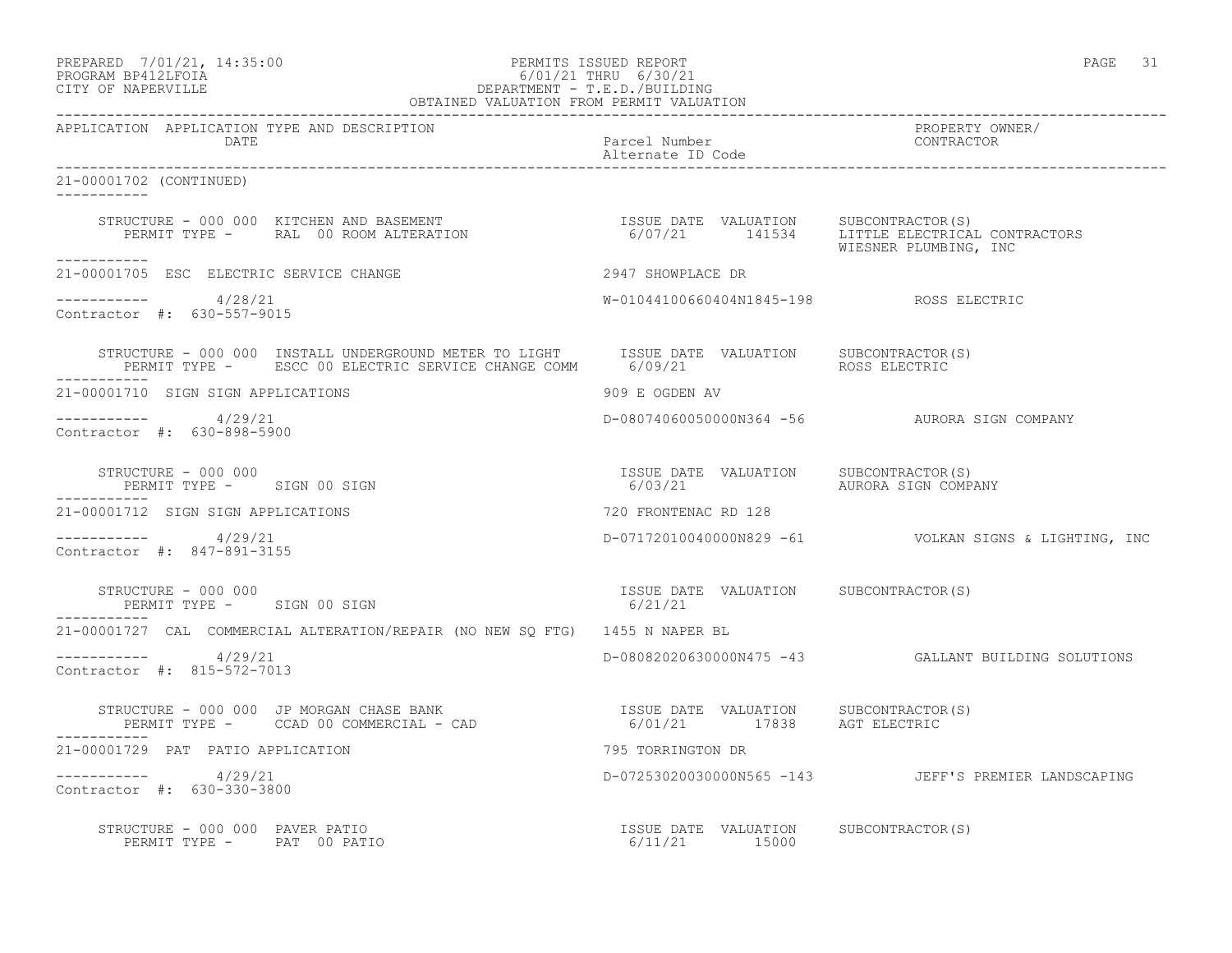# PREPARED 7/01/21, 14:35:00 PERMITS ISSUED REPORT PAGE 32 PROGRAM BP412LFOIA 6/01/21 THRU 6/30/21 CITY OF NAPERVILLE DEPARTMENT - T.E.D./BUILDING

| ת כד<br>$\overline{ }$<br>1 L T I<br>∼ |  |
|----------------------------------------|--|
|----------------------------------------|--|

| OBTAINED VALUATION FROM PERMIT VALUATION                     |                                                                                                                                                                                                                                                                                                      |                                                         |                                                  |  |  |
|--------------------------------------------------------------|------------------------------------------------------------------------------------------------------------------------------------------------------------------------------------------------------------------------------------------------------------------------------------------------------|---------------------------------------------------------|--------------------------------------------------|--|--|
| APPLICATION APPLICATION TYPE AND DESCRIPTION<br>DATE         |                                                                                                                                                                                                                                                                                                      | Parcel Number<br>Alternate ID Code                      | PROPERTY OWNER/<br>CONTRACTOR                    |  |  |
| 21-00001730 DECK DECK                                        |                                                                                                                                                                                                                                                                                                      | 2728 SWEETBROOM CT                                      |                                                  |  |  |
| $\frac{1}{29/21}$ Contractor #: $\frac{4}{29/21}$            |                                                                                                                                                                                                                                                                                                      |                                                         |                                                  |  |  |
|                                                              | $\begin{array}{cccc} \texttt{STRUCTURE} - 000 000 & \texttt{GAZERO} & \texttt{PAVILION} & \texttt{ISSUE} \texttt{DATE} & \texttt{VALUATION} & \texttt{SUBCONTRACTOR(S)} \\ \texttt{PERMIT TYPE} - \texttt{GAZO 00 GAZEBO} / \texttt{PAVILION PERMIT} & \texttt{6/10/21} & \texttt{1500} \end{array}$ |                                                         |                                                  |  |  |
| 21-00001762 SFR SINGLE FAMILY RESIDENCE                      | 2507 ACCOLADE AV                                                                                                                                                                                                                                                                                     |                                                         |                                                  |  |  |
| Contractor #: 817-875-7057                                   |                                                                                                                                                                                                                                                                                                      | W-0110300028117 N1841-229 PULTE GROUP                   |                                                  |  |  |
| STRUCTURE - 000 000 SFR                                      | RUCTURE - 000 000 SFR<br>PERMIT TYPE - ELEC 00 ELECTRIC FOR SINGLE FAMILY/DPX 6/16/21 SUPERIOR ELECTRICAL TECHNOLOGI<br>MECH 00 MECHANICAL FOR SFR/DPX 6/16/21 SUPERIOR ELECTRICAL TECHNOLOGI<br>PLRM 00 PLUMBING BASEMENT ROUGH 6/1                                                                 |                                                         |                                                  |  |  |
|                                                              |                                                                                                                                                                                                                                                                                                      |                                                         | HOLIDAY SEWER & WATER/WAUCONDA                   |  |  |
|                                                              | PLUM 00 PLUMBING FOR SINGLE FAMILY/DPX 6/16/21 63 PLUMBING<br>STRP 00 SINGLE FAMILY RESIDENCE PERMIT 6/16/21 195000 RABY ROOFING<br>STRP 00 SINGLE FAMILY RESIDENCE PERMIT 6/16/21 195000 RABY ROOFING<br>STRU 00 STRUCTURAL FOR SINGLE FAM/DPX 6/16/21                                              |                                                         |                                                  |  |  |
| 21-00001764 BDD DEMOLITION SINGLE FAMILY<br>653 S SLEIGHT ST |                                                                                                                                                                                                                                                                                                      |                                                         |                                                  |  |  |
| -----------     5/03/21<br>Contractor #: 630-983-6220        |                                                                                                                                                                                                                                                                                                      |                                                         | D-08191150330000N50 -100 AUTUMN HOMES INC        |  |  |
| STRUCTURE - 000 000 DEMO                                     | STRUCTURE - 000 000 DEMO<br>PERMIT TYPE - BDD 00 DEMOLITION PERMIT                             6/18/21                  JOHN GREENE EXCAVATING                                                                                                                                                       |                                                         |                                                  |  |  |
| 21-00001771 FN FENCE APPLICATION                             |                                                                                                                                                                                                                                                                                                      | 39 S WEST ST                                            |                                                  |  |  |
| Contractor #: 815-436-7440                                   |                                                                                                                                                                                                                                                                                                      |                                                         | D-07133110140000N602 -83 CEDAR RUSTIC/JOLIET     |  |  |
| STRUCTURE - 000 000<br>PERMIT TYPE - FN 00 FENCE             |                                                                                                                                                                                                                                                                                                      | ISSUE DATE VALUATION SUBCONTRACTOR(S)<br>$6/10/21$ 4500 |                                                  |  |  |
|                                                              | 21-00001823 RAL RES ALTERATIONS/REMODLING (NO NEW SQ FTG) 1140 ESTES CT                                                                                                                                                                                                                              |                                                         |                                                  |  |  |
| $--------- 5/04/21$<br>Contractor #: 630-778-7278            |                                                                                                                                                                                                                                                                                                      |                                                         | D-07261110240000N842 -126 PAUL DAVIS RESTORATION |  |  |
|                                                              | STRUCTURE - 000 000 FIRE RESTORATION<br>PERMIT TYPE -    FDR 00 FIRE DAMAGE REPAIR                          6/08/21       125000     FLAT TOP PLUMBING                                                                                                                                               |                                                         |                                                  |  |  |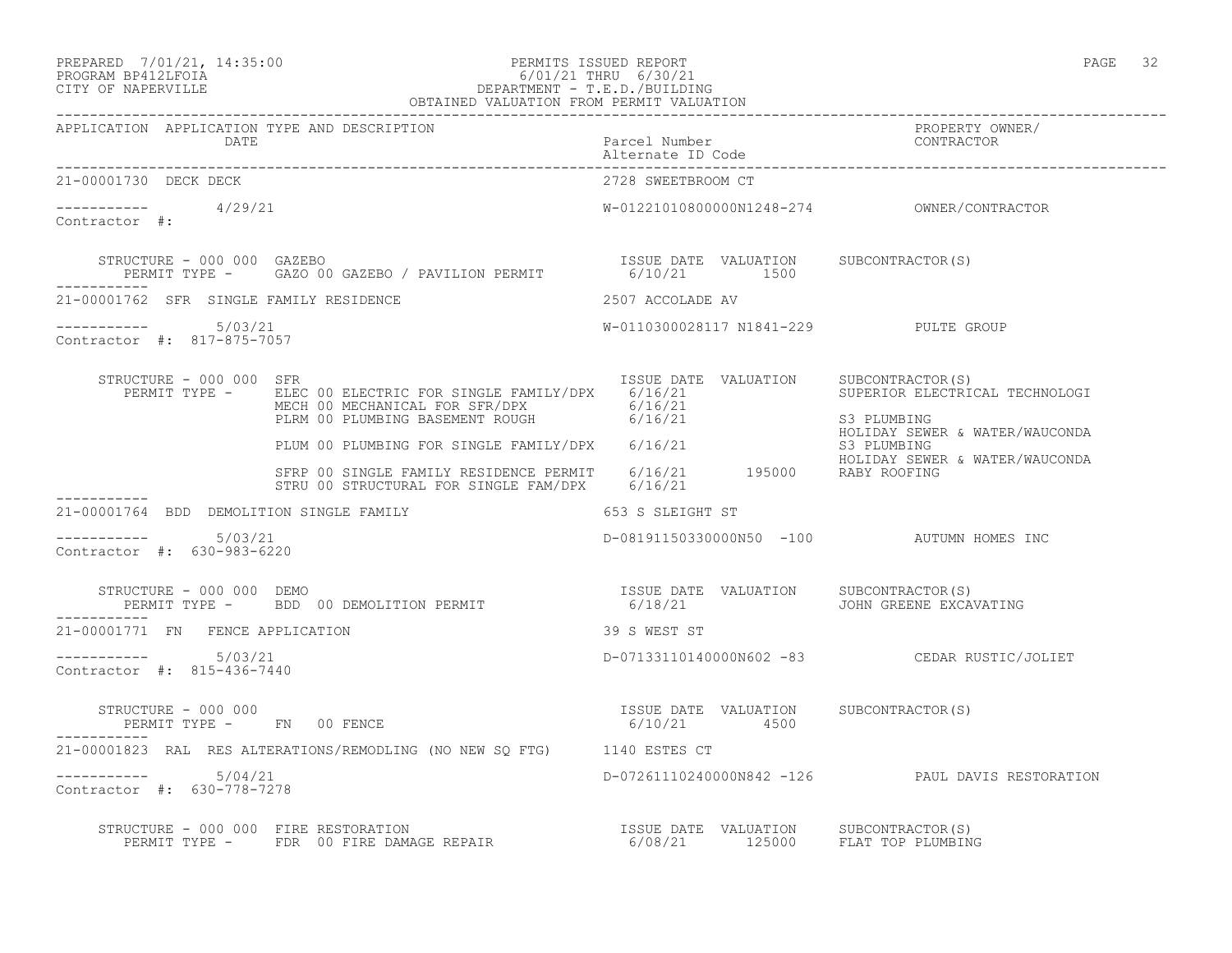| PREPARED 7/01/21, 14:35:00<br>PROGRAM BP412LFOIA<br>CITY OF NAPERVILLE                                                                                | PERMITS ISSUED REPORT<br>6/01/21 THRU 6/30/21<br>DEPARTMENT - T.E.D./BUILDING<br>OBTAINED VALUATION FROM PERMIT VALUATION | PAGE 33                                                        |
|-------------------------------------------------------------------------------------------------------------------------------------------------------|---------------------------------------------------------------------------------------------------------------------------|----------------------------------------------------------------|
| APPLICATION APPLICATION TYPE AND DESCRIPTION<br>DATE                                                                                                  | Parcel Number<br>Alternate ID Code                                                                                        | PROPERTY OWNER/<br>CONTRACTOR                                  |
| 21-00001823 (CONTINUED)                                                                                                                               |                                                                                                                           |                                                                |
| -----------                                                                                                                                           |                                                                                                                           | LITTLE ELECTRICAL CONTRACTORS<br>WM ROOFING & MASONRY & MORE   |
| 21-00001830 DECK DECK                                                                                                                                 | 555 S JULIAN ST                                                                                                           |                                                                |
| $--------- 5/04/21$<br>Contractor #: 708-526-3300                                                                                                     |                                                                                                                           | D-08192110090000N445 -101 ALLEN KIRSCH THE DECK GUYZ           |
| STRUCTURE - 000 000 DECK<br>PERMIT TYPE - DECK 00 DECK                                                                                                | ISSUE DATE VALUATION SUBCONTRACTOR(S)<br>6/21/21 20000                                                                    |                                                                |
| -----------<br>21-00001833 DECK DECK                                                                                                                  | 1540 SARANELL AV                                                                                                          |                                                                |
| $--------- 5/04/21$<br>Contractor #: 708-691-3006                                                                                                     |                                                                                                                           | D-07261020180000N698 -126 CENTER POINT CONTRACTOR              |
| STRUCTURE - 000 000 DECK<br>PERMIT TYPE - DECK 00 DECK                                                                                                | ISSUE DATE VALUATION SUBCONTRACTOR(S)<br>6/11/21 20000                                                                    |                                                                |
| 21-00001836 CAL COMMERCIAL ALTERATION/REPAIR (NO NEW SO FTG) 1259 RICKERT DR 208                                                                      |                                                                                                                           |                                                                |
| $--------- 5/04/21$<br>Contractor #: 770-456-9660                                                                                                     |                                                                                                                           | D-07262010110000 -127 CALIBER1 CONSTRUCTION                    |
| RUCTURE - 000 000 UNITED VEIN CLINIC<br>PERMIT TYPE -      CCAD 00 COMMERCIAL - CAD<br>STRUCTURE - 000 000 UNITED VEIN CLINIC                         | ISSUE DATE VALUATION SUBCONTRACTOR (S)<br>6/03/21 180000                                                                  | NOLAN ELECTRIC CONSTRUCTION CO<br>PRAIRIE PLUMBING CONTRACTING |
| 21-00001839 SIGN SIGN APPLICATIONS                                                                                                                    | 412 W 5TH AV                                                                                                              |                                                                |
| $--------- 5/04/21$<br>Contractor #: 630-470-6161                                                                                                     |                                                                                                                           | D-07132080100000N535 -69 CAPTIVATING SIGNS                     |
| STRUCTURE - 000 000<br>PERMIT TYPE - SIGN 00 SIGN                                                                                                     | ISSUE DATE VALUATION<br>6/10/21                                                                                           | SUBCONTRACTOR(S)<br>CENTRAL STATES SIGNS                       |
| 21-00001844 ESC ELECTRIC SERVICE CHANGE                                                                                                               | 1176 HYDE PARK LN                                                                                                         |                                                                |
| 5/04/21<br>____________<br>Contractor #: 630-638-1561                                                                                                 |                                                                                                                           | D-08294110240000N465 -148 ASPEN VOICE & DATA INC               |
| STRUCTURE - 000 000 SERVICE PANEL UPGRADE TO 200AMPS SISSUE DATE VALUATION SUBCONTRACTOR(S)<br>PERMIT TYPE - ELSC 00 ELECTRIC SVC CHANGE RES. 6/03/21 |                                                                                                                           | ASPEN VOICE & DATA INC                                         |
| 21-00001846 ESC ELECTRIC SERVICE CHANGE                                                                                                               | 920 EMERALD DR                                                                                                            |                                                                |
| 5/04/21<br>Contractor #: 630-417-0634                                                                                                                 |                                                                                                                           | D-07252040040000N56 -129 KUHRT ELECTRIC INC                    |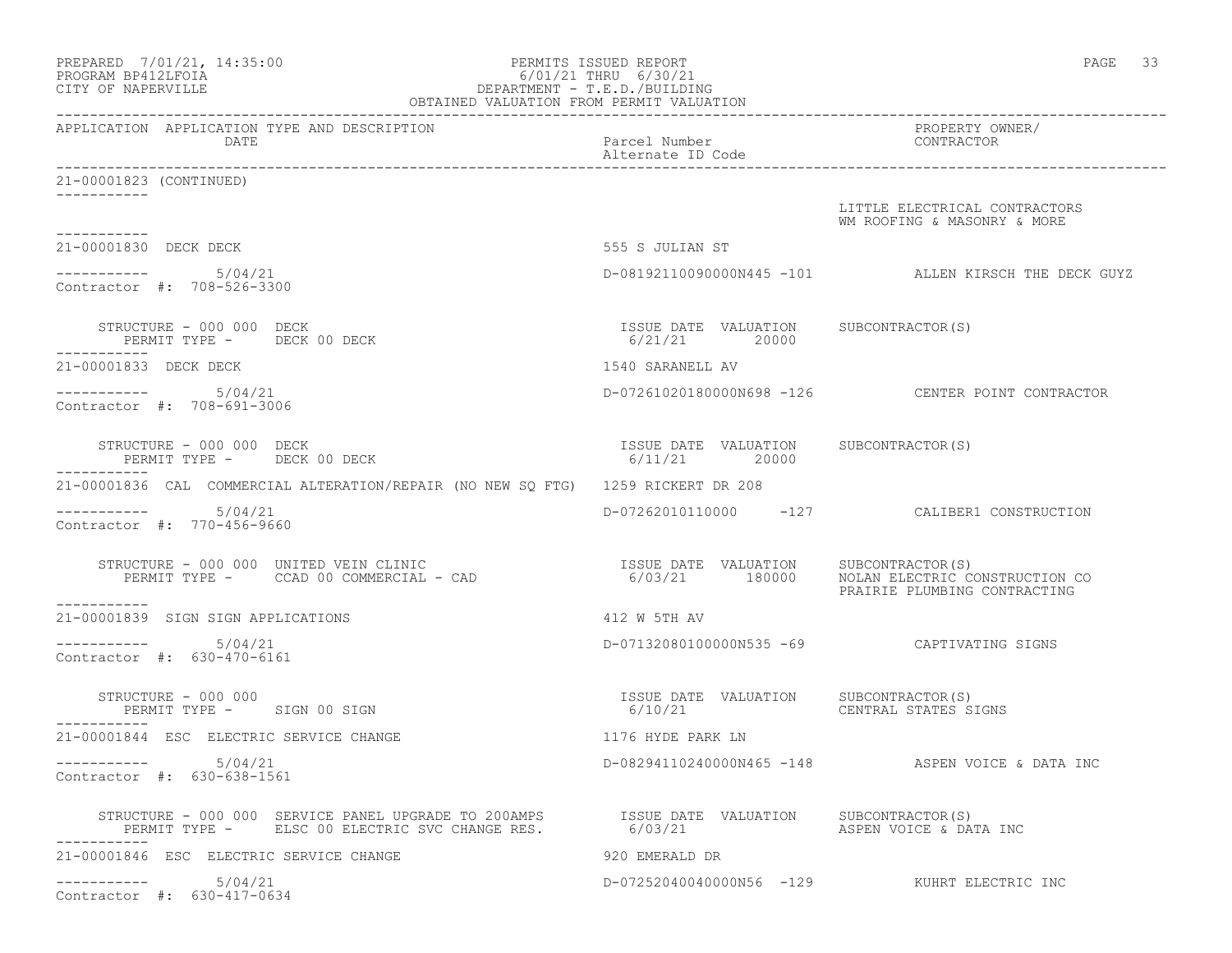PREPARED 7/01/21, 14:35:00 PERMITS ISSUED REPORT PAGE 34

# PROGRAM BP412LFOIA 6/01/21 THRU 6/30/21 CITY OF NAPERVILLE DEPARTMENT - T.E.D./BUILDING OBTAINED VALUATION FROM PERMIT VALUATION

------------------------------------------------------------------------------------------------------------------------------------ APPLICATION APPLICATION TYPE AND DESCRIPTION PROPERTY OWNER/ Parcel Number<br>Alternate ID Code Alternate ID Code ------------------------------------------------------------------------------------------------------------------------------------ 21-00001846 (CONTINUED) ----------- STRUCTURE - 000 000 SERVICE PANEL UPGRADE TO 200AMPS ISSUE DATE VALUATION SUBCONTRACTOR(S) PERMIT TYPE - ELSC 00 ELECTRIC SVC CHANGE RES. 6/11/21 60 KUHRT ELECTRIC INC ----------- 21-00001847 ESC ELECTRIC SERVICE CHANGE 2208 SNAPDRAGON RD ----------- 5/04/21 W-01222090150000N1136-275 MOXIE SOLAR, INC Contractor #: 855-669-4387 STRUCTURE - 000 000 PHOTOVOLTAIC SYSTEM ISSUE DATE VALUATION SUBCONTRACTOR(S) PERMIT TYPE - PV 00 SOLAR PHOTOVOLTAIC 6/08/21 26419 MOXIE SOLAR, INC ----------- 21-00001855 RAL RES ALTERATIONS/REMODLING (NO NEW SQ FTG) 2524 BALSAM COVE RD ----------- 5/05/21 D-07091090100000N1762-032 BUILDUP GROUP, INC Contractor #: 708-201-7366 STRUCTURE - 000 000 BASEMENT FINISH ISSUE DATE VALUATION SUBCONTRACTOR(S) PERMIT TYPE - FB 00 FINISHED BASEMENT 6/01/21 30000 ZRYW PLUMBING GOLDSMITH ELECTRIC ----------- 21-00001856 SFR SINGLE FAMILY RESIDENCE **1200001856 CHINABERRY LN**  $--------- 5/05/21$ W-01172100300000N1743-241 OVERSTREET BUILDERS INC Contractor #: 630-226-0460 STRUCTURE - 000 000 SFR<br>PERMIT TYPE - ELEC 00 ELECTRIC FOR SINGLE FAMILY/DPX 6/17/21 6100 INDEPENDENT ELECTRIC CONTRACTO PERMIT TYPE - ELEC 00 ELECTRIC FOR SINGLE FAMILY/DPX 6/17/21 MECH 00 MECHANICAL FOR SFR/DPX 6/17/21 PATO 00 PATIO WITH STRUCTURE  $6/17/21$  500000 PLRM 00 PLUMBING BASEMENT ROUGH 6/17/21 PLUM 00 PLUMBING FOR SINGLE FAMILY/DPX 6/17/21 BESTLER CORP. DONEGAL SERVICES SFRP 00 SINGLE FAMILY RESIDENCE PERMIT 6/17/21 500000 STRU 00 STRUCTURAL FOR SINGLE FAM/DPX 6/17/21 APEX EXTERIORS INC TREE 00 PARKWAY TREE PLANTING PERMIT 6/17/21 21-00001858 SFR SINGLE FAMILY RESIDENCE 21-00001858 SFR SINGLE FAMILY RESIDENCE 3947 CALIENTE CR \_\_\_\_\_\_\_\_\_\_\_ ----------- 5/05/21 W-01161020400000N1752-242 OVERSTREET BUILDERS INC Contractor #: 630-226-0460 STRUCTURE - 000 000 SFR<br>PERMIT TYPE - ELEC 00 ELECTRIC FOR SINGLE FAMILY/DPX 6/02/21 6002 TNDEPENDENT ELECTRIC CONTRACTO PERMIT TYPE - ELEC 00 ELECTRIC FOR SINGLE FAMILY/DPX 6/02/21 MECH 00 MECHANICAL FOR SFR/DPX 6/02/21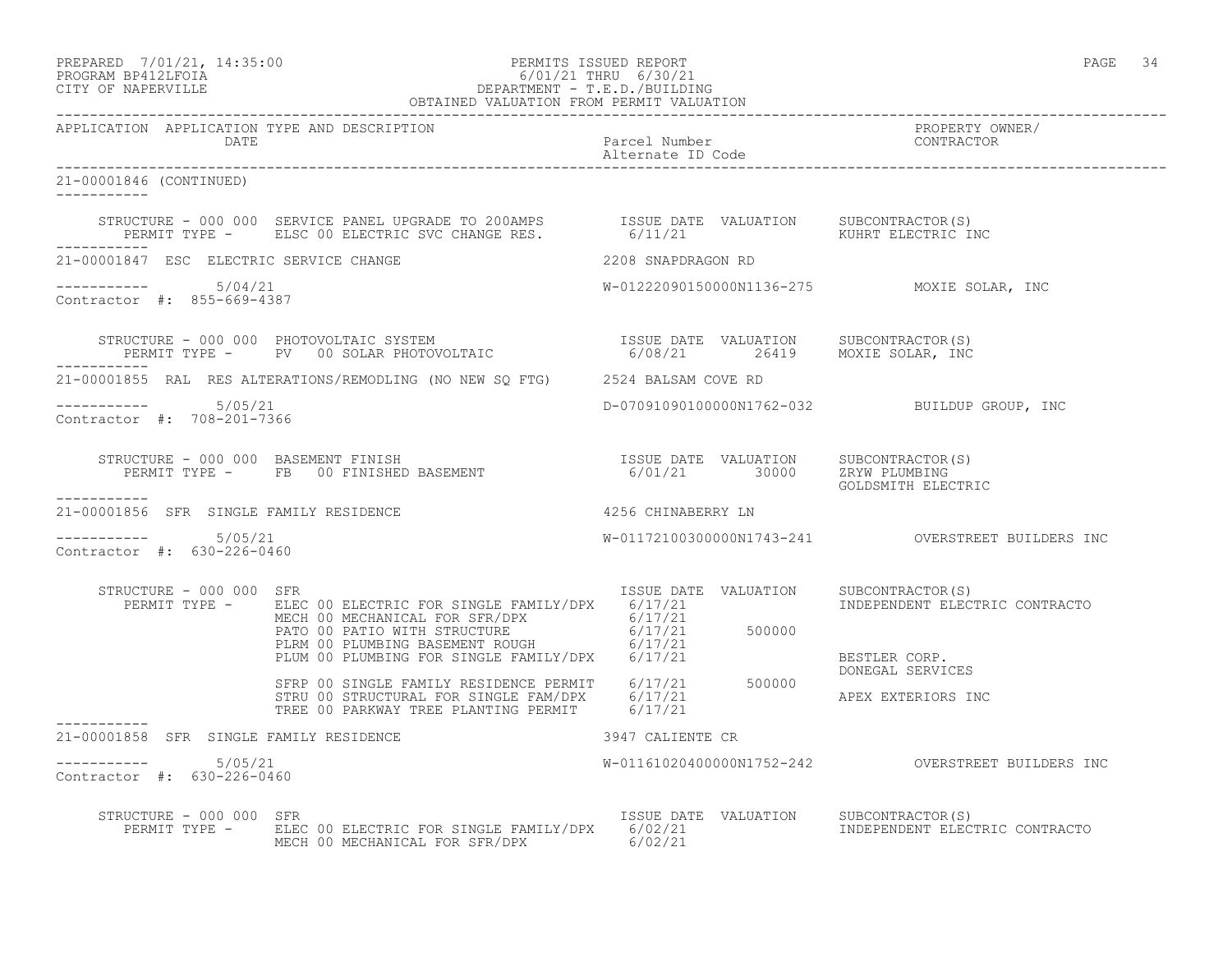# PREPARED 7/01/21, 14:35:00 PERMITS ISSUED REPORT PAGE 35 PROGRAM BP412LFOIA 6/01/21 THRU 6/30/21 CITY OF NAPERVILLE DEPARTMENT - T.E.D./BUILDING

| OBTAINED VALUATION FROM PERMIT VALUATION                                   |                                                                                                                                                                                                                                                                                                                                                                                                                                                                                                                                                                                                                                                                                                                                                           |                                                         |                                                                    |  |  |
|----------------------------------------------------------------------------|-----------------------------------------------------------------------------------------------------------------------------------------------------------------------------------------------------------------------------------------------------------------------------------------------------------------------------------------------------------------------------------------------------------------------------------------------------------------------------------------------------------------------------------------------------------------------------------------------------------------------------------------------------------------------------------------------------------------------------------------------------------|---------------------------------------------------------|--------------------------------------------------------------------|--|--|
| APPLICATION APPLICATION TYPE AND DESCRIPTION<br>DATE                       |                                                                                                                                                                                                                                                                                                                                                                                                                                                                                                                                                                                                                                                                                                                                                           | Parcel Number<br>Alternate ID Code<br>Alternate ID Code | PROPERTY OWNER/                                                    |  |  |
| 21-00001858 (CONTINUED)                                                    |                                                                                                                                                                                                                                                                                                                                                                                                                                                                                                                                                                                                                                                                                                                                                           |                                                         |                                                                    |  |  |
|                                                                            | PATO 00 PATIO WITH STRUCTURE $6/02/21$<br>PLRM 00 PLUMBING BASEMENT ROUGH $6/02/21$<br>PLUM 00 PLUMBING FOR SINGLE FAMILY/DPX $6/02/21$<br>SFRP 00 SINGLE FAMILY RESIDENCE PERMIT $6/02/21$<br>SFRP 00 SINGLE FAMILY RESIDENCE PERMIT                                                                                                                                                                                                                                                                                                                                                                                                                                                                                                                     |                                                         |                                                                    |  |  |
|                                                                            |                                                                                                                                                                                                                                                                                                                                                                                                                                                                                                                                                                                                                                                                                                                                                           |                                                         |                                                                    |  |  |
| 21-00001861 ESC ELECTRIC SERVICE CHANGE                                    |                                                                                                                                                                                                                                                                                                                                                                                                                                                                                                                                                                                                                                                                                                                                                           | 1163 E OGDEN AV 717                                     |                                                                    |  |  |
| ----------- 5/05/21<br>Contractor #: 847-380-8979                          |                                                                                                                                                                                                                                                                                                                                                                                                                                                                                                                                                                                                                                                                                                                                                           |                                                         | D-08081020120000N210 -42 EDGE ELECTRICAL SYSTEMS LLC               |  |  |
|                                                                            | STRUCTURE - 000 000 REPLACE 100A SERVICE WITH 200A SERVICE ISSUE DATE VALUATION SUBCONTRACTOR(S)                                                                                                                                                                                                                                                                                                                                                                                                                                                                                                                                                                                                                                                          |                                                         |                                                                    |  |  |
| 21-00001879 RAL RES ALTERATIONS/REMODLING (NO NEW SQ FTG) 804 LYNDHURST CT |                                                                                                                                                                                                                                                                                                                                                                                                                                                                                                                                                                                                                                                                                                                                                           |                                                         |                                                                    |  |  |
| $--------- 5/06/21$<br>Contractor #: 331-251-6748                          |                                                                                                                                                                                                                                                                                                                                                                                                                                                                                                                                                                                                                                                                                                                                                           |                                                         | D-08182060310000N97 -71    VEDCO DESIGN GROUP INC-LISLE            |  |  |
| ----------                                                                 | STRUCTURE - 000 000 BATHROOM REMODEL<br>PERMIT TYPE - RAL 00 ROOM ALTERATION 1990 1990/21 40000 TCI ELECTRIC, INC                                                                                                                                                                                                                                                                                                                                                                                                                                                                                                                                                                                                                                         |                                                         | DREW'S PLUMBING                                                    |  |  |
| 21-00001880 SFR SINGLE FAMILY RESIDENCE                                    | 703 PARKSIDE RD                                                                                                                                                                                                                                                                                                                                                                                                                                                                                                                                                                                                                                                                                                                                           |                                                         |                                                                    |  |  |
| $--------- 5/06/21$<br>Contractor #: 630-369-1953                          |                                                                                                                                                                                                                                                                                                                                                                                                                                                                                                                                                                                                                                                                                                                                                           | D-08192160130000N1749-101 DJK CUSTOM HOMES              |                                                                    |  |  |
| STRUCTURE - 000 000 SFR                                                    | $\begin{tabular}{l c c c c c} \multicolumn{1}{c}{\textbf{RUCTURE}} & $\textbf{00 000} & $\textbf{SFR}$ & $\textbf{1SSUE} & $\textbf{DATE}$ & $\textbf{VALUATION} & $\textbf{SUBCONTRACTOR(S)}$ \\ \multicolumn{1}{c}{\textbf{PERMIT TYPE}} & $\textbf{DCK}$ & $\textbf{00 000} & $\textbf{ELECTRIC FOR SIMGLE FAMILI/DPX}$ & $\textbf{6/24/21}$ & $\textbf{1300000}$ & $\textbf{CUSTOM HOME ELECT}$. \\ & $\textbf{ELECTC} & $\textbf{00 000} & $\textbf{ELECT$<br>SFRP 00 SINGLE FAMILY RESIDENCE PERMIT 6/24/21 1300000 A & E ROOFING AND SIDING INC<br>STRU 00 STRUCTURAL FOR SINGLE FAM/DPX 6/24/21 1300000 A & E ROOFING AND SIDING INC<br>TREE 00 PARKWAY TREE PLANTING PERMIT 6/24/21<br>21-00001883 RAD RES ADDITIONS (NEW SQ FTG) 408 BUCKEYE DR |                                                         | CUSTOM HOME ELECTRIC INC<br>APPROVED PLUMBING<br>APPROVED PLUMBING |  |  |
| $--------- 5/06/21$                                                        |                                                                                                                                                                                                                                                                                                                                                                                                                                                                                                                                                                                                                                                                                                                                                           |                                                         | D-07252210130000N59 -129 CREATIVE CONCEPTS CONSTRUCTION            |  |  |
| Contractor #: 630-330-0014                                                 |                                                                                                                                                                                                                                                                                                                                                                                                                                                                                                                                                                                                                                                                                                                                                           |                                                         |                                                                    |  |  |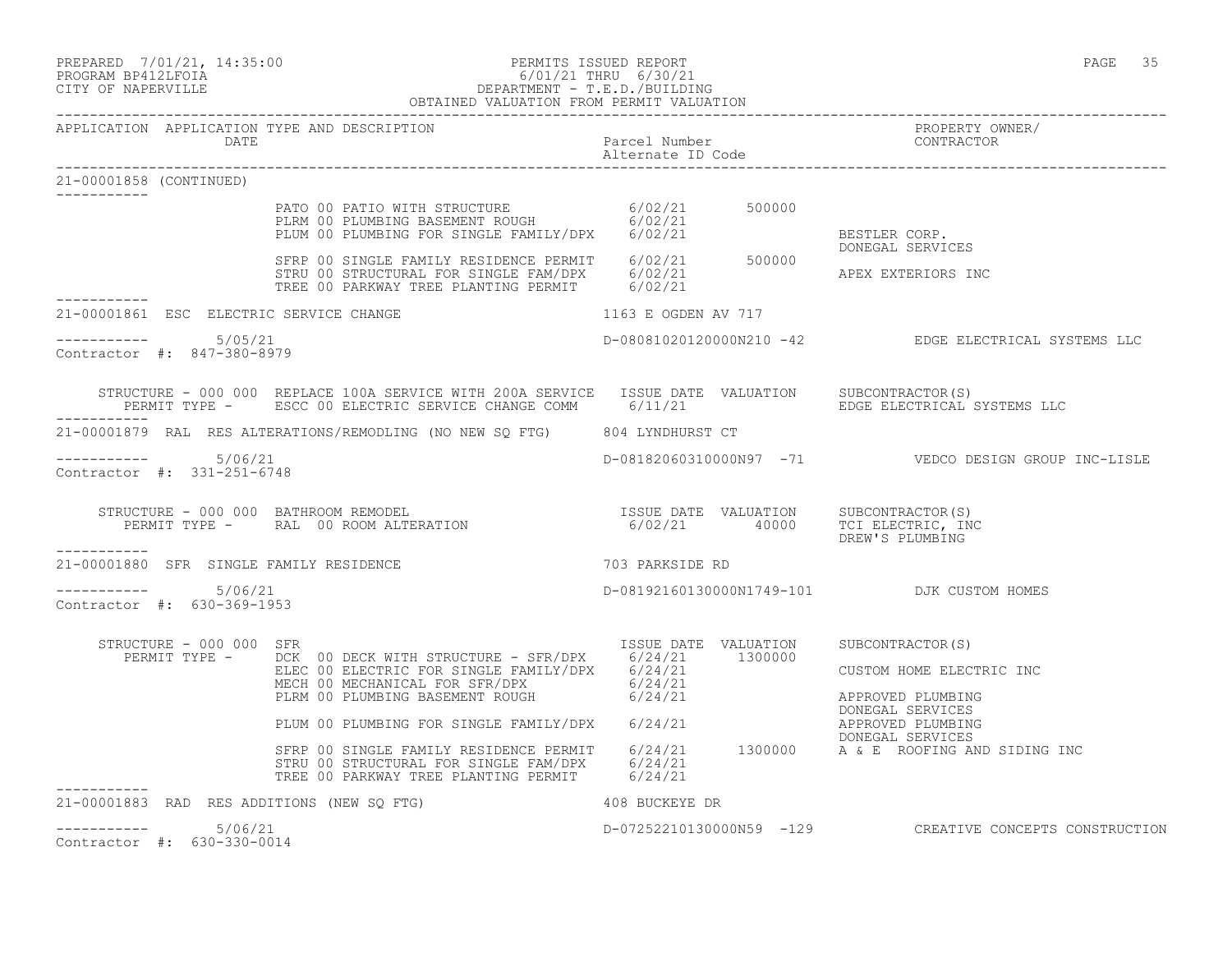#### PREPARED 7/01/21, 14:35:00 PERMITS ISSUED REPORT PAGE 36 PROGRAM BP412LFOIA 6/01/21 THRU 6/30/21 CITY OF NAPERVILLE DEPARTMENT - T.E.D./BUILDING OBTAINED VALUATION FROM PERMIT VALUATION

| APPLICATION APPLICATION TYPE AND DESCRIPTION<br>DATE                                                                                                                                                                       | Parcel Number<br>Alternate ID Code                     | PROPERTY OWNER/<br>CONTRACTOR                                                              |
|----------------------------------------------------------------------------------------------------------------------------------------------------------------------------------------------------------------------------|--------------------------------------------------------|--------------------------------------------------------------------------------------------|
| 21-00001883 (CONTINUED)                                                                                                                                                                                                    |                                                        |                                                                                            |
| STRUCTURE - 000 000 NEW FRONT PORCH<br>PERMIT TYPE - RAD 00 ROOM ADDITION                                                                                                                                                  |                                                        | ISSUE DATE VALUATION SUBCONTRACTOR(S)<br>6/29/21    40000   CREATIVE CONCEPTS CONSTRUCTION |
| 21-00001885 SIGN SIGN APPLICATIONS                                                                                                                                                                                         | 2736 SHOWPLACE DR 112                                  |                                                                                            |
| -----------    5/06/21<br>Contractor #: 630-776-4679                                                                                                                                                                       | W-01044100710000N1572-198 FBS SIGNS                    |                                                                                            |
| STRUCTURE - 000 000<br>PERMIT TYPE - SIGN 00 SIGN                                                                                                                                                                          | ISSUE DATE VALUATION SUBCONTRACTOR(S)<br>6/30/21       |                                                                                            |
| 21-00001886 SIGN SIGN APPLICATIONS                                                                                                                                                                                         | 2736 SHOWPLACE DR 112                                  |                                                                                            |
| ----------- 5/06/21<br>Contractor #: 630-776-4679                                                                                                                                                                          | W-01044100710000N1572-198 FBS SIGNS                    |                                                                                            |
| STRUCTURE - 000 000<br>PERMIT TYPE - SIGN 00 SIGN                                                                                                                                                                          | ISSUE DATE VALUATION SUBCONTRACTOR(S)<br>6/30/21       |                                                                                            |
| 21-00001887 SIGN SIGN APPLICATIONS                                                                                                                                                                                         | 2736 SHOWPLACE DR 112                                  |                                                                                            |
| $--------$ 5/06/21<br>Contractor #: 630-776-4679                                                                                                                                                                           | W-01044100710000N1572-198 FBS SIGNS                    |                                                                                            |
| STRUCTURE - 000 000<br>PERMIT TYPE - SIGN 00 SIGN                                                                                                                                                                          | ISSUE DATE VALUATION SUBCONTRACTOR(S)<br>6/30/21       |                                                                                            |
| 21-00001892 ESC ELECTRIC SERVICE CHANGE                                                                                                                                                                                    | 2520 SILVER LOCH RD                                    |                                                                                            |
| ----------    5/06/21<br>Contractor #:                                                                                                                                                                                     | D-07091090610000N1767-032 93ENERGY                     |                                                                                            |
| STRUCTURE – 000 000 PHOTOVOLTAIC SYSTEM                              ISSUE DATE VALUATION      SUBCONTRACTOR(S)<br>PERMIT TYPE –      PV   00 SOLAR PHOTOVOLTAIC                       6/03/21        31816       93ENERGY |                                                        |                                                                                            |
|                                                                                                                                                                                                                            |                                                        |                                                                                            |
| $--------$ 5/06/21<br>Contractor #: 217-460-2939                                                                                                                                                                           |                                                        | W-01114030060000N664 -232 WEST SUBURBAN POOL                                               |
| STRUCTURE - 000 000                                                                                                                                                                                                        | ISSUE DATE VALUATION SUBCONTRACTOR(S)<br>6/17/21 68960 | 6/17/21 68960 WEDGEWOOD CONSTRUCTION INC                                                   |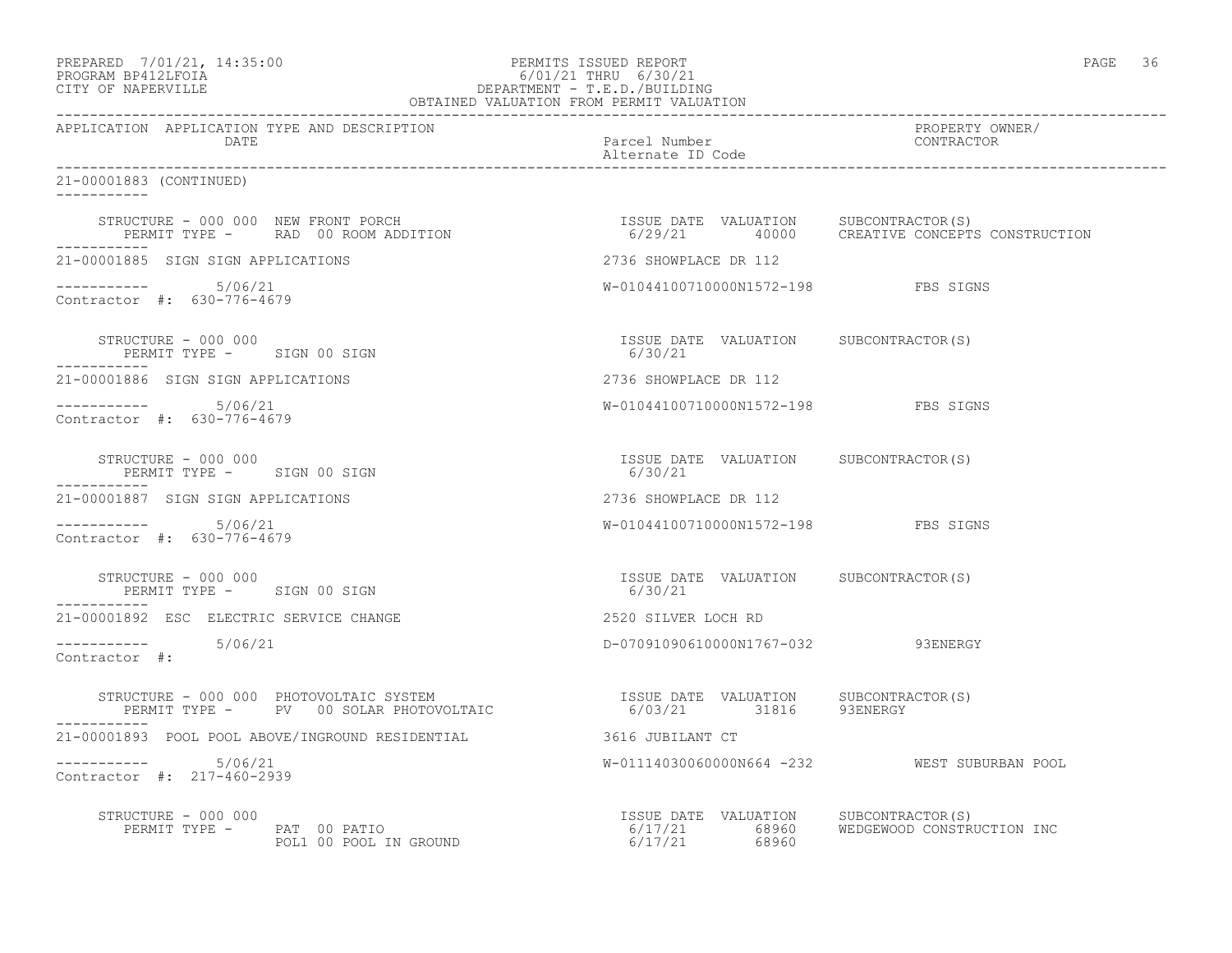# PREPARED 7/01/21, 14:35:00 PERMITS ISSUED REPORT PAGE 37 PROGRAM BP412LFOIA 6/01/21 THRU 6/30/21 CITY OF NAPERVILLE CHARGES OF DEPARTMENT - T.E.D./BUILDING

| OBTAINED VALUATION FROM PERMIT VALUATION                                                                                                                                                                                                                                                                                                                                                                                |                                                       |                                                      |  |
|-------------------------------------------------------------------------------------------------------------------------------------------------------------------------------------------------------------------------------------------------------------------------------------------------------------------------------------------------------------------------------------------------------------------------|-------------------------------------------------------|------------------------------------------------------|--|
| APPLICATION APPLICATION TYPE AND DESCRIPTION<br>DATE                                                                                                                                                                                                                                                                                                                                                                    | Parcel Number<br>Alternate ID Code                    | PROPERTY OWNER/<br>CONTRACTOR                        |  |
| 21-00001896 ESC ELECTRIC SERVICE CHANGE                                                                                                                                                                                                                                                                                                                                                                                 | 1640 ALDERLEAF LN                                     |                                                      |  |
| $--------- 5/06/21$<br>Contractor #:                                                                                                                                                                                                                                                                                                                                                                                    | D-07091020250000N1762-032 93ENERGY                    |                                                      |  |
| $\begin{array}{cccc} \texttt{STRUCTURE} - 000 000 \texttt{PHOTOVOLTAIC} \texttt{SYSTEM} & \texttt{ISSUE} \texttt{DATE} \texttt{VALUATION} & \texttt{SUBCONTRACTOR(S)} \\ \texttt{PERMIT TYPE} - & \texttt{PV} & 00 \texttt{SOLAR PHOTOVOLTAIC} & \texttt{6/17/21} & 31816 & 93ENERGY \\ \end{array}$                                                                                                                    |                                                       |                                                      |  |
| 21-00001898 PAT PATIO APPLICATION                                                                                                                                                                                                                                                                                                                                                                                       | 2572 BASIN TRAIL LN                                   |                                                      |  |
| $--------- 5/06/21$<br>Contractor #: 630-513-6050                                                                                                                                                                                                                                                                                                                                                                       | D-07091100240000N1767-032 GREEN TURF INC              |                                                      |  |
|                                                                                                                                                                                                                                                                                                                                                                                                                         |                                                       |                                                      |  |
|                                                                                                                                                                                                                                                                                                                                                                                                                         |                                                       |                                                      |  |
| ___________<br>21-00001902 PAT PATIO APPLICATION                                                                                                                                                                                                                                                                                                                                                                        | 3524 REDWING CT                                       |                                                      |  |
| --------- 5/06/21<br>Contractor #: 630-809-6911                                                                                                                                                                                                                                                                                                                                                                         | W-01093130290000N1386-227 FERNANDO CRUZ               |                                                      |  |
| $\begin{array}{cccccccc} \texttt{STRUCTURE} & - & 000 & 000 & \texttt{BRICK} & \texttt{PATE} & \texttt{PATE} & \texttt{VALUATION} & & \texttt{SUBCONTRACTOR(S)} \\ \texttt{PERMIT TYPE} & - & \texttt{FRP*} & 00 & \texttt{FIREPLACE} & \texttt{PREFAB} & & 6/03/21 & 20000 \\ & \texttt{PAT} & 00 & \texttt{PATIC} & & & 6/03/21 & 20000 \\ & \texttt{PERG 00 } & \texttt{PERGOLA} & / \texttt{ARBOR} & & & 6/03/21 &$ |                                                       |                                                      |  |
| -----------<br>21-00001903 PAT PATIO APPLICATION                                                                                                                                                                                                                                                                                                                                                                        | 3415 REDWING DR                                       |                                                      |  |
| ----------- 5/06/21<br>Contractor #: 630-809-6911                                                                                                                                                                                                                                                                                                                                                                       | W-01093040190000N1386-227 FERNANDO CRUZ               |                                                      |  |
| STRUCTURE - 000 000 BRICK PAVER PATIO<br>PERMIT TYPE - FRP* 00 FIREPLACE PREFAB 6/03/21 17000<br>6/03/21 20000 6/03/21 20000<br>PERG 00 PERGOLA / ARBOR<br>___________                                                                                                                                                                                                                                                  | 6/03/21 17000<br>6/03/21 20000<br>6/03/21 17000       |                                                      |  |
| 21-00001910 FN FENCE APPLICATION                                                                                                                                                                                                                                                                                                                                                                                        | 1500 APACHE DR                                        |                                                      |  |
| $--------- 5/06/21$<br>Contractor #: 630-584-7710                                                                                                                                                                                                                                                                                                                                                                       | D-07122230080000N147 -39 PEERLESS FENCE               |                                                      |  |
| STRUCTURE - 000 000<br>PERMIT TYPE - FN 00 FENCE                                                                                                                                                                                                                                                                                                                                                                        | ISSUE DATE VALUATION SUBCONTRACTOR(S)<br>6/03/21 4750 |                                                      |  |
| 21-00001917 FN FENCE APPLICATION                                                                                                                                                                                                                                                                                                                                                                                        | 559 FESSLER AV                                        |                                                      |  |
| $--------- 5/07/21$<br>Contractor #: 815-836-8731                                                                                                                                                                                                                                                                                                                                                                       |                                                       | D-07254000520000N685 -144 NORTHWEST CEDAR/ROMEOVILLE |  |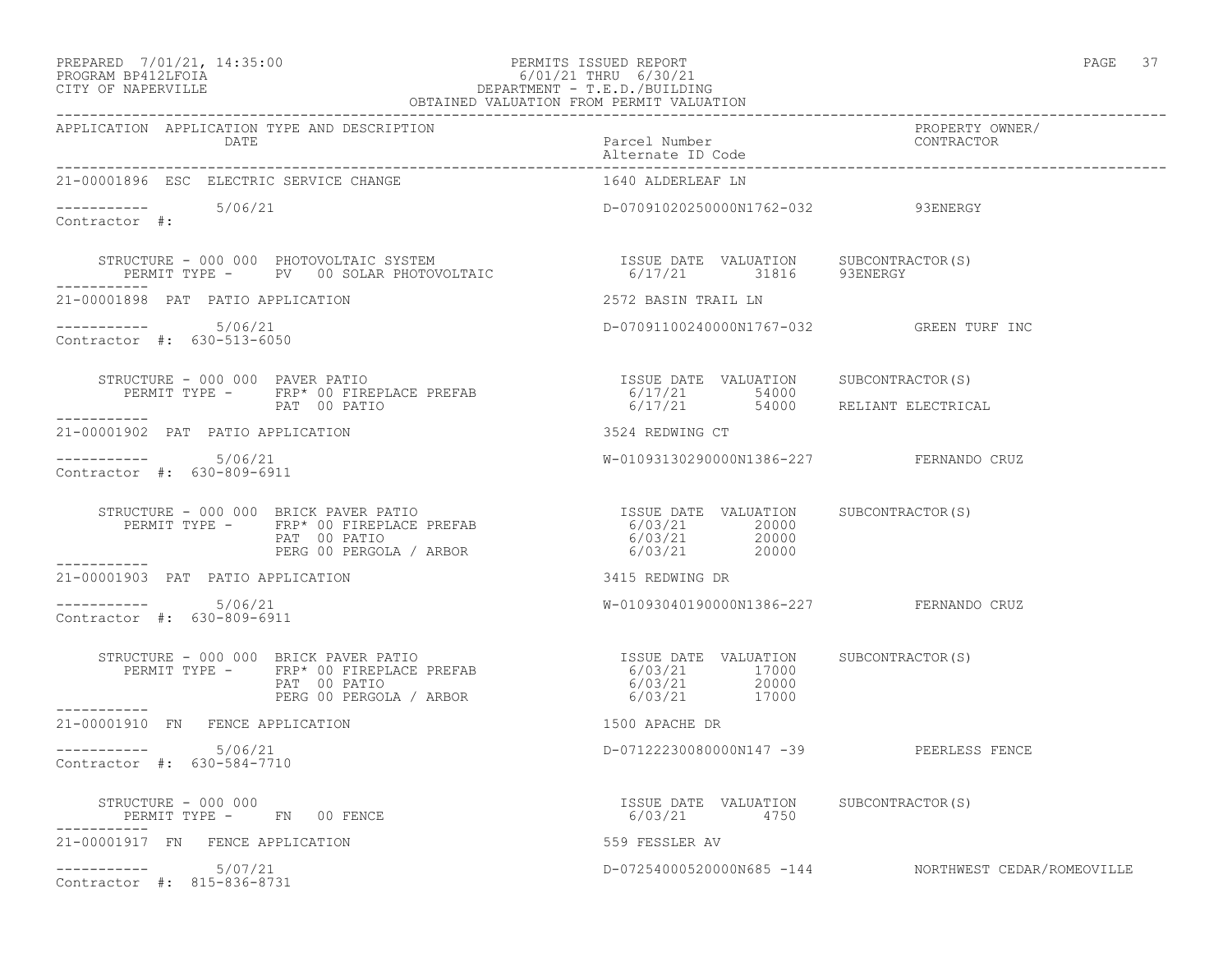| PREPARED | 7/01/21, 14:35:00 |
|----------|-------------------|
|          |                   |

# PREPARED 7/01/21, 14:35:00 PERMITS ISSUED REPORT<br>PROGRAM BP412LFOIA PAGE 38 PROGRAM BP412LFOIA<br>
EROGRAM BP412LFOIA<br>
CITY OF NAPERVILLE<br>
CITY OF NAPERVILLE CITY OF NAPERVILLE DEPARTMENT - T.E.D./BUILDING

| OBTAINED VALUATION FROM PERMIT VALUATION                                                                                                                                                                                                         |                                                         |                                                     |  |
|--------------------------------------------------------------------------------------------------------------------------------------------------------------------------------------------------------------------------------------------------|---------------------------------------------------------|-----------------------------------------------------|--|
| APPLICATION APPLICATION TYPE AND DESCRIPTION<br>DATE                                                                                                                                                                                             | Parcel Number<br>Alternate ID Code                      | PROPERTY OWNER/<br>CONTRACTOR                       |  |
| 21-00001917 (CONTINUED)<br><u> Liberalis Liberal</u>                                                                                                                                                                                             |                                                         |                                                     |  |
| STRUCTURE - 000 000<br>PERMIT TYPE - FN 00 FENCE                                                                                                                                                                                                 | ISSUE DATE VALUATION SUBCONTRACTOR(S)<br>$6/01/21$ 4400 |                                                     |  |
| 21-00001926 ESC ELECTRIC SERVICE CHANGE                                                                                                                                                                                                          | 2062 BUNKER CR                                          |                                                     |  |
| $-$ ---------- $5/07/21$<br>Contractor #: 630-833-2389                                                                                                                                                                                           |                                                         | D-07092000160000N552 -33 KAPITAL ELECTRIC INC       |  |
| STRUCTURE - 000 000 INSTALL EV CHARGER<br>PERMIT TYPE -     EVCR 00 ELECTRIC VEHICLE STATION RES      6/01/21        1550     KAPITAL ELECTRIC INC                                                                                               |                                                         |                                                     |  |
| 21-00001929 ESC ELECTRIC SERVICE CHANGE                                                                                                                                                                                                          | 4759 SASSAFRAS LN                                       |                                                     |  |
| Contractor #:                                                                                                                                                                                                                                    | W-01174090060000N1526-256 CERTASUN, LLC                 |                                                     |  |
| STRUCTURE - 000 000 PHOTOVOLTAIC SYSTEM                               ISSUE DATE VALUATION     SUBCONTRACTOR(S)<br>PERMIT TYPE -      PV   00 SOLAR PHOTOVOLTAIC                            6/10/21        19152     CERTASUN, LL<br>----------- |                                                         |                                                     |  |
| 21-00001930 RAD RES ADDITIONS (NEW SO FTG) 6 N HUFFMAN ST                                                                                                                                                                                        |                                                         |                                                     |  |
| ----------- 5/07/21<br>Contractor #: 630-852-8485                                                                                                                                                                                                | D-08184060050000N443 -86 BLUE SKY BUILDERS              |                                                     |  |
| TRUCTURE – 000 000 GARAGE (S)<br>PERMIT TYPE – CAR 00 GARAGE PERMIT SFR                                 6/30/21        48250      ARC FAULT, INC<br>STRUCTURE - 000 000 GARAGE                                                                   |                                                         | BLUE SKY BUILDERS<br>MAO CONCRETE                   |  |
| ------------<br>21-00001931 FN FENCE APPLICATION                                                                                                                                                                                                 | 2209 PONTIAC CR                                         |                                                     |  |
| $-$ --------- $5/07/21$<br>Contractor #: 708-301-1200                                                                                                                                                                                            |                                                         | W-020610900900000084 -190 AMERICA'S BACKYARD/JOLIET |  |
| STRUCTURE - 000 000<br>PERMIT TYPE - FN 00 FENCE                                                                                                                                                                                                 | ISSUE DATE VALUATION SUBCONTRACTOR(S)<br>$6/10/21$ 5000 |                                                     |  |
| 21-00001936 DRWY DRIVEWAY NEW AND ALTERATIONS                                                                                                                                                                                                    | 1852 FAIROAK RD                                         |                                                     |  |
| $--------$ 5/07/21<br>Contractor #: 630-930-8138                                                                                                                                                                                                 |                                                         | D-08324020060000N178 -178 ISMAEL'S CONCRETE         |  |

STRUCTURE - 000 000 R/R & EXPAND CONCRETE DRWY/PR WALK/PUB W ISSUE DATE VALUATION SUBCONTRACTOR(S)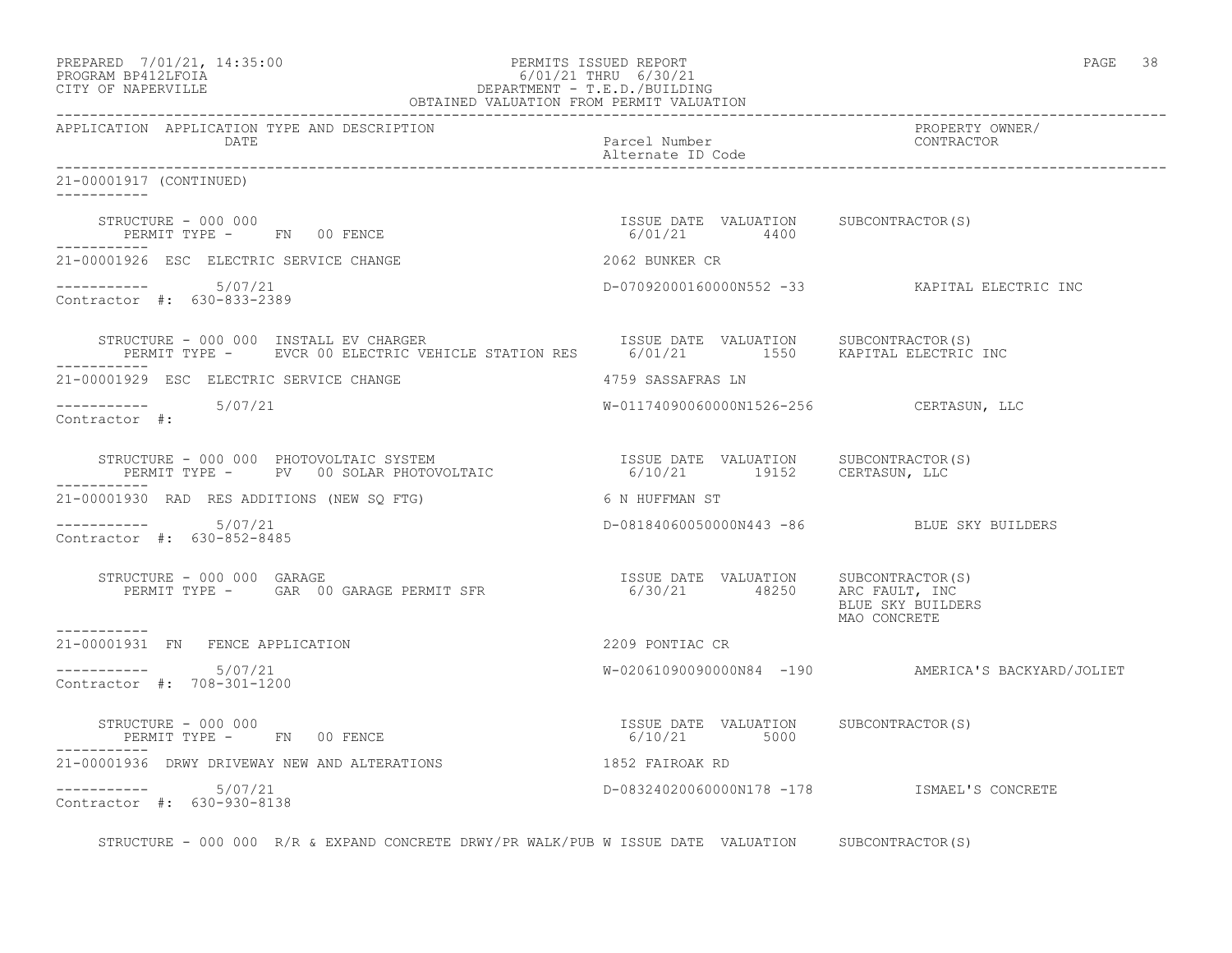#### PREPARED 7/01/21, 14:35:00 PERMITS ISSUED REPORT PAGE 39 PROGRAM BP412LFOIA 6/01/21 THRU 6/30/21 CITY OF NAPERVILLE DEPARTMENT - T.E.D./BUILDING DEPARTMENT - T.E.D./BUILDING<br>OBTAINED VALUATION FROM PERMIT VALUATION

| APPLICATION APPLICATION TYPE AND DESCRIPTION<br>DATE          |                                                                                                                                                                                                                                      | Parcel Number<br>Alternate ID Code | PROPERTY OWNER/<br>CONTRACTOR                                  |
|---------------------------------------------------------------|--------------------------------------------------------------------------------------------------------------------------------------------------------------------------------------------------------------------------------------|------------------------------------|----------------------------------------------------------------|
| 21-00001936 (CONTINUED)<br>____________                       |                                                                                                                                                                                                                                      |                                    |                                                                |
|                                                               | PERMIT TYPE - DRWY 00 DRIVEWAY ADDITION/ALTERATION 6/02/21 9500 ISMAEL'S CONCRETE<br>ROW 00 RIGHT OF WAY PERMIT 6/02/21 6/02/21 ISMAEL'S CONCRETE                                                                                    |                                    |                                                                |
|                                                               | 21-00001940 DRWY DRIVEWAY NEW AND ALTERATIONS 1008 HOLLINGSWOOD CT                                                                                                                                                                   |                                    |                                                                |
| $--------- 5/07/21$<br>Contractor #: 630-379-9674             |                                                                                                                                                                                                                                      |                                    | W-01112110130000N719 -217 BLUE CONSTRUCTION CORP               |
| ___________                                                   | STRUCTURE - 000 000 R/R AND EXPAND CONCRETE DRWY/AP      ISSUE DATE VALUATION     SUBCONTRACTOR(S)<br>PERMIT TYPE -      DRWY 00 DRIVEWAY ADDITION/ALTERATION       6/03/21        15080      BLUE CONSTRUCTION CORP<br>ROW 00 RIGHT |                                    |                                                                |
|                                                               | 21-00001941 DRWY DRIVEWAY NEW AND ALTERATIONS 516 GENE DARFLER CT                                                                                                                                                                    |                                    |                                                                |
| $--------- 5/07/21$<br>Contractor #: 630-379-9674             |                                                                                                                                                                                                                                      |                                    | W-01122040240000N1482-219 BLUE CONSTRUCTION CORP               |
|                                                               | STRUCTURE - 000 000 R/R AND EXPAND CONCRETE DRWY/AP    ISSUE DATE VALUATION SUBCONTRACTOR(S)<br>PERMIT TYPE - DRWY 00 DRIVEWAY ADDITION/ALTERATION 6/03/21 15080 BLUE CONSTRUCTION CORP<br>----------- ROW 00 RIGHT OF WAY PERMIT    |                                    |                                                                |
| 21-00001947 FN FENCE APPLICATION                              |                                                                                                                                                                                                                                      | 1716 77TH ST                       |                                                                |
| $--------- 5/07/21$<br>Contractor #: 815-744-9390             |                                                                                                                                                                                                                                      |                                    | D-08284050180000N160 -150 THE CEDAR MILL-MORRIS                |
| STRUCTURE - 000 000<br>PERMIT TYPE - FN 00 FENCE              | ISSUE DATE VALUATION SUBCONTRACTOR(S)<br>6/10/21 9000                                                                                                                                                                                |                                    |                                                                |
|                                                               | 21-00001956 CAL COMMERCIAL ALTERATION/REPAIR (NO NEW SO FTG) 2216 FERRY RD 103                                                                                                                                                       |                                    |                                                                |
| $--------- 5/10/21$<br>Contractor #: 630-585-0021             |                                                                                                                                                                                                                                      |                                    | D-07042030110000N1705-3 TRON GATE MOTOR CONDOS                 |
|                                                               | STRUCTURE - 000 000 IRON GATE - MCKEAGUE<br>PERMIT TYPE - CCAD 00 COMMERCIAL - CAD 00 COMMERCIAL - CAD 6/07/21 30000 ON ELECTRIC INC                                                                                                 |                                    |                                                                |
|                                                               | FABD 00 FIRE ALARM                                                                                                                                                                                                                   |                                    | R J KIELION PLUMING & HEATING<br>6/28/21 R J KIELION PLUMING & |
| ------------<br>21-00001966 DRWY DRIVEWAY NEW AND ALTERATIONS | 1115 HOMER CT                                                                                                                                                                                                                        |                                    |                                                                |
| $--------- 5/10/21$<br>Contractor #: 630-469-6898             |                                                                                                                                                                                                                                      |                                    | D-07261100260000N1217-126 CUSTOM CONCRETE                      |
|                                                               | STRUCTURE - 000 000 R/R AND EXPAND CONCRETE DRWY/AP  ISSUE DATE VALUATION SUBCONTRACTOR(S)                                                                                                                                           |                                    |                                                                |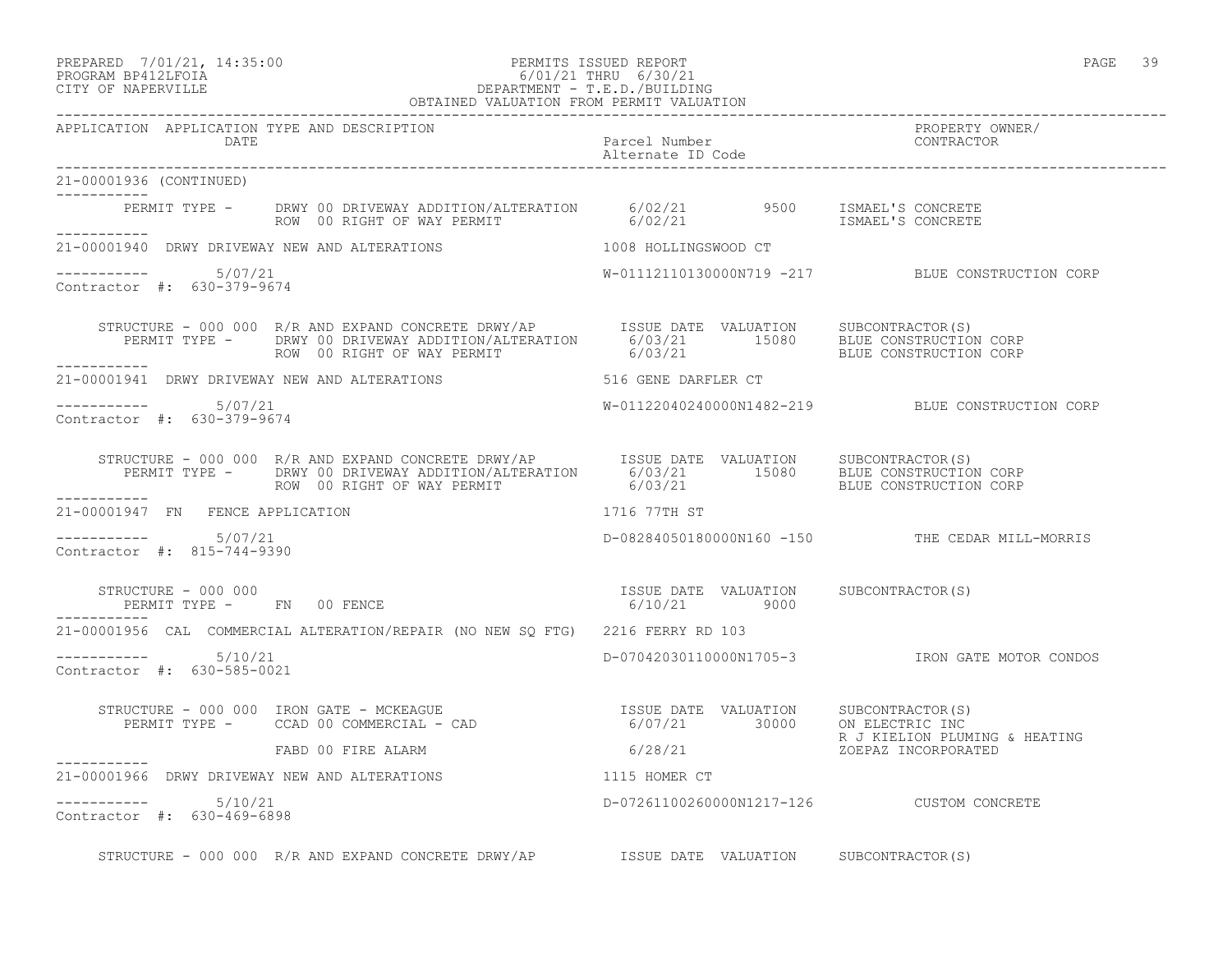# PREPARED 7/01/21, 14:35:00 PERMITS ISSUED REPORT PAGE 40<br>PROGRAM BP412LFOIA PAGE 40 PROGRAM BP412LFOIA 6/01/21 THRU 6/30/21 CITY OF NAPERVILLE DEPARTMENT - T.E.D./BUILDING

| OBTAINED VALUATION FROM PERMIT VALUATION                                                                                                                  |                                                                                 |                                                                                              |
|-----------------------------------------------------------------------------------------------------------------------------------------------------------|---------------------------------------------------------------------------------|----------------------------------------------------------------------------------------------|
| APPLICATION APPLICATION TYPE AND DESCRIPTION<br>DATE                                                                                                      | Parcel Number<br>Alternate ID Code                                              | PROPERTY OWNER/<br>CONTRACTOR                                                                |
| 21-00001966 (CONTINUED)<br>----------                                                                                                                     |                                                                                 |                                                                                              |
| PERMIT TYPE - DRWY 00 DRIVEWAY ADDITION/ALTERATION 6/01/21 6900 CUSTOM CONCRETE<br>ROW 00 RIGHT OF WAY PERMIT 6/01/21 6900 CUSTOM CONCRETE<br>___________ |                                                                                 |                                                                                              |
| 21-00001976 TENT TENTS                                                                                                                                    | 523 S WEBSTER ST                                                                |                                                                                              |
| $--------- 5/11/21$<br>Contractor #: 630-759-4200                                                                                                         | D-07242010090000N169 -99 RENTALS UNLIMITED                                      |                                                                                              |
| STRUCTURE - 000 000<br>PERMIT TYPE - TENT 00 TENT PERMIT                                                                                                  | ISSUE DATE VALUATION SUBCONTRACTOR(S)<br>6/04/21                                |                                                                                              |
| 21-00001977 PAT PATIO APPLICATION                                                                                                                         | 3828 NANNYBERRY CT                                                              |                                                                                              |
| $--------- 5/11/21$<br>Contractor #: 630-820-9555                                                                                                         |                                                                                 | W-01084020310000N1717-226  JOSE GARCIA-A PLUS LANDSCAPE                                      |
| STRUCTURE - 000 000<br>-----------                                                                                                                        |                                                                                 |                                                                                              |
| 21-00001978 PAT PATIO APPLICATION                                                                                                                         | 3331 TALL GRASS DR                                                              |                                                                                              |
| $--------- 5/11/21$<br>Contractor #: 630-362-0977                                                                                                         | W-01091060050000N1365-212 F&R LANDSCAPING                                       |                                                                                              |
| STRUCTURE - 000 000<br>PERMIT TYPE - PAT 00 PATIO<br>PERG 00 PERGOLA / ARBOR<br>STRUCTURE - 000 000<br>___________                                        | ISSUE DATE VALUATION SUBCONTRACTOR(S)                                           | 6/14/21 16000 MSW ELECTRIC & CONSTRUCTION IN<br>6/14/21 16000 MSW ELECTRIC & CONSTRUCTION IN |
| 21-00001979 DECK DECK                                                                                                                                     | 455 PRAIRIE KNOLL DR                                                            |                                                                                              |
| $--------- 5/11/21$<br>Contractor #: 630-569-0394                                                                                                         | D-08311140180000N488 -160 DJI SERVICES                                          |                                                                                              |
| STRUCTURE - 000 000<br>PERMIT TYPE - DECK 00 DECK                                                                                                         | ISSUE DATE VALUATION SUBCONTRACTOR(S)<br>6/07/21 43000 PRECISION POWER ELECTRIC |                                                                                              |
| 21-00001981 PAT PATIO APPLICATION                                                                                                                         | 1244 HAMILTON LN                                                                |                                                                                              |
| $--------- 5/11/21$<br>Contractor #: 224-938-9130                                                                                                         |                                                                                 | D-08281010330000N727 -134 DESMOND LANDSCAPE                                                  |
| STRUCTURE - 000 000                                                                                                                                       | ISSUE DATE VALUATION SUBCONTRACTOR(S)                                           |                                                                                              |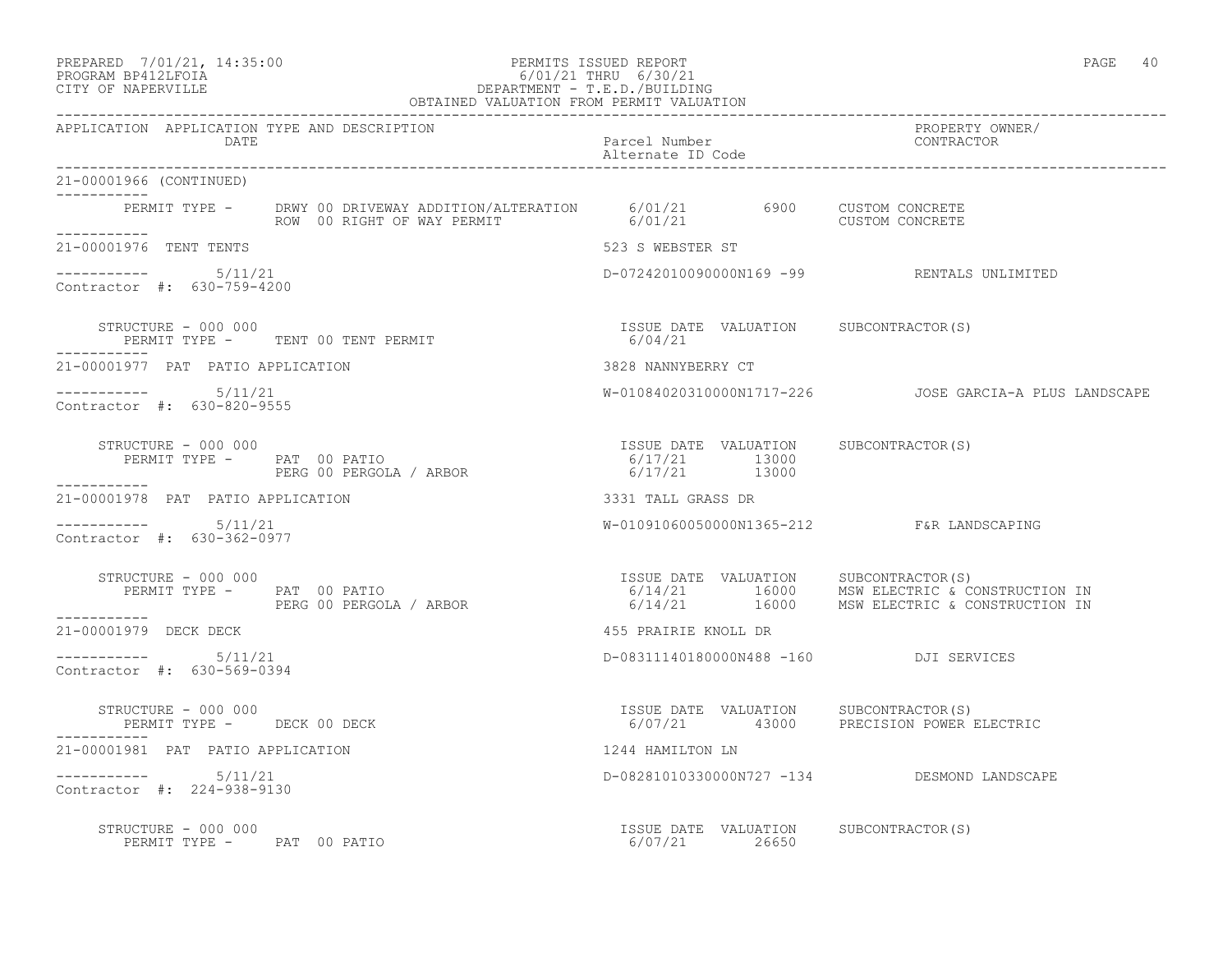# PREPARED 7/01/21, 14:35:00 PERMITS ISSUED REPORT PAGE 41 PROGRAM BP412LFOIA 6/01/21 THRU 6/30/21 CITY OF NAPERVILLE DEPARTMENT - T.E.D./BUILDING

| OBTAINED VALUATION FROM PERMIT VALUATION                                                                                                                                                                                                                                                 |                                        |                                                    |  |
|------------------------------------------------------------------------------------------------------------------------------------------------------------------------------------------------------------------------------------------------------------------------------------------|----------------------------------------|----------------------------------------------------|--|
| APPLICATION APPLICATION TYPE AND DESCRIPTION<br>DATE                                                                                                                                                                                                                                     | Parcel Number<br>Alternate ID Code     | PROPERTY OWNER/<br>CONTRACTOR                      |  |
| 21-00001982 DECK DECK                                                                                                                                                                                                                                                                    | 3304 DANLAUR CT                        |                                                    |  |
| -----------    5/11/21<br>Contractor #: 815-557-0473                                                                                                                                                                                                                                     |                                        | W-01094070270000N1456-228 INNOVATION LANDSCAPE INC |  |
| STRUCTURE - 000 000<br>__________                                                                                                                                                                                                                                                        |                                        |                                                    |  |
| 21-00001983 PAT PATIO APPLICATION                                                                                                                                                                                                                                                        | 895 W BENTON AV                        |                                                    |  |
| -----------    5/12/21<br>Contractor #: 630-393-1199                                                                                                                                                                                                                                     |                                        | D-07133020180000N603 -83 FOX CHASE LANDSCAPING     |  |
| STRUCTURE - 000 000<br>STRUCTURE - 000 000<br>PERMIT TYPE - FRP 00 FIREPLACE PERMIT MASONRY 6/10/21<br>6/10/21                                                                                                                                                                           | ISSUE DATE VALUATION SUBCONTRACTOR(S)  |                                                    |  |
| 21-00002015 RAL RES ALTERATIONS/REMODLING (NO NEW SQ FTG) 1145 OMAHA CT                                                                                                                                                                                                                  |                                        |                                                    |  |
| $--------$ 5/12/21<br>Contractor #: 847-836-2600                                                                                                                                                                                                                                         |                                        | D-08203000140000N156 -117 ADVANCE DESIGN STUDIO    |  |
| $\begin{array}{cccc} \texttt{STRUCTURE} - 000 000 & \texttt{KITCHEN REMOPEL} & \texttt{SUSUE} \texttt{DATE} & \texttt{VALUATION} & \texttt{SUBCONTRACTOR(S)} \\ \texttt{PERMIT TYPE} - \texttt{RAL} & 00 ROM ALTERATION & 6/15/21 & 35085 & \texttt{CRYSTAL CLEAR PLUMBING} \end{array}$ |                                        | E & J HILL ELECTRIC                                |  |
| ___________<br>21-00002016 RAL RES ALTERATIONS/REMODLING (NO NEW SO FTG) 389 COTTONWOOD LN                                                                                                                                                                                               |                                        |                                                    |  |
| $--------- 5/12/21$<br>Contractor #: 630-428-3700                                                                                                                                                                                                                                        |                                        | D-07231070040000N532 -96 SERVPRO OF NAPERVILLE     |  |
| STRUCTURE - 000 000 KITCHEN REMODEL<br>PERMIT TYPE - RAL 00 ROOM ALTERATION - 1990 1991 - 1991 1992 1993 1994/21<br>PERMIT TYPE - RAL 00 ROOM ALTERATION - 1991 1992 1994/21<br>___________                                                                                              |                                        | PLUMB-IT INC                                       |  |
| 21-00002018 RAL RES ALTERATIONS/REMODLING (NO NEW SQ FTG) 925 LEHIGH CR                                                                                                                                                                                                                  |                                        |                                                    |  |
| $--------$ 5/12/21<br>Contractor #: 630-569-0394                                                                                                                                                                                                                                         | W-02054050140000N400 -208 DJI SERVICES |                                                    |  |
| RUCTURE – 000 000 HALL BATH REMODEL<br>PERMIT TYPE – RAL 00 ROOM ALTERATION – 6/07/21 19000 PRECISION POWER ELECTRIC<br>STRUCTURE - 000 000 HALL BATH REMODEL                                                                                                                            |                                        | PURE PLUMBING                                      |  |
| 21-00002022 RAD RES ADDITIONS (NEW SQ FTG) 1208 HIDDEN SPRING DR                                                                                                                                                                                                                         |                                        |                                                    |  |
| 5/12/21<br>Contractor #: 847-251-4200                                                                                                                                                                                                                                                    |                                        | D-07142060010000N106 -67 SIDING WINDOWS GROUP      |  |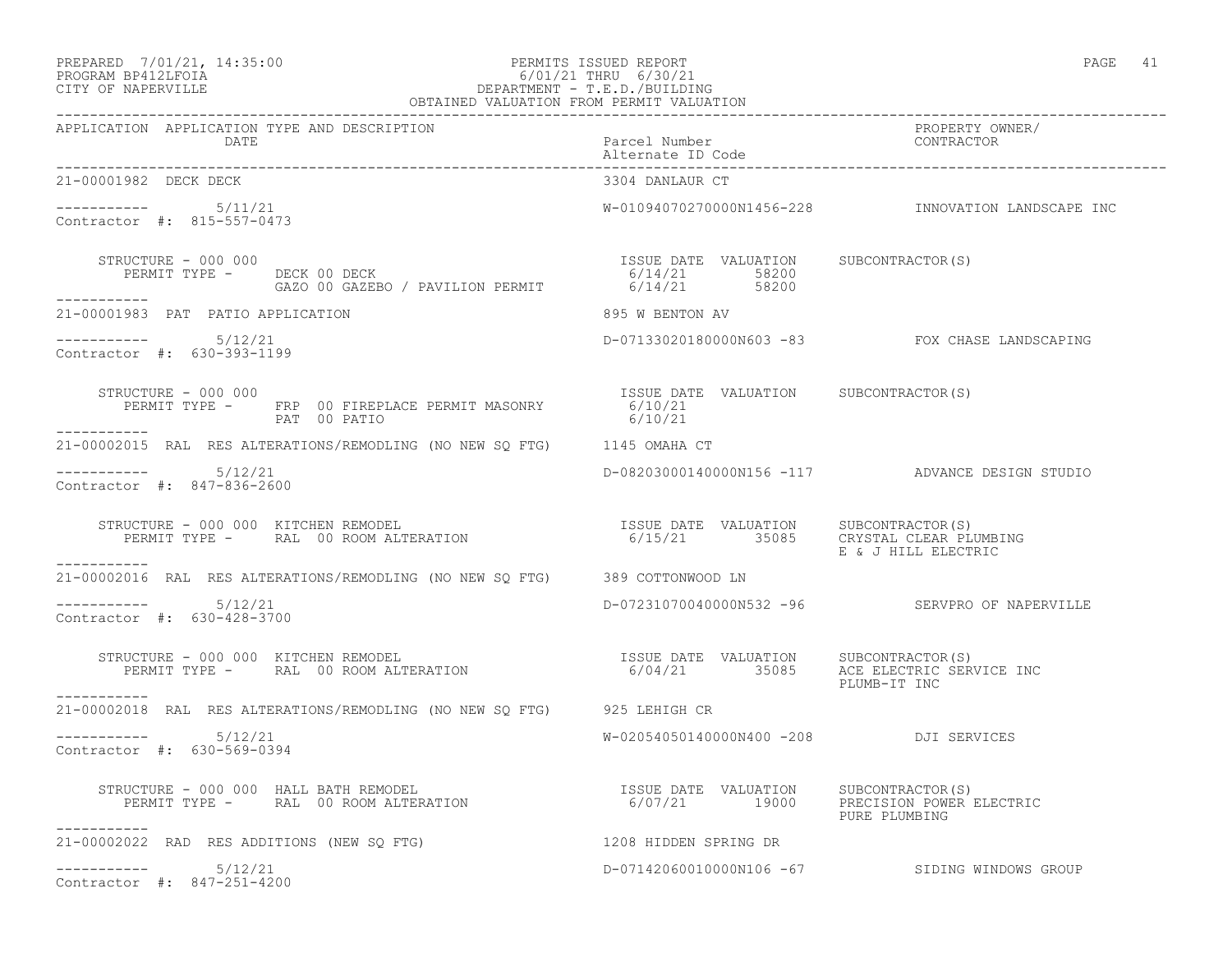# PREPARED 7/01/21, 14:35:00 PERMITS ISSUED REPORT PAGE 42 PROGRAM BP412LFOIA 6/01/21 THRU 6/30/21 CITY OF NAPERVILLE DEPARTMENT - T.E.D./BUILDING

| OBTAINED VALUATION FROM PERMIT VALUATION                                                                                                                                                                                                                                                                                                                                                                                                  |                                                                                                                                                                                                                                  |                                                     |
|-------------------------------------------------------------------------------------------------------------------------------------------------------------------------------------------------------------------------------------------------------------------------------------------------------------------------------------------------------------------------------------------------------------------------------------------|----------------------------------------------------------------------------------------------------------------------------------------------------------------------------------------------------------------------------------|-----------------------------------------------------|
| APPLICATION APPLICATION TYPE AND DESCRIPTION<br><b>DATE</b>                                                                                                                                                                                                                                                                                                                                                                               | essential de la partida de la partida de la partida de la partida de la partida de la partida de la partida de<br>La partida de la partida de la partida de la partida de la partida de la partida de la partida de la partida d | PROPERTY OWNER/<br>CONTRACTOR                       |
| 21-00002022 (CONTINUED)<br>-----------                                                                                                                                                                                                                                                                                                                                                                                                    |                                                                                                                                                                                                                                  |                                                     |
| STRUCTURE - 000 000 CANOPY & STOOP                                  ISSUE DATE VALUATION     SUBCONTRACTOR(S)<br>PERMIT TYPE -     RAD 00 ROOM ADDITION                             6/23/21       13683     TOTAL QUALITY CONSTRU<br>___________                                                                                                                                                                                          |                                                                                                                                                                                                                                  | TEXA ENGINEERING                                    |
| 21-00002024 RAL RES ALTERATIONS/REMODLING (NO NEW SQ FTG) 924 CHATTANOOGA CT                                                                                                                                                                                                                                                                                                                                                              |                                                                                                                                                                                                                                  |                                                     |
| -----------    5/13/21<br>Contractor #: 630-579-6600                                                                                                                                                                                                                                                                                                                                                                                      |                                                                                                                                                                                                                                  | D-07251070060000N677 -128 RELIABLE HOME IMPROVEMENT |
| $\begin{tabular}{lllllllllllll} \multicolumn{4}{c}{\textbf{STRUCTURE}}&-&000&000&\textbf{KITCHEN}&\&\textbf{BATH}\texttt{REMODEL}&\textbf{SUE} &\textbf{DATE}&\textbf{VALUATION}&\textbf{SUBCONTRACTOR(S)}\\ &\textbf{PERMIT}\texttt{TYPE}&-&\textbf{RAL}&00\texttt{ ROOTALTERATION}&\textbf{SUE} &\textbf{SUE}&0000&\textbf{SUE} &\textbf{SUE}&0000&\textbf{SUE}&0000\\ \multicolumn{4}{c}{\textbf{DRTC}}&0000&0000&0000$<br>___________ |                                                                                                                                                                                                                                  | NEPTUNE PLUMBING 055-043513                         |
| 21-00002025 RAL RES ALTERATIONS/REMODLING (NO NEW SQ FTG) 1518 CORTLAND DR                                                                                                                                                                                                                                                                                                                                                                |                                                                                                                                                                                                                                  |                                                     |
| Contractor #: 708-670-8551                                                                                                                                                                                                                                                                                                                                                                                                                |                                                                                                                                                                                                                                  | D-07254040080000N164 -144 BONN BUILDERS, INC        |
| STRUCTURE - 000 000<br>PERMIT TYPE - RAL 00 ROOM ALTERATION                                                                                                                                                                                                                                                                                                                                                                               | ISSUE DATE VALUATION SUBCONTRACTOR(S)<br>6/22/21 59000 LIBERTY PLUMBING                                                                                                                                                          | ERICSSON GROUP CORPORATION                          |
| WMU 00 WATER METER UPGRADE 6/22/21                                                                                                                                                                                                                                                                                                                                                                                                        |                                                                                                                                                                                                                                  | LIBERTY PLUMBING<br>ERICSSON GROUP CORPORATION      |
| 21-00002026 RPZ REVERSE PRESSURE ZONE/BACKFLOW PREVENTER 2723 WENDY DR                                                                                                                                                                                                                                                                                                                                                                    |                                                                                                                                                                                                                                  |                                                     |
| -----------    5/13/21<br>Contractor #: 815-474-9592                                                                                                                                                                                                                                                                                                                                                                                      |                                                                                                                                                                                                                                  | W-01013040010000N713 -203 0 & G IRRIGATION, LLC     |
| STRUCTURE - 000 000 RPZ WITH HEADS IN ROW<br>PERMIT TYPE - LSP 00 LAWN SPRINKLER RESIDENTIAL 6/11/21 4275 0 & G IRRIGATION, LLC<br>-----------                                                                                                                                                                                                                                                                                            |                                                                                                                                                                                                                                  | TOM CALLAHAN PLUMBING CO INC                        |
| 21-00002027 RPZ REVERSE PRESSURE ZONE/BACKFLOW PREVENTER 660 S WEBSTER ST                                                                                                                                                                                                                                                                                                                                                                 |                                                                                                                                                                                                                                  |                                                     |
| Contractor #: 815-474-9592                                                                                                                                                                                                                                                                                                                                                                                                                |                                                                                                                                                                                                                                  |                                                     |
| STRUCTURE - 000 000 RPZ WITH HEADS IN ROW<br>PERMIT TYPE - LSP 00 LAWN SPRINKLER RESIDENTIAL 6/11/21 4275 0 & G IRRIGATION, LLC                                                                                                                                                                                                                                                                                                           |                                                                                                                                                                                                                                  | TOM CALLAHAN PLUMBING CO INC                        |
| 21-00002028 POOL POOL ABOVE/INGROUND RESIDENTIAL THE REAL THAT THE DR                                                                                                                                                                                                                                                                                                                                                                     |                                                                                                                                                                                                                                  |                                                     |
| 5/13/21<br>Contractor #:                                                                                                                                                                                                                                                                                                                                                                                                                  |                                                                                                                                                                                                                                  | D-08312100020000N62 -161 OWNER/CONTRACTOR           |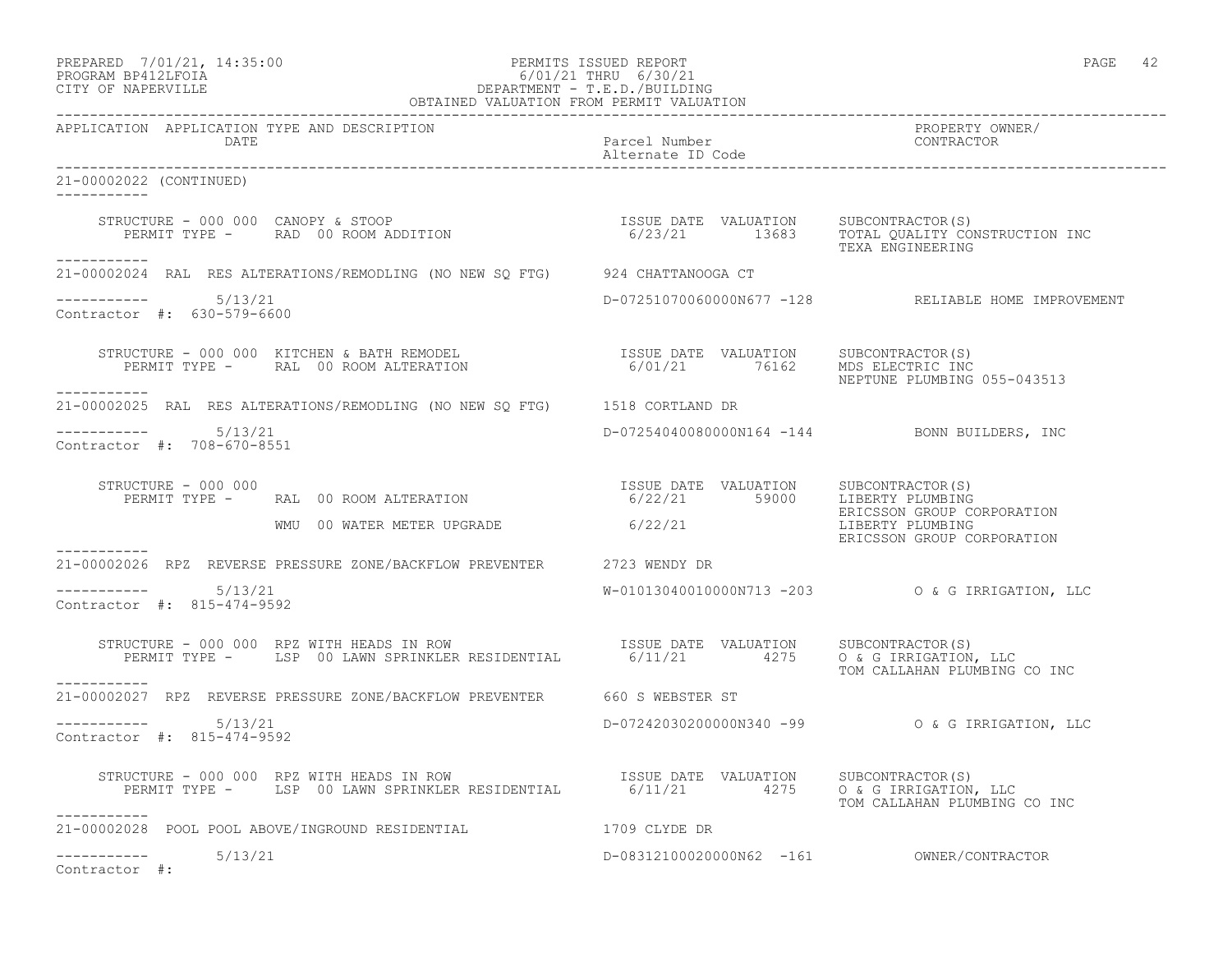PREPARED 7/01/21, 14:35:00 PERMITS ISSUED REPORT PAGE 43

# PROGRAM BP412LFOIA 6/01/21 THRU 6/30/21 CITY OF NAPERVILLE DEPARTMENT - T.E.D./BUILDING

| OBTAINED VALUATION FROM PERMIT VALUATION                                                                                                                                                                                                  |                                                       |                                                      |  |
|-------------------------------------------------------------------------------------------------------------------------------------------------------------------------------------------------------------------------------------------|-------------------------------------------------------|------------------------------------------------------|--|
| APPLICATION APPLICATION TYPE AND DESCRIPTION<br>DATE                                                                                                                                                                                      | Parcel Number<br>Alternate ID Code                    | PROPERTY OWNER/<br>CONTRACTOR                        |  |
| 21-00002028 (CONTINUED)                                                                                                                                                                                                                   |                                                       |                                                      |  |
| STRUCTURE - 000 000 ABVE GROUND OVAL POOL (ISSUE DATE VALUATION SUBCONTRACTOR(S)<br>PERMIT TYPE -    POOL 00 POOL PERMIT ABOVE GROUND             6/30/21         3500     LEO'S ELECTRICAL SERVICES                                      |                                                       |                                                      |  |
| 21-00002031 TENT TENTS                                                                                                                                                                                                                    | 2120 95TH ST                                          |                                                      |  |
| $--------$ 5/13/21<br>Contractor #:                                                                                                                                                                                                       | W-01102010320000NNA -215                              |                                                      |  |
| STRUCTURE - 000 000 1 TENT<br>PERMIT TYPE - TENT 00 TENT PERMIT<br>------------                                                                                                                                                           | ISSUE DATE VALUATION SUBCONTRACTOR(S)<br>6/30/21      |                                                      |  |
| 21-00002033 RAD RES ADDITIONS (NEW SQ FTG)                                                                                                                                                                                                | 1024 SHERINGHAM DR                                    |                                                      |  |
| $--------- 5/13/21$<br>Contractor #: 630-541-4998                                                                                                                                                                                         |                                                       | D-07253080360000N569 -143 NAPERVILLE ROOFING & CONST |  |
| STRUCTURE – 000 000 FRONT PORCH<br>PERMIT TYPE –    RAD 00 ROOM ADDITION                               6/23/21     26424    NAPERVILLE ROOFING & CONST                                                                                    |                                                       |                                                      |  |
| 21-00002037 CAL COMMERCIAL ALTERATION/REPAIR (NO NEW SO FTG) 1415 W DIEHL RD                                                                                                                                                              |                                                       |                                                      |  |
| $--------- 5/13/21$<br>Contractor #: 312-609-3644                                                                                                                                                                                         |                                                       | D-07034040060000N544 -20 CLUNE CONSTRUCTION          |  |
| STRUCTURE - 000 000 HUB 1415 - 2ND FL WASHROOMS                 ISSUE DATE VALUATION      SUBCONTRACTOR(S)<br>PERMIT TYPE -       CCAD 00 COMMERCIAL - CAD                         6/07/21       100000     JOHN'S PLUMBING<br>__________ |                                                       | KELSO-BURNETT CO                                     |  |
| 21-00002044 FN FENCE APPLICATION                                                                                                                                                                                                          | 2544 SPARTINA RD                                      |                                                      |  |
| $--------- 5/13/21$<br>Contractor #: 708-301-1200                                                                                                                                                                                         | W-01223090010000N1420-289 AMERICAS BACKYARD           |                                                      |  |
| STRUCTURE - 000 000<br>PERMIT TYPE - FN 00 FENCE                                                                                                                                                                                          | ISSUE DATE VALUATION SUBCONTRACTOR(S)<br>6/01/21 4000 |                                                      |  |
| 21-00002045 FN FENCE APPLICATION                                                                                                                                                                                                          | 707 HONEYSUCKLE DR                                    |                                                      |  |
| $--------- 5/13/21$<br>Contractor #: 630-551-3400                                                                                                                                                                                         |                                                       | D-07234080050000N631 -97 CLASSIC FENCE/OSWEGO        |  |
| STRUCTURE - 000 000<br>PERMIT TYPE - FN 00 FENCE                                                                                                                                                                                          | ISSUE DATE VALUATION SUBCONTRACTOR(S)<br>6/30/21 4500 |                                                      |  |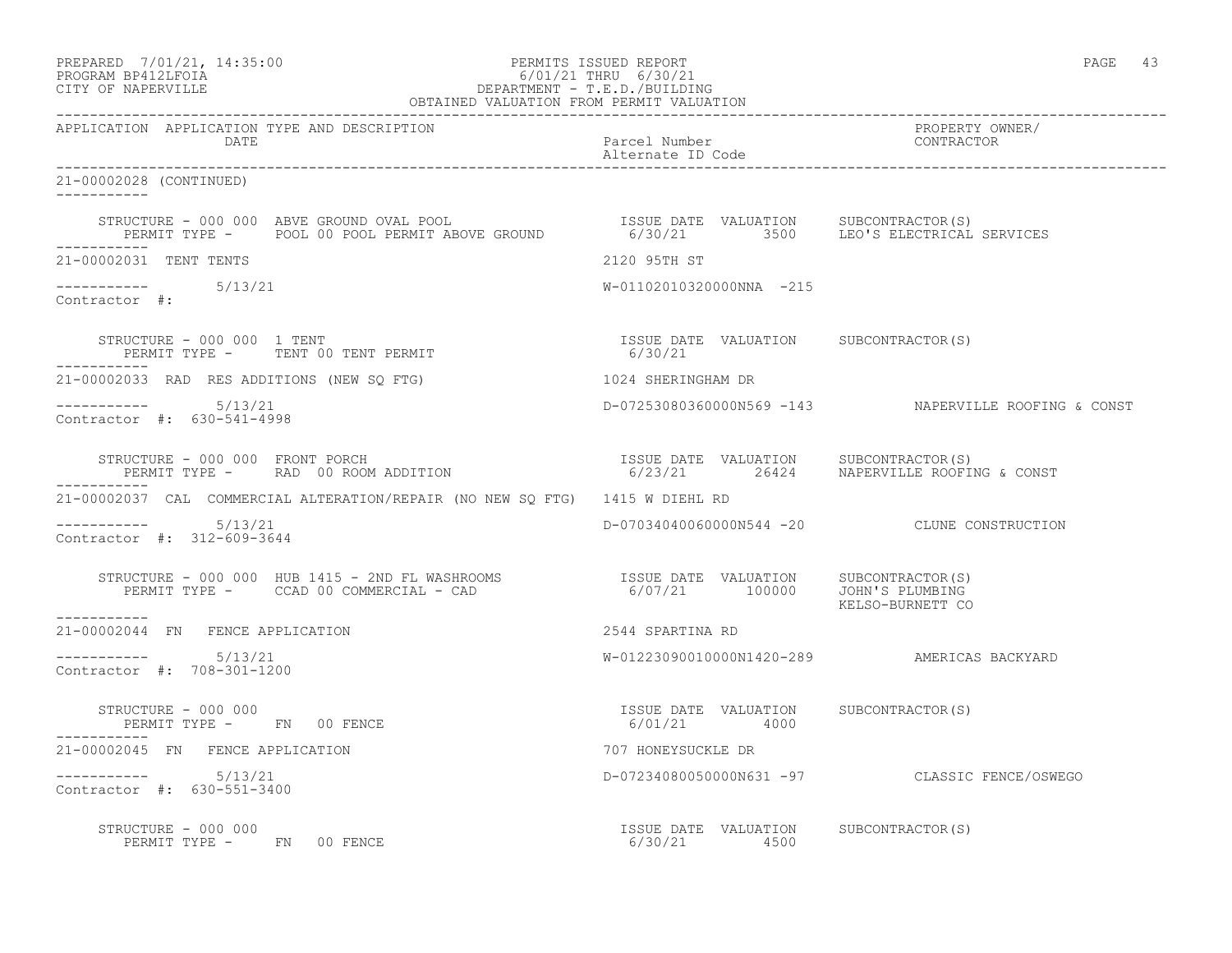# PREPARED 7/01/21, 14:35:00 PERMITS ISSUED REPORT PAGE 44 PROGRAM BP412LFOIA 6/01/21 THRU 6/30/21 CITY OF NAPERVILLE DEPARTMENT - T.E.D./BUILDING

| $\cdot$ .<br>$\sqrt{2}$<br>×<br>× |  |
|-----------------------------------|--|
|-----------------------------------|--|

| OBTAINED VALUATION FROM PERMIT VALUATION                                                                                                             |                                                        |                                                          |
|------------------------------------------------------------------------------------------------------------------------------------------------------|--------------------------------------------------------|----------------------------------------------------------|
| APPLICATION APPLICATION TYPE AND DESCRIPTION<br>DATE                                                                                                 | Parcel Number<br>Alternate ID Code                     | PROPERTY OWNER/<br>CONTRACTOR                            |
| 21-00002047 TEMT TEMPORARY TRAILER                                                                                                                   | 1126 E OGDEN AV                                        |                                                          |
| Contractor #: 586-224-3409                                                                                                                           |                                                        | D-08081050020000N364 -42 JG MORRIS JR, INC               |
| STRUCTURE - 000 000<br>PERMIT TYPE -     TEMT 00 TEMPORARY TRAILER                            6/14/21                         FOUR STAR ELECTRIC INC |                                                        |                                                          |
| 21-00002048 DECK DECK                                                                                                                                | 3431 INTERLOCHEN LN                                    |                                                          |
| $--------- 5/14/21$<br>Contractor #: 630-518-2408                                                                                                    |                                                        | W-01044050140000N1296-198    COMPLETE HOME CONTRACTING   |
| STRUCTURE - 000 000<br>PERMIT TYPE - DECK 00 DECK                                                                                                    | ISSUE DATE VALUATION SUBCONTRACTOR(S)<br>6/10/21 15000 |                                                          |
| 21-00002049 ESC ELECTRIC SERVICE CHANGE                                                                                                              | 2000 LUCENT LN                                         |                                                          |
| -----------     5/14/21<br>Contractor #: 773-282-7186                                                                                                |                                                        | D-08052000060000N1620-12 CITY SERVICE ELECTRIC, INC      |
| STRUCTURE - 000 000                                                                                                                                  | ISSUE DATE VALUATION SUBCONTRACTOR(S)                  |                                                          |
| 21-00002050 ESC ELECTRIC SERVICE CHANGE<br>1146 OMAHA CT                                                                                             |                                                        |                                                          |
| $--------- 5/14/21$<br>Contractor #: 847-419-1000                                                                                                    | D-08203000210000N156 -117 ABC ELECTRIC                 |                                                          |
| STRUCTURE - 000 000<br>PERMIT TYPE - ELSC 00 ELECTRIC SVC CHANGE RES. 6/02/21 ABC ELECTRIC                                                           | ISSUE DATE VALUATION SUBCONTRACTOR(S)                  |                                                          |
| 21-00002051 ESC ELECTRIC SERVICE CHANGE                                                                                                              | 909 W BAILEY RD                                        |                                                          |
| $--------- 5/14/21$<br>Contractor #: 708-296-2720                                                                                                    |                                                        | D-07253040210000N565 -143 YOUR NAPERVILLE ELECTRICAN INC |
| STRUCTURE - 000 000<br>PERMIT TYPE - ELSC 00 ELECTRIC SVC CHANGE RES.                                                                                | ISSUE DATE VALUATION SUBCONTRACTOR (S)                 |                                                          |
| 21-00002055 ESC ELECTRIC SERVICE CHANGE                                                                                                              | 1439 BAYOU PATH DR                                     |                                                          |
| $--------- 5/14/21$<br>Contractor #:                                                                                                                 | D-07093110500000N1767-047 93ENERGY                     |                                                          |
| STRUCTURE - 000 000 PHOTOVOLTAIC SYSTEM                                                                                                              | ISSUE DATE VALUATION SUBCONTRACTOR(S)                  |                                                          |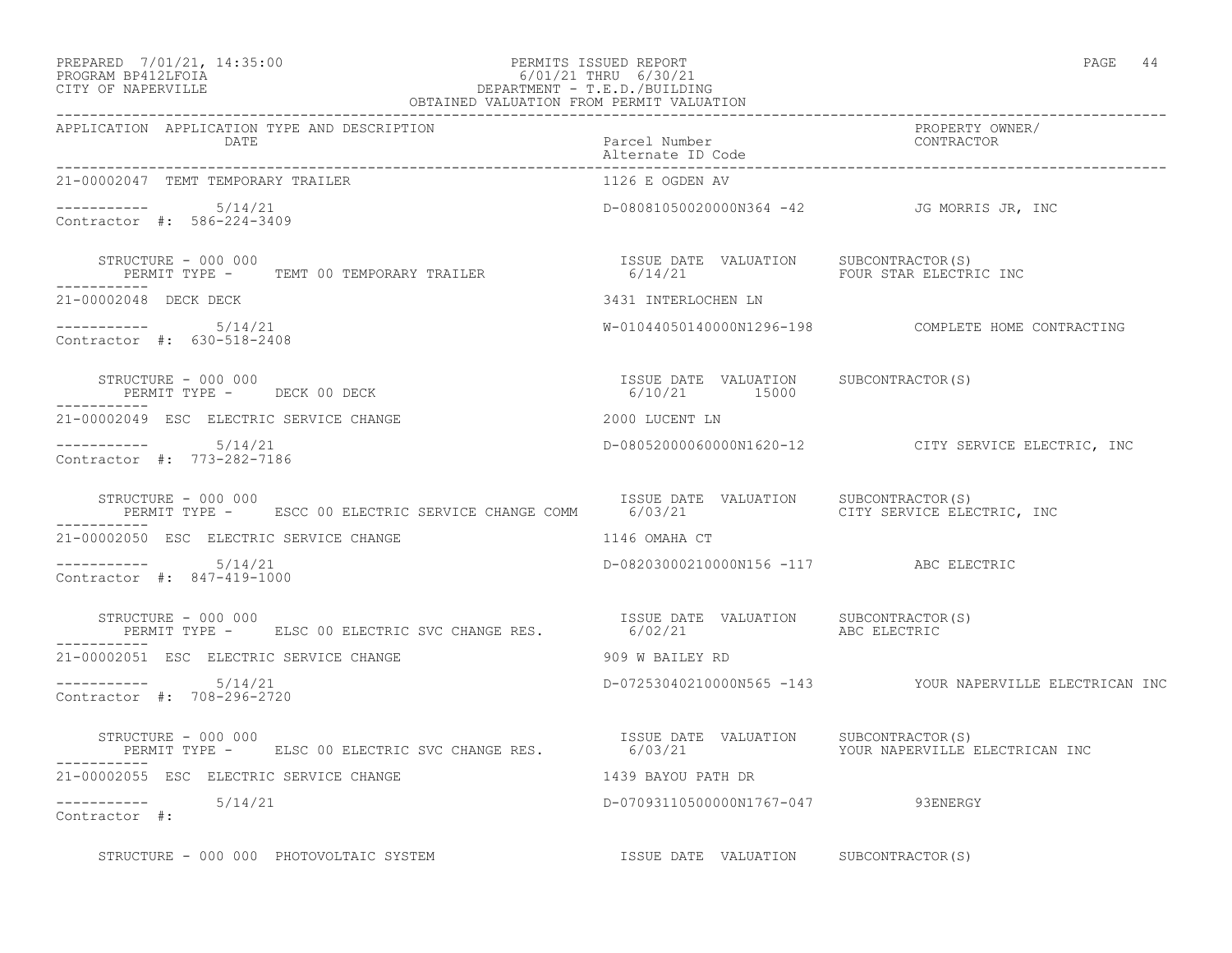#### PREPARED 7/01/21, 14:35:00 PERMITS ISSUED REPORT PAGE 45 PROGRAM BP412LFOIA 6/01/21 THRU 6/30/21 CITY OF NAPERVILLE DEPARTMENT - T.E.D./BUILDING OBTAINED VALUATION FROM PERMIT VALUATION

------------------------------------------------------------------------------------------------------------------------------------ APPLICATION APPLICATION TYPE AND DESCRIPTION PROPERTY OWNER/ DATE **Parcel Number** Parcel Number Contractor of the Parcel Number of the Parcel Number of the Parcel Number of the Parcel Number of the Parcel Number of the Parcel Number of the Parcel Number of the Parcel Number of the P Alternate ID Code ------------------------------------------------------------------------------------------------------------------------------------ 21-00002055 (CONTINUED) ----------- PERMIT TYPE - PV 00 SOLAR PHOTOVOLTAIC 6/15/21 32267 93ENERGY ----------- 21-00002057 ESC ELECTRIC SERVICE CHANGE 1511 TAIL LEAF CT  $--------- 5/14/21$ D-07091050280000N1762-032 93ENERGY Contractor #: STRUCTURE - 000 000 PHOTOVOLTAIC SYSTEM ISSUE DATE VALUATION SUBCONTRACTOR(S) PERMIT TYPE - PV 00 SOLAR PHOTOVOLTAIC 6/02/21 32267 93ENERGY ----------- 21-00002058 ESC ELECTRIC SERVICE CHANGE 206 N FREMONT ST ----------- 5/14/21 D-07131060040000N224 -68 ABC ELECTRIC Contractor #: 847-419-1000 STRUCTURE - 000 000 ISSUE DATE VALUATION SUBCONTRACTOR(S) PERMIT TYPE - ELSC 00 ELECTRIC SVC CHANGE RES. ----------- 21-00002059 ESC ELECTRIC SERVICE CHANGE 208 N FREMONT ST ----------- 5/14/21 D-07131060040000N600 -68 ABC ELECTRIC Contractor #: 847-419-1000 STRUCTURE - 000 000 ISSUE DATE VALUATION SUBCONTRACTOR(S) PERMIT TYPE - ELSC 00 ELECTRIC SVC CHANGE RES. 6/02/21 ABC ELECTRIC ----------- 21-00002060 ESC ELECTRIC SERVICE CHANGE 1203 GREENSFIELD DR ----------- 5/14/21 D-08083060210000N80 -57 FREEDOM FOREVER ILLINOIS LLC Contractor #: 951-746-5237 STRUCTURE - 000 000 PHOTOVOLTAIC SYSTEM ISSUE DATE VALUATION SUBCONTRACTOR(S) PERMIT TYPE - PV 00 SOLAR PHOTOVOLTAIC 6/24/21 32267 FREEDOM FOREVER ILLINOIS LLC ----------- 21-00002061 DMOC DEMOLITION COMMERCIAL 2000 LUCENT LN ----------- 5/14/21 D-08052000060000N1620-12 ALPINE DEMO SERVICES Contractor #: 630-845-0661 STRUCTURE - 000 000 NOKIA ISSUE DATE VALUATION SUBCONTRACTOR(S) PERMIT TYPE - BDD 00 DEMOLITION PERMIT ----------- 21-00002064 RAD RES ADDITIONS (NEW SQ FTG) 1212 ATLAS LN ----------- 5/14/21 D-08301180050000N481 -130 RELIABLE HOME IMPROVEMENT Contractor #: 630-579-6600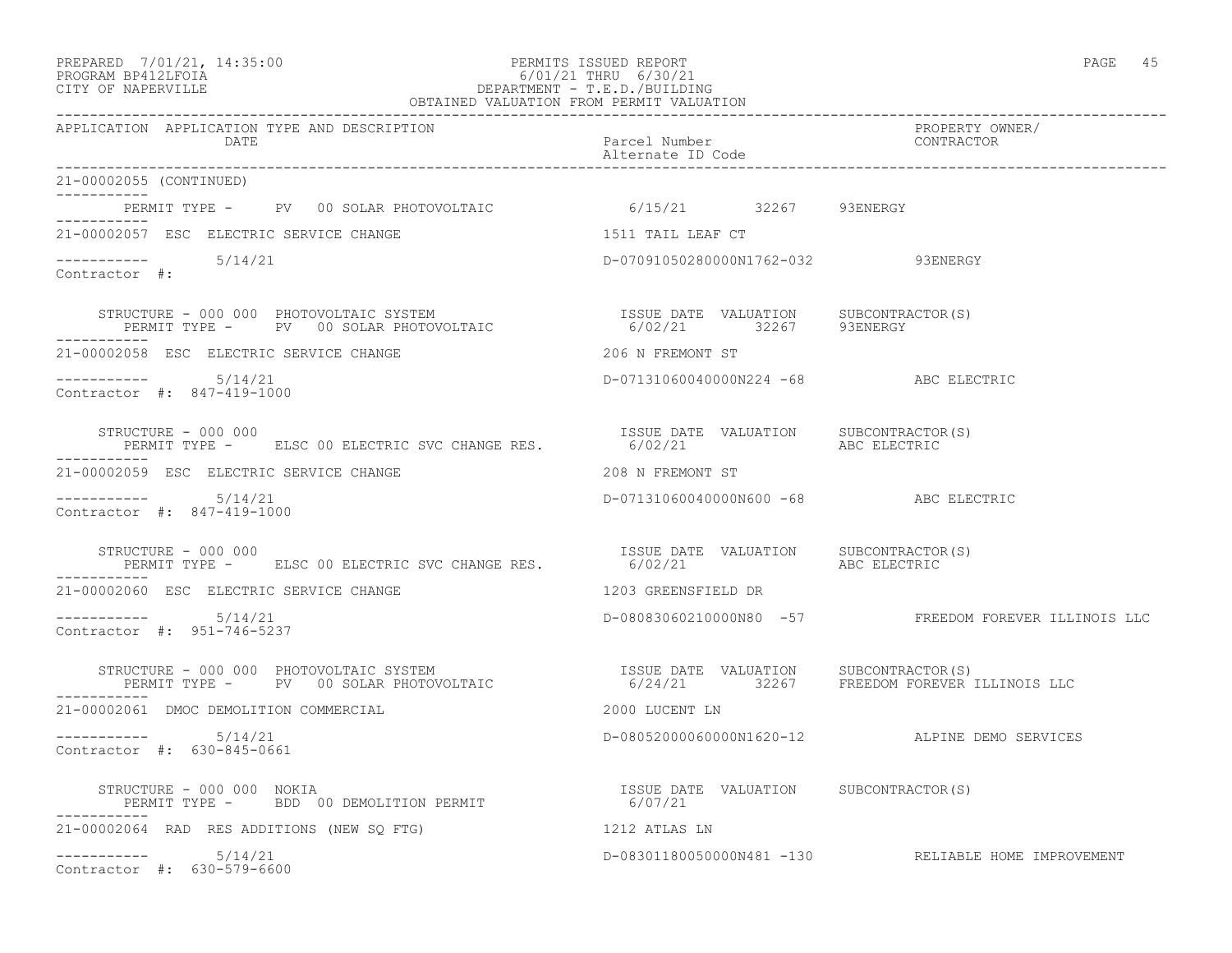| PREPARED | 7/01/21, 14:35:00  |  |
|----------|--------------------|--|
|          | PROGRAM RP412LFOIA |  |

#### PERMITS ISSUED REPORT AND SERVED REPORT AND SERVED ON A SERVED ON THE REPORT OF A SERVED ON A SERVED ON A SERVED ON A SERVED ON A SERVED ON A SERVED ON A SERVED ON A SERVED ON A SERVED ON A SERVED ON A SERVED ON A SERVED O PROGRAM BP412LFOIA 6/01/21 THRU 6/30/21 DEPARTMENT - T.E.D./BUILDING OBTAINED VALUATION FROM PERMIT VALUATION

------------------------------------------------------------------------------------------------------------------------------------ APPLICATION APPLICATION TYPE AND DESCRIPTION PROPERTY OWNER/ DATE Parcel Number Contractor Contractor Contractor Parcel Number Alternate ID Code ------------------------------------------------------------------------------------------------------------------------------------ 21-00002064 (CONTINUED) ----------- STRUCTURE - 000 000 GREAT ROOM & MASTER CLOSET ADDITION ISSUE DATE VALUATION SUBCONTRACTOR(S)<br>PERMIT TYPE - FRP\* 00 FIREPLACE PREFAB 6/07/21 79947 LITTLE ELECTRICA:<br>RAD 00 ROOM ADDITION 6/07/21 79947 LITTLE ELECTRICA: PERMIT TYPE - FRP\* 00 FIREPLACE PREFAB<br>RAD 00 ROOM ADDITION 79947 LITTLE ELECTRICAL CONTRACTORS VERN MOORE & SONS ROOFING WIESNER PLUMBING, INC ----------- 21-00002066 CMIS MISCELLANEOUS COMMERCIAL 1519 N NAPER BL ----------- 5/14/21 D-08081010070000N105 -42 OWNER/CONTRACTOR Contractor #: STRUCTURE - 000 000 GUZMAN Y GOMEZ<br>
PERMIT TYPE - CMIS 00 COMMERCIAL MISC. PERMIT 6/16/21 25000 25000 PERMIT TYPE - CMIS 00 COMMERCIAL MISC. PERMIT 21-00002072 PAT PATIO APPLICATION 730 S RIVER RD ----------- 5/14/21 D-07234030190000N631 -112 MASONRY DOCTORS Contractor #: STRUCTURE - 000 000 PATIO ISSUE DATE VALUATION SUBCONTRACTOR(S) PERMIT TYPE - PAT 00 PATIO -----------<br>21-00002077 DECK DECK 21-00002077 DECK DECK 3352 WHITE EAGLE DR ----------- 5/14/21 W-01042570010000N1219-183 ROYAL DECK LLC Contractor #: 331-757-8131 STRUCTURE - 000 000 ISSUE DATE VALUATION SUBCONTRACTOR(S) PERMIT TYPE - DECK 00 DECK ----------- 21-00002081 PAT PATIO APPLICATION 1843 LISSON RD ----------- 5/14/21 D-08331151060000N300 -164 OWNER/CONTRACTOR Contractor #: STRUCTURE - 000 000 ISSUE DATE VALUATION SUBCONTRACTOR(S) PERMIT TYPE - PAT 00 PATIO ----------- 21-00002088 PAT PATIO APPLICATION 1156 CORDULA CR ----------- 5/17/21 W-01114280130000N812 -232 123 LANDSCAPING Contractor #: 630-644-4982 STRUCTURE - 000 000 **ISSUE DATE VALUATION** SUBCONTRACTOR(S)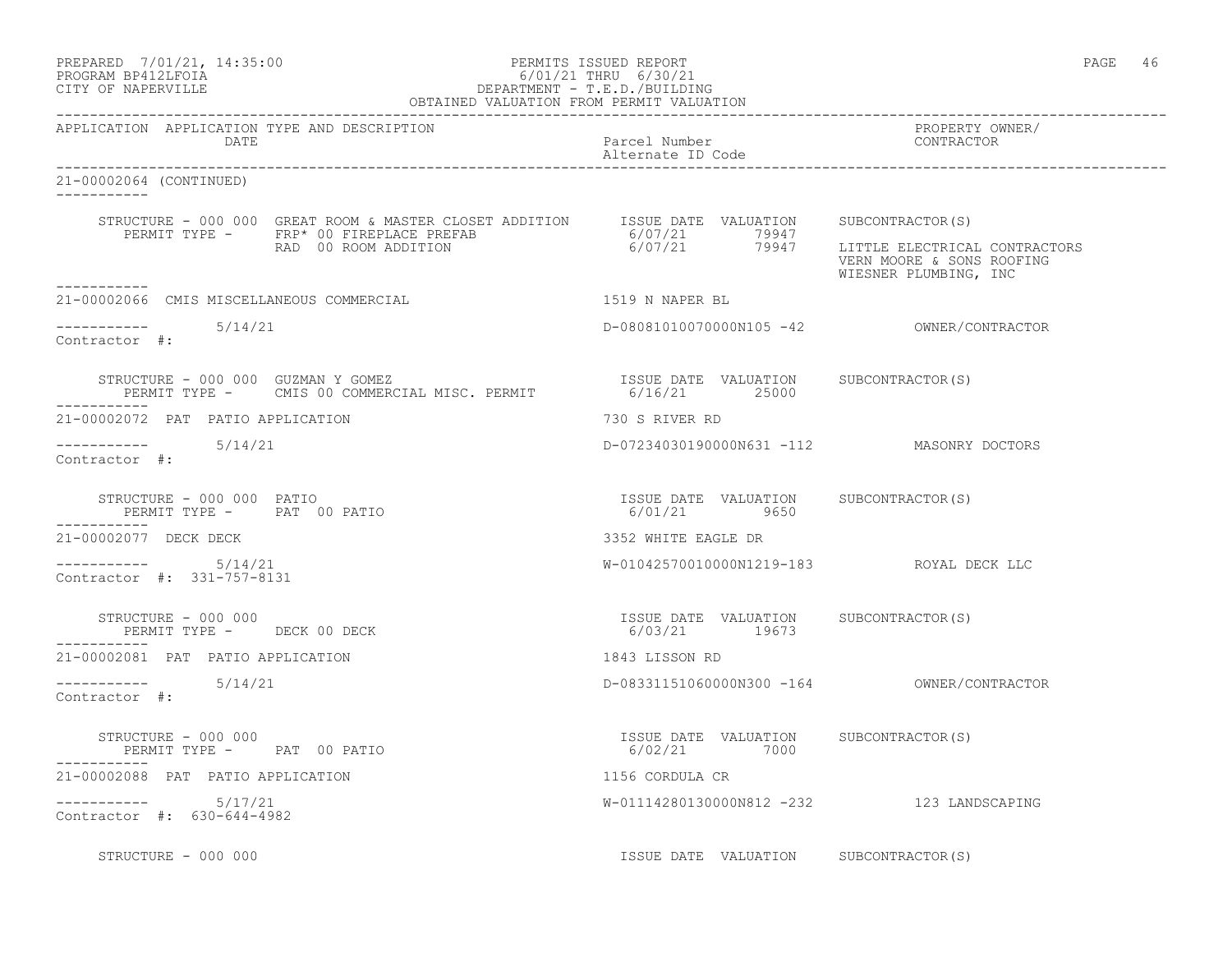# PREPARED 7/01/21, 14:35:00 PERMITS ISSUED REPORT PAGE 47 PROGRAM BP412LFOIA 6/01/21 THRU 6/30/21 CITY OF NAPERVILLE **DEPARTMENT - T.E.D./BUILDING**

| OBTAINED VALUATION FROM PERMIT VALUATION                                     |                                                        |                                                                                                                             |
|------------------------------------------------------------------------------|--------------------------------------------------------|-----------------------------------------------------------------------------------------------------------------------------|
| APPLICATION APPLICATION TYPE AND DESCRIPTION<br>DATE                         | Parcel Number<br>Alternate ID Code                     | PROPERTY OWNER/<br>CONTRACTOR                                                                                               |
| 21-00002088 (CONTINUED)<br>------------                                      |                                                        |                                                                                                                             |
| PERMIT TYPE - PAT 00 PATIO<br>------------                                   | $6/11/21$ 14220                                        |                                                                                                                             |
| 21-00002089 DECK DECK                                                        | 819 HEATHERFIELD CR                                    |                                                                                                                             |
| $--------$ 5/17/21<br>Contractor #: 630-200-3945                             |                                                        | D-08293030270000N1738-147 DDT HOME TRANSFORMATIONS.COM                                                                      |
| STRUCTURE - 000 000<br>PERMIT TYPE - DECK 00 DECK                            | ISSUE DATE VALUATION SUBCONTRACTOR(S)<br>6/24/21 50224 |                                                                                                                             |
| 21-00002090 DECK DECK                                                        | 512 GLEN ECHO RD                                       |                                                                                                                             |
| Contractor #: 847-496-4333                                                   |                                                        | W-02051060160000N192 -192 ARCHADECK OF CHICAGOLAND-PALAT                                                                    |
| STRUCTURE - 000 000<br>PERMIT TYPE - DECK 00 DECK<br>PERG 00 PERGOLA / ARBOR |                                                        | ISSUE DATE VALUATION SUBCONTRACTOR(S)<br>6/10/21 32627 AAA ELECTRIC INC (POPLAR)<br>6/10/21 32627 AAA ELECTRIC INC (POPLAR) |
| -----------<br>21-00002091 PAT PATIO APPLICATION                             | 1135 LAKEWOOD CR                                       |                                                                                                                             |
| $--------- 5/17/21$<br>Contractor #:                                         | D-07272050240000N94 -125 OWNER/CONTRACTOR              |                                                                                                                             |
| STRUCTURE - 000 000<br>PERMIT TYPE - PAT 00 PATIO                            | ISSUE DATE VALUATION SUBCONTRACTOR(S)<br>6/03/21 12000 |                                                                                                                             |
| 21-00002092 RAL RES ALTERATIONS/REMODLING (NO NEW SQ FTG) 2211 CALEDONIA CT  |                                                        |                                                                                                                             |
| $--------$ 5/17/21<br>Contractor #: 630-455-5600                             |                                                        | W-01031070090000N1335-184 NORMANDY CONSTRUCTION CO.                                                                         |
| STRUCTURE - 000 000 INTERIOR REMODEL<br>PERMIT TYPE - RAL 00 ROOM ALTERATION | ISSUE DATE VALUATION SUBCONTRACTOR (S)                 | 6/17/21 124500 AJ ELECTRICAL SERVICES INC<br>JAM PLUMBING                                                                   |
| -----------<br>21-00002096 PAT PATIO APPLICATION                             | 2311 COUNTRY CLUB BL                                   |                                                                                                                             |
| -----------    5/18/21<br>Contractor #:                                      | D-07091020380000N1767-032 BRICK MAGIC                  |                                                                                                                             |
| STRUCTURE - 000 000<br>PERMIT TYPE - PAT 00 PATIO                            | ISSUE DATE VALUATION SUBCONTRACTOR(S)<br>6/21/21 33000 |                                                                                                                             |
| 21-00002098 CMIS MISCELLANEOUS COMMERCIAL                                    | 1995 W JEFFERSON AV 101                                |                                                                                                                             |
| 5/18/21<br>___________<br>Contractor #: 630-878-1474                         | D-07153040350000N1158-79                               | SOUMAR MASONRY RESTORATION INC                                                                                              |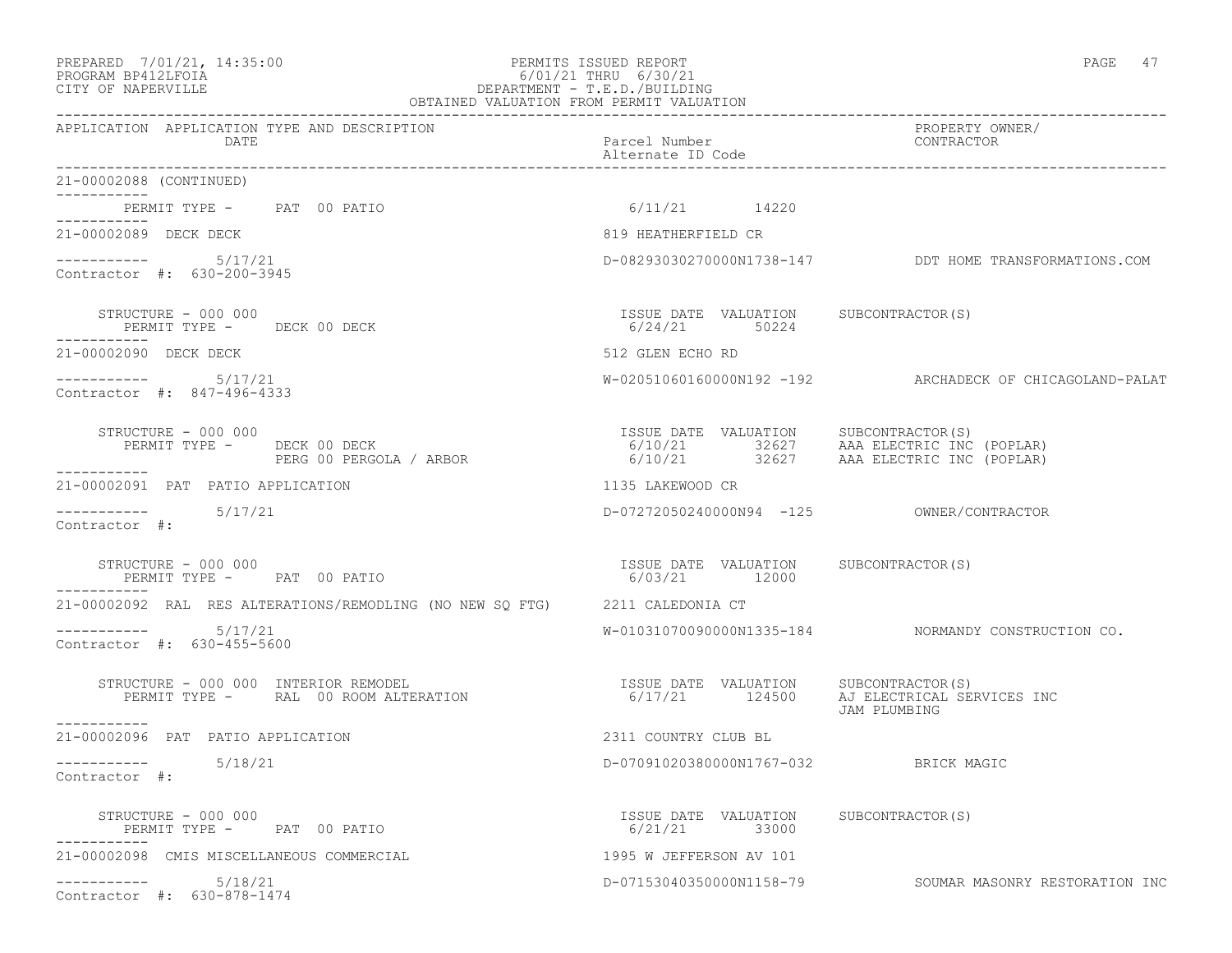#### PREPARED 7/01/21, 14:35:00 PERMITS ISSUED REPORT PAGE 48 PROGRAM BP412LFOIA 6/01/21 THRU 6/30/21 CITY OF NAPERVILLE DEPARTMENT - T.E.D./BUILDING OBTAINED VALUATION FROM PERMIT VALUATION

------------------------------------------------------------------------------------------------------------------------------------ APPLICATION APPLICATION TYPE AND DESCRIPTION PROPERTY OWNER/ DATE Parcel Number CONTRACTOR Alternate ID Code ------------------------------------------------------------------------------------------------------------------------------------ 21-00002098 (CONTINUED) ----------- STRUCTURE - 000 000 PHENIX SALON SUITES ISSUE DATE VALUATION SUBCONTRACTOR(S) PERMIT TYPE - CMIS 00 COMMERCIAL MISC. PERMIT 6/10/21 5815 ----------- 21-00002104 DRWY DRIVEWAY NEW AND ALTERATIONS 888 TURNBRIDGE CR ----------- 5/18/21 D-08204160350000N328 -118 INGSTRUP PAVING Contractor #: 630-279-9224 STRUCTURE - 000 000 R/R ASPHALT DRWY/AP/PAVER PR WALKS ISSUE DATE VALUATION SUBCONTRACTOR(S) PERMIT TYPE - DRWY 00 DRIVEWAY ADDITION/ALTERATION 6/02/21 4332<br>ROW 00 RIGHT OF WAY PERMIT 6/02/21 ROW 00 RIGHT OF WAY PERMIT ----------- 21-00002110 PAT PATIO APPLICATION 1857 GOLF DR ----------- 5/18/21 D-08324010060000N66 -178 CSI 3000 Contractor #: 312-470-6547 STRUCTURE - 000 000 ISSUE DATE VALUATION SUBCONTRACTOR(S) PERMIT TYPE - PAT 00 PATIO ----------- 21-00002114 DRWY DRIVEWAY NEW AND ALTERATIONS 854 RAINTREE DR ----------- 5/18/21 D-07234110170000N673 -112 VOIGHTMANN SERVICES Contractor #: 630-440-8772 STRUCTURE - 000 000 R/R CONCRETE GARAGE FLOOR/DRWY/PUB WALK/ ISSUE DATE VALUATION SUBCONTRACTOR(S) PERMIT TYPE - DRWY 00 DRIVEWAY ADDITION/ALTERATION 6/03/21 12500 VOIGHTMANN SERVICES ROW 00 RIGHT OF WAY PERMIT  $6/03/21$  6/03/21 VOIGHTMANN SERVICES ----------- 21-00002115 PAT PATIO APPLICATION 950 COLLINGWOOD DR  $--------- 5/18/21$ D-08204090160000N108 -118 VOIGHTMANN SERVICES Contractor #: 630-440-8772 STRUCTURE - 000 000 ISSUE DATE VALUATION SUBCONTRACTOR(S) PERMIT TYPE - PAT 00 PATIO ----------- 21-00002119 RAD RES ADDITIONS (NEW SQ FTG) 1755 CITADEL DR ----------- 5/18/21 D-08331110050000N160 -164 RELIABLE HOME IMPROVEMENT Contractor #: 630-579-6600

STRUCTURE - 000 000 GARGAE & SECOND FLOOR ADDITION/REMODEL ISSUE DATE VALUATION SUBCONTRACTOR(S)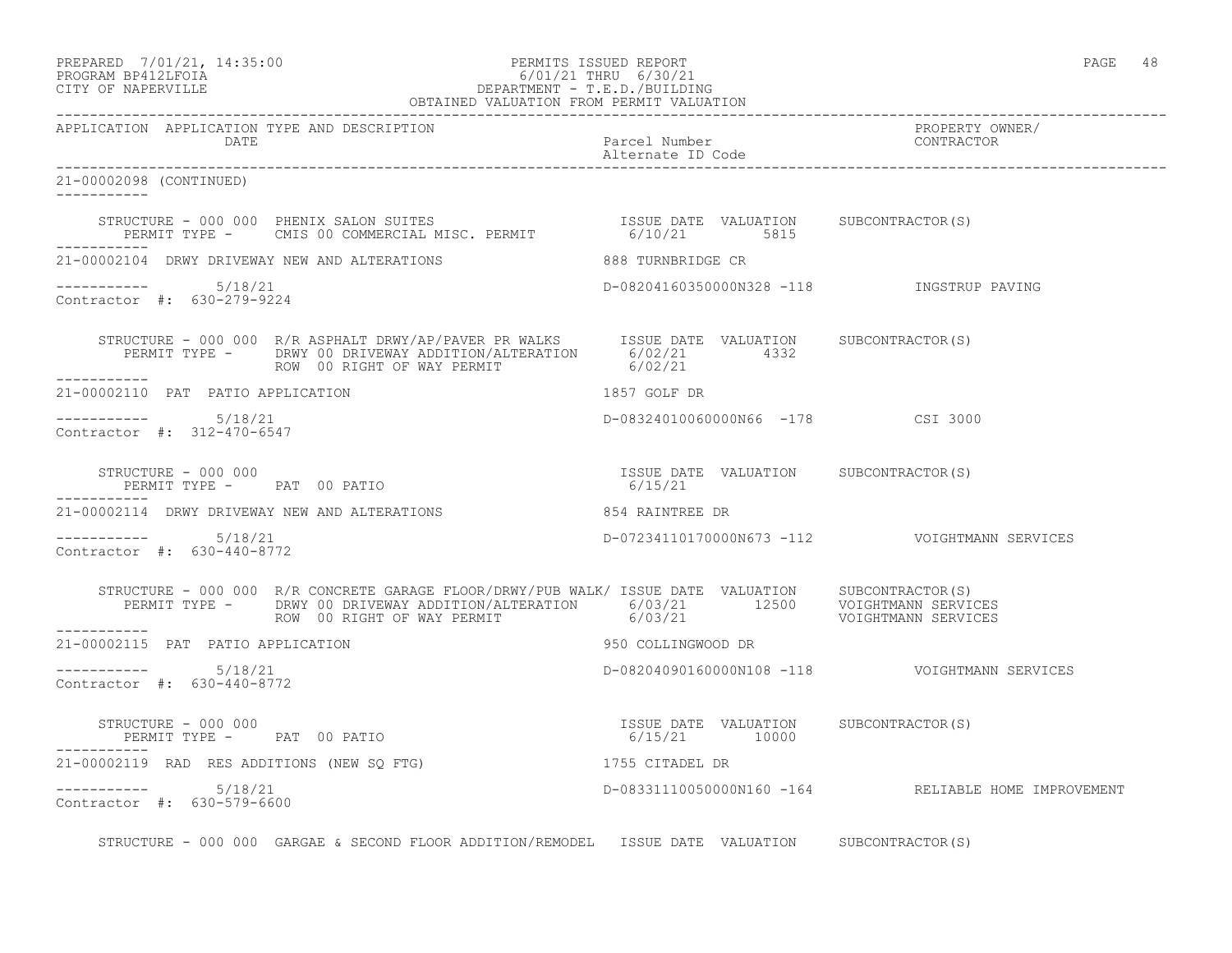#### PREPARED 7/01/21, 14:35:00 PERMITS ISSUED REPORT PAGE 49 PROGRAM BP412LFOIA 6/01/21 THRU 6/30/21 CITY OF NAPERVILLE DEPARTMENT - T.E.D./BUILDING OBTAINED VALUATION FROM PERMIT VALUATION

------------------------------------------------------------------------------------------------------------------------------------ APPLICATION APPLICATION TYPE AND DESCRIPTION PROPERTY OWNER/ DATE Parcel Number CONTRACTOR Alternate ID Code ------------------------------------------------------------------------------------------------------------------------------------ 21-00002119 (CONTINUED) ----------- PERMIT TYPE - RAD 00 ROOM ADDITION 6/04/21 80610 LITTLE ELECTRICAL CONTRACTORS WIESNER PLUMBING, INC VERN MOORE & SONS ROOFING ----------- 21-00002120 ESC ELECTRIC SERVICE CHANGE 860 CARDIFF RD  $--------- 5/18/21$ ----------- 5/18/21 D-07253030240000N565 -143 SPREITZER ELECTRIC INC Contractor #: 630-774-8136 STRUCTURE - 000 000 RELOCATE 200AMP METER ISSUE DATE VALUATION SUBCONTRACTOR(S) PERMIT TYPE - ELSC 00 ELECTRIC SVC CHANGE RES. 6/08/21 SPREITZER ELECTRIC INC ----------- 21-00002121 ESC ELECTRIC SERVICE CHANGE 808 ZAININGER AV ----------- 5/18/21 D-07123070050000N590 -53 BROCKMAN GROUP INC Contractor #: 630-579-1996 STRUCTURE - 000 000 RELOCATE 200AMP METER ISSUE DATE VALUATION SUBCONTRACTOR(S) PERMIT TYPE - ELSC 00 ELECTRIC SVC CHANGE RES. 6/10/21 BROCKMAN GROUP INC ----------- 21-00002122 ESC ELECTRIC SERVICE CHANGE 1311 BONNEMA AV ----------- 5/18/21 W-02041090240000N1337-194 L.T. ELECTRIC Contractor #: 773-552-2483 STRUCTURE - 000 000 RELOCATE 200AMP METER ISSUE DATE VALUATION SUBCONTRACTOR(S) PERMIT TYPE - ELSC 00 ELECTRIC SVC CHANGE RES. 6/08/21 L.T. ELECTRIC ----------- 21-00002136 DECK DECK 349 PEARSON CR ----------- 5/19/21 D-07132290270000N540 -69 TCB CONSTRUCTION INC Contractor #: 630-675-9994 STRUCTURE - 000 000 DECK ISSUE DATE VALUATION SUBCONTRACTOR(S) PERMIT TYPE - DECK 00 DECK 6/10/21 20000 BRENDEL ELECTRIC ----------- 21-00002137 RAL RES ALTERATIONS/REMODLING (NO NEW SQ FTG) 1641 REDPOLL CT ----------- 5/19/21 D-08312070140000N487 -161 RIVER OAK CABINETRY & DESIGN Contractor #: 630-355-7900 STRUCTURE - 000 000 KITCHEN REMODEL ISSUE DATE VALUATION SUBCONTRACTOR(S) PERMIT TYPE - RAL 00 ROOM ALTERATION 6/10/21 22946 NRG PLUMBING, INC

DAC ELECTRIC INC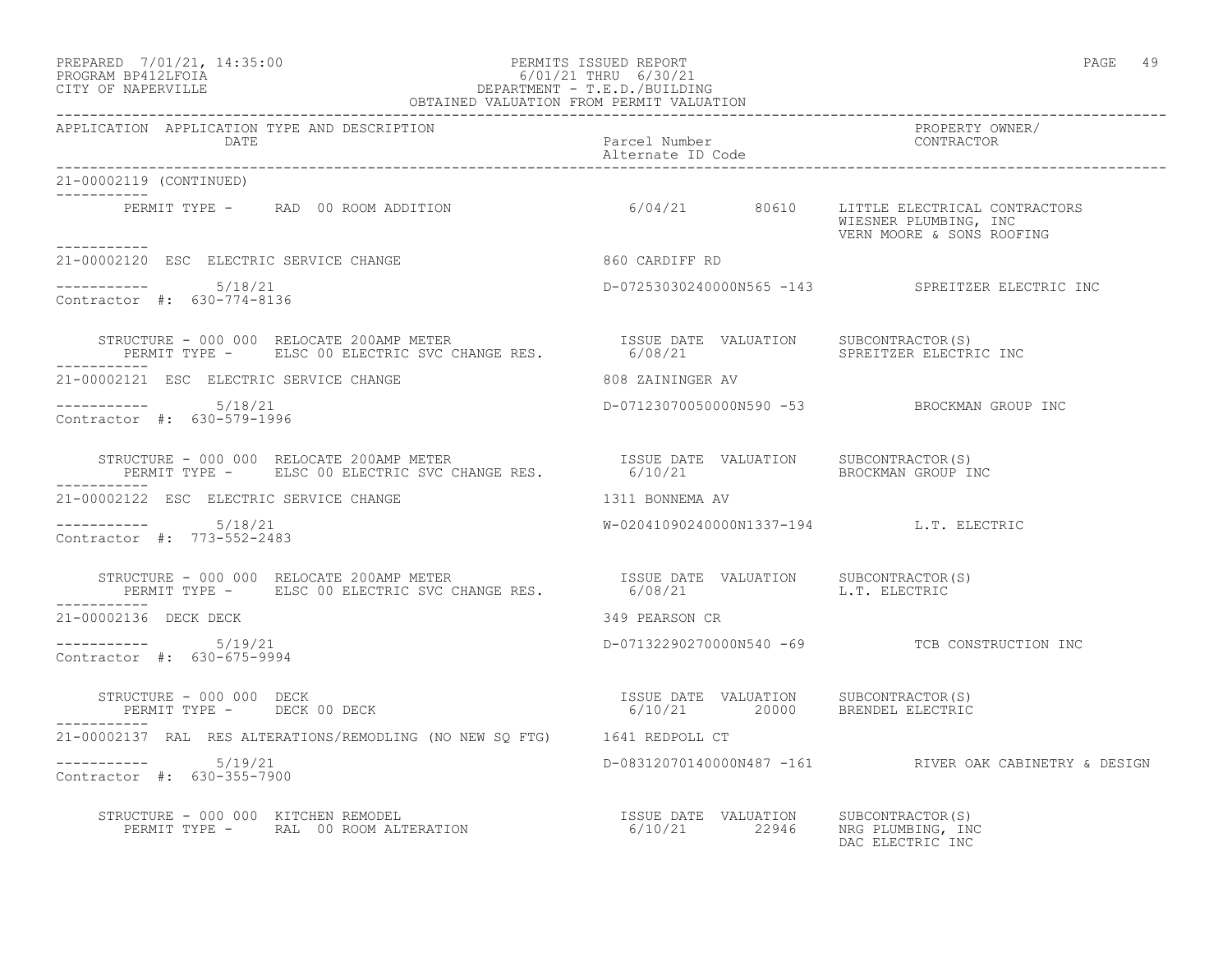#### PREPARED 7/01/21, 14:35:00 PERMITS ISSUED REPORT PAGE 50 PROGRAM BP412LFOIA 6/01/21 THRU 6/30/21 CITY OF NAPERVILLE DEPARTMENT - T.E.D./BUILDING OBTAINED VALUATION FROM PERMIT VALUATION

| APPLICATION APPLICATION TYPE AND DESCRIPTION<br>DATE                                                                                                                                                                                                                                 |                                                         |                                                           |  |  |
|--------------------------------------------------------------------------------------------------------------------------------------------------------------------------------------------------------------------------------------------------------------------------------------|---------------------------------------------------------|-----------------------------------------------------------|--|--|
| 21-00002138 RAL RES ALTERATIONS/REMODLING (NO NEW SQ FTG) 1947 KEIM CT                                                                                                                                                                                                               |                                                         |                                                           |  |  |
| $-$ ---------- $5/19/21$<br>Contractor #: 630-355-7900                                                                                                                                                                                                                               |                                                         | D-08324040100000N127 -178 RIVER OAK CABINETRY & DESIGN    |  |  |
| STRUCTURE – 000 000 MASTER BATH REMODEL (S)<br>PERMIT TYPE – RAL 00 ROOM ALTERATION (S) SALL 19946 MRG PLUMBING, INC<br>DAC ELECTRIC INC                                                                                                                                             |                                                         | DAC ELECTRIC INC                                          |  |  |
| -----------<br>21-00002140 RAL RES ALTERATIONS/REMODLING (NO NEW SQ FTG) 607 TICONDEROGA LN                                                                                                                                                                                          |                                                         |                                                           |  |  |
| $--------- 5/19/21$<br>Contractor #: 630-973-3216                                                                                                                                                                                                                                    |                                                         | D-08072020050000N185 -41 LA LONDE CONSTRUCTION INC        |  |  |
| $\begin{array}{cccccc} \texttt{STRUCTURE} & - & 000 & 000 & \texttt{BATHROM REMODEL} & & & & & & \\ \texttt{PERMIT TYPE} & - & \texttt{RAL} & 00\texttt{ ROM ALTERATION} & & & & & \\ \texttt{PERMIT TYPE} & - & \texttt{RAL} & 00\texttt{ ROM ALTERATION} & & & & & \\ \end{array}$ |                                                         |                                                           |  |  |
| 21-00002141 FN FENCE APPLICATION                                                                                                                                                                                                                                                     | 304 E 11TH AV                                           |                                                           |  |  |
| -----------    5/19/21<br>Contractor #: 630-292-4649                                                                                                                                                                                                                                 |                                                         | D-08073100010000N365 -55 CEDAR MOUNTAIN FENCE CO          |  |  |
| STRUCTURE - 000 000<br>PERMIT TYPE - FN 00 FENCE                                                                                                                                                                                                                                     | ISSUE DATE VALUATION SUBCONTRACTOR(S)<br>6/03/21 7200   |                                                           |  |  |
| 21-00002142 RAL RES ALTERATIONS/REMODLING (NO NEW SO FTG) 2210 KEIM RD                                                                                                                                                                                                               |                                                         |                                                           |  |  |
| $--------- 5/19/21$<br>Contractor #: 331-251-6748                                                                                                                                                                                                                                    |                                                         | W-02052110030000N400 -193    VEDCO DESIGN GROUP INC-LISLE |  |  |
| STRUCTURE – 000 000 MASTER BATH REMODEL                              ISSUE DATE VALUATION     SUBCONTRACTOR(S)<br>PERMIT TYPE –      RAL  00 ROOM ALTERATION                           6/09/21         22946<br>-----------                                                          |                                                         |                                                           |  |  |
| 21-00002146 FN FENCE APPLICATION                                                                                                                                                                                                                                                     | 1957 SLIPPERY ROCK RD                                   |                                                           |  |  |
| $--------- 5/19/21$<br>Contractor #: 630-292-4649                                                                                                                                                                                                                                    |                                                         | D-08332050270000N494 -165 CEDAR MOUNTAIN FENCE CO         |  |  |
| STRUCTURE - 000 000<br>PERMIT TYPE - FN 00 FENCE                                                                                                                                                                                                                                     | ISSUE DATE VALUATION SUBCONTRACTOR(S)<br>$6/17/21$ 5600 |                                                           |  |  |
| 21-00002152 ESC ELECTRIC SERVICE CHANGE                                                                                                                                                                                                                                              | 338 MEADOW GREEN DR                                     |                                                           |  |  |
| $--------- 5/19/21$<br>Contractor #: 708-646-2111                                                                                                                                                                                                                                    |                                                         | W-02061010150000N83 -190 SUNRUN INSTALLATION SERVICES I   |  |  |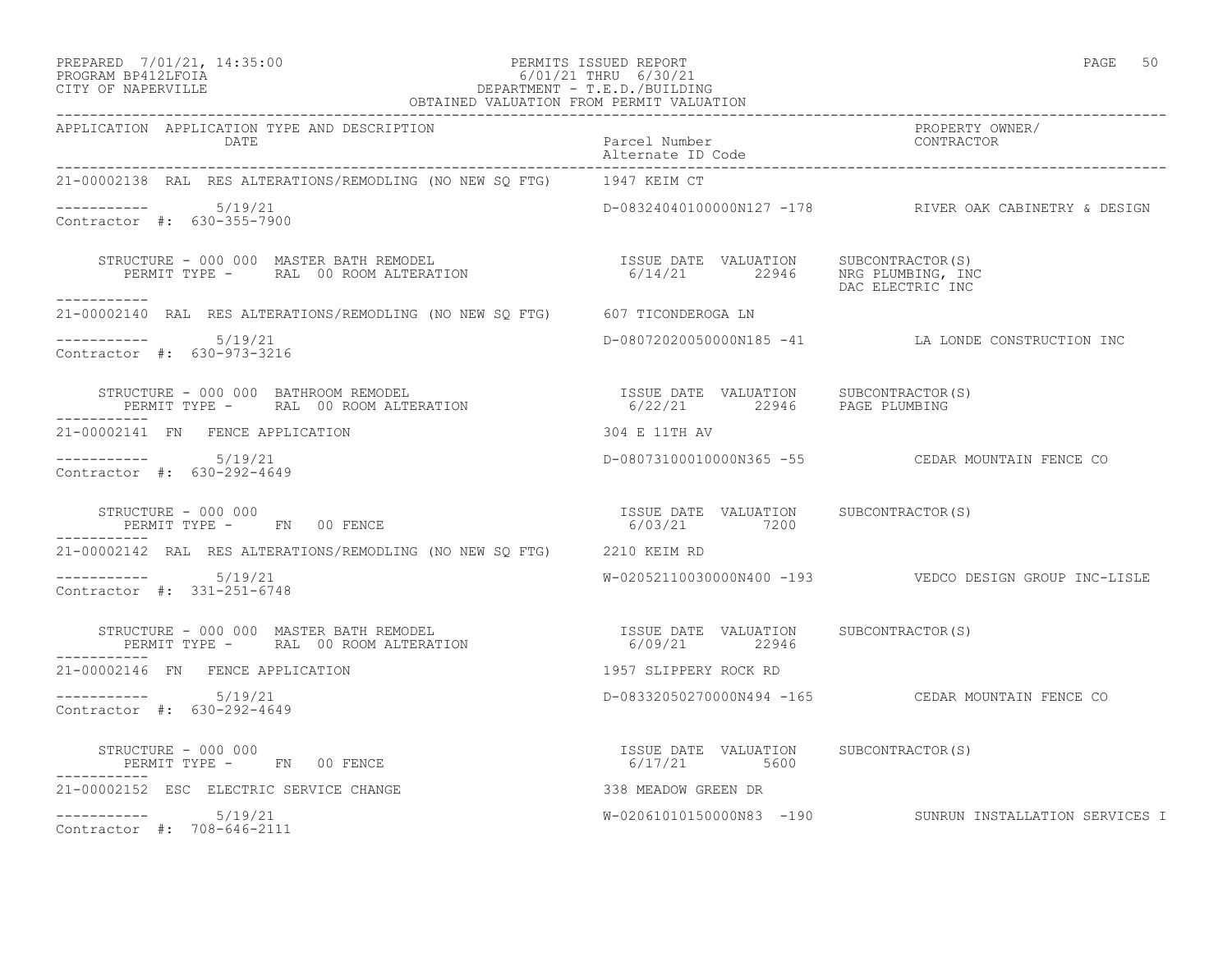# PREPARED 7/01/21, 14:35:00 PERMITS ISSUED REPORT PAGE 51 PROGRAM BP412LFOIA 6/01/21 THRU 6/30/21 CITY OF NAPERVILLE DEPARTMENT - T.E.D./BUILDING

| OBTAINED VALUATION FROM PERMIT VALUATION                                                                                                                                                                                 |                                                                  |                                                                                                 |  |  |
|--------------------------------------------------------------------------------------------------------------------------------------------------------------------------------------------------------------------------|------------------------------------------------------------------|-------------------------------------------------------------------------------------------------|--|--|
| APPLICATION APPLICATION TYPE AND DESCRIPTION<br>DATE                                                                                                                                                                     | Parcel Number<br>Alternate ID Code                               | PROPERTY OWNER/<br>CONTRACTOR                                                                   |  |  |
| 21-00002152 (CONTINUED)<br>-----------                                                                                                                                                                                   |                                                                  |                                                                                                 |  |  |
| STRUCTURE - 000 000 PHOTOVOLTAIC SYSTEM<br>PERMIT TYPE -    PV  00 SOLAR PHOTOVOLTAIC<br>STRUCTURE - 000 000 PHOTOVOLTAIC SYSTEM                                                                                         |                                                                  | ISSUE DATE VALUATION SUBCONTRACTOR(S)<br>6/10/21       15732     SUNRUN INSTALLATION SERVICES I |  |  |
| 21-00002153 ESC ELECTRIC SERVICE CHANGE                                                                                                                                                                                  | 3760 OUICK FIRE DR                                               |                                                                                                 |  |  |
| $--------- 5/19/21$<br>Contractor #: 443-538-2958                                                                                                                                                                        | $W-01103110250000N1839-229$ TESLA, INC.                          |                                                                                                 |  |  |
| STRUCTURE – 000 000 PHOTOVOLTAIC SYSTEM                              ISSUE DATE VALUATION     SUBCONTRACTOR(S)<br>PERMIT TYPE –     PV   00 SOLAR PHOTOVOLTAIC                        6/10/21      15732     TESLA, INC. |                                                                  |                                                                                                 |  |  |
| 21-00002154 ESC ELECTRIC SERVICE CHANGE                                                                                                                                                                                  | 2511 BASIN TRAIL LN                                              |                                                                                                 |  |  |
| $--------- 5/19/21$<br>Contractor #:                                                                                                                                                                                     | D-07091090180000N1762-032 93ENERGY                               |                                                                                                 |  |  |
| STRUCTURE - 000 000 PHOTOVOLTAIC SYSTEM<br>PERMIT TYPE - PV 00 SOLAR PHOTOVOLTAIC                                                                                                                                        | ISSUE DATE VALUATION SUBCONTRACTOR (S)<br>6/17/21 15732 93ENERGY |                                                                                                 |  |  |
| 21-00002158 FN FENCE APPLICATION                                                                                                                                                                                         | 2635 LUPINE CR                                                   |                                                                                                 |  |  |
| $--------$ 5/19/21<br>Contractor #: 630-551-3400                                                                                                                                                                         |                                                                  | W-01223020240000N1420-289 CLASSIC FENCE/OSWEGO                                                  |  |  |
| STRUCTURE - 000 000<br>PERMIT TYPE - FN 00 FENCE                                                                                                                                                                         | ISSUE DATE VALUATION SUBCONTRACTOR(S)<br>6/03/21 6000            |                                                                                                 |  |  |
| 21-00002159 FN FENCE APPLICATION                                                                                                                                                                                         | 609 JOSHUA CT                                                    |                                                                                                 |  |  |
| $--------- 5/19/21$<br>Contractor #: 815-726-1127                                                                                                                                                                        |                                                                  | D-07232160040000N191 -97 AMERI DREAM FENCE AND DECK                                             |  |  |
| STRUCTURE - 000 000<br>PERMIT TYPE - FN 00 FENCE<br>-----------                                                                                                                                                          | ISSUE DATE VALUATION SUBCONTRACTOR(S)<br>6/01/21                 |                                                                                                 |  |  |
| 21-00002162 FN FENCE APPLICATION                                                                                                                                                                                         | 125 N ELLSWORTH ST                                               |                                                                                                 |  |  |
| -----------    5/19/21<br>Contractor #: 815-726-1127                                                                                                                                                                     |                                                                  | D-08183010110000N430 -85 AMERI DREAM FENCE AND DECK                                             |  |  |
| STRUCTURE - 000 000<br>PERMIT TYPE - FN 00 FENCE                                                                                                                                                                         | ISSUE DATE VALUATION SUBCONTRACTOR(S)<br>6/23/21 5268            |                                                                                                 |  |  |
| 21-00002167 FN FENCE APPLICATION                                                                                                                                                                                         | 608 BOWLING GREEN CT                                             |                                                                                                 |  |  |
| $--------- 5/19/21$<br>Contractor #: 630-584-7710                                                                                                                                                                        | D-07123010420000N1172-53 PEERLESS FENCE                          |                                                                                                 |  |  |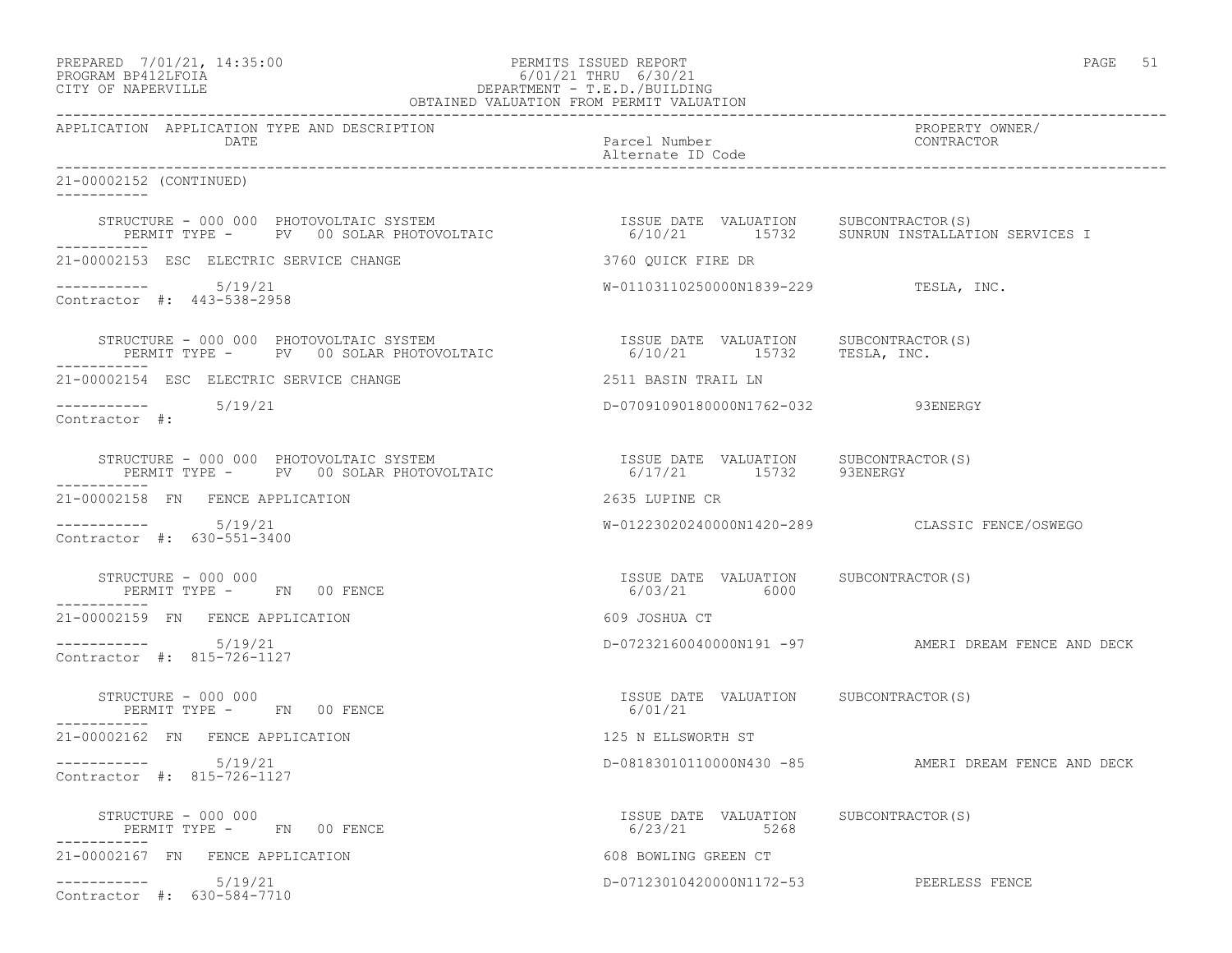| PERMITS ISSUED REPARED 7/01/21, 14:35:00<br>PROGRAM BP412LFOIA 6/01/21 THRU 6/30/21<br>CITY OF NAPERVILLE DEPARTMENT - T.E.D./BUILDING<br>OBTAINED VALUATION FROM PERMIT VALUATION                                                                                                                           |                                                        | PAGE 52                                        |
|--------------------------------------------------------------------------------------------------------------------------------------------------------------------------------------------------------------------------------------------------------------------------------------------------------------|--------------------------------------------------------|------------------------------------------------|
| APPLICATION APPLICATION TYPE AND DESCRIPTION<br><b>DATE</b>                                                                                                                                                                                                                                                  |                                                        | PROPERTY OWNER/<br>PROPERTY OW<br>CONTRACTOR   |
| 21-00002167 (CONTINUED)                                                                                                                                                                                                                                                                                      |                                                        |                                                |
| $\begin{array}{cccc} \texttt{STRUCTURE} & - & 000 & 000 \\ \texttt{PERMIT TYPE} & - & \texttt{FN} & 00 & \texttt{FENCE} \\ \end{array} \qquad \begin{array}{cccc} \texttt{TSSUE} & \texttt{DATE} & \texttt{VALUATION} & \texttt{SUBCONTRACTOR(S)} \\ \texttt{6/01/21} & 2000 \\ \end{array}$<br>------------ |                                                        |                                                |
| 21-00002168 FN FENCE APPLICATION                                                                                                                                                                                                                                                                             | 1271 NATCHEZ TRACE CR                                  |                                                |
| Contractor #: 630-551-3400                                                                                                                                                                                                                                                                                   |                                                        | D-07251040200000N683 -128 CLASSIC FENCE/OSWEGO |
| STRUCTURE - 000 000<br>PERMIT TYPE - FN 00 FENCE<br>-----------                                                                                                                                                                                                                                              | ISSUE DATE VALUATION SUBCONTRACTOR(S)<br>6/14/21 11290 |                                                |
| 21-00002170 FN FENCE APPLICATION                                                                                                                                                                                                                                                                             | 4603 CORKTREE RD                                       |                                                |
| $--------- 5/19/21$<br>Contractor #: 815-385-5664                                                                                                                                                                                                                                                            | W-01174060060000N1536-256    GOLDEN FENCE              |                                                |
| STRUCTURE - 000 000<br>PERMIT TYPE - FN 00 FENCE                                                                                                                                                                                                                                                             | ISSUE DATE VALUATION SUBCONTRACTOR(S)<br>6/01/21 7300  |                                                |
| 21-00002180 DRWY DRIVEWAY NEW AND ALTERATIONS THE RESIDENCE OF SOLUTION RD                                                                                                                                                                                                                                   |                                                        |                                                |
| $--------- 5/20/21$<br>Contractor #: 630-469-6898                                                                                                                                                                                                                                                            | D-08313000270000N177 -175 CUSTOM CONCRETE              |                                                |
| STRUCTURE - 000 000 R/R AND EXPAND CONCRETE DRWY/PR WALK/AP ISSUE DATE VALUATION SUBCONTRACTOR(S)                                                                                                                                                                                                            |                                                        |                                                |
| 21-00002181 DRWY DRIVEWAY NEW AND ALTERATIONS THE RESERVED OF STANTON DR                                                                                                                                                                                                                                     |                                                        |                                                |
| $--------- 5/20/21$<br>Contractor #: 312-560-8956                                                                                                                                                                                                                                                            | D-08291080110000N414 -132 JIM TAYLOR                   |                                                |
|                                                                                                                                                                                                                                                                                                              |                                                        |                                                |
| 21-00002182 FN FENCE APPLICATION                                                                                                                                                                                                                                                                             | 5528 BERGAMOT LN                                       |                                                |
| $--------- 5/20/21$<br>Contractor #: 630-971-1034                                                                                                                                                                                                                                                            | W-01223030440000N1420-289 NORTHWEST FENCE              |                                                |

STRUCTURE - 000 000 **ISSUE DATE VALUATION** SUBCONTRACTOR(S)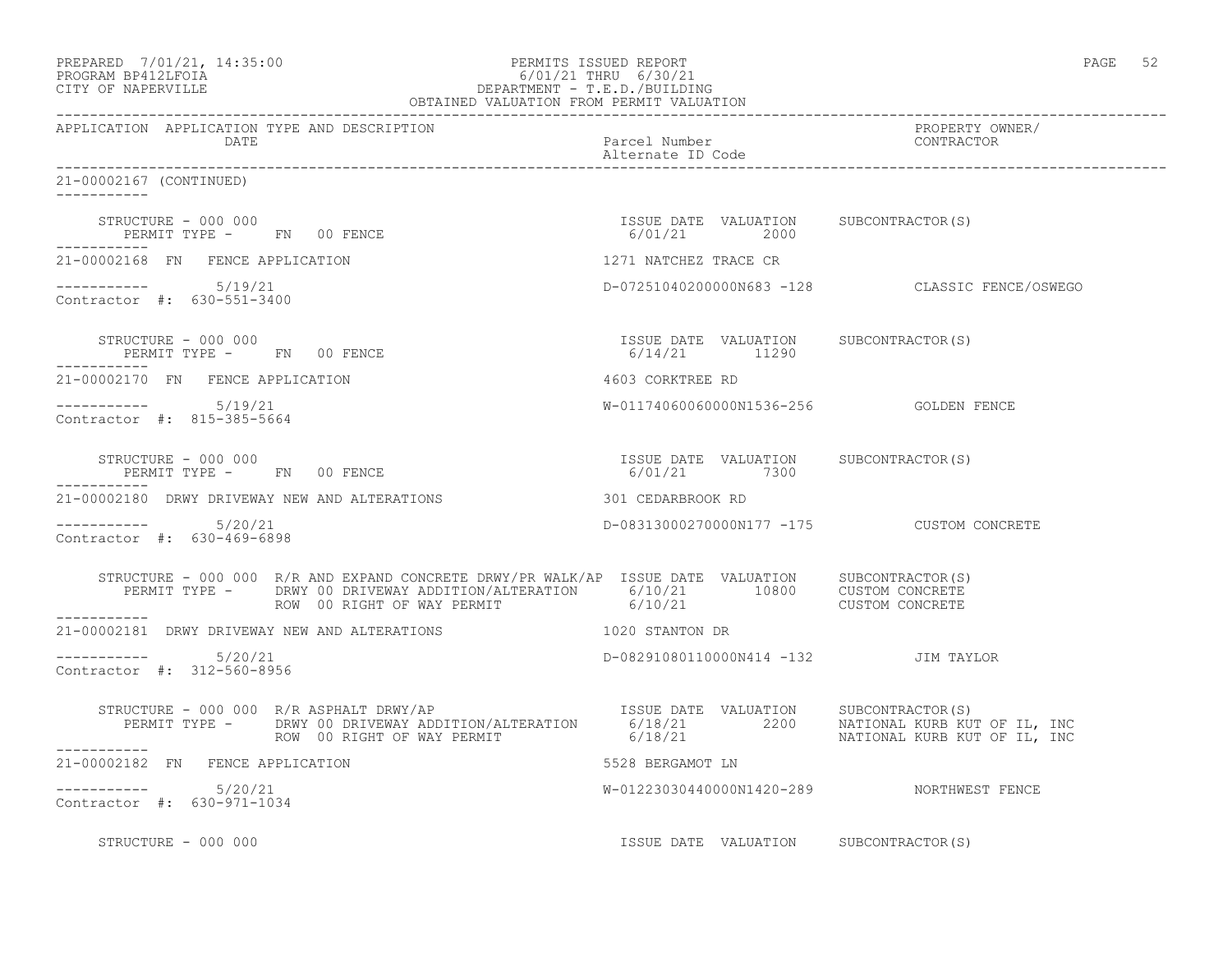#### PREPARED 7/01/21, 14:35:00 PERMITS ISSUED REPORT PAGE 53 PROGRAM BP412LFOIA 6/01/21 THRU 6/30/21 CITY OF NAPERVILLE DEPARTMENT - T.E.D./BUILDING OBTAINED VALUATION FROM PERMIT VALUATION

| APPLICATION APPLICATION TYPE AND DESCRIPTION<br>DATE                                                                                                                                                                       | Parcel Number<br>Alternate ID Code                                   | PROPERTY OWNER/<br>CONTRACTOR                            |
|----------------------------------------------------------------------------------------------------------------------------------------------------------------------------------------------------------------------------|----------------------------------------------------------------------|----------------------------------------------------------|
| 21-00002182 (CONTINUED)                                                                                                                                                                                                    |                                                                      |                                                          |
| PERMIT TYPE - FN 00 FENCE                                                                                                                                                                                                  | 6/01/21 3330                                                         |                                                          |
| 21-00002190 DRWY DRIVEWAY NEW AND ALTERATIONS                                                                                                                                                                              | 4043 JERSEY CT                                                       |                                                          |
| $--------- 5/20/21$<br>Contractor #: 630-362-6035                                                                                                                                                                          |                                                                      | W-01152110120000N934 -245 SIERRA CONSTRUCTION AND CONCRE |
| STRUCTURE - 000 000 NEW STAMPED CONCRETE ON SIDE DRWY/AP/ASH ISSUE DATE VALUATION SUBCONTRACTOR(S)<br>PERMIT TYPE - DRWY 00 DRIVEWAY ADDITION/ALTERATION 6/29/21 3100<br>ROW 00 RIGHT OF WAY PERMIT 6/29/21<br>___________ |                                                                      |                                                          |
| 21-00002192 DRWY DRIVEWAY NEW AND ALTERATIONS 1205 SUNNYBROOK DR                                                                                                                                                           |                                                                      |                                                          |
| $--------- 5/20/21$<br>Contractor #: 630-263-7283                                                                                                                                                                          | D-07144060190000N123 -82 DAMICO PAVING                               |                                                          |
| STRUCTURE - 000 000 R/R CONCRETE DRWY/PR WALK/AP<br>PERMIT TYPE - DRWY 00 DRIVEWAY ADDITION/ALTERATION 6/04/21<br>$\frac{6}{104/21}$<br>ROW 00 RIGHT OF WAY PERMIT                                                         | 6/04/21                                                              |                                                          |
| __________<br>21-00002194 RAL RES ALTERATIONS/REMODLING (NO NEW SQ FTG) 1037 AUGUSTANA DR                                                                                                                                  |                                                                      |                                                          |
| $--------- 5/20/21$<br>Contractor #: 630-369-6829                                                                                                                                                                          |                                                                      | W-02052130190000N400 -193 SEBRING DESIGN BUILD           |
| STRUCTURE - 000 000 KITCHEN REMODEL<br>KUCTUKE - UUU UUU KITCHEN REMODEL<br>PERMIT TYPE -     RAL  00 ROOM ALTERATION<br>-----------                                                                                       | ISSUE DATE VALUATION SUBCONTRACTOR(S)<br>6/10/21 30000 WAVE ELECTRIC | SELECT PLUMBING CORP                                     |
| 21-00002195 RAL RES ALTERATIONS/REMODLING (NO NEW SQ FTG) 1136 DOVE CT                                                                                                                                                     |                                                                      |                                                          |
| $--------- 5/20/21$<br>Contractor #: 630-330-4739                                                                                                                                                                          |                                                                      | D-08302030170000N451 -131 TRANQUILITY BUILDERS           |
| STRUCTURE - 000 000 KITCHEN LAUNDRY BATHROOM REMODEL SISUE DATE VALUATION SUBCONTRACTOR(S)<br>PERMIT TYPE - RAL 00 ROOM ALTERATION                                                                                         | 6/22/21 58000 MATRIX ELECTRIC CO                                     | AFFORDABLE PLUMBING SERVICES                             |
| -----------<br>21-00002198 DRWY DRIVEWAY NEW AND ALTERATIONS                                                                                                                                                               | 844 MOBILE CT                                                        |                                                          |
| $--------- 5/20/21$<br>Contractor #: 630-398-4600                                                                                                                                                                          |                                                                      | D-07243080170000N677 -113 ADVOCATE CONSTRUCTION          |
| STRUCTURE - 000 000 R/R AND EXPAND ASPHALT DRWY/AP STRUCT DATE VALUATION SUBCONTRACTOR(S)                                                                                                                                  |                                                                      |                                                          |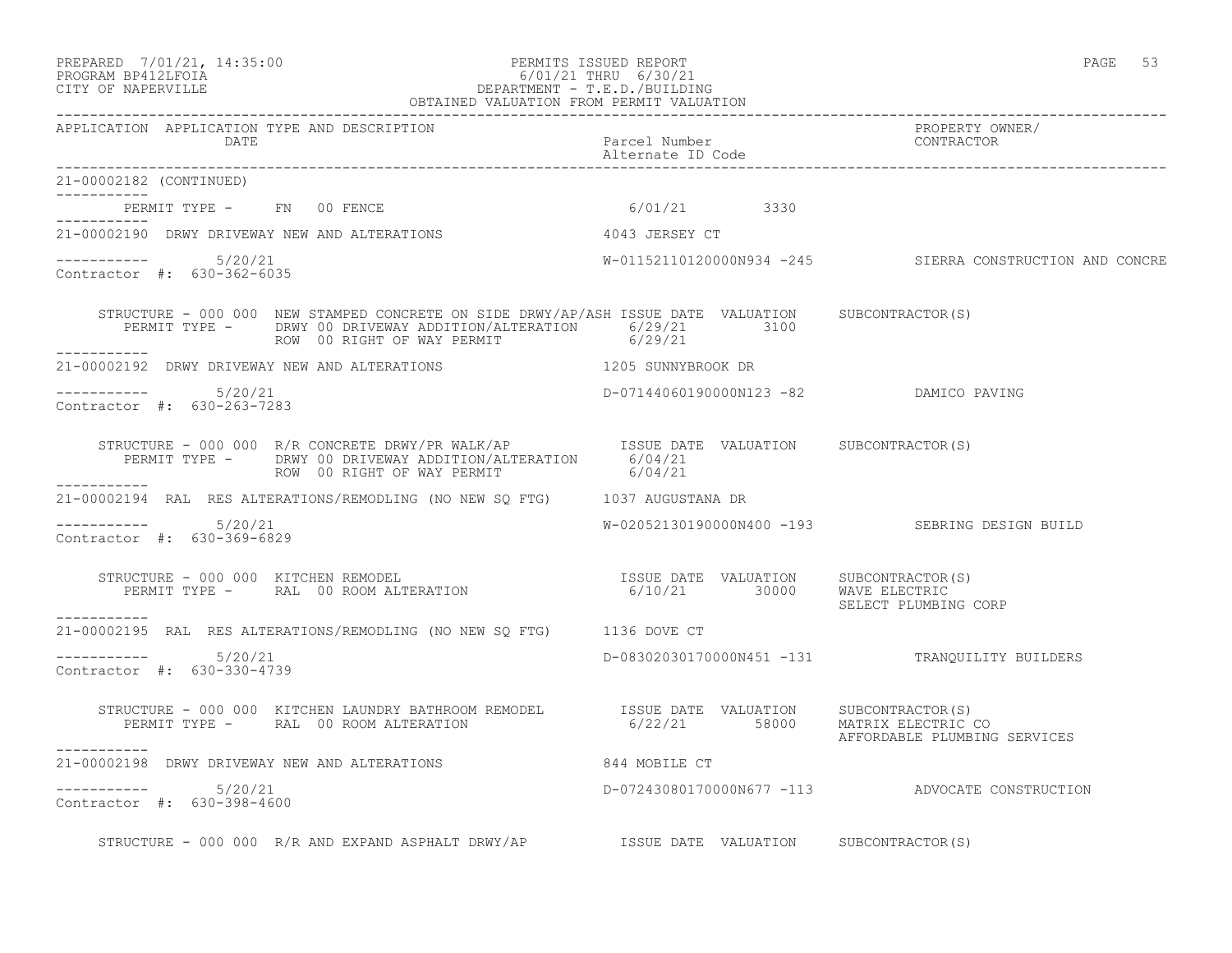#### PREPARED 7/01/21, 14:35:00 PERMITS ISSUED REPORT PAGE 54 PROGRAM BP412LFOIA 6/01/21 THRU 6/30/21 CITY OF NAPERVILLE DEPARTMENT - T.E.D./BUILDING OBTAINED VALUATION FROM PERMIT VALUATION

------------------------------------------------------------------------------------------------------------------------------------

| APPLICATION APPLICATION TYPE AND DESCRIPTION<br><b>DATE</b> |                                                                                                                                                                                                                                      | Parcel Number<br>Alternate ID Code    | PROPERTY OWNER/<br>CONTRACTOR                  |
|-------------------------------------------------------------|--------------------------------------------------------------------------------------------------------------------------------------------------------------------------------------------------------------------------------------|---------------------------------------|------------------------------------------------|
| 21-00002198 (CONTINUED)                                     |                                                                                                                                                                                                                                      |                                       |                                                |
| -----------<br>------------                                 | PERMIT TYPE - DRWY 00 DRIVEWAY ADDITION/ALTERATION 6/03/21 3375<br>ROW 00 RIGHT OF WAY PERMIT                                                                                                                                        |                                       |                                                |
|                                                             | 21-00002199 DRWY DRIVEWAY NEW AND ALTERATIONS 1111 NATALIE CT                                                                                                                                                                        |                                       |                                                |
| ----------- 5/20/21<br>Contractor #: 630-398-4600           |                                                                                                                                                                                                                                      |                                       | D-07272060420000N94 -125 ADVOCATE CONSTRUCTION |
| -----------                                                 | STRUCTURE - 000 000 R/R AND EXPAND ASPHALT DRWY/AP<br>PERMIT TYPE - DRWY 00 DRIVEWAY ADDITION/ALTERATION 6/23/21 3375<br>ROW 00 RIGHT OF WAY PERMIT                                                                                  | 6/23/21                               |                                                |
|                                                             | 21-00002200 DRWY DRIVEWAY NEW AND ALTERATIONS 1163 GREENSFIELD DR                                                                                                                                                                    |                                       |                                                |
| $--------- 5/20/21$<br>Contractor #: 630-398-4600           |                                                                                                                                                                                                                                      |                                       | D-08083060160000N80 -57 ADVOCATE CONSTRUCTION  |
| -----------                                                 |                                                                                                                                                                                                                                      |                                       |                                                |
|                                                             | 21-00002201 DRWY DRIVEWAY NEW AND ALTERATIONS 604 CANYON RUN RD                                                                                                                                                                      |                                       |                                                |
| $--------- 5/20/21$<br>Contractor #: 630-968-0140           |                                                                                                                                                                                                                                      |                                       | D-08324030090000N66 -178 LA MANTIA ENTERPRISES |
|                                                             | STRUCTURE - 000 000 R/R AND EXPAND ASPHALT DRWY/AP        ISSUE DATE VALUATION     SUBCONTRACTOR(S)<br>PERMIT TYPE -      DRWY 00 DRIVEWAY ADDITION/ALTERATION       6/04/21            3375     LAMANTIA ENTERPRISES<br>ROW 00 RIGH |                                       |                                                |
| -----------<br>21-00002205 BDD DEMOLITION SINGLE FAMILY     |                                                                                                                                                                                                                                      | 638 THORNWOOD DR                      |                                                |
| $--------- 5/20/21$<br>Contractor #: 630-420-8084           |                                                                                                                                                                                                                                      |                                       | D-08191140070000N54 -100 CHARLESTON BUILDING   |
| STRUCTURE - 000 000 BDD                                     | RUCTURE - 000 000 BDD<br>PERMIT TYPE -   BDD 00 DEMOLITION PERMIT                         6/14/21                                                                                                                                    | ISSUE DATE VALUATION SUBCONTRACTOR(S) | LEMON EXCAVATIONG                              |
| 21-00002206 BDD DEMOLITION SINGLE FAMILY                    |                                                                                                                                                                                                                                      | 644 THORNWOOD DR                      |                                                |
| -----------    5/20/21<br>Contractor #: 630-420-8084        |                                                                                                                                                                                                                                      |                                       | D-08191140080000N54 -100 CHARLESTON BUILDING   |
| STRUCTURE - 000 000 BDD                                     |                                                                                                                                                                                                                                      | ISSUE DATE VALUATION SUBCONTRACTOR(S) |                                                |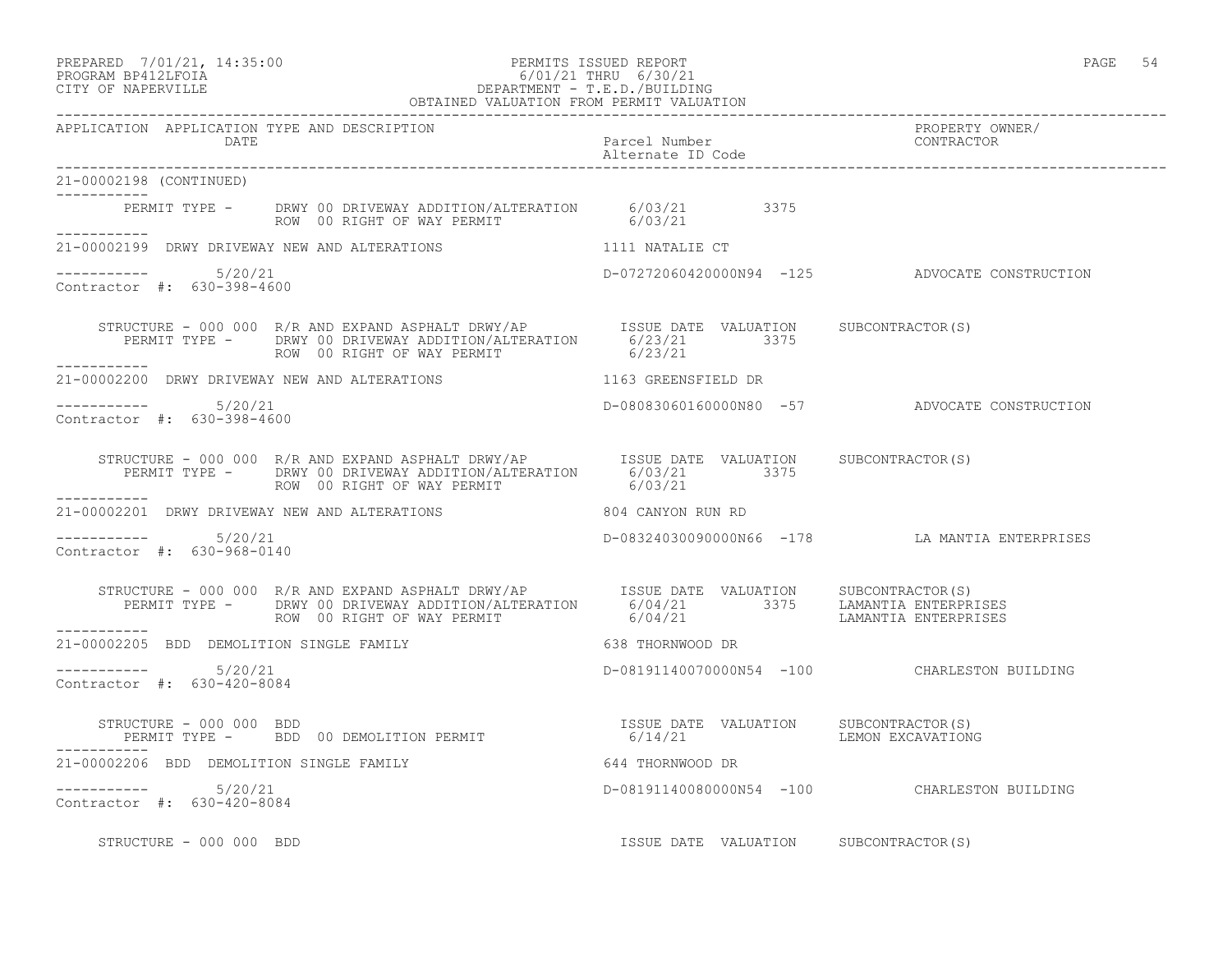#### PREPARED 7/01/21, 14:35:00 PERMITS ISSUED REPORT PAGE 55 PROGRAM BP412LFOIA 6/01/21 THRU 6/30/21 CITY OF NAPERVILLE DEPARTMENT - T.E.D./BUILDING OBTAINED VALUATION FROM PERMIT VALUATION

------------------------------------------------------------------------------------------------------------------------------------ APPLICATION APPLICATION TYPE AND DESCRIPTION PROPERTY OWNER/ DATE Parcel Number CONTRACTOR Alternate ID Code ------------------------------------------------------------------------------------------------------------------------------------ 21-00002206 (CONTINUED) ----------- PERMIT TYPE - BDD 00 DEMOLITION PERMIT 6/14/21 6/14/21 LEMON EXCAVATIONG ----------- 21-00002207 OCCI OCCUPANCY INSPECTION 456 W 5TH AV ----------- 5/21/21 D-07132080100000N535 -69 OWNER/CONTRACTOR Contractor #: STRUCTURE - 000 000 LULU LALA, LLC ISSUE DATE VALUATION SUBCONTRACTOR(S) PERMIT TYPE - OCC 00 OCC INSPECT. PERMIT COM/RST 6/08/21 ----------- 21-00002209 RAL RES ALTERATIONS/REMODLING (NO NEW SQ FTG) 3332 CLUB CT ----------- 5/21/21 W-01041060080000N1708-182 RELIABLE HOME IMPROVEMENT Contractor #: 630-579-6600 STRUCTURE - 000 000 INTERIOR REMODEL ISSUE DATE VALUATION SUBCONTRACTOR(S) PERMIT TYPE - RAL 00 ROOM ALTERATION 6/10/21 31401 RELIANCE ELECTRIC NEPTUNE PLUMBING 055-043513 ----------- 21-00002211 RAL RES ALTERATIONS/REMODLING (NO NEW SQ FTG) 238 KETTEN DR \_\_\_\_\_\_\_\_\_\_\_\_ 5/21/21 D-08063020320000N131 -25 THE KITCHEN MASTER Contractor #: 630-355-9574 STRUCTURE - 000 000 KITCHEN REMODEL ISSUE DATE VALUATION SUBCONTRACTOR(S) PERMIT TYPE - RAL 00 ROOM ALTERATION 6/10/21 56000 DONATELLO ELECTRIC, INC ISSUE DATE VALUATION SUBCONTRACTOR(S)<br>6/10/21 56000 DONATELLO ELECTRIC, INC<br>DMD PLUMBING-ST CHARLES ----------- 21-00002214 FN FENCE APPLICATION 1168 ARDMORE DR  $--------- 5/21/21$ D-07262060180000N761 -127 PEERLESS FENCE Contractor #: 630-584-7710 STRUCTURE - 000 000 ISSUE DATE VALUATION SUBCONTRACTOR(S) PERMIT TYPE - FN 00 FENCE ----------- 21-00002215 FN FENCE APPLICATION 30 S ELLSWORTH ST ----------- 5/21/21 D-08183140060000N427 -85 SP FENCE-WARRENVILLE Contractor #: 630-933-9881 STRUCTURE - 000 000 ISSUE DATE VALUATION SUBCONTRACTOR(S) PERMIT TYPE - FN 00 FENCE ----------- 21-00002217 FN FENCE APPLICATION 5040 PRAIRIE SAGE LN ----------- 5/21/21 W-01221160040000N1247-274 AMERI DREAM FENCE AND DECK Contractor #: 815-726-1127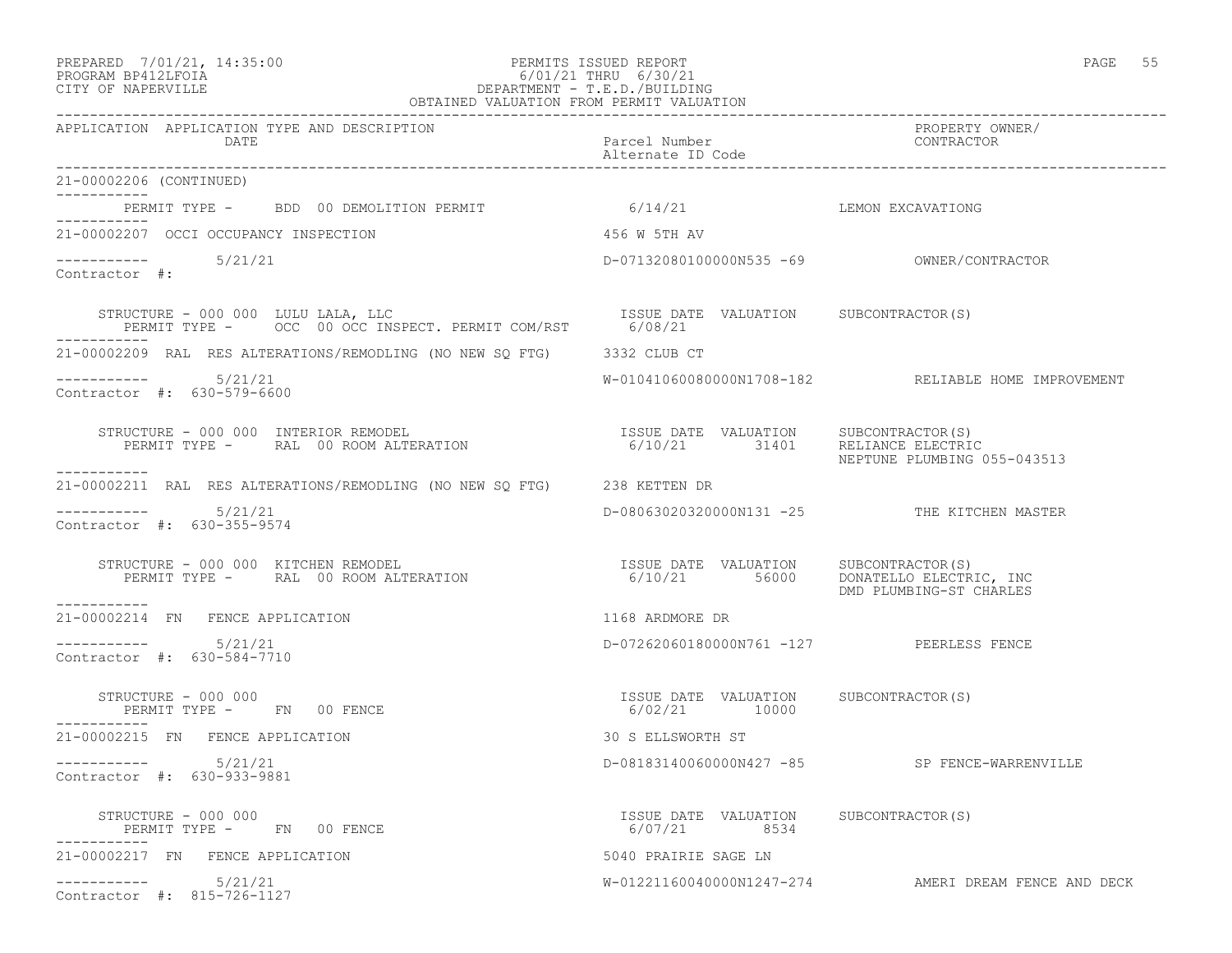| PREPARED 7/01/21, 14:35:00 | PERMITS ISSUED REPORT           | 56<br>PAGE |
|----------------------------|---------------------------------|------------|
| DDOCD3M DD419T DOT3        | $(101/21 \text{ min} + 101/21)$ |            |

### PROGRAM BP412LFOIA 6/01/21 THRU 6/30/21 CITY OF NAPERVILLE DEPARTMENT - T.E.D./BUILDING OBTAINED VALUATION FROM PERMIT VALUATION

------------------------------------------------------------------------------------------------------------------------------------

APPLICATION APPLICATION TYPE AND DESCRIPTION PROPERTY OWNER/ DATE **Parcel Number** Parcel Number Alternate ID Code ------------------------------------------------------------------------------------------------------------------------------------ 21-00002217 (CONTINUED) ----------- STRUCTURE - 000 000 ISSUE DATE VALUATION SUBCONTRACTOR(S) PERMIT TYPE - FN 00 FENCE ----------- 21-00002218 SIGN SIGN APPLICATIONS 2936 SHOWPLACE DR 108 ----------- 5/21/21 W-01044100740000N1572-198 OMEGA SIGN AND LIGHTING Contractor #: 630-237-4397 STRUCTURE - 000 000 ISSUE DATE VALUATION SUBCONTRACTOR(S) PERMIT TYPE - SIGN 00 SIGN ----------- 21-00002219 SIGN SIGN APPLICATIONS 2936 SHOWPLACE DR 108 ----------- 5/21/21 W-01044100740000N1572-198 OMEGA SIGN AND LIGHTING Contractor #: 630-237-4397 STRUCTURE - 000 000<br>
STRUCTURE - 000 000<br>
PERMIT TYPE - SIGN 00 SIGN CONSTANT PRESSUE DATE VALUATION SUBCONTRACTOR(S) PERMIT TYPE - SIGN 00 SIGN ----------- 21-00002220 SIGN SIGN APPLICATIONS 2011 S WASHINGTON ST 111 ----------- 5/21/21 D-08314150170000N1388-176 AURORA SIGN COMPANY Contractor #: 630-898-5900 STRUCTURE – 000 000<br>
STRUCTURE – 000 000 SIGN 00 SIGN COMPANY (6/22/21 VALUATION SUBCONTRACTOR(S) PERMIT TYPE - SIGN 00 SIGN ----------- 21-00002221 SIGN SIGN APPLICATIONS 2011 S WASHINGTON ST 111 ----------- 5/21/21 D-08314150170000N1388-176 AURORA SIGN COMPANY Contractor #: 630-898-5900 STRUCTURE – 000 000<br>
STRUCTURE – 000 000 ISSUE DATE VALUATION SUBCONTRACTOR(S)<br>
FERMIT TYPE – SIGN 00 SIGN – 6/22/21 AURORA SIGN COMPANY PERMIT TYPE - SIGN 00 SIGN ----------- 21-00002222 TSG TEMPORARY SIGNS 2011 S WASHINGTON ST 111 ----------- 5/21/21 D-08314150170000N1388-176 AURORA SIGN COMPANY Contractor #: 630-898-5900 STRUCTURE - 000 000 28 DAYS FROM APPROVAL 4 WKS ISSUE DATE VALUATION SUBCONTRACTOR(S) PERMIT TYPE - TSG 00 TEMPORARY SIGN ----------- 21-00002223 RPZ REVERSE PRESSURE ZONE/BACKFLOW PREVENTER 4048 ALFALFA LN ----------- 5/21/21 W-01152090110000N1836-245 ELMWOOD IRRIGATION Contractor #: 708-212-1312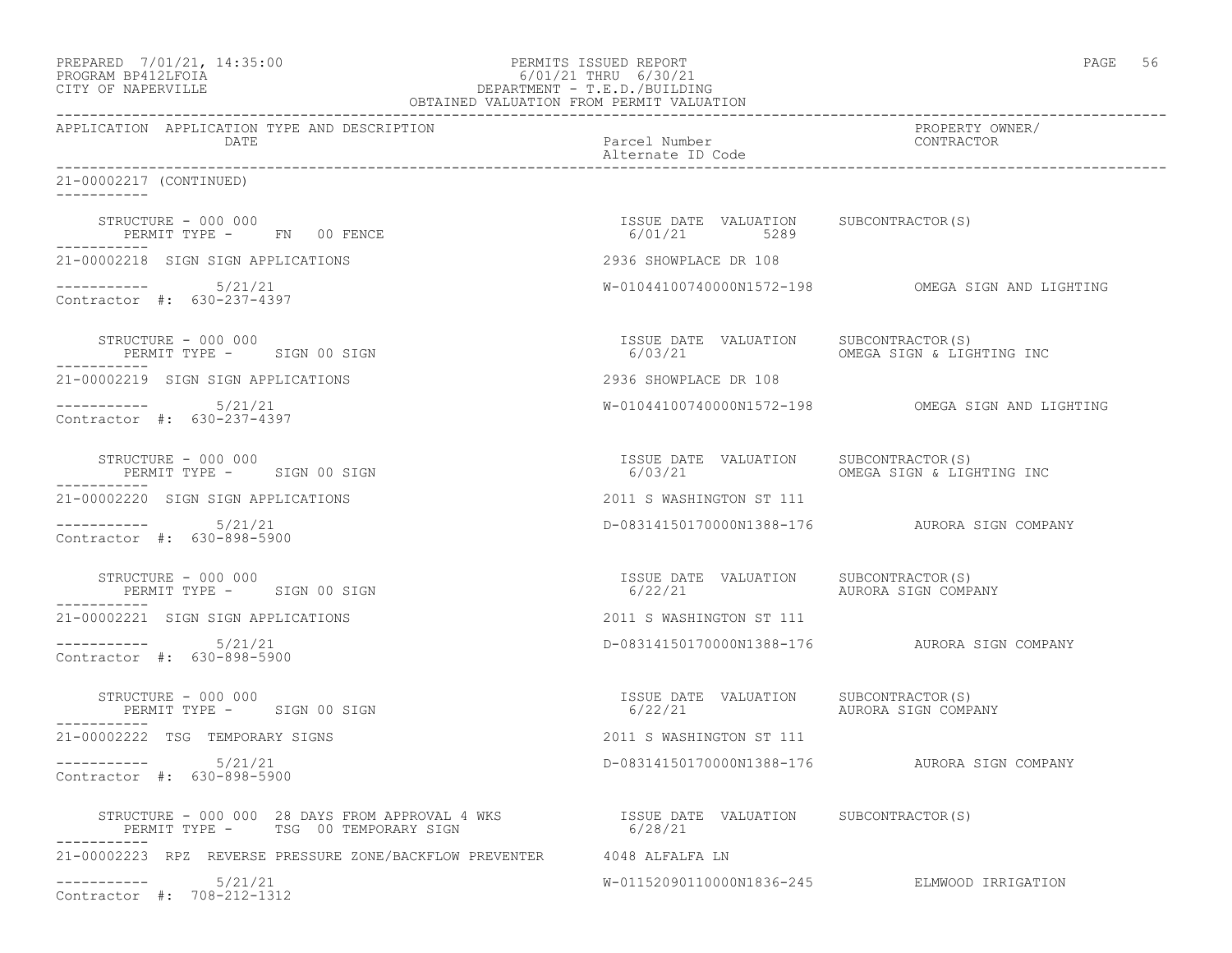# PREPARED 7/01/21, 14:35:00 PERMITS ISSUED REPORT PROGRAM BP412LFOIA PAGE 57<br>PROGRAM BP412LFOIA PROGRAM BP412LFOIA 6/01/21 THRU 6/30/21 CITY OF NAPERVILLE DEPARTMENT - T.E.D./BUILDING

|                                                                                                                                                                                                       | OBTAINED VALUATION FROM PERMIT VALUATION              |                                                     |
|-------------------------------------------------------------------------------------------------------------------------------------------------------------------------------------------------------|-------------------------------------------------------|-----------------------------------------------------|
| APPLICATION APPLICATION TYPE AND DESCRIPTION<br>DATE                                                                                                                                                  | Parcel Number<br>Alternate ID Code                    | PROPERTY OWNER/<br>CONTRACTOR                       |
| 21-00002223 (CONTINUED)<br>-----------                                                                                                                                                                |                                                       |                                                     |
| STRUCTURE - 000 000 RPZ WITH HEADS IN ROW [ISSUE DATE VALUATION SUBCONTRACTOR(S)<br>PERMIT TYPE - LSP 00 LAWN SPRINKLER RESIDENTIAL 6/03/21 3172 ELMWOOD IRRIGATION<br>NICKEL PLUMBING & BACKFLOW INC |                                                       |                                                     |
| ------------<br>21-00002225 RPZ REVERSE PRESSURE ZONE/BACKFLOW PREVENTER 284 WINDING CREEK DR                                                                                                         |                                                       |                                                     |
| $--------- 5/21/21$<br>Contractor #: 630-963-5859                                                                                                                                                     |                                                       | D-08303100250000N306 -145 CALL THE UNDERGROUND CORP |
| STRUCTURE - 000 000 RPZ WITH HEADS IN ROW<br>PERMIT TYPE - LSP 00 LAWN SPRINKLER RESIDENTIAL 6/08/21 3172 CALL THE UNDERGROUND<br>___________                                                         |                                                       | CALL THE UNDERGROUND CORP                           |
| 21-00002226 SIGN SIGN APPLICATIONS                                                                                                                                                                    | 1440 NAPERVILLE/WHEATON RD                            |                                                     |
| $--------$ 5/21/21<br>Contractor #: 630-543-9490                                                                                                                                                      | D-08081060310000N1683-42 DOYLE SIGNS                  |                                                     |
| STRUCTURE - 000 000<br>PERMIT TYPE - SIGN 00 SIGN                                                                                                                                                     | ISSUE DATE VALUATION SUBCONTRACTOR(S)<br>6/23/21      |                                                     |
| 21-00002227 SIGN SIGN APPLICATIONS                                                                                                                                                                    | 1440 NAPERVILLE/WHEATON RD                            |                                                     |
| $--------- 5/21/21$<br>Contractor #: 630-543-9490                                                                                                                                                     | D-08081060310000N1683-42 DOYLE SIGNS                  |                                                     |
| STRUCTURE - 000 000<br>PERMIT TYPE - SIGN 00 SIGN                                                                                                                                                     | ISSUE DATE VALUATION SUBCONTRACTOR(S)<br>6/23/21      |                                                     |
| 21-00002233 FN FENCE APPLICATION                                                                                                                                                                      | 641 S WRIGHT ST                                       |                                                     |
| $--------- 5/24/21$<br>Contractor #: 331-262-1897                                                                                                                                                     | D-08192140190000N50 -101 PEDRO SANCHEZ                |                                                     |
| STRUCTURE - 000 000<br>PERMIT TYPE - FN 00 FENCE                                                                                                                                                      | ISSUE DATE VALUATION SUBCONTRACTOR(S)<br>6/03/21 3000 |                                                     |
| 21-00002238 RAL RES ALTERATIONS/REMODLING (NO NEW SQ FTG) 3420 LAPP LN                                                                                                                                |                                                       |                                                     |
| $--------- 5/24/21$<br>Contractor #: 630-933-9323                                                                                                                                                     | W-01091060140000N1423-212 AM KITCHEN & BATH           |                                                     |
| STRUCTURE - 000 000 KITCHEN REMODEL                                                                                                                                                                   | ISSUE DATE VALUATION SUBCONTRACTOR(S)                 |                                                     |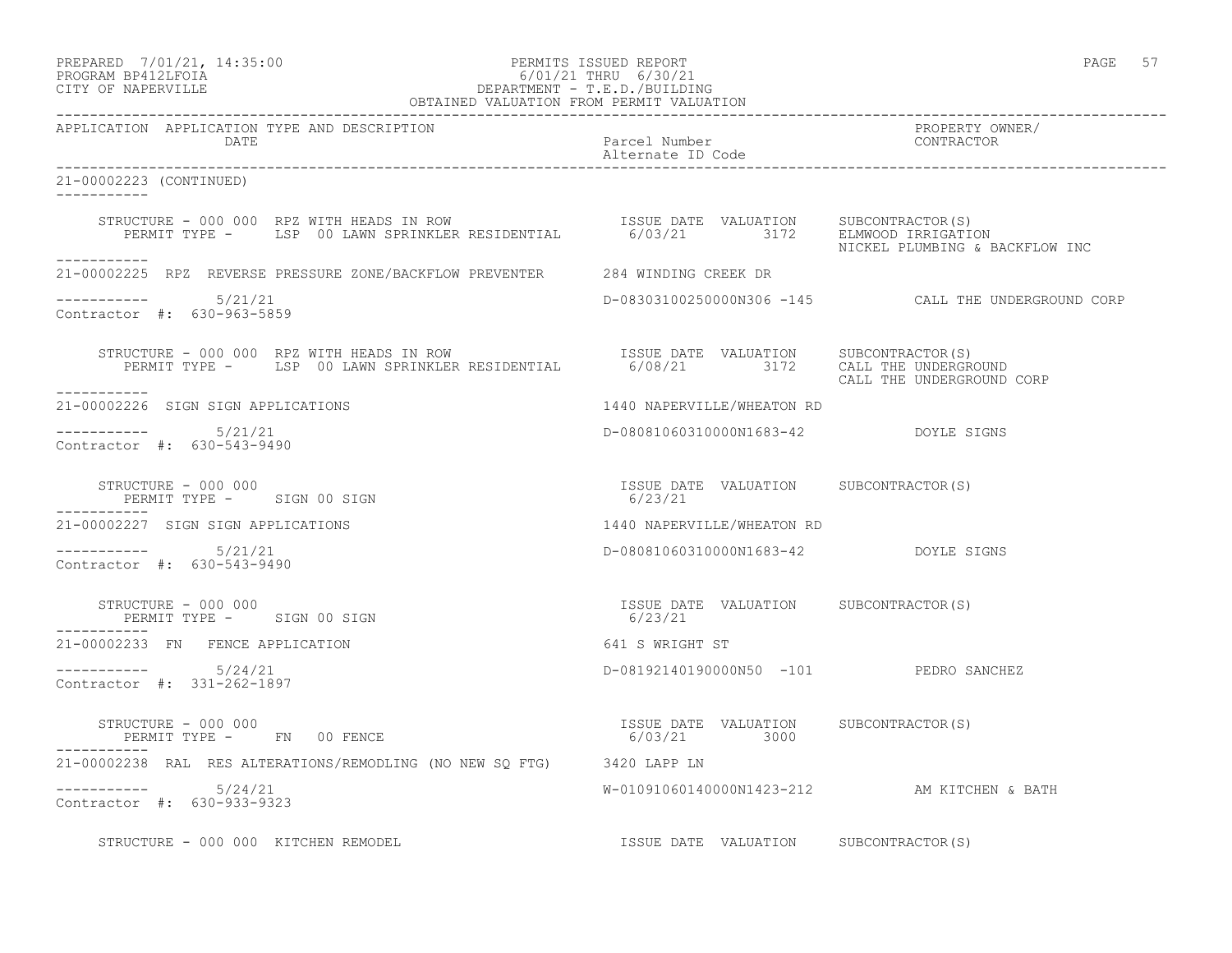# PREPARED 7/01/21, 14:35:00 PERMITS ISSUED REPORT PAGE 58 PROGRAM BP412LFOIA 6/01/21 THRU 6/30/21 CITY OF NAPERVILLE DEPARTMENT - T.E.D./BUILDING

|                                                                                                                                                                                                                                                                                                                                                | OBTAINED VALUATION FROM PERMIT VALUATION          |                                                      |
|------------------------------------------------------------------------------------------------------------------------------------------------------------------------------------------------------------------------------------------------------------------------------------------------------------------------------------------------|---------------------------------------------------|------------------------------------------------------|
| APPLICATION APPLICATION TYPE AND DESCRIPTION<br><b>DATE</b>                                                                                                                                                                                                                                                                                    | Parcel Number<br>Alternate ID Code                | PROPERTY OWNER/<br>CONTRACTOR                        |
| 21-00002238 (CONTINUED)<br>___________                                                                                                                                                                                                                                                                                                         |                                                   |                                                      |
| PERMIT TYPE - RAL 00 ROOM ALTERATION 6/10/21 42450 P&M PLUMBING HEATING & COOLING<br>___________                                                                                                                                                                                                                                               |                                                   | AM KITCHEN & BATH                                    |
| 21-00002239 ESC ELECTRIC SERVICE CHANGE                                                                                                                                                                                                                                                                                                        | 620 ARLINGTON AV                                  |                                                      |
| $--------- 5/24/21$<br>Contractor #: 630-918-5213                                                                                                                                                                                                                                                                                              |                                                   | W-02051080240000N763 -192 NEWBERRY ELECTRIC CO INC   |
| STRUCTURE - 000 000 INSTALL ELECTRIC CAR CHARGER              ISSUE DATE VALUATION      SUBCONTRACTOR(S)<br>PERMIT TYPE -       EVCR 00 ELECTRIC VEHICLE STATION RES        6/14/21         1600     NEWBERRY ELECTRIC CO INC                                                                                                                  |                                                   |                                                      |
| 21-00002240 ESC ELECTRIC SERVICE CHANGE                                                                                                                                                                                                                                                                                                        | 2000 LUCENT LN                                    |                                                      |
| $--------$ 5/24/21<br>Contractor #: 847-301-2600                                                                                                                                                                                                                                                                                               |                                                   | D-08052000060000N1620-12 MCWILLIAMS ELECTRIC CO, INC |
| STRUCTURE - 000 000 INSTALL NEW OUTLETS IN LAB   ISSUE DATE VALUATION SUBCONTRACTOR(S)<br>PERMIT TYPE - ESCC 00 ELECTRIC SERVICE CHANGE COMM   6/11/21   INCRILLIAMS ELECTRIC CO, INC                                                                                                                                                          |                                                   |                                                      |
| 21-00002241 ESC ELECTRIC SERVICE CHANGE                                                                                                                                                                                                                                                                                                        | 1809 CLYDE DR                                     |                                                      |
| $--------- 5/24/21$<br>Contractor #: 630-251-5904                                                                                                                                                                                                                                                                                              | D-08312100160000N62 -161 LOEBACH, JOHN            |                                                      |
|                                                                                                                                                                                                                                                                                                                                                | 6/21/21                                           |                                                      |
| 21-00002243 PAT PATIO APPLICATION                                                                                                                                                                                                                                                                                                              | 1109 HONEST PLEASURE DR                           |                                                      |
| $--------- 5/24/21$<br>Contractor #: 630-333-3521                                                                                                                                                                                                                                                                                              | D-08194040370000N421 -116  CUSTOM LANDSCAPING INC |                                                      |
| $\begin{array}{cccc} \texttt{STRUCTURE} & - & 000 & 000 \\ \texttt{PERMIT TYPE} & - & \texttt{PAT} & 00 \texttt{ PATIO} \\ \end{array} \qquad \begin{array}{cccc} \texttt{TSSUE} & \texttt{DATE} & \texttt{VALUATION} \\ \texttt{6/17/21} & \texttt{28000} \\ \end{array} \qquad \begin{array}{cccc} \texttt{SUECOMTRACTOR(S)} \\ \end{array}$ |                                                   |                                                      |
| 21-00002246 DRWY DRIVEWAY NEW AND ALTERATIONS THE RESERVED MADE THAT SANDPIPER LN                                                                                                                                                                                                                                                              |                                                   |                                                      |
| $--------$ 5/24/21<br>Contractor #: 630-512-0221                                                                                                                                                                                                                                                                                               | D-08302020150000N451 -131 LEON SEALCOATING        |                                                      |
| STRUCTURE - 000 000 R/R AND EXPAND ASPHALT DRWY/AP<br>PERMIT TYPE - DRWY 00 DRIVEWAY ADDITION/ALTERATION 6/07/21<br>ROW 00 RIGHT OF WAY PERMIT 6/07/21                                                                                                                                                                                         |                                                   |                                                      |
| 21-00002249 PAT PATIO APPLICATION                                                                                                                                                                                                                                                                                                              | 1433 AMBLESIDE CR                                 |                                                      |
| 5/24/21<br>Contractor #: 224-792-7801                                                                                                                                                                                                                                                                                                          |                                                   | D-07233020100000N667 -111 MENDUET ENTERPRISES        |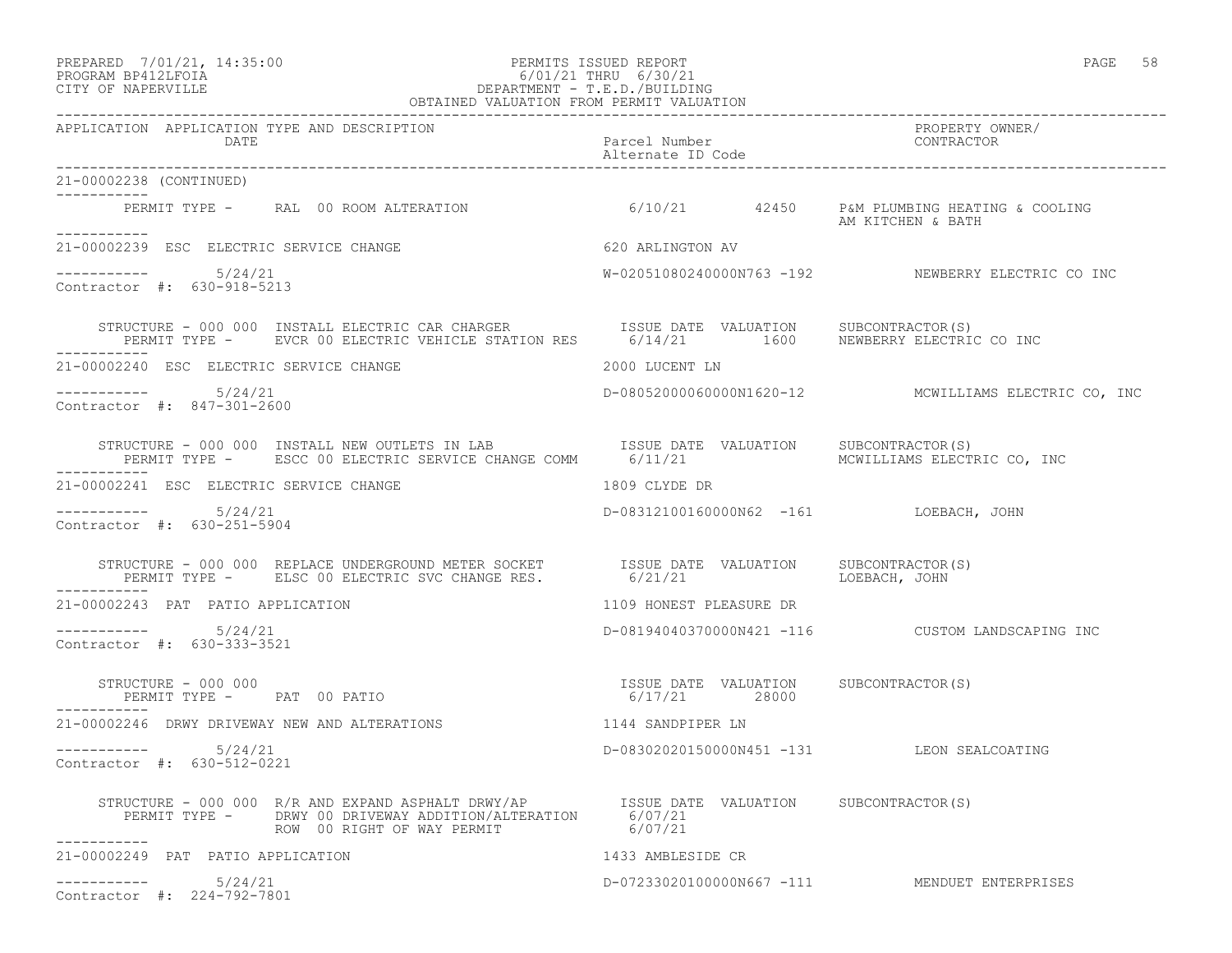| PREPARED 7/01/21, 14:35:00<br>PROGRAM BP412LFOIA<br>OBTAINED VALUATION FROM PERMIT VALUATION<br>OBTAINED VALUATION FROM PERMIT VALUATION<br>OBTAINED VALUATION FROM PERMIT VALUATION |                                                        |                                                          | PAGE 59 |  |
|--------------------------------------------------------------------------------------------------------------------------------------------------------------------------------------|--------------------------------------------------------|----------------------------------------------------------|---------|--|
| DATE                                                                                                                                                                                 | -------------<br>Parcel Number<br>Alternate ID Code    | PROPERTY OWNER/<br>CONTRACTOR                            |         |  |
| 21-00002249 (CONTINUED)                                                                                                                                                              |                                                        |                                                          |         |  |
| STRUCTURE - 000 000<br>PERMIT TYPE -       PAT   00  PATIO<br>------------                                                                                                           | ISSUE DATE VALUATION SUBCONTRACTOR(S)<br>6/11/21 11000 |                                                          |         |  |
| 21-00002251 THA TOWNHOUSE APPLICATION                                                                                                                                                | 2921 SHOWPLACE DR                                      |                                                          |         |  |
| -----------    5/24/21<br>Contractor #: 224-293-3129                                                                                                                                 | W-01044100660201N1845-198 LENNAR HOMES                 |                                                          |         |  |
| XUCTURE – 000 000 1 BLDG 5 UNITS<br>PERMIT TYPE – 3B 00 FOUND. ONLY THA/APT/CONDO/U 6/22/21 166063 INLAND ELECTRIC<br>STRUCTURE - 000 000 1 BLDG 5 UNITS                             |                                                        | HMD CONSTRUCTION<br>S3 PLUMBING<br>EXTERIOR BUILDERS INC |         |  |
| 21-00002252 THA TOWNHOUSE APPLICATION                                                                                                                                                | 2923 SHOWPLACE DR                                      |                                                          |         |  |
| $--------- 5/24/21$<br>Contractor #: 224-293-3129                                                                                                                                    | W-01044100660202N1845-198 LENNAR HOMES                 |                                                          |         |  |
| RUCTURE – 000 000 1 BLDG 5 UNITS<br>PERMIT TYPE – 3B 00 FOUND. ONLY THA/APT/CONDO/U 6/22/21 166063 INLAND ELECTRIC<br>STRUCTURE - 000 000 1 BLDG 5 UNITS                             |                                                        | HMD CONSTRUCTION<br>S3 PLUMBING<br>EXTERIOR BUILDERS INC |         |  |
| 21-00002253 THA TOWNHOUSE APPLICATION                                                                                                                                                | 2925 SHOWPLACE DR                                      |                                                          |         |  |
| $--------$ 5/24/21<br>Contractor #: 224-293-3129                                                                                                                                     | W-01044100660203N1845-198 LENNAR HOMES                 |                                                          |         |  |
| STRUCTURE - 000 000 1 BLDG 5 UNITS                                                                                                                                                   |                                                        | HMD CONSTRUCTION<br>S3 PLUMBING<br>EXTERIOR BUILDERS INC |         |  |
| ----------<br>21-00002254 THA TOWNHOUSE APPLICATION                                                                                                                                  | 2927 SHOWPLACE DR                                      |                                                          |         |  |
| 5/24/21<br>-----------<br>Contractor #: 224-293-3129                                                                                                                                 | W-01044100660204N1845-198 LENNAR HOMES                 |                                                          |         |  |
| STRUCTURE - 000 000 1 BLDG 5 UNITS<br>PERMIT TYPE - 3B 00 FOUND. ONLY THA/APT/CONDO/U 6/22/21 166063 INLAND ELECTRIC                                                                 |                                                        | HMD CONSTRUCTION                                         |         |  |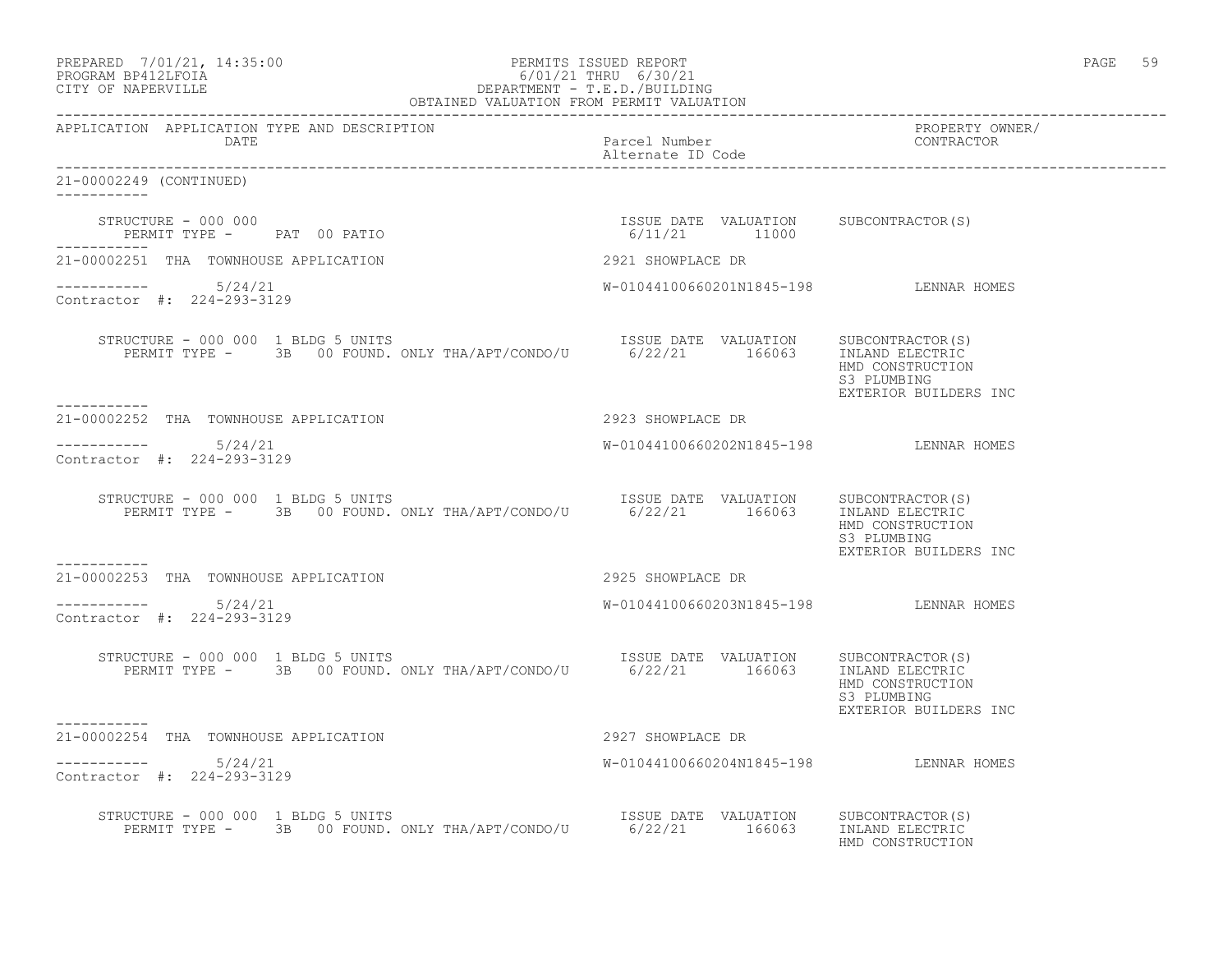|                                                        | $\begin{tabular}{l} \bf PREPARED & 7/01/21, 14:35:00 \\ \bf PROGRAM BP412LFOIA & DEPARTIMENT - T.E.D./BUIDING \\ \bf CITY OF NAPERVILLE & \bf OBTAINED VALUATION FROM PERMIT VALUATION \\ \end{tabular}$ |                                        | PAGE 60                                                                                         |
|--------------------------------------------------------|----------------------------------------------------------------------------------------------------------------------------------------------------------------------------------------------------------|----------------------------------------|-------------------------------------------------------------------------------------------------|
| APPLICATION APPLICATION TYPE AND DESCRIPTION<br>DATE   |                                                                                                                                                                                                          | Parcel Number<br>Alternate ID Code     | PROPERTY OWNER/<br>CONTRACTOR                                                                   |
| 21-00002254 (CONTINUED)                                |                                                                                                                                                                                                          |                                        |                                                                                                 |
| -----------                                            |                                                                                                                                                                                                          |                                        | S3 PLUMBING<br>EXTERIOR BUILDERS INC                                                            |
| 21-00002255 THA TOWNHOUSE APPLICATION                  |                                                                                                                                                                                                          | 2929 SHOWPLACE DR                      |                                                                                                 |
| 5/24/21<br>Contractor #: 224-293-3129                  |                                                                                                                                                                                                          | W-01044100660205N1845-198 LENNAR HOMES |                                                                                                 |
| STRUCTURE - 000 000 1 BLDG 5 UNITS<br>-----------      |                                                                                                                                                                                                          | ISSUE DATE VALUATION SUBCONTRACTOR(S)  | INLAND ELECTRIC<br>HMD CONSTRUCTION<br>S3 PLUMBING<br>EXTERIOR BUILDERS INC                     |
| 21-00002256 HME HOUSE METER-ELECTRIC                   |                                                                                                                                                                                                          | 2929 SHOWPLACE DR HM                   |                                                                                                 |
| $--------- 5/24/21$<br>Contractor #: 224-293-3129      |                                                                                                                                                                                                          | W-01044100660201N1845-198 LENNAR HOMES |                                                                                                 |
| STRUCTURE - 000 000                                    | PERMIT TYPE - MME 00 HOUSE METER-ELECTRIC                                                                                                                                                                | ISSUE DATE VALUATION<br>6/22/21        | SUBCONTRACTOR(S)<br>INLAND ELECTRIC<br>S3 PLUMBING<br>HMD CONSTRUCTION<br>EXTERIOR BUILDERS INC |
| -----------<br>21-00002270 SFR SINGLE FAMILY RESIDENCE |                                                                                                                                                                                                          | 2319 CORN LILY RD                      |                                                                                                 |
| 5/25/21<br>-----------<br>Contractor #: 817-875-7057   |                                                                                                                                                                                                          | W-01103070060000N1839-229 PULTE GROUP  |                                                                                                 |
| STRUCTURE - 000 000 SFR<br>PERMIT TYPE -               | ELEC 00 ELECTRIC FOR SINGLE FAMILY/DPX 6/22/21<br>MECH 00 MECHANICAL FOR SFR/DPX 6/22/21<br>PLRM 00 PLUMBING BASEMENT ROUGH 6/22/21                                                                      | ISSUE DATE VALUATION SUBCONTRACTOR(S)  | SUPERIOR ELECTRICAL TECHNOLOGI<br>S3 PLUMBING                                                   |
|                                                        | PLUM 00 PLUMBING FOR SINGLE FAMILY/DPX 6/22/21                                                                                                                                                           |                                        | HOLIDAY SEWER & WATER/WAUCONDA<br>S3 PLUMBING                                                   |
|                                                        | SFRP 00 SINGLE FAMILY RESIDENCE PERMIT 6/22/21 195000 RABY ROOFING<br>STRU 00 STRUCTURAL FOR SINGLE FAM/DPX 6/22/21                                                                                      |                                        | HOLIDAY SEWER & WATER/WAUCONDA                                                                  |
| 21-00002271 SFR SINGLE FAMILY RESIDENCE                |                                                                                                                                                                                                          | 3619 SARGENT DR                        |                                                                                                 |
| 5/25/21<br>Contractor #: 817-875-7057                  |                                                                                                                                                                                                          | W-011030002895 N1841-229 PULTE GROUP   |                                                                                                 |
| STRUCTURE - 000 000                                    |                                                                                                                                                                                                          | ISSUE DATE VALUATION SUBCONTRACTOR(S)  |                                                                                                 |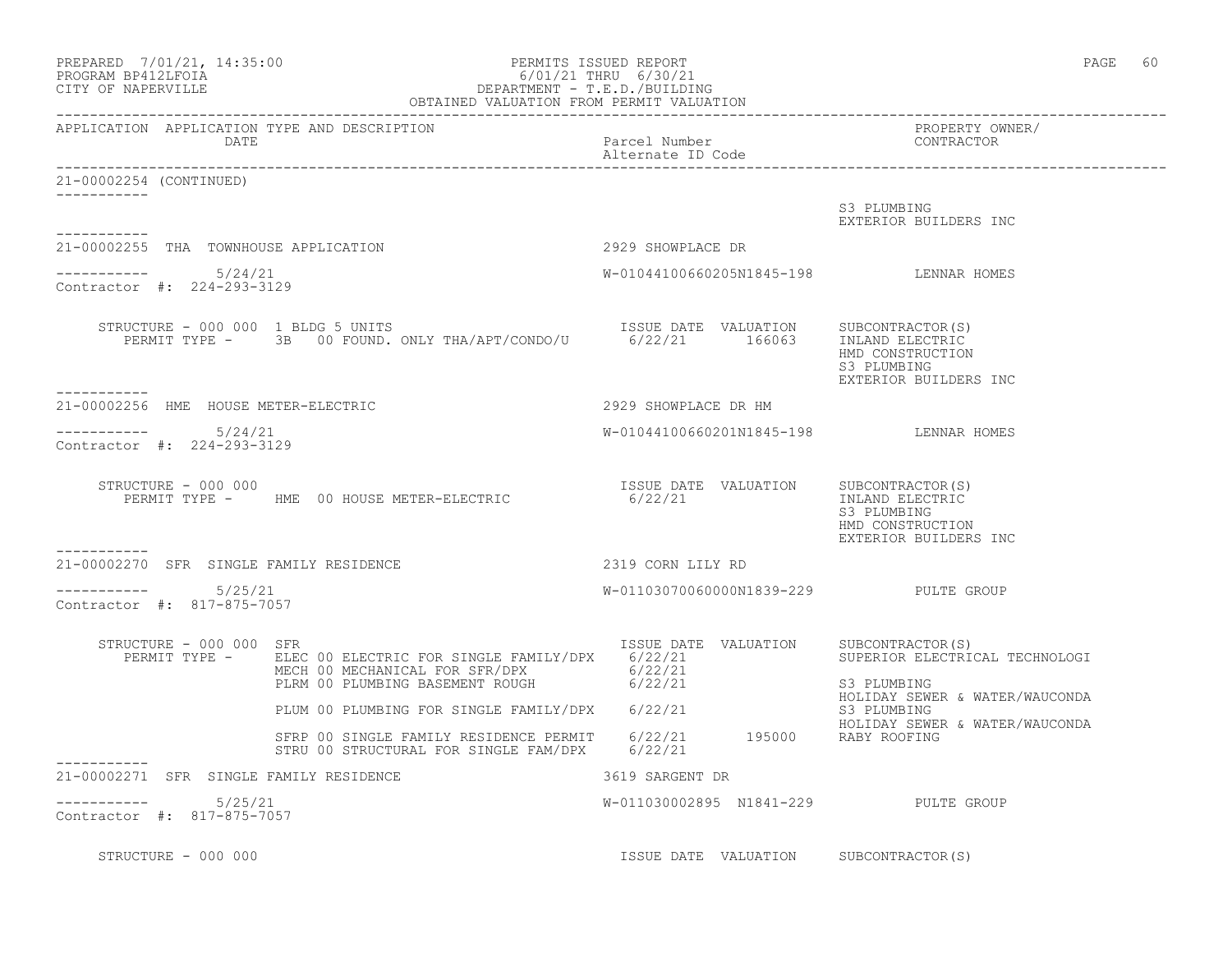PREPARED 7/01/21, 14:35:00 PERMITS ISSUED REPORT PAGE 61

# PROGRAM BP412LFOIA 6/01/21 THRU 6/30/21 CITY OF NAPERVILLE DEPARTMENT - T.E.D./BUILDING

|                                                   |      | OBTAINED VALUATION FROM PERMIT VALUATION                                                                                                                                                                                                                                                                                 |                                    |                                                                                                                                                                                                               |
|---------------------------------------------------|------|--------------------------------------------------------------------------------------------------------------------------------------------------------------------------------------------------------------------------------------------------------------------------------------------------------------------------|------------------------------------|---------------------------------------------------------------------------------------------------------------------------------------------------------------------------------------------------------------|
| APPLICATION APPLICATION TYPE AND DESCRIPTION      | DATE |                                                                                                                                                                                                                                                                                                                          | Parcel Number<br>Alternate ID Code | PROPERTY OWNER/<br>CONTRACTOR                                                                                                                                                                                 |
| 21-00002271 (CONTINUED)<br>__________             |      |                                                                                                                                                                                                                                                                                                                          |                                    |                                                                                                                                                                                                               |
|                                                   |      | PERMIT TYPE - ELEC 00 ELECTRIC FOR SINGLE FAMILY/DPX 6/22/21<br>MECH 00 MECHANICAL FOR SFR/DPX 6/22/21<br>PLRM 00 PLUMBING BASEMENT ROUGH 6/22/21<br>PLRM OU PLUMBING PASETIER RAMILY/DPX 6/22/21<br>BERP 00 SINGLE FAMILY RESIDENCE PERMIT 6/22/21 195000 RABY ROOFING<br>STRU 00 STRUCTURAL FOR SINGLE FAM/DPX 6/22/21 |                                    | SUPERIOR ELECTRICAL TECHNOLOGI<br>S3 PLUMBING<br>HOLIDAY SEWER & WATER/WAUCONDA<br>S3 PLUMBING<br>HOLIDAY SEWER & WATER/WAUCONDA                                                                              |
| 21-00002272 SFR SINGLE FAMILY RESIDENCE           |      | 2548 ACCOLADE AV                                                                                                                                                                                                                                                                                                         |                                    |                                                                                                                                                                                                               |
| $--------- 5/25/21$<br>Contractor #: 817-875-7057 |      |                                                                                                                                                                                                                                                                                                                          |                                    | W-011030002872 N1841-229 PULTE GROUP                                                                                                                                                                          |
| STRUCTURE - 000 000 SFR                           |      | PERMIT TYPE - ELEC 00 ELECTRIC FOR SINGLE FAMILY/DPX 6/22/21<br>MECH 00 MECHANICAL FOR SFR/DPX 6/22/21<br>PLRM 00 PLUMBING BASEMENT ROUGH 6/22/21                                                                                                                                                                        |                                    | ISSUE DATE VALUATION SUBCONTRACTOR(S)<br>SUPERIOR ELECTRICAL TECHNOLOGI<br>S3 PLUMBING<br>HOLIDAY SEWER & WATER/WAUCONDA                                                                                      |
|                                                   |      | STRU 00 STRUCTURAL FOR SINGLE FAM/DPX 6/22/21                                                                                                                                                                                                                                                                            |                                    | PLUM 00 PLUMBING FOR SINGLE FAMILY/DPX 6/22/21 622/21 S3 PLUMBING<br>STRP 00 SINGLE FAMILY RESIDENCE PERMIT 6/22/21 195000 RABY ROOFING<br>STRI 00 SINGLE FAMILY RESIDENCE PERMIT 6/22/21 195000 RABY ROOFING |
| 21-00002274 FN FENCE APPLICATION                  |      |                                                                                                                                                                                                                                                                                                                          | 3307 TUSSELL ST                    |                                                                                                                                                                                                               |
| Contractor #: 815-836-8731                        |      |                                                                                                                                                                                                                                                                                                                          |                                    | W-01112050460000N719 -217 NORTHWEST CEDAR/ROMEOVILLE                                                                                                                                                          |
| STRUCTURE - 000 000<br>PERMIT TYPE - FN 00 FENCE  |      |                                                                                                                                                                                                                                                                                                                          | 6/02/21 6850                       | ISSUE DATE VALUATION SUBCONTRACTOR(S)                                                                                                                                                                         |
| 21-00002275 FN FENCE APPLICATION                  |      |                                                                                                                                                                                                                                                                                                                          | 2130 SABER CT                      |                                                                                                                                                                                                               |
| $--------- 5/25/21$<br>Contractor #: 630-292-4649 |      |                                                                                                                                                                                                                                                                                                                          |                                    | D-08313100050000N159 -175 CEDAR MOUNTAIN FENCE CO                                                                                                                                                             |
|                                                   |      | PERMIT TYPE - FN 00 FENCE                                                                                                                                                                                                                                                                                                | 6/03/21 6850                       | ISSUE DATE VALUATION SUBCONTRACTOR(S)                                                                                                                                                                         |
| 21-00002292 FN FENCE APPLICATION                  |      |                                                                                                                                                                                                                                                                                                                          | 815 W BAUER RD                     |                                                                                                                                                                                                               |
| ----------- 5/25/21<br>Contractor #: 630-551-3400 |      |                                                                                                                                                                                                                                                                                                                          |                                    | D-07121010310000N582 -38 CLASSIC FENCE/OSWEGO                                                                                                                                                                 |
| STRUCTURE - 000 000                               |      |                                                                                                                                                                                                                                                                                                                          |                                    | ISSUE DATE VALUATION SUBCONTRACTOR(S)                                                                                                                                                                         |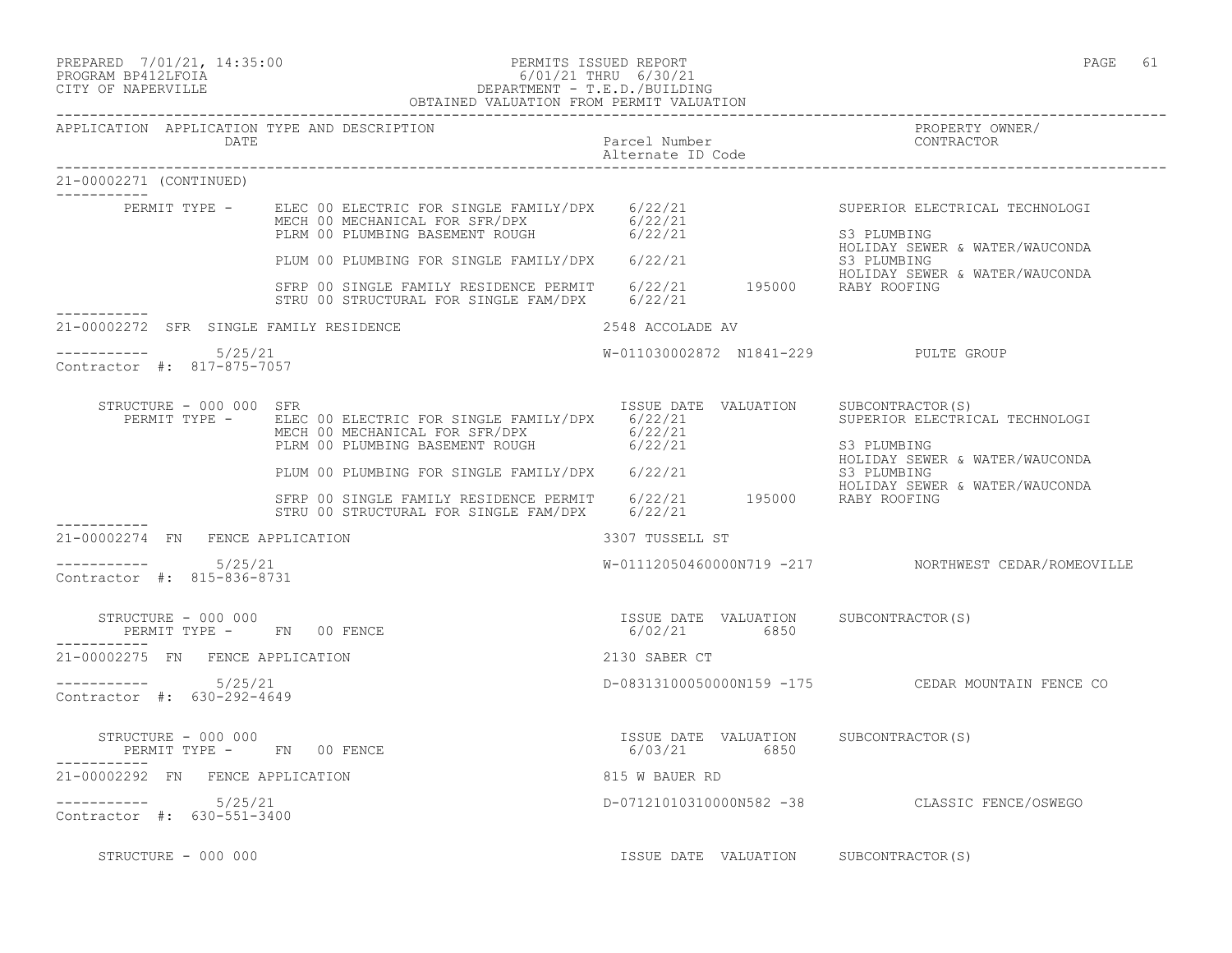#### PREPARED 7/01/21, 14:35:00 PERMITS ISSUED REPORT PAGE 62 PROGRAM BP412LFOIA 6/01/21 THRU 6/30/21 CITY OF NAPERVILLE DEPARTMENT - T.E.D./BUILDING OBTAINED VALUATION FROM PERMIT VALUATION

| APPLICATION APPLICATION TYPE AND DESCRIPTION<br>DATE                                                                                                                                      | Parcel Number<br>Alternate ID Code                    | PROPERTY OWNER/<br>CONTRACTOR                         |  |
|-------------------------------------------------------------------------------------------------------------------------------------------------------------------------------------------|-------------------------------------------------------|-------------------------------------------------------|--|
| 21-00002292 (CONTINUED)                                                                                                                                                                   |                                                       |                                                       |  |
| PERMIT TYPE - FN 00 FENCE                                                                                                                                                                 | $6/17/21$ 4700                                        |                                                       |  |
| 21-00002293 DRWY DRIVEWAY NEW AND ALTERATIONS                                                                                                                                             | 2404 WILD TIMOTHY RD                                  |                                                       |  |
| $--------- 5/25/21$<br>Contractor #: 630-393-5646                                                                                                                                         | W-01222100180000N834 -275 POWER PAVING                |                                                       |  |
| STRUCTURE - 000 000 R/R ASPAHLT DRWY/APRON ISSUE DATE VALUATION SUBCONTRACTOR(S)<br>PERMIT TYPE - DRWY 00 DRIVEWAY ADDITION/ALTERATION 6/02/21 2800<br>ROW 00 RIGHT OF WAY PERMIT 6/02/21 |                                                       |                                                       |  |
| -----------<br>21-00002298 OCCI OCCUPANCY INSPECTION                                                                                                                                      | 654 S ROUTE 59                                        |                                                       |  |
| $--------- 5/25/21$<br>Contractor #:                                                                                                                                                      |                                                       |                                                       |  |
|                                                                                                                                                                                           |                                                       |                                                       |  |
| -----------<br>21-00002301 FN FENCE APPLICATION                                                                                                                                           | 1148 WYDOWN CT                                        |                                                       |  |
| $--------- 5/25/21$<br>Contractor #: 630-892-3381                                                                                                                                         | D-08292040080000N152 -133 PRECISION FENCE             |                                                       |  |
| STRUCTURE - 000 000<br>PERMIT TYPE - FN 00 FENCE                                                                                                                                          | ISSUE DATE VALUATION SUBCONTRACTOR(S)<br>6/01/21 8182 |                                                       |  |
| 21-00002303 FN FENCE APPLICATION                                                                                                                                                          | 1324 LAZY HOLLOW CT                                   |                                                       |  |
| $--------- 5/25/21$<br>Contractor #: 331-315-6385                                                                                                                                         |                                                       | D-08284170950000N693 -150 H&G CONTRACTOR MANAGEMENT   |  |
| STRUCTURE - 000 000<br>PERMIT TYPE - FN 00 FENCE                                                                                                                                          | ISSUE DATE VALUATION SUBCONTRACTOR(S)<br>6/17/21 6000 |                                                       |  |
| 21-00002304 SIGN SIGN APPLICATIONS                                                                                                                                                        | 2775 SHOWPLACE DR 111                                 |                                                       |  |
| $--------- 5/26/21$<br>Contractor #: 708-365-5555                                                                                                                                         |                                                       | W-01044100720000N1572-198 MIDWEST SIGN & LIGHTING INC |  |
| STRUCTURE - 000 000<br>PERMIT TYPE - SIGN 00 SIGN                                                                                                                                         | ISSUE DATE VALUATION SUBCONTRACTOR (S)<br>6/10/21     |                                                       |  |
| 21-00002306 DRWY DRIVEWAY NEW AND ALTERATIONS                                                                                                                                             | 2735 SALIX CR                                         |                                                       |  |
| $--------- 5/26/21$<br>Contractor #: 630-809-6911                                                                                                                                         | W-01023090090000N802 -201 FERNANDO CRUZ               |                                                       |  |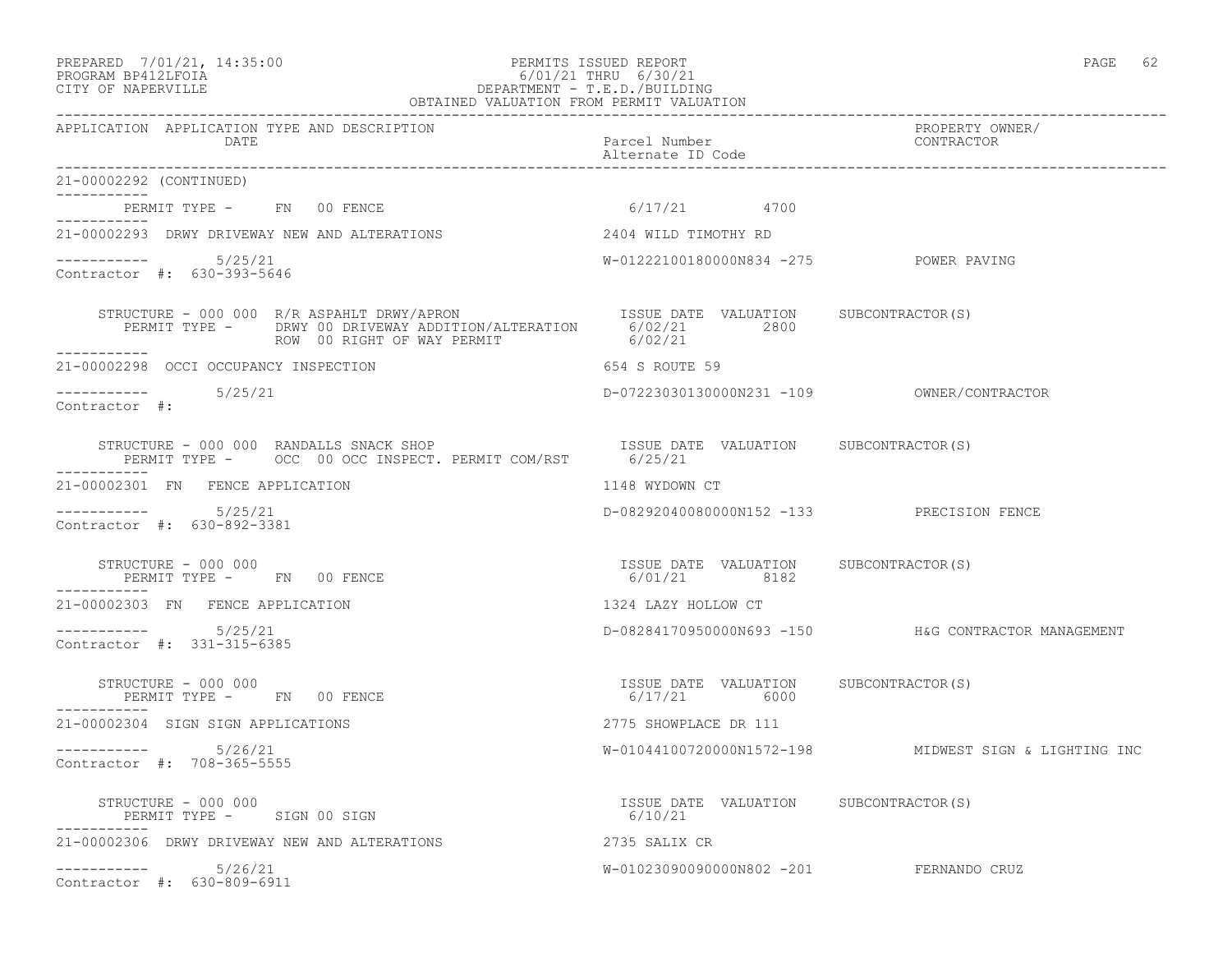PREPARED 7/01/21, 14:35:00 PERMITS ISSUED REPORT PAGE 63

21-00002306 (CONTINUED)

 $--------- 5/26/21$ 

Contractor #: 630-933-9881

Contractor #: 817-875-7057

-----------

-----------

-----------

# PROGRAM BP412LFOIA 6/01/21 THRU 6/30/21

CITY OF NAPERVILLE DEPARTMENT - T.E.D./BUILDING OBTAINED VALUATION FROM PERMIT VALUATION ------------------------------------------------------------------------------------------------------------------------------------ APPLICATION APPLICATION TYPE AND DESCRIPTION PROPERTY OWNER/ DATE **Parcel Number** Parcel Number Contractor Parcel Number Alternate ID Code ------------------------------------------------------------------------------------------------------------------------------------ STRUCTURE - 000 000 BRICK PAVER DRWY/PR WALKS/AP ISSUE DATE VALUATION SUBCONTRACTOR(S) PERMIT TYPE - DRWY 00 DRIVEWAY ADDITION/ALTERATION 6/09/21 20000 ROW 00 RIGHT OF WAY PERMIT 6/09/21 21-00002308 FN FENCE APPLICATION 1903 CLYDE DR ----------- 5/26/21 D-08314000030000N177 -176 SP FENCE-WARRENVILLE STRUCTURE - 000 000 ISSUE DATE VALUATION SUBCONTRACTOR(S) PERMIT TYPE - FN 00 FENCE 21-00002309 SFR SINGLE FAMILY RESIDENCE 2935 LANCELOT LN ----------- 5/26/21 W-01103000281841N1841-229 PULTE GROUP STRUCTURE - 000 000 SFR<br>PERMIT TYPE - ELEC 00 ELECTRIC FOR SINGLE FAMILY/DPX 6/22/21 61230 SUPERIOR ELECTRICAL TECHNOLOGI PERMIT TYPE - BLEC 00 ELECTRIC FOR SINGLE FAMILY/DPX 6/22/21

| MECH 00 MECHANICAL FOR SFR/DPX<br>PATO 00 PATIO WITH STRUCTURE<br>PLRM 00 PLUMBING BASEMENT ROUGH | 6/22/21<br>$6/22/21$ 195000<br>6/22/21   | S3 PLUMBING                                         |
|---------------------------------------------------------------------------------------------------|------------------------------------------|-----------------------------------------------------|
| PLUM 00 PLUMBING FOR SINGLE FAMILY/DPX                                                            | 6/22/21                                  | HOLIDAY SEWER & WATER/WAUCONDA<br>S3 PLUMBING       |
| SFRP 00 SINGLE FAMILY RESIDENCE PERMIT<br>STRU 00 STRUCTURAL FOR SINGLE FAM/DPX                   | 6/22/21 195000<br>6/22/21                | HOLIDAY SEWER & WATER/WAUCONDA<br>RABY ROOFING      |
| 21-00002310<br>PAT PATIO APPLICATION                                                              | 87 SALT RIVER CT                         |                                                     |
| 5/26/21<br>Contractor #:<br>630-801-8541                                                          | W-02064050040000N774 -206 KESTREL DESIGN |                                                     |
| STRUCTURE - 000 000<br>PERMIT TYPE - PAT 00 PATIO                                                 | ISSUE DATE<br>VALUATION<br>6/15/21       | SUBCONTRACTOR (S)                                   |
| 21-00002311<br>SFR SINGLE FAMILY RESIDENCE                                                        | 2927 LANCELOT LN                         |                                                     |
| 5/26/21<br>Contractor #: 817-875-7057                                                             | W-011030002815 N1841-229                 | PULTE GROUP                                         |
| STRUCTURE - 000 000<br>SFR<br>ELEC 00 ELECTRIC FOR SINGLE FAMILY/DPX<br>PERMIT TYPE -             | ISSUE DATE<br>VALUATION<br>6/22/21       | SUBCONTRACTOR (S)<br>SUPERIOR ELECTRICAL TECHNOLOGI |

MECH 00 MECHANICAL FOR SFR/DPX 6/22/21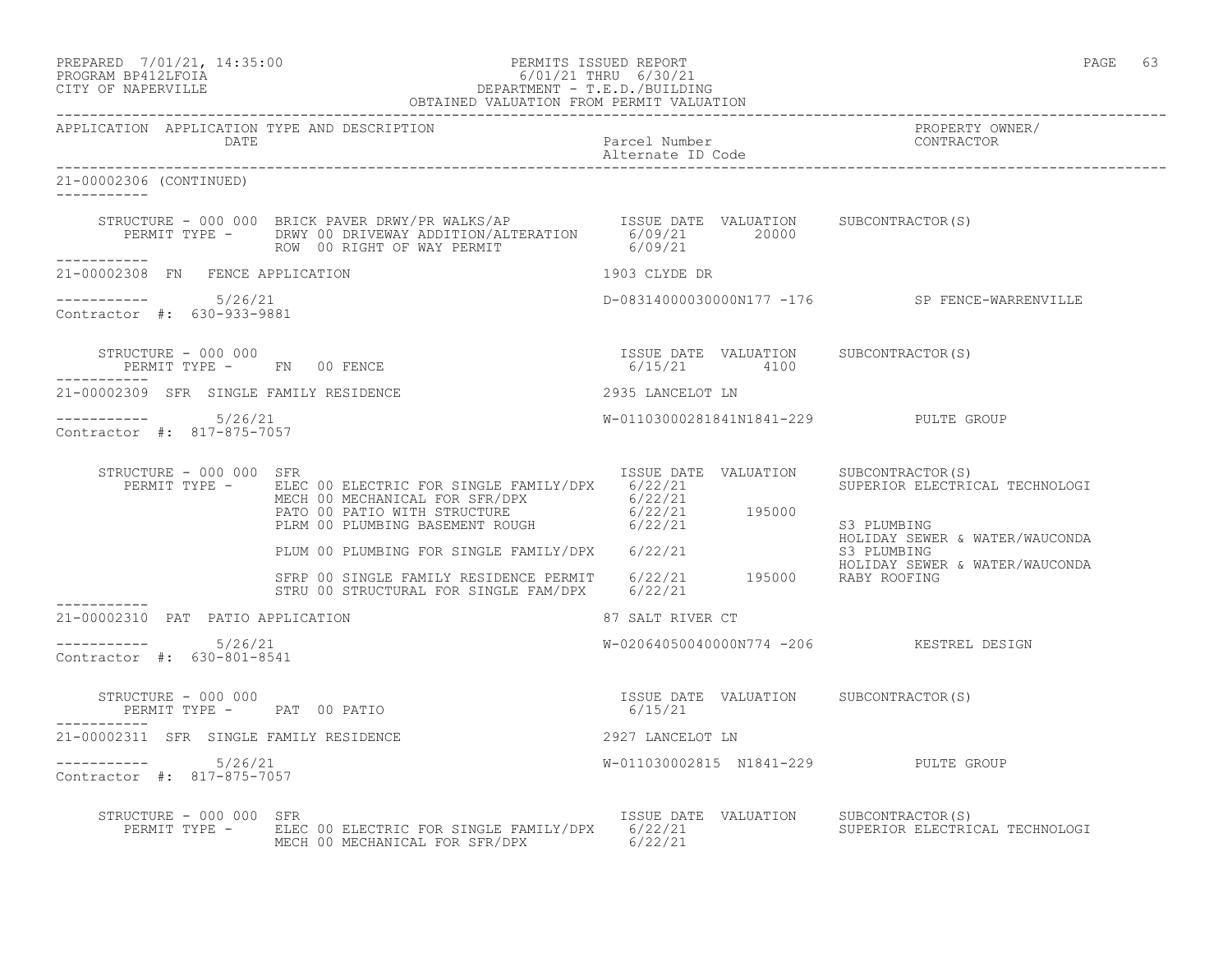# PREPARED 7/01/21, 14:35:00 PERMITS ISSUED REPORT PAGE 64<br>PROGRAM BP412LFOIA PAGE 64 PROGRAM PROGRAM PROGRAM PROGRAM PAGE 64 PROGRAM BP412LFOIA 6/01/21 THRU 6/30/21 CITY OF NAPERVILLE DEPARTMENT - T.E.D./BUILDING

|                                                       | OBTAINED VALUATION FROM PERMIT VALUATION                                                                                                                                                                                                                                                                                                                           |                                                                                                           |                                                    |
|-------------------------------------------------------|--------------------------------------------------------------------------------------------------------------------------------------------------------------------------------------------------------------------------------------------------------------------------------------------------------------------------------------------------------------------|-----------------------------------------------------------------------------------------------------------|----------------------------------------------------|
| APPLICATION APPLICATION TYPE AND DESCRIPTION<br>DATE  |                                                                                                                                                                                                                                                                                                                                                                    | Parcel Number<br>Alternate ID Code                                                                        | PROPERTY OWNER/<br>CONTRACTOR                      |
| 21-00002311 (CONTINUED)                               |                                                                                                                                                                                                                                                                                                                                                                    |                                                                                                           |                                                    |
|                                                       |                                                                                                                                                                                                                                                                                                                                                                    |                                                                                                           |                                                    |
|                                                       | PLUM 00 PLUMBING FOR SINGLE FAMILY/DPX 6/22/21 S3 PLUMBING<br>SFRP 00 SINGLE FAMILY RESIDENCE PERMIT 6/22/21 195000 RABY ROOFING<br>STRU 00 STRUCTURAL FOR SINGLE FAM/DPX 6/22/21                                                                                                                                                                                  |                                                                                                           |                                                    |
| 21-00002312 SFR SINGLE FAMILY RESIDENCE               |                                                                                                                                                                                                                                                                                                                                                                    | 3643 GOLD CUP LN                                                                                          |                                                    |
| ----------    5/26/21<br>Contractor #: 817-875-7057   |                                                                                                                                                                                                                                                                                                                                                                    | W-0110300028190 N1841-229 PULTE GROUP                                                                     |                                                    |
| STRUCTURE - 000 000 SFR                               | PERMIT TYPE - ELEC 00 ELECTRIC FOR SINGLE FAMILY/DPX 6/22/21 SUPERIOR ELECTRICAL TECHNOLOGI<br>MECH 00 MECHANICAL FOR SFR/DPX 6/22/21 6/22/21 S3 PLUMBING<br>HOLIDAY SEWER & WATER/WAUCONDA                                                                                                                                                                        | ISSUE DATE VALUATION SUBCONTRACTOR(S)                                                                     | HOLIDAY SEWER & WATER/WAUCONDA                     |
|                                                       | PLUM 00 PLUMBING FOR SINGLE FAMILY/DPX 6/22/21 6/22/21<br>STRP 00 SINGLE FAMILY RESIDENCE PERMIT 6/22/21 195000 RABY ROOFING<br>STRP 00 SINGLE FAMILY RESIDENCE PERMIT 6/22/21 195000 RABY ROOFING                                                                                                                                                                 |                                                                                                           |                                                    |
|                                                       | STRU 00 STRUCTURAL FOR SINGLE FAM/DPX 6/22/21                                                                                                                                                                                                                                                                                                                      |                                                                                                           |                                                    |
|                                                       | 21-00002313 DRWY DRIVEWAY NEW AND ALTERATIONS 1433 AMBLESIDE CR                                                                                                                                                                                                                                                                                                    |                                                                                                           |                                                    |
| -----------     5/26/21<br>Contractor #: 224-792-7801 |                                                                                                                                                                                                                                                                                                                                                                    |                                                                                                           | D-07233020100000N667 -111 MENDUET ENTERPRISES      |
|                                                       | STRUCTURE - 000 000 BRICK PAVER DRWY/PR WALK/AP                ISSUE DATE VALUATION      SUBCONTRACTOR(S)<br>PERMIT TYPE -        DRWY 00 DRIVEWAY ADDITION/ALTERATION         6/07/21                8000      MENDUET ENTERPRIS                                                                                                                                  |                                                                                                           |                                                    |
| 21-00002314 FN FENCE APPLICATION                      |                                                                                                                                                                                                                                                                                                                                                                    | 1016 ELIZABETH AV                                                                                         |                                                    |
| $--------- 5/26/21$<br>Contractor #: 708-301-1200     |                                                                                                                                                                                                                                                                                                                                                                    |                                                                                                           | D-08184200070000N418 -86 AMERICA'S BACKYARD/JOLIET |
|                                                       | $\begin{array}{cccccccccc} \texttt{STRUCTURE} & - & 000 & 000 & & & & & \\ \texttt{PERMIT TYPE} & - & & \texttt{FN} & 00 & \texttt{FENCE} & & & & \\ \end{array} \hspace{2.5in} \begin{array}{cccccccccc} \texttt{TSSUE} & \texttt{DATE} & \texttt{VALUATION} & & \texttt{SUBCONTRACTOR(S)} \\ & & & & & & \\ \texttt{6/03/21} & & & & & 10300 & & \\ \end{array}$ |                                                                                                           |                                                    |
|                                                       | 21-00002315 POOL POOL ABOVE/INGROUND RESIDENTIAL 911 PARKSIDE RD                                                                                                                                                                                                                                                                                                   |                                                                                                           |                                                    |
| $--------- 5/26/21$<br>Contractor #: 630-416-8998     |                                                                                                                                                                                                                                                                                                                                                                    |                                                                                                           | D-08192180300000N1237-101 C.B. CONLIN LANDSCAPE    |
| STRUCTURE - 000 000                                   | NUCTURE - 000 000<br>PERMIT TYPE -     FRP* 00 FIREPLACE PREFAB<br>PAT 00 PATIO<br>SPA 00 SPA/HOT TUB                                                                                                                                                                                                                                                              | 1SSUE DATE VALUATION SUBCONTRACTOR(S)<br>6/18/21 45000 CORDIAL ELECTRIC<br>6/18/21 45000 CORDIAL ELECTRIC |                                                    |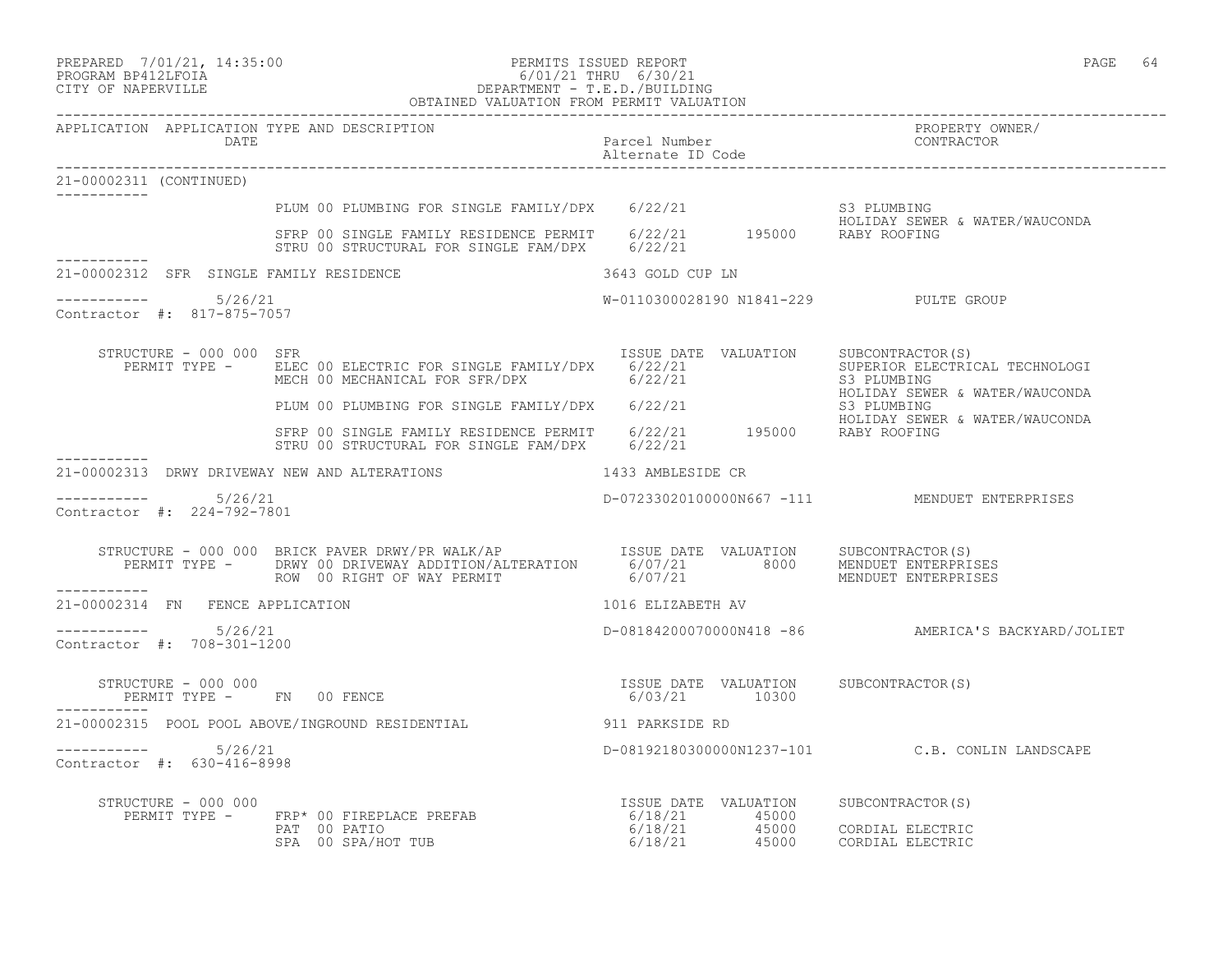#### PREPARED 7/01/21, 14:35:00 PERMITS ISSUED REPORT PAGE 65 PROGRAM BP412LFOIA 6/01/21 THRU 6/30/21 CITY OF NAPERVILLE DEPARTMENT - T.E.D./BUILDING OBTAINED VALUATION FROM PERMIT VALUATION

| APPLICATION APPLICATION TYPE AND DESCRIPTION<br>DATE                                                                                               | Parcel Number<br>Alternate ID Code                    | PROPERTY OWNER/<br>CONTRACTOR                     |  |
|----------------------------------------------------------------------------------------------------------------------------------------------------|-------------------------------------------------------|---------------------------------------------------|--|
| 21-00002319 FN FENCE APPLICATION                                                                                                                   | 2728 NEWPORT DR                                       |                                                   |  |
| $--------- 5/26/21$<br>Contractor #: 630-292-4649                                                                                                  |                                                       | W-01014050250000N562 -204 CEDAR MOUNTAIN FENCE CO |  |
| STRUCTURE - 000 000<br>PERMIT TYPE - FN 00 FENCE<br>-----------                                                                                    | ISSUE DATE VALUATION SUBCONTRACTOR(S)<br>6/03/21 5500 |                                                   |  |
| 21-00002321 FN FENCE APPLICATION                                                                                                                   | 3716 SUNBURST LN                                      |                                                   |  |
| $--------- 5/26/21$<br>Contractor #: 630-551-3400                                                                                                  |                                                       | W-01091050100000N1365-212 CLASSIC FENCE/OSWEGO    |  |
| STRUCTURE - 000 000<br>PERMIT TYPE - FN 00 FENCE                                                                                                   | ISSUE DATE VALUATION SUBCONTRACTOR(S)<br>6/01/21 5560 |                                                   |  |
| 21-00002323 RAD RES ADDITIONS (NEW SQ FTG)                                                                                                         | 1355 OLD DOMINION RD                                  |                                                   |  |
| $--------- 5/26/21$<br>Contractor #: 630-355-6557                                                                                                  |                                                       | D-08202060130000N113 -103 OPAL ENTERPRISES INC    |  |
| STRUCTURE - 000 000 PORTICO<br>PERMIT TYPE -     RAD 00 ROOM ADDITION                                   6/22/21       11561     OPAT. ENTERPRICTOR | 6/22/21 11561 OPAL ENTERPRISES INC                    |                                                   |  |
| 21-00002328 FN FENCE APPLICATION                                                                                                                   | 2217 PONTIAC CR                                       |                                                   |  |
| $--------- 5/26/21$<br>Contractor #: 630-551-3400                                                                                                  |                                                       | W-02061090070000N84 -190 CLASSIC FENCE/OSWEGO     |  |
| STRUCTURE - 000 000<br>PERMIT TYPE - FN 00 FENCE                                                                                                   | ISSUE DATE VALUATION SUBCONTRACTOR(S)<br>6/10/21 7100 |                                                   |  |
| 21-00002330 ESC ELECTRIC SERVICE CHANGE                                                                                                            | 813 CUMBERLAND CT                                     |                                                   |  |
| $--------- 5/26/21$<br>Contractor #: 224-829-1833                                                                                                  |                                                       | W-02052030160000N406 -193 CONNECTED ELECTRIC      |  |
| STRUCTURE - 000 000<br>PERMIT TYPE -      ELSC 00 ELECTRIC SVC CHANGE RES.              6/21/21<br>GONNECTED ELECTRIC (21/21                       |                                                       |                                                   |  |
| 21-00002333 RAD RES ADDITIONS (NEW SQ FTG)                                                                                                         | 1048 CAROLINE CT                                      |                                                   |  |
| $--------- 5/26/21$<br>Contractor #: 708-785-2684                                                                                                  |                                                       | W-02054070300000N1574-208 GREAT DAY IMPROVEMENTS  |  |
| STRUCTURE - 000 000 SUNROOM ADDITION                                                                                                               | ISSUE DATE VALUATION SUBCONTRACTOR(S)                 |                                                   |  |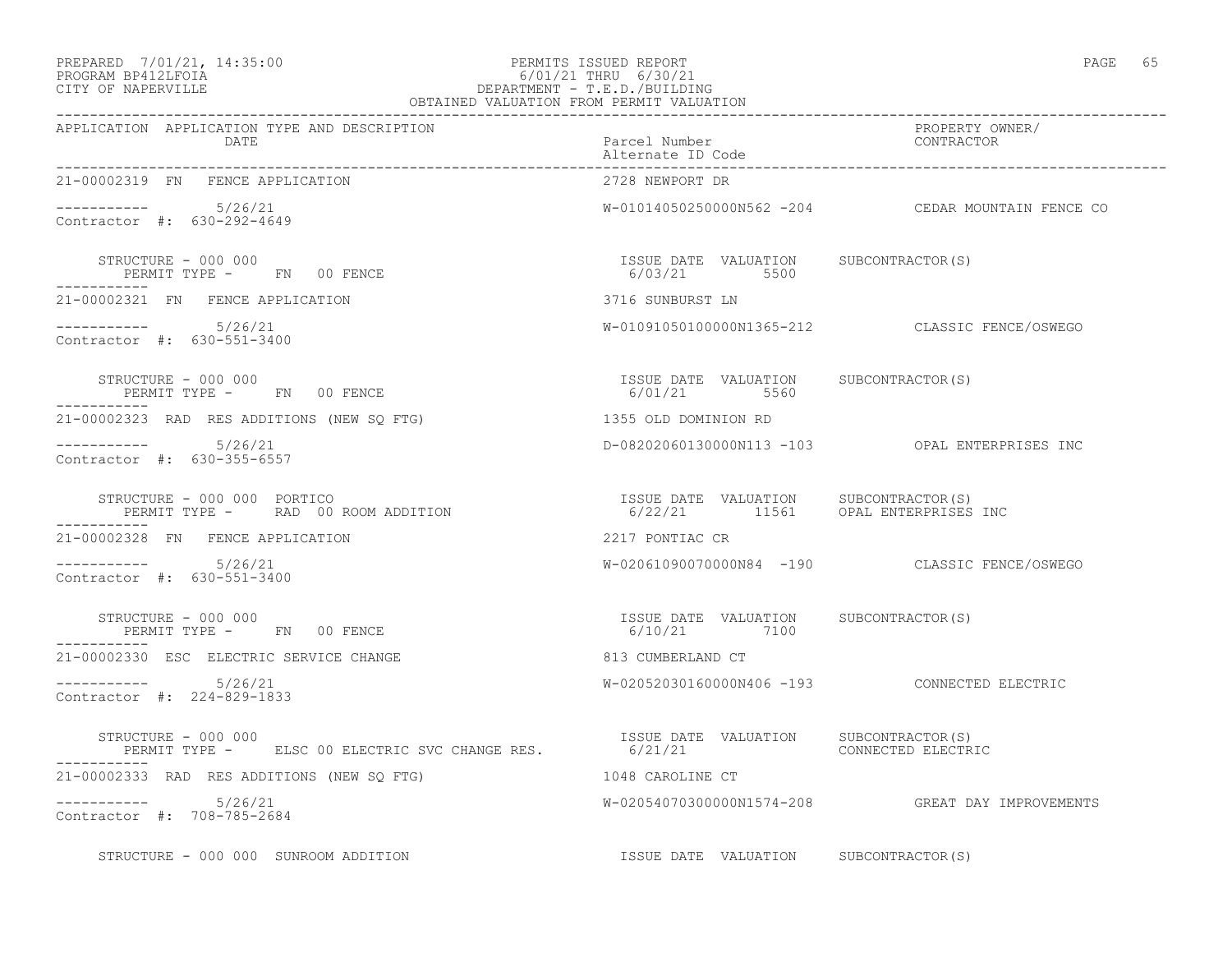# PREPARED 7/01/21, 14:35:00 PERMITS ISSUED REPORT PAGE 66 PROGRAM BP412LFOIA 6/01/21 THRU 6/30/21 CITY OF NAPERVILLE DEPARTMENT - T.E.D./BUILDING

| OBTAINED VALUATION FROM PERMIT VALUATION                                                                                                                                                                                     |                                                       |                                                  |  |  |
|------------------------------------------------------------------------------------------------------------------------------------------------------------------------------------------------------------------------------|-------------------------------------------------------|--------------------------------------------------|--|--|
| APPLICATION APPLICATION TYPE AND DESCRIPTION<br>DATE                                                                                                                                                                         | Parcel Number<br>Alternate ID Code                    | PROPERTY OWNER/<br>CONTRACTOR                    |  |  |
| 21-00002333 (CONTINUED)                                                                                                                                                                                                      |                                                       |                                                  |  |  |
| PERMIT TYPE - RAD 00 ROOM ADDITION 6/30/21 59510 NEW CENTURY CONSTRUCTION                                                                                                                                                    |                                                       | AGT ELECTRIC                                     |  |  |
| 21-00002334 FN FENCE APPLICATION                                                                                                                                                                                             | 1007 WHITEWATER LN                                    |                                                  |  |  |
| $--------- 5/26/21$<br>Contractor #: 815-744-9390                                                                                                                                                                            |                                                       | D-07261010290000N700 -126 THE CEDAR MILL-MORRIS  |  |  |
| STRUCTURE - 000 000<br>STRUCTURE - UUU UUU<br>PERMIT TYPE -     FN   00 FENCE                                                                                                                                                | ISSUE DATE VALUATION SUBCONTRACTOR(S)<br>6/17/21 7500 |                                                  |  |  |
| 21-00002336 FN FENCE APPLICATION                                                                                                                                                                                             | 119 N WRIGHT ST                                       |                                                  |  |  |
| $--------$ 5/26/21<br>Contractor #: 630-406-8410                                                                                                                                                                             |                                                       | D-08183080140000N436 -85 PARAMOUNT FENCE-BATAVIA |  |  |
| STRUCTURE - 000 000<br>PERMIT TYPE - FN 00 FENCE                                                                                                                                                                             | ISSUE DATE VALUATION SUBCONTRACTOR(S)<br>6/07/21 6000 |                                                  |  |  |
| 21-00002337 ESC ELECTRIC SERVICE CHANGE                                                                                                                                                                                      | 620 VIRGINIA CT                                       |                                                  |  |  |
| ----------    5/27/21<br>Contractor #: 443-538-2958                                                                                                                                                                          | D-07251030080000N680 -128 TESLA, INC.                 |                                                  |  |  |
| STRUCTURE - 000 000 PHOTOVOLTAIC SYSTEM                               ISSUE DATE VALUATION      SUBCONTRACTOR(S)<br>PERMIT TYPE -      PV   00 SOLAR PHOTOVOLTAIC                        6/17/21      15000      TESLA, INC. |                                                       |                                                  |  |  |
| 21-00002338 FN FENCE APPLICATION                                                                                                                                                                                             | 811 BAKEWELL LN                                       |                                                  |  |  |
| $--------- 5/27/21$<br>Contractor #: 815-436-7440                                                                                                                                                                            |                                                       | D-08294080120000N184 -148 CEDAR RUSTIC/JOLIET    |  |  |
| STRUCTURE - 000 000<br>PERMIT TYPE - FN 00 FENCE                                                                                                                                                                             | ISSUE DATE VALUATION SUBCONTRACTOR(S)<br>6/11/21 4206 |                                                  |  |  |
| 21-00002339 ESC ELECTRIC SERVICE CHANGE                                                                                                                                                                                      | 639 CONESTOGA RD                                      |                                                  |  |  |
| $--------- 5/27/21$<br>Contractor #:                                                                                                                                                                                         | D-07013060190000N1316-23 93ENERGY                     |                                                  |  |  |
| STRUCTURE - 000 000 PHOTOVOLTAIC SYSTEM                               ISSUE DATE VALUATION     SUBCONTRACTOR(S)<br>PERMIT TYPE -      PV   00 SOLAR PHOTOVOLTAIC                       6/17/21        15000       93ENERGY   |                                                       |                                                  |  |  |
| 21-00002340 ESC ELECTRIC SERVICE CHANGE                                                                                                                                                                                      | 927 CENTURY FARM LN                                   |                                                  |  |  |
| $--------- 5/27/21$<br>Contractor #:                                                                                                                                                                                         | D-07112190030000N1312-37 93ENERGY                     |                                                  |  |  |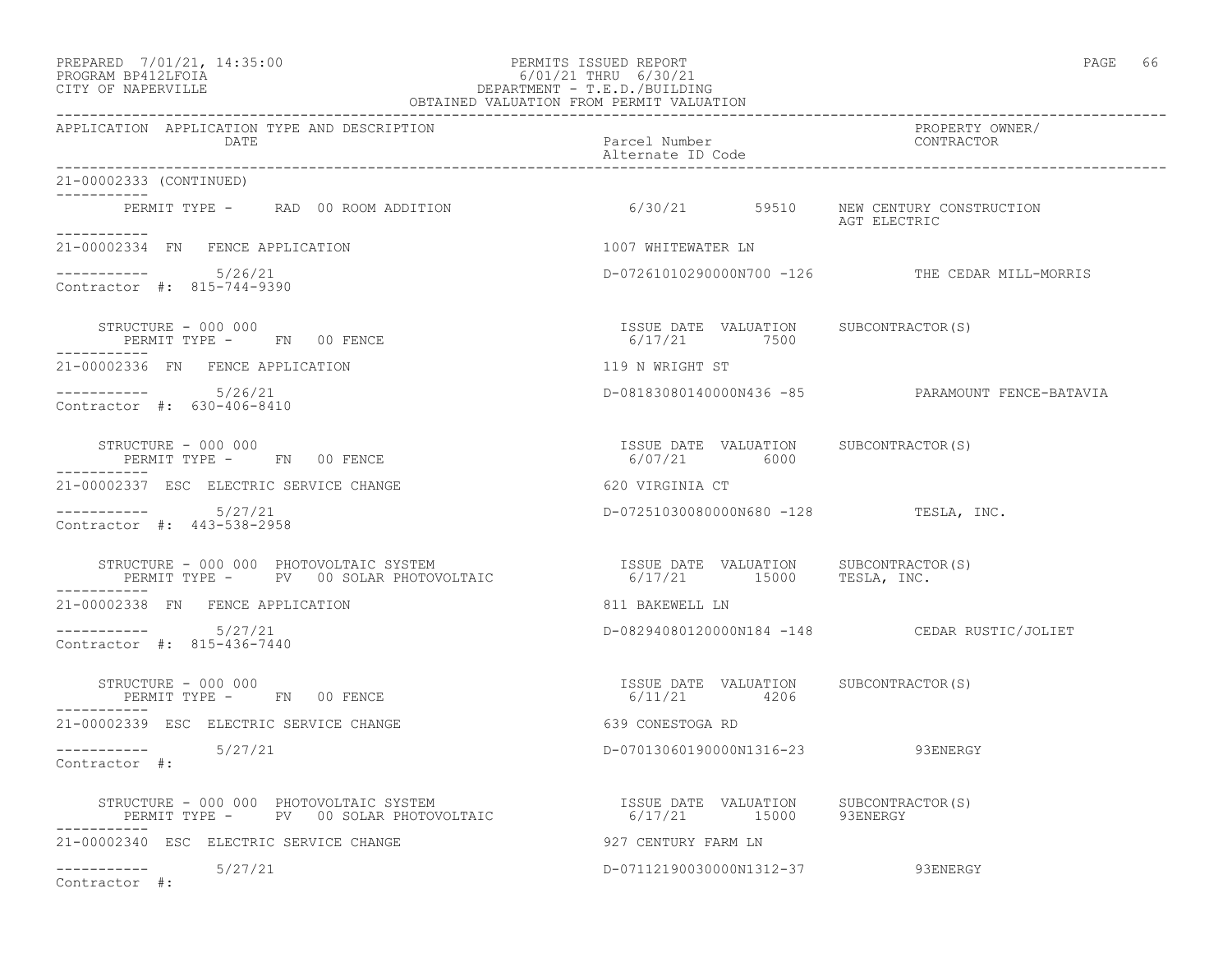| PREPARED            | 7/01/21, 14:35:00 |  |
|---------------------|-------------------|--|
| גדרת ולולפם וגמרוסם |                   |  |

#### PREPARED 7/01/21, 14:35:00 PERMITS ISSUED REPORT PAGE 67 PROGRAM BP412LFOIA 6/01/21 THRU 6/30/21 CITY OF NAPERVILLE DEPARTMENT - T.E.D./BUILDING OBTAINED VALUATION FROM PERMIT VALUATION

------------------------------------------------------------------------------------------------------------------------------------

APPLICATION APPLICATION TYPE AND DESCRIPTION PROPERTY OWNER/ DATE Parcel Number Contractor Contractor Contractor Parcel Number Contractor Contractor Contractor Contractor Contractor Contractor Contractor Contractor Contractor Contractor Contractor Contractor Contractor Contractor Co Alternate ID Code ------------------------------------------------------------------------------------------------------------------------------------ 21-00002340 (CONTINUED) ----------- STRUCTURE - 000 000 PHOTOVOLTAIC SYSTEM ISSUE DATE VALUATION SUBCONTRACTOR(S) PERMIT TYPE - PV 00 SOLAR PHOTOVOLTAIC 6/30/21 15000 93ENERGY ----------- 21-00002341 FN FENCE APPLICATION 620 E 8TH AV ----------- 5/27/21 D-08182010010000N44 -71 CEDAR MOUNTAIN FENCE CO Contractor #: 630-292-4649 STRUCTURE - 000 000 ISSUE DATE VALUATION SUBCONTRACTOR(S) PERMIT TYPE - FN 00 FENCE 10000 120000 FERMIT TYPE - FN 00 FENCE ----------- 21-00002344 DRWY DRIVEWAY NEW AND ALTERATIONS 1673 ESTATE CR ----------- 5/27/21 D-08284020290000N464 -150 HUNTER ASPHALT PAVING INC Contractor #: 630-240-3090 STRUCTURE - 000 000 R/R AND EXPAND ASPAHLT DRWY/AP ISSUE DATE VALUATION SUBCONTRACTOR(S) PERMIT TYPE - DRWY 00 DRIVEWAY ADDITION/ALTERATION 6/08/21 4500 HUNTER ASPHALT PAVING INC ROW 00 RIGHT OF WAY PERMIT  $6/08/21$  6.008/21 HUNTER ASPHALT PAVING INC ----------- 21-00002347 DRWY DRIVEWAY NEW AND ALTERATIONS 833 BUTTONWOOD CR  $--------- 5/27/21$ D-07234100320000N187 -112 U.S. PAVING INC Contractor #: 630-653-4900 STRUCTURE - 000 000 R/R ASPHALT DRWY/AP **ISSUE DATE** VALUATION SUBCONTRACTOR(S) PERMIT TYPE - DRWY 00 DRIVEWAY ADDITION/ALTERATION 6/01/21 2875<br>ROW 00 RIGHT OF WAY PERMIT 6001/21 ROW 00 RIGHT OF WAY PERMIT ----------- 21-00002348 DRWY DRIVEWAY NEW AND ALTERATIONS 48 WESTMORELAND LN  $--------- 5/27/21$ ----------- 5/27/21 D-08174070110000N136 -88 LEON SEALCOATING SERVICES Contractor #: 630-512-0221 STRUCTURE - 000 000 R/R ASPHALT DRWY/AP/CONCRETE/PR/PUB ISSUE DATE VALUATION SUBCONTRACTOR(S) PERMIT TYPE - DRWY 00 DRIVEWAY ADDITION/ALTERATION 6/29/21 4925 LEON SEALCOATING SERVICES ROW 00 RIGHT OF WAY PERMIT 6/29/21 CONSEALCOATING SERVICES ----------- 21-00002351 DRWY DRIVEWAY NEW AND ALTERATIONS 213 N SLEIGHT ST ----------- 5/27/21 D-08181370070000N433 -70 Contractor #:

STRUCTURE - 000 000 R/R CONCRETE PR WALK **ISSUE DATE VALUATION** SUBCONTRACTOR(S)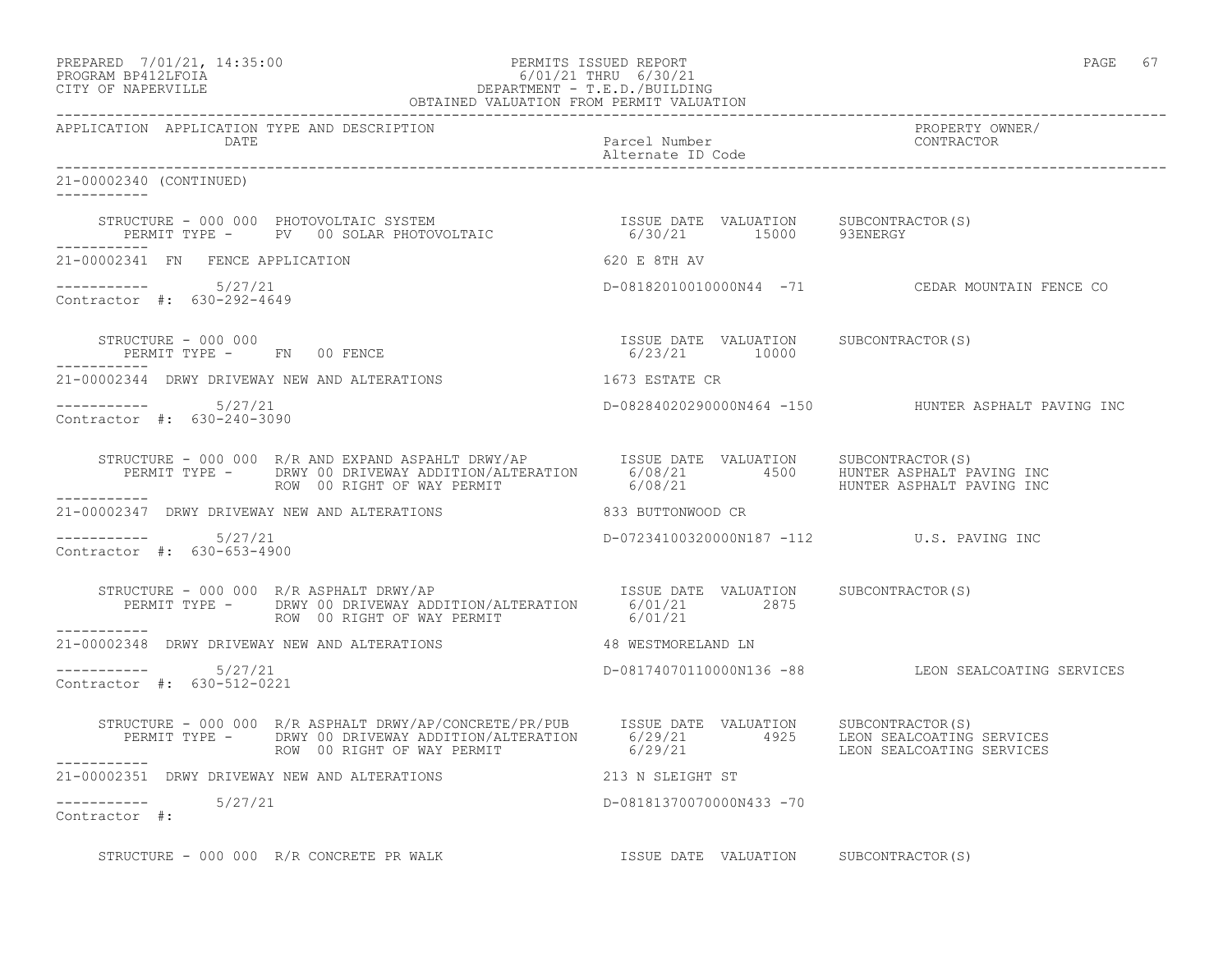#### PREPARED 7/01/21, 14:35:00 PERMITS ISSUED REPORT PAGE 68 PROGRAM BP412LFOIA 6/01/21 THRU 6/30/21 CITY OF NAPERVILLE DEPARTMENT - T.E.D./BUILDING OBTAINED VALUATION FROM PERMIT VALUATION

| APPLICATION APPLICATION TYPE AND DESCRIPTION                                                                                                                                           |                                                       | PROPERTY OWNER/                                     |
|----------------------------------------------------------------------------------------------------------------------------------------------------------------------------------------|-------------------------------------------------------|-----------------------------------------------------|
| <b>DATE</b>                                                                                                                                                                            | Parcel Number<br>Alternate ID Code                    | CONTRACTOR                                          |
| 21-00002351 (CONTINUED)<br>-----------                                                                                                                                                 |                                                       |                                                     |
| PERMIT TYPE - MISC 00 MISCELLANEOUS PERMIT 6/30/21 2000                                                                                                                                |                                                       |                                                     |
| 21-00002352 RAD RES ADDITIONS (NEW SQ FTG)                                                                                                                                             | 540 INDIAN HILLS CT                                   |                                                     |
| $--------- 5/27/21$<br>Contractor #: 630-740-8589                                                                                                                                      |                                                       | D-07121060020000N1172-38 NELSON GENERAL CONTRACTING |
| STRUCTURE - 000 000 COVERED PATIO<br>- - - - - - - - - - -                                                                                                                             |                                                       | CENTURY BUILDERS & DEVELOPMENT                      |
| 21-00002355 DRWY DRIVEWAY NEW AND ALTERATIONS                                                                                                                                          | 1272 BAINBRIDGE DR                                    |                                                     |
| Contractor #: 630-350-7717                                                                                                                                                             | D-07102070120000N223 -35 T M W ENTERPRISES            |                                                     |
| ROW 00 RIGHT OF WAY PERMIT                                                                                                                                                             | 6/07/21                                               |                                                     |
| 21-00002358 DRWY DRIVEWAY NEW AND ALTERATIONS                                                                                                                                          | 1309 KIMBALL CT                                       |                                                     |
| $--------- 5/27/21$<br>Contractor #: 630-759-3500                                                                                                                                      | D-08194050160000N485 -116 HURSTHOUSE, INC             |                                                     |
|                                                                                                                                                                                        |                                                       |                                                     |
| 21-00002361 DRWY DRIVEWAY NEW AND ALTERATIONS                                                                                                                                          | 1159 SCOTT CT                                         |                                                     |
| $--------- 5/27/21$<br>Contractor #: 630-759-3500                                                                                                                                      | D-08194060520000N422 -116 HURSTHOUSE, INC             |                                                     |
| TRUCTURE - 000 000 PAVER DRWY/APRON<br>PERMIT TYPE - DRWY 01 DRIVEWAY ADDITION/ALTERATION 6/16/21 100000<br>STRUCTURE - 000 000 PAVER DRWY/APRON<br>ROW 01 RIGHT OF WAY PERMIT 6/25/21 |                                                       |                                                     |
| -----------<br>21-00002362 FN FENCE APPLICATION                                                                                                                                        | 640 WELLNER RD                                        |                                                     |
| $--------- 5/27/21$<br>Contractor #: 630-406-8410                                                                                                                                      |                                                       | D-08191170090000N50 -100 PARAMOUNT FENCE-BATAVIA    |
| STRUCTURE - 000 000<br>PERMIT TYPE - FN 00 FENCE                                                                                                                                       | ISSUE DATE VALUATION SUBCONTRACTOR(S)<br>6/14/21 8100 |                                                     |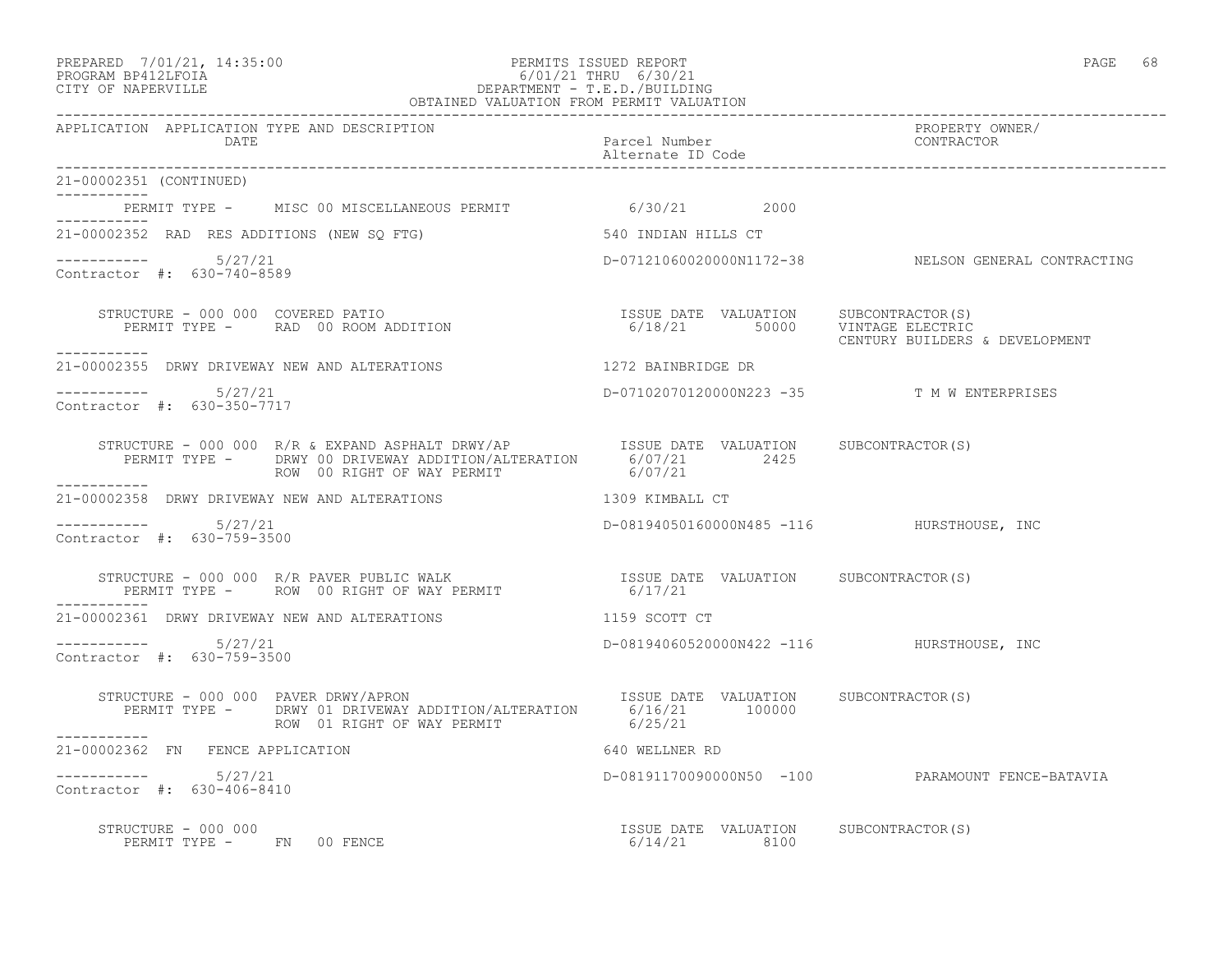# PREPARED 7/01/21, 14:35:00 PERMITS ISSUED REPORT PAGE 69 PROGRAM BP412LFOIA 6/01/21 THRU 6/30/21 CITY OF NAPERVILLE DEPARTMENT - T.E.D./BUILDING

| OBTAINED VALUATION FROM PERMIT VALUATION                                                                                                                                                                                           |                                                         |                                                         |  |
|------------------------------------------------------------------------------------------------------------------------------------------------------------------------------------------------------------------------------------|---------------------------------------------------------|---------------------------------------------------------|--|
| APPLICATION APPLICATION TYPE AND DESCRIPTION<br>DATE                                                                                                                                                                               | Parcel Number<br>Alternate ID Code                      | PROPERTY OWNER/<br>CONTRACTOR                           |  |
| 21-00002363 DRWY DRIVEWAY NEW AND ALTERATIONS                                                                                                                                                                                      | 3764 CELESTE LN                                         |                                                         |  |
| $--------- 5/27/21$<br>Contractor #: 630-688-5968                                                                                                                                                                                  | W-01114290240000N961 -232 EXTECH EXTERIORS              |                                                         |  |
|                                                                                                                                                                                                                                    |                                                         |                                                         |  |
| 21-00002364 FN FENCE APPLICATION                                                                                                                                                                                                   | 935 PIMPERNEL CT                                        |                                                         |  |
| ---------- 5/27/21<br>Contractor #: 847-438-3630                                                                                                                                                                                   | D-07271050050000N757 -124 PREMIER FENCE INC             |                                                         |  |
| STRUCTURE - 000 000<br>PERMIT TYPE - FN 00 FENCE                                                                                                                                                                                   | ISSUE DATE VALUATION SUBCONTRACTOR(S)<br>6/01/21 757901 |                                                         |  |
| 1301 E OGDEN AV<br>21-00002366 LV ELECTRIC LOW VOLTAGE                                                                                                                                                                             |                                                         |                                                         |  |
| $--------- 5/27/21$<br>Contractor #: 630-706-5038                                                                                                                                                                                  |                                                         | D-08081010050000N509 -42 JOHNSON CONTROLS SECURITY SOLU |  |
| STRUCTURE - 000 000 INSTALL CARD ACCESS CONTROL SYSTEM ISSUE DATE VALUATION SUBCONTRACTOR(S)<br>PERMIT TYPE - LV 00 ELECTRIC LOW VOLTAGE                   6/01/21          8321    JOHNSON CONTROLS SECURITY SOLU<br>------------ |                                                         |                                                         |  |
| 21-00002367 FN FENCE APPLICATION                                                                                                                                                                                                   | 1434 KINGS CT                                           |                                                         |  |
| $--------- 5/27/21$<br>Contractor #: 630-365-1688                                                                                                                                                                                  |                                                         | D-07104090280000N85 -50 ACCURATE FENCE & DECK INC       |  |
| STRUCTURE - 000 000<br>PERMIT TYPE - FN 00 FENCE                                                                                                                                                                                   | ISSUE DATE VALUATION SUBCONTRACTOR(S)<br>6/03/21 7100   |                                                         |  |
| 21-00002368 DRWY DRIVEWAY NEW AND ALTERATIONS                                                                                                                                                                                      | 912 ERB FARM LN                                         |                                                         |  |
| $--------$ 5/27/21<br>Contractor #: 630-240-3090                                                                                                                                                                                   |                                                         | D-07121010420000N1312-38 HUNTER ASPHALT PAVING INC      |  |
| ___________                                                                                                                                                                                                                        |                                                         |                                                         |  |
| 21-00002369 DRWY DRIVEWAY NEW AND ALTERATIONS 42 BUNTING LN                                                                                                                                                                        |                                                         |                                                         |  |
| $--------- 5/27/21$<br>Contractor #: 630-985-7045                                                                                                                                                                                  |                                                         | D-08304040180000N486 -146 MARTINO CONCRETE CO           |  |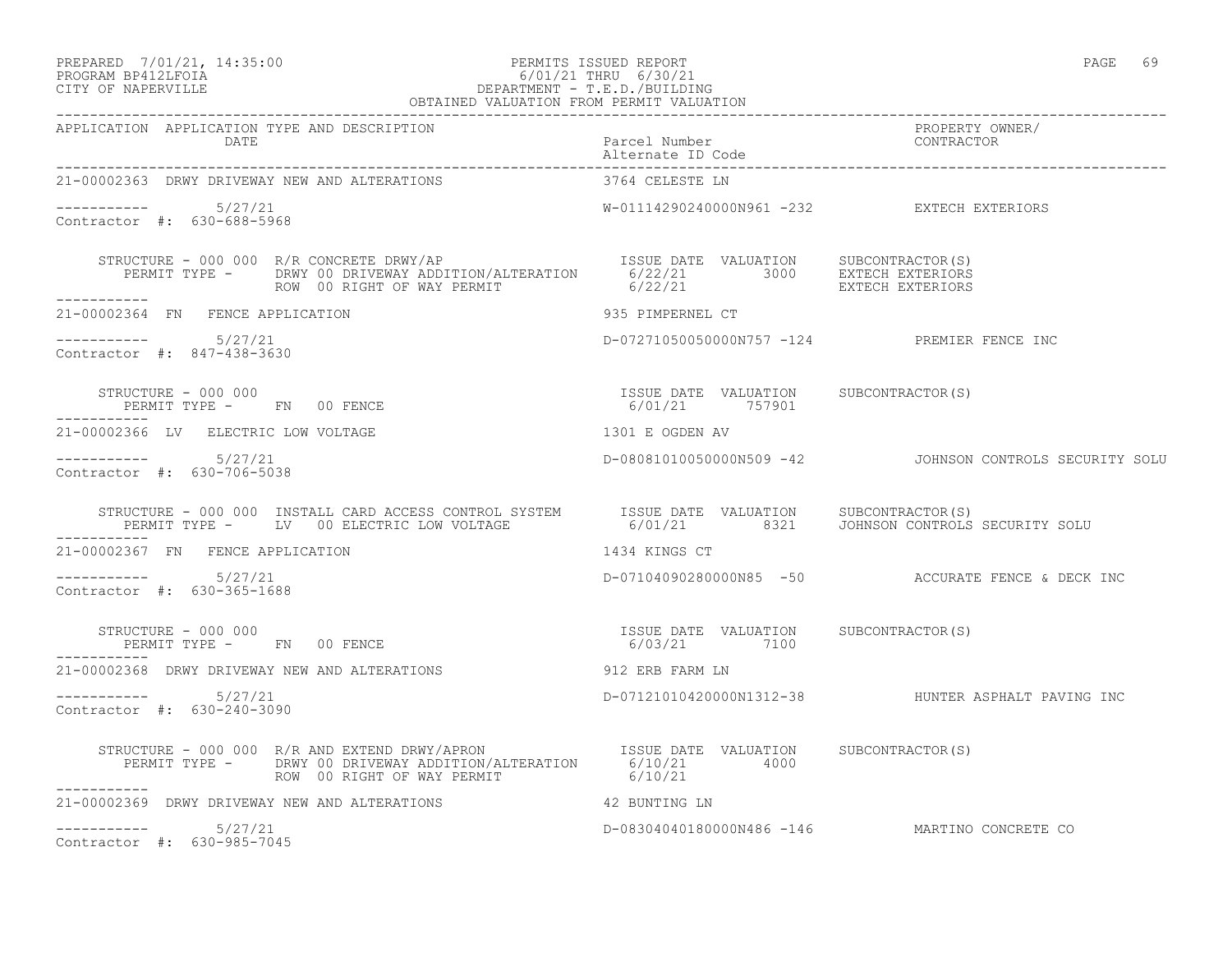PREPARED 7/01/21, 14:35:00 PERMITS ISSUED REPORT PAGE 70

# PROGRAM BP412LFOIA 6/01/21 THRU 6/30/21 CITY OF NAPERVILLE DEPARTMENT - T.E.D./BUILDING

|                                                      | OBTAINED VALUATION FROM PERMIT VALUATION                                                                                                                                                                                             |                                         |                                                    |
|------------------------------------------------------|--------------------------------------------------------------------------------------------------------------------------------------------------------------------------------------------------------------------------------------|-----------------------------------------|----------------------------------------------------|
| APPLICATION APPLICATION TYPE AND DESCRIPTION<br>DATE | Parcel Number<br>Parcel Number<br>Alternate ID Code                                                                                                                                                                                  |                                         | PROPERTY OWNER/<br>CONTRACTOR                      |
| 21-00002369 (CONTINUED)                              |                                                                                                                                                                                                                                      |                                         |                                                    |
|                                                      |                                                                                                                                                                                                                                      |                                         |                                                    |
| ___________                                          | 21-00002370 DRWY DRIVEWAY NEW AND ALTERATIONS 201 REDSTART RD                                                                                                                                                                        |                                         |                                                    |
| Contractor #: 630-985-7045                           |                                                                                                                                                                                                                                      |                                         | D-08311070200000N489 -160 MARTINO CONCRETE CO      |
|                                                      | STRUCTURE - 000 000 R/R CONCRETE DRWY/PR WALK/PUB/AP      ISSUE DATE VALUATION    SUBCONTRACTOR(S)<br>PERMIT TYPE -     DRWY 00 DRIVEWAY ADDITION/ALTERATION      6/01/21            8200     MARTINO CONCRETE LLC<br>ROW 00 RIGHT O |                                         |                                                    |
|                                                      | 21-00002371 DRWY DRIVEWAY NEW AND ALTERATIONS 221 WAXWING AV                                                                                                                                                                         |                                         |                                                    |
| $--------- 5/27/21$<br>Contractor #: 630-774-9827    |                                                                                                                                                                                                                                      |                                         | D-08303040160000N197 -145 PRO BLACKTOP PAVING/EOLA |
|                                                      | STRUCTURE - 000 000 R/R ASPHALT DWRY/AP [ISSUE DATE VALUATION SUBCONTRACTOR(S)<br>PERMIT TYPE - DRWY 00 DRIVEWAY ADDITION/ALTERATION 6/01/21 2900<br>------- ROW 00 RIGHT OF WAY PERMIT 6/01/21                                      |                                         |                                                    |
| . _ _ _ _ _ _ _ _ _ _                                | 21-00002372 DRWY DRIVEWAY NEW AND ALTERATIONS 848 ROCKBRIDGE DR                                                                                                                                                                      |                                         |                                                    |
| $--------- 5/27/21$<br>Contractor #: 630-985-7045    |                                                                                                                                                                                                                                      |                                         | D-08204120090000N71 -118 MARTINO CONCRETE CO       |
|                                                      |                                                                                                                                                                                                                                      |                                         |                                                    |
|                                                      | 21-00002373 DRWY DRIVEWAY NEW AND ALTERATIONS 723 DE LASALLE CT                                                                                                                                                                      |                                         |                                                    |
| $--------- 5/27/21$<br>Contractor #: 630-263-7283    |                                                                                                                                                                                                                                      | W-01013050460000N715 -203 DAMICO PAVING |                                                    |
|                                                      | STRUCTURE - 000 000 R/R ASPHALT DRWY/AP<br>PERMIT TYPE - DRWY 00 DRIVEWAY ADDITION/ALTERATION 6/02/21 4000<br>ROW 00 RIGHT OF WAY PERMIT (6/02/21                                                                                    |                                         |                                                    |
|                                                      |                                                                                                                                                                                                                                      |                                         |                                                    |
| $--------- 5/28/21$<br>Contractor #:                 |                                                                                                                                                                                                                                      |                                         | D-07014000340000N7 -24 OWNER/CONTRACTOR            |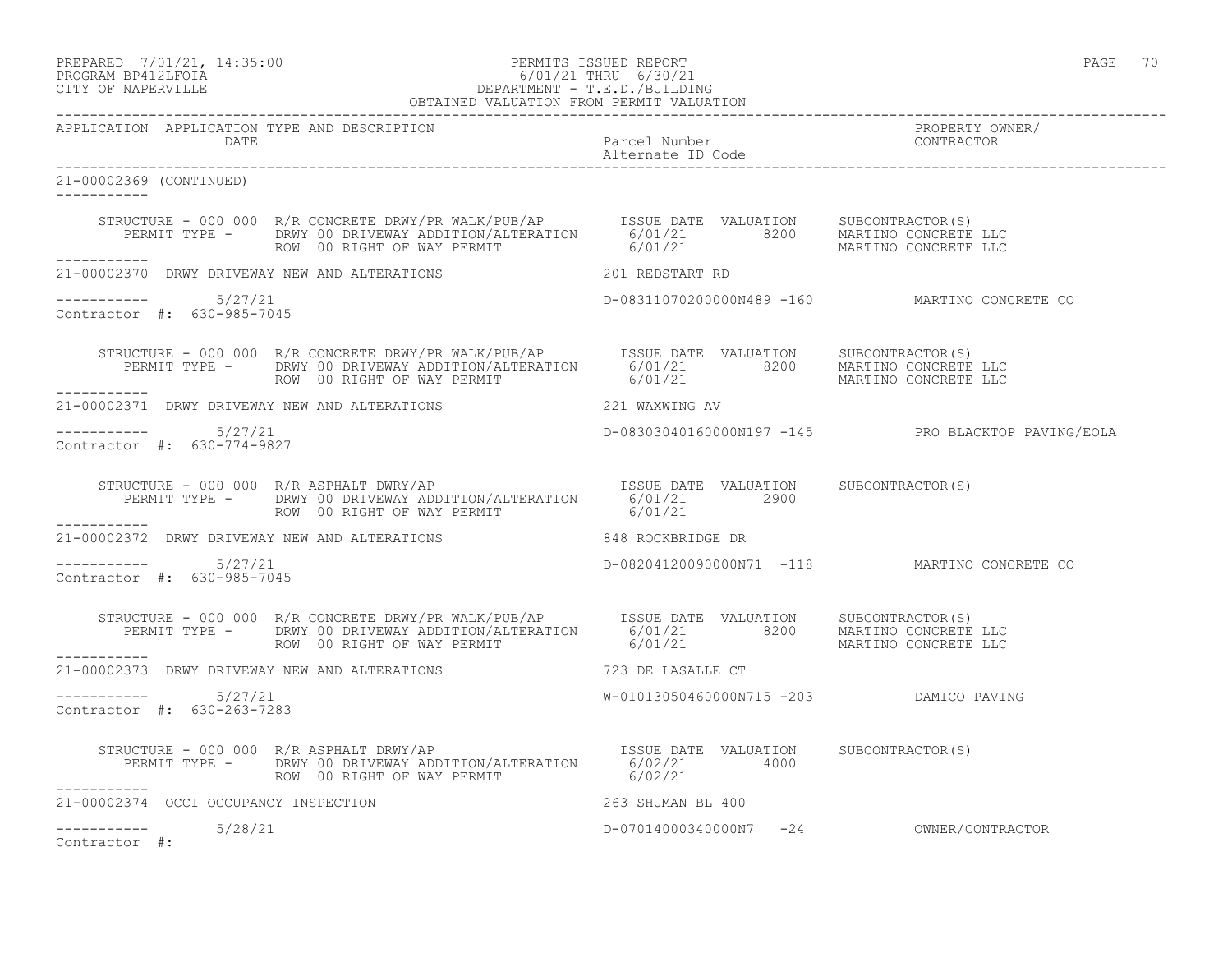| PREPARED             | 7/01/21, 14:35:00 |
|----------------------|-------------------|
| גדמת זרונתם ווגמממסת |                   |

# PREPARED 7/01/21, 14:35:00 PERMITS ISSUED REPORT PAGE 71 PROGRAM BP412LFOIA 6/01/21 THRU 6/30/21 CITY OF NAPERVILLE DEPARTMENT - T.E.D./BUILDING

| OBTAINED VALUATION FROM PERMIT VALUATION                                                                                                                                                                                                                                                 |  |                                    |  |                                                                    |
|------------------------------------------------------------------------------------------------------------------------------------------------------------------------------------------------------------------------------------------------------------------------------------------|--|------------------------------------|--|--------------------------------------------------------------------|
| APPLICATION APPLICATION TYPE AND DESCRIPTION<br>DATE                                                                                                                                                                                                                                     |  | Parcel Number<br>Alternate ID Code |  | PROPERTY OWNER/<br>CONTRACTOR                                      |
| 21-00002374 (CONTINUED)                                                                                                                                                                                                                                                                  |  |                                    |  |                                                                    |
|                                                                                                                                                                                                                                                                                          |  |                                    |  |                                                                    |
| 21-00002375 FN FENCE APPLICATION                                                                                                                                                                                                                                                         |  | 1146 WYDOWN CT                     |  |                                                                    |
| ----------- 5/28/21<br>Contractor #: 630-892-3381                                                                                                                                                                                                                                        |  |                                    |  | D-08292040070000N152 -133 PRECISION FENCE                          |
| $\begin{array}{cccccccccc} \texttt{STRUCTURE} & - & 000 & 000 & & & & & & \\ \texttt{PERMIT TYPE} & - & \texttt{FN} & 00 & \texttt{FENCE} & & & & & \\ \texttt{PERMIT TYPE} & - & \texttt{FN} & 00 & \texttt{FENCE} & & & & \\ \end{array}$<br>PERMIT TYPE - FN 00 FENCE<br>------------ |  |                                    |  |                                                                    |
| 21-00002376 OCCI OCCUPANCY INSPECTION                                                                                                                                                                                                                                                    |  | 3340 LACROSSE LN 114               |  |                                                                    |
| $--------- 5/28/21$<br>Contractor #:                                                                                                                                                                                                                                                     |  |                                    |  |                                                                    |
|                                                                                                                                                                                                                                                                                          |  |                                    |  |                                                                    |
| 21-00002377 TENT TENTS                                                                                                                                                                                                                                                                   |  | 2020 CALAMOS CT                    |  |                                                                    |
| $--------- 5/28/21$<br>Contractor #: 708-485-8010                                                                                                                                                                                                                                        |  |                                    |  | D-07031050060000N1541-4 MARQUEE EVENTS                             |
| STRUCTURE - 000 000 1 TENT 6/1/21-8/31/21<br>PERMIT TYPE - TENT 00 TENT PERMIT                                                                                                                                                                                                           |  | 6/01/21                            |  | ISSUE DATE VALUATION SUBCONTRACTOR(S)                              |
| ------------<br>21-00002379 CAL COMMERCIAL ALTERATION/REPAIR (NO NEW SO FTG) 1003 S WASHINGTON ST 201                                                                                                                                                                                    |  |                                    |  |                                                                    |
| $--------- 5/28/21$<br>Contractor #: 888-666-0757                                                                                                                                                                                                                                        |  |                                    |  | -                                   PYRA-MED DESIGN & CONSTRUCTION |
| STRUCTURE – 000 000 DR. GILVYDIS – VEIN CLINIC                  ISSUE DATE VALUATION     SUBCONTRACTOR(S)<br>PERMIT TYPE –      CCAD 00 COMMERCIAL – CAD                            6/23/21        170000     SLS ELECTRICAL SE<br>-----------                                           |  |                                    |  | 6/23/21 170000 SLS ELECTRICAL SERVICE<br>M.A. GLACIER PLUMBING     |
| 21-00002380 DECK DECK                                                                                                                                                                                                                                                                    |  | 255 CLAREMONT DR                   |  |                                                                    |
| $--------- 5/28/21$<br>Contractor #: 630-675-8429                                                                                                                                                                                                                                        |  |                                    |  | D-07144160260000N1510-82 REVOLUTION BUILDERS                       |
| RUCTURE - 000 000 PERGOLA<br>PERMIT TYPE - PERG 00 PERGOLA / ARBOR                                     6/23/21       12600<br>STRUCTURE - 000 000 PERGOLA                                                                                                                                |  |                                    |  | ISSUE DATE VALUATION SUBCONTRACTOR(S)                              |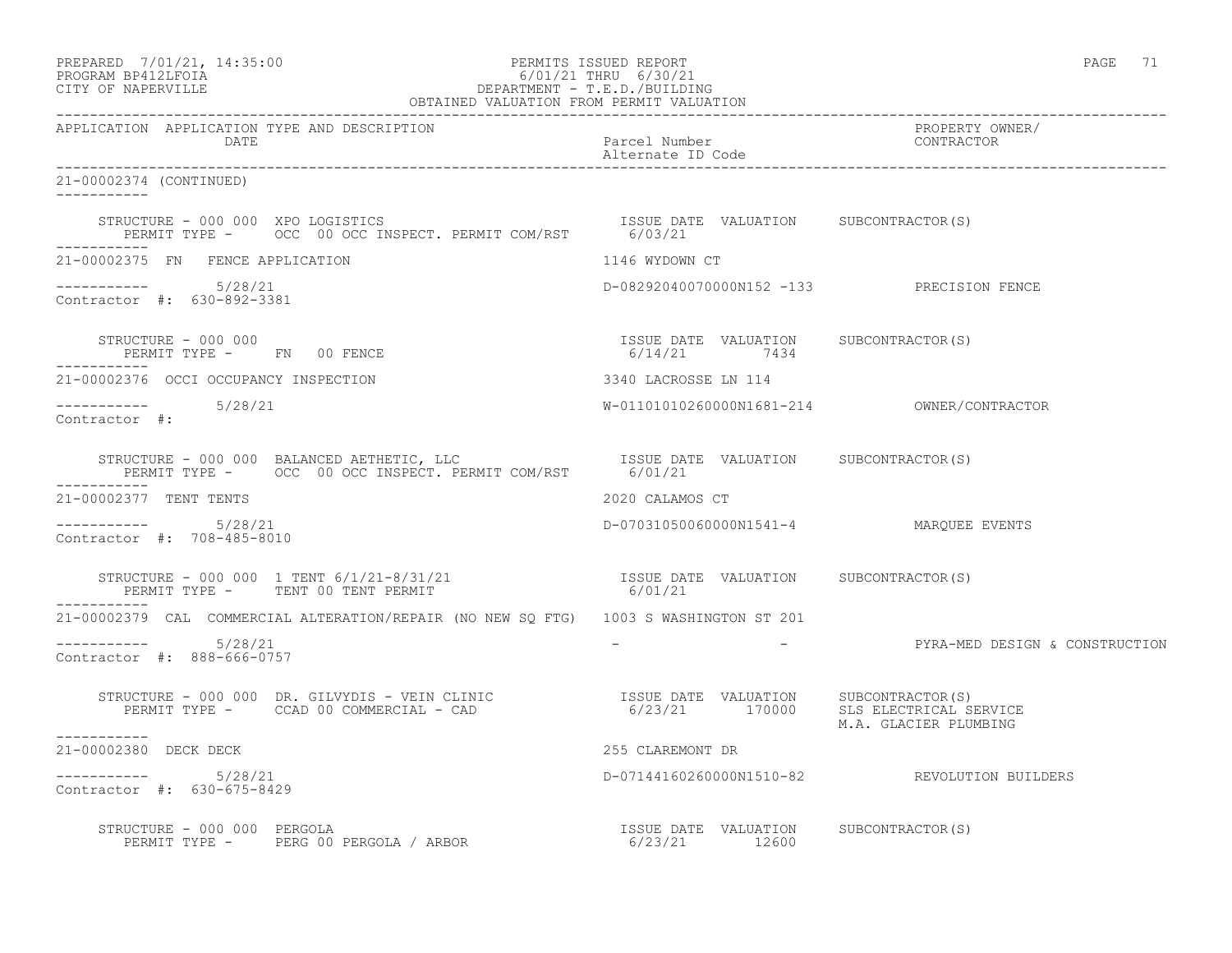### PREPARED 7/01/21, 14:35:00 PERMITS ISSUED REPORT PAGE 72 PROGRAM BP412LFOIA 6/01/21 THRU 6/30/21 CITY OF NAPERVILLE DEPARTMENT - T.E.D./BUILDING

| OBTAINED VALUATION FROM PERMIT VALUATION                                                                                                                                                                                                                                                                                                                                            |                                           |                                                        |
|-------------------------------------------------------------------------------------------------------------------------------------------------------------------------------------------------------------------------------------------------------------------------------------------------------------------------------------------------------------------------------------|-------------------------------------------|--------------------------------------------------------|
| APPLICATION APPLICATION TYPE AND DESCRIPTION<br>DATE                                                                                                                                                                                                                                                                                                                                | Parcel Number<br>Alternate ID Code        | PROPERTY OWNER/<br>CONTRACTOR                          |
| 21-00002382 FN FENCE APPLICATION                                                                                                                                                                                                                                                                                                                                                    | 1945 NAVARONE DR                          |                                                        |
| ----------- 5/28/21<br>Contractor #: 224-220-1042                                                                                                                                                                                                                                                                                                                                   |                                           | D-07364010190000N172 -174 CEDAR MOUNTAIN FENCE COMPANY |
| $\begin{array}{cccccccccc} \texttt{STRUCTURE} & - & 000 & 000 & & & & & & \\ \texttt{PERMIT TYPE} & - & \texttt{FN} & 00 & \texttt{FENCE} & & & & & \\ \end{array} \hspace{2.5in} \begin{array}{cccccccccc} \texttt{SSUB} & \texttt{DATE} & \texttt{VALUATION} & \texttt{SUBCONTRACTOR(S)} \\ \texttt{6/02/21} & 6900 & & & & \\ \end{array}$                                       |                                           |                                                        |
| 21-00002383 FN FENCE APPLICATION                                                                                                                                                                                                                                                                                                                                                    | 732 SADDLERS CT                           |                                                        |
| $--------- 5/28/21$<br>Contractor #: 847-354-0457                                                                                                                                                                                                                                                                                                                                   | D-08291020500000N1532-132 CHRISTIAN BLAKE |                                                        |
| $\begin{array}{cccccccccc} \texttt{STRUCTURE} & - & 000 & 000 & & & & & & \\ \texttt{PERMIT TYPE} & - & & \texttt{FN} & 00 & \texttt{FENCE} & & & & & \\ \end{array} \hspace{2.5in} \begin{array}{cccccccccc} \texttt{TSSUE} & \texttt{DATE} & \texttt{VALUATION} & & \texttt{SUBCONTRACTOR(S)} \\ & & & & & & \\ \texttt{6/21/21} & & & & 13000 & & \\ \end{array}$<br>----------- |                                           |                                                        |
| 21-00002384 DRWY DRIVEWAY NEW AND ALTERATIONS 1133 NEEDHAM RD                                                                                                                                                                                                                                                                                                                       |                                           |                                                        |
| $--------- 5/28/21$<br>Contractor #: 630-398-4600                                                                                                                                                                                                                                                                                                                                   |                                           | D-08171070070000N410 -72 ADVOCATE CONSTRUCTION         |
| STRUCTURE - 000 000 R/R AND EXPAND ASPHALT DRWY/APRON ISSUE DATE VALUATION SUBCONTRACTOR(S)<br>PERMIT TYPE - DRWY 00 DRIVEWAY ADDITION/ALTERATION 6/17/21 3000 ADVOCATE CONSTRUCTION<br>ROW 00 RIGHT OF WAY PERMIT 6/17/21                                                                                                                                                          |                                           |                                                        |
| 21-00002385 DRWY DRIVEWAY NEW AND ALTERATIONS 380 PEARSON CR                                                                                                                                                                                                                                                                                                                        |                                           |                                                        |
| $--------- 5/28/21$<br>Contractor #: 630-398-4600                                                                                                                                                                                                                                                                                                                                   |                                           | D-07124250020000N540 -54 ADVOCATE CONSTRUCTION         |
| STRUCTURE - 000 000 R/R AND EXPAND ASPHALT DRWY/APRON ISSUE DATE VALUATION SUBCONTRACTOR(S)<br>PERMIT TYPE - DRWY 00 DRIVEWAY ADDITION/ALTERATION 6/17/21 3000 ADVOCATE CONSTRUCTION<br>-----------                                                                                                                                                                                 |                                           |                                                        |
| 21-00002386 FN FENCE APPLICATION                                                                                                                                                                                                                                                                                                                                                    | 1872 PADDINGTON AV                        |                                                        |
| $--------- 5/28/21$<br>Contractor #:                                                                                                                                                                                                                                                                                                                                                | D-07103010270000N98 -49 JUST FENCE        |                                                        |
| $\begin{array}{cccccccccc} \texttt{STRUCTURE} & - & 000 & 000 & & & & & \\ \texttt{PERMIT TYPE} & - & & \texttt{FN} & 00 & \texttt{FENCE} & & & & \\ \end{array} \qquad \begin{array}{cccccccccc} \texttt{TSSUE} & \texttt{DATE} & \texttt{VALUATION} & & \texttt{SUBCONTRACTOR(S)} \\ & & & & & & \\ \texttt{6/01/21} & & & & & 8900 & & \\ \end{array}$                           |                                           |                                                        |
| 21-00002387 DRWY DRIVEWAY NEW AND ALTERATIONS 4220 HAVERHILL CR                                                                                                                                                                                                                                                                                                                     |                                           |                                                        |
| $--------- 5/28/21$<br>Contractor #: 630-398-4600                                                                                                                                                                                                                                                                                                                                   |                                           | D-08083110080000N502 -57 ADVOCATE CONSTRUCTION         |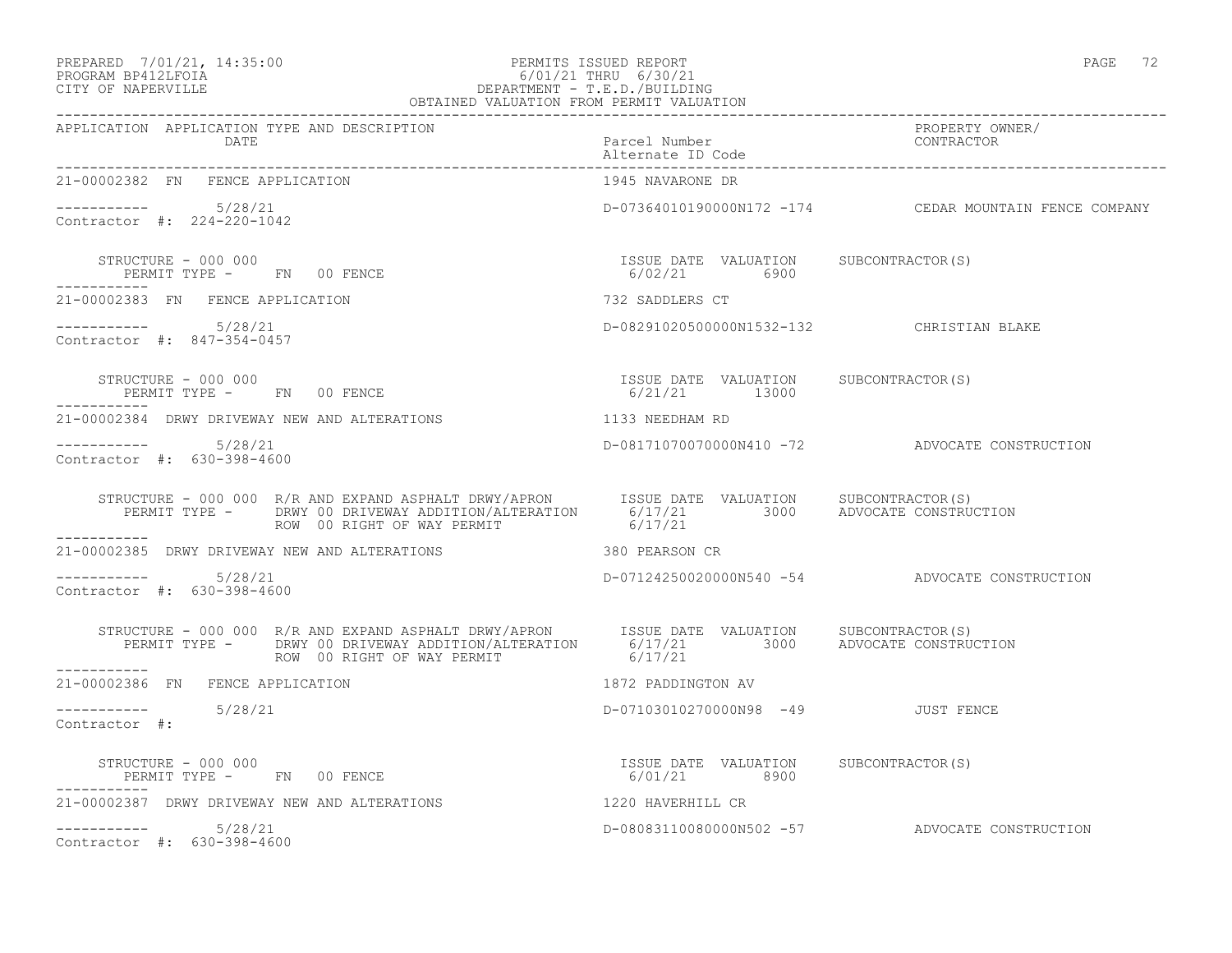PREPARED 7/01/21, 14:35:00 PERMITS ISSUED REPORT PAGE 73

### PROGRAM BP412LFOIA 6/01/21 THRU 6/30/21 CITY OF NAPERVILLE DEPARTMENT - T.E.D./BUILDING OBTAINED VALUATION FROM PERMIT VALUATION

------------------------------------------------------------------------------------------------------------------------------------ APPLICATION APPLICATION TYPE AND DESCRIPTION<br>DATE bated parcel Number property owner/ DATE Parcel Number CONTRACTOR Alternate ID Code ------------------------------------------------------------------------------------------------------------------------------------ 21-00002387 (CONTINUED) ----------- STRUCTURE - 000 000 R/R AND EXPAND ASPHALT DRWY/APRON ISSUE DATE VALUATION SUBCONTRACTOR(S) PERMIT TYPE - DRWY 00 DRIVEWAY ADDITION/ALTERATION 6/23/21 3000 ADVOCATE CONSTRUCTION ROW 00 RIGHT OF WAY PERMIT 6/23/21 ADVOCATE CONSTRUCTION ----------- 21-00002388 PAT PATIO APPLICATION 1304 PICKWICK CT  $--------- 5/28/21$ ----------- 5/28/21 D-07103050220000N151 -49 LIBRA'S BROTHERS, INC Contractor #: 630-554-5553 STRUCTURE - 000 000 UNILOCK PAVER PATIO W/WALLS & FIREPIT ISSUE DATE VALUATION SUBCONTRACTOR(S)<br>PERMIT TYPE - PAT 00 PATIO (27310 6/29/21 27310 PERMIT TYPE - PAT 00 PATIO ----------- 21-00002390 DECK DECK 938 CHERRY HILLS LN ----------- 5/28/21 D-07112040310000N586 -37 PLATINUM DECKING Contractor #: 847-344-6664 STRUCTURE - 000 000 WOOD FRAME DECK ISSUE DATE VALUATION SUBCONTRACTOR(S) PERMIT TYPE - DECK 00 DECK 6/21/21 25000 ----------- 21-00002391 RAL RES ALTERATIONS/REMODLING (NO NEW SQ FTG) 429 BERRY DR ----------- 5/28/21 D-07232060090000N622 -97 A-1 SAFETY CHIMNEY SERVICE Contractor #: 630-827-0600 STRUCTURE - 000 000 PARTIAL CHIMNEY REBUILD ISSUE DATE VALUATION SUBCONTRACTOR(S) PERMIT TYPE - MISC 00 MISCELLANEOUS PERMIT 6/10/21 6123 ----------- 21-00002392 PAT PATIO APPLICATION 107 BRIDGEWATER CT ----------- 5/28/21 D-08314140060000N722 -176 CLY IRRIGATION & LANDSCAPING Contractor #: 630-966-8745 STRUCTURE - 000 000 PATIO W/ GAS FIREPIT **ISSUE DATE VALUATION SUBCONTRACTOR**(S) PERMIT TYPE - FRP\* 00 FIREPLACE PREFAB  $6/17/21$  18000 PAT 00 PATIO 18000 6/17/21 18000 ----------- 21-00002393 RAL RES ALTERATIONS/REMODLING (NO NEW SQ FTG) 2248 ASTER CT  $--------- 5/28/21$ W-02041020650000N760 -194 RELIABLE HOME IMPROVEMENT Contractor #: 630-579-6600 STRUCTURE - 000 000 HALL BATH REMODEL **ISSUE DATE VALUATION** SUBCONTRACTOR(S)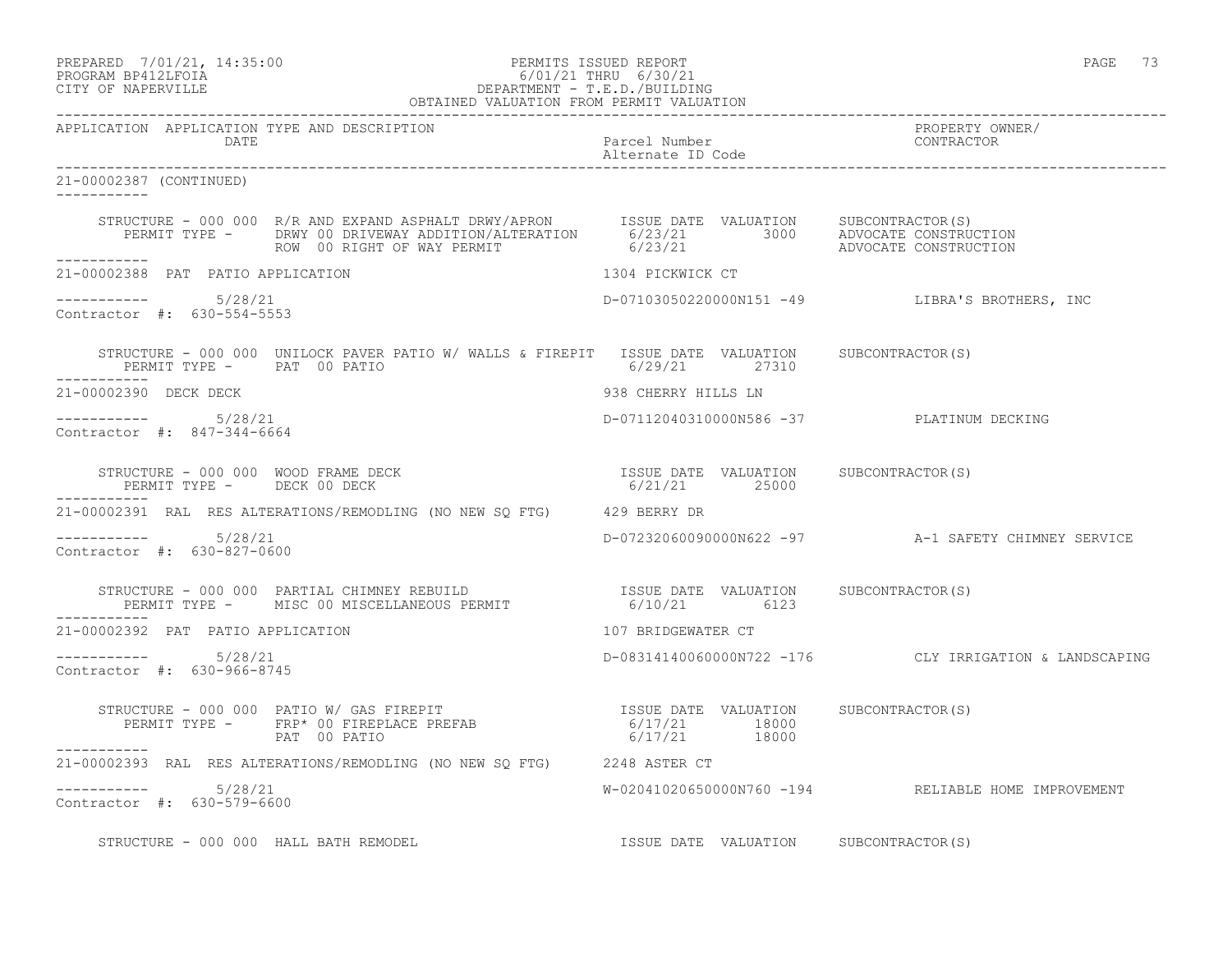### PREPARED 7/01/21, 14:35:00 PERMITS ISSUED REPORT PAGE 74 PAGE 74 PAGE 74 PROGRAM BP412LFOIA 6/01/21 THRU 6/30/21 CITY OF NAPERVILLE DEPARTMENT - T.E.D./BUILDING

| OBTAINED VALUATION FROM PERMIT VALUATION                                                                                                                                                                                                   |                                                        |                                                   |
|--------------------------------------------------------------------------------------------------------------------------------------------------------------------------------------------------------------------------------------------|--------------------------------------------------------|---------------------------------------------------|
| APPLICATION APPLICATION TYPE AND DESCRIPTION<br>DATE                                                                                                                                                                                       | Parcel Number<br>Alternate ID Code                     | PROPERTY OWNER/<br>CONTRACTOR                     |
| 21-00002393 (CONTINUED)<br>------------                                                                                                                                                                                                    |                                                        |                                                   |
| PERMIT TYPE - RAL 00 ROOM ALTERATION 6/17/21 17950 RELIANCE ELECTRIC<br>-----------                                                                                                                                                        |                                                        | NEPTUNE PLUMBING 055-043513                       |
| 21-00002394 RAL RES ALTERATIONS/REMODLING (NO NEW SQ FTG) 1063 E GARTNER RD                                                                                                                                                                |                                                        |                                                   |
| $--------- 5/28/21$<br>Contractor #: 630-330-4739                                                                                                                                                                                          |                                                        | D-08194090080000N163 -116 TRANQUILITY BUILDERS    |
| STRUCTURE - 000 000 MASTER & HALL BATH REMODEL                   ISSUE DATE VALUATION     SUBCONTRACTOR(S)<br>PERMIT TYPE -      RAL  00 ROOM ALTERATION                         6/17/21        17950    MATRIX ELECTRIC CO<br>----------- |                                                        | AFFORDABLE PLUMBING SERVICES                      |
| 21-00002395 DECK DECK                                                                                                                                                                                                                      | 2820 MISTFLOWER LN                                     |                                                   |
| 5/28/21<br>Contractor #: 800-750-3453                                                                                                                                                                                                      | W-01094070140000N1456-228 DECKS UNLIMITED              |                                                   |
| STRUCTURE - 000 000 DECK<br>PERMIT TYPE - DECK 00 DECK                                                                                                                                                                                     | ISSUE DATE VALUATION SUBCONTRACTOR(S)<br>6/16/21 20000 |                                                   |
| 21-00002398 ESC ELECTRIC SERVICE CHANGE                                                                                                                                                                                                    | 931 DAKOTA CR                                          |                                                   |
| $--------$ 5/28/21<br>Contractor #: 630-806-1550                                                                                                                                                                                           |                                                        | D-08064060080000N222 -26 PRECISION POWER ELECTRIC |
| STRUCTURE - 000 000 REPLACE PANEL-NO SIZE CHANGE               ISSUE DATE VALUATION    SUBCONTRACTOR(S)<br>PERMIT TYPE -     ELSC 00 ELECTRIC SVC CHANGE RES.            6/14/21                            PRECISION POWER ELECT          |                                                        |                                                   |
| 21-00002402 FN FENCE APPLICATION                                                                                                                                                                                                           | 1269 WHITINGHAM CR                                     |                                                   |
| ----------- 5/28/21<br>Contractor #: 630-551-3400                                                                                                                                                                                          |                                                        | D-08201100320000N153 -102 CLASSIC FENCE/OSWEGO    |
| STRUCTURE - 000 000<br>PERMIT TYPE - FN 00 FENCE                                                                                                                                                                                           | ISSUE DATE VALUATION SUBCONTRACTOR(S)<br>6/02/21 15000 |                                                   |
| 21-00002403 ESC ELECTRIC SERVICE CHANGE                                                                                                                                                                                                    | 1616 PENNSYLVANIA CT                                   |                                                   |
| -----------    5/28/21<br>Contractor #:                                                                                                                                                                                                    | D-07112010580000N1315-37 93ENERGY                      |                                                   |
|                                                                                                                                                                                                                                            |                                                        |                                                   |
| 21-00002404 ESC ELECTRIC SERVICE CHANGE                                                                                                                                                                                                    | 936 COMMONS RD                                         |                                                   |
| -----------    5/28/21<br>Contractor #:                                                                                                                                                                                                    | D-07024060110000N1315-22 93ENERGY                      |                                                   |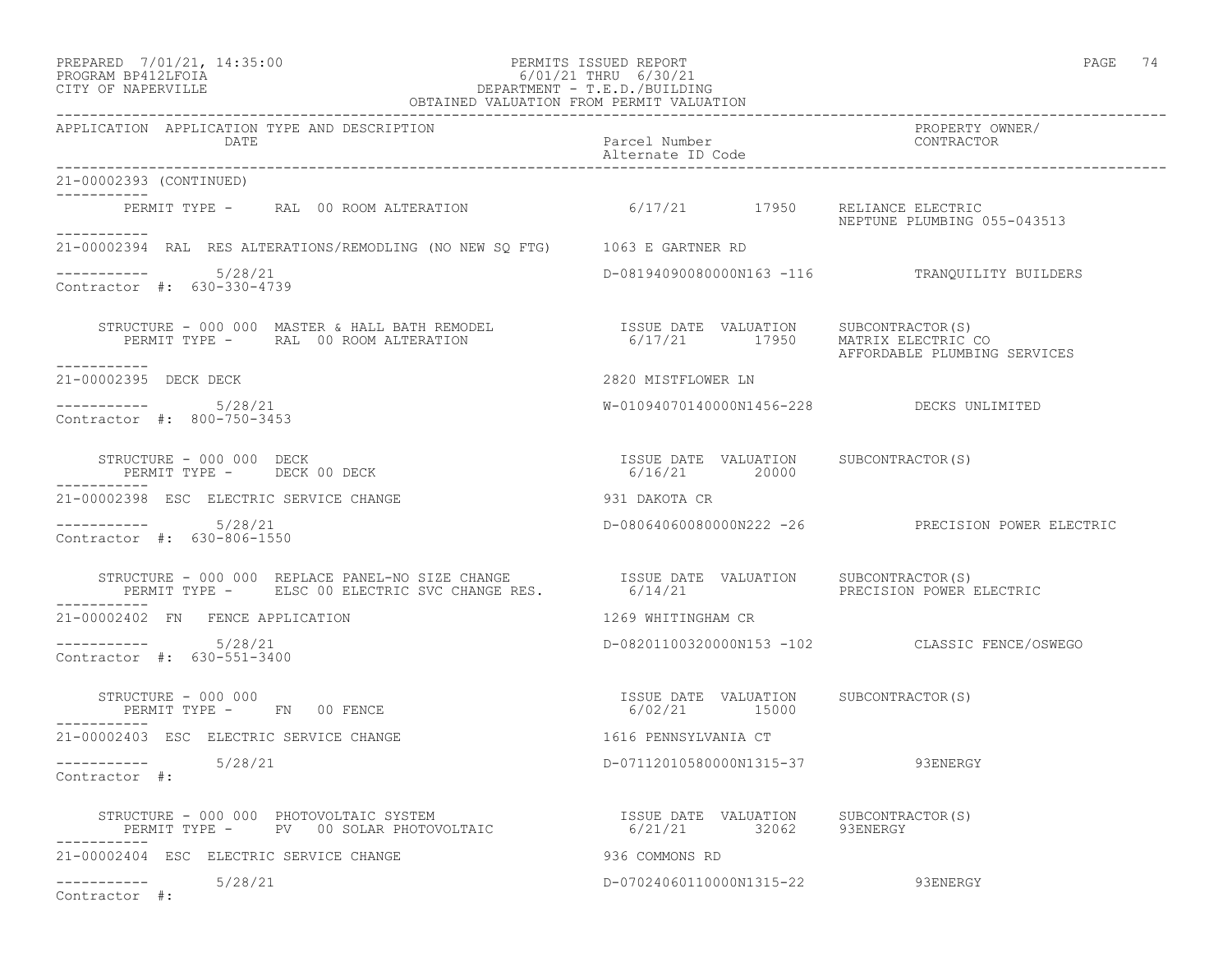#### PREPARED 7/01/21, 14:35:00 PERMITS ISSUED REPORT PAGE 75 PROGRAM BP412LFOIA 6/01/21 THRU 6/30/21 CITY OF NAPERVILLE DEPARTMENT - T.E.D./BUILDING OBTAINED VALUATION FROM PERMIT VALUATION

------------------------------------------------------------------------------------------------------------------------------------ APPLICATION APPLICATION TYPE AND DESCRIPTION PROPERTY OWNER/ DATE Parcel Number CONTRACTOR Alternate ID Code ------------------------------------------------------------------------------------------------------------------------------------ 21-00002404 (CONTINUED) ----------- STRUCTURE - 000 000 PHOTOVOLTAIC SYSTEM ISSUE DATE VALUATION SUBCONTRACTOR(S) PERMIT TYPE - PV 00 SOLAR PHOTOVOLTAIC 6/22/21 32062 93ENERGY ----------- 21-00002405 DRWY DRIVEWAY NEW AND ALTERATIONS 319 SHOME CT ----------- 5/28/21 D-08313090130000N159 -175 LEON SEALCOATING SERVICES Contractor #: 630-512-0221 STRUCTURE - 000 000 R/R & EXPAND ASPHALT DRWY **ISSUE DATE** VALUATION SUBCONTRACTOR(S) PERMIT TYPE - DRWY 00 DRIVEWAY ADDITION/ALTERATION 6/17/21 2969 ----------- 21-00002406 DRWY DRIVEWAY NEW AND ALTERATIONS 640 CHERRY BLOSSOM LN ----------- 5/28/21 D-07244150020000N86 -114 THE BARN NURSERY & LANDSCAPE Contractor #: 847-658-3883 STRUCTURE - 000 000 COCRETE AND PAVER DRWY/APRON ISSUE DATE VALUATION SUBCONTRACTOR(S) PERMIT TYPE - DRWY 00 DRIVEWAY ADDITION/ALTERATION 6/15/21 30000 ROW 00 RIGHT OF WAY PERMIT 6/15/21 ----------- 21-00002407 FN FENCE APPLICATION 3607 BIRCH LN  $--------- 5/28/21$  $W-01084070100000N1691-226$  NETWORK FENCE INC Contractor #: 630-554-0385 STRUCTURE - 000 000 ISSUE DATE VALUATION SUBCONTRACTOR(S) PERMIT TYPE - FN 00 FENCE 6/01/21 5194 ----------- 21-00002408 FN FENCE APPLICATION 226 CENTER ST ----------- 6/01/21 D-08181290020000N430 -70 PEERLESS FENCE Contractor #: 800-543-6511 STRUCTURE - 000 000 ISSUE DATE VALUATION SUBCONTRACTOR(S) PERMIT TYPE - FN 00 FENCE 21-00002409 ESC ELECTRIC SERVICE CHANGE 1664 WHITE PINES CT ----------- 6/01/21 D-07024010110000N738 -22 BROTHERSEN ELECTRIC Contractor #: 630-885-8060 STRUCTURE - 000 000 SERVICE UPGRADE ISSUE DATE VALUATION SUBCONTRACTOR(S) PERMIT TYPE - ELSC 00 ELECTRIC SVC CHANGE RES. 6/22/21 BROTHERSEN ELECTRIC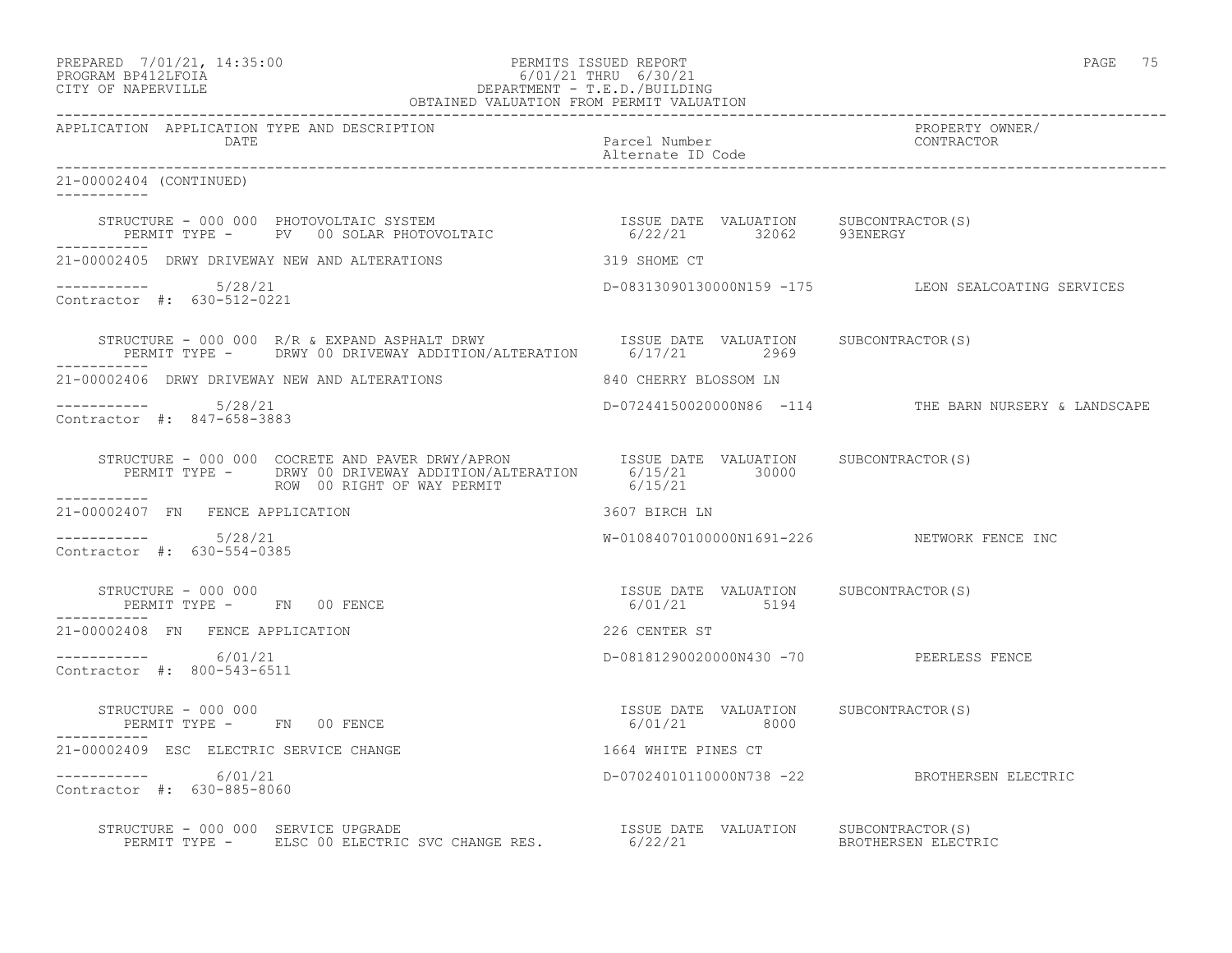### PREPARED 7/01/21, 14:35:00 PERMITS ISSUED REPORT PAGE 76 PROGRAM BP412LFOIA 6/01/21 THRU 6/30/21 CITY OF NAPERVILLE DEPARTMENT - T.E.D./BUILDING

| OBTAINED VALUATION FROM PERMIT VALUATION                                                                                                                                                                                                                                                                                                                                                                                                                   |                                           |                                                          |  |
|------------------------------------------------------------------------------------------------------------------------------------------------------------------------------------------------------------------------------------------------------------------------------------------------------------------------------------------------------------------------------------------------------------------------------------------------------------|-------------------------------------------|----------------------------------------------------------|--|
| APPLICATION APPLICATION TYPE AND DESCRIPTION                                                                                                                                                                                                                                                                                                                                                                                                               |                                           | PROPERTY OWNER/                                          |  |
| 21-00002411 ESC ELECTRIC SERVICE CHANGE                                                                                                                                                                                                                                                                                                                                                                                                                    | 1044 S ROUTE 59 CELL                      |                                                          |  |
| $--------- 6/01/21$<br>Contractor #: 815-588-1099                                                                                                                                                                                                                                                                                                                                                                                                          |                                           | D-07271010870000N1766-124 DEERFIELD CONSTRUCTION GROUP   |  |
| STRUCTURE - 000 000 DECOMISSIONED CELL SITE                        ISSUE DATE VALUATION     SUBCONTRACTOR(S)<br>PERMIT TYPE -      ESCC 00 ELECTRIC SERVICE CHANGE COMM       6/21/21                                                                                                                                                                                                                                                                      |                                           |                                                          |  |
| 21-00002412 DRWY DRIVEWAY NEW AND ALTERATIONS                                                                                                                                                                                                                                                                                                                                                                                                              | 1532 CLYDE DR                             |                                                          |  |
| $--------- 6/01/21$<br>Contractor #: 630-479-2017                                                                                                                                                                                                                                                                                                                                                                                                          | D-08304110090000N62 -146 RJ CONCRETE      |                                                          |  |
| STRUCTURE - 000 000 R/R ASP DRWY/AP/FDW.PUB SIDE W/CONCRETE ISSUE DATE VALUATION SUBCONTRACTOR(S)<br>PERMIT TYPE - DRWY 00 DRIVEWAY ADDITION/ALTERATION 6/01/21 7500 RJ CONCRETE<br>ROW 00 RIGHT OF WAY PERMIT 6/01/21 RJ CONCRETE<br>-----------                                                                                                                                                                                                          |                                           |                                                          |  |
| 21-00002415 RAL RES ALTERATIONS/REMODLING (NO NEW SQ FTG) 511 BOVIDAE CR                                                                                                                                                                                                                                                                                                                                                                                   |                                           |                                                          |  |
| -----------     6/01/21<br>Contractor #: 630-250-7777                                                                                                                                                                                                                                                                                                                                                                                                      |                                           | D-07254060380000N637 -144 DESIGN FIRST BUILDERS          |  |
| -----------                                                                                                                                                                                                                                                                                                                                                                                                                                                |                                           |                                                          |  |
| 21-00002416 RAD RES ADDITIONS (NEW SQ FTG) 675 WINTERGREEN CR                                                                                                                                                                                                                                                                                                                                                                                              |                                           |                                                          |  |
| $--------- 6/01/21$<br>Contractor #: 847-496-4333                                                                                                                                                                                                                                                                                                                                                                                                          |                                           | D-07224040090000N1144-110 ARCHADECK OF CHICAGOLAND-PALAT |  |
| $\begin{array}{cccc} \texttt{STRUCTURE} & - & 000 & 000 & \texttt{SUNROM ADDITION} \\ \texttt{PERMIT TYPE} & - & \texttt{RAD} & 00 & \texttt{ROOM ADDITION} \\ \end{array} \qquad \begin{array}{cccc} \texttt{TSSUE} & \texttt{DATE} & \texttt{VALUATION} \\ \texttt{6/24/21} & \texttt{84475} & \texttt{DICKSON}\end{array} \qquad \begin{array}{cccc} \texttt{SUBCONTRACTOR(S)} & \texttt{SUBCONTRACTORS} \\ \texttt{DICKSON}\end{array}$<br>----------- |                                           | AAA ELECTRIC INC (POPLAR)<br>CHICAGO GAS LINES           |  |
| 21-00002417 DRWY DRIVEWAY NEW AND ALTERATIONS 2623 SNOWBIRD LN                                                                                                                                                                                                                                                                                                                                                                                             |                                           |                                                          |  |
| -----------     6/01/21<br>Contractor #: 630-393-5646                                                                                                                                                                                                                                                                                                                                                                                                      | W-01103020210000N1058-229 POWER PAVING    |                                                          |  |
| STRUCTURE - 000 000 R/R ASPHALT DRWY/APRON<br>PERMIT TYPE - DRWY 00 DRIVEWAY ADDITION/ALTERATION 6/03/21 3200<br>ROW 00 RIGHT OF WAY PERMIT 6/03/21 6/03/21<br>------------                                                                                                                                                                                                                                                                                |                                           |                                                          |  |
| 21-00002419 DRWY DRIVEWAY NEW AND ALTERATIONS 3527 OTHELLO DR                                                                                                                                                                                                                                                                                                                                                                                              |                                           |                                                          |  |
| $--------- 6/01/21$<br>Contractor #: 630-896-3587                                                                                                                                                                                                                                                                                                                                                                                                          | W-01113100250000N1101-231 PALLLERA PAVING |                                                          |  |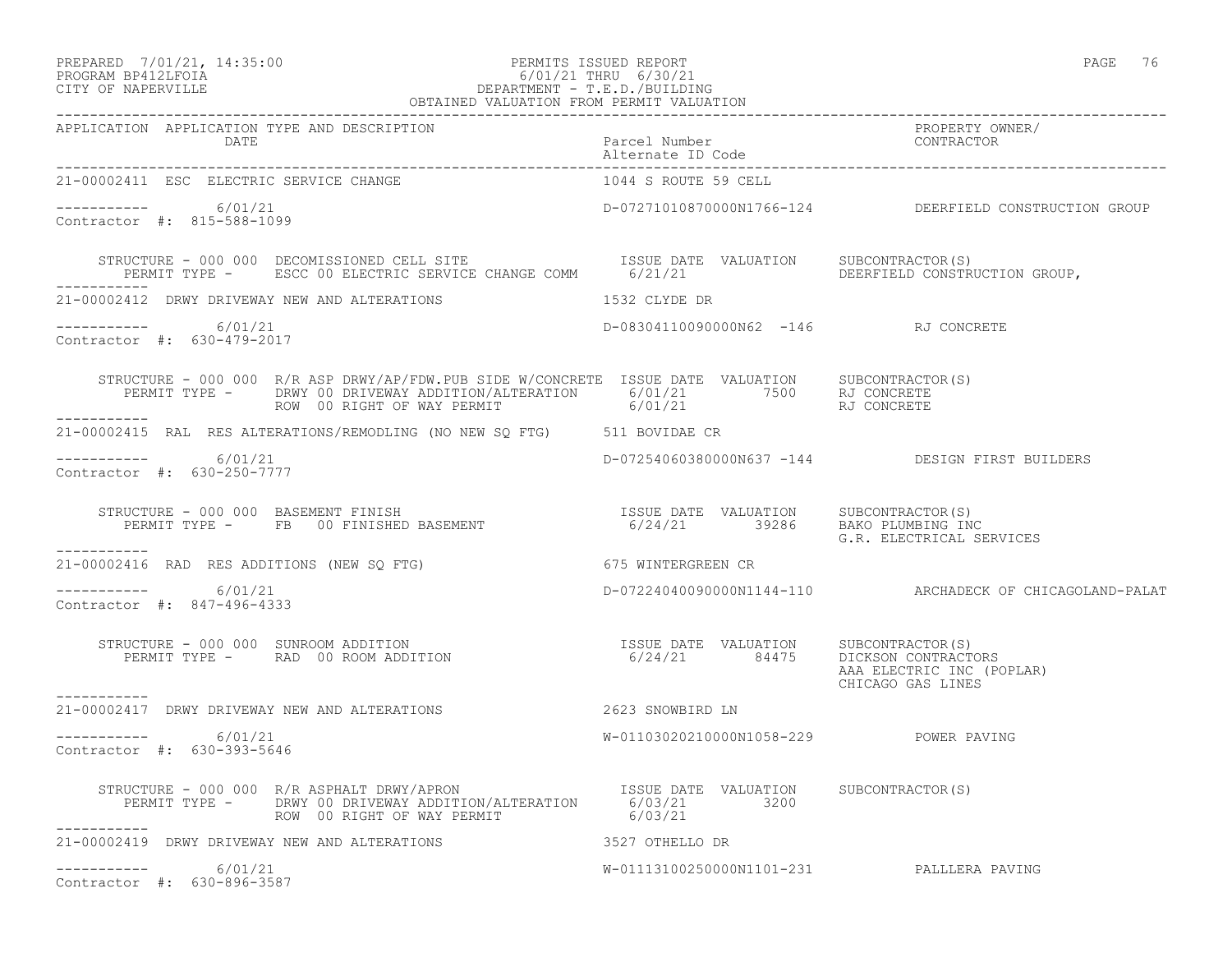#### PREPARED 7/01/21, 14:35:00 PERMITS ISSUED REPORT PAGE 77 PROGRAM BP412LFOIA 6/01/21 THRU 6/30/21 CITY OF NAPERVILLE DEPARTMENT - T.E.D./BUILDING OBTAINED VALUATION FROM PERMIT VALUATION

| APPLICATION APPLICATION TYPE AND DESCRIPTION<br>DATE |                                                                                                                                                                                                                                  |                                           |                                               |
|------------------------------------------------------|----------------------------------------------------------------------------------------------------------------------------------------------------------------------------------------------------------------------------------|-------------------------------------------|-----------------------------------------------|
| 21-00002419 (CONTINUED)                              |                                                                                                                                                                                                                                  |                                           |                                               |
|                                                      | STRUCTURE - 000 000 R/R ASPHALT DRWY/APRON & CURB CUT TISSUE DATE VALUATION SUBCONTRACTOR(S)<br>PERMIT TYPE - DRWY 00 DRIVEWAY ADDITION/ALTERATION 6/01/21 3750 PALLLERA PAVING<br>------- ROW 00 RIGHT OF WAY PERMIT 6/01/21 1  |                                           |                                               |
| ___________                                          |                                                                                                                                                                                                                                  |                                           |                                               |
| $--------- 6/01/21$<br>Contractor #: 630-393-5646    |                                                                                                                                                                                                                                  | W-01034020280000N1246-200 POWER PAVING    |                                               |
|                                                      | STRUCTURE - 000 000 R/R ASPHALT DRWY/APRON<br>PERMIT TYPE - DRWY 00 DRIVEWAY ADDITION/ALTERATION 6/17/21 2800<br>2800<br>ROW 00 RIGHT OF WAY PERMIT                                                                              | 6/17/21                                   |                                               |
|                                                      | 21-00002421 DRWY DRIVEWAY NEW AND ALTERATIONS 1513 CLARKSON CT                                                                                                                                                                   |                                           |                                               |
| ----------- 6/01/21<br>Contractor #: 630-213-9540    |                                                                                                                                                                                                                                  |                                           | D-08331040120000N160 -164 FORTIS GROUNDWORKS  |
|                                                      | STRUCTURE - 000 000 R/R ASPHALT DRWY/AP/FDW & CURB CUT TSSUE DATE VALUATION SUBCONTRACTOR(S)<br>PERMIT TYPE - DRWY 00 DRIVEWAY ADDITION/ALTERATION 6/01/21 6100 FORTIS GROUNDWORKS<br>ROW 00 RIGHT OF WAY PERMIT 6/01/21 6/01/21 |                                           |                                               |
| ___________<br>21-00002422 TENT TENTS                |                                                                                                                                                                                                                                  | 301 N WASHINGTON ST                       |                                               |
| $--------- 6/01/21$<br>Contractor #: 491-585-3610    |                                                                                                                                                                                                                                  | D-07132180240000N595 -69 CELINA TENT INIC |                                               |
|                                                      |                                                                                                                                                                                                                                  |                                           |                                               |
| 21-00002423 OCCI OCCUPANCY INSPECTION                |                                                                                                                                                                                                                                  | 3340 LACROSSE LN 115                      |                                               |
| $--------- 6/01/21$<br>Contractor #:                 |                                                                                                                                                                                                                                  |                                           |                                               |
|                                                      | STRUCTURE - 000 000 ATONED<br>PERMIT TYPE -     OCC 00 OCC INSPECT. PERMIT COM/RST     6/10/21                                                                                                                                   |                                           |                                               |
| 21-00002424 FN FENCE APPLICATION                     |                                                                                                                                                                                                                                  | 120 W FRANKLIN AV                         |                                               |
| ----------- 6/01/21<br>Contractor #: 630-551-3400    |                                                                                                                                                                                                                                  |                                           | D-07134100050000N606 -84 CLASSIC FENCE/OSWEGO |
| STRUCTURE - 000 000                                  |                                                                                                                                                                                                                                  | ISSUE DATE VALUATION SUBCONTRACTOR(S)     |                                               |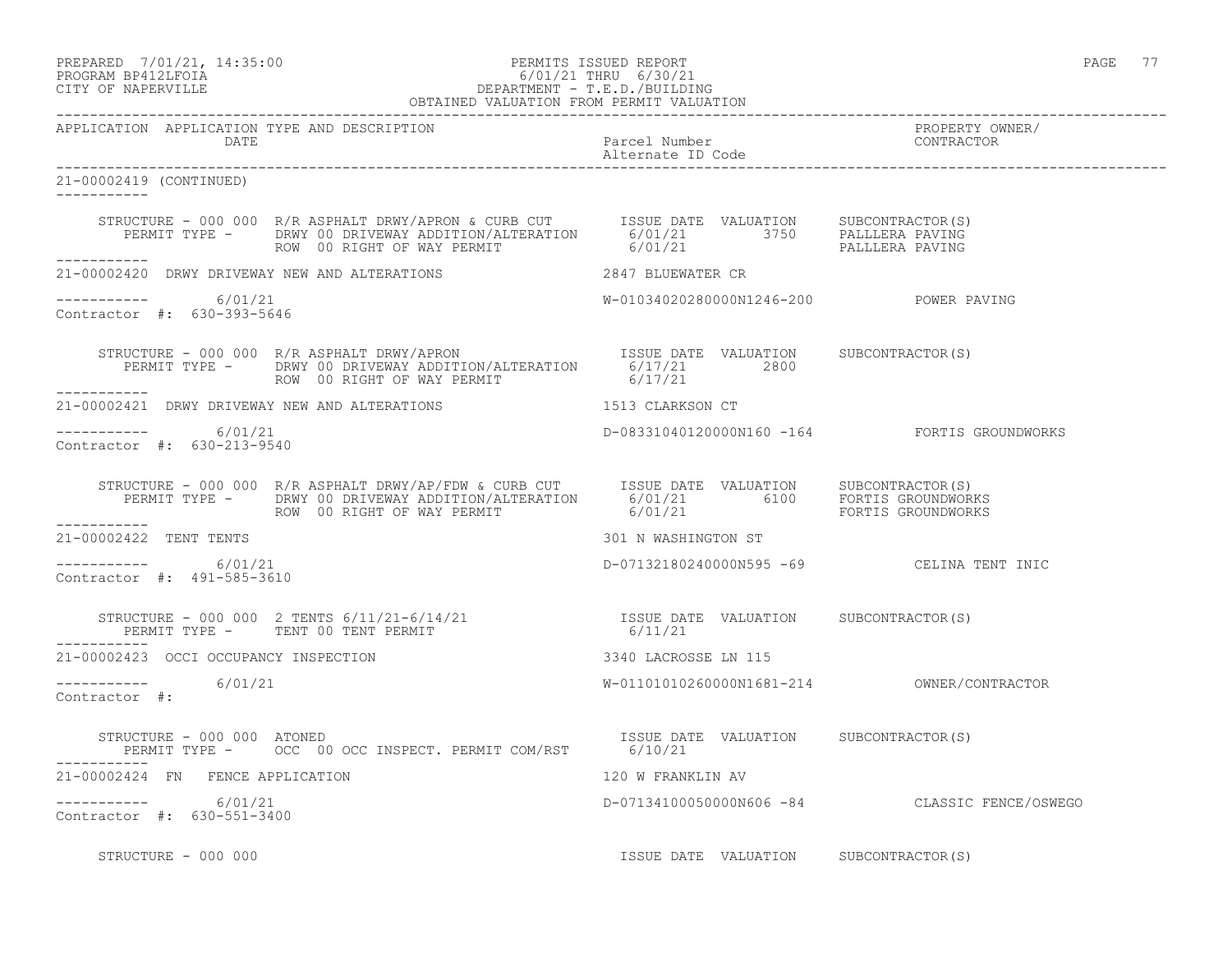#### PREPARED 7/01/21, 14:35:00 PERMITS ISSUED REPORT PAGE 78 PROGRAM BP412LFOIA 6/01/21 THRU 6/30/21 CITY OF NAPERVILLE DEPARTMENT - T.E.D./BUILDING OBTAINED VALUATION FROM PERMIT VALUATION

------------------------------------------------------------------------------------------------------------------------------------ APPLICATION APPLICATION TYPE AND DESCRIPTION PROPERTY OWNER/ DATE PARTICLE IN PARTICLE IN THE PARTICLE IN THE PARTICLE IN THE PARTICLE IN THE PARTICLE IN THE PARTICLE IN THE PARTICLE IN THE PARTICLE IN THE PARTICLE IN THE PARTICLE IN THE PARTICLE IN THE PARTICLE IN THE PARTICLE IN T Alternate ID Code ------------------------------------------------------------------------------------------------------------------------------------ 21-00002424 (CONTINUED) ----------- PERMIT TYPE - FN 00 FENCE 6/04/21 2684 ----------- 21-00002425 SFR SINGLE FAMILY RESIDENCE 4284 LACEBARK LN ----------- 6/01/21 W-01174150030000N1711-256 KINGS COURT BUILDERS, INC Contractor #: 630-369-4150 STRUCTURE - 000 000 SFR<br>PERMIT TYPE - ELEC 00 ELECTRIC FOR SINGLE FAMILY/DPX 6/17/21 AVLIMO ELECTRIC, INC PERMIT TYPE - ELEC 00 ELECTRIC FOR SINGLE FAMILY/DPX 6/17/21 FB 00 FINISHED BASEMENT 6/17/21 11000000 MECH 00 MECHANICAL FOR SFR/DPX 6/17/21 PLRM 00 PLUMBING BASEMENT ROUGH 6/17/21 PLUM 00 PLUMBING FOR SINGLE FAMILY/DPX 6/17/21 HOGAN PLUMBING DRY COUNTY ENTERPRISES SFRP 00 SINGLE FAMILY RESIDENCE PERMIT 6/17/21 11000000 STRU 00 STRUCTURAL FOR SINGLE FAM/DPX  $6/17/21$  APEX EXTERIORS INC - SO ELGIN TREE 00 PARKWAY TREE PLANTING PERMIT 6/17/21 ----------- 21-00002426 FN FENCE APPLICATION 931 JOHN FRIEND DR  $--------- 6/01/21$ ----------- 6/01/21 D-07272130070000N745 -125 THE CEDAR MILL-MORRIS Contractor #: 815-744-9390 STRUCTURE - 000 000 ISSUE DATE VALUATION SUBCONTRACTOR(S) PERMIT TYPE - FN 00 FENCE ----------- 21-00002427 RPZ REVERSE PRESSURE ZONE/BACKFLOW PREVENTER 3720 BIRCH LN ----------- 6/01/21 W-01084080080000N1691-226 EVERGREEN SPRINKLER SYSTEM Contractor #: 815-521-3247 STRUCTURE - 000 000 RPZ<br>PERMIT TYPE - LSP 00 LAWN SPRINKLER RESIDENTIAL 6/02/21 4200 EVERGREEN SPRINKL 6/02/21 4200 EVERGREEN SPRINKLER SYSTEM HARTLAND PLUMBING & MECH ----------- 21-00002428 RAL RES ALTERATIONS/REMODLING (NO NEW SQ FTG) 1863 RIVER RIDGE CR ----------- 6/01/21 D-08321030240000N492 -162 CLEAN EDGE CONSTRUCTION Contractor #: 630-364-0224 STRUCTURE - 000 000 BASEMENT FINISH<br>PERMIT TYPE - FB 00 FINISHED BASEMENT ISSUE DATE VALUATION SUBCONTRACTOR(S)<br>6/28/21 41690 ELECTRICAL CONCEPTS INC J&R PLUMBING ----------- 21-00002429 DRWY DRIVEWAY NEW AND ALTERATIONS 1301 E BAILEY RD  $--------- 6/01/21$ D-08283020080000N160 -149 PRO BLACKTOP PAVING/EOLA Contractor #: 630-774-9827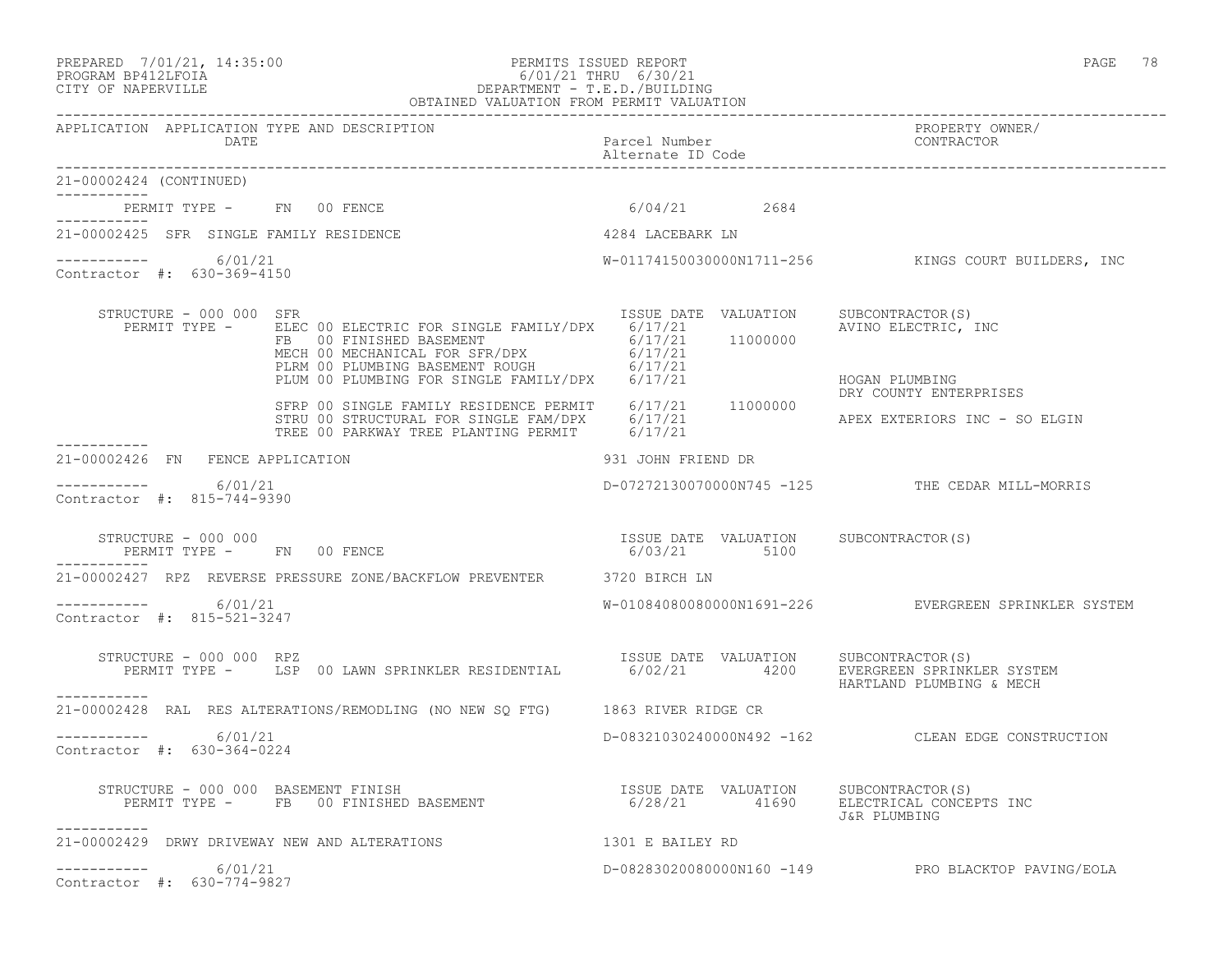### PREPARED 7/01/21, 14:35:00 PERMITS ISSUED REPORT PAGE 79 PROGRAM BP412LFOIA 6/01/21 THRU 6/30/21 CITY OF NAPERVILLE DEPARTMENT - T.E.D./BUILDING

| OBTAINED VALUATION FROM PERMIT VALUATION                    |                                                                                                                                                                                                         |                                                                        |                                                                                                                                                          |
|-------------------------------------------------------------|---------------------------------------------------------------------------------------------------------------------------------------------------------------------------------------------------------|------------------------------------------------------------------------|----------------------------------------------------------------------------------------------------------------------------------------------------------|
| APPLICATION APPLICATION TYPE AND DESCRIPTION<br><b>DATE</b> |                                                                                                                                                                                                         | Parcel Number<br>Alternate ID Code                                     | PROPERTY OWNER/<br>CONTRACTOR                                                                                                                            |
| 21-00002429 (CONTINUED)<br>-----------                      |                                                                                                                                                                                                         |                                                                        |                                                                                                                                                          |
|                                                             | STRUCTURE - 000 000 R/R ASPHALT DRWY/APRON & EXTENSION ISSUE DATE VALUATION SUBCONTRACTOR(S)<br>PERMIT TYPE - DRWY 00 DRIVEWAY ADDITION/ALTERATION 6/15/21<br>ROW 00 RIGHT OF WAY PERMIT 6/15/21        |                                                                        |                                                                                                                                                          |
|                                                             | 21-00002431 DRWY DRIVEWAY NEW AND ALTERATIONS                                                                                                                                                           | 1480 BRIERGATE DR                                                      |                                                                                                                                                          |
| ----------- 6/01/21<br>Contractor #: 630-377-9339           |                                                                                                                                                                                                         | D-07112040370000N64 -37 DAMICO PAVING                                  |                                                                                                                                                          |
| ___________                                                 |                                                                                                                                                                                                         |                                                                        |                                                                                                                                                          |
| 21-00002433 PAT PATIO APPLICATION                           |                                                                                                                                                                                                         | 402 BRAD CT                                                            |                                                                                                                                                          |
| ----------- 6/01/21<br>Contractor #:                        |                                                                                                                                                                                                         | D-08293050070000N477 -147                                              |                                                                                                                                                          |
|                                                             | STRUCTURE - 000 000 PATIO<br>$PAP$ 00 PATIO                                                                                                                                                             | ISSUE DATE VALUATION SUBCONTRACTOR(S)<br>6/18/21 8000                  |                                                                                                                                                          |
| ----------                                                  | 21-00002434 POOL POOL ABOVE/INGROUND RESIDENTIAL                                                                                                                                                        | 899 W BENTON AV                                                        |                                                                                                                                                          |
| -----------     6/01/21<br>Contractor #: 773-620-2422       |                                                                                                                                                                                                         |                                                                        |                                                                                                                                                          |
| STRUCTURE - 000 000                                         | PERMIT TYPE - FN 00 FENCE<br>POL1 00 POOL IN GROUND<br>SPA 00 SPA/HOT TUB                                                                                                                               | ISSUE DATE VALUATION SUBCONTRACTOR(S)<br>6/01/21<br>6/01/21<br>6/03/21 | WESCON UNDERGROUND, INC<br>ELEVATION PLUMBING CO<br>MAIN LINE ELECTRIC INC<br>WESCON UNDERGROUND, INC<br>ELEVATION PLUMBING CO<br>MAIN LINE ELECTRIC INC |
| -----------                                                 | 21-00002437 DRWY DRIVEWAY NEW AND ALTERATIONS                                                                                                                                                           | 3411 KELLER LN                                                         |                                                                                                                                                          |
| 6/01/21<br>Contractor #: 630-742-9797                       |                                                                                                                                                                                                         |                                                                        | $W-01122040450000N1482-219$ CLY IRRIGATION & LANDSCAPING                                                                                                 |
|                                                             | STRUCTURE - 000 000 HEATED CONCRETE DRWY/PR WALK/AP  ISSUE DATE VALUATION SUBCONTRACTOR(S)<br>PERMIT TYPE - DRWY 00 DRIVEWAY ADDITION/ALTERATION  6/17/21  15000<br>ROW 00 RIGHT OF WAY PERMIT  6/17/21 |                                                                        |                                                                                                                                                          |
|                                                             | 21-00002441 RPZ REVERSE PRESSURE ZONE/BACKFLOW PREVENTER 5319 CHRISTA DR                                                                                                                                |                                                                        |                                                                                                                                                          |
| 6/01/21<br>-----------<br>Contractor #: 815-436-5455        |                                                                                                                                                                                                         |                                                                        | W-01202020140000N1521-271 RAINMAKERS IRRIGATION                                                                                                          |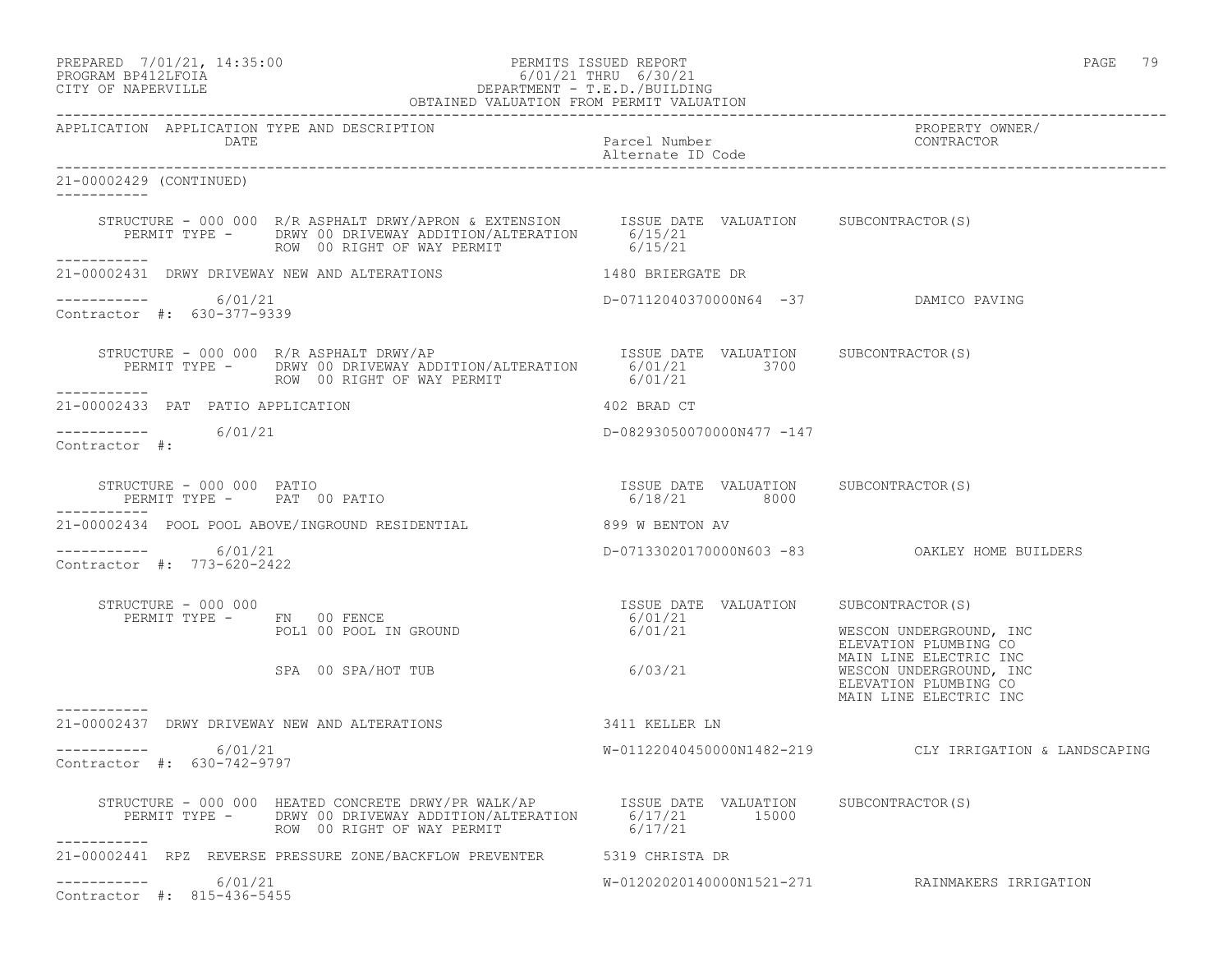### PREPARED 7/01/21, 14:35:00 PERMITS ISSUED REPORT PAGE 80 PROGRAM BP412LFOIA 6/01/21 THRU 6/30/21 CITY OF NAPERVILLE DEPARTMENT - T.E.D./BUILDING

| OBTAINED VALUATION FROM PERMIT VALUATION                                                                                                                                                                                                                                                                                                                            |                                       |                                                   |  |
|---------------------------------------------------------------------------------------------------------------------------------------------------------------------------------------------------------------------------------------------------------------------------------------------------------------------------------------------------------------------|---------------------------------------|---------------------------------------------------|--|
| APPLICATION APPLICATION TYPE AND DESCRIPTION<br><b>DATE</b>                                                                                                                                                                                                                                                                                                         | Parcel Number<br>Alternate ID Code    | PROPERTY OWNER/<br>CONTRACTOR                     |  |
| 21-00002441 (CONTINUED)<br>------------                                                                                                                                                                                                                                                                                                                             |                                       |                                                   |  |
| STRUCTURE - 000 000 RPZ WITH HEADS IN ROW<br>PERMIT TYPE - LSP 00 LAWN SPRINKLER RESIDENTIAL 6/02/21 4800 RAINMAKERS ERRIGATION<br>------------                                                                                                                                                                                                                     |                                       | RAINMAKERS IRRIGATION & MAINT                     |  |
|                                                                                                                                                                                                                                                                                                                                                                     |                                       |                                                   |  |
| ----------- 6/01/21<br>Contractor #: 630-904-0078                                                                                                                                                                                                                                                                                                                   |                                       | W-01013070040000N715 -203 BUD'S CONCRETE INC      |  |
|                                                                                                                                                                                                                                                                                                                                                                     |                                       |                                                   |  |
| 21-00002443 FN FENCE APPLICATION                                                                                                                                                                                                                                                                                                                                    | 2337 RIVER WOODS DR                   |                                                   |  |
| $--------- 6/01/21$<br>Contractor #: 630-406-8410                                                                                                                                                                                                                                                                                                                   |                                       | W-02062090220000N780 -191 PARAMOUNT FENCE-BATAVIA |  |
| $\begin{array}{cccccccccc} \texttt{STRUCTURE} & - & 000 & 000 & & & & & & & \\ \texttt{PERMIT TYPE} & - & \texttt{FN} & 00 & \texttt{FENCE} & & & & & & \\ \texttt{PERMIT TYPE} & - & \texttt{FN} & 00 & \texttt{FENCE} & & & & & \\ \end{array}$<br>------------                                                                                                   |                                       |                                                   |  |
| 21-00002444 PAT PATIO APPLICATION                                                                                                                                                                                                                                                                                                                                   | 3923 MAHOGANY LN                      |                                                   |  |
| $--------- 6/01/21$<br>Contractor #: 630-270-0669                                                                                                                                                                                                                                                                                                                   |                                       | W-01172010020008N1780-241 HEAVY DUTY LANDSCAPING  |  |
| $\begin{array}{cccccccccc} \texttt{STRUCTURE} & - & 000 & 000 & \texttt{PAVER} & \texttt{PATH} & \texttt{W/OOD} & \texttt{GAZEBO} & & & & & & & & \\ \texttt{PERMIT TYPE} & - & & \texttt{PAT} & 00 & \texttt{PATHIO} & & & & & & & \\ \texttt{PERMIT TYPE} & - & & \texttt{PAT} & 00 & \texttt{PATHIO} & & & & & & & \\ \end{array}$<br>PERMIT TYPE - PAT 00 PATIO |                                       |                                                   |  |
| 21-00002445 RPZ REVERSE PRESSURE ZONE/BACKFLOW PREVENTER 1420 BAYOU PATH DR                                                                                                                                                                                                                                                                                         |                                       |                                                   |  |
| -----------     6/02/21<br>Contractor #: 708-212-1312                                                                                                                                                                                                                                                                                                               |                                       | D-07093050420000N1767-047 ELMWOOD IRRIGATION      |  |
| STRUCTURE - 000 000 RPZ WITH HEADS IN ROW [SSUE DATE VALUATION SUBCONTRACTOR(S)<br>PERMIT TYPE - LSP 00 LAWN SPRINKLER RESIDENTIAL 6/14/21 3500 ELMWOOD IRRIGATION<br>-----------                                                                                                                                                                                   |                                       | NICKEL PLUMBING & BACKFLOW INC                    |  |
| 21-00002446 FN FENCE APPLICATION                                                                                                                                                                                                                                                                                                                                    | 1124 BARCROFT CT                      |                                                   |  |
| -----------     6/02/21<br>Contractor #: 630-933-9881                                                                                                                                                                                                                                                                                                               |                                       | D-08204030060000N152 -118 SP FENCE-WARRENVILLE    |  |
| STRUCTURE - 000 000                                                                                                                                                                                                                                                                                                                                                 | ISSUE DATE VALUATION SUBCONTRACTOR(S) |                                                   |  |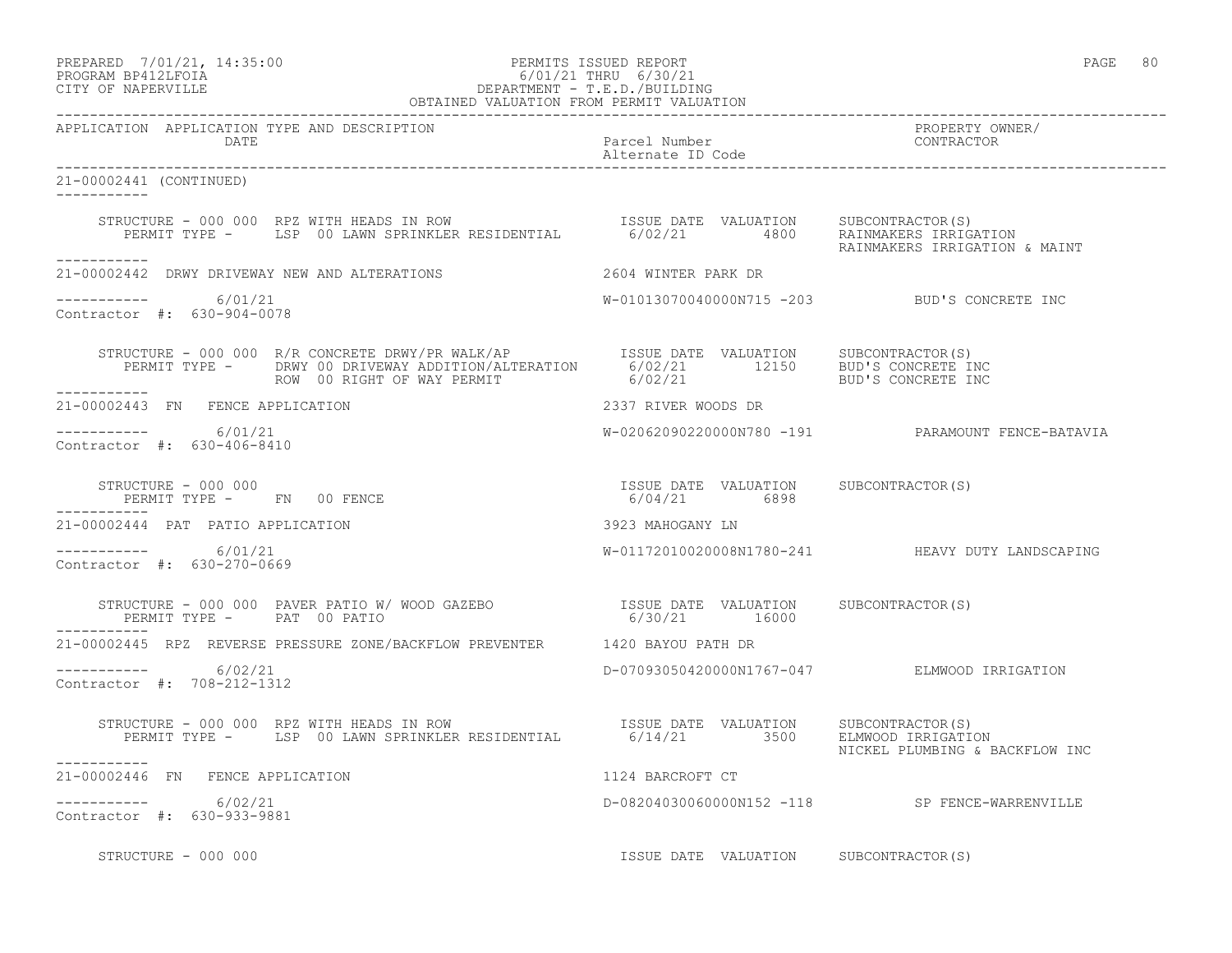#### PREPARED 7/01/21, 14:35:00 PERMITS ISSUED REPORT PAGE 81 PROGRAM BP412LFOIA 6/01/21 THRU 6/30/21 CITY OF NAPERVILLE DEPARTMENT - T.E.D./BUILDING OBTAINED VALUATION FROM PERMIT VALUATION

------------------------------------------------------------------------------------------------------------------------------------ APPLICATION APPLICATION TYPE AND DESCRIPTION PROPERTY OWNER/ DATE Parcel Number Contractor Contractor Parcel Number Alternate ID Code ------------------------------------------------------------------------------------------------------------------------------------ 21-00002446 (CONTINUED) ----------- PERMIT TYPE - FN 00 FENCE 10 10 10 10 10 10 12 13 ----------- 21-00002447 RPZ REVERSE PRESSURE ZONE/BACKFLOW PREVENTER 1440 BAYOU PATH DR  $--------- 6/02/21$ ----------- 6/02/21 D-07093050370000N1767-047 ELMWOOD IRRIGATION Contractor #: 708-212-1312 STRUCTURE - 000 000 RPZ WITH HEADS IN ROW ISSUE DATE VALUATION SUBCONTRACTOR(S) PERMIT TYPE - LSP 00 LAWN SPRINKLER RESIDENTIAL 6/14/21 3500 ELMWOOD IRRIGATION NICKEL PLUMBING & BACKFLOW INC ----------- 21-00002448 RPZ REVERSE PRESSURE ZONE/BACKFLOW PREVENTER 1439 BAYOU PATH DR <u> Liste Liste Lis</u>ter ----------- 6/02/21 D-07093110500000N1767-047 ELMWOOD IRRIGATION Contractor #: 708-212-1312 STRUCTURE - 000 000 RPZ WITH HEADS IN ROW ISSUE DATE VALUATION SUBCONTRACTOR(S) PERMIT TYPE - LSP 00 LAWN SPRINKLER RESIDENTIAL 6/14/21 3500 ELMWOOD IRRIGATION NICKEL PLUMBING & BACKFLOW INC ----------- 21-00002449 PAT PATIO APPLICATION 3623 GRASSMERE RD  $--------- 6/02/21$ W-01091080180000N1365-212 STANLEY CO-BATAVIA Contractor #: 630-461-6014 STRUCTURE - 000 000 PATIO ISSUE DATE VALUATION SUBCONTRACTOR(S) PERMIT TYPE - PAT 00 PATIO 6/22/21 13000 ----------- 21-00002451 ESC ELECTRIC SERVICE CHANGE 1301 E OGDEN AV ----------- 6/02/21 D-08081010050000N509 -42 CONTINENTAL ELECTRICAL CONSTR. Contractor #: 630-288-0200 STRUCTURE - 000 000 INSTALL DEDICATED RECEPTACLE AND DATA OU ISSUE DATE VALUATION SUBCONTRACTOR(S) PERMIT TYPE - ESCC 00 ELECTRIC SERVICE CHANGE COMM 6/22/21 ----------- 21-00002452 PAT PATIO APPLICATION 4043 JERSEY CT ----------- 6/02/21 W-01152110120000N934 -245 SIERRA CONSTRUCTION & CONCRETE Contractor #: 630-625-2031 STRUCTURE – 000 000 PATIO, PERGOLA, & FIRE PLACE ISSUE DATE VALUATION SUBCONTRACTOR(S)<br>
PERMIT TYPE – PAT 00 PATIO PERMIT TYPE - PAT 00 PATIO ----------- 21-00002454 ESC ELECTRIC SERVICE CHANGE 3207 PLANTATION CT ----------- 6/02/21 W-01042270050000N725 -183 A B S ELECTRIC Contractor #: 630-515-8696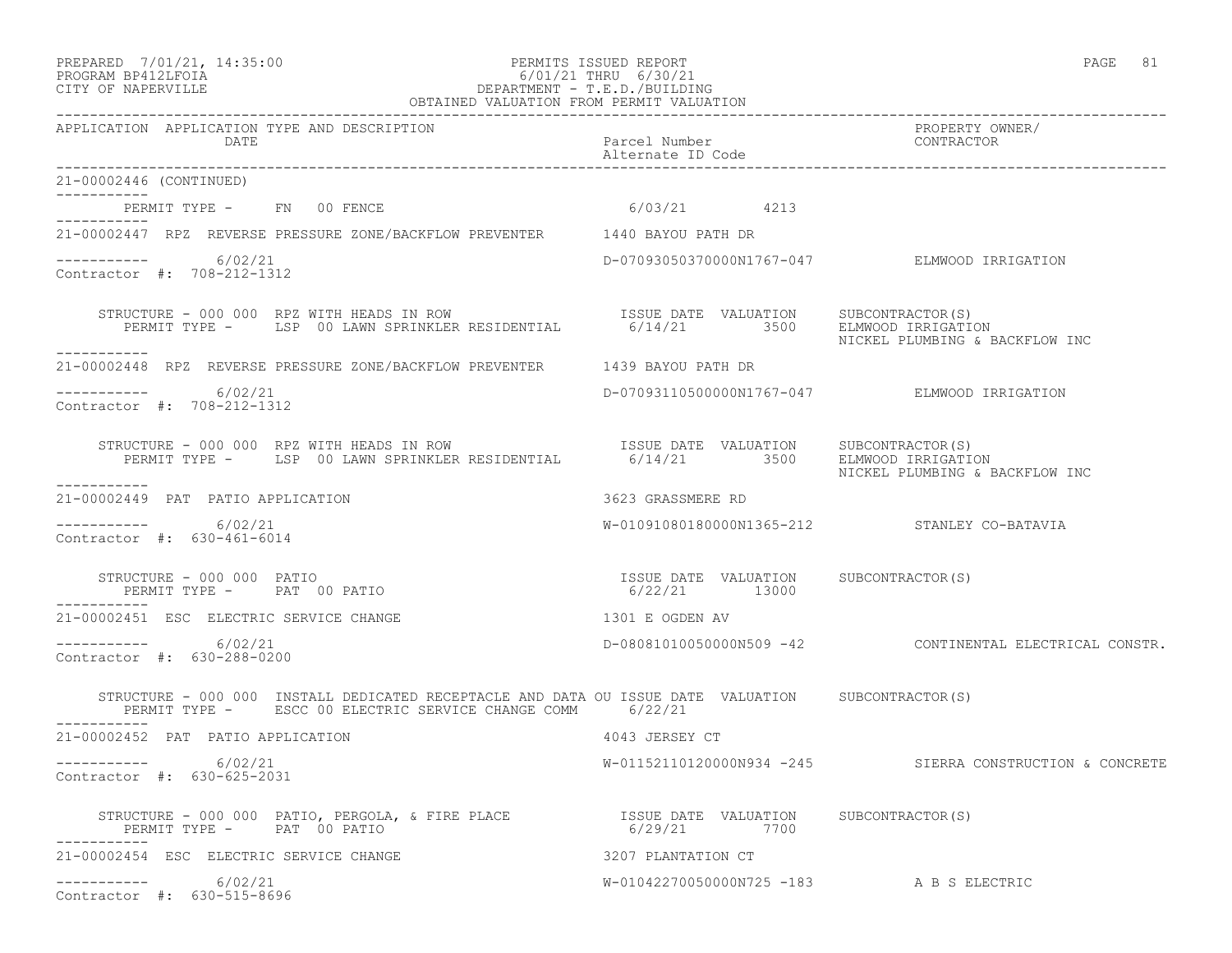#### PREPARED 7/01/21, 14:35:00 PERMITS ISSUED REPORT PAGE 82 PROGRAM BP412LFOIA 6/01/21 THRU 6/30/21 CITY OF NAPERVILLE DEPARTMENT - T.E.D./BUILDING OBTAINED VALUATION FROM PERMIT VALUATION

------------------------------------------------------------------------------------------------------------------------------------ APPLICATION APPLICATION TYPE AND DESCRIPTION PROPERTY OWNER/ DATE Parcel Number CONTRACTOR Alternate ID Code ------------------------------------------------------------------------------------------------------------------------------------ 21-00002454 (CONTINUED) ----------- STRUCTURE - 000 000 R/R 200 AMP PANEL ISSUE DATE VALUATION SUBCONTRACTOR(S) PERMIT TYPE - ELSC 00 ELECTRIC SVC CHANGE RES. 6/10/21 A B S ELECTRIC ----------- 21-00002455 LV ELECTRIC LOW VOLTAGE 2727 W 75TH ST 101 ----------- 6/02/21 D-07271080130000N1584-124 LOW VOLTAGE SOLUTIONS Contractor #: 630-434-9600 STRUCTURE - 000 000 VOICE AND DATA CABLING ISSUE DATE VALUATION SUBCONTRACTOR(S) PERMIT TYPE - LV 00 ELECTRIC LOW VOLTAGE 6/02/21 ----------- 21-00002460 FABD FIRE ALARM 1684 QUINCY AV 1STFL ----------- 6/02/21 D-07154030190000N623 -80 ALARM DETECTION SYSTEMS FA Contractor #: 630-844-6305 STRUCTURE - 000 000 ISSUE DATE VALUATION SUBCONTRACTOR(S) PERMIT TYPE - FABD 00 FIRE ALARM 6/09/21 ALARM DETECTION SYSTEMS FA ----------- 21-00002462 DRWY DRIVEWAY NEW AND ALTERATIONS 1209 ARDMORE DR ----------- 6/02/21 D-07262040150000N761 -127 F & J CONCRETE CO Contractor #: STRUCTURE - 000 000 R/R PR WALKWAY ISSUE DATE VALUATION SUBCONTRACTOR(S) PERMIT TYPE - DRWY 00 DRIVEWAY ADDITION/ALTERATION 6/10/21 7000 F & J CONCRETE ROW 00 RIGHT OF WAY PERMIT 6/10/21 F & J CONCRETE ----------- 21-00002463 FN FENCE APPLICATION 1145 BRIGHTON RD  $---------$  6/02/21 ----------- 6/02/21 D-08083010450000N128 -57 PEERLESS ENTERPRISE/MELROSE PK Contractor #: 630-772-1165 STRUCTURE - 000 000 ISSUE DATE VALUATION SUBCONTRACTOR(S) PERMIT TYPE - FN 00 FENCE 21-00002465 DRWY DRIVEWAY NEW AND ALTERATIONS 1823 SHETLAND RD ----------- 6/02/21 D-08284100500000N336 -150 GUILLEN ASPHALT P & S Contractor #: 847-741-4015 STRUCTURE - 000 000 R/R ASPHALT DRWY/APRON ISSUE DATE VALUATION SUBCONTRACTOR(S) PERMIT TYPE - DRWY 00 DRIVEWAY ADDITION/ALTERATION 6/03/21 2919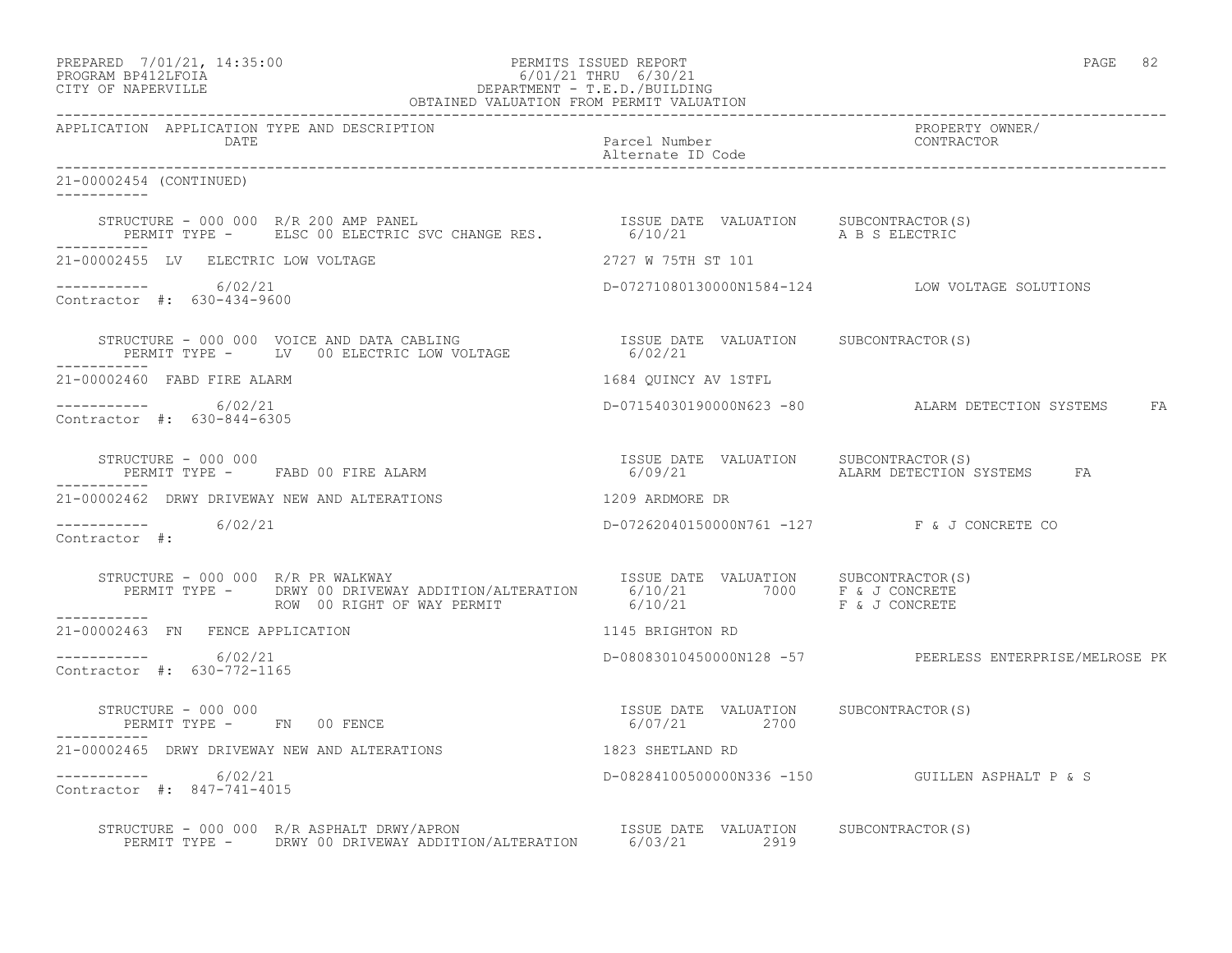#### PREPARED 7/01/21, 14:35:00 PERMITS ISSUED REPORT PAGE 83 PROGRAM BP412LFOIA 6/01/21 THRU 6/30/21 CITY OF NAPERVILLE DEPARTMENT - T.E.D./BUILDING OBTAINED VALUATION FROM PERMIT VALUATION

------------------------------------------------------------------------------------------------------------------------------------ APPLICATION APPLICATION TYPE AND DESCRIPTION<br>DATE DATE DATE DATE DATE Parcel Number CONTRACTOR Alternate ID Code ------------------------------------------------------------------------------------------------------------------------------------ 21-00002465 (CONTINUED) ----------- ROW 00 RIGHT OF WAY PERMIT 6/03/21 ----------- 21-00002466 DRWY DRIVEWAY NEW AND ALTERATIONS 3507 TUSSELL ST  $--------- 6/02/21$ ----------- 6/02/21 W-01114260230000N664 -232 RAPID LANDSCAPING INC Contractor #: 815-740-1000 STRUCTURE - 000 000 R/R ASP. W/BRICK PAVERS DRWY/AP/FDW/SYW ISSUE DATE VALUATION SUBCONTRACTOR(S) PERMIT TYPE - DRWY 00 DRIVEWAY ADDITION/ALTERATION 6/17/21 40000<br>ROW 00 RIGHT OF WAY PERMIT 6/17/21 ROW 00 RIGHT OF WAY PERMIT ----------- 21-00002467 DRWY DRIVEWAY NEW AND ALTERATIONS 1818 DEERPATH CT \_\_\_\_\_\_\_\_\_\_\_ ----------- 6/02/21 D-08322140320000N178 -163 AJD CONCRETE CONSTRUCTION Contractor #: 630-956-1380 STRUCTURE - 000 000 R/R CONCRETE DRWY/PUB WALK/APRON/CURB CU ISSUE DATE VALUATION SUBCONTRACTOR(S) PERMIT TYPE - DRWY 00 DRIVEWAY ADDITION/ALTERATION 6/02/21 7470 AJD CONCRETE CONSTRUCTION<br>ROW 00 RIGHT OF WAY PERMIT  $6/02/21$   $AD$  CONCRETE CONSTRUCTION ----------- 21-00002470 DRWY DRIVEWAY NEW AND ALTERATIONS 1812 HILLTOP CT  $--------- 6/02/21$ D-08324020460000N324 -178 AJD CONCRETE CONSTRUCTION Contractor #: 630-956-1380 STRUCTURE - 000 000 R/R AND EXPAND CONCRETE DRWY/PR WALK/PUB ISSUE DATE VALUATION SUBCONTRACTOR(S) PERMIT TYPE - DRWY 00 DRIVEWAY ADDITION/ALTERATION 6/17/21 11350 AJD CONCRETE CONSTRUCTION ROW 00 RIGHT OF WAY PERMIT 6/17/21 ----------- 21-00002472 FN FENCE APPLICATION 1139 THACKERY LN  $--------- 6/02/21$ W-01112100080000N444 -217 THE CEDAR MILL-MORRIS Contractor #: 815-744-9390 STRUCTURE - 000 000 ISSUE DATE VALUATION SUBCONTRACTOR(S) PERMIT TYPE - FN 00 FENCE 21-00002474 BDD DEMOLITION SINGLE FAMILY 50 S PARKWAY DR ----------- 6/03/21 D-07133080050000N58 -83 DJK CUSTOM HOMES Contractor #: 630-369-1953 STRUCTURE - 000 000 BDD ISSUE DATE VALUATION SUBCONTRACTOR(S) PERMIT TYPE - BDD 00 DEMOLITION PERMIT 6/29/21 691 DJK CUSTOM HOMES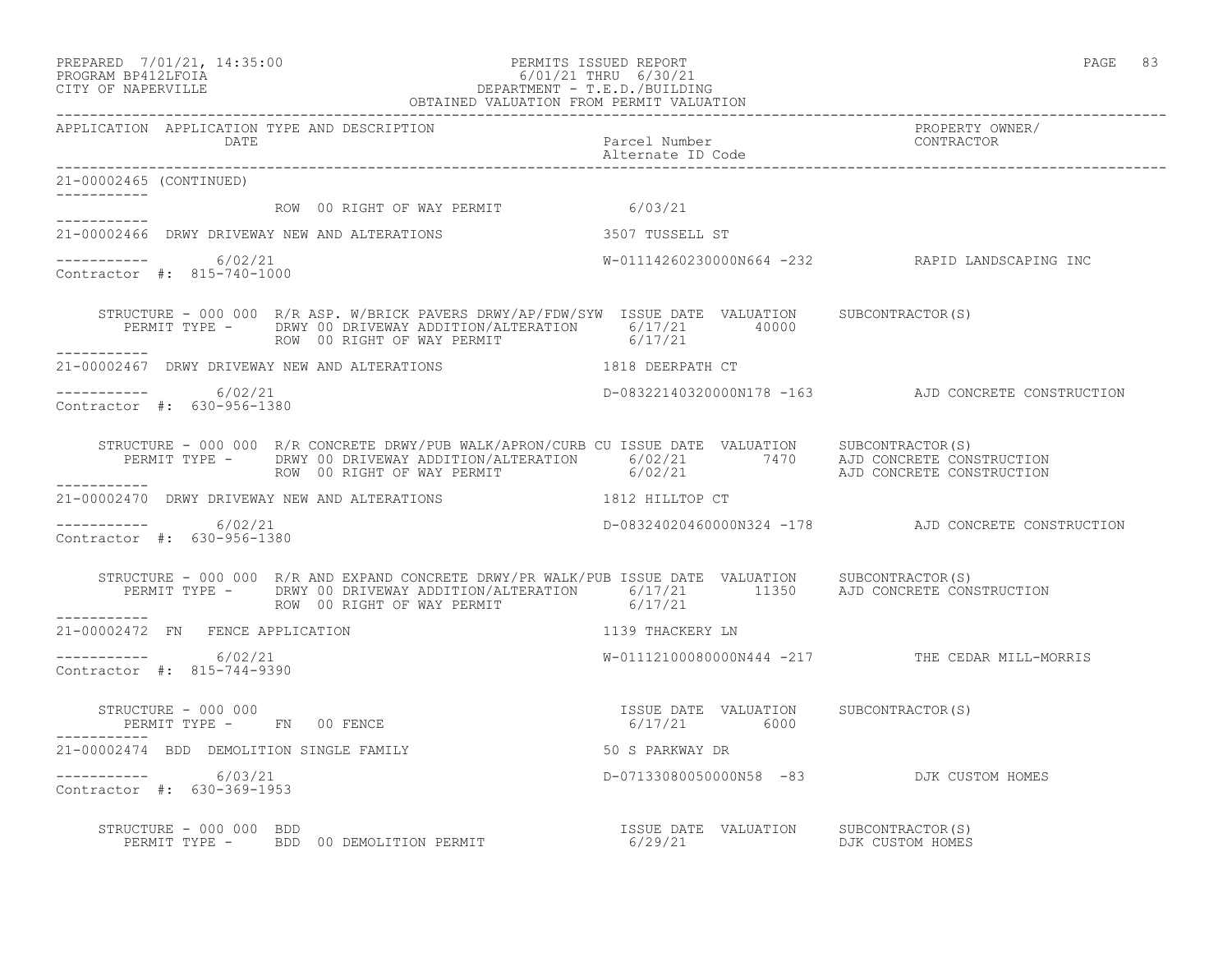### PREPARED 7/01/21, 14:35:00 PERMITS ISSUED REPORT PAGE 84 PROGRAM BP412LFOIA 6/01/21 THRU 6/30/21 CITY OF NAPERVILLE DEPARTMENT - T.E.D./BUILDING

| OBTAINED VALUATION FROM PERMIT VALUATION                                                                                                                                                                                                                                                                                                                                                     |                                          |                                                         |
|----------------------------------------------------------------------------------------------------------------------------------------------------------------------------------------------------------------------------------------------------------------------------------------------------------------------------------------------------------------------------------------------|------------------------------------------|---------------------------------------------------------|
| APPLICATION APPLICATION TYPE AND DESCRIPTION                                                                                                                                                                                                                                                                                                                                                 |                                          | PROPERTY OWNER/<br>CONTRACTOR                           |
| 21-00002477 FN FENCE APPLICATION                                                                                                                                                                                                                                                                                                                                                             | 829 BILTMORE CT                          |                                                         |
| -----------     6/03/21<br>Contractor #: 708-479-0414                                                                                                                                                                                                                                                                                                                                        |                                          | D-08074160080000N97 -56 K BROTHERS FENCE INC-MOKENA     |
| ۲ERN<br>------------                                                                                                                                                                                                                                                                                                                                                                         |                                          |                                                         |
| 21-00002480 RAL RES ALTERATIONS/REMODLING (NO NEW SQ FTG) 3616 BECKET LN                                                                                                                                                                                                                                                                                                                     |                                          |                                                         |
| ----------- 6/03/21<br>Contractor #: 630-514-3267                                                                                                                                                                                                                                                                                                                                            |                                          | W-01113130050000N1101-231 SCHMIDT BUILDERS & REMODELING |
| ___________                                                                                                                                                                                                                                                                                                                                                                                  |                                          | EXPERT ELECTRICAL CONTRACTORS                           |
| 21-00002484 RPZ REVERSE PRESSURE ZONE/BACKFLOW PREVENTER 646 S LOOMIS ST                                                                                                                                                                                                                                                                                                                     |                                          |                                                         |
| ----------- 6/03/21<br>Contractor #: 708-932-0211                                                                                                                                                                                                                                                                                                                                            |                                          | D-08191150070000N50 -100 PROFESSIONAL INSPECTION SERV.  |
| STRUCTURE - 000 000 RPZ WITH HEADS IN ROW ISSUE DATE VALUATION SUBCONTRACTOR(S)<br>PERMIT TYPE - LSP 00 LAWN SPRINKLER RESIDENTIAL 6/10/21 PROFESSIONAL INSP                                                                                                                                                                                                                                 |                                          | PROFESSIONAL INSPECTION SERV.<br>J&R HERRA, INC         |
| 21-00002486 FN FENCE APPLICATION                                                                                                                                                                                                                                                                                                                                                             | 229 NORTH AV                             |                                                         |
| ----------- 6/03/21<br>Contractor #: 800-543-6511                                                                                                                                                                                                                                                                                                                                            | D-08181310260000N506 -70 PEERLESS FENCE  |                                                         |
| STRUCTURE – 000 000<br>PERMIT TYPE – FN 00 FENCE – SUBCONTRACTOR (S) (ALUATION SUBCONTRACTOR (S)<br>STRUCTURE - 000 000                                                                                                                                                                                                                                                                      |                                          |                                                         |
| 21-00002487 FN FENCE APPLICATION                                                                                                                                                                                                                                                                                                                                                             | 2213 MECAN DR                            |                                                         |
| ----------- 6/03/21<br>Contractor #: 800-543-6511                                                                                                                                                                                                                                                                                                                                            | W-01022100040000N181 -187 PEERLESS FENCE |                                                         |
| $\begin{array}{cccccccccc} \texttt{STRUCTURE} & - & 000 & 000 & & & & & & & \\ \texttt{PERMIT TYPE} & - & & \texttt{FN} & 00 & \texttt{FENCE} & & & & & & \\ \end{array} \hspace{1.5cm} \begin{array}{cccccccccc} \texttt{TSSUE} & \texttt{DATE} & \texttt{VALUATION} & & \texttt{SUBCONTRACTOR(S)} \\ & & & & & & & \\ \texttt{6/30/21} & & & & & & 4200 & & \\ \end{array}$<br>----------- |                                          |                                                         |
| 21-00002488 FN FENCE APPLICATION                                                                                                                                                                                                                                                                                                                                                             | 3536 VANILLA GRASS DR                    |                                                         |
| $--------- 6/03/21$<br>Contractor #: 800-543-6511                                                                                                                                                                                                                                                                                                                                            | W-01093100090000N1386-227 PEERLESS FENCE |                                                         |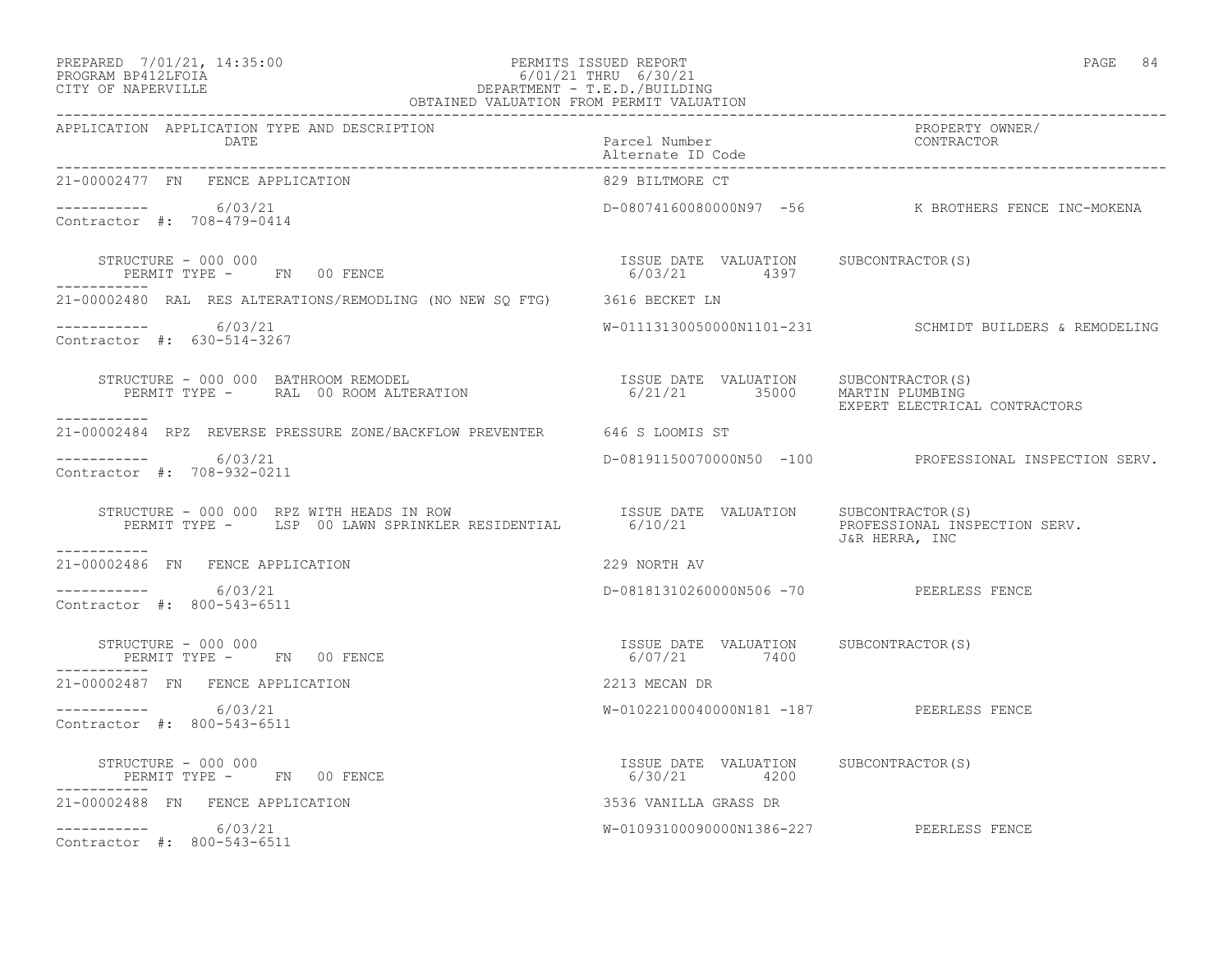| PREPARED        | 7/01/21, 14:35:00 |  |
|-----------------|-------------------|--|
| <b>DDOOD315</b> | $P^{\text{max}}$  |  |

### PREPARED 7/01/21, 14:35:00 PERMITS ISSUED REPORT PAGE 85 PROGRAM BP412LFOIA 6/01/21 THRU 6/30/21 CITY OF NAPERVILLE DEPARTMENT - T.E.D./BUILDING

| OBTAINED VALUATION FROM PERMIT VALUATION                         |                                                                   |                                           |
|------------------------------------------------------------------|-------------------------------------------------------------------|-------------------------------------------|
| APPLICATION APPLICATION TYPE AND DESCRIPTION<br>DATE             | Parcel Number<br>Alternate ID Code                                | PROPERTY OWNER/<br>CONTRACTOR             |
| 21-00002488 (CONTINUED)<br>-----------                           |                                                                   |                                           |
| STRUCTURE - 000 000<br>PERMIT TYPE - FN 00 FENCE                 | ISSUE DATE VALUATION SUBCONTRACTOR (S)<br>6/07/21 6650            |                                           |
| 21-00002489 SIGN SIGN APPLICATIONS                               | 1351 E OGDEN AV                                                   |                                           |
| $--------- 6/03/21$<br>Contractor #: 630-543-9490                | D-080810101000000N509 -42 DOYLE SIGNS INC                         |                                           |
| STRUCTURE - 000 000<br>PERMIT TYPE - SIGN 00 SIGN                | ISSUE DATE VALUATION SUBCONTRACTOR(S)<br>6/25/21                  | DOYLE SIGNS INC                           |
| 21-00002490 SIGN SIGN APPLICATIONS                               | 1351 E OGDEN AV                                                   |                                           |
| -----------     6/03/21<br>Contractor #: 630-543-9490            | D-08081010100000N509 -42 DOYLE SIGNS INC                          |                                           |
| STRUCTURE - 000 000<br>PERMIT TYPE - SIGN 00 SIGN                | ISSUE DATE VALUATION SUBCONTRACTOR(S)<br>6/25/21                  | DOYLE SIGNS INC                           |
| 21-00002491 SIGN SIGN APPLICATIONS                               | 1351 E OGDEN AV                                                   |                                           |
| ----------- 6/03/21<br>Contractor #: 630-543-9490                | D-080810101000000N509 -42 DOYLE SIGNS INC                         |                                           |
| STRUCTURE - 000 000<br>PERMIT TYPE - SIGN 00 SIGN                | ISSUE DATE VALUATION SUBCONTRACTOR (S)<br>6/25/21 DOYLE SIGNS INC |                                           |
| 21-00002492 SIGN SIGN APPLICATIONS                               | 1351 E OGDEN AV                                                   |                                           |
| ----------- 6/03/21<br>Contractor #: 630-543-9490                | D-080810101000000N509 -42 DOYLE SIGNS INC                         |                                           |
| STRUCTURE - 000 000<br>PERMIT TYPE - SIGN 00 SIGN<br>----------- | ISSUE DATE VALUATION SUBCONTRACTOR(S)<br>6/25/21                  | DOYLE SIGNS INC                           |
| 21-00002495 FN FENCE APPLICATION                                 | 241 W VAN BUREN AV                                                |                                           |
| $--------- 6/03/21$<br>Contractor #: 800-543-6511                | D-07134170110000N538 -84 PEERLESS FENCE                           |                                           |
| STRUCTURE - 000 000<br>PERMIT TYPE - FN 00 FENCE                 | ISSUE DATE VALUATION SUBCONTRACTOR(S)<br>6/30/21 3600             |                                           |
| 21-00002496 OCCI OCCUPANCY INSPECTION                            | 1804 CENTRE POINT CR 110                                          |                                           |
| -----------    6/03/21<br>Contractor #:                          |                                                                   | D-08064090010000N310 -26 OWNER/CONTRACTOR |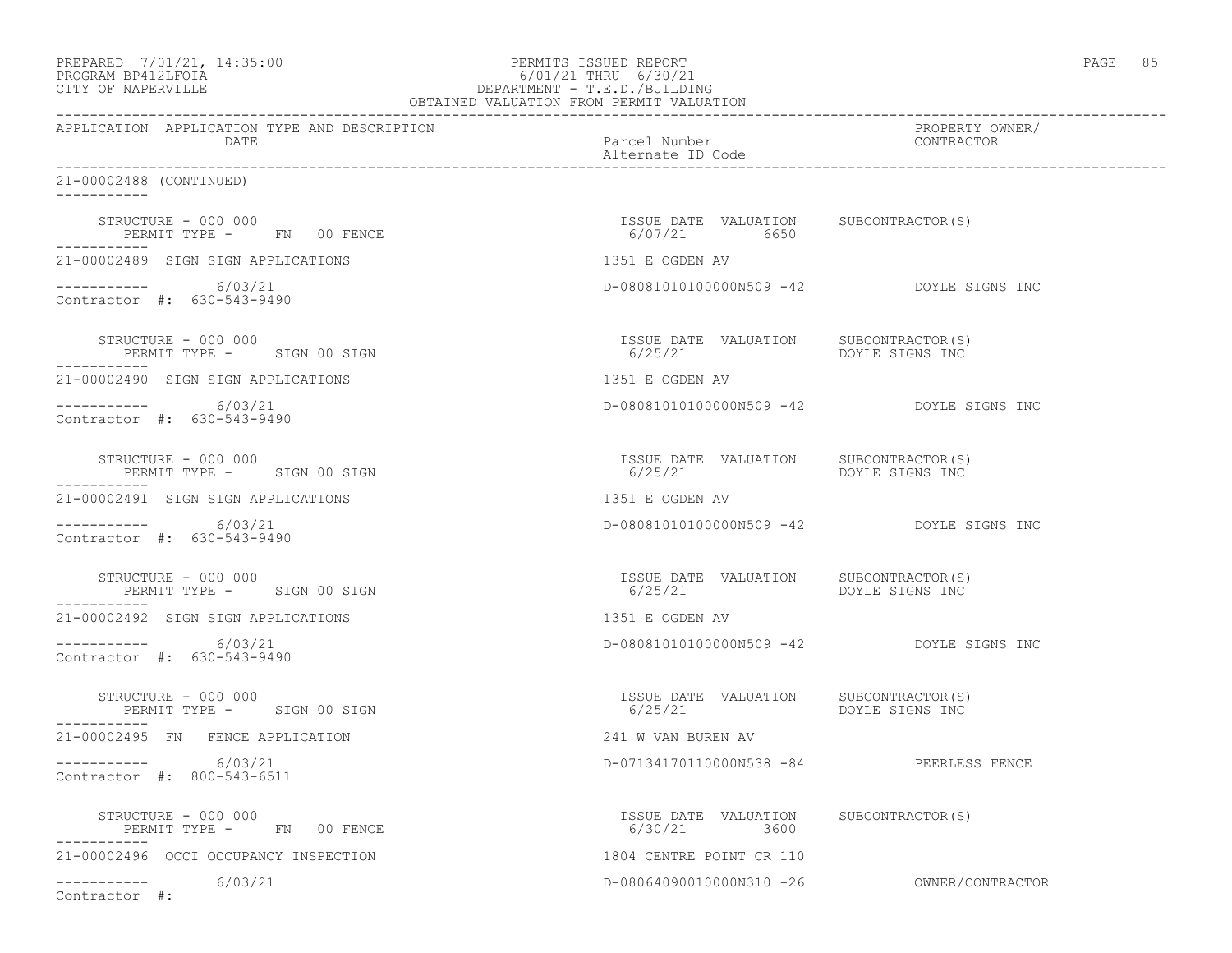| PREPARED            | 7/01/21, 14:35:00 |  |
|---------------------|-------------------|--|
| DDOCDAM DD410T DOTA |                   |  |

### PREPARED 7/01/21, 14:35:00 PERMITS ISSUED REPORT<br>PROGRAM BP412LFOIA PAGE 86 PROGRAM BP412LFOIA PROGRAM BP412LFOIA 6/01/21 THRU 6/30/21 CITY OF NAPERVILLE DEPARTMENT - T.E.D./BUILDING

| OBTAINED VALUATION FROM PERMIT VALUATION                                                                   |                                                       |                                               |
|------------------------------------------------------------------------------------------------------------|-------------------------------------------------------|-----------------------------------------------|
| APPLICATION APPLICATION TYPE AND DESCRIPTION<br>DATE                                                       | Parcel Number<br>Alternate ID Code                    | PROPERTY OWNER/<br>CONTRACTOR                 |
| 21-00002496 (CONTINUED)<br>-----------                                                                     |                                                       |                                               |
| STRUCTURE - 000 000 REP CONCEPTS LLC<br>PERMIT TYPE - OCC 00 OCC INSPECT. PERMIT COM/RST                   | ISSUE DATE VALUATION SUBCONTRACTOR(S)<br>6/08/21      |                                               |
| 21-00002498 FN FENCE APPLICATION                                                                           | 808 S WRIGHT ST                                       |                                               |
| $--------- 6/03/21$<br>Contractor #: 630-551-3400                                                          |                                                       | D-08194000310000N51 -116 CLASSIC FENCE/OSWEGO |
| STRUCTURE - 000 000<br>PERMIT TYPE - FN 00 FENCE                                                           | ISSUE DATE VALUATION SUBCONTRACTOR(S)<br>6/25/21 825  |                                               |
| 21-00002499 FN FENCE APPLICATION                                                                           | 1808 PADDOCK CT                                       |                                               |
| $---------$ 6/03/21<br>Contractor #: 708-636-3500                                                          | D-08324020320000N324 -178 FOX HOME CENTER             |                                               |
| STRUCTURE - 000 000<br>PERMIT TYPE - FN 00 FENCE                                                           | ISSUE DATE VALUATION SUBCONTRACTOR(S)<br>6/08/21 3300 |                                               |
| 21-00002500 GBP GREENER BUSINESS PROGRAM                                                                   | 1552 NORTH AURORA RD HM                               |                                               |
| $--------$ 6/03/21<br>Contractor #:                                                                        |                                                       |                                               |
| STRUCTURE - 000 000<br>PERMIT TYPE - GBP 00 GREENER BUSINESS PROGRAM                                       | ISSUE DATE VALUATION SUBCONTRACTOR(S)<br>6/03/21      |                                               |
| 21-00002501 GBP GREENER BUSINESS PROGRAM                                                                   | 111 E OGDEN AV HM                                     |                                               |
| ----------- 6/03/21<br>Contractor #:                                                                       |                                                       |                                               |
| STRUCTURE - 000 000<br>PERMIT TYPE - GBP 00 GREENER BUSINESS PROGRAM                                       | ISSUE DATE VALUATION SUBCONTRACTOR(S)<br>6/03/21      |                                               |
| 21-00002502 GBP GREENER BUSINESS PROGRAM                                                                   | 1951 W JEFFERSON AV                                   |                                               |
| -----------     6/03/21<br>Contractor #:                                                                   |                                                       |                                               |
| TSSUE DATE VALUATION SUBCONTRACTOR(S)<br>PERMIT TYPE – GBP 00 GREENER BUSINESS PROGRAM 6/03/21<br>-------- |                                                       |                                               |
| 21-00002503 TENT TENTS                                                                                     | 552 S WASHINGTON ST HM                                |                                               |
| -----------     6/04/21<br>Contractor #:                                                                   | D-07242060260000N1670-99 POP NOTCH RENTAL             |                                               |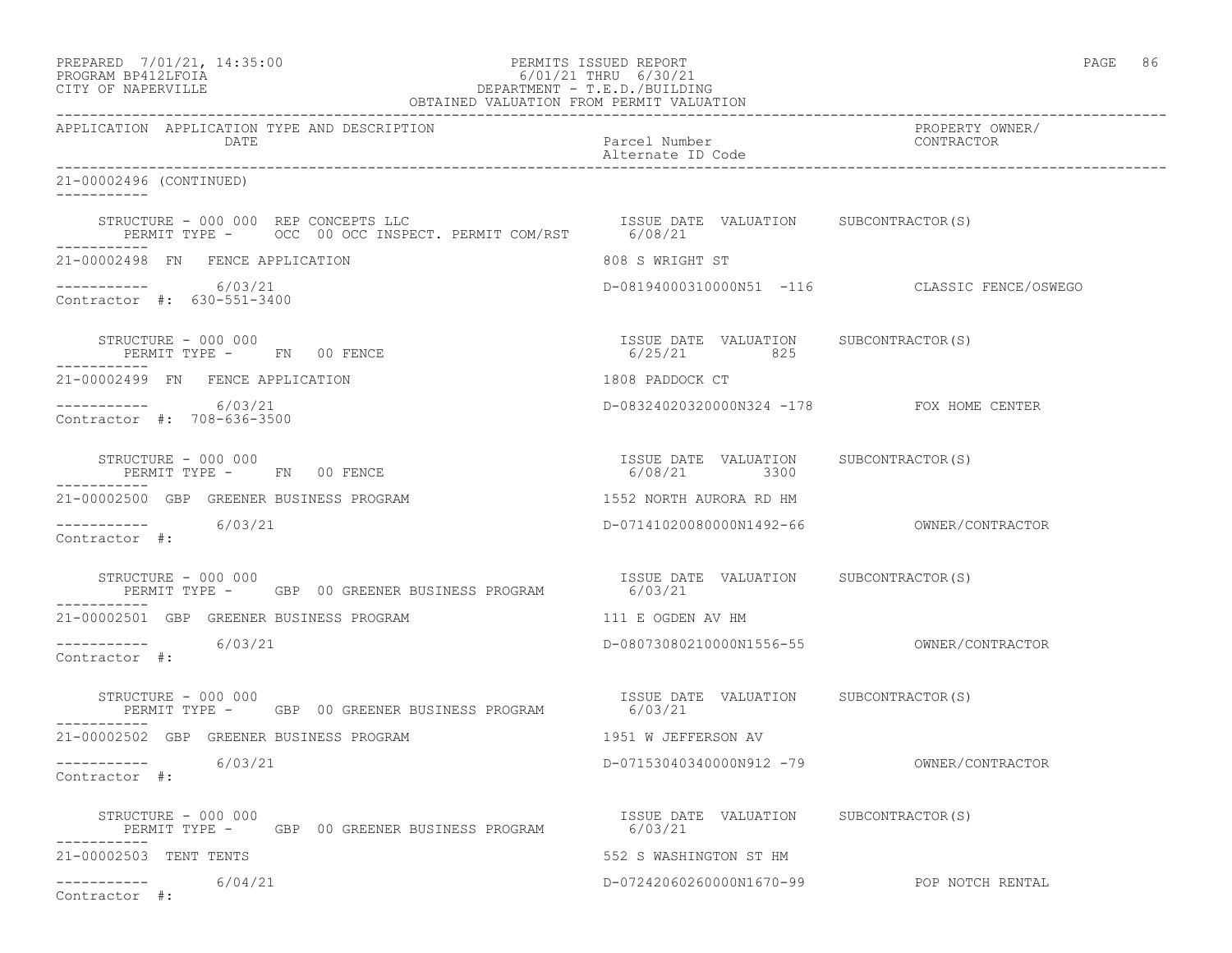| PREPARED |                    | 7/01/21, 14:35:00 |
|----------|--------------------|-------------------|
|          | PROGRAM RP412LFOIA |                   |

### PERMITS ISSUED REPORT AND SERMITS OF PAGE 87 PROGRAM BP412LFOIA 6/01/21 THRU 6/30/21 DEPARTMENT - T.E.D./BUILDING OBTAINED VALUATION FROM PERMIT VALUATION

------------------------------------------------------------------------------------------------------------------------------------ APPLICATION APPLICATION TYPE AND DESCRIPTION PROPERTY OWNER/ DATE Parcel Number Contractor of the Parcel Number Contractor of the Parcel Number Contractor of the Contractor of the Contractor of the Contractor of the Contractor of the Contractor of the Contractor of the Contractor of Alternate ID Code ------------------------------------------------------------------------------------------------------------------------------------ 21-00002503 (CONTINUED) ----------- STRUCTURE - 000 000 1 TENT 6/15/21 ISSUE DATE VALUATION SUBCONTRACTOR(S) PERMIT TYPE - TENT 00 TENT PERMIT ----------- 21-00002505 DRWY DRIVEWAY NEW AND ALTERATIONS 1128 GEORGE LN ----------- 6/04/21 D-08173090020000N412 -87 ALLRITE PAVING Contractor #: 630-885-8054 STRUCTURE - 000 000 R/R ASPHALT DRWY/APRON SISUE ISSUE DATE VALUATION SUBCONTRACTOR(S) PERMIT TYPE - DRWY 00 DRIVEWAY ADDITION/ALTERATION 6/10/21<br>ROW 00 RIGHT OF WAY PERMIT 6/10/21 ROW 00 RIGHT OF WAY PERMIT ----------- 21-00002506 DRWY DRIVEWAY NEW AND ALTERATIONS 708 BONESET CT ---------------------- 6/04/21 D-07224060210000N1144-110 FORTIS CONCRETE - ROSELLE Contractor #: 630-213-9540 STRUCTURE - 000 000 R/R ASP W/CONCRETE DRWY/AP CC/PUB. SIDE ISSUE DATE VALUATION SUBCONTRACTOR(S) PERMIT TYPE - DRWY 00 DRIVEWAY ADDITION/ALTERATION 6/08/21 8000 FORTIS GROUND WERKS ROW 00 RIGHT OF WAY PERMIT 6/08/21 FORTIS GROUND WERKS 21-00002507 SIGN SIGN APPLICATIONS 1320 E CHICAGO AV  $--------- 6/04/21$ ----------- 6/04/21 D-08174020010000D79 -88 AURORA SIGN COMPANY Contractor #: 630-898-5900 STRUCTURE – 000 000<br>
STRUCTURE – 000 000 ISSUE DATE VALUATION SUBCONTRACTOR(S)<br>
FERMIT TYPE – SIGN 00 SIGN PERMIT TYPE - SIGN 00 SIGN ----------- 21-00002508 SIGN SIGN APPLICATIONS 1320 E CHICAGO AV ----------- 6/04/21 D-08174020010000D79 -88 AURORA SIGN COMPANY Contractor #: 630-898-5900 STRUCTURE - 000 000 ISSUE DATE VALUATION SUBCONTRACTOR(S) PERMIT TYPE - SIGN 00 SIGN ----------- 21-00002509 SIGN SIGN APPLICATIONS 1550 N ROUTE 59 148 ----------- 6/04/21 D-07101080230000N268 -34 CAPTIVATING SIGNS Contractor #: 630-470-6161 STRUCTURE - 000 000 ISSUE DATE VALUATION SUBCONTRACTOR(S)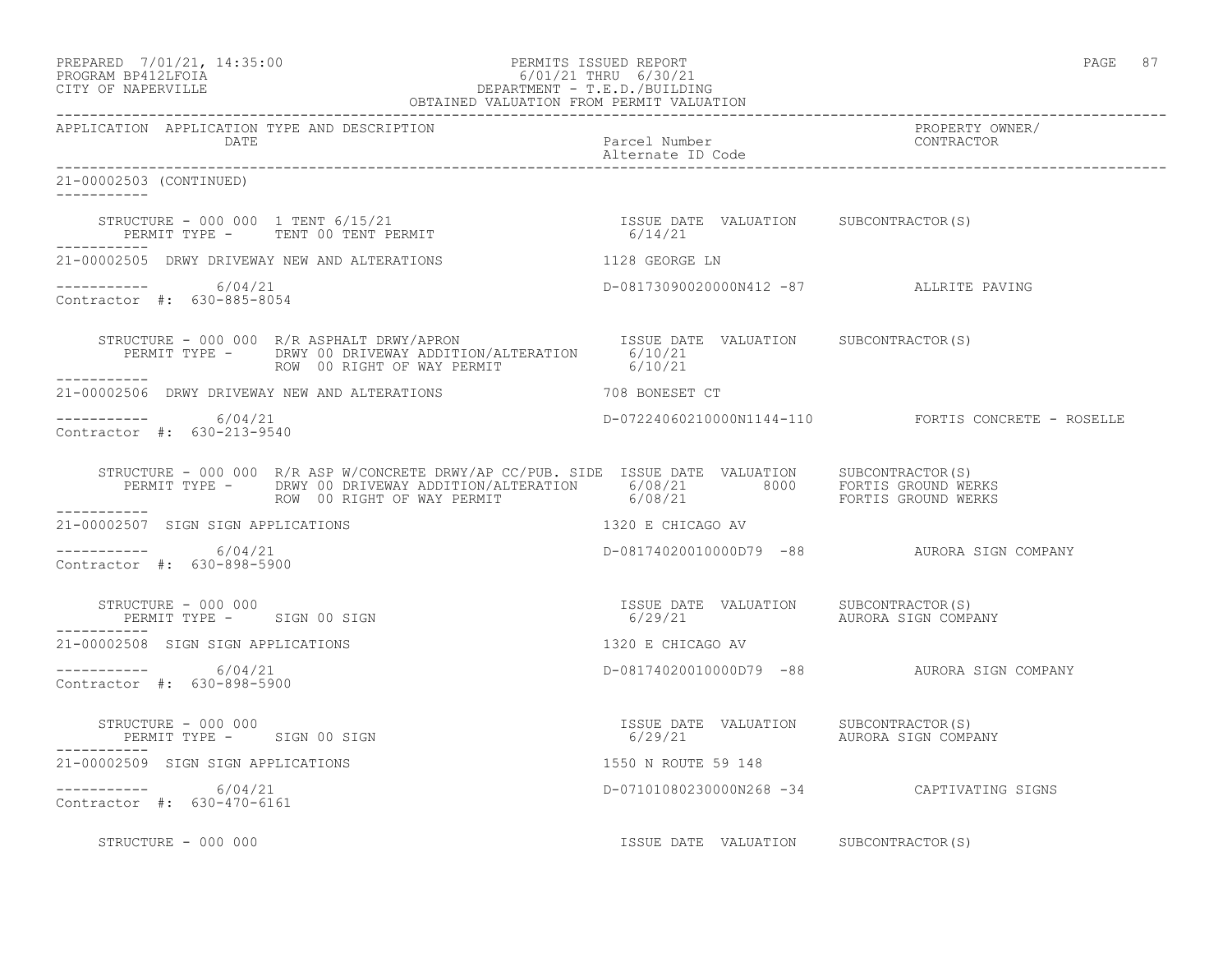#### PREPARED 7/01/21, 14:35:00 PERMITS ISSUED REPORT PAGE 88 PROGRAM BP412LFOIA 6/01/21 THRU 6/30/21 CITY OF NAPERVILLE DEPARTMENT - T.E.D./BUILDING OBTAINED VALUATION FROM PERMIT VALUATION

| APPLICATION APPLICATION TYPE AND DESCRIPTION      | APPLICATION APPLICATION TYPE AND DESCRIPTION PEXCELLED PACK PACE Number PACE PROPERTY OWNER PROPERTY OWNER<br>DATE Parcel Number Pace Pumper Patternate ID Code Patternate ID Code Patternate ID Code Patternate ID Code Patterna                                                                                                                                                                                                                    |                                             |                                                 |
|---------------------------------------------------|------------------------------------------------------------------------------------------------------------------------------------------------------------------------------------------------------------------------------------------------------------------------------------------------------------------------------------------------------------------------------------------------------------------------------------------------------|---------------------------------------------|-------------------------------------------------|
| 21-00002509 (CONTINUED)                           |                                                                                                                                                                                                                                                                                                                                                                                                                                                      |                                             |                                                 |
| ___________<br>PERMIT TYPE - SIGN 00 SIGN         |                                                                                                                                                                                                                                                                                                                                                                                                                                                      | 6/23/21 REAL NEON INCORPORATED              |                                                 |
| 21-00002510 DRWY DRIVEWAY NEW AND ALTERATIONS     |                                                                                                                                                                                                                                                                                                                                                                                                                                                      | 1612 ESTATE CR                              |                                                 |
| $--------- 6/04/21$<br>Contractor #: 630-288-2780 |                                                                                                                                                                                                                                                                                                                                                                                                                                                      | D-08284120350000N464 -150 NOBLE PAVING CORP |                                                 |
| -----------                                       |                                                                                                                                                                                                                                                                                                                                                                                                                                                      |                                             |                                                 |
|                                                   | 21-00002511 DRWY DRIVEWAY NEW AND ALTERATIONS 3523 OTHELLO DR                                                                                                                                                                                                                                                                                                                                                                                        |                                             |                                                 |
| $--------- 6/04/21$<br>Contractor #: 630-476-1590 |                                                                                                                                                                                                                                                                                                                                                                                                                                                      |                                             | W-01113100240000N1101-231 PALLERA PAVING AURORA |
|                                                   | $\begin{array}{cccc} \texttt{STRUCTURE} - 000 000 & \texttt{R/R} \texttt{ABPHALT} \texttt{DRW2/AP} & \texttt{CURB} \texttt{CUT} & \texttt{ISSUE} \texttt{DATE} \texttt{VALUATION} & \texttt{SUBCONTRACTOR(S)} \\ \texttt{PERMIT TYPE} - & \texttt{DRWY 00 DRIVEWAY ADDITION/ALTERATION} & 6/04/21 & 3150 & \texttt{CURB CUTERS INC} \\ \texttt{ROW} \texttt{ROW} & 00 \texttt{RIGHT OF} \texttt{WAY} \texttt{PERMIT} & 6/04/21 & 3150 & \texttt{CUR$ |                                             |                                                 |
|                                                   | 21-00002512 DRWY DRIVEWAY NEW AND ALTERATIONS 42315 WARM SPRINGS CT                                                                                                                                                                                                                                                                                                                                                                                  |                                             |                                                 |
| $--------- 6/04/21$<br>Contractor #: 630-653-4900 |                                                                                                                                                                                                                                                                                                                                                                                                                                                      | W-01034080110000N1245-200  U.S. PAVING INC  |                                                 |
| -----------                                       | STRUCTURE - 000 000 R/R ASPHALT DRWY/AP & CURB CUT      ISSUE DATE VALUATION     SUBCONTRACTOR(S)<br>PERMIT TYPE -     DRWY 00 DRIVEWAY ADDITION/ALTERATION     6/08/21         3725     U.S. PAVING INC<br>ROW 00 RIGHT OF WAY PERM                                                                                                                                                                                                                 |                                             |                                                 |
|                                                   | 21-00002514 DRWY DRIVEWAY NEW AND ALTERATIONS 2316 WARM SPRINGS CT                                                                                                                                                                                                                                                                                                                                                                                   |                                             |                                                 |
| $--------- 6/04/21$<br>Contractor #: 630-653-4900 |                                                                                                                                                                                                                                                                                                                                                                                                                                                      | W-01034080050000N1245-200 U.S. PAVING INC   |                                                 |
|                                                   | STRUCTURE - 000 000 R/R ASPHALT DRWY/AP & CURB CUT        ISSUE DATE VALUATION      SUBCONTRACTOR(S)<br>PERMIT TYPE -      DRWY 00 DRIVEWAY ADDITION/ALTERATION       6/08/21                        U.S. PAVING INC<br>---------                                                                                                                                                                                                                    |                                             |                                                 |
| ___________                                       | 21-00002515 RAL RES ALTERATIONS/REMODLING (NO NEW SQ FTG) 646 S LOOMIS ST                                                                                                                                                                                                                                                                                                                                                                            |                                             |                                                 |
| $--------- 6/04/21$<br>Contractor #: 630-748-9242 |                                                                                                                                                                                                                                                                                                                                                                                                                                                      | D-08191150070000N50 -100 M HOUSE            |                                                 |
| STRUCTURE - 000 000                               |                                                                                                                                                                                                                                                                                                                                                                                                                                                      | ISSUE DATE VALUATION SUBCONTRACTOR(S)       |                                                 |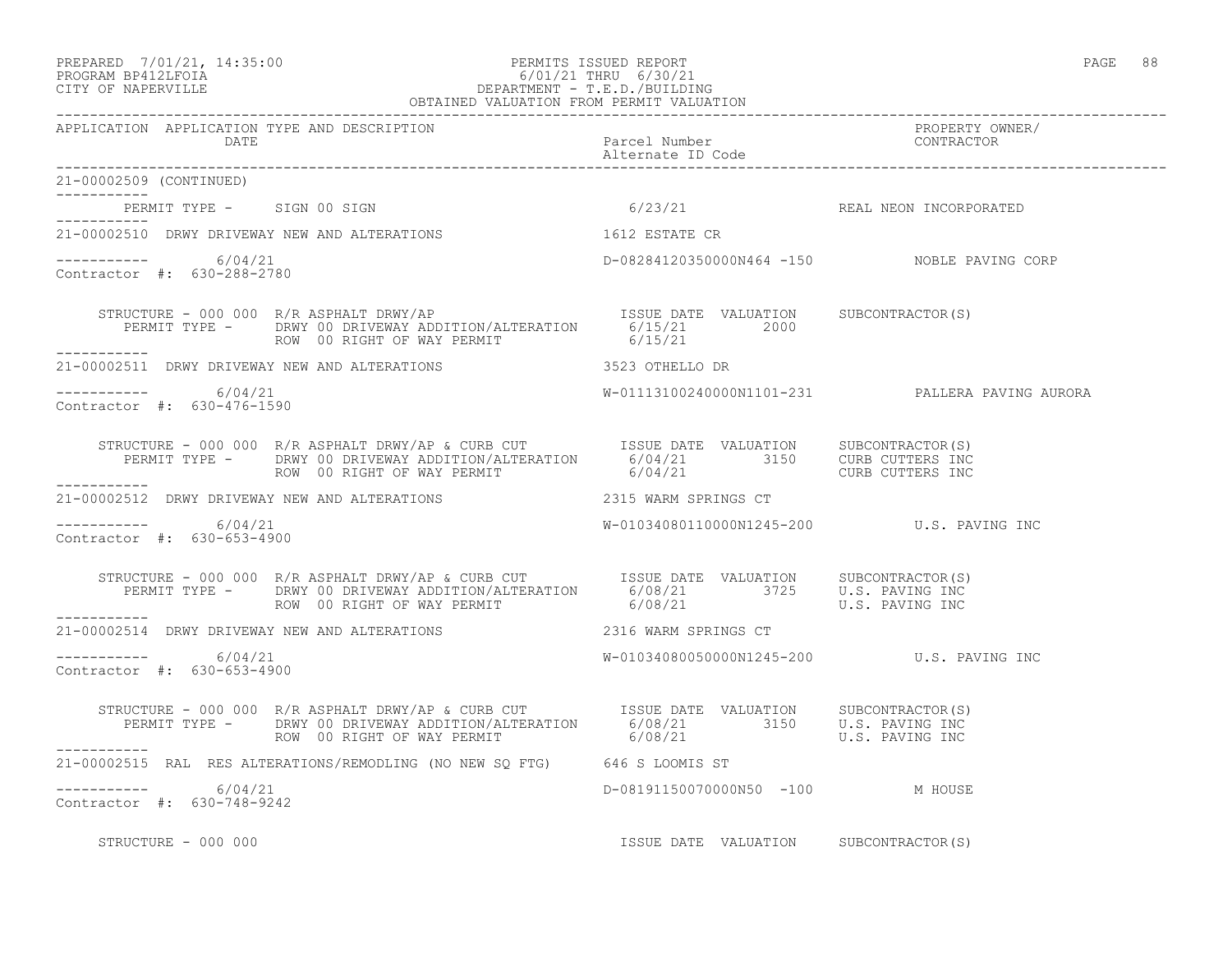#### PREPARED 7/01/21, 14:35:00 PERMITS ISSUED REPORT PAGE 89 PROGRAM BP412LFOIA 6/01/21 THRU 6/30/21 CITY OF NAPERVILLE DEPARTMENT - T.E.D./BUILDING OBTAINED VALUATION FROM PERMIT VALUATION

------------------------------------------------------------------------------------------------------------------------------------ APPLICATION APPLICATION TYPE AND DESCRIPTION<br>DATE bated parcel Number property owner/ DATE Parcel Number CONTRACTOR Alternate ID Code ------------------------------------------------------------------------------------------------------------------------------------ 21-00002515 (CONTINUED) ----------- PERMIT TYPE - FB 00 FINISHED BASEMENT 6/04/21 30000 LITTLE ELECTRICAL CONTRACTORS J & R HERRA, INC/ELBURN ----------- 21-00002516 DRWY DRIVEWAY NEW AND ALTERATIONS 105 STRATFORD CT  $--------- 6/04/21$ D-07143150160000N179 -81 GLEN GALIS CONCRETE CONT. Contractor #: 630-406-7709 STRUCTURE - 000 000 PARKING SPOT EXPANSION **ISSUE DATE** VALUATION SUBCONTRACTOR(S) PERMIT TYPE - DRWY 00 DRIVEWAY ADDITION/ALTERATION 6/17/21 ----------- 21-00002517 DRWY DRIVEWAY NEW AND ALTERATIONS 2409 WENDOVER DR ----------- 6/04/21 W-02062040010000N759 -190 GLEN GALIS CONCRETE CONT. Contractor #: 630-406-7709 STRUCTURE - 000 000 R/R CONCRETE DRWY/AP/FRONT DOOR WALK ISSUE DATE VALUATION SUBCONTRACTOR(S) PERMIT TYPE - DRWY 00 DRIVEWAY ADDITION/ALTERATION 6/17/21 GLEN GALIS CONCRETE CONT.<br>ROW 00 RIGHT OF WAY PERMIT ROW 00 RIGHT OF WAY PERMIT ----------- 21-00002518 DRWY DRIVEWAY NEW AND ALTERATIONS 2851 BLUEWATER CR  $--------- 6/04/21$ W-01034020290000N1246-200 POWER PAVING Contractor #: 630-393-5646 STRUCTURE - 000 000 R/R ASPHALT DRWY/AP ISSUE DATE VALUATION SUBCONTRACTOR(S) PERMIT TYPE - DRWY 00 DRIVEWAY ADDITION/ALTERATION 6/08/21 2800 ROW 00 RIGHT OF WAY PERMIT 6/08/21 ----------- 21-00002519 FN FENCE APPLICATION 1239 OXFORD LN  $---------$  6/04/21 ----------- 6/04/21 D-08291030170000N1396-132 THE HAZUR GROUP LLC Contractor #: 630-742-0142 STRUCTURE - 000 000 ISSUE DATE VALUATION SUBCONTRACTOR(S) PERMIT TYPE - FN 00 FENCE 21-00002521 ESC ELECTRIC SERVICE CHANGE 460 S COLUMBIA ST ----------- 6/04/21 D-08192020090000N345 -101 ABC ELECTRIC Contractor #: 847-419-1000 STRUCTURE - 000 000 EMERGENCY ELECTRICAL PERMIT ISSUE DATE VALUATION SUBCONTRACTOR(S) PERMIT TYPE - ELSC 00 ELECTRIC SVC CHANGE RES. 6/07/21 ABC ELECTRIC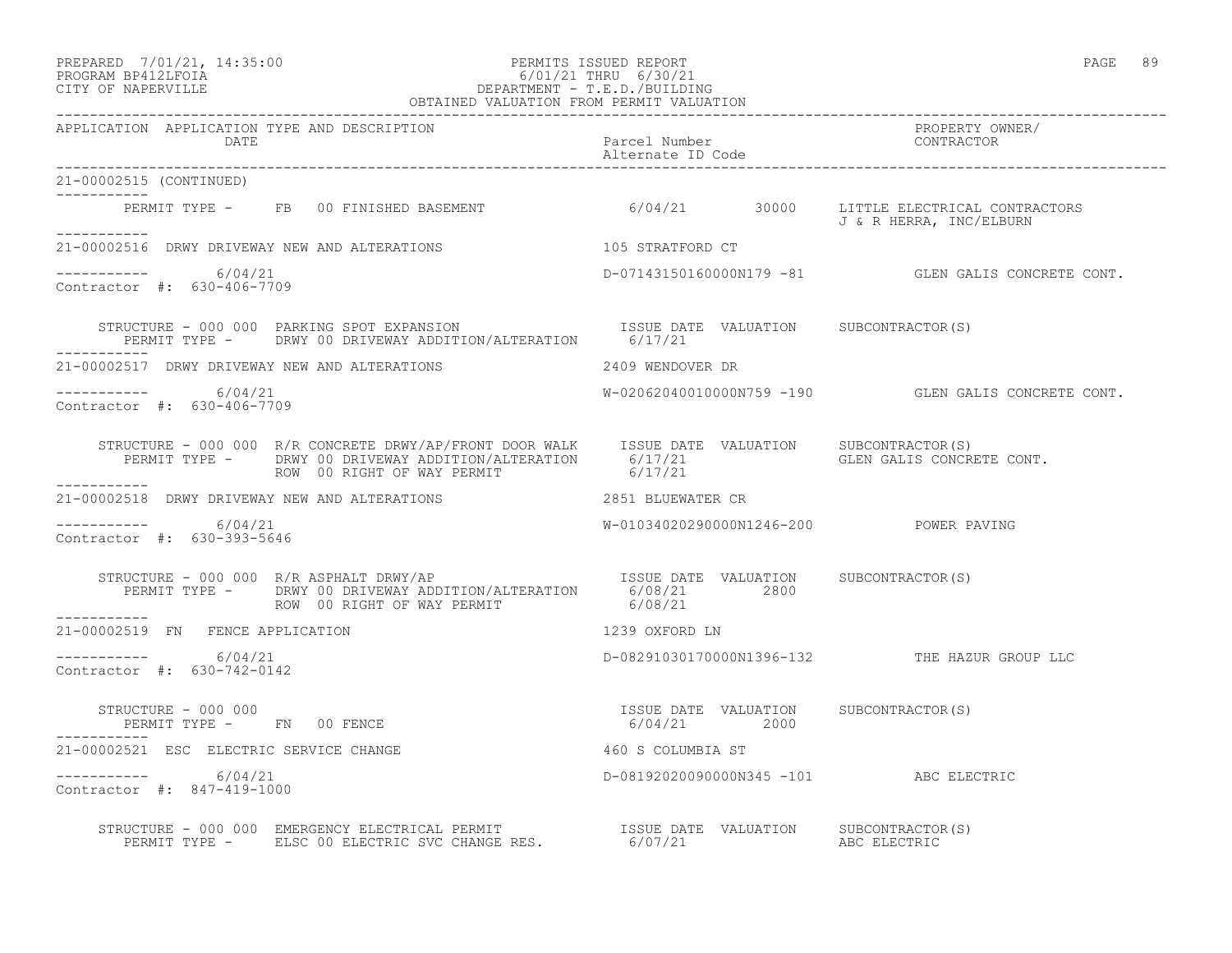### PREPARED 7/01/21, 14:35:00 PERMITS ISSUED REPORT PAGE 90 PROGRAM BP412LFOIA 6/01/21 THRU 6/30/21 CITY OF NAPERVILLE DEPARTMENT - T.E.D./BUILDING

 OBTAINED VALUATION FROM PERMIT VALUATION ------------------------------------------------------------------------------------------------------------------------------------ APPLICATION APPLICATION TYPE AND DESCRIPTION PROPERTY OWNER/ DATE PARTICLE IN PARTICLE IN THE PARTICLE IN THE PARTICLE IN THE PARTICLE IN THE PARTICLE IN THE PARTICLE IN THE PARTICLE IN THE PARTICLE IN THE PARTICLE IN THE PARTICLE IN THE PARTICLE IN THE PARTICLE IN THE PARTICLE IN T Alternate ID Code ------------------------------------------------------------------------------------------------------------------------------------ 21-00002523 FN FENCE APPLICATION  $--------- 6/04/21$ D-08181190140000N44 -70 PEERLESS FENCE Contractor #: 630-584-7710 STRUCTURE - 000 000 ISSUE DATE VALUATION SUBCONTRACTOR(S) PERMIT TYPE - FN 00 FENCE 1999 1999 1999/21 5700 ----------- 21-00002524 FN FENCE APPLICATION 2054 COUNTRYSIDE CR ----------- 6/04/21 D-08313180020000N167 -175 THE CEDAR MILL-MORRIS Contractor #: 815-744-9390 STRUCTURE - 000 000 ISSUE DATE VALUATION SUBCONTRACTOR(S) PERMIT TYPE - FN 00 FENCE ----------- 21-00002527 ESC ELECTRIC SERVICE CHANGE 2319 CORN LILY RD CMST ----------- 6/07/21 \-01103070060000N1839-229 AMERICAN SATELLITE & ELECTRIC Contractor #: 630-669-9883 STRUCTURE - 000 000<br>PERMIT TYPE - ESCC 00 ELECTRIC SERVICE CHANGE COMM 6/29/21 AMERICAN SATELLITE & ELECTRIC PERMIT TYPE - ESCC 00 ELECTRIC SERVICE CHANGE COMM 6/29/21 ----------- 21-00002528 ESC ELECTRIC SERVICE CHANGE 3787 QUICK FIRE DR CMST ----------- 6/07/21 W-01103010140000N1839-229 AMERICAN SATELLITE & ELECTRIC Contractor #: 630-669-9883 STRUCTURE - 000 000 **ISSUE DATE VALUATION** SUBCONTRACTOR(S) PERMIT TYPE - ESCC 00 ELECTRIC SERVICE CHANGE COMM 6/29/21 AMERICAN SATELLITE & ELECTRIC ----------- 21-00002532 PAT PATIO APPLICATION 735 GATESHEAD DR ----------- 6/07/21 W-01013150040000N715 -203 GIRENAS OROLIN (HUSBAND DIY) Contractor #: 630-781-1608 STRUCTURE - 000 000 PATIO ISSUE DATE VALUATION SUBCONTRACTOR(S) PERMIT TYPE - PAT 00 PATIO 16 (28/21 15000 ----------- 21-00002533 RAL RES ALTERATIONS/REMODLING (NO NEW SQ FTG) 1475 BAYOU PATH DR ----------- 6/07/21 D-07093110420000N1767-047 JAH REMODELING Contractor #: 847-376-1923

STRUCTURE - 000 000 INSTALL NEW WINDOW ISSUE DATE VALUATION SUBCONTRACTOR(S)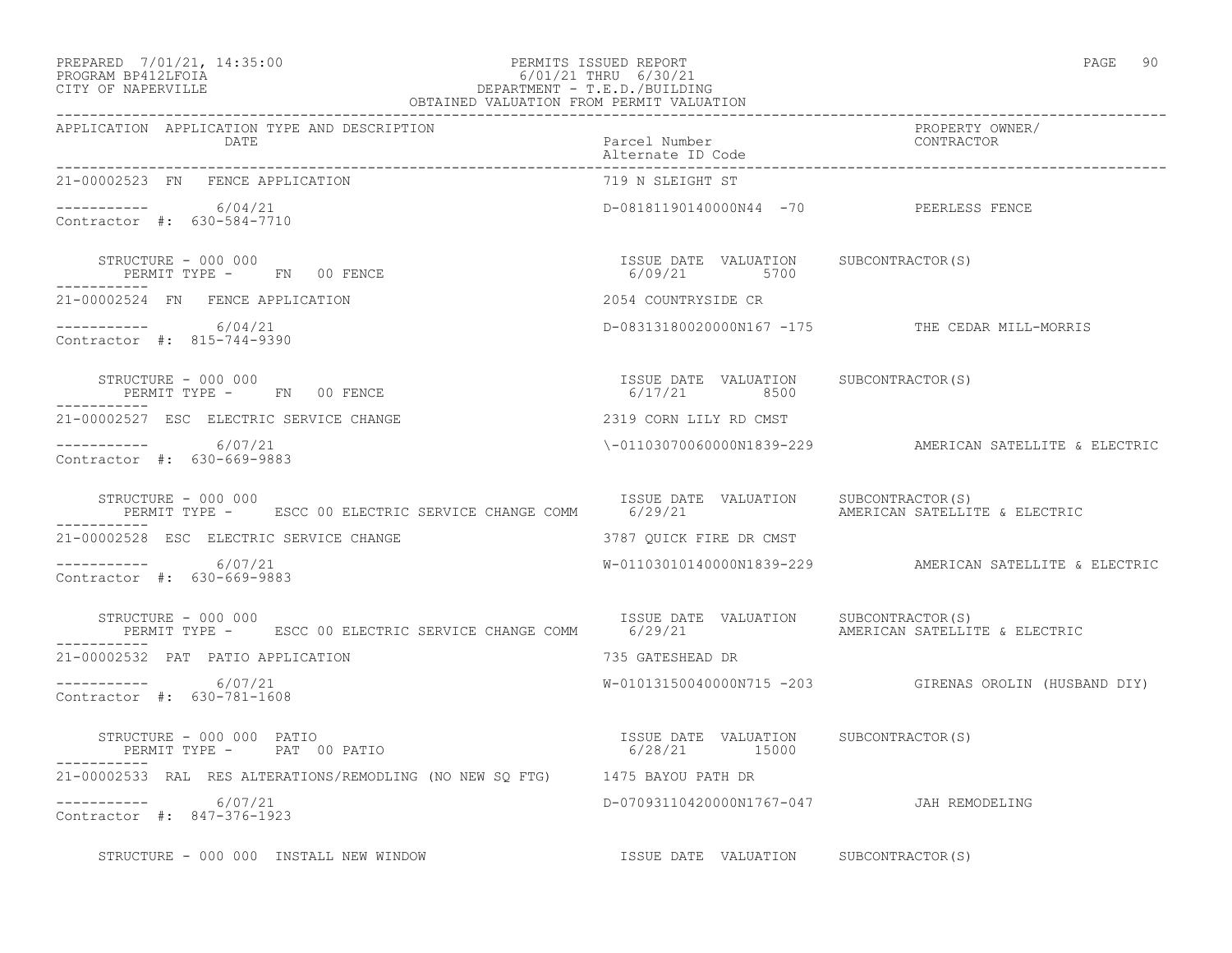#### PREPARED 7/01/21, 14:35:00 PERMITS ISSUED REPORT PAGE 91 PROGRAM BP412LFOIA 6/01/21 THRU 6/30/21 CITY OF NAPERVILLE DEPARTMENT - T.E.D./BUILDING OBTAINED VALUATION FROM PERMIT VALUATION

------------------------------------------------------------------------------------------------------------------------------------ APPLICATION APPLICATION TYPE AND DESCRIPTION PROPERTY OWNER/ DATE PARTICLE IN PARTICLE IN THE PARTICLE IN THE PARTICLE IN THE PARTICLE IN THE PARTICLE IN THE PARTICLE IN THE PARTICLE IN THE PARTICLE IN THE PARTICLE IN THE PARTICLE IN THE PARTICLE IN THE PARTICLE IN THE PARTICLE IN T Alternate ID Code ------------------------------------------------------------------------------------------------------------------------------------ 21-00002533 (CONTINUED) ----------- PERMIT TYPE - RAL 00 ROOM ALTERATION 6/29/21 2500 ----------- 21-00002534 RAL RES ALTERATIONS/REMODLING (NO NEW SQ FTG) 1518 WELTON CT  $--------- 6/07/21$ D-08311090530000N488 -160 TIMELESS DEVELOPMENT CORP Contractor #: 630-664-1406 STRUCTURE - 000 000 KITCHEN REMODEL ISSUE DATE VALUATION SUBCONTRACTOR(S) PERMIT TYPE - RAL 00 ROOM ALTERATION 6/29/21 2500 B & K PLUMBING UP YOUR AMPS ----------- 21-00002535 RAL RES ALTERATIONS/REMODLING (NO NEW SQ FTG) 2507 SADDLEBROOK DR \_\_\_\_\_\_\_\_\_\_\_ ----------- 6/07/21 W-01042550020000N265 -183 ROYAL FALCON ENT. Contractor #: 630-406-0001 STRUCTURE - 000 000 THIN STONE/BRICK INSTALLATION ISSUE DATE VALUATION SUBCONTRACTOR(S) PERMIT TYPE - MISC 00 MISCELLANEOUS PERMIT 6/28/21 90000 ----------- 21-00002538 DRWY DRIVEWAY NEW AND ALTERATIONS 1131 BAYHILL AV ----------- 6/07/21 D-08294120060000N165 -148 CROWCRETE CONST Contractor #: 630-434-0269 STRUCTURE - 000 000 R/R ASPHALT DRWY/AP/CURBCUT W/CONCRETE ISSUE DATE VALUATION SUBCONTRACTOR(S) PERMIT TYPE - DRWY 00 DRIVEWAY ADDITION/ALTERATION 6/09/21 6000 CROWCRETE CONST ROW 00 RIGHT OF WAY PERMIT 6/09/21 ----------- 21-00002540 DRWY DRIVEWAY NEW AND ALTERATIONS 820 BILTMORE CT  $--------- 6/07/21$ ----------- 6/07/21 D-08074160130000N97 -56 HUNTER PAVING & EXCAVATING Contractor #: STRUCTURE - 000 000 R/R ASPHALT DRWY/APRON ISSUE DATE VALUATION SUBCONTRACTOR(S) PERMIT TYPE - DRWY 00 DRIVEWAY ADDITION/ALTERATION 6/14/21 7375 ROW 00 RIGHT OF WAY PERMIT 6/14/21 ----------- 21-00002541 ESC ELECTRIC SERVICE CHANGE 1456 BAYOU PATH DR  $--------- 6/07/21$ D-07093050330000N1767-047 93ENERGY Contractor #: STRUCTURE - 000 000 PHOTOVOLTAIC SYSTEM ISSUE DATE VALUATION SUBCONTRACTOR(S) PERMIT TYPE - PV 00 SOLAR PHOTOVOLTAIC 6/24/21 19564 93ENERGY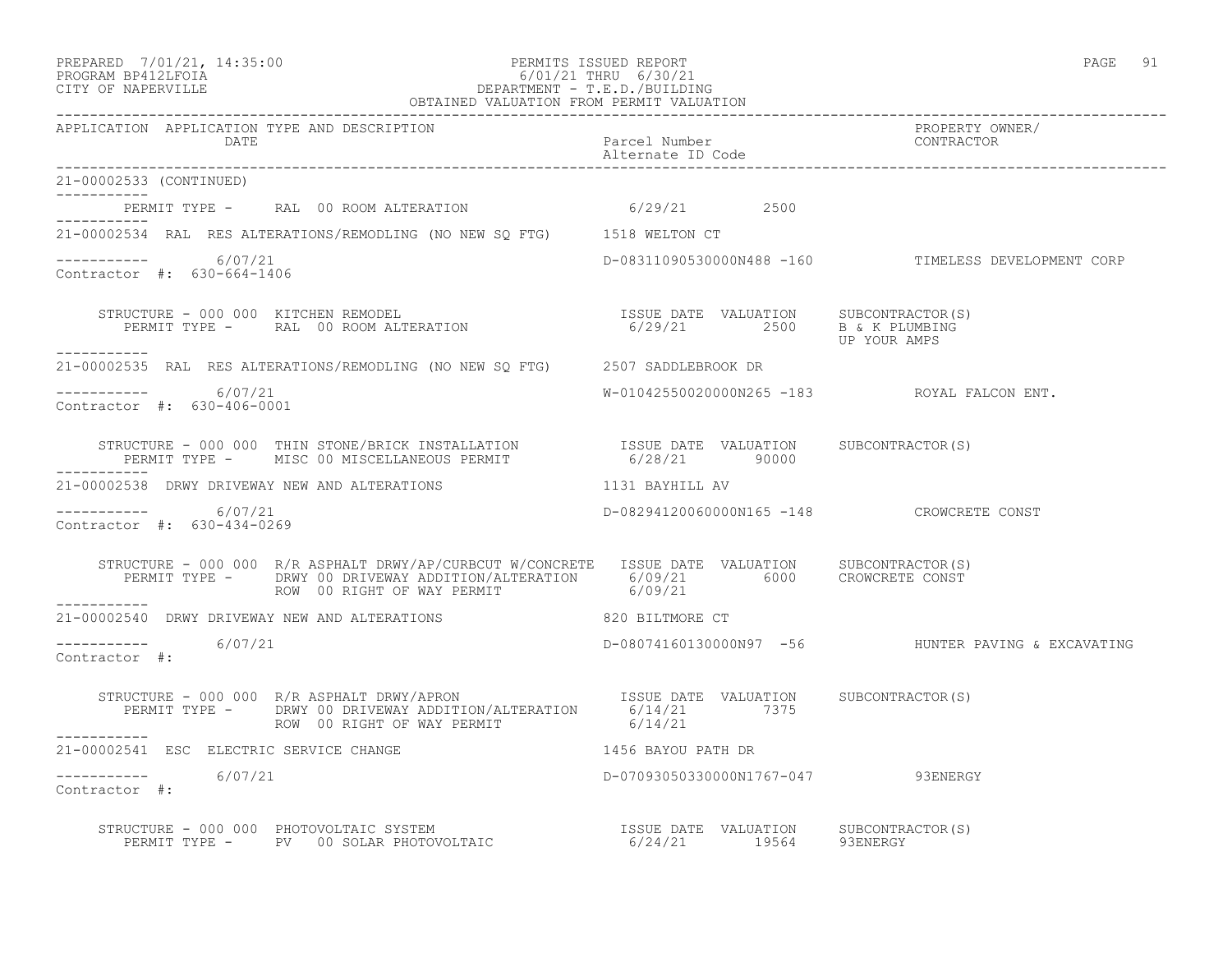### PREPARED 7/01/21, 14:35:00 PERMITS ISSUED REPORT PAGE 92 PROGRAM BP412LFOIA 6/01/21 THRU 6/30/21 CITY OF NAPERVILLE DEPARTMENT - T.E.D./BUILDING

| $\cdot$ .<br>ı<br>$-$ |  |
|-----------------------|--|
|-----------------------|--|

| OBTAINED VALUATION FROM PERMIT VALUATION                                                                                                                                                                                  |                                                        |                                                    |
|---------------------------------------------------------------------------------------------------------------------------------------------------------------------------------------------------------------------------|--------------------------------------------------------|----------------------------------------------------|
| APPLICATION APPLICATION TYPE AND DESCRIPTION<br>DATE                                                                                                                                                                      | Parcel Number<br>Alternate ID Code                     | PROPERTY OWNER/<br>CONTRACTOR                      |
| 21-00002543 ESC ELECTRIC SERVICE CHANGE                                                                                                                                                                                   | 5004 CHRISTA CT                                        |                                                    |
| $-$ - - - - - - - - - - 6/07/21<br>Contractor #: 443-538-2958                                                                                                                                                             | W-01202020160000N1545-271 TESLA, INC.                  |                                                    |
| STRUCTURE – 000 000 PHOTOVOLTAIC SYSTEM                            ISSUE DATE VALUATION      SUBCONTRACTOR(S)<br>PERMIT TYPE –      PV   00 SOLAR PHOTOVOLTAIC                       6/29/21       19564      TESLA, INC. |                                                        |                                                    |
| 21-00002544 DRWY DRIVEWAY NEW AND ALTERATIONS                                                                                                                                                                             | 2060 SPICE CR                                          |                                                    |
| $--------- 6/07/21$<br>Contractor #: 224-200-5304                                                                                                                                                                         |                                                        | D-08284190400000N693 -150 S PAVING AND SEALCOATING |
| STRUCTURE - 000 000 R/R ASHPALT DRWY<br>PERMIT TYPE - DRWY 00 DRIVEWAY ADDITION/ALTERATION 6/10/21 2400                                                                                                                   | ISSUE DATE VALUATION SUBCONTRACTOR(S)                  |                                                    |
| 21-00002545 FN FENCE APPLICATION                                                                                                                                                                                          | 1104 NATALIE CT                                        |                                                    |
| -----------     6/07/21<br>Contractor #: 708-856-8999                                                                                                                                                                     |                                                        | D-07272060400000N94 -125 ILLINOIS FENCE COMPANY    |
| STRUCTURE - 000 000<br>PERMIT TYPE - FN 00 FENCE                                                                                                                                                                          | ISSUE DATE VALUATION SUBCONTRACTOR(S)<br>6/16/21 4215  |                                                    |
| 21-00002546 ESC ELECTRIC SERVICE CHANGE                                                                                                                                                                                   | 1431 KALLIEN AV                                        |                                                    |
| $--------- 6/07/21$<br>Contractor #:                                                                                                                                                                                      | D-08174100140000N1244-88 CERTASUN, LLC                 |                                                    |
| STRUCTURE - 000 000 PHOTOVOLTAIC SYSTEM                            ISSUE DATE VALUATION     SUBCONTRACTOR(S)<br>PERMIT TYPE -     PV   00 SOLAR PHOTOVOLTAIC                      6/24/21       19564     CERTASUN, LLC   |                                                        |                                                    |
| 21-00002547 FN FENCE APPLICATION                                                                                                                                                                                          | 4548 CORKTREE RD                                       |                                                    |
| $--------- 6/07/21$<br>Contractor #: 630-406-8410                                                                                                                                                                         |                                                        | W-01174070080000N1526-256 PARAMOUNT FENCE-BATAVIA  |
| STRUCTURE - 000 000<br>PERMIT TYPE - FN 00 FENCE                                                                                                                                                                          | ISSUE DATE VALUATION SUBCONTRACTOR (S)<br>6/14/21 4930 |                                                    |
| 21-00002548 FN FENCE APPLICATION                                                                                                                                                                                          | 1017 AUGUSTANA DR                                      |                                                    |
| $--------- 6/07/21$<br>Contractor #: 630-551-3400                                                                                                                                                                         |                                                        | W-02052130140000N400 -193 CLASSIC FENCE/OSWEGO     |
| STRUCTURE - 000 000                                                                                                                                                                                                       | ISSUE DATE VALUATION SUBCONTRACTOR(S)                  |                                                    |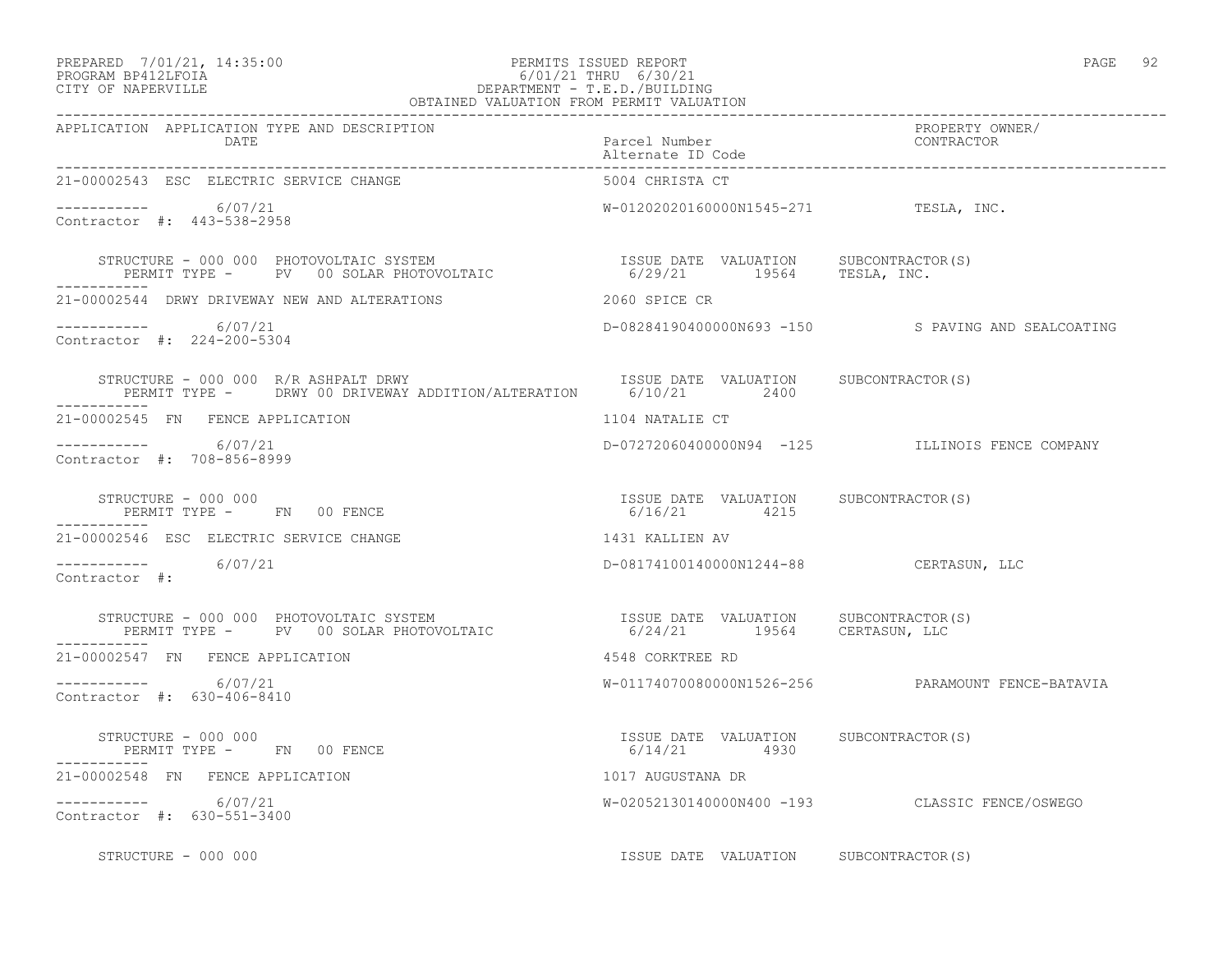### PREPARED 7/01/21, 14:35:00 PERMITS ISSUED REPORT PAGE 93 PROGRAM BP412LFOIA 6/01/21 THRU 6/30/21 CITY OF NAPERVILLE DEPARTMENT - T.E.D./BUILDING

 OBTAINED VALUATION FROM PERMIT VALUATION ------------------------------------------------------------------------------------------------------------------------------------ APPLICATION APPLICATION TYPE AND DESCRIPTION PROPERTY OWNER/ DATE PARTICLE IN PARTICLE IN THE PARTICLE IN THE PARTICLE IN THE PARTICLE IN THE PARTICLE IN THE PARTICLE IN THE PARTICLE IN THE PARTICLE IN THE PARTICLE IN THE PARTICLE IN THE PARTICLE IN THE PARTICLE IN THE PARTICLE IN T Alternate ID Code ------------------------------------------------------------------------------------------------------------------------------------ 21-00002548 (CONTINUED) ----------- PERMIT TYPE - FN 00 FENCE 6/10/21 8700 ----------- 21-00002549 RPZ REVERSE PRESSURE ZONE/BACKFLOW PREVENTER 1424 CALCUTTA LN  $--------- 6/07/21$ ----------- 6/07/21 D-07112050340000N64 -37 LEYDEN LAWNSPRINKLERS Contractor #: 630-665-5520 STRUCTURE - 000 000 RPZ WITH HEADS IN ROW ISSUE DATE VALUATION SUBCONTRACTOR(S) PERMIT TYPE - LSP 00 LAWN SPRINKLER RESIDENTIAL 6/10/21 8140 PERMIDT ENGINEERING LEYDEN LAWN SPRINKLERS ----------- 21-00002550 FN FENCE APPLICATION 1112 PRELUDE CT \_\_\_\_\_\_\_\_\_\_\_ ----------- 6/07/21 W-01114260070000N664 -232 CLASSIC FENCE/OSWEGO Contractor #: 630-551-3400 STRUCTURE - 000 000 ISSUE DATE VALUATION SUBCONTRACTOR(S) PERMIT TYPE - FN 00 FENCE ----------- 21-00002551 RPZ REVERSE PRESSURE ZONE/BACKFLOW PREVENTER 1125 JANE AV ----------- 6/07/21 D-08173060130000N412 -87 EVERGREEN SPRINKLER SYSTEM Contractor #: 815-521-3247 STRUCTURE - 000 000 RPZ ISSUE DATE VALUATION SUBCONTRACTOR(S) PERMIT TYPE - LSP 00 LAWN SPRINKLER RESIDENTIAL 6/10/21 4000 HARTLAND PLUMBING & MECH EVERGREEN SPRINKLER SYSTEM ----------- 21-00002552 FN FENCE APPLICATION 1668 IMPERIAL CR  $---------$  6/07/21 D-07112160040000N635 -37 PEERLESS FENCE Contractor #: 630-584-7710 STRUCTURE - 000 000 ISSUE DATE VALUATION SUBCONTRACTOR(S) PERMIT TYPE - FN 00 FENCE 6/30/21 7400 ----------- 21-00002553 RPZ REVERSE PRESSURE ZONE/BACKFLOW PREVENTER 656 N EAGLE ST ----------- 6/07/21 D-07132050040000N42 -69 EVERGREEN SPRINKLER SYSTEM Contractor #: 815-521-3247

 STRUCTURE - 000 000 RPZ ISSUE DATE VALUATION SUBCONTRACTOR(S) PERMIT TYPE - LSP 00 LAWN SPRINKLER RESIDENTIAL 6/10/21 4000 HARTLAND PLUMBING & MECH EVERGREEN SPRINKLER SYSTEM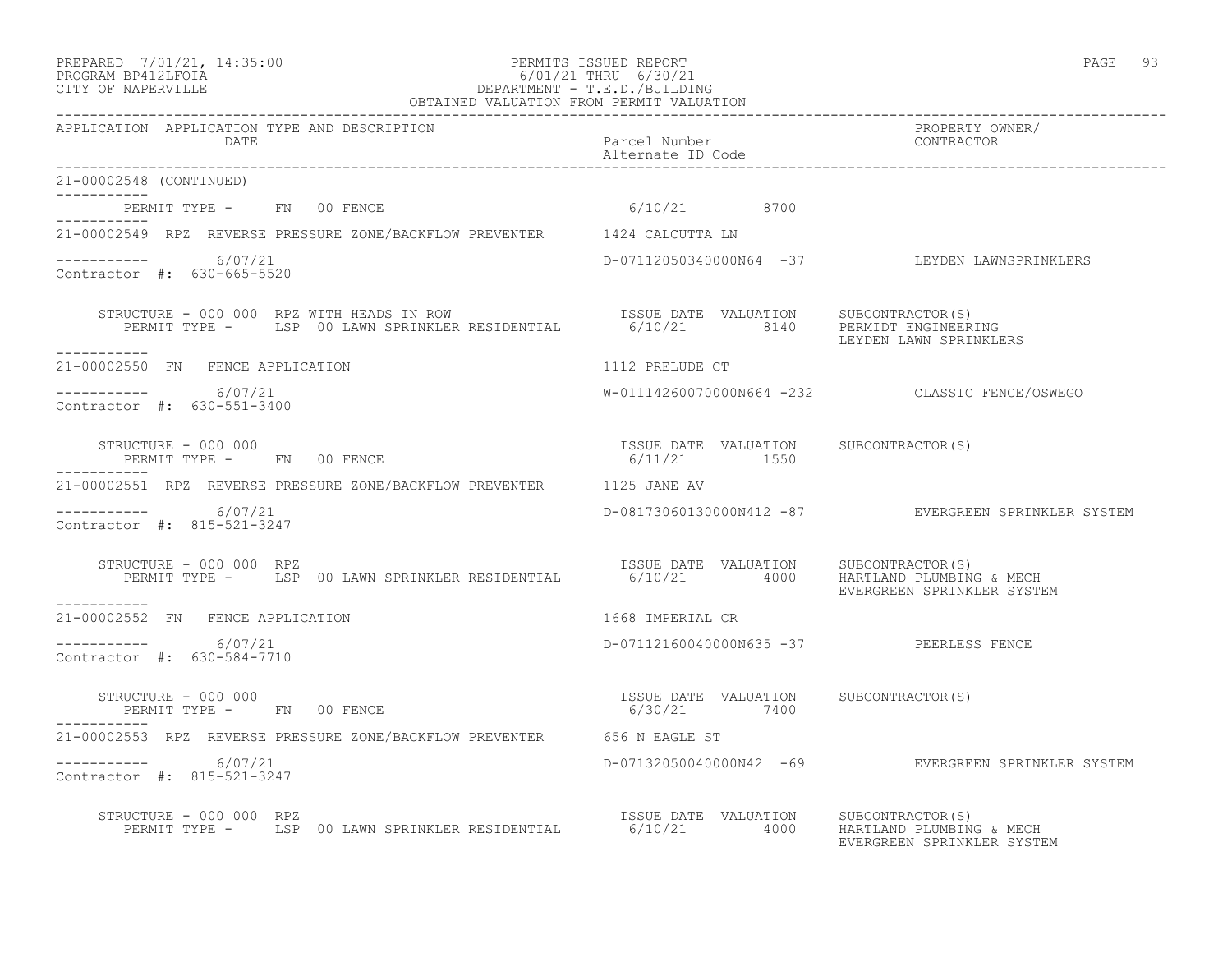### PREPARED 7/01/21, 14:35:00 PERMITS ISSUED REPORT PAGE 94 PROGRAM BP412LFOIA 6/01/21 THRU 6/30/21 CITY OF NAPERVILLE DEPARTMENT - T.E.D./BUILDING

| OBTAINED VALUATION FROM PERMIT VALUATION                                                                                                                                                                                                               |                                                                            |                                                          |
|--------------------------------------------------------------------------------------------------------------------------------------------------------------------------------------------------------------------------------------------------------|----------------------------------------------------------------------------|----------------------------------------------------------|
| APPLICATION APPLICATION TYPE AND DESCRIPTION<br>DATE                                                                                                                                                                                                   | Parcel Number<br>Alternate ID Code                                         | PROPERTY OWNER/<br>CONTRACTOR                            |
| 21-00002554 RAL RES ALTERATIONS/REMODLING (NO NEW SQ FTG) 2316 FESCUE RD                                                                                                                                                                               |                                                                            |                                                          |
| $--------- 6/07/21$<br>Contractor #: 630-364-3669                                                                                                                                                                                                      |                                                                            | W-01224050040000N1448-290 REDSTART CONSTRUCTION          |
| $\begin{array}{cccc} \texttt{STRUCTURE} & - & 000 & 000 & \texttt{ROM ALTERATION} \\ \texttt{PERMIT TYPE} & - & \texttt{FB} & 00 \texttt{ FINISHED BASEMENT} & \texttt{S000} & 6/29/21 & 50000 & \texttt{L.T. ELECTRIC} \\ \end{array}$<br>----------- |                                                                            | PURE PLUMBING                                            |
| 21-00002556 FN FENCE APPLICATION                                                                                                                                                                                                                       | 320 WESTBROOK CR                                                           |                                                          |
| $--------- 6/07/21$<br>Contractor #:                                                                                                                                                                                                                   |                                                                            | W-02061160140000N295 -190 CONTRACTOR MANAGEMENT SERVICES |
| STRUCTURE - 000 000<br>PERMIT TYPE - FN 00 FENCE                                                                                                                                                                                                       | ISSUE DATE VALUATION SUBCONTRACTOR(S)<br>6/15/21 12800                     |                                                          |
| 21-00002557 RPZ REVERSE PRESSURE ZONE/BACKFLOW PREVENTER 2411 COASTAL SAGE CT                                                                                                                                                                          |                                                                            |                                                          |
| $--------- 6/07/21$<br>Contractor #: 815-385-5599                                                                                                                                                                                                      |                                                                            | D-070931106000000N1767-047 WATER WORKS INC-JOHNSBURG     |
| STRUCTURE - 000 000 RPZ<br>PERMIT TYPE - LSP 00 LAWN SPRINKLER RESIDENTIAL                                                                                                                                                                             | ISSUE DATE VALUATION SUBCONTRACTOR(S)<br>6/10/21   4000   ENGLAND PLUMBING | WATER WORKS INC-JOHNSBURG                                |
| ___________<br>21-00002559 RPZ REVERSE PRESSURE ZONE/BACKFLOW PREVENTER 1527 BAYOU PATH DR                                                                                                                                                             |                                                                            |                                                          |
| $--------- 6/07/21$<br>Contractor #: 815-385-5599                                                                                                                                                                                                      |                                                                            |                                                          |
| STRUCTURE - 000 000 RPZ<br>STRUCTURE - 000 000 RPZ<br>PERMIT TYPE - LSP 00 LAWN SPRINKLER RESIDENTIAL 6/09/21 4000 ENGLAND PLUMBING                                                                                                                    |                                                                            | WATER WORKS INC-JOHNSBURG                                |
| 21-00002560 FN FENCE APPLICATION                                                                                                                                                                                                                       | 1108 NATALIE CT                                                            |                                                          |
| $---------$ 6/07/21<br>Contractor #: 708-856-8999                                                                                                                                                                                                      |                                                                            | D-07272060390000N94 -125 ILLINOIS FENCE COMPANY          |
|                                                                                                                                                                                                                                                        | ISSUE DATE VALUATION SUBCONTRACTOR(S)<br>6/15/21 5600                      |                                                          |
| 21-00002563 SITE SITE DEVELOPMENT                                                                                                                                                                                                                      |                                                                            |                                                          |
| $---------$ 6/08/21<br>Contractor #: 630-321-8200                                                                                                                                                                                                      |                                                                            | D-08081010070000N105 -42 DONEGAL SERVICES                |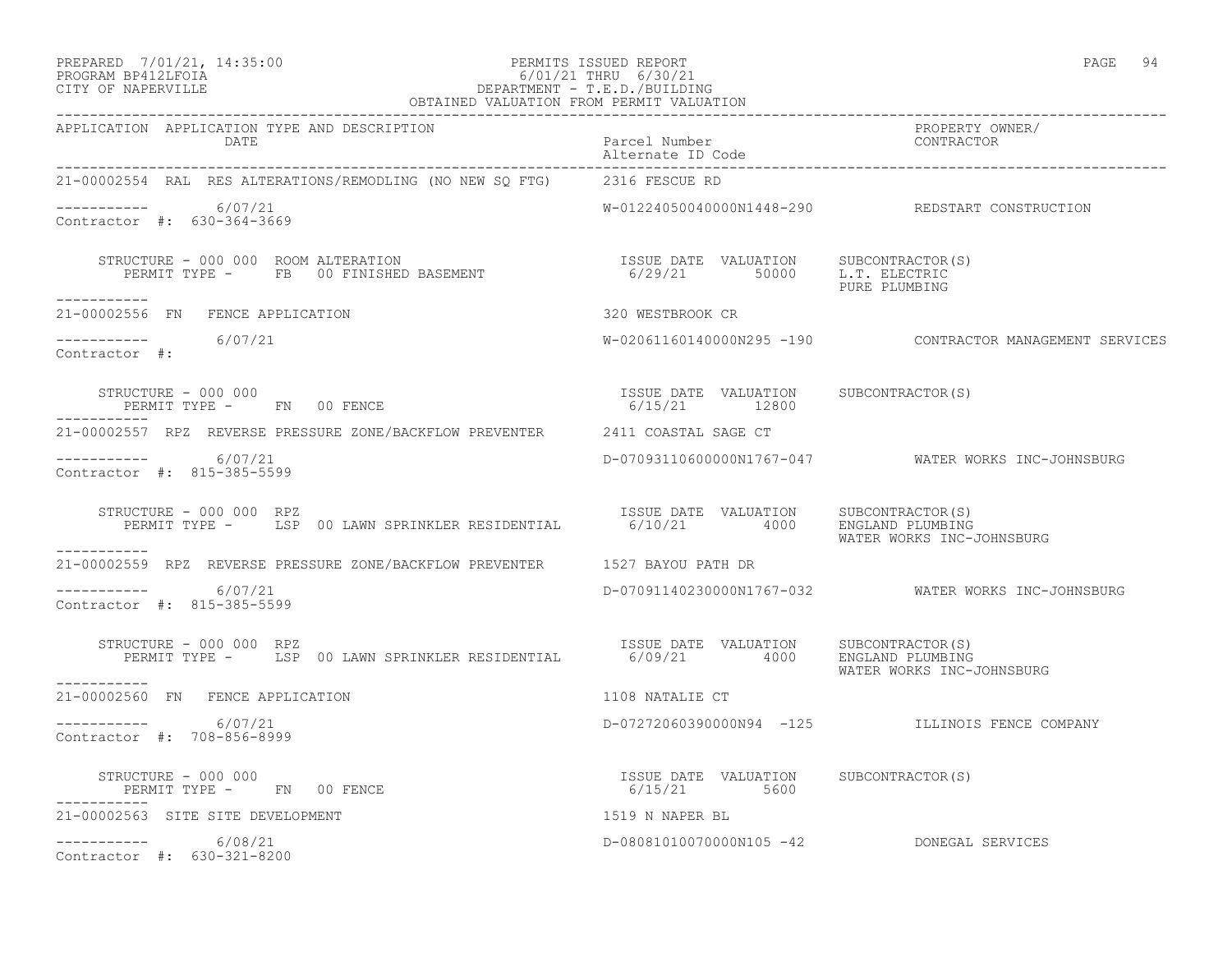| PREPARED            | 7/01/21, 14:35:0 |  |
|---------------------|------------------|--|
| DDOCD3M DD410T DOT3 |                  |  |

## PREPARED 7/01/21, 14:35:00 PERMITS ISSUED REPORT PAGE 95<br>PROGRAM BP412LFOIA PAGE 95 (01/21 THRU 6/30/21 PROGRAM BP412LFOIA 6/01/21 THRU 6/30/21 CITY OF NAPERVILLE DEPARTMENT - T.E.D./BUILDING

| OBTAINED VALUATION FROM PERMIT VALUATION                                      |                                                         |                                                   |  |  |
|-------------------------------------------------------------------------------|---------------------------------------------------------|---------------------------------------------------|--|--|
| APPLICATION APPLICATION TYPE AND DESCRIPTION<br>DATE                          | Parcel Number<br>Alternate ID Code                      | PROPERTY OWNER/<br>CONTRACTOR                     |  |  |
| 21-00002563 (CONTINUED)<br>-----------                                        |                                                         |                                                   |  |  |
| STRUCTURE - 000 000<br>PERMIT TYPE - SITE 00 SITE DEVELOPMENT<br>------------ | ISSUE DATE VALUATION SUBCONTRACTOR(S)<br>6/08/21        |                                                   |  |  |
| 21-00002565 FN FENCE APPLICATION                                              | 2818 WHEATLAND CT                                       |                                                   |  |  |
| $--------- 6/08/21$<br>Contractor #: 708-547-7555                             | W-01033060290000N1287-199 FIRST FENCE                   |                                                   |  |  |
| STRUCTURE - 000 000<br>PERMIT TYPE - FN 00 FENCE                              | ISSUE DATE VALUATION SUBCONTRACTOR(S)<br>6/17/21 1525   |                                                   |  |  |
| 21-00002566 FN FENCE APPLICATION                                              | 36 POTTOWATTOMIE CT                                     |                                                   |  |  |
| $--------- 6/08/21$<br>Contractor #: 630-551-3400                             |                                                         | D-08071080260000N147 -40 CLASSIC FENCE/OSWEGO     |  |  |
| STRUCTURE - 000 000<br>PERMIT TYPE - FN 00 FENCE                              | ISSUE DATE VALUATION SUBCONTRACTOR(S)<br>$6/14/21$ 9000 |                                                   |  |  |
| 21-00002567 FN FENCE APPLICATION                                              | 1526 WELTON CT                                          |                                                   |  |  |
| $--------$ 6/08/21<br>Contractor #: 708-856-8999                              |                                                         | D-08311090510000N488 -160 ILLINOIS FENCE COMPANY  |  |  |
| STRUCTURE - 000 000<br>PERMIT TYPE - FN 00 FENCE                              | ISSUE DATE VALUATION SUBCONTRACTOR(S)<br>6/17/21 7000   |                                                   |  |  |
| 21-00002569 FN FENCE APPLICATION                                              | 2447 CORN LILY RD                                       |                                                   |  |  |
| 6/08/21<br>Contractor #: 630-554-0385                                         | W-0110300028123 N1841-229 NETWORK FENCE                 |                                                   |  |  |
| STRUCTURE - 000 000<br>PERMIT TYPE - FN 00 FENCE<br>----------                | ISSUE DATE VALUATION SUBCONTRACTOR(S)<br>$6/24/21$ 5994 |                                                   |  |  |
| 21-00002570 FN FENCE APPLICATION                                              | 1524 SHENANDOAH LN                                      |                                                   |  |  |
| $---------$ 6/08/21<br>Contractor #: 815-744-9390                             |                                                         | D-08072070170000N11 -41 THE CEDAR MILL-MORRIS     |  |  |
| STRUCTURE - 000 000<br>PERMIT TYPE - FN 00 FENCE                              | ISSUE DATE VALUATION SUBCONTRACTOR (S)<br>6/09/21 6300  |                                                   |  |  |
| 21-00002573 FN FENCE APPLICATION                                              | 573 CLARISSA CT                                         |                                                   |  |  |
| $---------$ 6/08/21<br>Contractor #: 630-406-8410                             |                                                         | D-08302140050000N423 -131 PARAMOUNT FENCE-BATAVIA |  |  |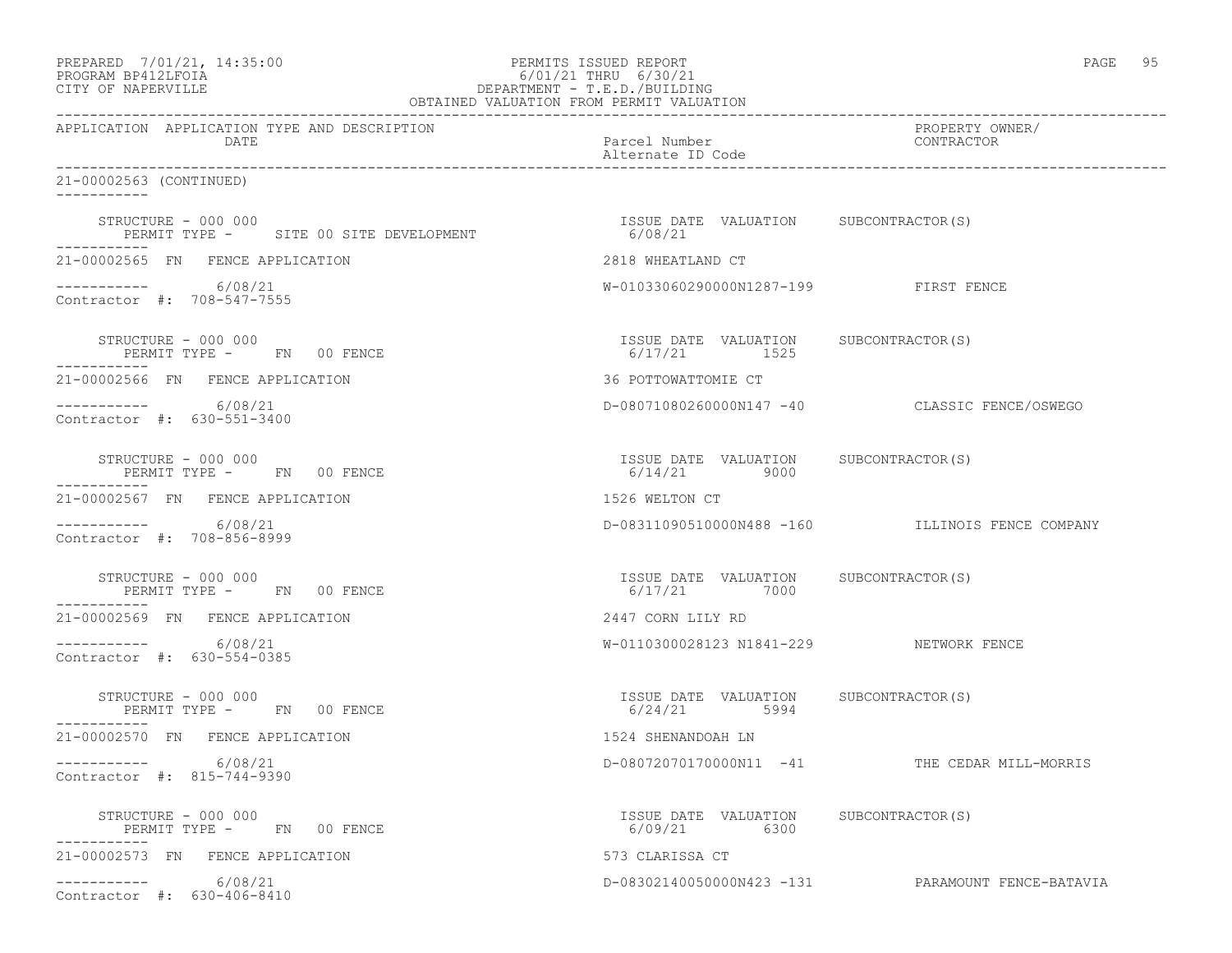| PREPARED            | 7/01/21, 14:35:00 |
|---------------------|-------------------|
| גד∩ם זר11מם וגמר∩מם |                   |

### PREPARED 7/01/21, 14:35:00 PERMITS ISSUED REPORT<br>PROGRAM BP412LFOIA PAGE 96 6/01/21 THRU 6/30/21 PROGRAM BP412LFOIA 6/01/21 THRU 6/30/21 DEPARTMENT - T.E.D./BUILDING

|                                                      | OBTAINED VALUATION FROM PERMIT VALUATION                                                                                                                                                                                                                                                                   |                                    |                                                          |
|------------------------------------------------------|------------------------------------------------------------------------------------------------------------------------------------------------------------------------------------------------------------------------------------------------------------------------------------------------------------|------------------------------------|----------------------------------------------------------|
| APPLICATION APPLICATION TYPE AND DESCRIPTION<br>DATE |                                                                                                                                                                                                                                                                                                            | Parcel Number<br>Alternate ID Code | PROPERTY OWNER/<br>CONTRACTOR                            |
| 21-00002573 (CONTINUED)                              |                                                                                                                                                                                                                                                                                                            |                                    |                                                          |
|                                                      | $\begin{array}{cccc} \texttt{STRUCTURE} & - & 000 & 000 \\ \texttt{PERMIT TYPE} & - & - & \texttt{FN} & 00 & \texttt{FENCE} \\ \end{array} \qquad \begin{array}{cccc} \texttt{TSSUE} & \texttt{DATE} & \texttt{VALUATION} & \texttt{SUBCONTRACTOR(S)} \\ \texttt{6/10/21} & \texttt{11000} \\ \end{array}$ |                                    |                                                          |
| 21-00002578 PAT PATIO APPLICATION                    |                                                                                                                                                                                                                                                                                                            | 507 EAGLE BROOK LN                 |                                                          |
| $--------- 6/08/21$<br>Contractor #: 630-966-8745    |                                                                                                                                                                                                                                                                                                            |                                    | W-01122070370000N1482-219 CLY IRRIGATION & LANDSCAPING   |
| ------------                                         | PERMIT TYPE - PAT 00 PATIO                                                                                                                                                                                                                                                                                 |                                    |                                                          |
|                                                      | 21-00002583 DRWY DRIVEWAY NEW AND ALTERATIONS THE RESERVE THAT AND RESERVE THAT AND ALTERATIONS                                                                                                                                                                                                            |                                    |                                                          |
| $--------- 6/08/21$<br>Contractor #: 630-800-0544    |                                                                                                                                                                                                                                                                                                            |                                    | D-08294010320000N465 -148    IGGY'S CONCRETE             |
| ___________                                          | STRUCTURE - 000 000 R/R CONCRETE DRWY/PR WALK/AP<br>PERMIT TYPE - DRWY 00 DRIVEWAY ADDITION/ALTERATION 6/10/21 5350 5350<br>ROW 00 RIGHT OF WAY PERMIT                                                                                                                                                     | 6/10/21                            |                                                          |
|                                                      | 21-00002585 DRWY DRIVEWAY NEW AND ALTERATIONS 1316 SPRINGDALE CR                                                                                                                                                                                                                                           |                                    |                                                          |
| ----------- 6/08/21<br>Contractor #: 630-671-9750    |                                                                                                                                                                                                                                                                                                            |                                    | W-01024050020000N386 -202 JOE'S BLACKTOP-GLENDALE HEIGHT |
|                                                      |                                                                                                                                                                                                                                                                                                            |                                    |                                                          |
|                                                      | 21-00002588 DRWY DRIVEWAY NEW AND ALTERATIONS 1604 E BAILEY RD                                                                                                                                                                                                                                             |                                    |                                                          |
| $--------- 6/08/21$<br>Contractor #: 630-213-9540    |                                                                                                                                                                                                                                                                                                            |                                    | D-08283110120000N160 -149 FORTIS GROUND WERKS            |
|                                                      | STRUCTURE - 000 000 R/R CONCRETE DRWY/PR WALKS/PUB WALK/AP ISSUE DATE VALUATION SUBCONTRACTOR(S)<br>PERMIT TYPE - DRWY 00 DRIVEWAY ADDITION/ALTERATION 6/14/21 8155 FORTIS GROUND WERKS<br>------- ROW 00 RIGHT OF WAY PERMIT 6/14/2                                                                       |                                    |                                                          |
| ___________<br>21-00002589 SIGN SIGN APPLICATIONS    |                                                                                                                                                                                                                                                                                                            | 264 S ROUTE 59                     |                                                          |
| $--------- 6/09/21$<br>Contractor #: 630-264-4340    |                                                                                                                                                                                                                                                                                                            |                                    | D-07221020250000N1148-94 J&SELECTRIC (AURORA)            |
| STRUCTURE - 000 000                                  |                                                                                                                                                                                                                                                                                                            |                                    | ISSUE DATE VALUATION SUBCONTRACTOR(S)                    |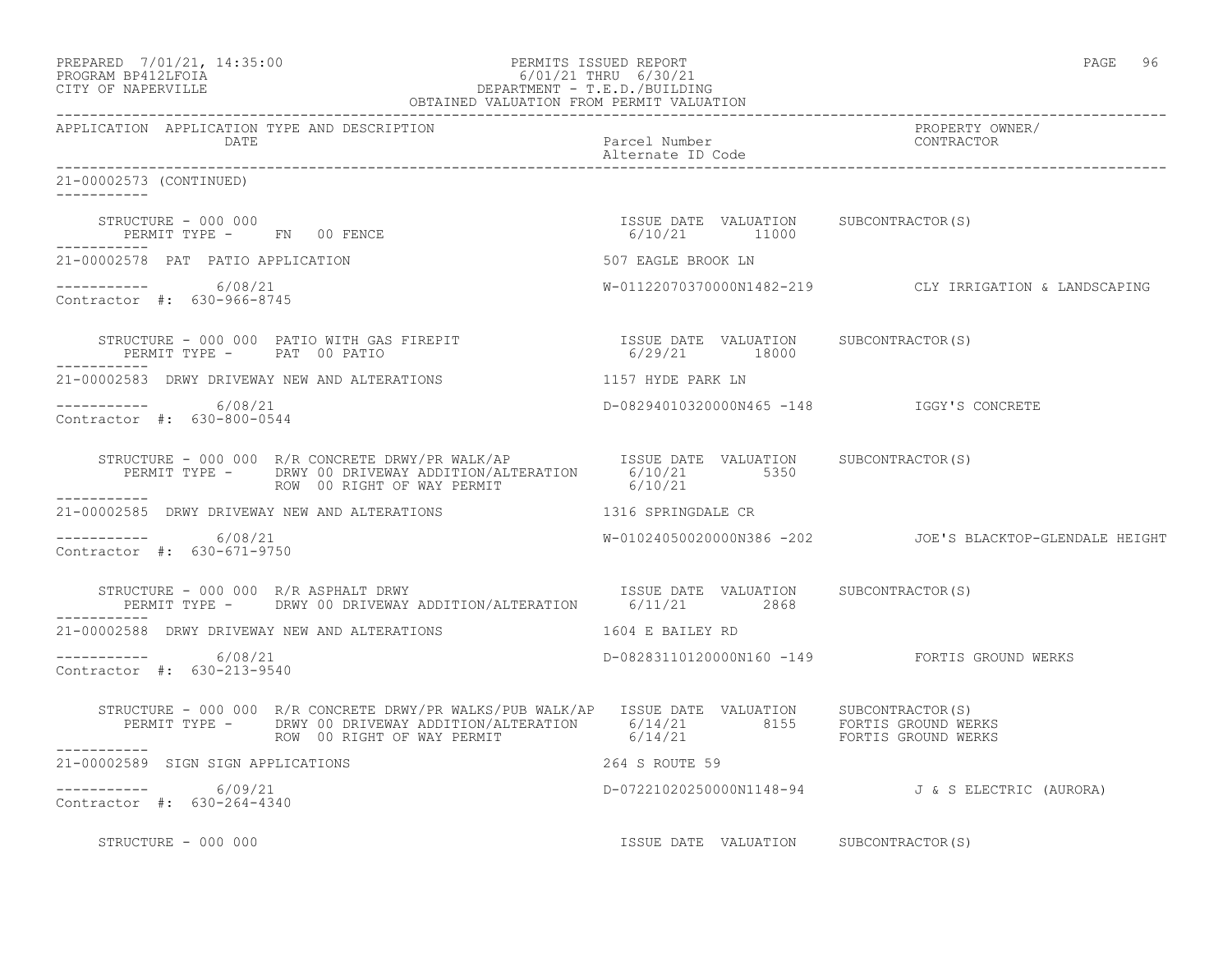### PREPARED 7/01/21, 14:35:00 PERMITS ISSUED REPORT PAGE 97 PROGRAM BP412LFOIA 6/01/21 THRU 6/30/21 CITY OF NAPERVILLE DEPARTMENT - T.E.D./BUILDING

|                                                                  | OBTAINED VALUATION FROM PERMIT VALUATION                                                                                                         |                                                                                                  |                                                  |  |
|------------------------------------------------------------------|--------------------------------------------------------------------------------------------------------------------------------------------------|--------------------------------------------------------------------------------------------------|--------------------------------------------------|--|
| APPLICATION APPLICATION TYPE AND DESCRIPTION<br>DATE             |                                                                                                                                                  | Parcel Number<br>Alternate ID Code                                                               | PROPERTY OWNER/<br>CONTRACTOR                    |  |
| 21-00002589 (CONTINUED)<br>___________                           |                                                                                                                                                  |                                                                                                  |                                                  |  |
| PERMIT TYPE - SIGN 00 SIGN<br>-----------                        |                                                                                                                                                  | 6/29/21 J & S ELECTRIC (AURORA)                                                                  |                                                  |  |
| 21-00002590 SIGN SIGN APPLICATIONS                               |                                                                                                                                                  | 264 S ROUTE 59                                                                                   |                                                  |  |
| -----------     6/09/21<br>Contractor #: 630-264-4340            |                                                                                                                                                  |                                                                                                  | D-07221020250000N1148-94 J&S ELECTRIC AND SIGN   |  |
| STRUCTURE - 000 000<br>PERMIT TYPE - SIGN 00 SIGN<br>----------- |                                                                                                                                                  | ISSUE DATE VALUATION SUBCONTRACTOR(S)<br>6/29/21                         J & S ELECTRIC (AURORA) |                                                  |  |
| 21-00002591 SIGN SIGN APPLICATIONS                               |                                                                                                                                                  | 264 S ROUTE 59                                                                                   |                                                  |  |
| -----------     6/09/21<br>Contractor #: 630-264-4340            |                                                                                                                                                  |                                                                                                  | D-07221020250000N1148-94 J & S ELECTRIC AND SIGN |  |
| STRUCTURE - 000 000<br>PERMIT TYPE - SIGN 00 SIGN                |                                                                                                                                                  | ISSUE DATE VALUATION SUBCONTRACTOR(S)<br>6/29/21 J & S ELECTRIC (AURORA)                         |                                                  |  |
| 21-00002592 SIGN SIGN APPLICATIONS                               |                                                                                                                                                  | 264 S ROUTE 59                                                                                   |                                                  |  |
| ----------- 6/09/21<br>Contractor #: 630-264-4340                |                                                                                                                                                  |                                                                                                  | D-07221020250000N1148-94 J&S ELECTRIC AND SIGN   |  |
| STRUCTURE - 000 000<br>PERMIT TYPE - SIGN 00 SIGN                |                                                                                                                                                  | ISSUE DATE VALUATION SUBCONTRACTOR(S)<br>6/29/21 J & S ELECTRIC (AURORA)                         |                                                  |  |
| 21-00002595 DRWY DRIVEWAY NEW AND ALTERATIONS                    |                                                                                                                                                  | 1038 WHIRLAWAY AV                                                                                |                                                  |  |
| $--------- 6/09/21$<br>Contractor #: 708-912-7252                |                                                                                                                                                  | D-08194090020000N163 -116 LARA ENTERPRISES                                                       |                                                  |  |
| STRUCTURE - 000 000 R/R ASPHALT DRWY/AP<br>------------          | STRUCTURE - 000 000 R/R ASPHALT DRWY/AP<br>PERMIT TYPE - DRWY 00 DRIVEWAY ADDITION/ALTERATION 6/15/21 3800<br>ROW 00 RIGHT OF WAY PERMIT 6/15/21 |                                                                                                  |                                                  |  |
| 21-00002596 DRWY DRIVEWAY NEW AND ALTERATIONS                    |                                                                                                                                                  | 305 APPLE RIVER DR                                                                               |                                                  |  |
| 6/09/21<br>Contractor #: 630-393-5646                            |                                                                                                                                                  | W-02053060040000N651 -207 POWER PAVING                                                           |                                                  |  |
|                                                                  | STRUCTURE - 000 000 R/R ASPHALT DRWY/AP<br>PERMIT TYPE - DRWY 00 DRIVEWAY ADDITION/ALTERATION 6/11/21 3800<br>ROW 00 RIGHT OF WAY PERMIT 6/11/21 |                                                                                                  |                                                  |  |
| 21-00002597 DRWY DRIVEWAY NEW AND ALTERATIONS                    |                                                                                                                                                  | 989 MERRIMAC CR                                                                                  |                                                  |  |
| -----------<br>6/09/21<br>Contractor #: 630-377-9339             |                                                                                                                                                  | D-07251070310000N677 -128 DAMICO PAVING                                                          |                                                  |  |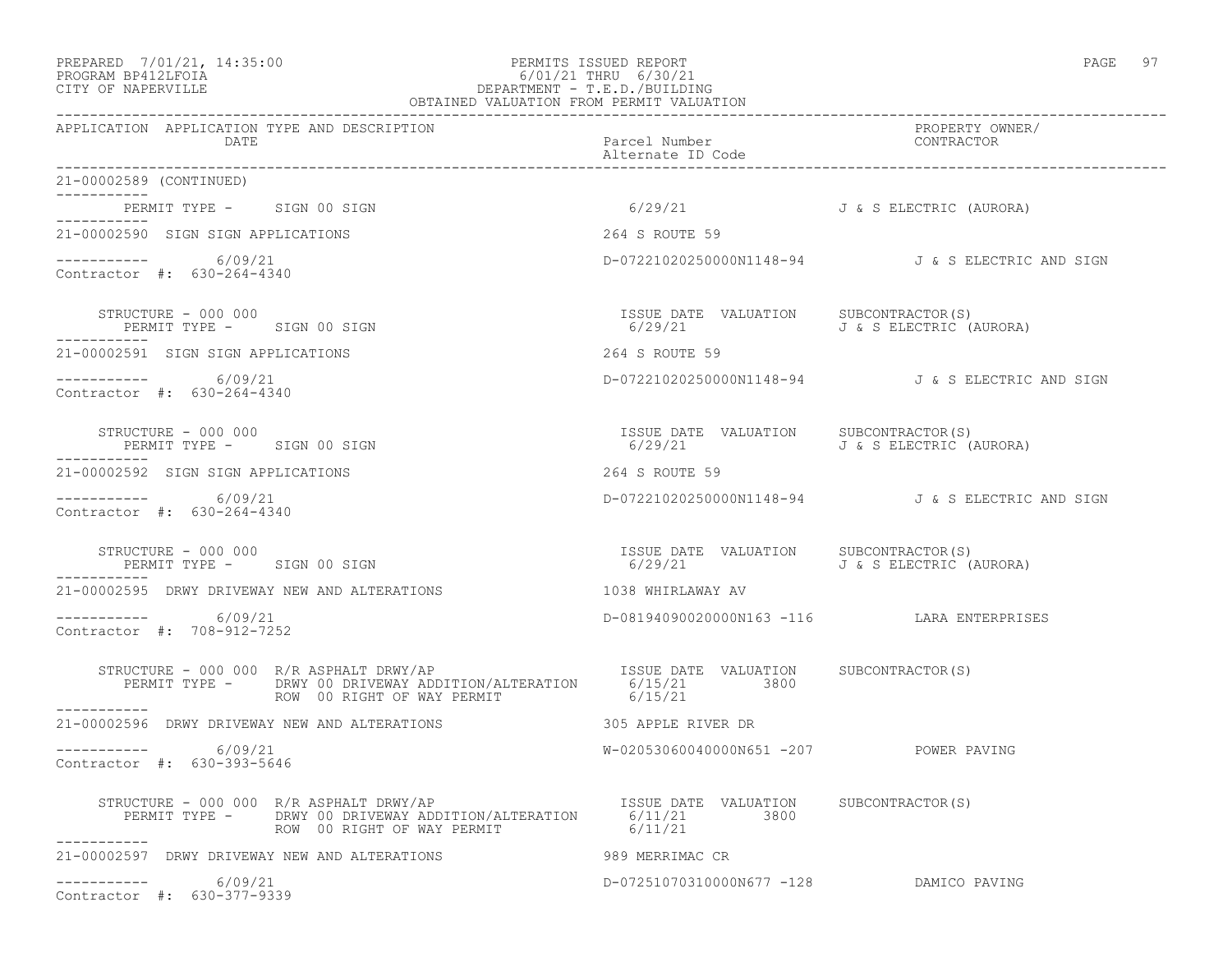PREPARED 7/01/21, 14:35:00 PERMITS ISSUED REPORT PAGE 98

### PROGRAM BP412LFOIA 6/01/21 THRU 6/30/21 CITY OF NAPERVILLE DEPARTMENT - T.E.D./BUILDING OBTAINED VALUATION FROM PERMIT VALUATION

------------------------------------------------------------------------------------------------------------------------------------

APPLICATION APPLICATION TYPE AND DESCRIPTION<br>DATE DATE DATE DATE DATE Parcel Number CONTRACTOR Alternate ID Code ------------------------------------------------------------------------------------------------------------------------------------ 21-00002597 (CONTINUED) ----------- STRUCTURE - 000 000 R/R ASPHALT DRWY/AP ISSUE DATE VALUATION SUBCONTRACTOR(S) PERMIT TYPE - DRWY 00 DRIVEWAY ADDITION/ALTERATION 6/11/21 3800 CURB CUTTERS INC ROW 00 RIGHT OF WAY PERMIT  $6/11/21$  CURB CUTTERS INC ----------- 21-00002598 DRWY DRIVEWAY NEW AND ALTERATIONS 2792 ASHTONLEE CT  $--------- 6/09/21$ W-02063070130000N562 -205 ALLRITE PAVING Contractor #: 630-885-8054 STRUCTURE - 000 000 R/R AND EXPAND ASPHALT DRWY/APRON ISSUE DATE VALUATION SUBCONTRACTOR(S) PERMIT TYPE - DRWY 00 DRIVEWAY ADDITION/ALTERATION 6/30/21 4800 ROW 00 RIGHT OF WAY PERMIT 6/30/21 ----------- 21-00002599 DRWY DRIVEWAY NEW AND ALTERATIONS 2511 BLAKELY LN \_\_\_\_\_\_\_\_\_\_\_ ----------- 6/09/21 D-07271060090000N757 -124 GUARDIAN ASPHALT PROTECTION Contractor #: 630-870-2627 STRUCTURE - 000 000 R/R ASPHALT DRWY/AP ISSUE DATE VALUATION SUBCONTRACTOR(S) PERMIT TYPE - DRWY 00 DRIVEWAY ADDITION/ALTERATION 6/11/21 3800 ROW 00 RIGHT OF WAY PERMIT 6/11/21 ----------- 21-00002600 DRWY DRIVEWAY NEW AND ALTERATIONS 2512 FAIRBANKS CT  $--------- 6/09/21$ D-07271070190000N757 -124 GUARDIAN ASPHALT PROTECTION Contractor #: 630-870-2627 STRUCTURE - 000 000 R/R ASPHALT DRWY/AP **ISSUE DATE VALUATION** SUBCONTRACTOR(S) PERMIT TYPE - DRWY 00 DRIVEWAY ADDITION/ALTERATION 6/11/21 3800<br>ROW 00 RIGHT OF WAY PERMIT 6/11/21 ROW 00 RIGHT OF WAY PERMIT ----------- 21-00002601 DRWY DRIVEWAY NEW AND ALTERATIONS 2504 FAIRBANKS CT \_\_\_\_\_\_\_\_\_\_\_ ----------- 6/09/21 D-07271070210000N757 -124 GUARDIAN ASPHALT PROTECTION Contractor #: 630-870-2627 STRUCTURE - 000 000 R/R ASPHALT DRWY/AP **ISSUE DATE VALUATION** SUBCONTRACTOR(S) PERMIT TYPE - DRWY 00 DRIVEWAY ADDITION/ALTERATION 6/15/21 3800 ROW 00 RIGHT OF WAY PERMIT ----------- 21-00002603 FN FENCE APPLICATION 2847 BRECKENRIDGE LN  $--------- 6/09/21$ W-01013020030000N713 -203 AMERI DREAM FENCE AND DECK Contractor #: 815-726-1127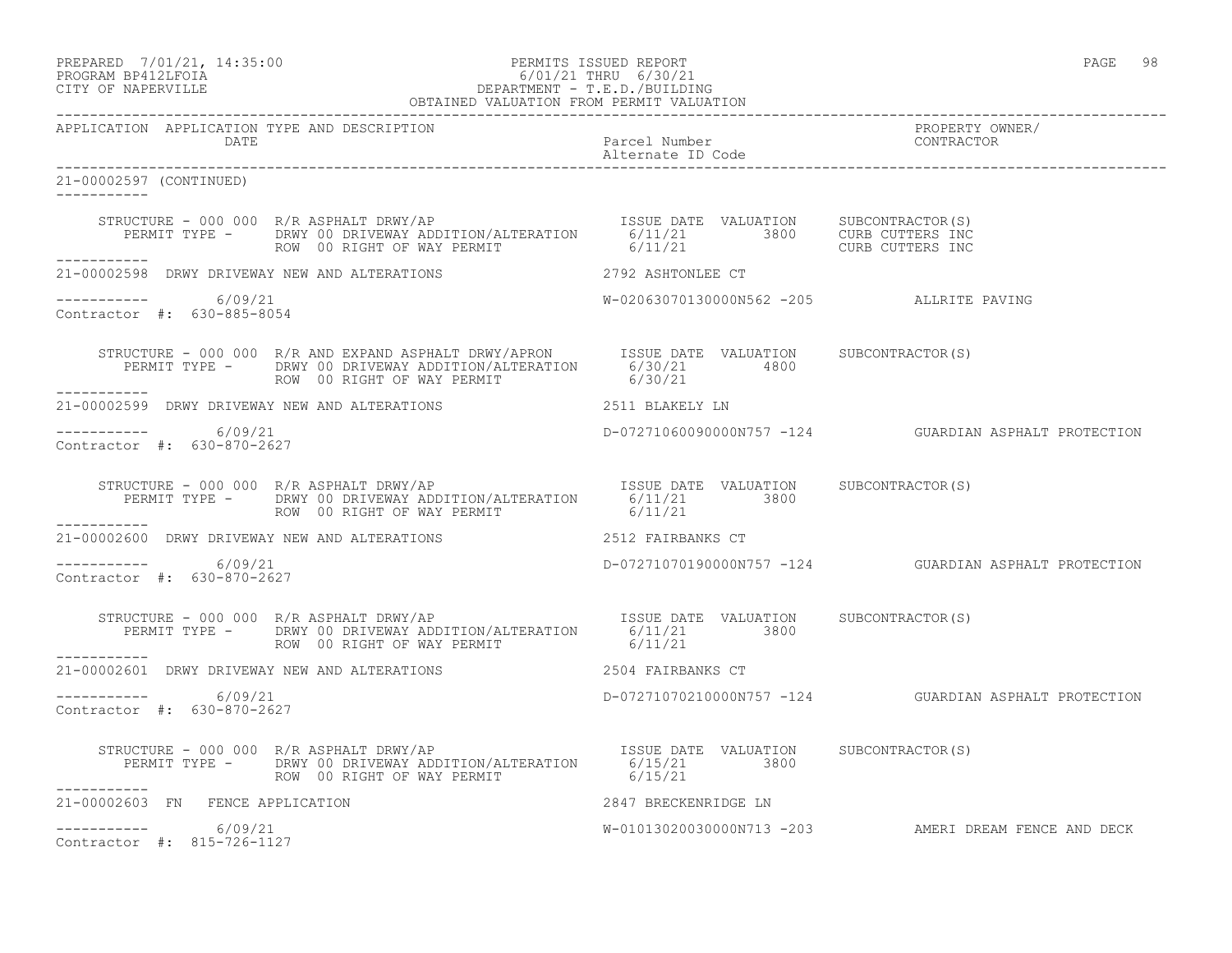| PREPARED 7/01/21, 14:35:00<br>PERMITS ISSUED REPORT<br>PROGRAM BP412LFOIA<br>CITY OF NAPERVILLE<br>CITY OF NAPERVILLE<br>CITY OF NAPERVILLE<br>CITY OF NAPERVILLE<br>OBTAINED VALUATION FROM PERMIT VALUATION |                                                                                                                                                                                                                               | PAGE 99                                               |
|---------------------------------------------------------------------------------------------------------------------------------------------------------------------------------------------------------------|-------------------------------------------------------------------------------------------------------------------------------------------------------------------------------------------------------------------------------|-------------------------------------------------------|
| APPLICATION APPLICATION TYPE AND DESCRIPTION<br>DATE                                                                                                                                                          | Parcel Number<br>Alternate ID Code                                                                                                                                                                                            | PROPERTY OWNER/<br>CONTRACTOR                         |
| 21-00002603 (CONTINUED)                                                                                                                                                                                       |                                                                                                                                                                                                                               |                                                       |
| STRUCTURE - 000 000<br>PERMIT TYPE - FN 00 FENCE                                                                                                                                                              | ISSUE DATE VALUATION SUBCONTRACTOR(S)<br>6/14/21 7597                                                                                                                                                                         |                                                       |
| 21-00002606 FN FENCE APPLICATION                                                                                                                                                                              | 915 LOWELL LN                                                                                                                                                                                                                 |                                                       |
| $--------- 6/09/21$<br>Contractor #: 708-856-8999                                                                                                                                                             |                                                                                                                                                                                                                               | D-07272090270000N741 -125 ILLINOIS FENCE COMPANY      |
| STRUCTURE - 000 000<br>PERMIT TYPE - FN 00 FENCE                                                                                                                                                              | ISSUE DATE VALUATION SUBCONTRACTOR(S)<br>6/14/21 4930                                                                                                                                                                         |                                                       |
| 21-00002607 FN FENCE APPLICATION                                                                                                                                                                              | 2339 EMERSON LN                                                                                                                                                                                                               |                                                       |
| $--------- 6/09/21$<br>Contractor #: 815-726-1127                                                                                                                                                             |                                                                                                                                                                                                                               | D-07224110100000N749 -110 AMERI DREAM FENCE AND DECK  |
| STRUCTURE - 000 000<br>PERMIT TYPE -      FN    00 FENCE<br>-----------                                                                                                                                       | ISSUE DATE VALUATION SUBCONTRACTOR(S)<br>6/24/21 2899                                                                                                                                                                         |                                                       |
| 21-00002609 FN FENCE APPLICATION                                                                                                                                                                              | 1162 ARDMORE DR                                                                                                                                                                                                               |                                                       |
| $--------- 6/09/21$<br>Contractor #: 630-892-3381                                                                                                                                                             | D-07262060200000N761 -127 PRECISION FENCE                                                                                                                                                                                     |                                                       |
| STRUCTURE - 000 000<br>PERMIT TYPE - FN 00 FENCE                                                                                                                                                              | ISSUE DATE VALUATION SUBCONTRACTOR(S)<br>6/23/21 5000                                                                                                                                                                         |                                                       |
| 21-00002610 FN FENCE APPLICATION                                                                                                                                                                              | 340 HAZELWOOD DR                                                                                                                                                                                                              |                                                       |
| $--------- 6/09/21$<br>Contractor #: 224-220-1042                                                                                                                                                             |                                                                                                                                                                                                                               | D-07244050020000N56 -114 CEDAR MOUNTAIN FENCE COMPANY |
| STRUCTURE - 000 000<br>PERMIT TYPE - FN 00 FENCE                                                                                                                                                              | ISSUE DATE VALUATION SUBCONTRACTOR(S)<br>6/16/21 5250                                                                                                                                                                         |                                                       |
| 21-00002612 RAL RES ALTERATIONS/REMODLING (NO NEW SQ FTG) 1800 WINOLA CT                                                                                                                                      |                                                                                                                                                                                                                               |                                                       |
| -----------     6/09/21<br>Contractor #: 630-293-8070                                                                                                                                                         |                                                                                                                                                                                                                               | D-08322140100000N178 -163 SYNERGY BUILDERS INC        |
| STRUCTURE - 000 000 BASEMENT REMODEL                                                                                                                                                                          | RUCTURE – 000 000 BASEMENT REMODEL                                   ISSUE DATE VALUATION     SUBCONTRACTOR(S)<br>PERMIT TYPE –      FB  00 FINISHED BASEMENT                        6/29/21        29758    SYNERGY BUILDERS | AFFORDABLE PLUMBING SERVICES                          |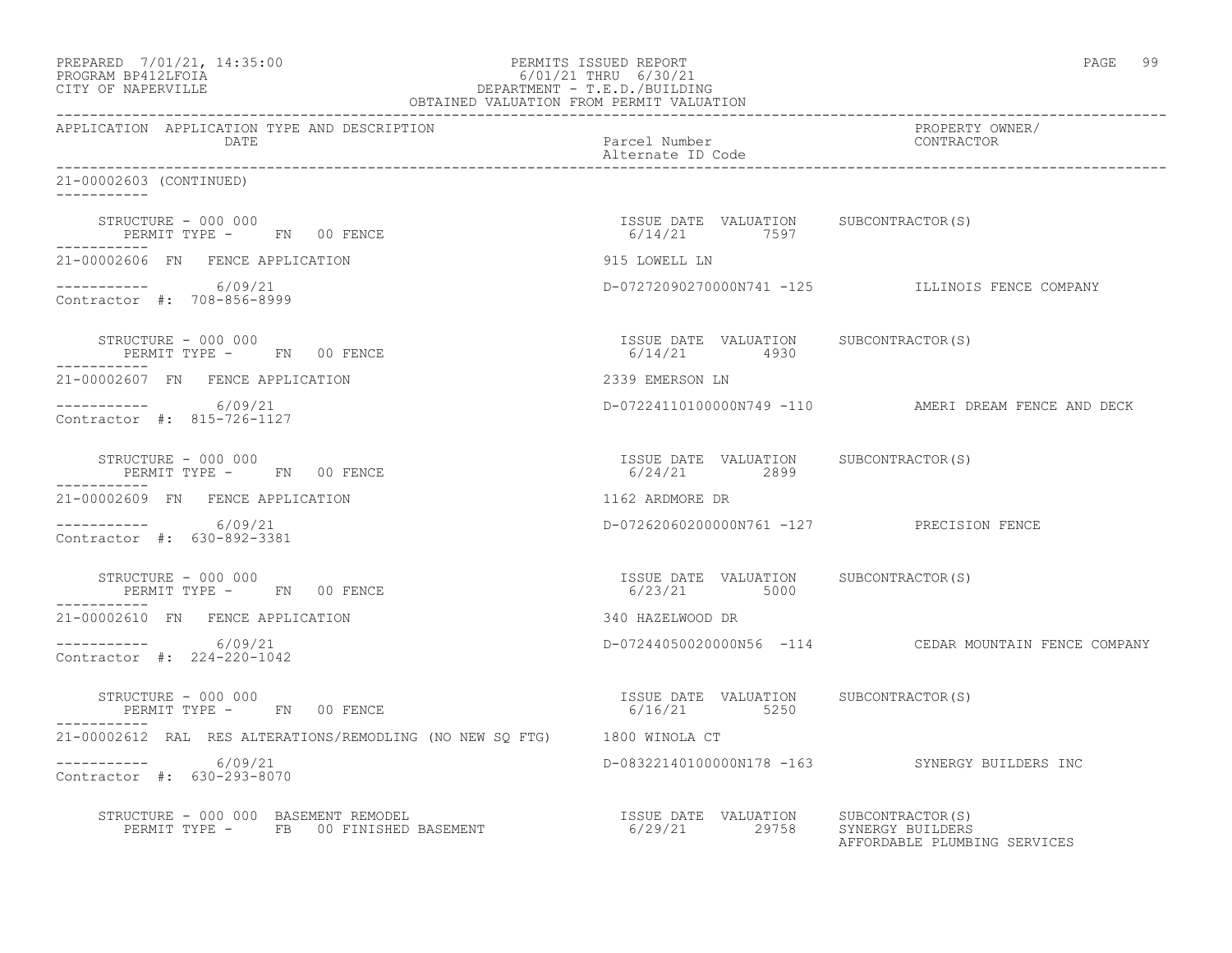### PREPARED 7/01/21, 14:35:00 PERMITS ISSUED REPORT PAGE 100 PROGRAM BP412LFOIA 6/01/21 THRU 6/30/21 CITY OF NAPERVILLE DEPARTMENT - T.E.D./BUILDING

| OBTAINED VALUATION FROM PERMIT VALUATION                                                                                                                                                                                          |                                                       |                                                     |
|-----------------------------------------------------------------------------------------------------------------------------------------------------------------------------------------------------------------------------------|-------------------------------------------------------|-----------------------------------------------------|
| APPLICATION APPLICATION TYPE AND DESCRIPTION<br>DATE                                                                                                                                                                              | Parcel Number<br>Alternate ID Code                    | PROPERTY OWNER/<br>CONTRACTOR                       |
| 21-00002613 RAL RES ALTERATIONS/REMODLING (NO NEW SQ FTG) 2321 WORTHING DR 201                                                                                                                                                    |                                                       |                                                     |
| -----------     6/09/21<br>Contractor #: 630-455-5600                                                                                                                                                                             |                                                       | W-02062010101004N491 -191 NORMANDY CONSTRUCTION CO. |
|                                                                                                                                                                                                                                   |                                                       |                                                     |
| 21-00002614 FN FENCE APPLICATION                                                                                                                                                                                                  | 3820 JUNEBREEZE LN                                    |                                                     |
| ----------     6/09/21<br>Contractor #: 630-933-9881                                                                                                                                                                              |                                                       | W-01094120090000N1456-228 SP FENCE-WARRENVILLE      |
| STRUCTURE - 000 000<br>PERMIT TYPE -       FN     00 FENCE                                                                                                                                                                        | ISSUE DATE VALUATION SUBCONTRACTOR(S)<br>6/17/21 4534 |                                                     |
| 21-00002615 ESC ELECTRIC SERVICE CHANGE                                                                                                                                                                                           | 3604 BREITWIESER LN                                   |                                                     |
| ----------- 6/09/21<br>Contractor #: 630-964-9179                                                                                                                                                                                 |                                                       | W-01091080110000N1365-212 PRO ELECTRIC CORPORATION  |
| STRUCTURE - 000 000 EMERGENCY ELECTRICAL PERMIT                 ISSUE DATE VALUATION     SUBCONTRACTOR(S)<br>PERMIT TYPE -      ELSC 00 ELECTRIC SVC CHANGE RES.              6/10/21                         PRO ELECTRIC CORPOR |                                                       |                                                     |
| 21-00002616 DRWY DRIVEWAY NEW AND ALTERATIONS                                                                                                                                                                                     | 229 N ELLSWORTH ST DN                                 |                                                     |
| $--------- 6/10/21$<br>Contractor #:                                                                                                                                                                                              | D-08181290070000N430 -70                              |                                                     |
| STRUCTURE - 000 000 R/R ASPHALT DRWY/AP<br>PERMIT TYPE - DRWY 00 DRIVEWAY ADDITION/ALTERATION 6/16/21 11000<br>ROW 00 RIGHT OF WAY PERMIT 6/16/21<br>___________                                                                  |                                                       |                                                     |
| 21-00002617 OCCI OCCUPANCY INSPECTION                                                                                                                                                                                             | 2781 AURORA AV                                        |                                                     |
| $--------- 6/10/21$<br>Contractor #:                                                                                                                                                                                              |                                                       |                                                     |
| STRUCTURE – 000 000 WAREHOUSE SALE-POP UP SHOES STORE      ISSUE DATE VALUATION     SUBCONTRACTOR(S)<br>PERMIT TYPE –    OCC  00 OCC INSPECT. PERMIT COM/RST       6/22/21                                                        |                                                       |                                                     |
| 21-00002618 OCCI OCCUPANCY INSPECTION                                                                                                                                                                                             | 1701 OUINCY AV 8                                      |                                                     |
| $--------- 6/10/21$<br>Contractor #:                                                                                                                                                                                              |                                                       |                                                     |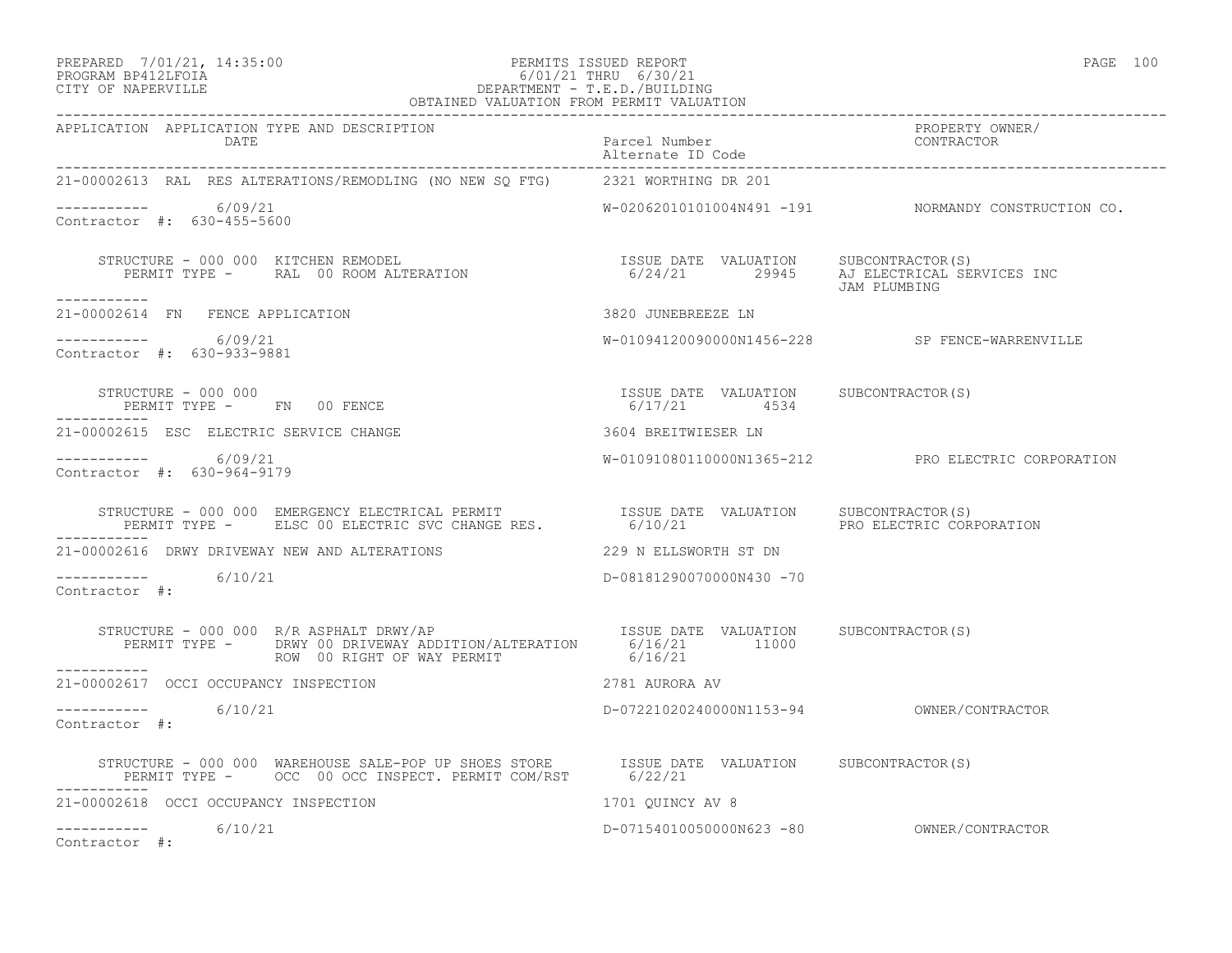PREPARED 7/01/21, 14:35:00 PERMITS ISSUED REPORT PAGE 101

# PROGRAM BP412LFOIA 6/01/21 THRU 6/30/21 CITY OF NAPERVILLE DEPARTMENT - T.E.D./BUILDING

| OBTAINED VALUATION FROM PERMIT VALUATION                                                                                                                                                                                                                                                           |                                    |                                                     |
|----------------------------------------------------------------------------------------------------------------------------------------------------------------------------------------------------------------------------------------------------------------------------------------------------|------------------------------------|-----------------------------------------------------|
| APPLICATION APPLICATION TYPE AND DESCRIPTION<br>DATE                                                                                                                                                                                                                                               | Parcel Number<br>Alternate ID Code | PROPERTY OWNER/<br>CONTRACTOR                       |
| 21-00002618 (CONTINUED)                                                                                                                                                                                                                                                                            |                                    |                                                     |
| STRUCTURE - 000 000 US ENGINEERING LEAGUE                          ISSUE DATE VALUATION      SUBCONTRACTOR(S)<br>PERMIT TYPE -       OCC  00 OCC INSPECT. PERMIT COM/RST        6/21/21                                                                                                            |                                    |                                                     |
| 21-00002619 PAT PATIO APPLICATION                                                                                                                                                                                                                                                                  | 667 N WEBSTER ST                   |                                                     |
| $--------- 6/10/21$<br>Contractor #: 630-416-8998                                                                                                                                                                                                                                                  |                                    | D-07132050300000N1590-69 C.B. CONLIN LANDSCAPE      |
| PERMIT TYPE - PAT 00 PATIO<br>------------                                                                                                                                                                                                                                                         |                                    |                                                     |
| 21-00002620 OCCI OCCUPANCY INSPECTION                                                                                                                                                                                                                                                              | 1661 QUINCY AV 103                 |                                                     |
| $--------- 6/10/21$<br>Contractor #:                                                                                                                                                                                                                                                               |                                    |                                                     |
| $\begin{tabular}{lclclcl} \texttt{STRUCTURE} & - & 000 & 000 & \texttt{GRAND APPLICATION} & \texttt{SUE DATE} & \texttt{VALUATION} & \texttt{SUBCONTRACTOR(S)} \\ \texttt{PERMIT TYPE} & - & \texttt{OCC} & 00 & \texttt{OCC} & \texttt{INSPECT. PERMIT COM/RST} & & & & 6/16/21 \\ \end{tabular}$ |                                    |                                                     |
| ------------<br>21-00002624 OCCI OCCUPANCY INSPECTION                                                                                                                                                                                                                                              | 801 S WASHINGTON ST                |                                                     |
| $--------- 6/10/21$<br>Contractor #:                                                                                                                                                                                                                                                               |                                    |                                                     |
|                                                                                                                                                                                                                                                                                                    |                                    |                                                     |
| 21-00002627 RPZ REVERSE PRESSURE ZONE/BACKFLOW PREVENTER 3604 LANDSDOWN AV                                                                                                                                                                                                                         |                                    |                                                     |
| $--------- 6/10/21$<br>Contractor #: 630-963-5859                                                                                                                                                                                                                                                  |                                    | W-01093120210000N1386-227 CALL THE UNDERGROUND CORP |
| STRUCTURE - 000 000 RPZ WITH HEADS IN ROW ISSUE DATE VALUATION SUBCONTRACTOR(S)<br>PERMIT TYPE - LSP 00 LAWN SPRINKLER RESIDENTIAL 6/21/21 5120 CALL THE UNDERGROUND CORP<br>-----------                                                                                                           |                                    | CALL THE UNDERGROUND                                |
| 21-00002629 RPZ REVERSE PRESSURE ZONE/BACKFLOW PREVENTER 4207 CHINABERRY LN                                                                                                                                                                                                                        |                                    |                                                     |
| $--------- 6/10/21$<br>Contractor #: 815-385-5599                                                                                                                                                                                                                                                  |                                    | W-01172130030000N1743-241 WATER WORKS INC-JOHNSBURG |
| RUCTURE - 000 000 RPZ<br>PERMIT TYPE - LSP 00 LAWN SPRINKLER RESIDENTIAL 6/16/21 4400 WATER WORKS INC-JOHNSBURG<br>STRUCTURE - 000 000 RPZ                                                                                                                                                         |                                    |                                                     |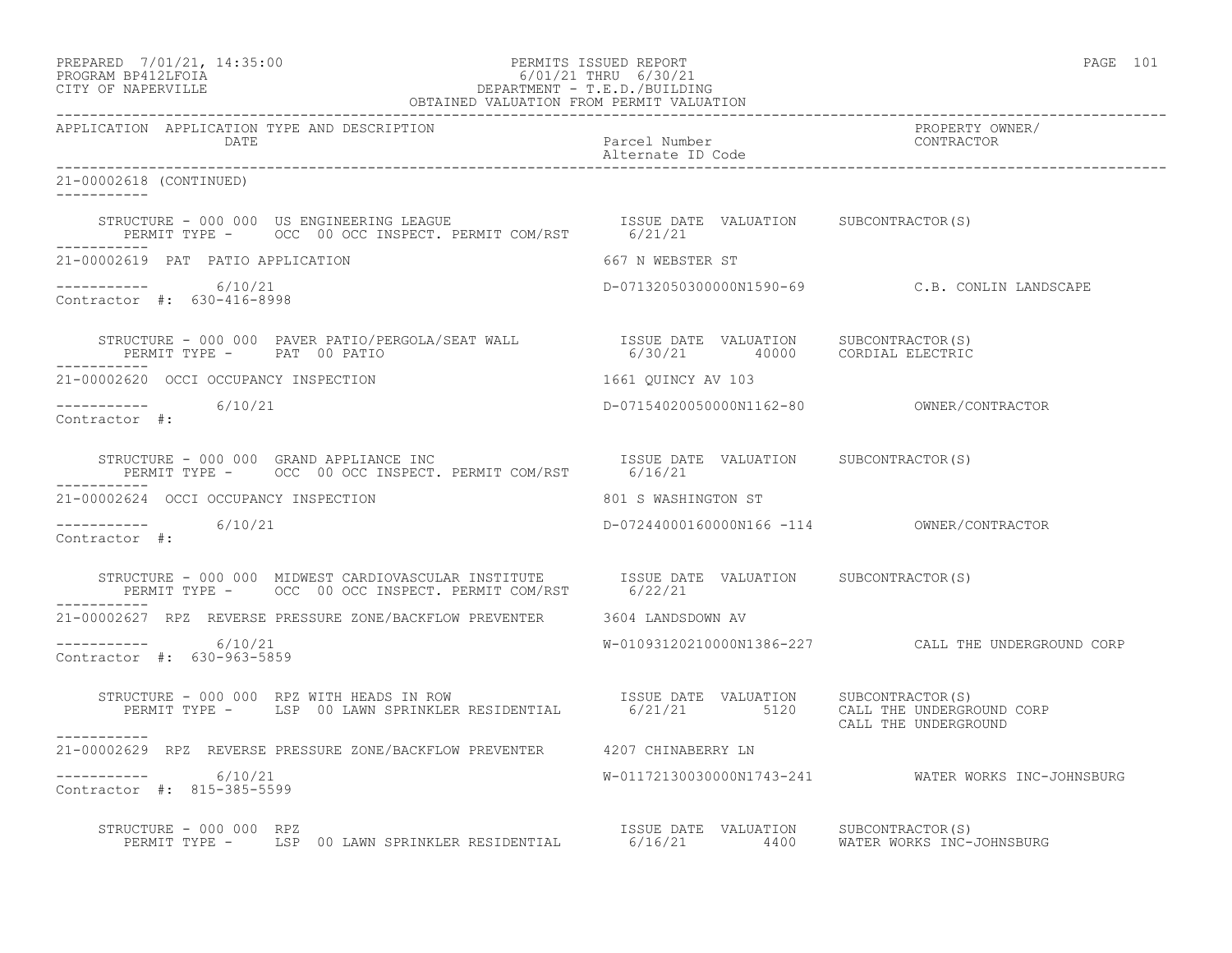| PREPARED 7/01/21, 14:35:00<br>6/01/21 THRU 6/30/21<br>DEPARTMENT - T.E.D./BUILDING<br>OBTAINED VALUATION FROM PERMIT VALUATION<br>PROGRAM BP412LFOIA<br>CITY OF NAPERVILLE  | PERMITS ISSUED REPORT                                 | PAGE 102                                                               |
|-----------------------------------------------------------------------------------------------------------------------------------------------------------------------------|-------------------------------------------------------|------------------------------------------------------------------------|
| APPLICATION APPLICATION TYPE AND DESCRIPTION<br>DATE                                                                                                                        | Parcel Number                                         | PROPERTY OWNER/<br>CONTRACTOR                                          |
| 21-00002629 (CONTINUED)                                                                                                                                                     |                                                       |                                                                        |
|                                                                                                                                                                             |                                                       | ENGLAND PLUMBING                                                       |
| 21-00002631 FN FENCE APPLICATION                                                                                                                                            | 904 W BAILEY RD                                       |                                                                        |
| $--------- 6/10/21$<br>Contractor #: 815-436-7440                                                                                                                           |                                                       | D-07253070200000N565 -301 CEDAR RUSTIC/JOLIET                          |
| STRUCTURE - 000 000<br>PERMIT TYPE - FN 00 FENCE                                                                                                                            | ISSUE DATE VALUATION SUBCONTRACTOR(S)<br>6/14/21 3375 |                                                                        |
| 21-00002632 RPZ REVERSE PRESSURE ZONE/BACKFLOW PREVENTER 1558 APACHE DR                                                                                                     |                                                       |                                                                        |
| $---------$ 6/10/21<br>Contractor #: 630-978-3847                                                                                                                           |                                                       | D-07122220010000N147 -40 FRANK'S SPRINKLER SERVICES                    |
| STRUCTURE - 000 000 RPZ WITH HEADS IN ROW SISSUE DATE VALUATION SUBCONTRACTOR(S)<br>PERMIT TYPE - LSP 00 LAWN SPRINKLER RESIDENTIAL 6/14/21 5120 NORTHERN ILLINOIS BACKFLOW |                                                       |                                                                        |
| 21-00002634 CAL COMMERCIAL ALTERATION/REPAIR (NO NEW SQ FTG) 688 AMERSALE DR                                                                                                |                                                       |                                                                        |
| -----------     6/10/21<br>Contractor #: 708-925-5047                                                                                                                       |                                                       | D-07162070050000N1507-48 EM-RO ENTERPRISES INC                         |
| STRUCTURE - 000 000 DOLLAR TREE<br>PERMIT TYPE - CCAD 00 COMMERCIAL - CAD<br>-----------                                                                                    | ISSUE DATE VALUATION SUBCONTRACTOR(S)                 | 6/25/21 175000 VA ELECTRICAL SERVICES, INC<br>JA PIPELINE PLUMBING LLC |
| 21-00002638 FN FENCE APPLICATION                                                                                                                                            | 4612 CLEARWATER LN                                    |                                                                        |
| $---------$ 6/10/21<br>Contractor #: 630-933-9881                                                                                                                           |                                                       | W-01143050190000N1290-261 SP FENCE-WARRENVILLE                         |
| STRUCTURE - 000 000<br>PERMIT TYPE - FN 00 FENCE                                                                                                                            | ISSUE DATE VALUATION SUBCONTRACTOR(S)<br>6/21/21 9135 |                                                                        |
| 21-00002647 DRWY DRIVEWAY NEW AND ALTERATIONS                                                                                                                               | 1708 TOWPATH CT                                       |                                                                        |
| 6/11/21<br>Contractor #: 630-479-2017                                                                                                                                       | D-08322100170000N158 -163 RJ CONCRETE                 |                                                                        |
| RUCTURE - 000 000 R/R PRIVATE WALK<br>PERMIT TYPE - MISC 00 MISCELLANEOUS PERMIT<br>STRUCTURE - 000 000 R/R PRIVATE WALK                                                    | ISSUE DATE VALUATION SUBCONTRACTOR(S)<br>6/25/21 6400 |                                                                        |
| 21-00002649 FN FENCE APPLICATION                                                                                                                                            | 2803 ROLLING MEADOWS DR                               |                                                                        |
| $--------$ 6/11/21<br>Contractor #: 815-726-1127                                                                                                                            |                                                       | W-01024140430000N270 -202 AMERI DREAM FENCE AND DECK                   |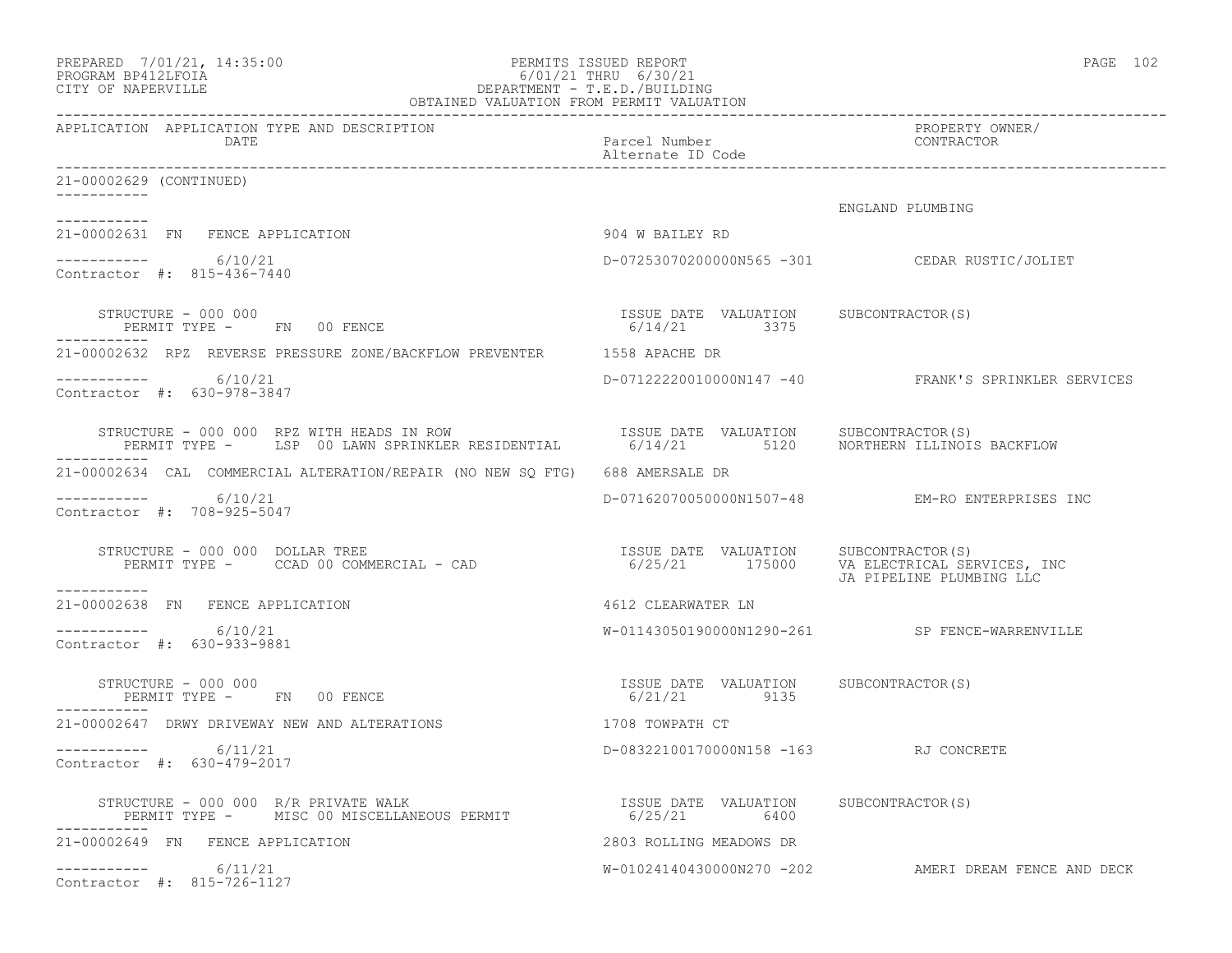| PREPARED             | 7/01/21, 14:35:00 |
|----------------------|-------------------|
| גד∩ם זר11תם ווגם∩חםם |                   |

### PREPARED 7/01/21, 14:35:00 PERMITS ISSUED REPORT<br>PROGRAM BP412LFOIA PAGE 103<br>
6/01/21 THRU 6/30/21 PROGRAM BP412LFOIA 6/01/21 THRU 6/30/21 CITY OF NAPERVILLE DEPARTMENT - T.E.D./BUILDING

| OBTAINED VALUATION FROM PERMIT VALUATION                                                                                                                                                                                                                     |                                                       |                                                |
|--------------------------------------------------------------------------------------------------------------------------------------------------------------------------------------------------------------------------------------------------------------|-------------------------------------------------------|------------------------------------------------|
| APPLICATION APPLICATION TYPE AND DESCRIPTION<br>DATE                                                                                                                                                                                                         | Parcel Number<br>Alternate ID Code                    | PROPERTY OWNER/<br>CONTRACTOR                  |
| 21-00002649 (CONTINUED)                                                                                                                                                                                                                                      |                                                       |                                                |
| $\begin{array}{cccccccccc} \texttt{STRUCTURE} & - & 000 & 000 & & & & & & & \\ \texttt{PERMIT TYPE} & - & & \texttt{FN} & 00 & \texttt{FENCE} & & & & & & \\ \texttt{PERMIT TYPE} & - & & \texttt{FN} & 00 & \texttt{FENCE} & & & & & \\ \end{array}$        |                                                       |                                                |
|                                                                                                                                                                                                                                                              |                                                       |                                                |
| $--------$ 6/11/21<br>Contractor #: 630-904-0078                                                                                                                                                                                                             | D-07262070140000N762 -127 BUD'S CONCRETE INC          |                                                |
| STRUCTURE - 000 000 R/R ASPHALT W/CONCRETE DRWY/AP/PRW ISSUE DATE VALUATION SUBCONTRACTOR(S)<br>PERMIT TYPE - DRWY 00 DRIVEWAY ADDITION/ALTERATION 6/17/21 BUD'S CONCRETE INC<br>ROW 00 RIGHT OF WAY PERMIT                                                  | 6/17/21                                               |                                                |
| 21-00002653 TSG TEMPORARY SIGNS                                                                                                                                                                                                                              | 1163 E OGDEN AV 363                                   |                                                |
| ----------- 6/11/21<br>Contractor #: 630-328-2903                                                                                                                                                                                                            | D-08081020120000N210 -42 COSTCO WHOLESALE             |                                                |
| $\begin{array}{cccccc} \texttt{STRUCTURE} & - & 000 & 000 & \texttt{TEMP SIGN} & 4 & \texttt{WEEKS} & 6/14-7/12 & & & & & & & \\ & & & & & & & & & & & \\ \texttt{PERMIT TYPE} & - & \texttt{TSG} & 00 & \texttt{TEMPORARY SIGN} & & & & & & \\ \end{array}$ |                                                       |                                                |
| 21-00002655 FN FENCE APPLICATION                                                                                                                                                                                                                             | 812 WELLNER RD                                        |                                                |
| $--------- 6/14/21$<br>Contractor #: 630-933-9881                                                                                                                                                                                                            | D-08193050020000N51 -115 SP FENCE-WARRENVILLE         |                                                |
| STRUCTURE - 000 000<br>PERMIT TYPE - FN 00 FENCE                                                                                                                                                                                                             | ISSUE DATE VALUATION SUBCONTRACTOR(S)<br>6/17/21 9048 |                                                |
| 21-00002656 FN FENCE APPLICATION                                                                                                                                                                                                                             | 217 ELMWOOD DR                                        |                                                |
| $--------- 6/14/21$<br>Contractor #: 630-551-3400                                                                                                                                                                                                            |                                                       | D-07252060090000N679 -129 CLASSIC FENCE/OSWEGO |
| STRUCTURE - 000 000<br>PERMIT TYPE - FN 00 FENCE                                                                                                                                                                                                             | ISSUE DATE VALUATION SUBCONTRACTOR(S)<br>6/17/21 2970 |                                                |
| 21-00002657 FN FENCE APPLICATION                                                                                                                                                                                                                             | 1232 LAUREL LN                                        |                                                |
| $---------$ 6/14/21<br>Contractor #: 630-551-3400                                                                                                                                                                                                            |                                                       | D-08301170060000N452 -130 CLASSIC FENCE/OSWEGO |
| STRUCTURE - 000 000<br>PERMIT TYPE - FN 00 FENCE                                                                                                                                                                                                             | ISSUE DATE VALUATION SUBCONTRACTOR(S)<br>6/17/21 3000 |                                                |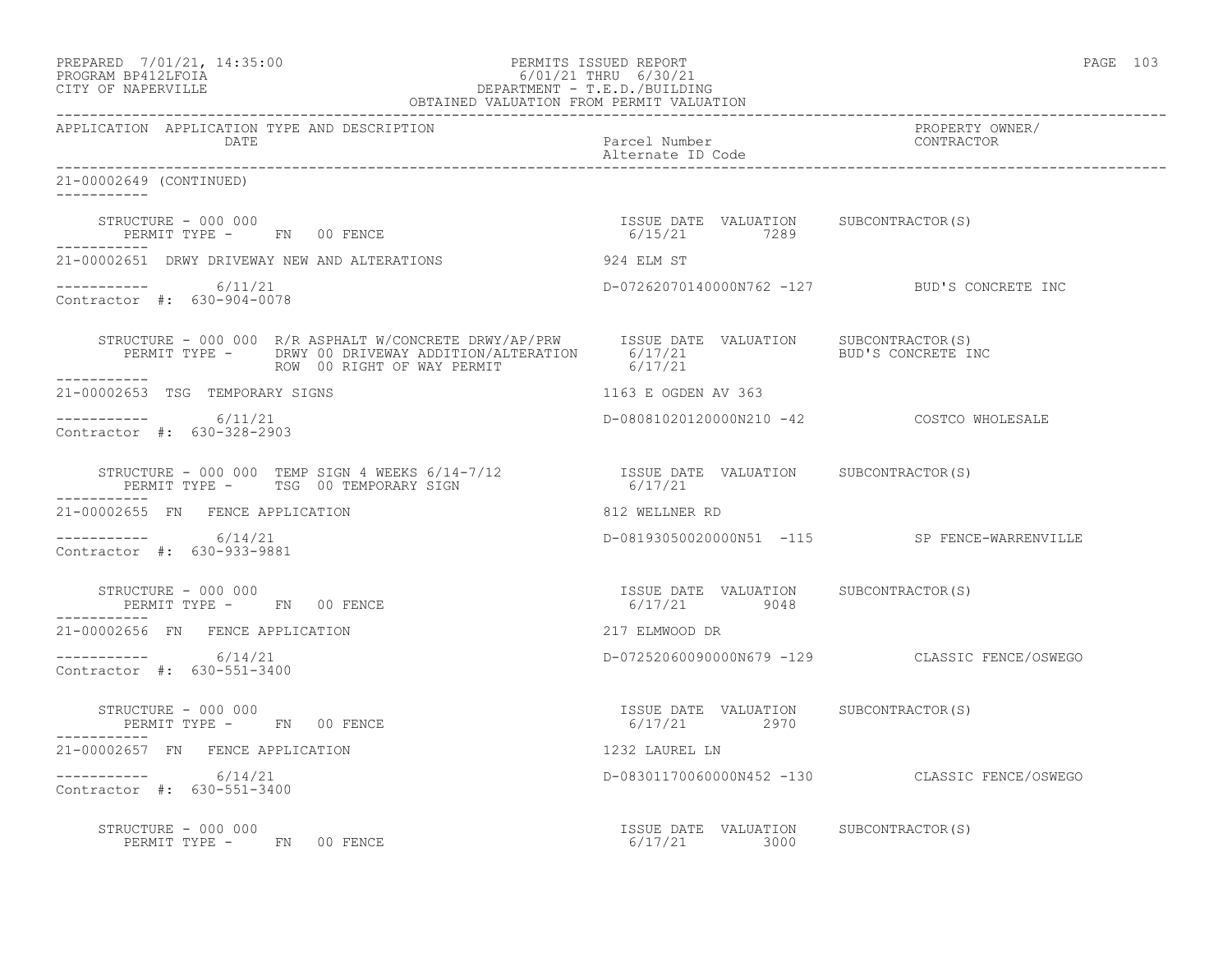### PREPARED 7/01/21, 14:35:00 PERMITS ISSUED REPORT PAGE 104 PROGRAM BP412LFOIA 6/01/21 THRU 6/30/21  $\begin{tabular}{lcccccc} PREPARED & 7/01/21, & 14:35:00 & & & & & & & & & \multicolumn{2}{c}{\small PERMITS} & ISSUBD REPORT \\ PROGRAM BP412LFOIA & & & & & & & & & & & \multicolumn{2}{c}{\small G/01/21} & \texttt{THRU} & 6/30/21 \\ \texttt{CITY OF NAPERVILLE & & & & & & & & \multicolumn{2}{c}{\small DEPARTMENT - T.E.D./BULIDING} \end{tabular}$

| OBTAINED VALUATION FROM PERMIT VALUATION                                               |                                                         |                                                     |
|----------------------------------------------------------------------------------------|---------------------------------------------------------|-----------------------------------------------------|
| APPLICATION APPLICATION TYPE AND DESCRIPTION<br>DATE                                   | Parcel Number<br>Alternate ID Code                      | PROPERTY OWNER/<br>CONTRACTOR                       |
| 21-00002660 TENT TENTS                                                                 | 336 KNOCH KNOLLS RD                                     |                                                     |
| $--------- 6/14/21$<br>Contractor #: 630-759-4200                                      |                                                         | W-02071000150000NN/A -205 RENTALS UNLIMITED         |
| STRUCTURE - 000 000 1 TENT 7/3/2021<br>PERMIT TYPE - TENT 00 TENT PERMIT               | ISSUE DATE VALUATION SUBCONTRACTOR(S)<br>6/30/21        |                                                     |
| 21-00002662 TENT TENTS                                                                 | 509 AURORA AV                                           |                                                     |
| $--------- 6/14/21$<br>Contractor #: 630-682-9828                                      | D-07241242890000N346 -98 TAYLOR RENTAL                  |                                                     |
| STRUCTURE - 000 000 1 TENT 6/19/21<br>PERMIT TYPE - TENT 00 TENT PERMIT<br>----------- | ISSUE DATE VALUATION SUBCONTRACTOR(S)<br>6/18/21        |                                                     |
| 21-00002664 FN FENCE APPLICATION                                                       | 945 BYRON CT                                            |                                                     |
| -----------     6/14/21<br>Contractor #: 630-584-7710                                  | D-08291020350000N415 -132 PEERLESS FENCE                |                                                     |
| STRUCTURE - 000 000<br>PERMIT TYPE - FN 00 FENCE                                       | ISSUE DATE VALUATION SUBCONTRACTOR(S)<br>6/22/21 7300   |                                                     |
| 21-00002666 FN FENCE APPLICATION                                                       | 563 SPRINGHILL CR                                       |                                                     |
| $--------- 6/14/21$<br>Contractor #: 630-584-7710                                      | D-08171080310000N80 -72 PEERLESS FENCE                  |                                                     |
| STRUCTURE - 000 000<br>PERMIT TYPE - FN 00 FENCE                                       | ISSUE DATE VALUATION SUBCONTRACTOR(S)<br>6/17/21 2100   |                                                     |
| 21-00002669 FN FENCE APPLICATION                                                       | 1270 WINDEMERE AV                                       |                                                     |
| $--------- 6/14/21$<br>Contractor #: 630-406-8410                                      |                                                         | W-01024030020000N385 -202 PARAMOUNT FENCE-BATAVIA   |
| $\texttt{STRUCTURE} = 000 000$<br>PERMIT TYPE - FN 00 FENCE                            | ISSUE DATE VALUATION SUBCONTRACTOR (S)<br>6/17/21 11200 |                                                     |
| 21-00002670 FN FENCE APPLICATION                                                       | 2316 MECAN DR                                           |                                                     |
| $--------- 6/14/21$<br>Contractor #: 708-301-1200                                      |                                                         | W-01022140050000N181 -187 AMERICA'S BACKYARD/JOLIET |
| STRUCTURE - 000 000                                                                    | ISSUE DATE VALUATION SUBCONTRACTOR(S)                   |                                                     |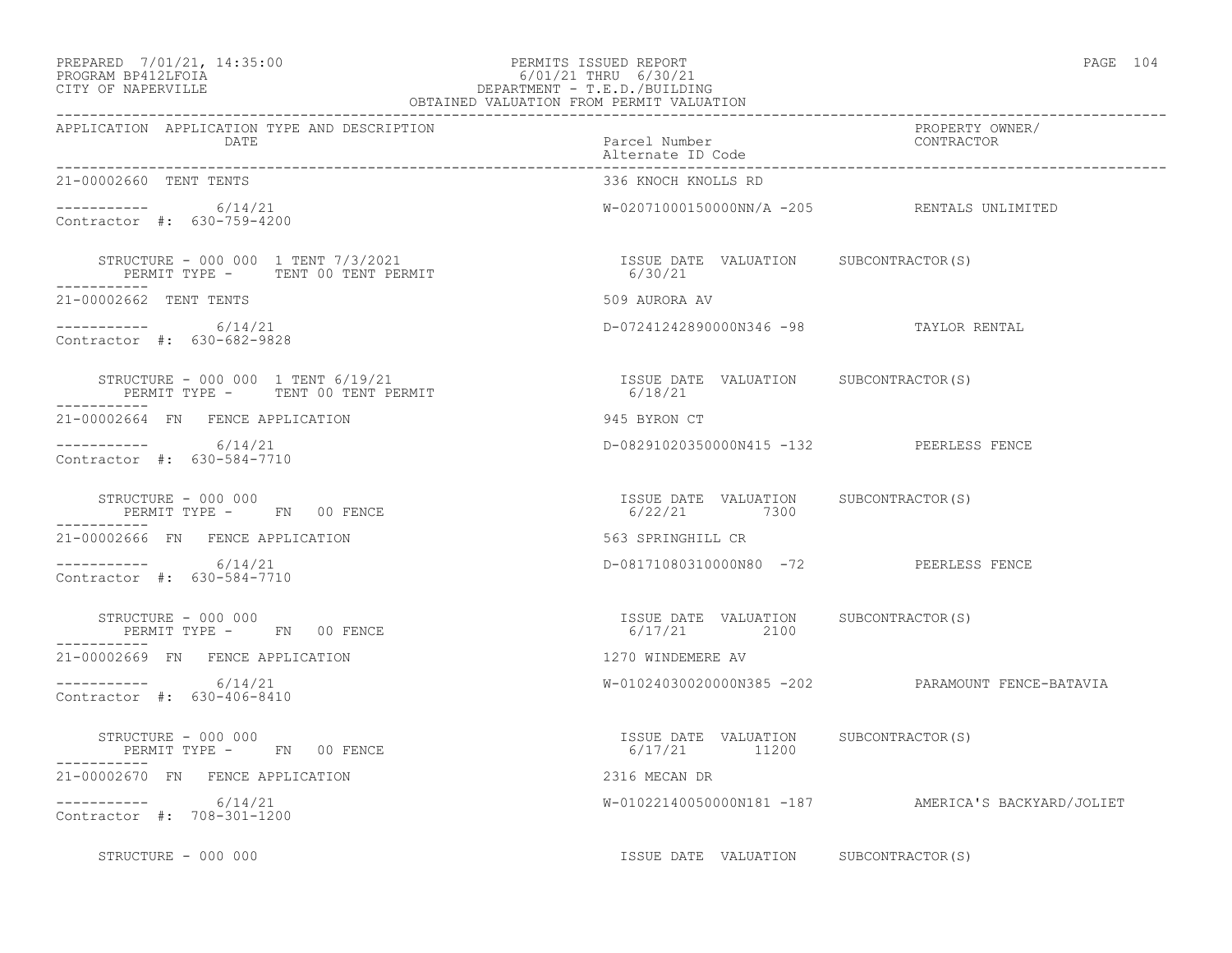### PREPARED 7/01/21, 14:35:00 PERMITS ISSUED REPORT PAGE 105 PROGRAM BP412LFOIA 6/01/21 THRU 6/30/21 CITY OF NAPERVILLE DEPARTMENT - T.E.D./BUILDING

| OBTAINED VALUATION FROM PERMIT VALUATION                                                                                                                    |                                                       |                                                     |
|-------------------------------------------------------------------------------------------------------------------------------------------------------------|-------------------------------------------------------|-----------------------------------------------------|
| APPLICATION APPLICATION TYPE AND DESCRIPTION<br>DATE                                                                                                        | Parcel Number<br>Alternate ID Code                    | PROPERTY OWNER/<br>CONTRACTOR                       |
| 21-00002670 (CONTINUED)<br>___________                                                                                                                      |                                                       |                                                     |
| PERMIT TYPE - FN 00 FENCE<br>----------                                                                                                                     | 6/17/21 3500                                          |                                                     |
| 21-00002681 DRWY DRIVEWAY NEW AND ALTERATIONS                                                                                                               | 312 LEEDS CT                                          |                                                     |
| $--------- 6/14/21$<br>Contractor #: 630-393-5646                                                                                                           | D-08323070160000N139 -177 POWER PAVING                |                                                     |
| STRUCTURE – 000 000 R/R ASPHALT DRWY/AP/PR<br>PERMIT TYPE – DRWY 00 DRIVEWAY ADDITION/ALTERATION 6/18/21 4000<br>ROW 00 RIGHT OF WAY PERMIT<br>------------ | 6/18/21                                               |                                                     |
| 21-00002683 FN FENCE APPLICATION                                                                                                                            | 2440 RIO GRANDE CR                                    |                                                     |
| -----------     6/14/21<br>Contractor #: 630-360-4099                                                                                                       |                                                       | W-02051090070000N628 -192 EVERLAST FENCE INC        |
| STRUCTURE - 000 000<br>PERMIT TYPE - FN 00 FENCE                                                                                                            | ISSUE DATE VALUATION SUBCONTRACTOR(S)<br>6/25/21 4975 |                                                     |
| 21-00002684 FN FENCE APPLICATION                                                                                                                            | 2565 ELDORADO LN                                      |                                                     |
| $--------- 6/14/21$<br>Contractor #: 630-551-3400                                                                                                           |                                                       | W-01033020690000N1245-199 CLASSIC FENCE/OSWEGO      |
| STRUCTURE - 000 000<br>PERMIT TYPE - FN 00 FENCE<br>-----------                                                                                             | ISSUE DATE VALUATION SUBCONTRACTOR(S)<br>6/17/21 1900 |                                                     |
| 21-00002685 ESC ELECTRIC SERVICE CHANGE                                                                                                                     | 1464 LANTERN CR                                       |                                                     |
| 6/14/21<br>Contractor #: 630-557-2150                                                                                                                       |                                                       | D-08213120060000N460 -119 LONG, GERALD ELECTRIC INC |
| STRUCTURE – 000 000 REPLACE EXISTING 200AMP PANEL (ISSUE DATE VALUATION PERMIT TYPE – ELSC 00 ELECTRIC SVC CHANGE RES. $6/29/21$<br>-----------             |                                                       | SUBCONTRACTOR(S)<br>LONG, GERALD ELECTRIC INC       |
| 21-00002686 FN FENCE APPLICATION                                                                                                                            | 2563 ELDORADO LN                                      |                                                     |
| $--------- 6/14/21$<br>Contractor #: 630-551-3400                                                                                                           |                                                       | W-01033020680000N1245-199 CLASSIC FENCE/OSWEGO      |
| STRUCTURE - 000 000<br>PERMIT TYPE - FN 00 FENCE                                                                                                            | ISSUE DATE VALUATION SUBCONTRACTOR(S)<br>6/17/21 1900 |                                                     |
| 21-00002687 FABD FIRE ALARM                                                                                                                                 | 29 N LOOMIS ST                                        |                                                     |
| $--------- 6/14/21$<br>Contractor #: 815-603-2266                                                                                                           |                                                       | D-08183060010000N -85 AFFILIATED CUSTOMER SERVICE   |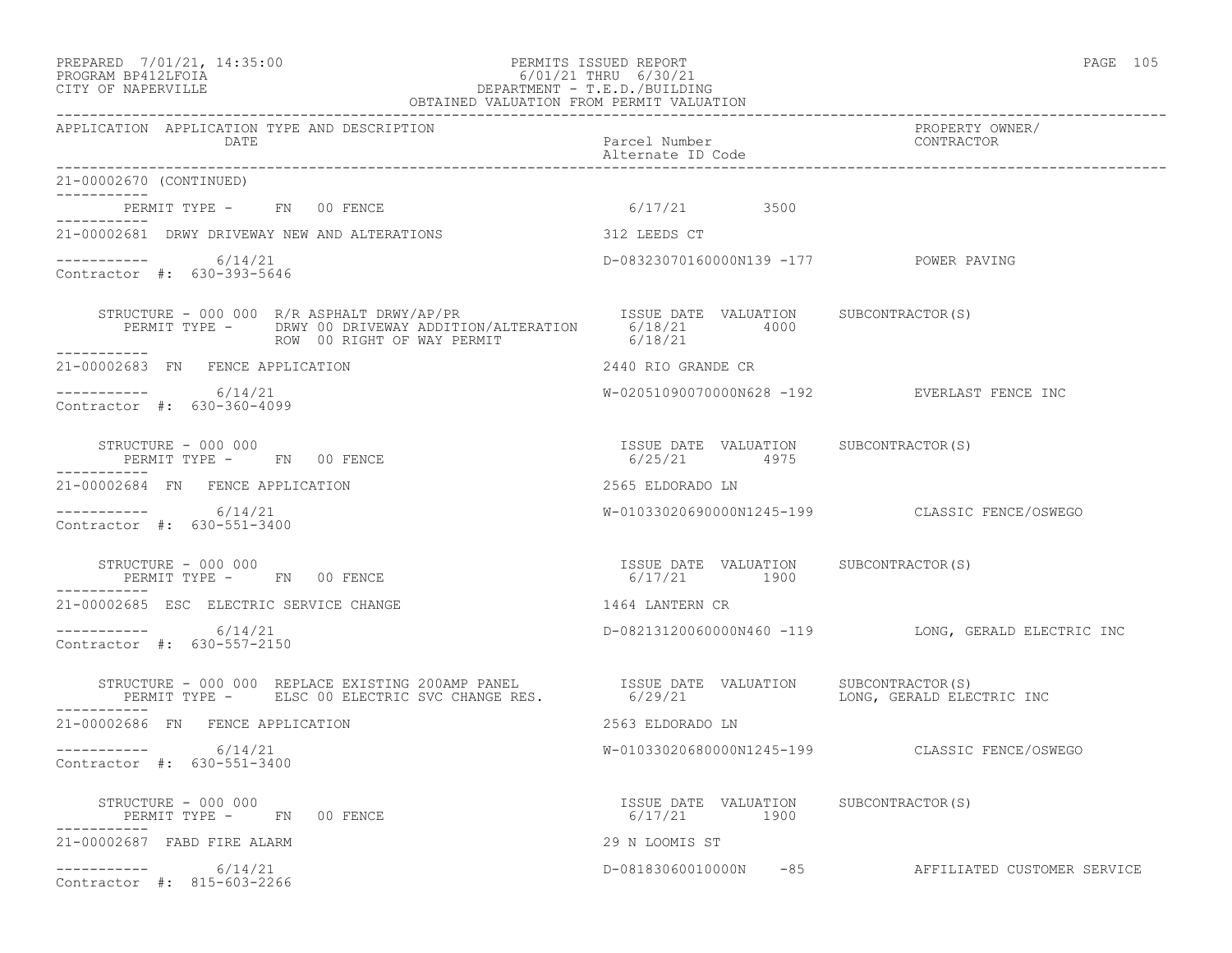|                                                                                                                                                         |                                                                              | PAGE 106                                               |
|---------------------------------------------------------------------------------------------------------------------------------------------------------|------------------------------------------------------------------------------|--------------------------------------------------------|
| APPLICATION APPLICATION TYPE AND DESCRIPTION<br>DATE                                                                                                    | Parcel Number<br>Alternate ID Code                                           | PROPERTY OWNER/<br>CONTRACTOR                          |
| 21-00002687 (CONTINUED)                                                                                                                                 |                                                                              |                                                        |
| STRUCTURE - 000 000<br>PERMIT TYPE - FABD 00 FIRE ALARM                                                                                                 | ISSUE DATE VALUATION SUBCONTRACTOR(S)                                        | 6/29/21 AFFILIATED CUSTOMER SERVICE                    |
| 21-00002689 FN FENCE APPLICATION                                                                                                                        | 714 CELTIC ASH CT                                                            |                                                        |
| $--------- 6/14/21$<br>Contractor #: 224-220-1042                                                                                                       |                                                                              | D-08203070140000N121 -117 CEDAR MOUNTAIN FENCE COMPANY |
| STRUCTURE - 000 000<br>PERMIT TYPE - FN 00 FENCE                                                                                                        | ISSUE DATE VALUATION SUBCONTRACTOR(S)<br>6/17/21                             |                                                        |
| 21-00002698 RPZ REVERSE PRESSURE ZONE/BACKFLOW PREVENTER 629 W BAUER RD                                                                                 |                                                                              |                                                        |
| ----------- 6/15/21<br>Contractor #: 630-978-0948                                                                                                       |                                                                              | D-07121010280000N582 -38 PHIL'S IRRIGAITON             |
| STRUCTURE - 000 000 RPZ WITH HEADS IN ROW<br>PERMIT TYPE - LSP 00 LAWN SPRINKLER RESIDENTIAL 6/17/21 5100 PHIL'S IRRIGAITON                             |                                                                              | PHIL'S IRRIGATION                                      |
| 21-00002699 RPZ REVERSE PRESSURE ZONE/BACKFLOW PREVENTER 2189 HIDDEN VALLEY DR                                                                          |                                                                              |                                                        |
| $--------- 6/15/21$<br>Contractor #: 630-963-5859                                                                                                       |                                                                              | D-08333170240000N495 -179 CALL THE UNDERGROUND         |
| STRUCTURE – 000 000 RPZ<br>PERMIT TYPE –     BFP 00 BACKFLOW PREVENTOR STATUS           6/15/21         VALUATION     CALL THE UNDERGRO<br>------------ |                                                                              | CALL THE UNDERGROUND                                   |
| 21-00002700 RPZ REVERSE PRESSURE ZONE/BACKFLOW PREVENTER 300 APPLE RIVER DR                                                                             |                                                                              |                                                        |
| $--------- 6/15/21$<br>Contractor #: 630-910-0234                                                                                                       | W-02053040410000N651 -207 MARS IRRIGATION                                    |                                                        |
| STRUCTURE - 000 000 RPZ NO ROW<br>PERMIT TYPE - LSP 00 LAWN SPRINKLER RESIDENTIAL                                                                       | ISSUE DATE VALUATION SUBCONTRACTOR(S)<br>6/24/21   4500 MARS IRRIGATION, INC | MARS IRRIGATION                                        |
| 21-00002701 RPZ REVERSE PRESSURE ZONE/BACKFLOW PREVENTER 1344 FIR CT                                                                                    |                                                                              |                                                        |
| -----------     6/15/21<br>Contractor #:                                                                                                                |                                                                              | D-07143130090000N532 -81 MEDINA LAWN SPRINKLERS        |
| STRUCTURE - 000 000 RPZ NO ROW                                                                                                                          | ISSUE DATE VALUATION SUBCONTRACTOR(S)                                        |                                                        |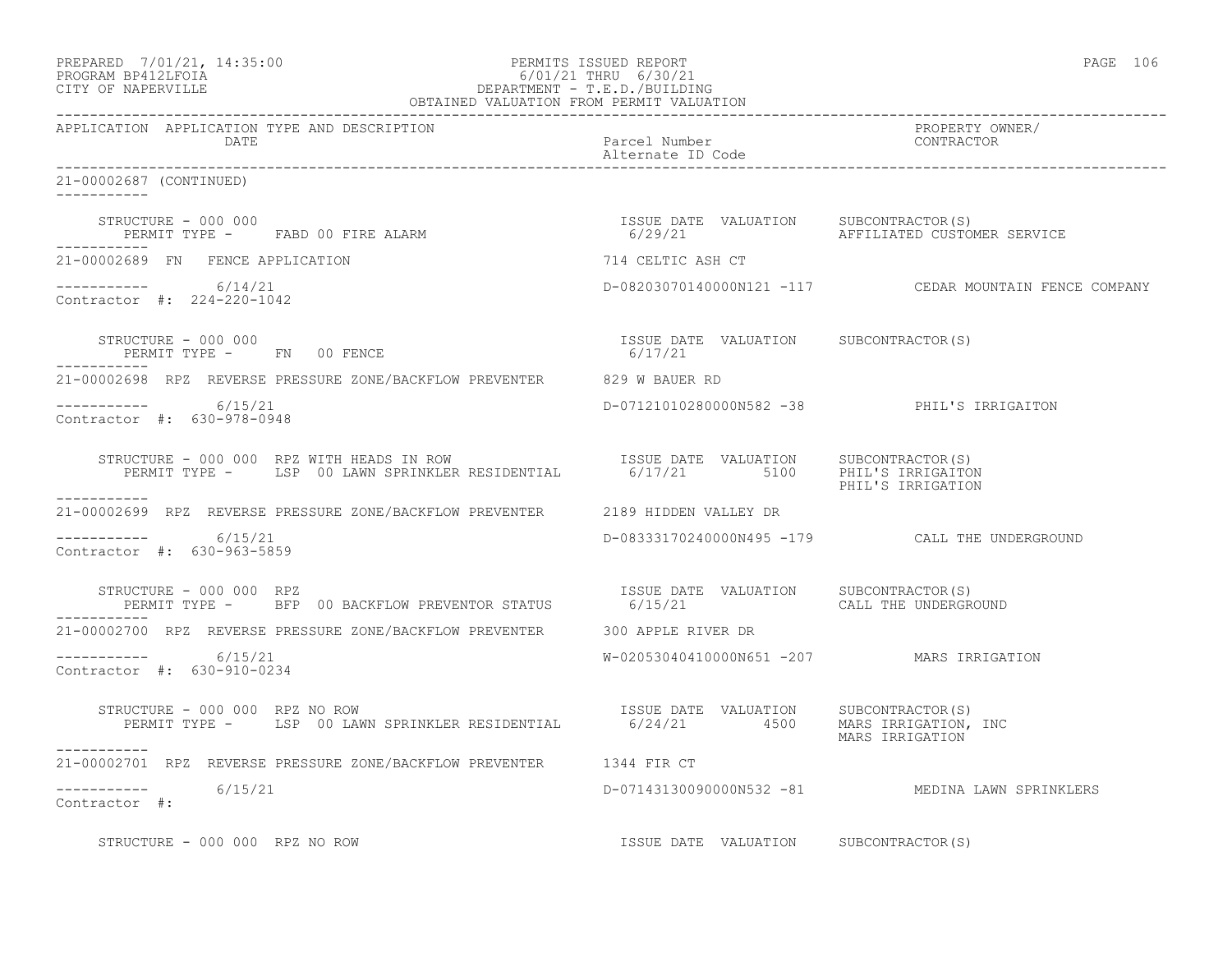### PREPARED 7/01/21, 14:35:00 PERMITS ISSUED REPORT PAGE 107 PROGRAM BP412LFOIA 6/01/21 THRU 6/30/21 CITY OF NAPERVILLE DEPARTMENT - T.E.D./BUILDING

| OBTAINED VALUATION FROM PERMIT VALUATION                                                                                                                     |                                                       |                                                  |  |
|--------------------------------------------------------------------------------------------------------------------------------------------------------------|-------------------------------------------------------|--------------------------------------------------|--|
| APPLICATION APPLICATION TYPE AND DESCRIPTION<br>DATE                                                                                                         | Parcel Number<br>Alternate ID Code                    | PROPERTY OWNER/<br>CONTRACTOR                    |  |
| 21-00002701 (CONTINUED)<br>------------                                                                                                                      |                                                       |                                                  |  |
| PERMIT TYPE - LSP 00 LAWN SPRINKLER RESIDENTIAL 6/25/21<br>-----------                                                                                       |                                                       | WHEATLAND PLUMBING<br>MEDINA LAWN SPRINKLERS     |  |
| 21-00002703 PPA PLUMBING PERMIT                                                                                                                              | 2716 WHITCHURCH CT                                    |                                                  |  |
| $--------- 6/15/21$<br>Contractor #: 630-615-7000                                                                                                            |                                                       |                                                  |  |
| STRUCTURE - 000 000 INSTALL TANKLESS WATER HEATER TSSUE DATE VALUATION SUBCONTRACTOR(S)<br>PERMIT TYPE - SEW 00 SEWER/WATER REPAIR OR REPLACE - 6/22/21      |                                                       | DRF TRUSTED PROPERTY SOLUTIONS                   |  |
| 21-00002704 DRWY DRIVEWAY NEW AND ALTERATIONS                                                                                                                | 640 N SLEIGHT ST                                      |                                                  |  |
| $--------- 6/15/21$<br>Contractor #: 630-904-5367                                                                                                            |                                                       | D-08181230060000N44 -70 SCHILLERSTROM HOMES INC  |  |
| STRUCTURE - 000 000 R/R CONCRETE DRWY/AP/PUB/STOOP<br>PERMIT TYPE - DRWY 00 DRIVEWAY ADDITION LITERATION 6/17/21 19016<br>2016<br>ROW 00 RIGHT OF WAY PERMIT | 6/17/21                                               |                                                  |  |
| 21-00002707 FN FENCE APPLICATION                                                                                                                             | 1249 MARLS CT                                         |                                                  |  |
| 6/15/21<br>_________<br>Contractor #: 630-406-8410                                                                                                           |                                                       | D-08083010850000N469 -57 PARAMOUNT FENCE-BATAVIA |  |
| STRUCTURE - 000 000<br>PERMIT TYPE - FN 00 FENCE                                                                                                             | ISSUE DATE VALUATION SUBCONTRACTOR(S)<br>6/17/21 6000 |                                                  |  |
| 21-00002710 FN FENCE APPLICATION                                                                                                                             | 548 SEVILLE AV                                        |                                                  |  |
| 6/15/21<br>Contractor #: 630-551-3400                                                                                                                        | $\Gamma$                                              | W-01011100150000N765 -188 CLASSIC FENCE/OSWEGO   |  |
| STRUCTURE - 000 000<br>PERMIT TYPE - FN 00 FENCE                                                                                                             | ISSUE DATE VALUATION SUBCONTRACTOR(S)<br>6/17/21 1950 |                                                  |  |
| 21-00002715 ELEV ELEVATOR                                                                                                                                    | 920 E CHICAGO AV                                      |                                                  |  |
| -----------     6/15/21<br>Contractor #: 630-892-7514                                                                                                        | D-08184170260033N1844-086 DME ACCESS, LLC             |                                                  |  |
| STRUCTURE - 000 000 SYMETTRY HYDRAULIC<br>PERMIT TYPE - ELEV 00 ELEVATOR PERMIT<br>PERMIT TYPE - ELEV 00 ELEVATOR PERMIT<br>-----                            | ISSUE DATE VALUATION SUBCONTRACTOR(S)<br>6/22/21      | LAKEWEST CUSTOM HOMES                            |  |
| 21-00002716 ELEV ELEVATOR                                                                                                                                    | 924 E CHICAGO AV                                      |                                                  |  |
| 6/15/21<br>___________<br>Contractor #: 630-892-7514                                                                                                         | D-08184170260034N1844-086 DME ACCESS, LLC             |                                                  |  |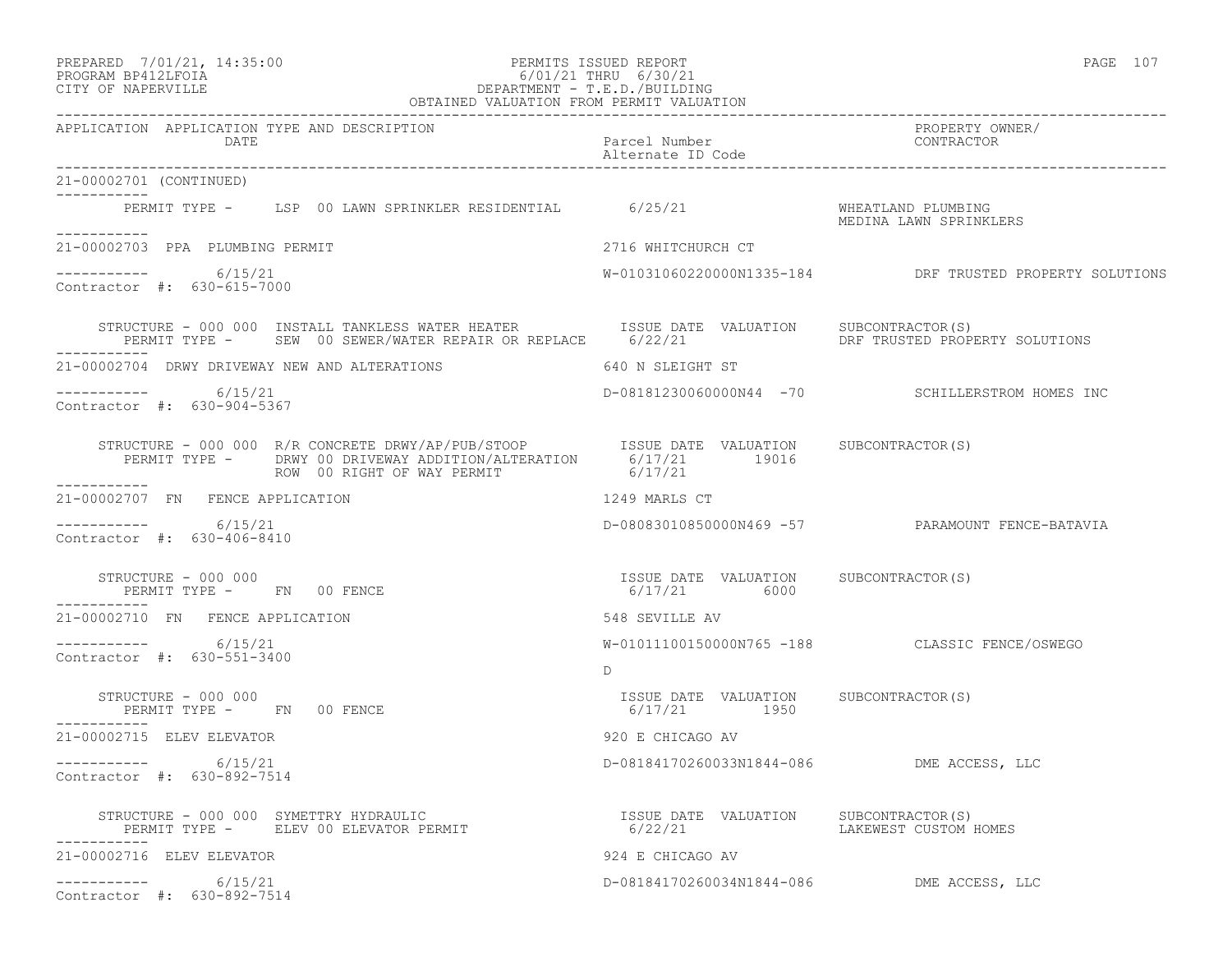# PREPARED 7/01/21, 14:35:00 PERMITS ISSUED REPORT PAGE 108 PROGRAM BP412LFOIA 6/01/21 THRU 6/30/21 CITY OF NAPERVILLE **DEPARTMENT - T.E.D./BUILDING**

| OBTAINED VALUATION FROM PERMIT VALUATION                                                                                                                                                                                                                                                                                                                                                                           |                                            |                                                   |  |
|--------------------------------------------------------------------------------------------------------------------------------------------------------------------------------------------------------------------------------------------------------------------------------------------------------------------------------------------------------------------------------------------------------------------|--------------------------------------------|---------------------------------------------------|--|
| APPLICATION APPLICATION TYPE AND DESCRIPTION<br><b>DATE</b>                                                                                                                                                                                                                                                                                                                                                        | Parcel Number<br>Alternate ID Code         | PROPERTY OWNER/<br>CONTRACTOR                     |  |
| 21-00002716 (CONTINUED)                                                                                                                                                                                                                                                                                                                                                                                            |                                            |                                                   |  |
| STRUCTURE – 000 000 SYMETTRY HYDRAULIC                                ISSUE DATE VALUATION     SUBCONTRACTOR(S)<br>PERMIT TYPE –      ELEV 00 ELEVATOR PERMIT                          6/22/21                  LAKEWEST CUSTOM I                                                                                                                                                                                  |                                            | LAKEWEST CUSTOM HOMES                             |  |
| 21-00002717 FN FENCE APPLICATION                                                                                                                                                                                                                                                                                                                                                                                   | 130 N ELLSWORTH ST DN                      |                                                   |  |
| $--------- 6/15/21$<br>Contractor #: 630-406-8410                                                                                                                                                                                                                                                                                                                                                                  |                                            | D-08183020120000N427 -85 PARAMOUNT FENCE-BATAVIA  |  |
| $\begin{array}{cccccccccc} \texttt{STRUCTURE} & - & 000 & 000 & & & & & & \\ \texttt{PERMIT TYPE} & - & - & \texttt{FN} & 00 & \texttt{FENCE} & & & & & \\ \end{array} \hspace{2.5in} \begin{array}{cccccccccc} \texttt{TSSUE} & \texttt{DATE} & \texttt{VALUATION} & & \texttt{SUBCONTRACTOR(S)} \\ & & & & & & \\ \texttt{6/17/21} & & & & 10453 & & \\ \end{array}$<br>PERMIT TYPE - FN 00 FENCE<br>___________ |                                            |                                                   |  |
| 21-00002719 FN FENCE APPLICATION                                                                                                                                                                                                                                                                                                                                                                                   | 941 WILLIAMSBURG DR                        |                                                   |  |
| $--------- 6/15/21$<br>Contractor #: 630-715-7409                                                                                                                                                                                                                                                                                                                                                                  | D-07251050170000N681 -128 AURORA FENCE INC |                                                   |  |
| $\begin{array}{cccccccccc} \texttt{STRUCTURE} & - & 000 & 000 & & & & & & & \\ \texttt{PERMIT TYPE} & - & & \texttt{FN} & 00 & \texttt{FENCE} & & & & & & \\ \texttt{PERMIT TYPE} & - & & \texttt{FN} & 00 & \texttt{FENCE} & & & & & \\ \end{array}$<br>-----------                                                                                                                                               |                                            |                                                   |  |
| 21-00002723 DRWY DRIVEWAY NEW AND ALTERATIONS                                                                                                                                                                                                                                                                                                                                                                      | 927 TIM TAM CR                             |                                                   |  |
| $--------- 6/16/21$<br>Contractor #: 630-520-2062                                                                                                                                                                                                                                                                                                                                                                  | D-08194110230000N156 -116 GMD CONCRETE     |                                                   |  |
| ___________                                                                                                                                                                                                                                                                                                                                                                                                        |                                            |                                                   |  |
| 21-00002725 DRWY DRIVEWAY NEW AND ALTERATIONS                                                                                                                                                                                                                                                                                                                                                                      | 2324 NOTTINGHAM LN                         |                                                   |  |
| $--------- 6/16/21$<br>Contractor #: 630-737-1604                                                                                                                                                                                                                                                                                                                                                                  |                                            | W-01011130120000N767 -188 NOBLE BLACKTOP/HINSDALE |  |
|                                                                                                                                                                                                                                                                                                                                                                                                                    |                                            |                                                   |  |
| ------------<br>21-00002727 DRWY DRIVEWAY NEW AND ALTERATIONS                                                                                                                                                                                                                                                                                                                                                      | 1112 MARY LN                               |                                                   |  |
| $--------- 6/16/21$<br>Contractor #: 630-520-2062                                                                                                                                                                                                                                                                                                                                                                  | D-08201010020000N413 -102 GMD CONCRETE     |                                                   |  |
| STRUCTURE - 000 000 R/R ASPHALT DRWY<br>PERMIT TYPE - DRWY 00 DRIVEWAY ADDITION/ALTERATION 6/21/21 2300                                                                                                                                                                                                                                                                                                            |                                            |                                                   |  |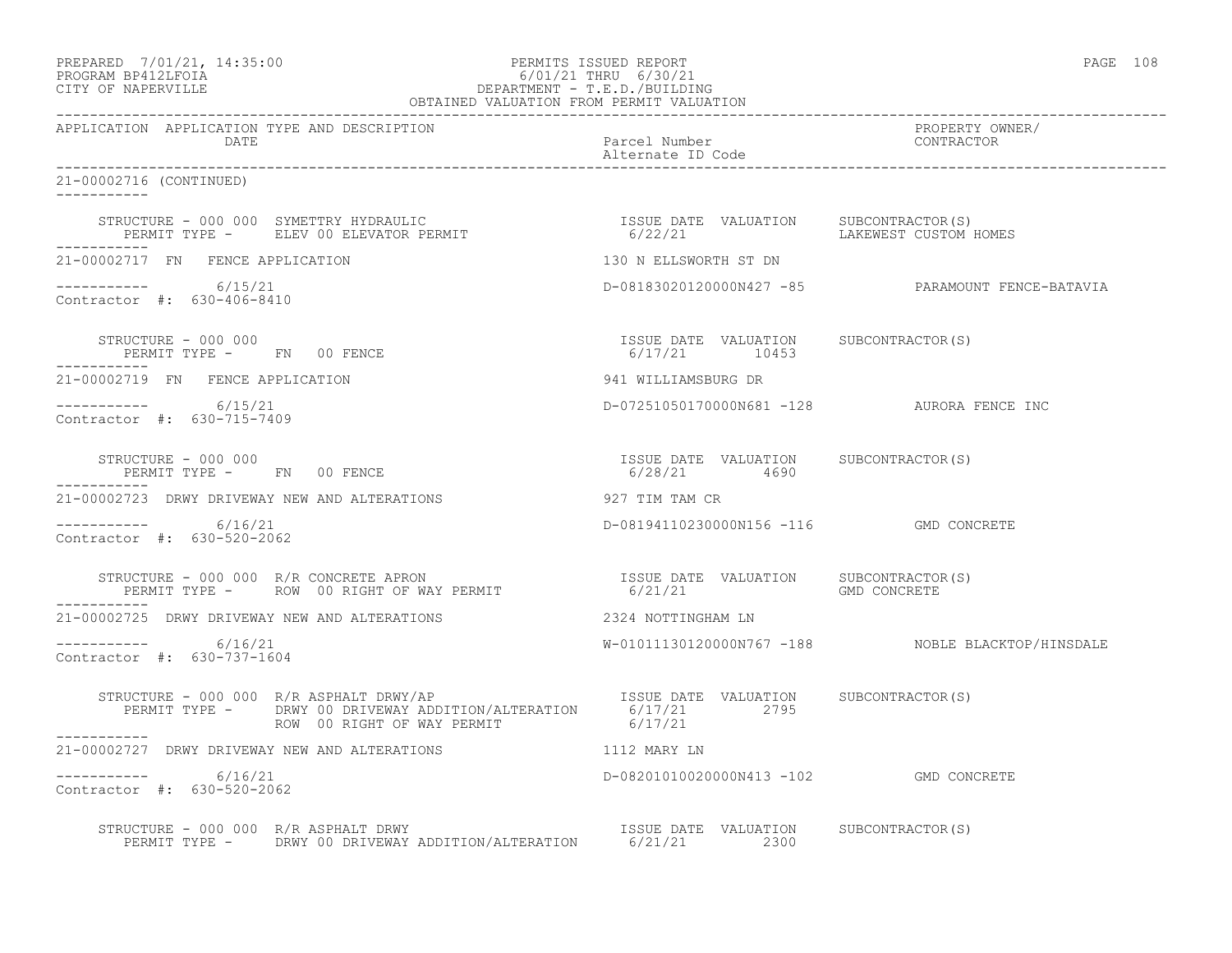# PREPARED 7/01/21, 14:35:00 PERMITS ISSUED REPORT PAGE 109 PROGRAM BP412LFOIA 6/01/21 THRU 6/30/21 CITY OF NAPERVILLE DEPARTMENT - T.E.D./BUILDING

| OBTAINED VALUATION FROM PERMIT VALUATION                                                                                                                                                                                          |                                                       |                                                     |  |
|-----------------------------------------------------------------------------------------------------------------------------------------------------------------------------------------------------------------------------------|-------------------------------------------------------|-----------------------------------------------------|--|
| APPLICATION APPLICATION TYPE AND DESCRIPTION<br>DATE                                                                                                                                                                              | Parcel Number<br>Alternate ID Code and CONTRACTOR     | PROPERTY OWNER/                                     |  |
| 21-00002729 PPA PLUMBING PERMIT                                                                                                                                                                                                   | 131 W JEFFERSON AV 223                                |                                                     |  |
| $-$ - - - - - - - - 6/16/21<br>Contractor #: 847-593-2510                                                                                                                                                                         |                                                       | D-07134220110000N538 -84 ADVANCE MECHANICAL SYSTEMS |  |
| STRUCTURE - 000 000 SANITARY PLUMBING PERMIT                       ISSUE DATE VALUATION     SUBCONTRACTOR(S)<br>PERMIT TYPE -     SEW 00 SEWER/WATER REPAIR OR REPLACE      6/22/21                        ADVANCE MECHANICAL SYS |                                                       |                                                     |  |
| 21-00002734 FN FENCE APPLICATION                                                                                                                                                                                                  | 3523 OTHELLO DR                                       |                                                     |  |
| $--------- 6/16/21$<br>Contractor #: 708-301-1200                                                                                                                                                                                 |                                                       | W-01113100240000N1101-231 AMERICA'S BACKYARD/JOLIET |  |
| STRUCTURE - 000 000<br>PERMIT TYPE - FN 00 FENCE                                                                                                                                                                                  | ISSUE DATE VALUATION SUBCONTRACTOR(S)<br>6/18/21 5200 |                                                     |  |
| 21-00002735 RPZ REVERSE PRESSURE ZONE/BACKFLOW PREVENTER 4319 CONIFER RD                                                                                                                                                          |                                                       |                                                     |  |
| $--------$ 6/16/21<br>Contractor #: 630-293-4962                                                                                                                                                                                  | W-01172010020057N1780-241 SALINAS AND SONS            |                                                     |  |
| STRUCTURE - 000 000 RPZ WITH HEADS IN ROW<br>PERMIT TYPE - LSP 00 LAWN SPRINKLER RESIDENTIAL 6/17/21 SALUATION SALINAS AND SONS                                                                                                   |                                                       | WHEATLAND PLUMBING                                  |  |
| 21-00002736 RPZ REVERSE PRESSURE ZONE/BACKFLOW PREVENTER 641 S LOOMIS ST                                                                                                                                                          |                                                       |                                                     |  |
| ----------- 6/16/21<br>Contractor #: 815-521-3247                                                                                                                                                                                 |                                                       | D-08191140300000N50 -100 EVERGREEN SPRINKLERS       |  |
| STRUCTURE - 000 000 RPZ NO ROW<br>PERMIT TYPE - LSP 00 LAWN SPRINKLER RESIDENTIAL 6/18/21 5500 EVERGREEN SPRINKLERS<br>STRUCTURE - 000 000 RPZ NO ROW<br>------------                                                             |                                                       | HARTLAND PLUMBING & MECH                            |  |
| 21-00002738 RPZ REVERSE PRESSURE ZONE/BACKFLOW PREVENTER 6730 HIGHLAND AV                                                                                                                                                         |                                                       |                                                     |  |
| ----------- 6/16/21<br>Contractor #: 815-521-3247                                                                                                                                                                                 |                                                       | D-08184160060000N441 -86 EVERGREEN SPRINKLERS       |  |
| STRUCTURE - 000 000 RPZ NO ROW                                                                                                                                                                                                    |                                                       | HARTLAND PLUMBING & MECH                            |  |
| 21-00002739 RPZ REVERSE PRESSURE ZONE/BACKFLOW PREVENTER 612 WELLNER RD                                                                                                                                                           |                                                       |                                                     |  |
| $-$ --------- $6/16/21$<br>Contractor #: 815-521-3247                                                                                                                                                                             |                                                       | D-08193050020000N51 -115 EVERGREEN SPRINKLERS       |  |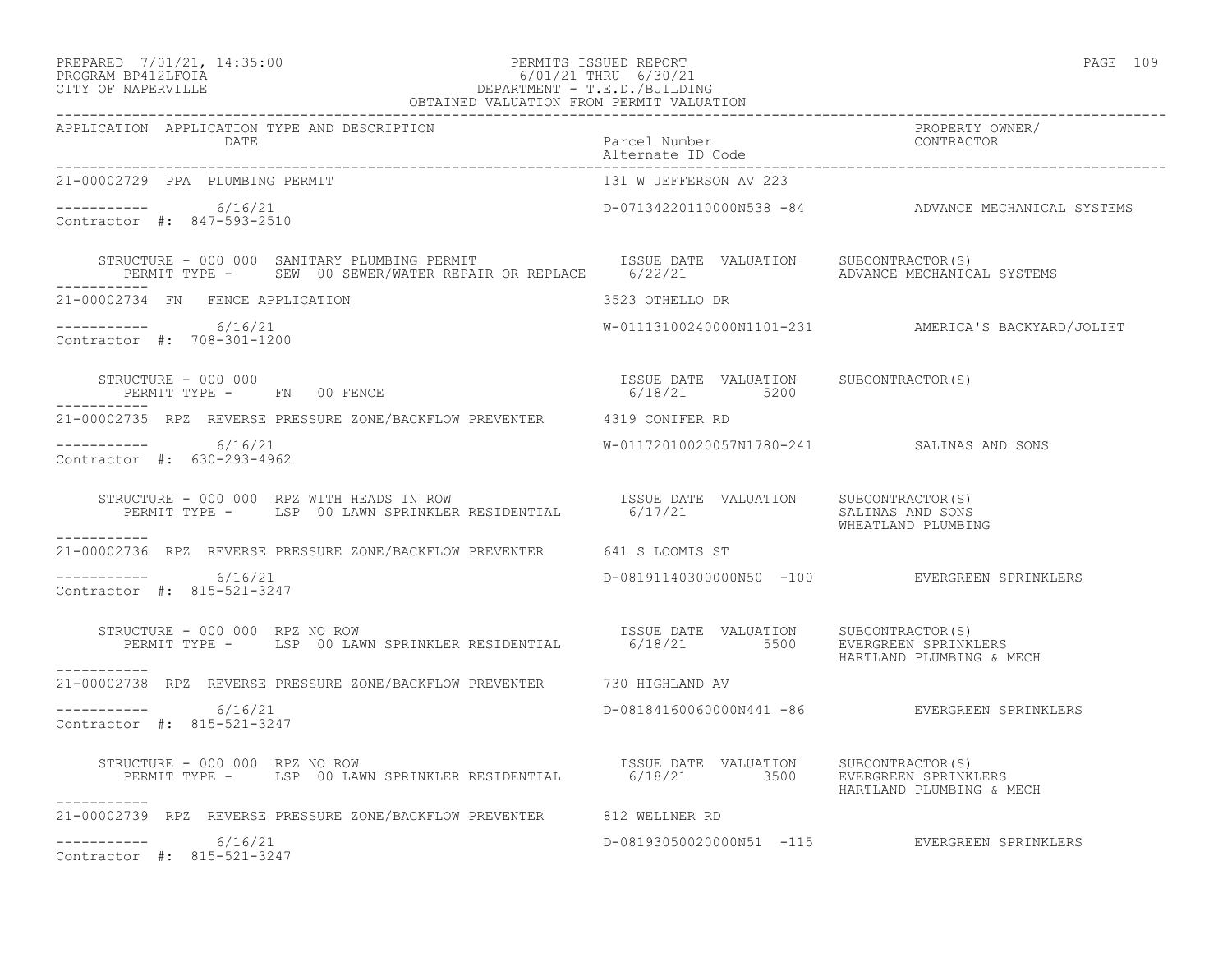| PREPARED             | 7/01/21, 14:35:00 |
|----------------------|-------------------|
| גדמת זרונתם וגנסמספם |                   |

# PREPARED 7/01/21, 14:35:00 PERMITS ISSUED REPORT<br>PROGRAM BP412LFOIA PAGE 110 PROGRAM BP412LFOIA 6/01/21 THRU 6/30/21 CITY OF NAPERVILLE DEPARTMENT - T.E.D./BUILDING

| OBTAINED VALUATION FROM PERMIT VALUATION                                                                                                                                                                    |                                                       |                                                     |  |
|-------------------------------------------------------------------------------------------------------------------------------------------------------------------------------------------------------------|-------------------------------------------------------|-----------------------------------------------------|--|
| APPLICATION APPLICATION TYPE AND DESCRIPTION<br>DATE                                                                                                                                                        | Parcel Number<br>Alternate ID Code                    | PROPERTY OWNER/<br>CONTRACTOR                       |  |
| 21-00002739 (CONTINUED)<br>___________                                                                                                                                                                      |                                                       |                                                     |  |
| STRUCTURE - 000 000 RPZ NO ROW SPRINKLER RESIDENTIAL TSSUE DATE VALUATION SUBCONTRACTOR(S)<br>PERMIT TYPE - LSP 00 LAWN SPRINKLER RESIDENTIAL 6/17/21 3500 EVERGREEN SPRINKLERS<br>HARTLAND PLUMBING & MECH |                                                       |                                                     |  |
| ___________<br>21-00002756 FN FENCE APPLICATION                                                                                                                                                             | 2268 KASKASKIA CT                                     |                                                     |  |
| -----------     6/17/21<br>Contractor #: 630-971-1034                                                                                                                                                       | W-02062110280000N780 -191 NORTHWEST FENCE             |                                                     |  |
| STRUCTURE - 000 000<br>PERMIT TYPE - FN 00 FENCE                                                                                                                                                            | ISSUE DATE VALUATION SUBCONTRACTOR(S)<br>6/23/21 5450 |                                                     |  |
| 21-00002769 OCCI OCCUPANCY INSPECTION 1707 QUINCY AV 171                                                                                                                                                    |                                                       |                                                     |  |
| ----------- 6/17/21<br>Contractor #:                                                                                                                                                                        |                                                       |                                                     |  |
| STRUCTURE - 000 000 FUTURITY 19, INC<br>PERMIT TYPE - OCC 00 OCC INSPECT. PERMIT COM/RST 6/25/21<br>STRUCTURE - 000 000 FUTURITY 19, INC                                                                    |                                                       |                                                     |  |
| 21-00002770 RPZ REVERSE PRESSURE ZONE/BACKFLOW PREVENTER 3328 EMPRESS DR                                                                                                                                    |                                                       |                                                     |  |
| ----------- 6/17/21<br>Contractor #: 815-385-5599                                                                                                                                                           |                                                       | W-01082000000055N1808-211 WATER WORKS INC-JOHNSBURG |  |
| NUCTURE - 000 000 RPZ NO ROW<br>PERMIT TYPE - LSP 00 LAWN SPRINKLER RESIDENTIAL 6/22/21 5000 MATER WORKS INC-JOHNSBURG<br>STRUCTURE - 000 000 RPZ NO ROW                                                    |                                                       | ENGLAND PLUMBING                                    |  |
| ___________<br>21-00002771 TENT TENTS                                                                                                                                                                       | 443 AURORA AV                                         |                                                     |  |
| $--------- 6/17/21$<br>Contractor #: 877-388-8368                                                                                                                                                           |                                                       | D-07134380020000NNA -99 MIDWEST TENT AND EVENTS     |  |
| STRUCTURE – 000 000 20 TENTS $7/2/21 - 7/3/21$<br>PERMIT TYPE – TENT 00 TENT PERMIT – 6/24/21                                                                                                               |                                                       |                                                     |  |
| 21-00002772 FN FENCE APPLICATION                                                                                                                                                                            | 2025 EXMOOR CT                                        |                                                     |  |
| $--------- 6/18/21$<br>Contractor #: 815-436-7440                                                                                                                                                           |                                                       | D-08323080120000N78 -177 CEDAR RUSTIC/JOLIET        |  |
| STRUCTURE - 000 000                                                                                                                                                                                         | ISSUE DATE VALUATION SUBCONTRACTOR(S)                 |                                                     |  |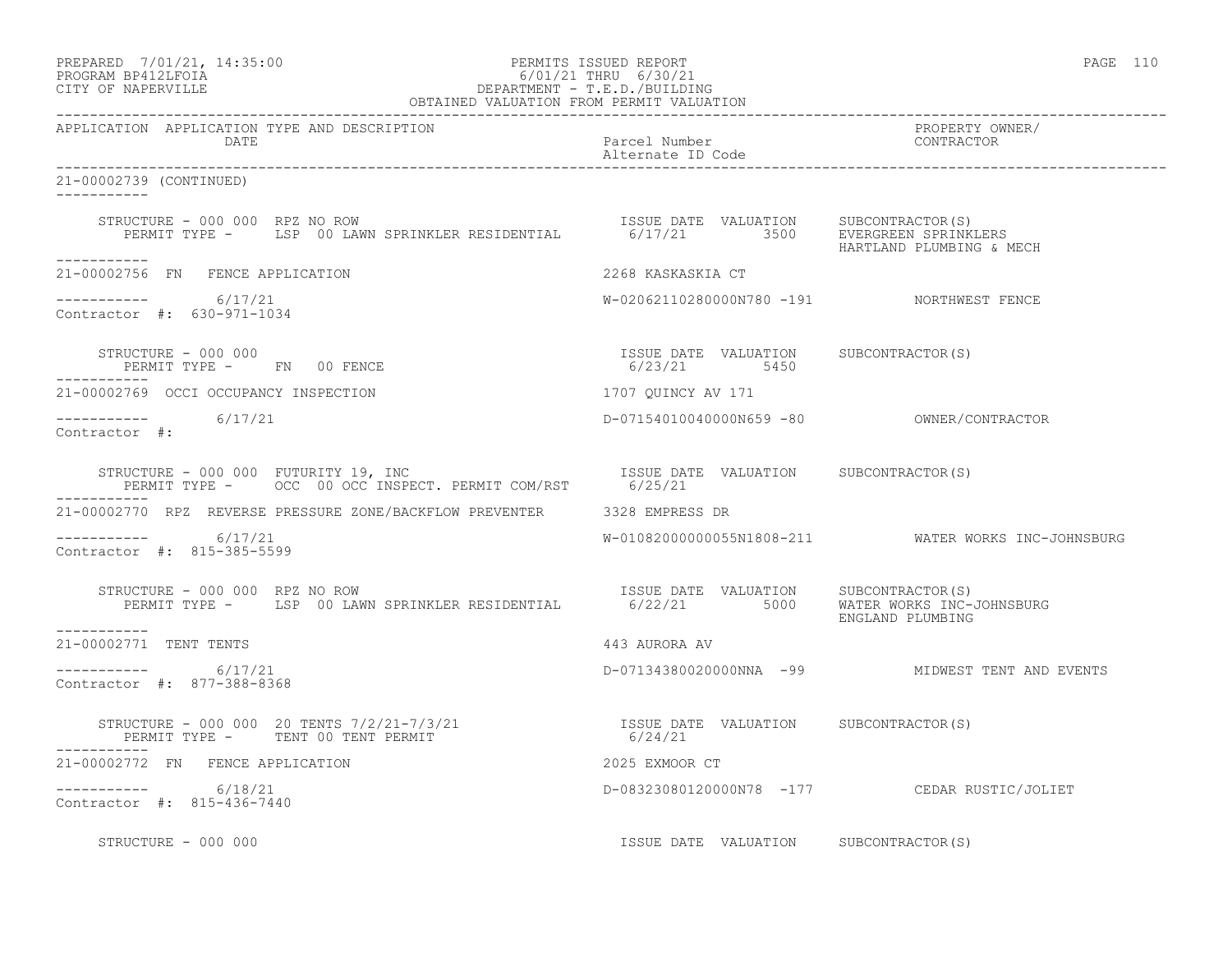### PREPARED 7/01/21, 14:35:00 PERMITS ISSUED REPORT PAGE 111 PROGRAM BP412LFOIA 6/01/21 THRU 6/30/21 CITY OF NAPERVILLE DEPARTMENT - T.E.D./BUILDING OBTAINED VALUATION FROM PERMIT VALUATION

------------------------------------------------------------------------------------------------------------------------------------ APPLICATION APPLICATION TYPE AND DESCRIPTION PROPERTY OWNER/ DATE Parcel Number Alternate ID Code ------------------------------------------------------------------------------------------------------------------------------------ 21-00002772 (CONTINUED) ----------- PERMIT TYPE - FN 00 FENCE 6/22/21 9200 ----------- 21-00002773 OCCI OCCUPANCY INSPECTION 1295 E OGDEN AV ----------- 6/18/21 ----------- 6/18/21 D-08081000250000N1239-42 OWNER/CONTRACTOR Contractor #: STRUCTURE - 000 000 MISONARA ISSUE DATE VALUATION SUBCONTRACTOR(S) PERMIT TYPE - OCC 00 OCC INSPECT. PERMIT COM/RST 6/24/21 ----------- 21-00002782 PPA PLUMBING PERMIT 408 ABRAHAMSON CT ----------- 6/18/21 D-08302010120000N485 -131 PRECISION TODAY Contractor #: 630-995-6963 STRUCTURE - 000 000 EMERGENCY SEWER/WATER REPAIR **ISSUE DATE VALUATION** SUBCONTRACTOR(S) PERMIT TYPE - SEW 00 SEWER/WATER REPAIR OR REPLACE 6/18/21 ----------- 21-00002788 SITE SITE DEVELOPMENT 3320 S ROUTE 59 ----------- 6/21/21 W-01101010180000N1533-215 LEADING EDGE CORPORATION Contractor #: 815-741-8400 STRUCTURE - 000 000<br>
PERMIT TYPE - SITE 00 SITE DEVELOPMENT 6/21/21<br>
FERMIT TYPE - SITE 00 SITE DEVELOPMENT 6/21/21 PERMIT TYPE - SITE 00 SITE DEVELOPMENT ----------- 21-00002790 SITE SITE DEVELOPMENT 1420 W DIEHL RD ----------- 6/21/21 D-07034020190000N1438-20 Contractor #: STRUCTURE - 000 000 ISSUE DATE VALUATION SUBCONTRACTOR(S) PERMIT TYPE - SITE 00 SITE DEVELOPMENT 6/21/21 ----------- 21-00002791 DRWY DRIVEWAY NEW AND ALTERATIONS 2303 SPIKEHORN AV ----------- 6/21/21 W-01154060160000N979 -260 LARA ENTERPRISES Contractor #: 630-449-8325 STRUCTURE - 000 000 R/R ASPHALT DRWY/AP ISSUE DATE VALUATION SUBCONTRACTOR(S) PERMIT TYPE - DRWY 00 DRIVEWAY ADDITION/ALTERATION 6/23/21 2700 ROW 00 RIGHT OF WAY PERMIT 6/23/21 ----------- 21-00002799 FN FENCE APPLICATION 548 DUPAHZE ST  $--------- 6/21/21$ W-01014140090000N563 -204 FIRST FENCE Contractor #: 708-547-7555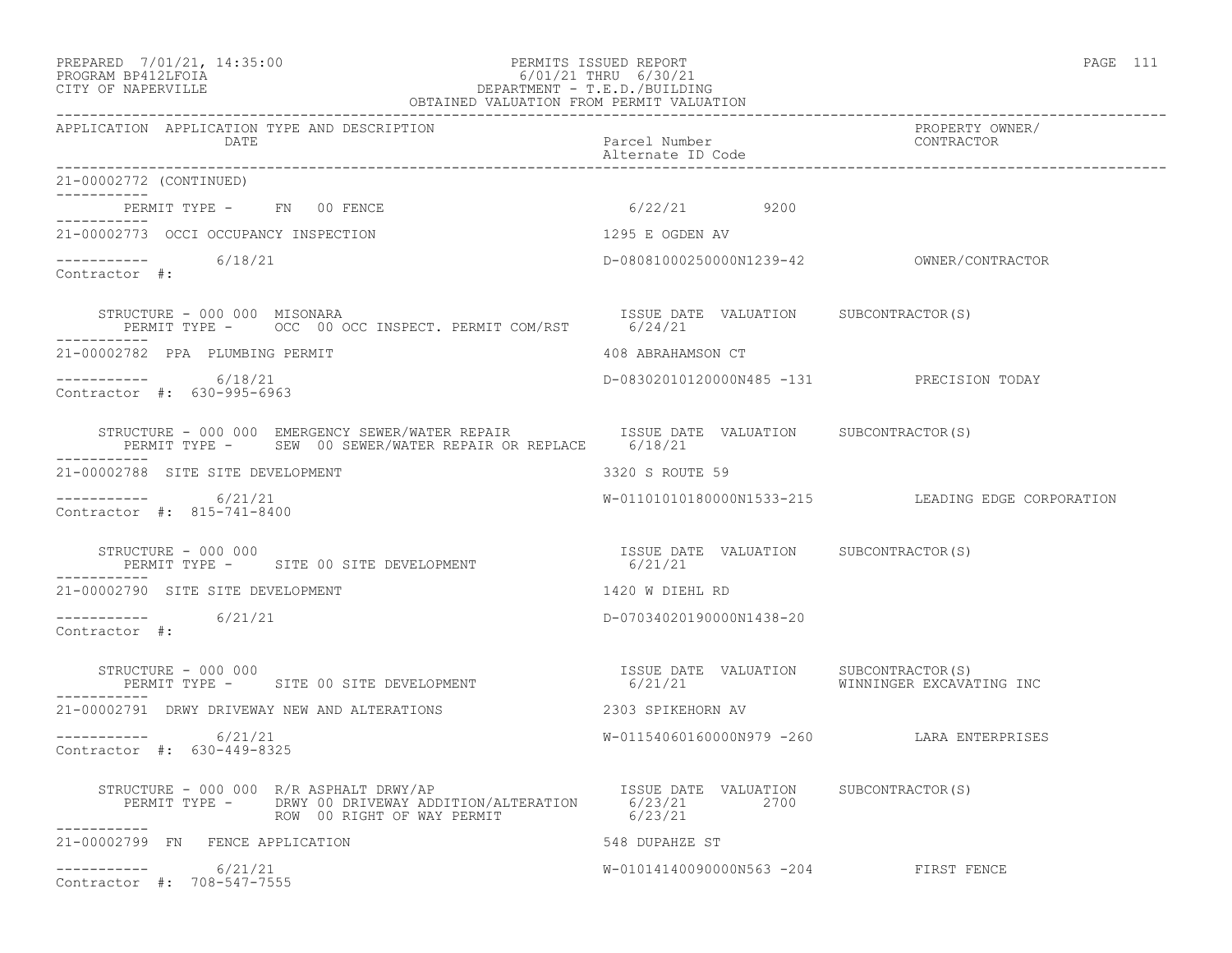| PREPARED 7/01/21, 14:35:00 | PERMITS ISSUED REPORT     | 112<br>PAGE<br>---- |
|----------------------------|---------------------------|---------------------|
| גדמה זמנומת ווגמממת        | $C/01/01$ munit $C/00/01$ |                     |

# PROGRAM BP412LFOIA 6/01/21 THRU 6/30/21 CITY OF NAPERVILLE DEPARTMENT - T.E.D./BUILDING OBTAINED VALUATION FROM PERMIT VALUATION

------------------------------------------------------------------------------------------------------------------------------------ APPLICATION APPLICATION TYPE AND DESCRIPTION PROPERTY OWNER/ DATE DATE Parcel Number<br>
Alternate ID Code Alternate ID Code ------------------------------------------------------------------------------------------------------------------------------------ 21-00002799 (CONTINUED) ----------- STRUCTURE - 000 000 ISSUE DATE VALUATION SUBCONTRACTOR(S) PERMIT TYPE - FN 00 FENCE ----------- 21-00002804 LV ELECTRIC LOW VOLTAGE 1975 MCDOWELL RD 101 ----------- 6/21/21 D-07101050150000N840 -34 FOREST SECURITY Contractor #: 708-452-2000 STRUCTURE - 000 000 INSTALL LV CAMERAS ISSUE DATE VALUATION SUBCONTRACTOR(S) PERMIT TYPE - LV 00 ELECTRIC LOW VOLTAGE 6/22/21 ----------- 21-00002812 FN FENCE APPLICATION 412 E 11TH AV ----------- 6/21/21 D-08073110030000N366 -55 CLASSIC FENCE/OSWEGO Contractor #: 630-551-3400 STRUCTURE - 000 000 ISSUE DATE VALUATION SUBCONTRACTOR(S) PERMIT TYPE - FN 00 FENCE ----------- 21-00002814 RPZ REVERSE PRESSURE ZONE/BACKFLOW PREVENTER 1132 SUNNYBROOK DR ----------- 6/21/21 D-07144120070000N123 -82 SALINAS & SONS Contractor #: 630-293-4962 STRUCTURE - 000 000 RPZ HEADS IN ROW ISSUE DATE VALUATION SUBCONTRACTOR(S) PERMIT TYPE - LSP 00 LAWN SPRINKLER RESIDENTIAL 6/23/21 5960 SALINAS & SONS WHEATLAND PLUMBING ----------- 21-00002816 RPZ REVERSE PRESSURE ZONE/BACKFLOW PREVENTER 4143 LOBO LN \_\_\_\_\_\_\_\_\_\_\_ ----------- 6/21/21 W-01082000120024N1808-211 SALINAS & SONS Contractor #: 630-293-4962 STRUCTURE - 000 000 RPZ HEADS IN ROW ISSUE DATE VALUATION SUBCONTRACTOR(S) PERMIT TYPE - LSP 00 LAWN SPRINKLER RESIDENTIAL 6/23/21 3990 SALINAS & SONS WHEATLAND PLUMBING ----------- 21-00002817 RPZ REVERSE PRESSURE ZONE/BACKFLOW PREVENTER 4151 LOBO LN  $--------- 6/21/21$ W-01082000120026N1808-211 SALINAS & SONS Contractor #: 630-293-4962 STRUCTURE - 000 000 RPZ HEADS IN ROW ISSUE DATE VALUATION SUBCONTRACTOR(S)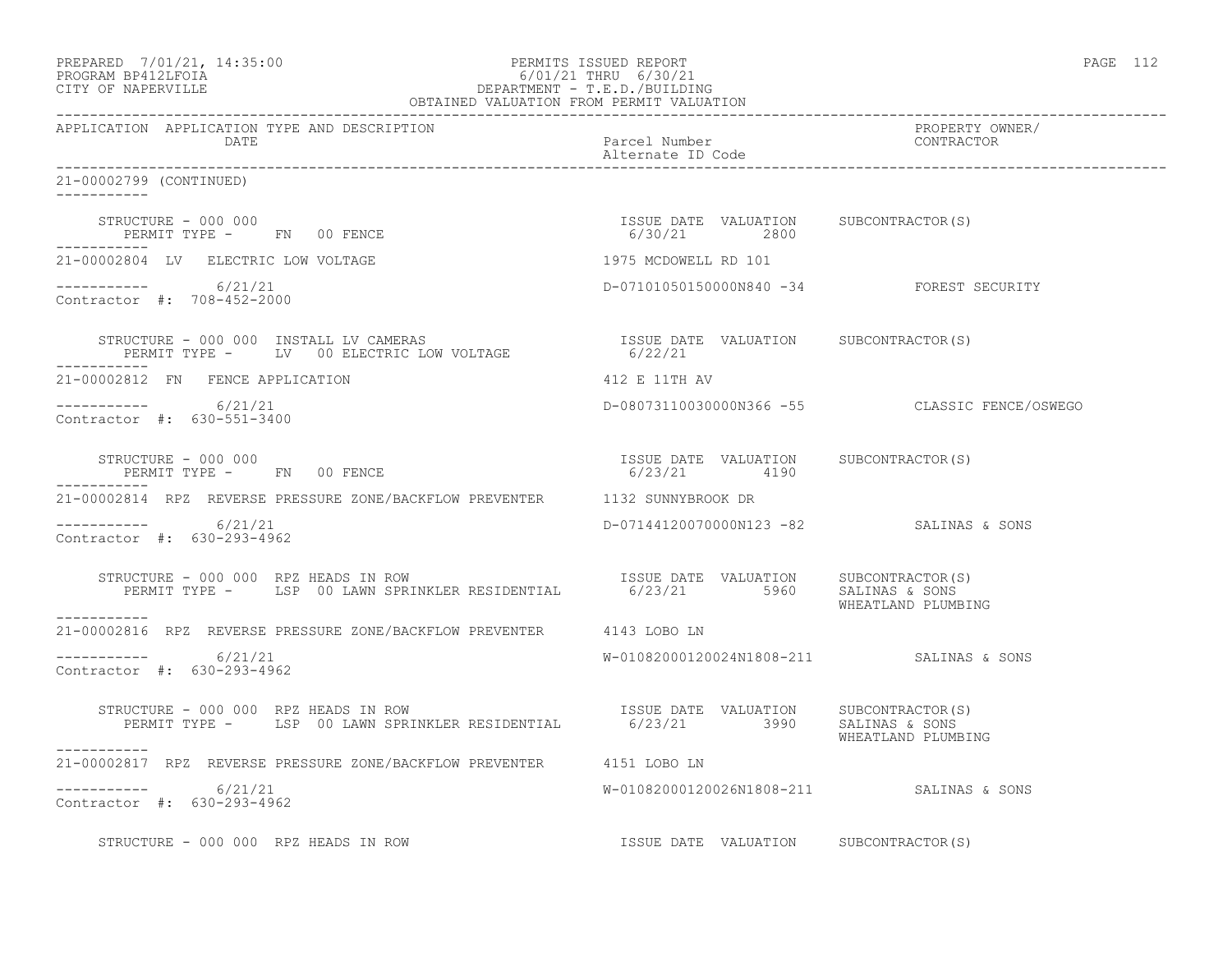### PREPARED 7/01/21, 14:35:00 PERMITS ISSUED REPORT PAGE 113 PROGRAM BP412LFOIA 6/01/21 THRU 6/30/21 CITY OF NAPERVILLE DEPARTMENT - T.E.D./BUILDING

| OBTAINED VALUATION FROM PERMIT VALUATION                                                                                                                                                                        |                                       |                                                        |
|-----------------------------------------------------------------------------------------------------------------------------------------------------------------------------------------------------------------|---------------------------------------|--------------------------------------------------------|
| APPLICATION APPLICATION TYPE AND DESCRIPTION<br>DATE                                                                                                                                                            | Parcel Number<br>Alternate ID Code    | PROPERTY OWNER/<br>CONTRACTOR                          |
| 21-00002817 (CONTINUED)                                                                                                                                                                                         |                                       |                                                        |
| PERMIT TYPE - LSP 00 LAWN SPRINKLER RESIDENTIAL 6/23/21 3960 SALINAS & SONS<br>___________                                                                                                                      |                                       | WHEATLAND PLUMBING                                     |
| 21-00002818 RPZ REVERSE PRESSURE ZONE/BACKFLOW PREVENTER 2708 CHEVY CHASE LN                                                                                                                                    |                                       |                                                        |
| $--------- 6/21/21$<br>Contractor #: 630-305-9118                                                                                                                                                               |                                       | W-01 5063N1657-196 SCOTT'S SPRINKLER SERVICE           |
| STRUCTURE - 000 000 RPZ HEADS IN ROW<br>PERMIT TYPE - LSP 00 LAWN SPRINKLER RESIDENTIAL 6/23/21 6000 SCOTT'S SPRINKLER SERVICE<br>RESIDENTIAL PLUMBING<br>-----------                                           |                                       |                                                        |
| 21-00002820 RPZ REVERSE PRESSURE ZONE/BACKFLOW PREVENTER 4040 ALFALFA LN                                                                                                                                        |                                       |                                                        |
| $--------- 6/21/21$<br>Contractor #: 815-521-3247                                                                                                                                                               |                                       | W-01152090090000N1836-245 EVERGREEN SPRINKLERS         |
| STRUCTURE - 000 000 RPZ NO ROW<br>PERMIT TYPE - LSP 00 LAWN SPRINKLER RESIDENTIAL 6/24/21 4000 EVERGREEN SPRINKLERS<br>STRUCTURE - 000 000 RPZ NO ROW<br>-----------                                            |                                       | HARTLAND PLUMBING & MECH                               |
| 636 E OGDEN AV<br>21-00002822 CMIS MISCELLANEOUS COMMERCIAL                                                                                                                                                     |                                       |                                                        |
| -----------     6/22/21<br>Contractor #: 847-403-0300                                                                                                                                                           |                                       | D-08074130360000N1497-56 BATTAGLIA INDUSTRIES          |
| STRUCTURE - 000 000 NAPERVILLE MUSIC<br>PERMIT TYPE - CMIS 00 COMMERCIAL MISC. PERMIT                 6/22/21      12900   BATTAGLIA INDUSTRIES INC.<br>STRUCTURE - 000 000 NAPERVILLE MUSIC                    |                                       |                                                        |
| 21-00002845 DRWY DRIVEWAY NEW AND ALTERATIONS                                                                                                                                                                   | 1812 GOLDEN GATE LN                   |                                                        |
| $--------- 6/22/21$<br>Contractor #: 815-455-2004                                                                                                                                                               |                                       | D-07151070770000N1379-64 PETERSEN SEALCOATING & PAVING |
| STRUCTURE - 000 000 BRIDEWATER OF NAPERVILLE <b>STATE SERVE SOME SUBE SUBE SUBCONTRACTOR(S)</b><br>PERMIT TYPE - DRWY 00 DRIVEWAY ADDITION/ALTERATION 6/30/21 63734<br>ROW 00 RIGHT OF WAY PERMIT 6/30/21 63734 |                                       |                                                        |
| 21-00002846 DRWY DRIVEWAY NEW AND ALTERATIONS 609 ESLA CT                                                                                                                                                       |                                       |                                                        |
| $--------- 6/22/21$<br>Contractor #: 815-455-2004                                                                                                                                                               |                                       | D-07151070440000N1379-64 PETERSEN SEALCOATING & PAVING |
| STRUCTURE - 000 000 BRIDEWATER OF NAPERVILLE                                                                                                                                                                    | ISSUE DATE VALUATION SUBCONTRACTOR(S) |                                                        |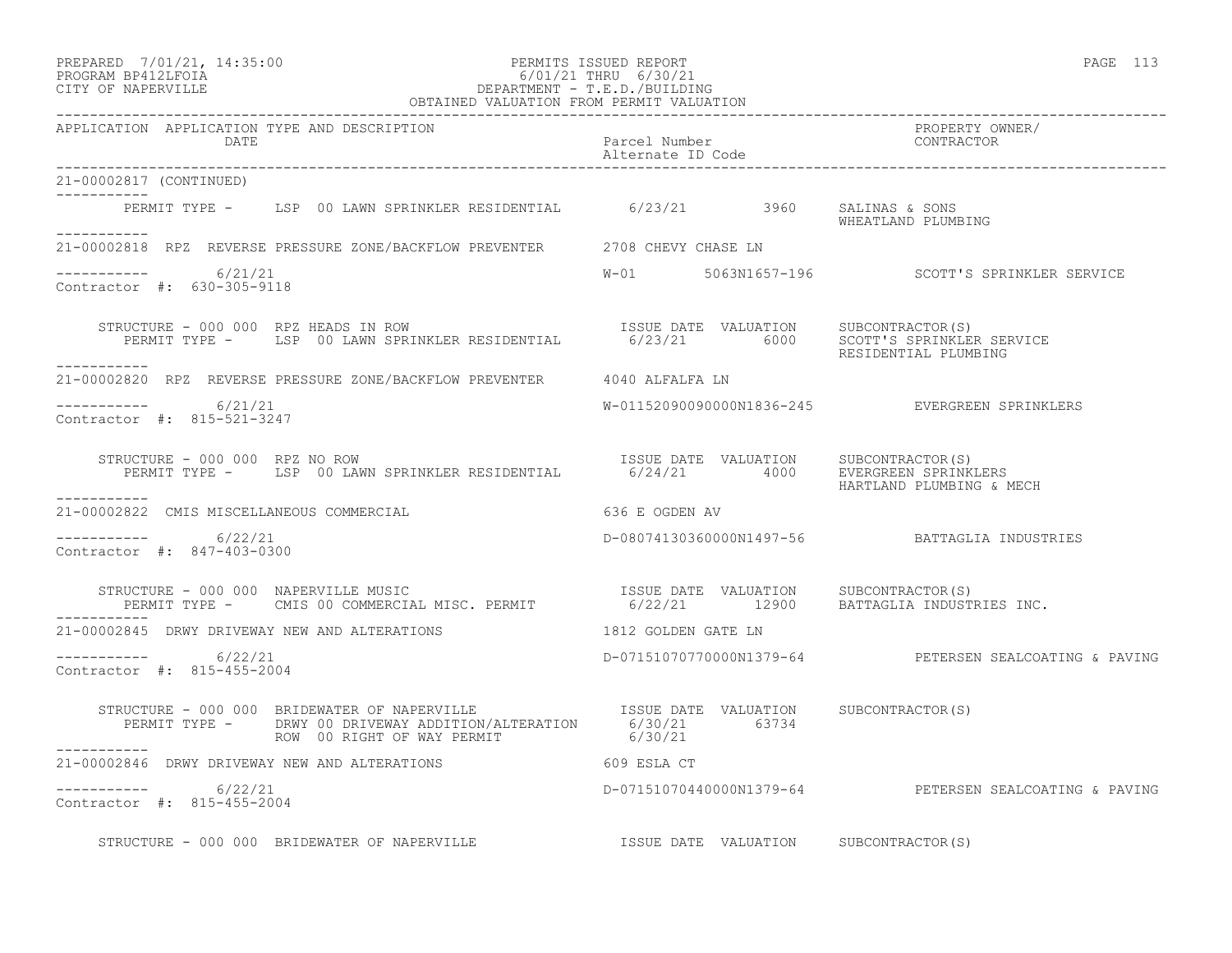# PREPARED 7/01/21, 14:35:00 PERMITS ISSUED REPORT PAGE 114 PROGRAM BP412LFOIA 6/01/21 THRU 6/30/21 CITY OF NAPERVILLE DEPARTMENT - T.E.D./BUILDING

| OBTAINED VALUATION FROM PERMIT VALUATION                                                                                                                                                                                                                                                                                                                  |                                          |                                                            |  |
|-----------------------------------------------------------------------------------------------------------------------------------------------------------------------------------------------------------------------------------------------------------------------------------------------------------------------------------------------------------|------------------------------------------|------------------------------------------------------------|--|
| APPLICATION APPLICATION TYPE AND DESCRIPTION<br>DATE                                                                                                                                                                                                                                                                                                      | Parcel Number<br>Alternate ID Code       | PROPERTY OWNER/<br>CONTRACTOR                              |  |
| 21-00002846 (CONTINUED)                                                                                                                                                                                                                                                                                                                                   |                                          |                                                            |  |
| PERMIT TYPE -     ROW  00 RIGHT OF WAY PERMIT                           6/30/21<br>----------                                                                                                                                                                                                                                                             |                                          |                                                            |  |
| 21-00002847 DRWY DRIVEWAY NEW AND ALTERATIONS 612 WATERVIEW CT                                                                                                                                                                                                                                                                                            |                                          |                                                            |  |
| -----------     6/22/21<br>Contractor #: 815-455-2004                                                                                                                                                                                                                                                                                                     |                                          | D-07151070720000N1379-64 PETERSEN SEALCOATING & PAVING     |  |
| STRUCTURE – 000 000 BRIDEWATER OF NAPERVILLE $$\sf$ ISSUE DATE VALUATION SUBCONTRACTOR(S) PERMIT TYPE $-$ ROW 00 RIGHT OF WAY PERMIT $$\sf 6/30/21$$                                                                                                                                                                                                      |                                          |                                                            |  |
| 21-00002848 DRWY DRIVEWAY NEW AND ALTERATIONS THE RESERVED SOLUTIONS CT                                                                                                                                                                                                                                                                                   |                                          |                                                            |  |
| ---------     6/22/21<br>Contractor #: 815-455-2004                                                                                                                                                                                                                                                                                                       |                                          | D-07151071150000N1379-64 PETERSEN SEALCOATING & PAVING     |  |
| STRUCTURE - 000 000 BRIDEWATER OF NAPERVILLE TSSUE DATE VALUATION SUBCONTRACTOR(S)<br>PERMIT TYPE - DRWY 00 DRIVEWAY ADDITION/ALTERATION 6/30/21 63734<br>ROW 00 RIGHT OF WAY PERMIT 6/30/21                                                                                                                                                              |                                          |                                                            |  |
| ------------<br>21-00002854 FN FENCE APPLICATION                                                                                                                                                                                                                                                                                                          | 1015 LAKEWOOD CR                         |                                                            |  |
| $--------$ 6/23/21<br>Contractor #: 708-856-8999                                                                                                                                                                                                                                                                                                          |                                          | D-07272070070000N94 -125 ILLINOIS FENCE COMPANY            |  |
| $\begin{array}{cccc} \texttt{STRUCTURE} & - & 000 & 000 \\ \texttt{PERMIT TYPE} & - & \texttt{FN} & 00 & \texttt{FENCE} \\ \end{array} \qquad \begin{array}{cccc} \texttt{TSSUE} & \texttt{DATE} & \texttt{VALUATION} \\ & 6/24/21 & 4300 \\ \end{array} \qquad \begin{array}{cccc} \texttt{SUECOMTRACTOR(S)} & \texttt{SUECONTRACTOR(S)} \\ \end{array}$ |                                          |                                                            |  |
| 21-00002862 DRWY DRIVEWAY NEW AND ALTERATIONS                                                                                                                                                                                                                                                                                                             | 1620 ALBERMARLE CT                       |                                                            |  |
| -----------    6/23/21<br>Contractor #: 630-420-8765                                                                                                                                                                                                                                                                                                      | D-07104020130000N149 -50 MAUL PAVING INC |                                                            |  |
| STRUCTURE - 000 000 R/R ASPHALT DRWY/AP<br>PERMIT TYPE - DRWY 00 DRIVEWAY ADDITION/ALTERATION 6/24/21 3000<br>ROW 00 RIGHT OF WAY PERMIT 6/24/21                                                                                                                                                                                                          |                                          |                                                            |  |
| ------------<br>21-00002866 RPZ REVERSE PRESSURE ZONE/BACKFLOW PREVENTER 129 SPLIT OAK RD                                                                                                                                                                                                                                                                 |                                          |                                                            |  |
| $--------- 6/23/21$<br>Contractor #: 708-460-5622                                                                                                                                                                                                                                                                                                         |                                          |                                                            |  |
| STRUCTURE - 000 000 RPZ HEADS IN ROW<br>PERMIT TYPE - LSP 00 LAWN SPRINKLER RESIDENTIAL 6/25/21 5890 KRUPSKE SPRINKLER                                                                                                                                                                                                                                    |                                          | KRUPSKE SPRINKLER SYSTEMS INC<br>KRUPSKE SPRINKLER SYSTEMS |  |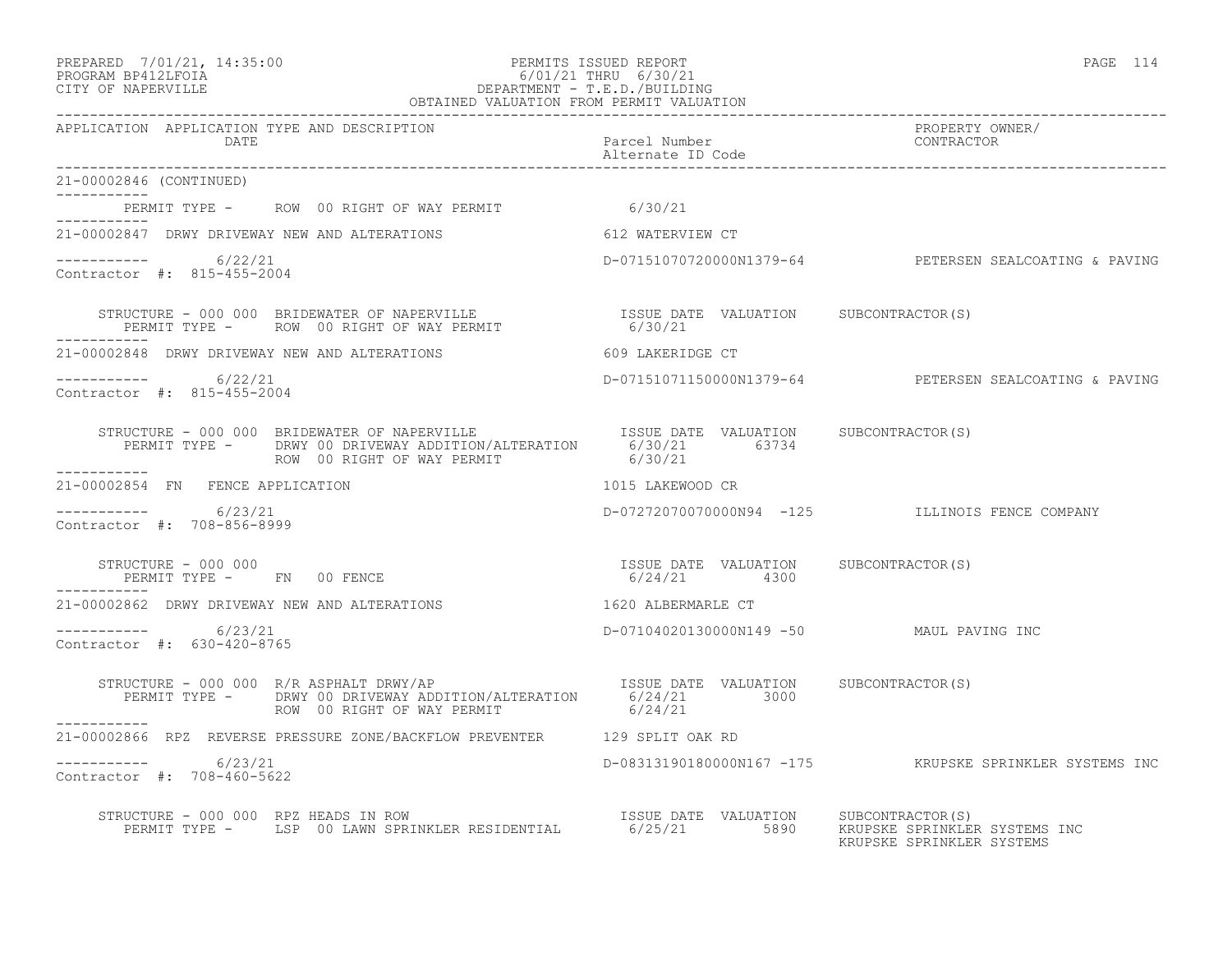## PREPARED 7/01/21, 14:35:00 PERMITS ISSUED REPORT PAGE 115 PROGRAM BP412LFOIA 6/01/21 THRU 6/30/21 CITY OF NAPERVILLE CHARGES OF DEPARTMENT - T.E.D./BUILDING

| OBTAINED VALUATION FROM PERMIT VALUATION                                                                                                                                                                                                                                          |                                              |                                                         |  |
|-----------------------------------------------------------------------------------------------------------------------------------------------------------------------------------------------------------------------------------------------------------------------------------|----------------------------------------------|---------------------------------------------------------|--|
| APPLICATION APPLICATION TYPE AND DESCRIPTION<br>DATE DATE Parcel Number<br>"Alternate ID Code Alternate ID Code Alternate ID Code Alternate ID Code Alternate ID Code Alternate ID Code Alternate ID Code Alternate ID Code Alternate ID Code Alternate ID Code Alternate ID Code |                                              | PROPERTY OWNER/                                         |  |
| 21-00002871 RPZ REVERSE PRESSURE ZONE/BACKFLOW PREVENTER 2635 ACCOLADE AV                                                                                                                                                                                                         |                                              |                                                         |  |
| $--------- 6/23/21$<br>Contractor #: 708-460-5622                                                                                                                                                                                                                                 |                                              | W-01103060140000N1839-229 KRUPSKE SPRINKLER SYSTEMS INC |  |
| RUCTURE - 000 000 RPZ HEADS IN ROW NOW ISSUE DATE VALUATION SUBCONTRACTOR(S)<br>PERMIT TYPE - LSP 00 LAWN SPRINKLER RESIDENTIAL 6/25/21 4890 KRUPSKE SPRINKLER SYSTEMS INC<br>STRUCTURE - 000 000 RPZ HEADS IN ROW<br>-----------                                                 |                                              |                                                         |  |
| 21-00002873 RPZ REVERSE PRESSURE ZONE/BACKFLOW PREVENTER 650 E HILLSIDE RD                                                                                                                                                                                                        |                                              |                                                         |  |
| ---------- 6/23/21<br>Contractor #: 630-653-3937                                                                                                                                                                                                                                  |                                              | D-08192170130000D446 -101 WESTERN IRRIGATION            |  |
| FIRUCTURE - 000 000 RPZ NO ROW (SPRINKLER RESIDENTIAL TISSUE DATE VALUATION SUBCONTRACTOR<br>PERMIT TYPE - LSP 00 LAWN SPRINKLER RESIDENTIAL 6/25/21 6000 WESTERN IRRIGATION, INC<br>STRUCTURE - 000 000 RPZ NO ROW<br>------------                                               |                                              |                                                         |  |
| 21-00002877 RPZ REVERSE PRESSURE ZONE/BACKFLOW PREVENTER 711 HIDDEN LAKE RD                                                                                                                                                                                                       |                                              |                                                         |  |
| $--------- 6/23/21$<br>Contractor #: 630-653-3937                                                                                                                                                                                                                                 | D-08324030220000N66 -178 WESTERN IRRIGATION  |                                                         |  |
| STRUCTURE - 000 000 RPZ HEADS IN ROW<br>PERMIT TYPE - LSP 00 LAWN SPRINKLER RESIDENTIAL 6/25/21 5100 WESTERN IRRIGATION<br>WESTERN IRRIGATION, INC<br><u> Ludwaldulu Ludwa</u>                                                                                                    |                                              |                                                         |  |
| 21-00002878 RPZ REVERSE PRESSURE ZONE/BACKFLOW PREVENTER 4215 FALKNER DR                                                                                                                                                                                                          |                                              |                                                         |  |
| $--------- 6/23/21$<br>Contractor #: 630-293-4962                                                                                                                                                                                                                                 | W-01142040020000N843 -247 SALINAS & SONS     |                                                         |  |
| STRUCTURE - 000 000 RPZ HEADS IN ROW<br>PERMIT TYPE - LSP 00 LAWN SPRINKLER RESIDENTIAL 6/25/21 5360 SALLATION SUBCONTRACTOR(S)<br>-----------                                                                                                                                    |                                              | WHEATLAND PLUMBING                                      |  |
| 21-00002879 RPZ REVERSE PRESSURE ZONE/BACKFLOW PREVENTER 1546 CEALS CT                                                                                                                                                                                                            |                                              |                                                         |  |
| -----------     6/23/21<br>Contractor #: 630-653-3937                                                                                                                                                                                                                             | D-08311090370000N488 -160 WESTERN IRRIGATION |                                                         |  |
| EXAMPLE - 000 000 RPZ HEADS IN ROW TO SUBSUE DATE VALUATION SUBCONTRACTOR(S)<br>PERMIT TYPE - LSP 00 LAWN SPRINKLER RESIDENTIAL 6/25/21 6100 WESTERN IRRIGATION<br>STRUCTURE - 000 000 RPZ HEADS IN ROW                                                                           |                                              | WESTERN IRRIGATION, INC                                 |  |
| 21-00002880 DRWY DRIVEWAY NEW AND ALTERATIONS THE RELEASE RELEASE OF HILLS CT HM                                                                                                                                                                                                  |                                              |                                                         |  |
| $--------- 6/23/21$<br>Contractor #: 630-512-0221                                                                                                                                                                                                                                 |                                              | D-07142130010000N897 -67 LEON SEALCOATING SERVICES      |  |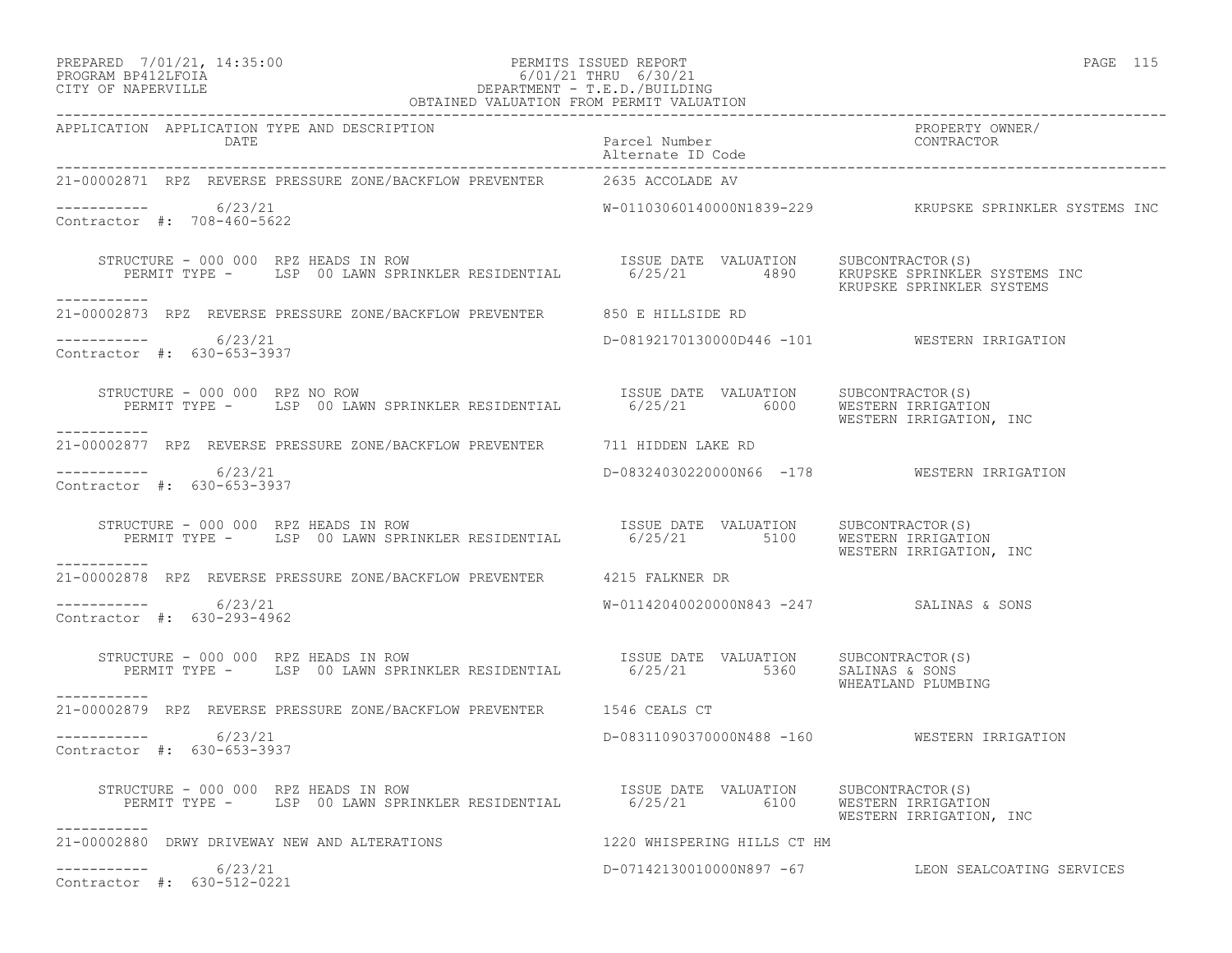### PREPARED 7/01/21, 14:35:00 PERMITS ISSUED REPORT PAGE 116 PROGRAM BP412LFOIA 6/01/21 THRU 6/30/21 CITY OF NAPERVILLE DEPARTMENT - T.E.D./BUILDING OBTAINED VALUATION FROM PERMIT VALUATION

------------------------------------------------------------------------------------------------------------------------------------ APPLICATION APPLICATION TYPE AND DESCRIPTION<br>DATE DATE DATE DATE Parcel Number CONTRACTOR Alternate ID Code ------------------------------------------------------------------------------------------------------------------------------------ 21-00002880 (CONTINUED) ----------- STRUCTURE - 000 000 REPLACE APRON ISSUE DATE VALUATION SUBCONTRACTOR(S) PERMIT TYPE - ROW 00 RIGHT OF WAY PERMIT 6/29/21 ----------- 21-00002882 ESC ELECTRIC SERVICE CHANGE 2778 WEDGEWOOD DR ----------- 6/24/21 W-01014060010000N562 -204 PRO ELECTRIC CORPORATION Contractor #: 630-964-9179 STRUCTURE - 000 000 REPAIR DAMAGED METER SOCKET TERMISSUE DATE VALUATION SUBCONTRACTOR(S) PERMIT TYPE - ELSC 00 ELECTRIC SVC CHANGE RES.  $6/28/21$  PRO ELECTRIC CORPORATION ----------- 21-00002892 DRWY DRIVEWAY NEW AND ALTERATIONS 2307 WARM SPRINGS CT ----------- 6/24/21 W-01034080090000N1245-200 NAPERVILLE PAVING Contractor #: 630-296-4175 STRUCTURE - 000 000 R/R ASPHALT DRWY/APRON/RAISE PUB WAK ISSUE DATE VALUATION SUBCONTRACTOR(S) PERMIT TYPE - DRWY 00 DRIVEWAY ADDITION/ALTERATION 6/29/21 3400 ROW 00 RIGHT OF WAY PERMIT 6/29/21 ----------- 21-00002893 DRWY DRIVEWAY NEW AND ALTERATIONS 2548 NEWPORT DR  $--------- 6/24/21$ ----------- 6/24/21 W-01012070490000N367 -189 NAPERVILLE PAVING Contractor #: 630-296-4175 STRUCTURE - 000 000 R/R ASPHALT DRWY/APRON/RAISE PUB WAK ISSUE DATE VALUATION SUBCONTRACTOR(S) PERMIT TYPE - DRWY 00 DRIVEWAY ADDITION/ALTERATION 6/24/21 3400<br>ROW 00 RIGHT OF WAY PERMIT 6/24/21 ROW 00 RIGHT OF WAY PERMIT ----------- 21-00002894 DRWY DRIVEWAY NEW AND ALTERATIONS 709 POTOMAC AV \_\_\_\_\_\_\_\_\_\_\_  $6/24/21$   $W-02052010180000N406 -193$  NAPERVILLE PAVING Contractor #: 630-296-4175 STRUCTURE - 000 000 R/R ASPHALT DRWY/APRON/RAISE PUB WAK ISSUE DATE VALUATION SUBCONTRACTOR(S) PERMIT TYPE - DRWY 00 DRIVEWAY ADDITION/ALTERATION 6/29/21 3400 ROW 00 RIGHT OF WAY PERMIT 6/29/21 ----------- 21-00002895 DRWY DRIVEWAY NEW AND ALTERATIONS **719 CELTIC ASH CT** ----------- 6/24/21 D-08203070090000N121 -117 NAPERVILLE PAVING Contractor #: 630-296-4175

STRUCTURE - 000 000 R/R ASPHALT DRWY/APRON/RAISE PUB WAK ISSUE DATE VALUATION SUBCONTRACTOR(S)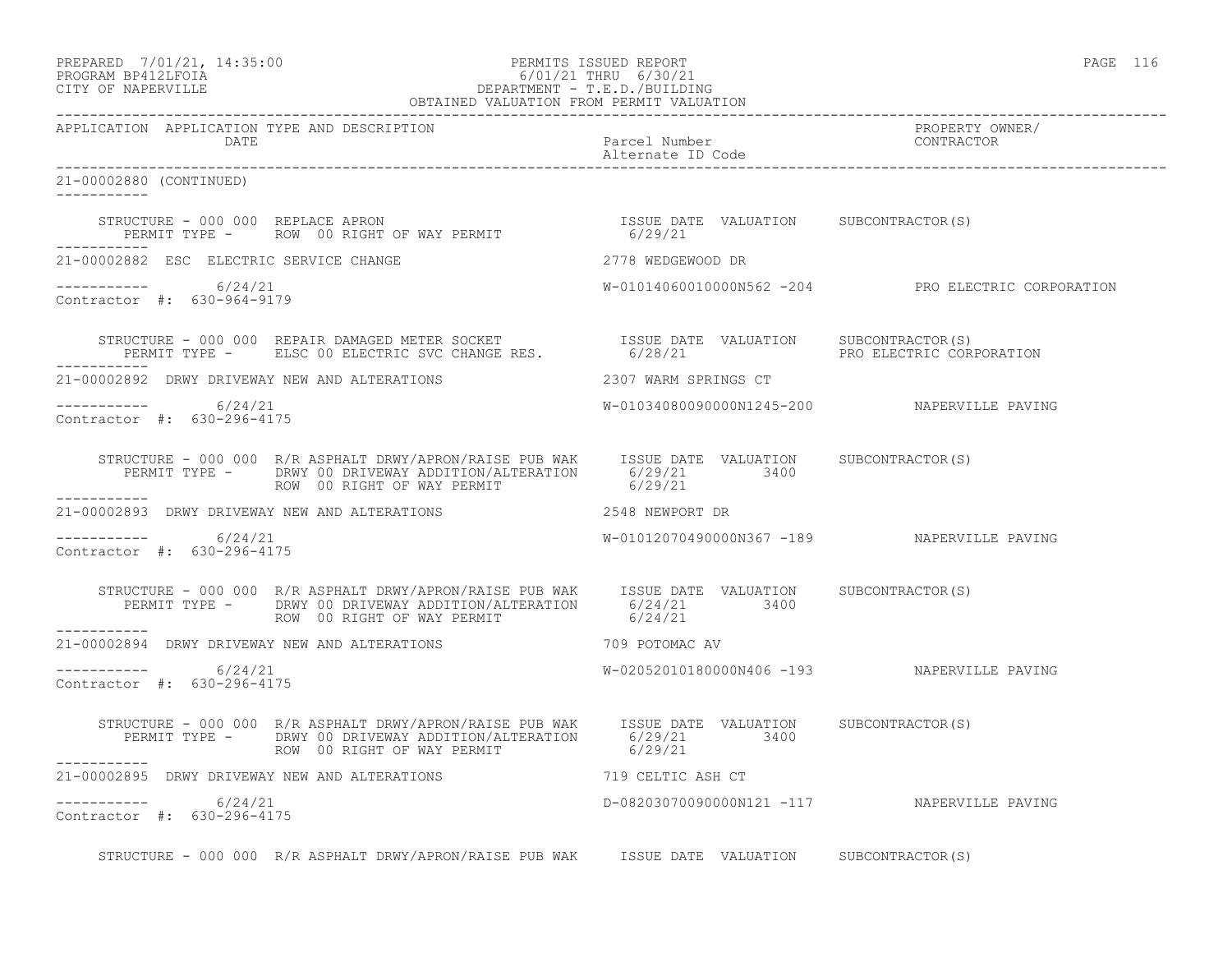### PREPARED 7/01/21, 14:35:00 PERMITS ISSUED REPORT PROGRAM BP412LFOIA PAGE 117 PROGRAM BP412LFOIA 6/01/21 THRU 6/30/21 CITY OF NAPERVILLE DEPARTMENT - T.E.D./BUILDING OBTAINED VALUATION FROM PERMIT VALUATION

| APPLICATION APPLICATION TYPE AND DESCRIPTION<br><b>DATE</b>                                                                                                                                                                                                           | Parcel Number<br>Alternate ID Code        | PROPERTY OWNER/<br>CONTRACTOR                       |
|-----------------------------------------------------------------------------------------------------------------------------------------------------------------------------------------------------------------------------------------------------------------------|-------------------------------------------|-----------------------------------------------------|
| 21-00002895 (CONTINUED)<br>___________                                                                                                                                                                                                                                |                                           |                                                     |
| PERMIT TYPE - DRWY 00 DRIVEWAY ADDITION/ALTERATION 6/29/21 3400<br>ROW 00 RIGHT OF WAY PERMIT 6/29/21<br>___________                                                                                                                                                  |                                           |                                                     |
| 21-00002896 DRWY DRIVEWAY NEW AND ALTERATIONS THE RESERVED STORM SECAMORE DR                                                                                                                                                                                          |                                           |                                                     |
| -----------     6/24/21<br>Contractor #: 630-263-7283                                                                                                                                                                                                                 | D-07252140090000N183 -129 DAMICO PAVING   |                                                     |
| STRUCTURE - 000 000 R/R ASPHALT DRWY ONLY ISSUE DATE VALUATION SUBCONTRACTOR(S)<br>PERMIT TYPE - DRWY 00 DRIVEWAY ADDITION/ALTERATION 6/25/21 3950<br>-----------                                                                                                     |                                           |                                                     |
| 21-00002902 FN FENCE APPLICATION                                                                                                                                                                                                                                      | 3751 SUNBURST LN                          |                                                     |
| ----------- 6/24/21<br>Contractor #: 630-971-1034                                                                                                                                                                                                                     | W-01091030270000N1365-212 NORTHWEST FENCE |                                                     |
| $\begin{array}{cccccccccc} \texttt{STRUCTURE} & - & 000 & 000 & & & & & & & \\ \texttt{PERMIT TYPE} & - & & \texttt{FN} & 00 & \texttt{FENCE} & & & & & & \\ \texttt{PERMIT TYPE} & - & & \texttt{FN} & 00 & \texttt{FENCE} & & & & & \\ \end{array}$<br>------------ |                                           |                                                     |
| 21-00002907 RPZ REVERSE PRESSURE ZONE/BACKFLOW PREVENTER 1223 DECLAN CT                                                                                                                                                                                               |                                           |                                                     |
| ----------- 6/24/21<br>Contractor #: 630-293-4962                                                                                                                                                                                                                     | D-08083011280000N1719-057 SALINAS & SONS  |                                                     |
|                                                                                                                                                                                                                                                                       |                                           | WHEATLAND PLUMBING                                  |
| 21-00002908 RPZ REVERSE PRESSURE ZONE/BACKFLOW PREVENTER 601 FLOCK AV                                                                                                                                                                                                 |                                           |                                                     |
| $--------$ 6/24/21<br>Contractor #: 815-385-5599                                                                                                                                                                                                                      |                                           | D-08311060010000N305 -160 WATER WORKS INC-JOHNSBURG |
| STRUCTURE - 000 000 RPZ NO ROW<br>PERMIT TYPE - LSP 00 LAWN SPRINKLER RESIDENTIAL 6/25/21 4500 WATER WORKS INC-JOHNSBURG<br>-----------                                                                                                                               | ISSUE DATE VALUATION SUBCONTRACTOR(S)     | ENGLAND PLUMBING                                    |
| 21-00002910 DRWY DRIVEWAY NEW AND ALTERATIONS                                                                                                                                                                                                                         | 707 GENESEE DR                            |                                                     |
| $--------$ 6/24/21<br>Contractor #: 847-634-6089                                                                                                                                                                                                                      |                                           | D-07093104080000N1366-62 DUBOIS PAVING COMPANY      |
| STRUCTURE - 000 000 ENCLAVE AT COUNTRY LAKES<br>PERMIT TYPE - DRWY 00 DRIVEWAY ADDITION/ALTERATION 6/30/21 10368                                                                                                                                                      |                                           |                                                     |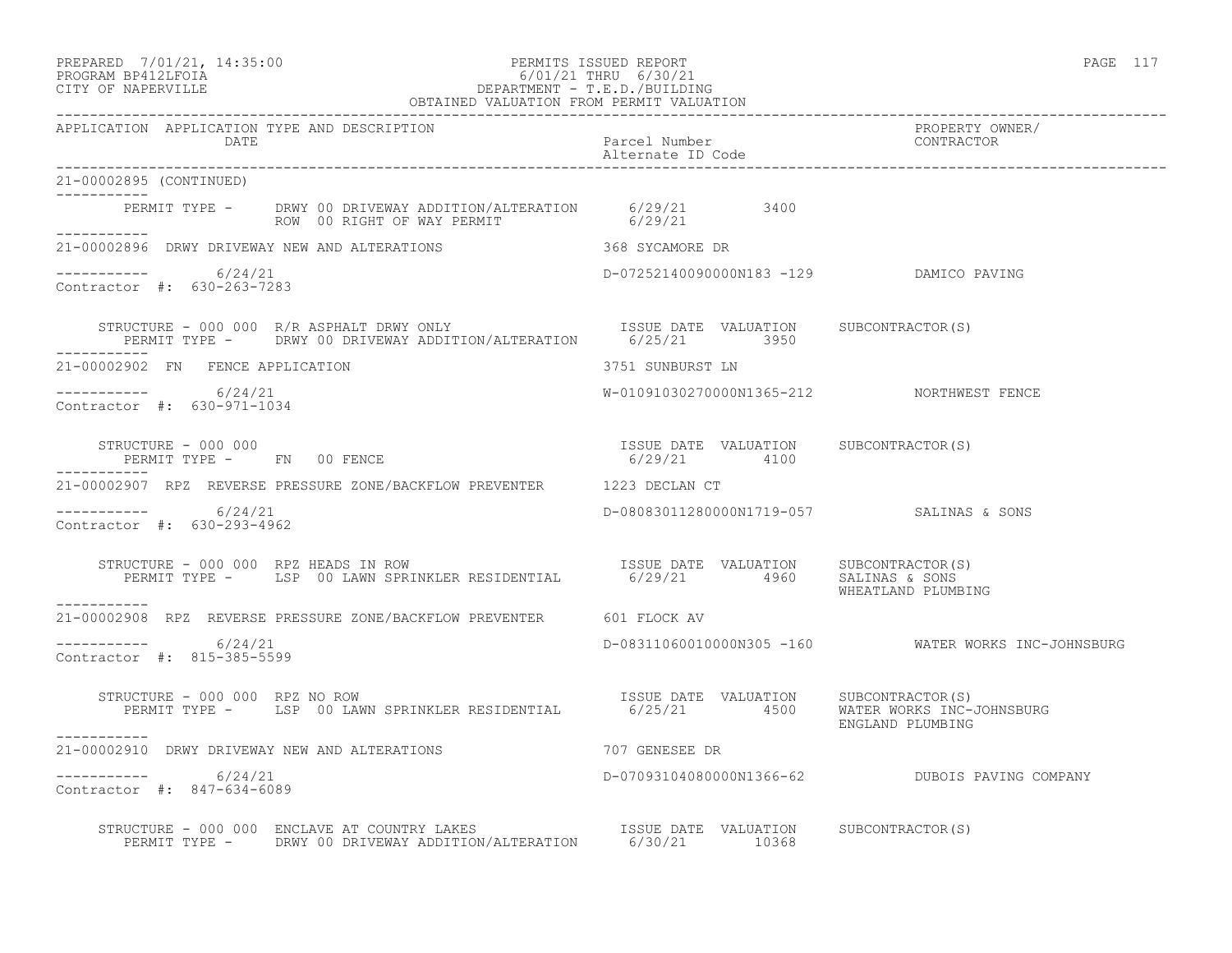### PREPARED 7/01/21, 14:35:00 PERMITS ISSUED REPORT PAGE 118 PROGRAM BP412LFOIA 6/01/21 THRU 6/30/21 CITY OF NAPERVILLE DEPARTMENT - T.E.D./BUILDING OBTAINED VALUATION FROM PERMIT VALUATION

------------------------------------------------------------------------------------------------------------------------------------ APPLICATION APPLICATION TYPE AND DESCRIPTION<br>DATE bated parcel Number property contractor DATE Parcel Number CONTRACTOR Alternate ID Code ------------------------------------------------------------------------------------------------------------------------------------ 21-00002910 (CONTINUED) ----------- ROW 00 RIGHT OF WAY PERMIT 6/30/21 ----------- 21-00002911 DRWY DRIVEWAY NEW AND ALTERATIONS 2428 ONEIDA LN  $--------- 6/24/21$ ----------- 6/24/21 D-07093101200000N1392-47 DUBOIS PAVING COMPANY Contractor #: 847-634-6089 STRUCTURE - 000 000 ENCLAVE AT COUNTRY LAKES **ISSUE DATE VALUATION** SUBCONTRACTOR(S) PERMIT TYPE - DRWY 00 DRIVEWAY ADDITION/ALTERATION 6/30/21 10368 ROW 00 RIGHT OF WAY PERMIT ----------- 21-00002912 DRWY DRIVEWAY NEW AND ALTERATIONS 2361 OVERLOOK CT \_\_\_\_\_\_\_\_\_\_\_ ----------- 6/24/21 D-07093102560000N1392-47 DUBOIS PAVING COMPANY Contractor #: 847-634-6089 STRUCTURE - 000 000 ENCLAVE AT COUNTRY LAKES **ISSUE DATE** VALUATION SUBCONTRACTOR(S) PERMIT TYPE - DRWY 00 DRIVEWAY ADDITION/ALTERATION 6/30/21 10368<br>ROW 00 RIGHT OF WAY PERMIT 6/30/21 ROW 00 RIGHT OF WAY PERMIT ----------- 21-00002913 DRWY DRIVEWAY NEW AND ALTERATIONS 2417 GOLF RIDGE CR  $--------- 6/24/21$ D-07093103320000N1392-47 DUBOIS PAVING COMPANY Contractor #: 847-634-6089 STRUCTURE - 000 000 ENCLAVE AT COUNTRY LAKES ISSUE DATE VALUATION SUBCONTRACTOR(S) PERMIT TYPE - DRWY 00 DRIVEWAY ADDITION/ALTERATION 6/30/21 10368 ROW 00 RIGHT OF WAY PERMIT 6/30/21 ----------- 21-00002914 DRWY DRIVEWAY NEW AND ALTERATIONS 720 WOODEWIND DR \_\_\_\_\_\_\_\_\_\_\_ ----------- 6/24/21 D-07093104250000N1377-62 DUBOIS PAVING COMPANY Contractor #: 847-634-6089 STRUCTURE - 000 000 ENCLAVE AT COUNTRY LAKES ISSUE DATE VALUATION SUBCONTRACTOR(S) PERMIT TYPE - DRWY 00 DRIVEWAY ADDITION/ALTERATION 6/30/21 10368 ROW 00 RIGHT OF WAY PERMIT 6/30/21 ----------- 21-00002923 DRWY DRIVEWAY NEW AND ALTERATIONS 77 FLICKER CT  $--------- 6/25/21$ D-08312130180000N62 -161 POWER PAVING Contractor #: 630-393-5646 STRUCTURE - 000 000 R/R ASPHALT DRWY ISSUE DATE VALUATION SUBCONTRACTOR(S)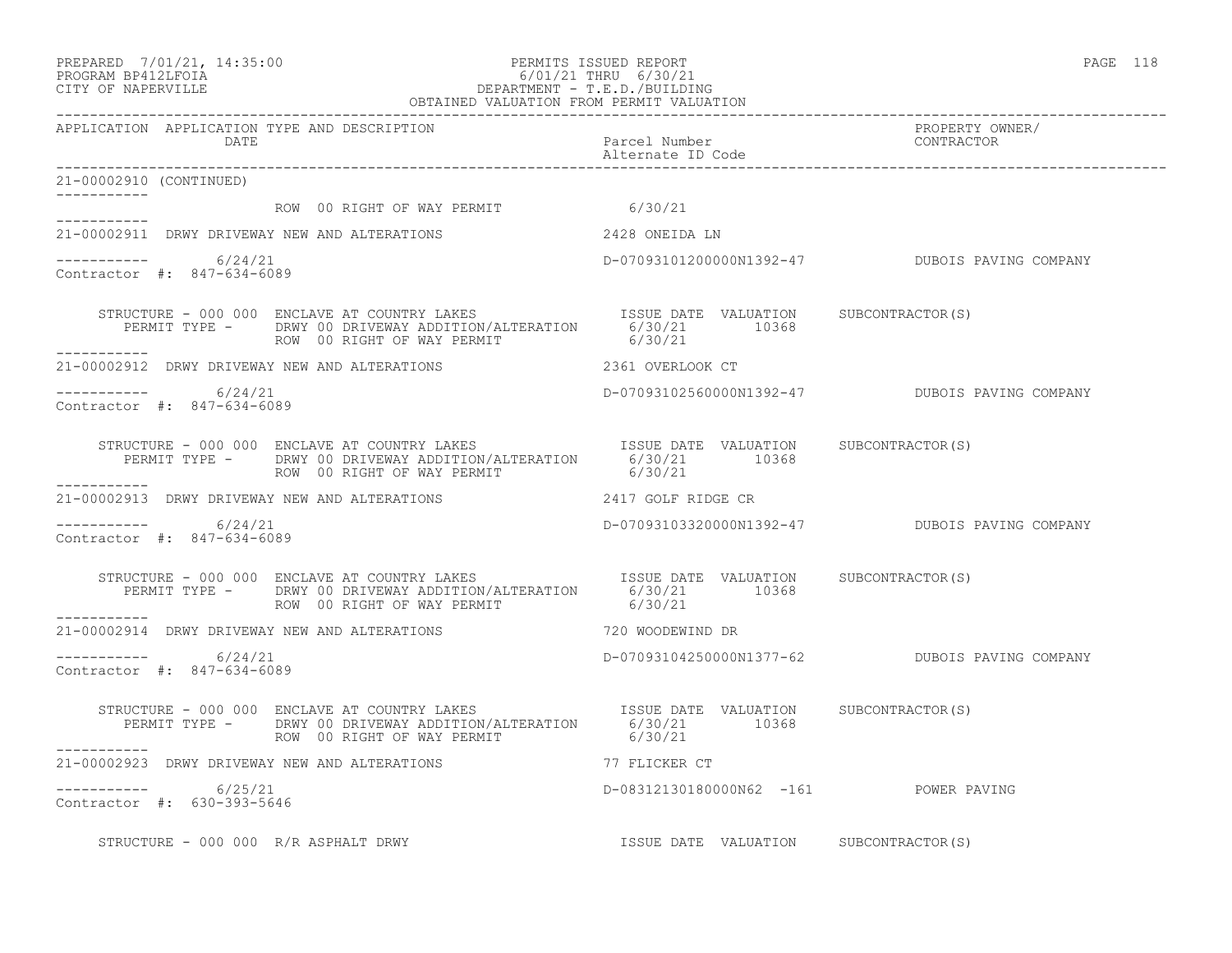# PREPARED 7/01/21, 14:35:00 PERMITS ISSUED REPORT PAGE 119 PROGRAM BP412LFOIA 6/01/21 THRU 6/30/21 CITY OF NAPERVILLE DEPARTMENT - T.E.D./BUILDING

| OBTAINED VALUATION FROM PERMIT VALUATION             |                                                                                                                                                                                                                                |                                    |  |                                                        |
|------------------------------------------------------|--------------------------------------------------------------------------------------------------------------------------------------------------------------------------------------------------------------------------------|------------------------------------|--|--------------------------------------------------------|
| APPLICATION APPLICATION TYPE AND DESCRIPTION<br>DATE |                                                                                                                                                                                                                                | Parcel Number<br>Alternate ID Code |  | PROPERTY OWNER/<br>CONTRACTOR                          |
| 21-00002923 (CONTINUED)                              |                                                                                                                                                                                                                                |                                    |  |                                                        |
|                                                      | PERMIT TYPE - DRWY 00 DRIVEWAY ADDITION/ALTERATION 6/29/21 2700                                                                                                                                                                |                                    |  |                                                        |
|                                                      | 21-00002930 DRWY DRIVEWAY NEW AND ALTERATIONS 312 OSAGE LN                                                                                                                                                                     |                                    |  |                                                        |
| ----------- 6/28/21<br>Contractor #: 331-330-1405    |                                                                                                                                                                                                                                |                                    |  | D-08301160060000N452 -130 MIKE'S MUD INC               |
| ------------                                         | STRUCTURE - 000 000 R/R ASPHALT W/CONCRETE DRWY/AP        ISSUE DATE VALUATION     SUBCONTRACTOR(S)<br>PERMIT TYPE -     DRWY 00 DRIVEWAY ADDITION/ALTERATION       6/30/21         6500<br>ROW 00 RIGHT OF WAY PERMIT         |                                    |  |                                                        |
|                                                      | 21-00002933 DRWY DRIVEWAY NEW AND ALTERATIONS 3024 ASHBURY DR                                                                                                                                                                  |                                    |  |                                                        |
| ---------- 6/28/21<br>Contractor #: 630-406-7709     |                                                                                                                                                                                                                                |                                    |  | W-01112010060000N533 -217 GLEN GALIS CONCRETE CONT.    |
|                                                      | STRUCTURE - 000 000 R/R ASPHALT DRWY/AP/CC W/CONCRETE ISSUE DATE VALUATION SUBCONTRACTOR(S)<br>PERMIT TYPE - DRWY 00 DRIVEWAY ADDITION/ALTERATION 6/30/21 8850 GLEN GALIS CONCRETE CONT.<br>ROW 00 RIGHT OF WAY PERMIT 6/30/21 |                                    |  |                                                        |
| 21-00002938 ESC ELECTRIC SERVICE CHANGE              | 108 S CHARLES AV                                                                                                                                                                                                               |                                    |  |                                                        |
| $--------$ 6/28/21<br>Contractor #: 630-585-6444     |                                                                                                                                                                                                                                |                                    |  | D-08173020170000N419 -87 BEERY HEATING & COOLING, INC  |
| STRUCTURE - 000 000 EMERGENCY REPAIR                 | RUCTURE - 000 000 EMERGENCY REPAIR<br>PERMIT TYPE -     ELSC 00 ELECTRIC SVC CHANGE RES.            6/29/21                                                                                                                    |                                    |  | SUBCONTRACTOR (S)<br>BEERY HEATING & COOLING, INC      |
| 21-00002949 PPA PLUMBING PERMIT                      |                                                                                                                                                                                                                                | 706 MORNINGSIDE DR                 |  |                                                        |
| ----------     6/29/21<br>Contractor #: 833-933-5874 |                                                                                                                                                                                                                                |                                    |  | D-07132040210000N540 -69 AM/FM PLUMBING & SERVICES INC |
|                                                      |                                                                                                                                                                                                                                |                                    |  | AM/FM PLUMBING & SERVICES INC                          |
|                                                      | TOTAL PERMITS ISSUED 673 TOTAL PERMITS HELD                                                                                                                                                                                    | $\circ$                            |  |                                                        |
| TOTAL PERMIT VALUATION                               | 0                                                                                                                                                                                                                              |                                    |  |                                                        |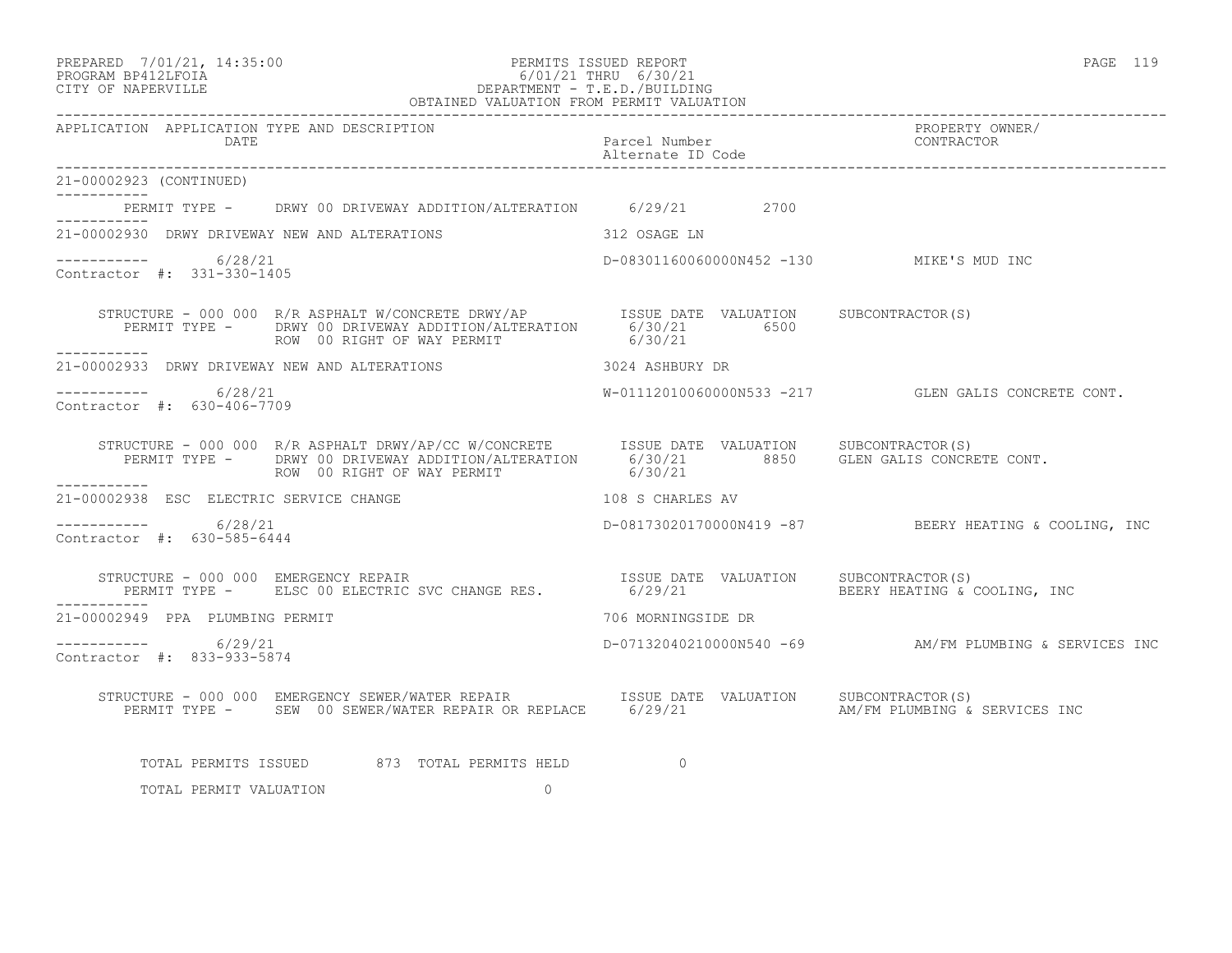# PREPARED 7/01/21, 14:35:00 PERMITS ISSUED REPORT PAGE 120 PROGRAM BP412LFOIA 6/01/21 THRU 6/30/21 CITY OF NAPERVILLE DEPARTMENT - FIBER OPTIC ROW

|                                                                        | OBTAINED VALUATION FROM PERMIT VALUATION         |                                                                                                                                                                               |
|------------------------------------------------------------------------|--------------------------------------------------|-------------------------------------------------------------------------------------------------------------------------------------------------------------------------------|
| APPLICATION APPLICATION TYPE AND DESCRIPTION<br>DATE                   | Parcel Number<br>Alternate ID Code               | PROPERTY OWNER/<br>CONTRACTOR                                                                                                                                                 |
| 21-66600028 FO FIBER OPTIC ROW                                         | JACK-JEFF-WEST-VANB-EWING VRZN                   |                                                                                                                                                                               |
| $-$ --------- $3/29/21$<br>Contractor #: 219-765-0233                  |                                                  | - ALWAYS UNDERGROUND INC                                                                                                                                                      |
| STRUCTURE - 000 000<br>PERMIT TYPE - FO 00 FIBER OPTIC ROW             | ISSUE DATE VALUATION SUBCONTRACTOR(S)<br>6/21/21 |                                                                                                                                                                               |
| 21-66600029 FO FIBER OPTIC ROW                                         | RICKT-TENNY-PLNAPER-SAVNH VRZN                   |                                                                                                                                                                               |
| $--------- 3/29/21$<br>Contractor #: 219-765-0233                      | <b>Service</b>                                   | -                 ALWAYS UNDERGROUND INC                                                                                                                                      |
| STRUCTURE - 000 000<br>PERMIT TYPE - FO 00 FIBER OPTIC ROW             | ISSUE DATE VALUATION SUBCONTRACTOR(S)<br>6/21/21 |                                                                                                                                                                               |
| 21-66600031 FO FIBER OPTIC ROW                                         | SANCTUARY-ADA-WHISPHILLS VRZN                    |                                                                                                                                                                               |
| $--------$ 3/29/21<br>Contractor #: 219-765-0233                       |                                                  | - ALWAYS UNDERGROUND INC                                                                                                                                                      |
| STRUCTURE - 000 000<br>PERMIT TYPE - FOOOFIBER OPTIC ROW               | ISSUE DATE VALUATION SUBCONTRACTOR(S)<br>6/21/21 |                                                                                                                                                                               |
| 21-66600032 FO FIBER OPTIC ROW                                         | OLESEN DR, S OF CHICAGO VRZN                     |                                                                                                                                                                               |
| $--------$ 3/29/21<br>Contractor #: 219-765-0233                       |                                                  | ALWAYS UNDERGROUND INC<br>$\mathcal{L}^{\mathcal{L}}(\mathcal{L}^{\mathcal{L}})$ and $\mathcal{L}^{\mathcal{L}}(\mathcal{L}^{\mathcal{L}})$ . The contract of the contract of |
| STRUCTURE - 000 000<br>PERMIT TYPE - FO 00 FIBER OPTIC ROW             | ISSUE DATE VALUATION SUBCONTRACTOR(S)<br>6/21/21 |                                                                                                                                                                               |
| 21-66600056 FO FIBER OPTIC ROW                                         | 1351 E OGDEN AV CRWN                             |                                                                                                                                                                               |
| $--------$ 5/10/21<br>Contractor #: 847-742-1516                       |                                                  | D-080810101000000N509 -42 IHC CONSTRUCTION COMPANIES                                                                                                                          |
| STRUCTURE - 000 000<br>PERMIT TYPE - FO 00 FIBER OPTIC ROW<br>-------- | ISSUE DATE VALUATION SUBCONTRACTOR(S)<br>6/08/21 |                                                                                                                                                                               |
| 21-66600057 FO FIBER OPTIC ROW                                         | NORTH AURORA, INDUST-FRONT CMST                  |                                                                                                                                                                               |
| $-$ --------- $5/13/21$<br>Contractor #: 847-875-7153                  |                                                  | - DIRECTIONAL CONSTRUCTION SVCS                                                                                                                                               |
| STRUCTURE - 000 000                                                    | ISSUE DATE VALUATION SUBCONTRACTOR(S)            |                                                                                                                                                                               |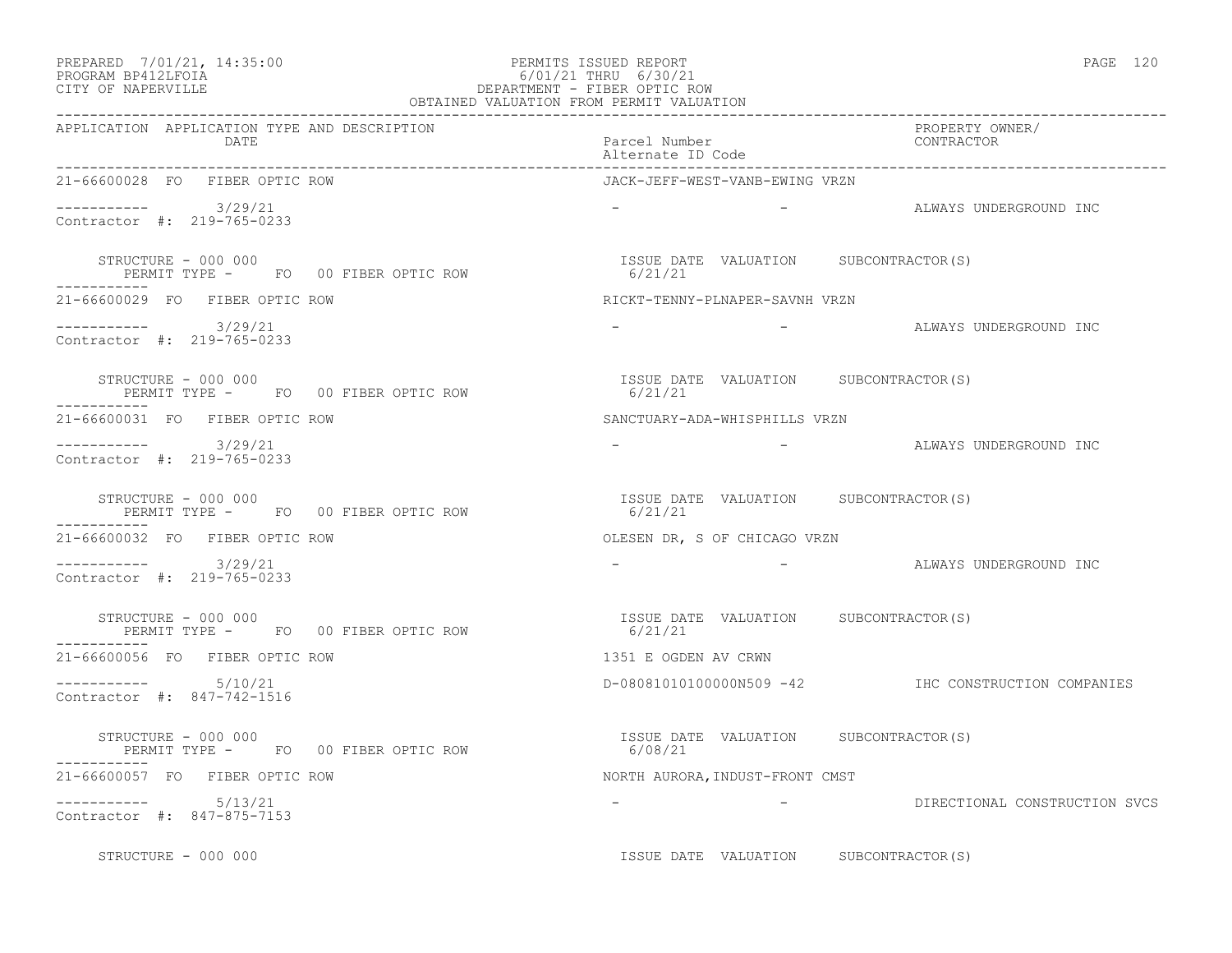### PREPARED 7/01/21, 14:35:00 PERMITS ISSUED REPORT PAGE 121 PROGRAM BP412LFOIA 6/01/21 THRU 6/30/21 CITY OF NAPERVILLE DEPARTMENT - FIBER OPTIC ROW OBTAINED VALUATION FROM PERMIT VALUATION

| APPLICATION<br>APPLICATION TYPE AND DESCRIPTION<br>DATE    | Parcel Number<br>Alternate ID Code | PROPERTY OWNER/<br>CONTRACTOR |
|------------------------------------------------------------|------------------------------------|-------------------------------|
| 21-66600057 (CONTINUED)                                    |                                    |                               |
| PERMIT TYPE - FO 00 FIBER OPTIC ROW                        | 6/08/21                            |                               |
| 21-66600066 FO FIBER OPTIC ROW                             | BAILEY, WASH TO NAPER VRZN         |                               |
| 6/22/21<br>Contractor #: 630-514-2594                      |                                    | WESTERN UTILITY CONTRACTORS   |
| STRUCTURE - 000 000<br>PERMIT TYPE - FO 00 FIBER OPTIC ROW | ISSUE DATE VALUATION<br>6/23/21    | SUBCONTRACTOR (S)             |
| TOTAL PERMITS ISSUED<br>7 TOTAL PERMITS HELD               | 0                                  |                               |
| TOTAL PERMIT VALUATION                                     |                                    |                               |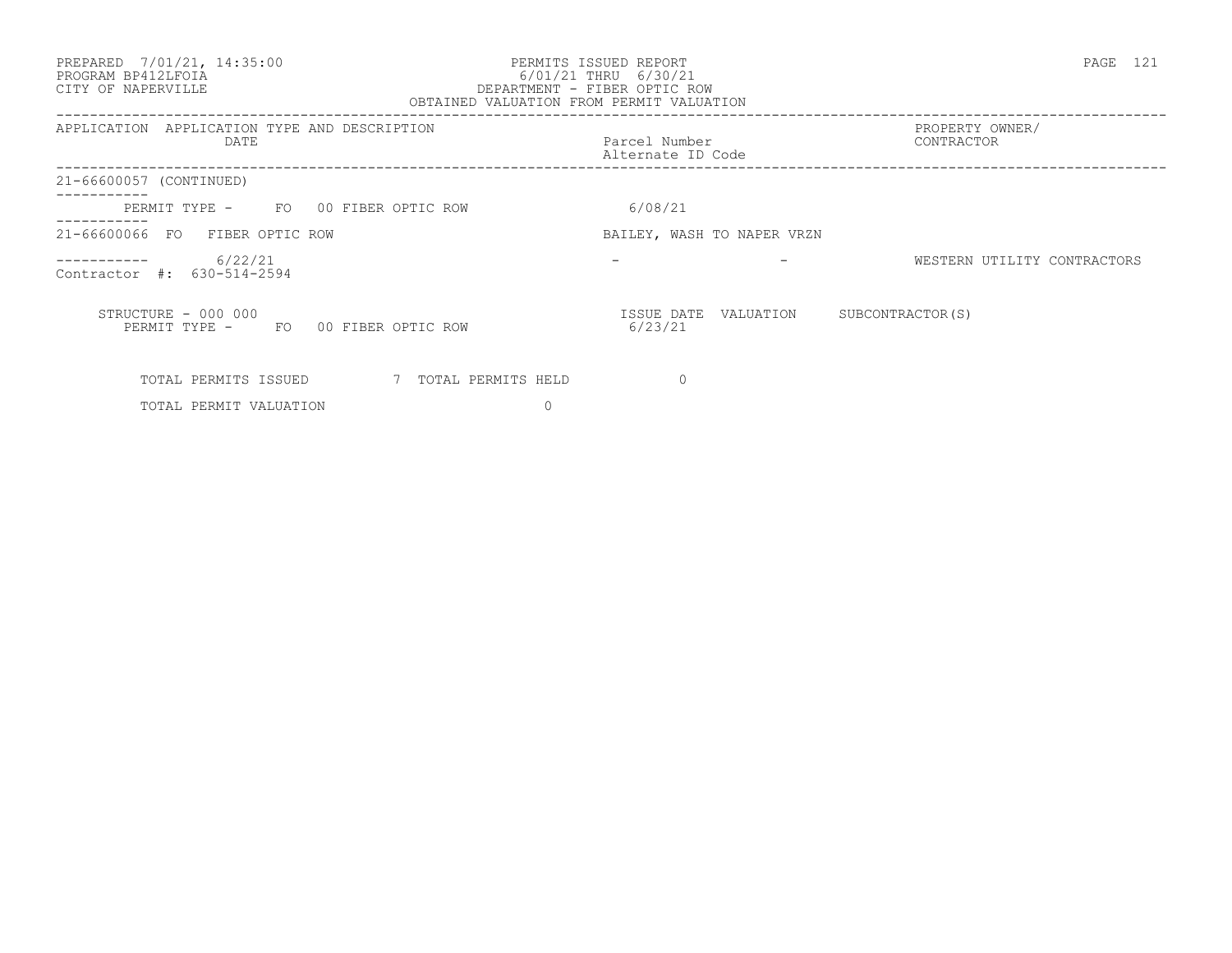# PREPARED 7/01/21, 14:35:00 PERMITS ISSUED REPORT PAGE 122 PROGRAM BP412LFOIA 6/01/21 THRU 6/30/21 PREPARED 7/01/21, 14:35:00<br>
PROGRAM BP412LFOIA 6/30/<br>
CITY OF NAPERVILLE DEPARTMENT - SMALL CELL

| OBTAINED VALUATION FROM PERMIT VALUATION                                     |                                        |                                                     |
|------------------------------------------------------------------------------|----------------------------------------|-----------------------------------------------------|
| APPLICATION APPLICATION TYPE AND DESCRIPTION<br>DATE                         | Parcel Number<br>Alternate ID Code     | PROPERTY OWNER/<br>CONTRACTOR                       |
| 20-55500011 SC SMALL CELL                                                    | 856 N EAGLE ST VRZN                    |                                                     |
| $--------$ 9/11/20<br>Contractor #: 708-588-2500                             |                                        | D-07124210020000N42 -54 MEADE ELECTRIC COMPANY INC  |
| STRUCTURE - 000 000<br>PERMIT TYPE - SCE 00 SMALL CELL EXISTING POLE 6/16/21 | ISSUE DATE VALUATION SUBCONTRACTOR(S)  |                                                     |
| 20-55500012 SC SMALL CELL                                                    | 815 EMERALD DR VRZN                    |                                                     |
| $--------- 9/11/20$<br>Contractor #: 708-588-2500                            |                                        | D-07244040010000N56 -114 MEADE ELECTRIC COMPANY INC |
| STRUCTURE - 000 000<br>PERMIT TYPE - SCE 00 SMALL CELL EXISTING POLE 6/16/21 | ISSUE DATE VALUATION SUBCONTRACTOR(S)  |                                                     |
| 20-55500013 SC SMALL CELL                                                    | 750 AURORA AV VRZN                     |                                                     |
| $--------$ 9/11/20<br>Contractor #: 708-588-2500                             |                                        | D-07241010120000N619 -98 MEADE ELECTRIC COMPANY INC |
| STRUCTURE - 000 000                                                          |                                        |                                                     |
| 20-55500016 SC SMALL CELL                                                    | 433 S BIRCHWOOD DR VRZN                |                                                     |
| $-$ ---------- 9/11/20<br>Contractor #: 708-588-2500                         |                                        | D-07231050130000N110 -96 MEADE ELECTRIC COMPANY INC |
| STRUCTURE - 000 000<br>PERMIT TYPE - SCE 00 SMALL CELL EXISTING POLE 6/16/21 | ISSUE DATE VALUATION SUBCONTRACTOR(S)  |                                                     |
| 20-55500018 SC SMALL CELL                                                    | 555 FORT HILL DR VRZN                  |                                                     |
| $--------- 9/11/20$<br>Contractor #: 708-588-2500                            |                                        | D-07221020200000N1433-94 MEADE ELECTRIC COMPANY INC |
| STRUCTURE - 000 000<br>PERMIT TYPE - SCE 00 SMALL CELL EXISTING POLE 6/02/21 | ISSUE DATE VALUATION SUBCONTRACTOR (S) |                                                     |
| 20-55500020 SC SMALL CELL                                                    | 1440 BRIARWOOD DR VRZN                 |                                                     |
| -----------<br>9/11/20<br>Contractor #: 708-588-2500                         |                                        | D-07231050040000N110 -96 MEADE ELECTRIC COMPANY INC |
| STRUCTURE - 000 000                                                          | ISSUE DATE VALUATION SUBCONTRACTOR(S)  |                                                     |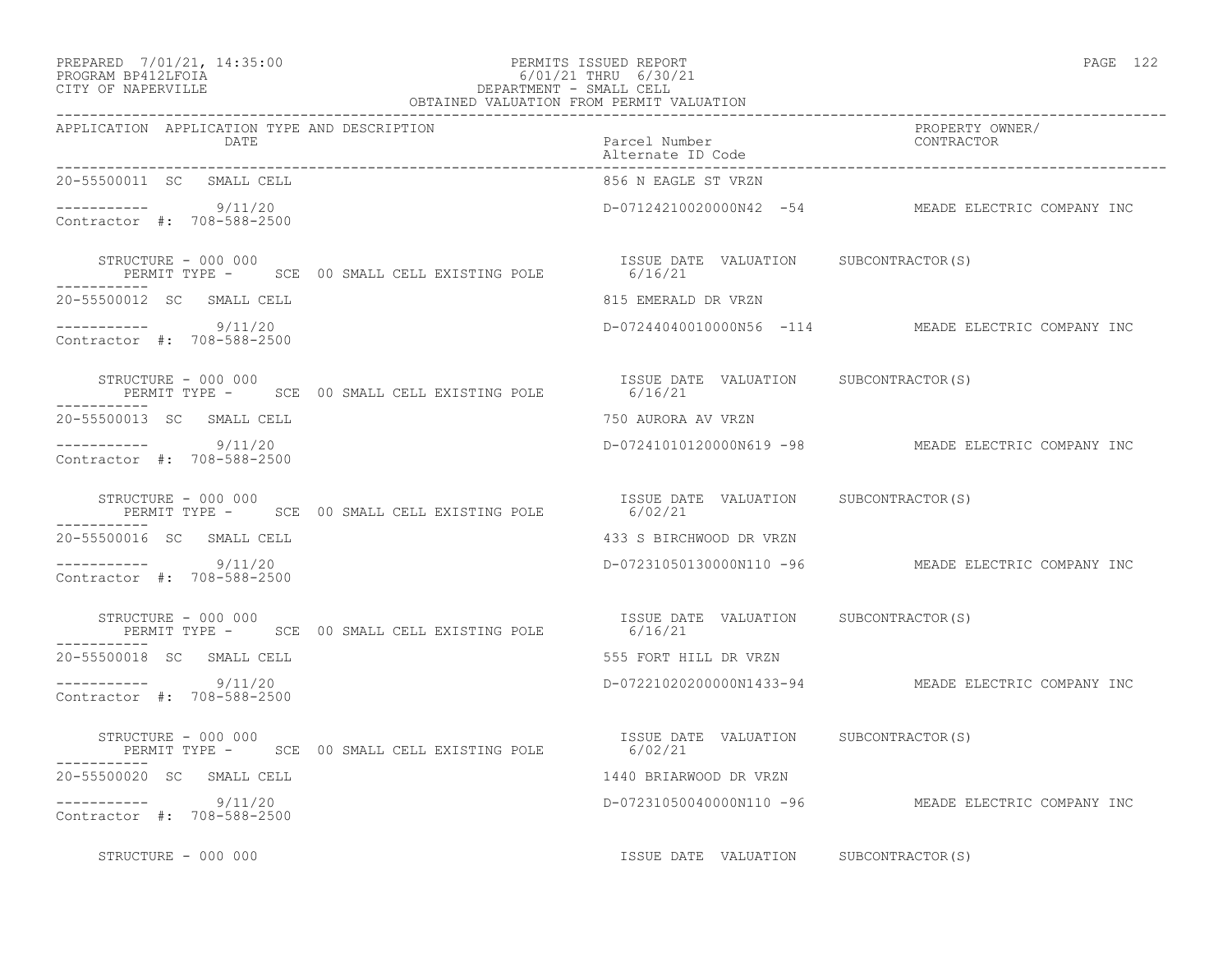## PREPARED 7/01/21, 14:35:00 PERMITS ISSUED REPORT<br>PROGRAM BP412LFOIA PAGE 123 PROGRAM BP412LFOIA 6/01/21 THRU 6/30/21 CITY OF NAPERVILLE **6/01/21** CITY OF NAPERVILLE DEPARTMENT - SMALL CELL

|                                                                                                      | OBTAINED VALUATION FROM PERMIT VALUATION |                                                         |
|------------------------------------------------------------------------------------------------------|------------------------------------------|---------------------------------------------------------|
| APPLICATION APPLICATION TYPE AND DESCRIPTION<br>DATE                                                 | Parcel Number<br>Alternate ID Code       | PROPERTY OWNER/<br>CONTRACTOR                           |
| 20-55500020 (CONTINUED)<br>____________                                                              |                                          |                                                         |
| PERMIT TYPE - SCE 00 SMALL CELL EXISTING POLE 6/02/21<br>. _ _ _ _ _ _ _ _ _                         |                                          | MEADE ELECTRIC COMPANY INC                              |
| 20-55500031 SC SMALL CELL                                                                            | 10 W 12TH AV VRZN                        |                                                         |
| ----------- 9/17/20<br>Contractor #: 212-819-3040                                                    |                                          | D-07124140090000N514 -54 MIDWEST UNDERGROUND TECHNOLOGY |
| STRUCTURE - 000 000<br>PERMIT TYPE - SCE 00 SMALL CELL EXISTING POLE 6/05/21                         | ISSUE DATE VALUATION SUBCONTRACTOR(S)    |                                                         |
| 20-55500032 SC SMALL CELL                                                                            | 690 N RIVER RD VRZN                      |                                                         |
| ----------- 9/17/20<br>Contractor #: 708-588-2500                                                    |                                          | -                           MEADE ELECTRIC COMPANY INC  |
| STRUCTURE - 000 000<br>PERMIT TYPE - SCE 00 SMALL CELL EXISTING POLE 6/02/21 6/02/21<br>------------ |                                          |                                                         |
| 20-55500034 SC SMALL CELL                                                                            | 371 PEARSON CR VRZN                      |                                                         |
| $--------- 9/17/20$<br>Contractor #: 708-588-2500                                                    |                                          | D-07124050130000N540 -54 MEADE ELECTRIC COMPANY INC     |
| STRUCTURE - 000 000<br>PERMIT TYPE - SCE 00 SMALL CELL EXISTING POLE 6/16/21                         | ISSUE DATE VALUATION SUBCONTRACTOR(S)    |                                                         |
| 20-55500035 SC SMALL CELL                                                                            | 991 W OGDEN AV VRZN                      |                                                         |
| ----------- 9/17/20<br>Contractor #: 708-588-2500                                                    |                                          | D-07123030280000N1172-52 MEADE ELECTRIC COMPANY INC     |
| STRUCTURE - 000 000<br>PERMIT TYPE - SCE 00 SMALL CELL EXISTING POLE 6/10/21                         | ISSUE DATE VALUATION SUBCONTRACTOR(S)    |                                                         |
| 20-55500036 SC SMALL CELL                                                                            | 1220 W OGDEN AV VRZN                     |                                                         |
| $--------- 9/17/20$<br>Contractor #: 708-588-2500                                                    |                                          | D-07142120300000N92 -67 MEADE ELECTRIC COMPANY INC      |
| STRUCTURE - 000 000<br>PERMIT TYPE - SCE 00 SMALL CELL EXISTING POLE 6/02/21                         | ISSUE DATE VALUATION SUBCONTRACTOR(S)    |                                                         |
| 20-55500038 SC SMALL CELL                                                                            | 2012 CORPORATE LN VRZN                   |                                                         |
| $--------- 10/21/20$<br>Contractor #: 708-588-2500                                                   |                                          | MEADE ELECTRIC COMPANY INC                              |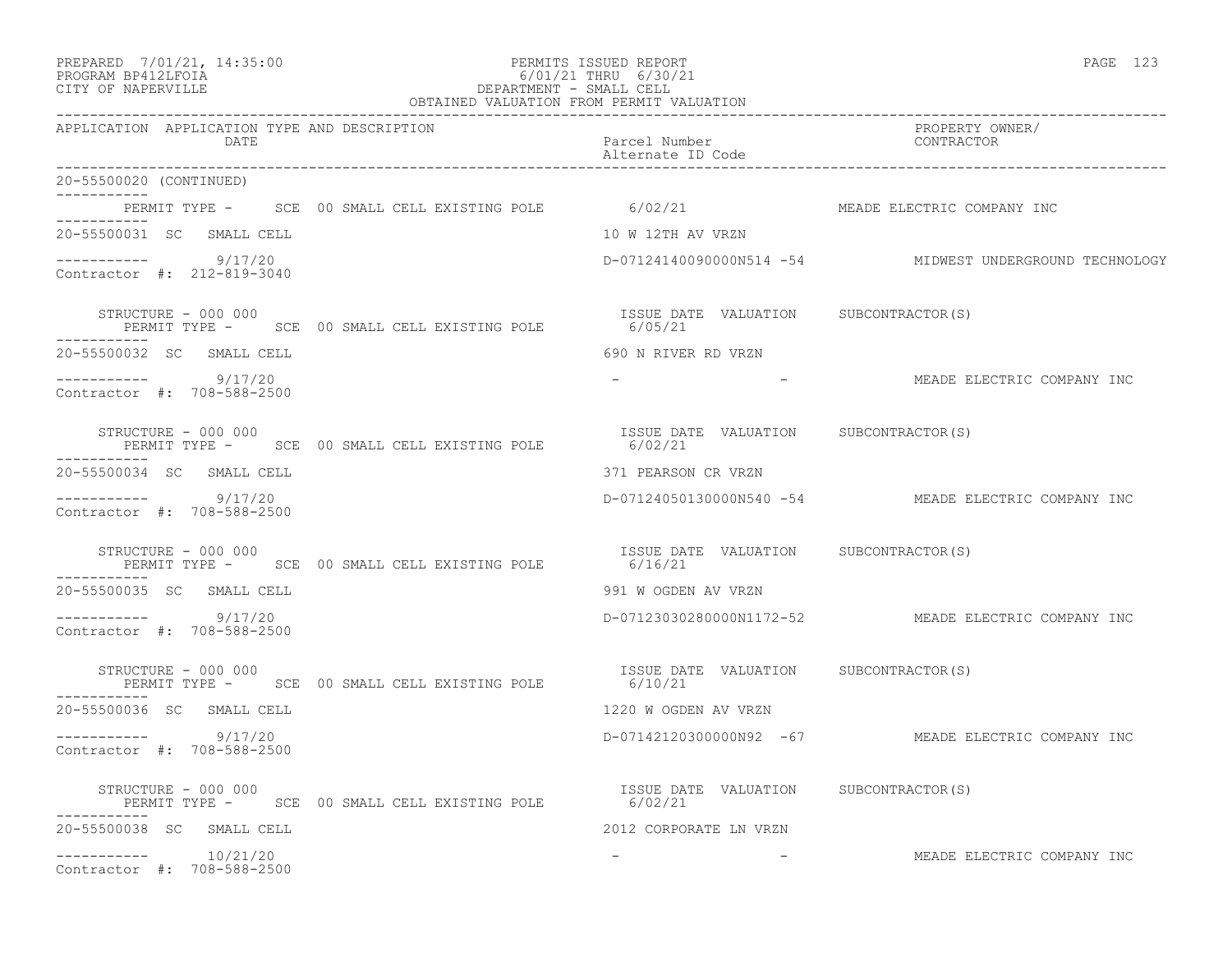| PREPARED 7/01/21, 14:35:00<br>PROGRAM BP412LFOIA<br>O/UI/ZI THRU 0/30/ZI<br>DEPARTMENT - SMALL CELL<br>OBTAINED VALUATION FROM PERMIT VALUATION<br>CITY OF NAPERVILLE | PERMITS ISSUED REPORT<br>6/01/21 THRU 6/30/21    | PAGE 124                                               |  |
|-----------------------------------------------------------------------------------------------------------------------------------------------------------------------|--------------------------------------------------|--------------------------------------------------------|--|
| APPLICATION APPLICATION TYPE AND DESCRIPTION<br>DATE                                                                                                                  | Parcel Number<br>Alternate ID Code               | PROPERTY OWNER/<br>CONTRACTOR                          |  |
| 20-55500038 (CONTINUED)                                                                                                                                               |                                                  |                                                        |  |
| STRUCTURE - 000 000<br>XUCTURE - UUU UUU<br>PERMIT TYPE -     SCE  00 SMALL CELL EXISTING POLE                6/05/21<br>-----------                                  | ISSUE DATE VALUATION SUBCONTRACTOR(S)            |                                                        |  |
| 20-55500044 SC SMALL CELL                                                                                                                                             | 1712 W OGDEN AV VRZN                             |                                                        |  |
| $--------- 10/30/20$<br>Contractor #: 630-293-5272                                                                                                                    |                                                  | D-07231100170000N528 -96 ELECTRIC CONDUIT CONSTRUCTION |  |
| STRUCTURE - 000 000<br>PERMIT TYPE - SCE 00 SMALL CELL EXISTING POLE 6/30/21                                                                                          | ISSUE DATE VALUATION SUBCONTRACTOR(S)            |                                                        |  |
| 20-55500048 SC SMALL CELL                                                                                                                                             | 1284 RICKERT DR VRZN                             |                                                        |  |
| -----------    10/30/20<br>Contractor #:                                                                                                                              | D-07262020030000N712 -127 ETAK SYSTEMS           |                                                        |  |
| STRUCTURE - 000 000<br>PERMIT TYPE - SCE 00 SMALL CELL EXISTING POLE 6/15/21<br>-----------                                                                           | ISSUE DATE VALUATION SUBCONTRACTOR(S)            |                                                        |  |
| 20-55500050 SC SMALL CELL                                                                                                                                             | 1490 W OGDEN AV VRZN                             |                                                        |  |
| $--------- 10/30/20$<br>Contractor #: 630-293-5272                                                                                                                    |                                                  | - ELECTRIC CONDUIT CONSTRUCTION                        |  |
| STRUCTURE - 000 000<br>PERMIT TYPE - SCE 00 SMALL CELL EXISTING POLE 6/15/21<br>6/15/21<br>-----------                                                                |                                                  |                                                        |  |
| 20-55500061 SC SMALL CELL                                                                                                                                             | 900 BAINBRIDGE DR VRZN                           |                                                        |  |
| $--------- 10/30/20$<br>Contractor #:                                                                                                                                 | D-07104050150000N149 -50                         |                                                        |  |
| STRUCTURE - 000 000<br>PERMIT TYPE - SCE 00 SMALL CELL EXISTING POLE 6/30/21<br>----------                                                                            | ISSUE DATE VALUATION SUBCONTRACTOR(S)            |                                                        |  |
| 20-55500065 SC SMALL CELL                                                                                                                                             | 1356 MCDOWELL RD VRZN                            |                                                        |  |
| 10/30/20<br>------------<br>Contractor #:                                                                                                                             | D-07102133040000N311 -35                         |                                                        |  |
| STRUCTURE - 000 000<br>PERMIT TYPE - SCE 00 SMALL CELL EXISTING POLE                                                                                                  | ISSUE DATE VALUATION SUBCONTRACTOR(S)<br>6/30/21 |                                                        |  |
| 20-55500067 SC SMALL CELL                                                                                                                                             | 1601 W DIEHL RD VRZN                             |                                                        |  |
| 10/30/20<br>Contractor #: 708-588-2500                                                                                                                                | D-07033040230000N543 -19                         | MEADE ELECTRIC COMPANY INC                             |  |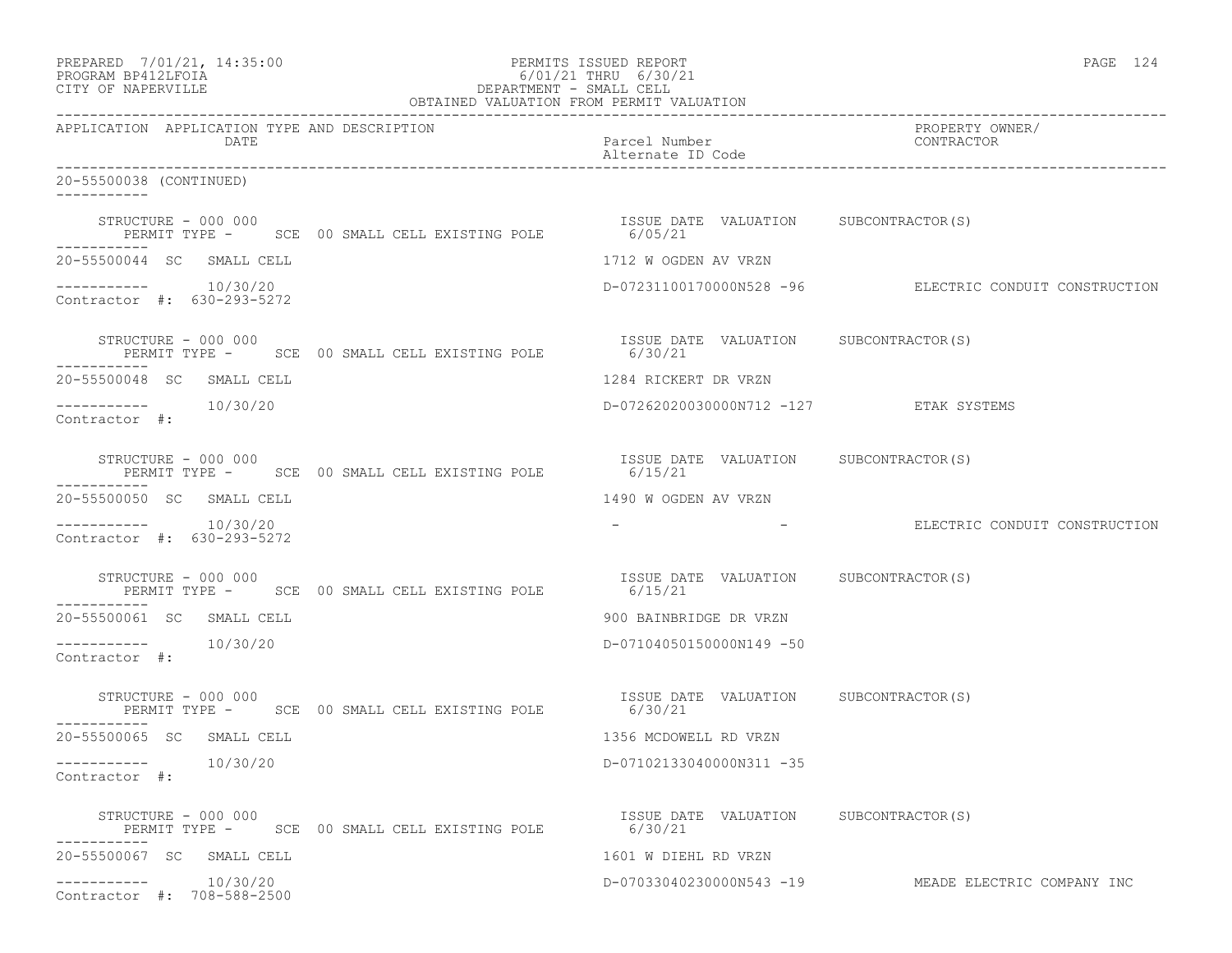| PREPARED 7/01/21, 14:35:00<br>PROGRAM BP412LFOIA<br>CITY OF NAPERVILLE |                     |                                                       | PERMITS ISSUED REPORT<br>6/01/21 THRU 6/30/21<br>6/01/21 THRU 6/30/21<br>DEPARTMENT - SMALL CELL<br>OBTAINED VALUATION FROM PERMIT VALUATION | PAGE 125                                                |
|------------------------------------------------------------------------|---------------------|-------------------------------------------------------|----------------------------------------------------------------------------------------------------------------------------------------------|---------------------------------------------------------|
|                                                                        | DATE                | APPLICATION APPLICATION TYPE AND DESCRIPTION          | Parcel Number<br>Alternate ID Code                                                                                                           | PROPERTY OWNER/<br>CONTRACTOR                           |
| 20-55500067 (CONTINUED)                                                |                     |                                                       |                                                                                                                                              |                                                         |
|                                                                        |                     |                                                       | STRUCTURE – 000 000<br>PERMIT TYPE – SCN 00 SMALL CELL NEW POLE – 6/02/21 MEADE ELECTRIC CO                                                  | MEADE ELECTRIC COMPANY INC                              |
| 20-55500069 SC SMALL CELL                                              |                     |                                                       | 1351 HASTINGS ST VRZN                                                                                                                        |                                                         |
| $--------- 10/30/20$<br>Contractor #: 708-588-2500                     |                     |                                                       |                                                                                                                                              | D-07101030130000N284 -34 MEADE ELECTRIC COMPANY INC     |
|                                                                        | STRUCTURE - 000 000 | PERMIT TYPE - SCE 00 SMALL CELL EXISTING POLE 6/10/21 | ISSUE DATE VALUATION SUBCONTRACTOR(S)                                                                                                        |                                                         |
| 20-55500079 SC SMALL CELL                                              |                     |                                                       | 1019 W BAUER RD VRZN                                                                                                                         |                                                         |
| $--------- 10/30/20$<br>Contractor #: 212-819-3040                     |                     |                                                       |                                                                                                                                              | D-07112120060000N581 -37 MIDWEST UNDERGROUND TECHNOLOGY |
|                                                                        | STRUCTURE - 000 000 | PERMIT TYPE - SCE 00 SMALL CELL EXISTING POLE 6/08/21 | ISSUE DATE VALUATION SUBCONTRACTOR(S)                                                                                                        |                                                         |
| 20-55500080 SC SMALL CELL                                              |                     |                                                       | 1440 ROYAL ST GEORGE DR VRZN                                                                                                                 |                                                         |
| $--------- 10/30/20$<br>Contractor #: 630-293-4474                     |                     |                                                       |                                                                                                                                              | D-07122150010000N583 -39 ELECTRIC CONDUIT CONSTRUCTION  |
|                                                                        | STRUCTURE - 000 000 | PERMIT TYPE - SCE 00 SMALL CELL EXISTING POLE         | ISSUE DATE VALUATION SUBCONTRACTOR(S)<br>6/10/21                                                                                             |                                                         |
| 20-55500081 SC SMALL CELL                                              |                     |                                                       | 1037 SUMMIT HILLS LN VRZN                                                                                                                    |                                                         |
| $--------- 10/30/20$<br>Contractor #: 708-588-2500                     |                     |                                                       |                                                                                                                                              | D-07114030430000N587 -52 MEADE ELECTRIC COMPANY INC     |
|                                                                        | STRUCTURE - 000 000 | PERMIT TYPE - SCE 00 SMALL CELL EXISTING POLE 6/08/21 | ISSUE DATE VALUATION SUBCONTRACTOR(S)                                                                                                        |                                                         |
| 20-55500082 SC SMALL CELL                                              |                     |                                                       | 826 ZAININGER AV VRZN                                                                                                                        |                                                         |
| Contractor #: 708-588-2500                                             | 10/30/20            |                                                       |                                                                                                                                              | D-07123070010000N590 -53 MEADE ELECTRIC COMPANY INC     |
|                                                                        | STRUCTURE - 000 000 | PERMIT TYPE - SCE 00 SMALL CELL EXISTING POLE         | ISSUE DATE VALUATION SUBCONTRACTOR(S)<br>6/15/21                                                                                             |                                                         |
| 20-55500084 SC SMALL CELL                                              |                     |                                                       | 535 N WEBSTER ST VRZN                                                                                                                        |                                                         |
| -----------<br>Contractor #: 630-293-5272                              | 10/30/20            |                                                       | D-07132100150000N1797-69                                                                                                                     | ELECTRIC CONDUIT CONSTRUCTION                           |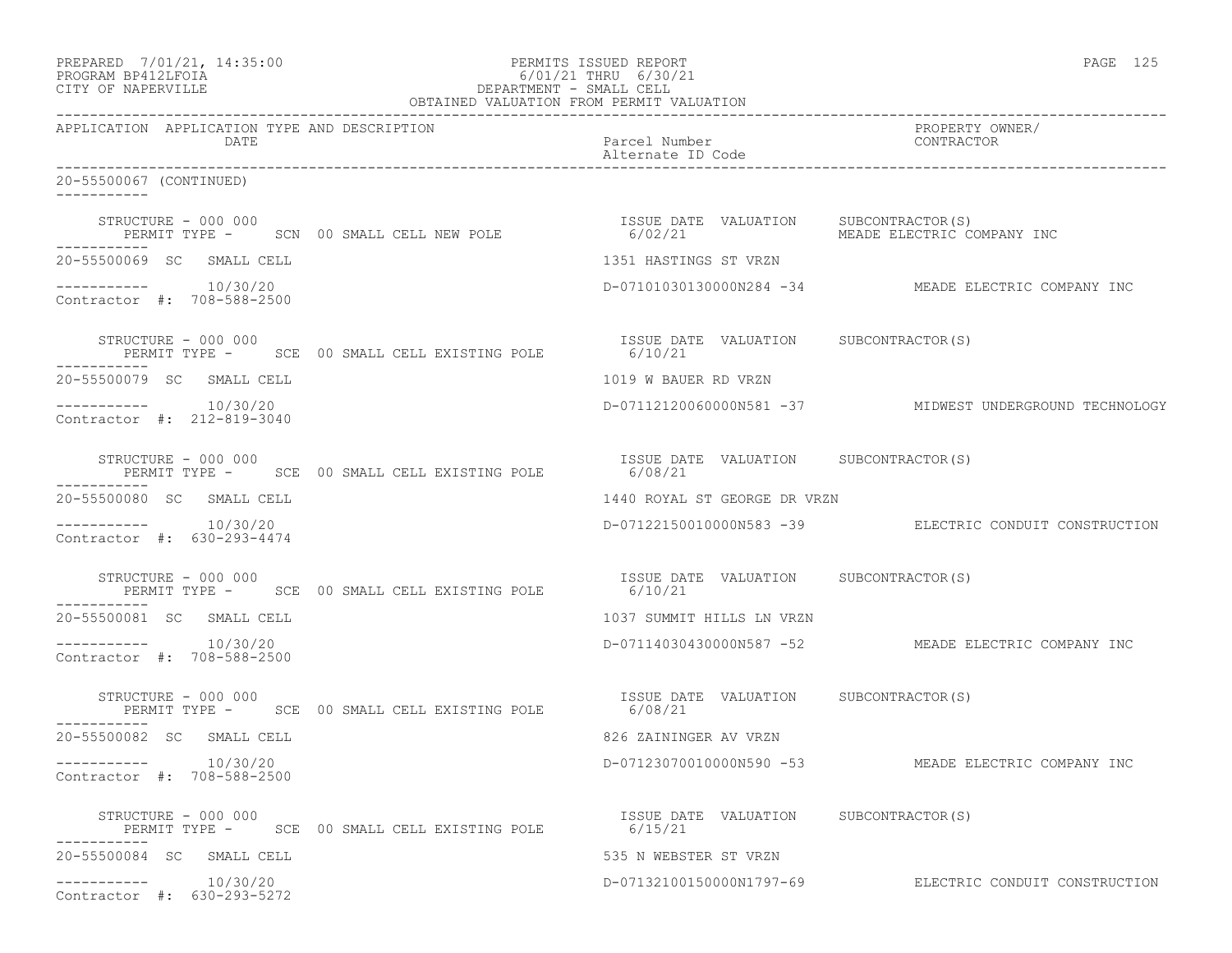|                         |                                                    |                                                                                                  | PREPARED 7/01/21, 14:35:00<br>PERMITS ISSUED REPORT<br>PROGRAM BP412LFOIA 6/01/21 THRU 6/30/21<br>CITY OF NAPERVILLE DEPARTMENT - SMALL CELL<br>OBTAINED VALUATION FROM PERMIT VALUATION | PAGE 126                                                |
|-------------------------|----------------------------------------------------|--------------------------------------------------------------------------------------------------|------------------------------------------------------------------------------------------------------------------------------------------------------------------------------------------|---------------------------------------------------------|
|                         | DATE                                               | APPLICATION APPLICATION TYPE AND DESCRIPTION                                                     | Parcel Number<br>Alternate ID Code                                                                                                                                                       | PROPERTY OWNER/<br>CONTRACTOR                           |
| 20-55500084 (CONTINUED) |                                                    |                                                                                                  |                                                                                                                                                                                          |                                                         |
| -----------             | STRUCTURE - 000 000                                | PERMIT TYPE - SCE 00 SMALL CELL EXISTING POLE 6/30/21                                            | ISSUE DATE VALUATION SUBCONTRACTOR(S)                                                                                                                                                    |                                                         |
|                         | 20-55500101 SC SMALL CELL                          |                                                                                                  | 865 BUTTONWOOD CR VRZN                                                                                                                                                                   |                                                         |
| Contractor #:           | $--------- 10/30/20$                               |                                                                                                  | D-07234100470000N187 -112                                                                                                                                                                |                                                         |
|                         |                                                    |                                                                                                  | STRUCTURE - 000 000<br>PERMIT TYPE - SCE 00 SMALL CELL EXISTING POLE 6/10/21                                                                                                             |                                                         |
|                         | 20-55500108 SC SMALL CELL                          |                                                                                                  | 1162 TENNYSON LN VRZN                                                                                                                                                                    |                                                         |
| Contractor #:           | $--------- 10/30/20$                               |                                                                                                  | D-07262110280000N702 -127 ETAK SYSTEMS                                                                                                                                                   |                                                         |
|                         |                                                    |                                                                                                  | STRUCTURE - 000 000<br>PERMIT TYPE - SCE 00 SMALL CELL EXISTING POLE 6/15/21                                                                                                             |                                                         |
|                         | 20-55500110 SC SMALL CELL                          |                                                                                                  | 128 AURORA AV VRZN                                                                                                                                                                       |                                                         |
|                         | $--------- 10/30/20$<br>Contractor #: 212-819-3040 |                                                                                                  |                                                                                                                                                                                          | D-07242020320000N1812-99 MIDWEST UNDERGROUND TECHNOLOGY |
| -----------             |                                                    | STRUCTURE - 000 000<br>PERMIT TYPE -     SCE  00 SMALL CELL EXISTING POLE                6/02/21 | ISSUE DATE VALUATION SUBCONTRACTOR(S)                                                                                                                                                    |                                                         |
|                         | 20-55500112 SC SMALL CELL                          |                                                                                                  | 539 W JEFFERSON AV VRZN                                                                                                                                                                  |                                                         |
|                         | $--------- 10/30/20$<br>Contractor #: 708-588-2500 |                                                                                                  |                                                                                                                                                                                          | D-07133140100000N539 -83 MEADE ELECTRIC COMPANY INC     |
|                         | STRUCTURE - 000 000                                | PERMIT TYPE - SCE 00 SMALL CELL EXISTING POLE 6/10/21                                            | ISSUE DATE VALUATION SUBCONTRACTOR(S)                                                                                                                                                    |                                                         |
|                         | 20-55500129 SC SMALL CELL                          |                                                                                                  | 1101 HIDDEN SPRING DR VRZN                                                                                                                                                               |                                                         |
|                         | $--------- 10/30/20$<br>Contractor #: 708-588-2500 |                                                                                                  | D-07142050320000N65 -67                                                                                                                                                                  | MEADE ELECTRIC COMPANY INC                              |
|                         | STRUCTURE - 000 000                                | PERMIT TYPE - SCE 00 SMALL CELL EXISTING POLE                                                    | ISSUE DATE VALUATION SUBCONTRACTOR(S)<br>6/30/21                                                                                                                                         |                                                         |
|                         | 20-55500145 SC SMALL CELL                          |                                                                                                  | 222 S MILL ST VRZN                                                                                                                                                                       |                                                         |
|                         | $--------- 10/30/20$<br>Contractor #: 212-819-3040 |                                                                                                  |                                                                                                                                                                                          | D-07134270150000N538 -84 MIDWEST UNDERGROUND TECHNOLOGY |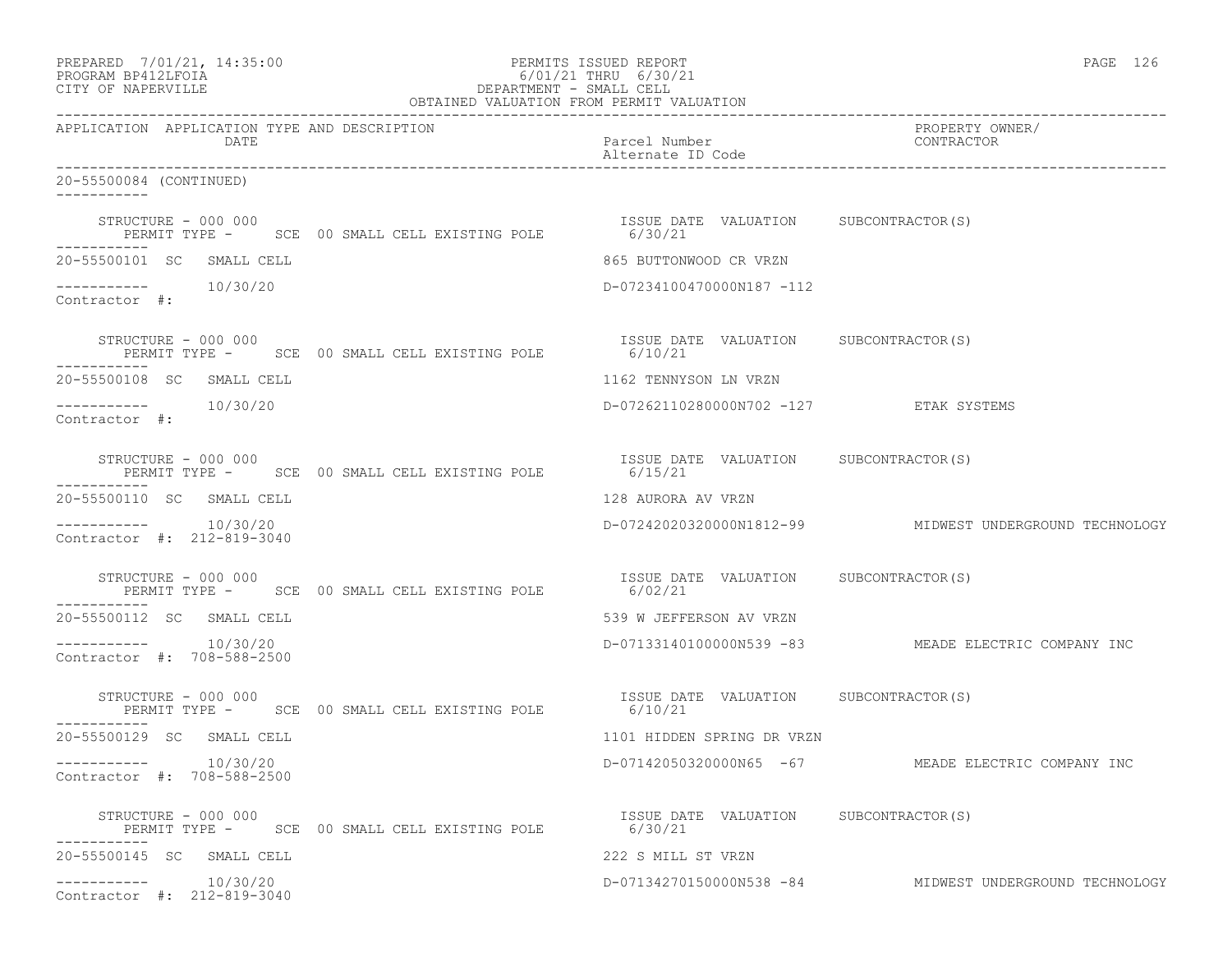| PREPARED 7/01/21, 14:35:00<br>PROGRAM BP412LFOIA<br>CITY OF NAPERVILLE                       | PERMITS ISSUED REPORT<br>COLORATION AND CONSUMERED THRU 6/30/21<br>DEPARTMENT - SMALL CELL<br>OBTAINED VALUATION FROM PERMIT VALUATION | PAGE 127                                                           |  |
|----------------------------------------------------------------------------------------------|----------------------------------------------------------------------------------------------------------------------------------------|--------------------------------------------------------------------|--|
| APPLICATION APPLICATION TYPE AND DESCRIPTION<br>DATE                                         | Parcel Number CONTRACTOR<br>Alternate ID Code                                                                                          | PROPERTY OWNER/                                                    |  |
| 20-55500145 (CONTINUED)                                                                      |                                                                                                                                        |                                                                    |  |
| STRUCTURE - 000 000<br>-----------                                                           | ISSUE DATE VALUATION SUBCONTRACTOR(S)                                                                                                  |                                                                    |  |
| 20-55500146 SC SMALL CELL                                                                    | 920 JACKSON AV VRZN                                                                                                                    |                                                                    |  |
| $--------- 10/30/20$<br>Contractor #: 630-293-4474                                           |                                                                                                                                        | D-07133180190000NNA -83 ELECTRIC CONDUIT CONSTRUCTION              |  |
| STRUCTURE - 000 000<br>PERMIT TYPE - SCE 00 SMALL CELL EXISTING POLE 6/02/21                 | ISSUE DATE VALUATION SUBCONTRACTOR(S)                                                                                                  |                                                                    |  |
| 20-55500147 SC SMALL CELL                                                                    | 565 S MAIN ST VRZN                                                                                                                     |                                                                    |  |
| $--------- 10/30/20$<br>Contractor #: 708-588-2500                                           | D-07242020240000N340 -99 MEADE ELECTRIC COMPANY INC                                                                                    |                                                                    |  |
| STRUCTURE - 000 000<br>STRUCTURE - 000 000<br>PERMIT TYPE -      SCN  00 SMALL CELL NEW POLE | ISSUE DATE VALUATION SUBCONTRACTOR(S)<br>6/30/21                                                                                       |                                                                    |  |
| 20-55500148 SC SMALL CELL                                                                    | 705 S WASHINGTON ST VRZN                                                                                                               |                                                                    |  |
| $--------- 10/30/20$<br>Contractor #: 212-819-3040                                           |                                                                                                                                        | -                                   MIDWEST UNDERGROUND TECHNOLOGY |  |
| STRUCTURE - 000 000<br>PERMIT TYPE - SCE 00 SMALL CELL EXISTING POLE 6/02/21                 | ISSUE DATE VALUATION SUBCONTRACTOR(S)                                                                                                  |                                                                    |  |
| 20-55500149 SC SMALL CELL                                                                    | 96 GOLDEN LARCH CT VRZN                                                                                                                |                                                                    |  |
| Contractor #: 630-293-5272                                                                   |                                                                                                                                        | D-08193020070000N38 -115 ELECTRIC CONDUIT CONSTRUCTION             |  |
| STRUCTURE - 000 000<br>PERMIT TYPE - SCE 00 SMALL CELL EXISTING POLE 6/15/21                 | ISSUE DATE VALUATION SUBCONTRACTOR(S)                                                                                                  |                                                                    |  |
| 20-55500153 SC SMALL CELL                                                                    | 135 ROBIN HILL DR VRZN                                                                                                                 |                                                                    |  |
| 10/30/20<br>-----------<br>Contractor #: 630-293-5272                                        |                                                                                                                                        | D-07244060310000N679 -114 ELECTRIC CONDUIT CONSTRUCTION            |  |
| STRUCTURE - 000 000<br>PERMIT TYPE -      SCE  00 SMALL CELL EXISTING POLE<br>-----------    | ISSUE DATE VALUATION SUBCONTRACTOR(S)<br>6/30/21                                                                                       |                                                                    |  |
| 20-55500156 SC SMALL CELL                                                                    | 1208 OSWEGO RD VRZN                                                                                                                    |                                                                    |  |
| -----------    10/30/20<br>Contractor #: 630-293-5272                                        |                                                                                                                                        | D-07232150250000D645 -97 ELECTRIC CONDUIT CONSTRUCTION             |  |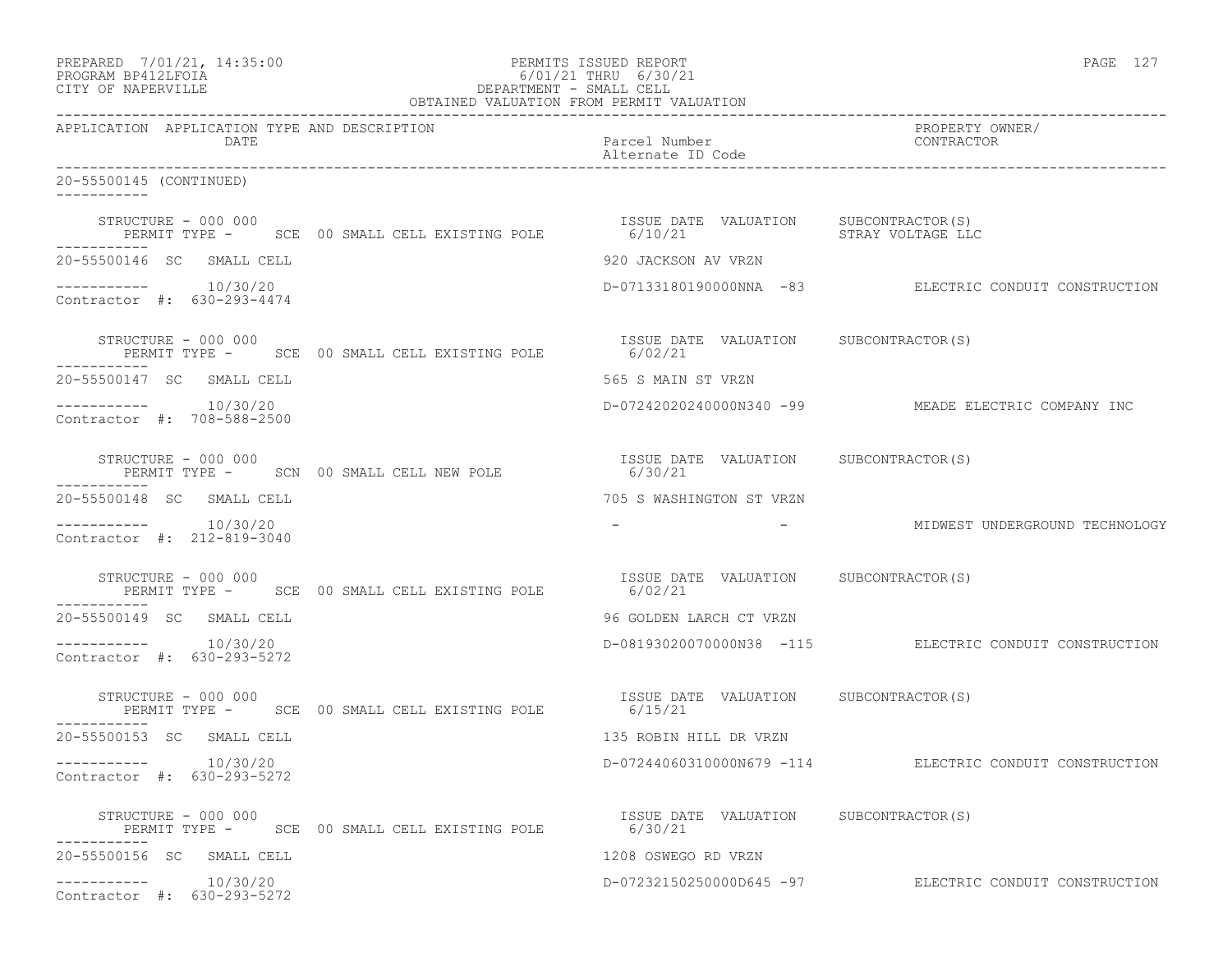| PREPARED 7/01/21, 14:35:00<br>PROGRAM BP412LFOIA<br>CITY OF NAPERVILLE |                                                       | PERMITS ISSUED REPORT<br>6/01/21 THRU 6/30/21<br>DEPARTMENT - SMALL CELL<br>OBTAINED VALUATION FROM PERMIT VALUATION | PAGE 128                                                |
|------------------------------------------------------------------------|-------------------------------------------------------|----------------------------------------------------------------------------------------------------------------------|---------------------------------------------------------|
| APPLICATION APPLICATION TYPE AND DESCRIPTION<br>DATE                   | --------------------------------------                | Parcel Number<br>Alternate ID Code                                                                                   | ------<br>PROPERTY_OWNER/<br>CONTRACT                   |
| 20-55500156 (CONTINUED)                                                |                                                       |                                                                                                                      |                                                         |
| STRUCTURE - 000 000                                                    | PERMIT TYPE - SCE 00 SMALL CELL EXISTING POLE 6/30/21 | ISSUE DATE VALUATION SUBCONTRACTOR(S)                                                                                |                                                         |
| 20-55500157 SC SMALL CELL                                              |                                                       | 915 FORT HILL DR VRZN                                                                                                |                                                         |
| $--------- 10/30/20$<br>Contractor #:                                  |                                                       |                                                                                                                      |                                                         |
| STRUCTURE - 000 000                                                    | PERMIT TYPE - SCE 00 SMALL CELL EXISTING POLE 6/10/21 | ISSUE DATE VALUATION SUBCONTRACTOR(S)                                                                                |                                                         |
| 20-55500160 SC SMALL CELL                                              |                                                       | 771 WILDFLOWER CR VRZN                                                                                               |                                                         |
| Contractor #: 708-588-2500                                             |                                                       |                                                                                                                      | D-07223050070000N1144-109 MEADE ELECTRIC COMPANY INC    |
| STRUCTURE - 000 000                                                    | PERMIT TYPE - SCE 00 SMALL CELL EXISTING POLE 6/30/21 | ISSUE DATE VALUATION SUBCONTRACTOR(S)                                                                                |                                                         |
| 20-55500161 SC SMALL CELL                                              |                                                       | 1864 HIGH GROVE LN VRZN                                                                                              |                                                         |
| $--------- 10/30/20$<br>Contractor #: 708-588-2500                     |                                                       |                                                                                                                      | D-07153040320000N912 -79 MEADE ELECTRIC COMPANY INC     |
| STRUCTURE - 000 000                                                    | PERMIT TYPE - SCE 00 SMALL CELL EXISTING POLE         | ISSUE DATE VALUATION SUBCONTRACTOR(S)<br>6/05/21                                                                     |                                                         |
| 20-55500164 SC SMALL CELL                                              |                                                       | 2464 EMERSON LN VRZN                                                                                                 |                                                         |
| $--------- 10/30/20$<br>Contractor #: 630-293-5272                     |                                                       |                                                                                                                      | D-07272140020000N749 -125 ELECTRIC CONDUIT CONSTRUCTION |
| STRUCTURE - 000 000                                                    | PERMIT TYPE - SCE 00 SMALL CELL EXISTING POLE 6/30/21 | ISSUE DATE VALUATION SUBCONTRACTOR(S)                                                                                |                                                         |
| 20-55500165 SC SMALL CELL                                              |                                                       | 2312 EMERSON LN VRZN                                                                                                 |                                                         |
| 10/30/20<br>-----------<br>Contractor $\#$ :                           |                                                       | D-07224020160000N749 -110 ETAK SYSTEMS                                                                               |                                                         |
| STRUCTURE - 000 000                                                    | PERMIT TYPE - SCE 00 SMALL CELL EXISTING POLE         | ISSUE DATE VALUATION SUBCONTRACTOR(S)<br>6/30/21                                                                     |                                                         |
| 20-55500168 SC SMALL CELL                                              |                                                       | 1004 MEAGAN CT VRZN                                                                                                  |                                                         |
| 10/30/20<br>------------<br>Contractor #: 708-588-2500                 |                                                       |                                                                                                                      | D-07272050410000N741 -125 MEADE ELECTRIC COMPANY INC    |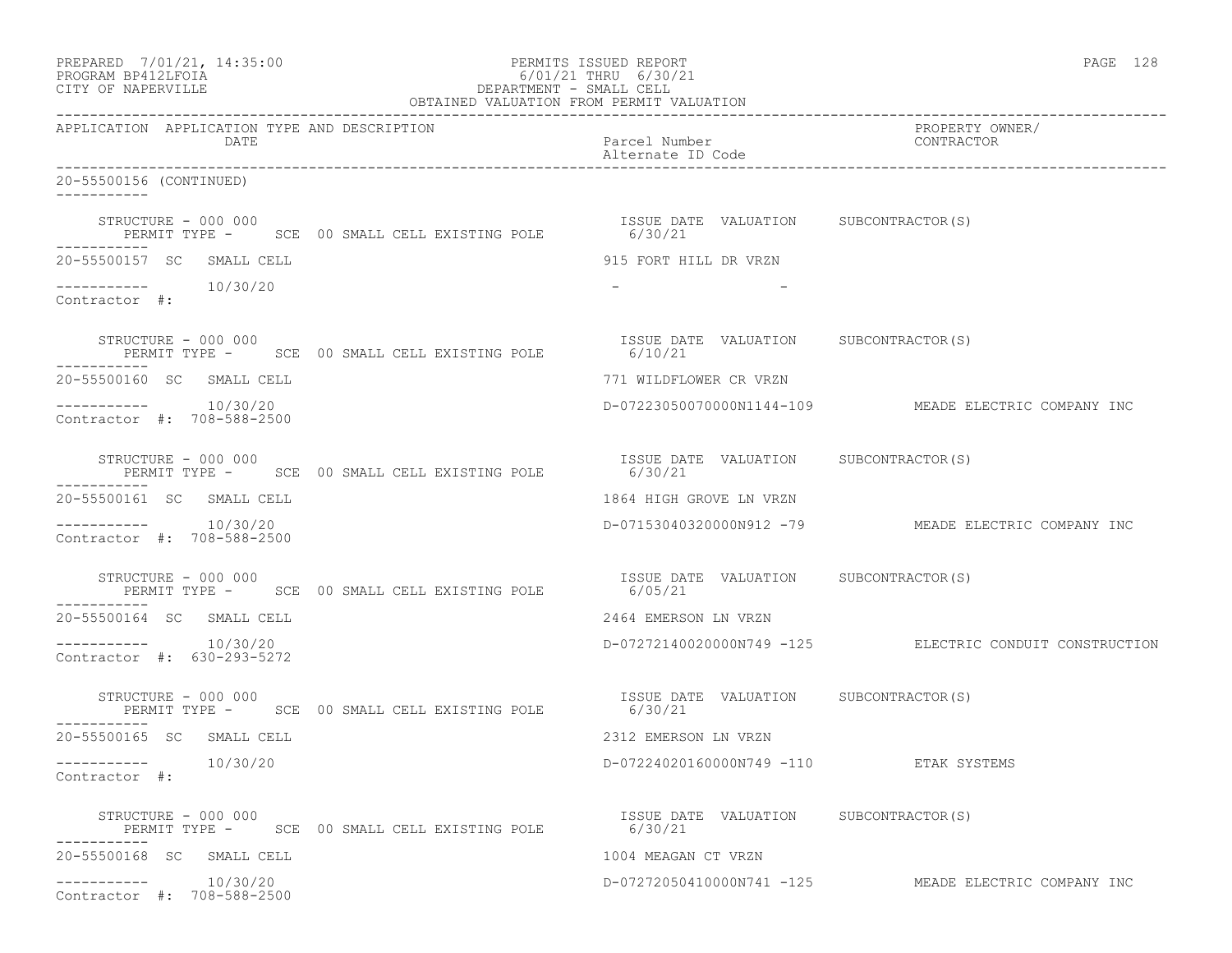| PREPARED 7/01/21, 14:35:00<br>PROGRAM BP412LFOIA<br>CITY OF NAPERVILLE                      | PERMITS ISSUED REPORT<br>6/01/21 THRU 6/30/21<br>DEPARTMENT - SMALL CELL<br>OBTAINED VALUATION FROM PERMIT VALUATION | PAGE 129                                             |  |
|---------------------------------------------------------------------------------------------|----------------------------------------------------------------------------------------------------------------------|------------------------------------------------------|--|
| APPLICATION APPLICATION TYPE AND DESCRIPTION<br>DATE                                        | Parcel Number<br>Alternate ID Code                                                                                   | ------<br>PROPERTY OWNER/<br>CONTRACTOR              |  |
| 20-55500168 (CONTINUED)                                                                     |                                                                                                                      |                                                      |  |
| STRUCTURE - 000 000<br>PERMIT TYPE - SCE 00 SMALL CELL EXISTING POLE 6/30/21                | ISSUE DATE VALUATION SUBCONTRACTOR(S)                                                                                |                                                      |  |
| 20-55500174 SC SMALL CELL                                                                   | 101 E BAUER RD VRZN                                                                                                  |                                                      |  |
| $--------- 11/03/20$<br>Contractor #: 708-588-2500                                          |                                                                                                                      | -40 MEADE ELECTRIC COMPANY INC                       |  |
| STRUCTURE - 000 000<br>PERMIT TYPE - SCE 00 SMALL CELL EXISTING POLE 6/05/21                | ISSUE DATE VALUATION SUBCONTRACTOR(S)                                                                                |                                                      |  |
| 20-55500178 SC SMALL CELL                                                                   | 119 SHUMAN BL VRZN                                                                                                   |                                                      |  |
| $--------- 11/03/20$<br>Contractor #: 708-588-2500                                          |                                                                                                                      | D-08063000170000N1700-25 MEADE ELECTRIC COMPANY INC  |  |
| STRUCTURE - 000 000<br>PERMIT TYPE - SCE 00 SMALL CELL EXISTING POLE 6/15/21<br>----------- | ISSUE DATE VALUATION SUBCONTRACTOR(S)                                                                                |                                                      |  |
| 20-55500185 SC SMALL CELL                                                                   | 1673 IMPERIAL CR VRZN                                                                                                |                                                      |  |
| $--------- 11/03/20$<br>Contractor #: 708-588-2500                                          |                                                                                                                      | D-07112070350000N635 -37 MEADE ELECTRIC COMPANY INC  |  |
| STRUCTURE - 000 000<br>PERMIT TYPE - SCE 00 SMALL CELL EXISTING POLE                        | ISSUE DATE VALUATION SUBCONTRACTOR(S)<br>6/05/21                                                                     |                                                      |  |
| 20-55500202 SC SMALL CELL                                                                   | 904 W JEFFERSON AV VRZN                                                                                              |                                                      |  |
| $--------- 11/04/20$<br>Contractor $\#$ :                                                   | D-07133150460000N607 -83                                                                                             |                                                      |  |
| STRUCTURE - 000 000<br>PERMIT TYPE - SCE 00 SMALL CELL EXISTING POLE 6/10/21                | ISSUE DATE VALUATION SUBCONTRACTOR(S)                                                                                |                                                      |  |
| 20-55500203 SC SMALL CELL                                                                   | 1743 CHADWICKE CR VRZN                                                                                               |                                                      |  |
| 11/04/20<br>------------<br>Contractor #: 630-293-5272                                      | D-07233110160000N717 -111                                                                                            | ELECTRIC CONDUIT CONSTRUCTION                        |  |
| STRUCTURE - 000 000<br>PERMIT TYPE - SCE 00 SMALL CELL EXISTING POLE                        | ISSUE DATE VALUATION SUBCONTRACTOR(S)<br>6/10/21                                                                     |                                                      |  |
| 20-55500204 SC SMALL CELL                                                                   | 1284 RICKERT DR VRZN                                                                                                 |                                                      |  |
| 11/04/20<br>. _ _ _ _ _ _ _ _ _ _<br>Contractor #: 708-588-2500                             |                                                                                                                      | D-07262020030000N712 -127 MEADE ELECTRIC COMPANY INC |  |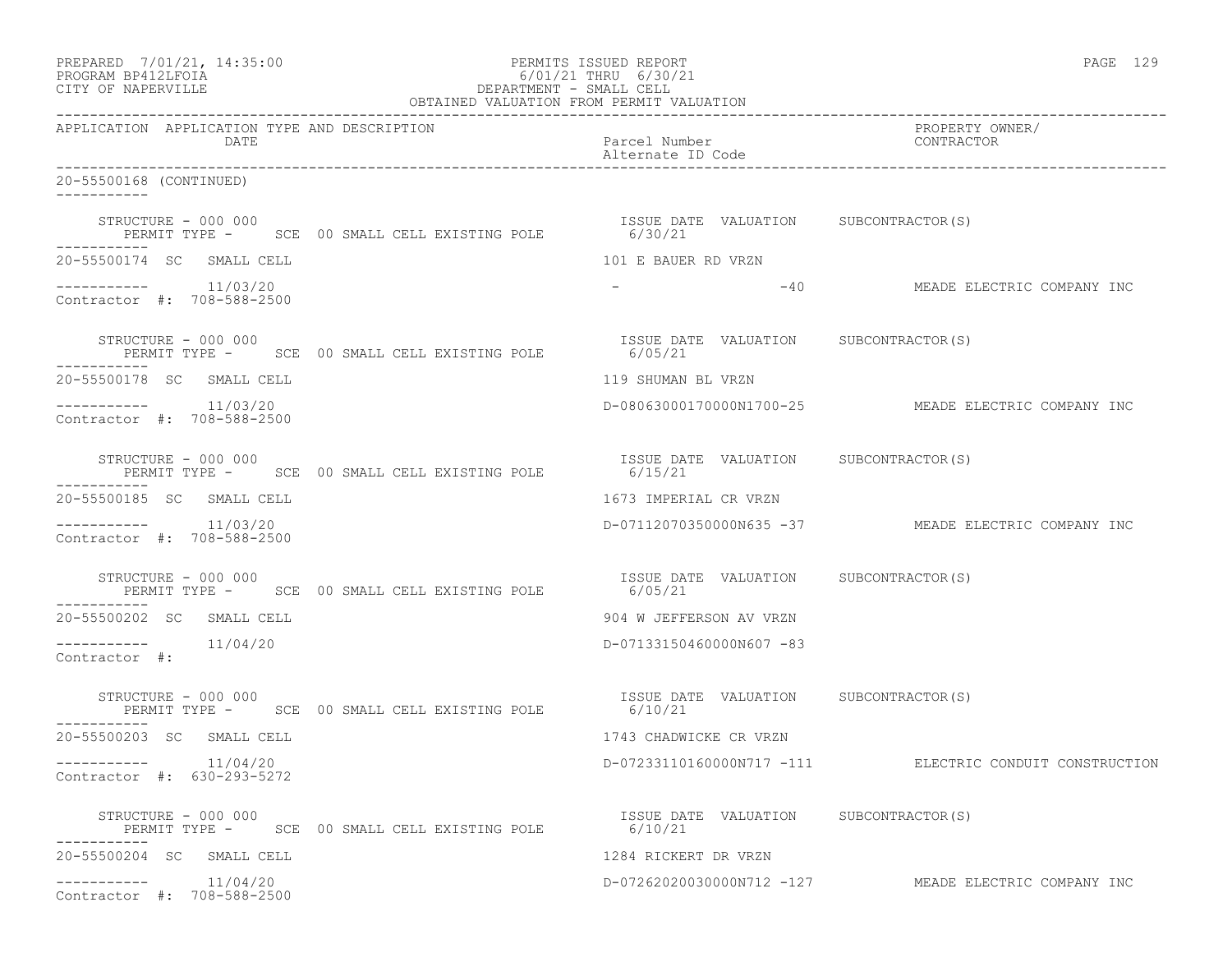| PREPARED 7/01/21, 14:35:00<br>PROGRAM BP412LFOIA<br>6/01/21 THRU 6/30/21<br>DEPARTMENT - SMALL CELL<br>OBTAINED VALUATION FROM PERMIT VALUATION<br>CITY OF NAPERVILLE | PERMITS ISSUED REPORT                             | PAGE 130                                            |
|-----------------------------------------------------------------------------------------------------------------------------------------------------------------------|---------------------------------------------------|-----------------------------------------------------|
| APPLICATION APPLICATION TYPE AND DESCRIPTION<br>DATE                                                                                                                  | Parcel Number<br>Alternate ID Code                | PROPERTY OWNER/<br>CONTRACTOR                       |
| 20-55500204 (CONTINUED)                                                                                                                                               |                                                   |                                                     |
| STRUCTURE - 000 000<br>RUCTURE - 000 000<br>PERMIT TYPE - SCN 00 SMALL CELL NEW POLE 6/15/21<br>-----------                                                           | ISSUE DATE VALUATION SUBCONTRACTOR(S)             |                                                     |
| 20-55500206 SC SMALL CELL                                                                                                                                             | 115 S WEST ST VRZN                                |                                                     |
| $--------- 11/13/20$<br>Contractor #: 708-588-2500                                                                                                                    |                                                   | D-07133130080000N604 -83 MEADE ELECTRIC COMPANY INC |
| STRUCTURE - 000 000<br>PERMIT TYPE - SCE 00 SMALL CELL EXISTING POLE 6/02/21                                                                                          | ISSUE DATE VALUATION SUBCONTRACTOR(S)             |                                                     |
| 20-55500207 SC SMALL CELL                                                                                                                                             | 1457 N EAGLE ST VRZN                              |                                                     |
| $--------- 12/14/20$<br>Contractor #: 708-588-2500                                                                                                                    |                                                   | D-07122160070000N854 -39 MEADE ELECTRIC COMPANY INC |
| STRUCTURE - 000 000<br>PERMIT TYPE - SCE 00 SMALL CELL EXISTING POLE                                                                                                  | ISSUE DATE VALUATION SUBCONTRACTOR (S)<br>6/05/21 |                                                     |
| 20-55500208 SC SMALL CELL                                                                                                                                             | 403 DENALI CR VRZN                                |                                                     |
| $--------- 12/14/20$<br>Contractor #:                                                                                                                                 | D-08062020200000N1288-11                          |                                                     |
| STRUCTURE - 000 000<br>PERMIT TYPE - SCN 00 SMALL CELL NEW POLE 6/10/21                                                                                               | ISSUE DATE VALUATION SUBCONTRACTOR(S)             |                                                     |
| TOTAL PERMITS ISSUED 51 TOTAL PERMITS HELD                                                                                                                            | $\Omega$                                          |                                                     |
| $\circ$<br>TOTAL PERMIT VALUATION                                                                                                                                     |                                                   |                                                     |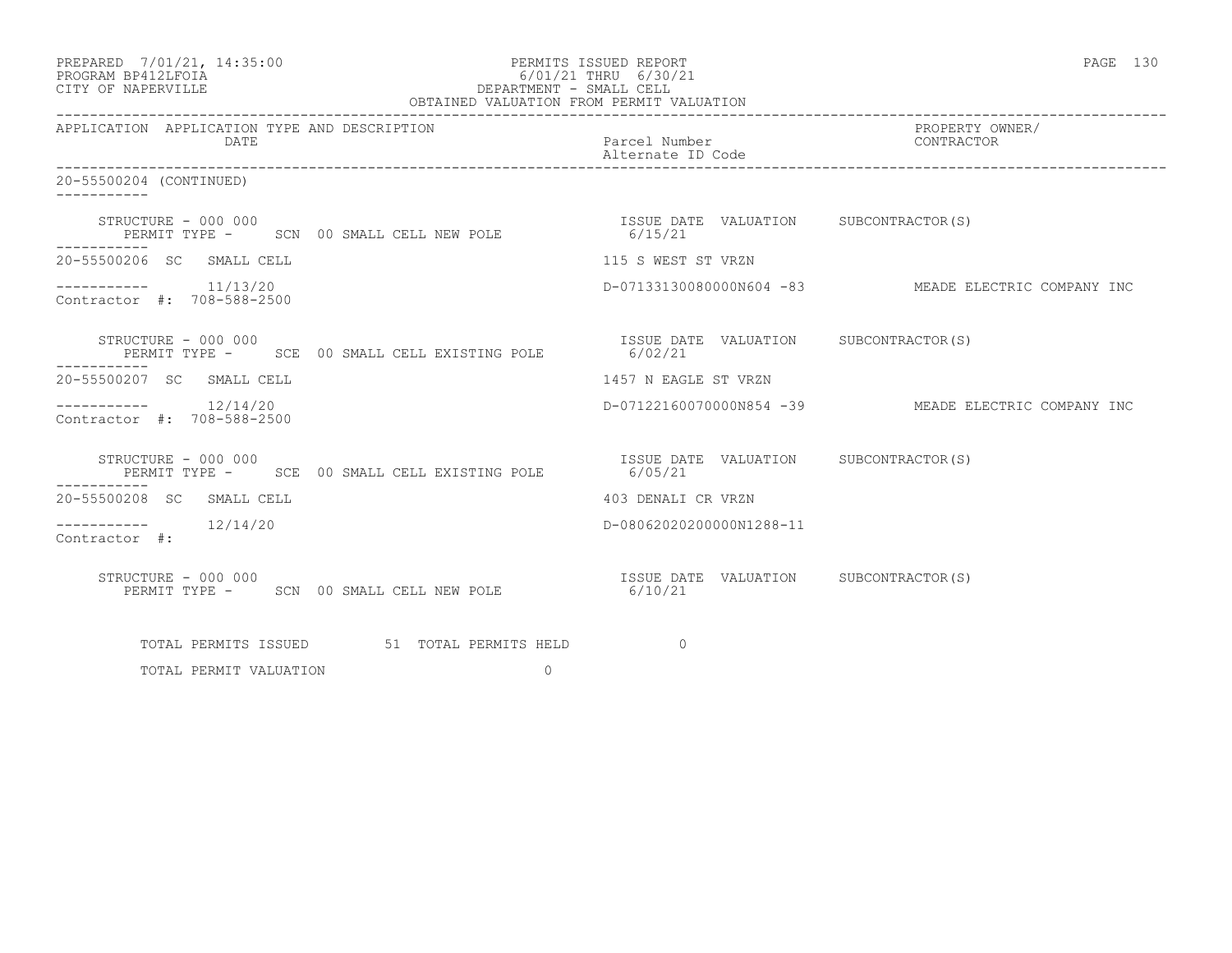| PREPARED | 7/01/21, 14:35:00 |  |
|----------|-------------------|--|
|----------|-------------------|--|

# PREPARED 7/01/21, 14:35:00 PERMITS ISSUED REPORT<br>PROGRAM BP412LFOIA PAGE 131 PROGRAM BP412LFOIA 6/01/21 THRU 6/30/21 CITY OF NAPERVILLE CITY OF NAPERVILLE **Example 20** and the contract of the DEPARTMENT - TED/ROW

| OBTAINED VALUATION FROM PERMIT VALUATION                                     |                                                  |                                                     |  |  |
|------------------------------------------------------------------------------|--------------------------------------------------|-----------------------------------------------------|--|--|
| APPLICATION APPLICATION TYPE AND DESCRIPTION<br>DATE                         | Parcel Number<br>Alternate ID Code               | PROPERTY OWNER/<br>CONTRACTOR                       |  |  |
| 21-88800071 TROW TD RIGHT OF WAY                                             | WASHINGTON & WARRENVILLE ROW                     |                                                     |  |  |
| Contractor #: 815-378-3005                                                   |                                                  | - SALL CONSTRUCTION CO/NAPERVILLE                   |  |  |
| STRUCTURE - 000 000<br>PERMIT TYPE - TROW 00 TD RIGHT OF WAY PERMIT 1990 121 | ISSUE DATE VALUATION SUBCONTRACTOR(S)            |                                                     |  |  |
| 21-88800072 TROW TD RIGHT OF WAY                                             | SPLIT OAK & CHERRYWOOD NICOR                     |                                                     |  |  |
| $--------- 5/20/21$<br>Contractor #: 815-923-2300                            | $\sim$ $\sim$ $\sim$                             | - TNTREN LLC                                        |  |  |
| STRUCTURE - 000 000<br>PERMIT TYPE - TROW 00 TD RIGHT OF WAY PERMIT          | ISSUE DATE VALUATION SUBCONTRACTOR(S)<br>6/01/21 |                                                     |  |  |
| 21-88800075 TROW TD RIGHT OF WAY                                             | 1570 APACHE DR                                   |                                                     |  |  |
| $--------- 5/25/21$<br>Contractor #:                                         |                                                  | D-08071080080000N147 -40 AXXON COMMUNICATIONS, INC  |  |  |
| STRUCTURE - 000 000<br>PERMIT TYPE - TROW 00 TD RIGHT OF WAY PERMIT          | ISSUE DATE VALUATION SUBCONTRACTOR(S)<br>6/01/21 |                                                     |  |  |
| 21-88800076 TROW TD RIGHT OF WAY                                             | 8 HUNTINGTON CR HM                               |                                                     |  |  |
| $--------- 5/26/21$<br>Contractor #: 815-531-5822                            | D-08163140010000N1627-74 AXS POINTS              |                                                     |  |  |
| STRUCTURE - 000 000<br>PERMIT TYPE - TROW 00 TD RIGHT OF WAY PERMIT 6/01/21  | ISSUE DATE VALUATION SUBCONTRACTOR(S)            |                                                     |  |  |
| 21-88800077 TROW TD RIGHT OF WAY                                             | 1554 TREELINE CT                                 |                                                     |  |  |
| $--------- 5/29/21$<br>Contractor #:                                         |                                                  | D-08293121830000N1224-147 AXXON COMMUNICATIONS, INC |  |  |
| STRUCTURE - 000 000<br>PERMIT TYPE - TROW 00 TD RIGHT OF WAY PERMIT 6/10/21  | ISSUE DATE VALUATION SUBCONTRACTOR(S)            |                                                     |  |  |
| 21-88800078 TROW TD RIGHT OF WAY                                             | 112 SPLIT OAK RD                                 |                                                     |  |  |
| $---------$ 6/01/21<br>Contractor #: 815-531-5822                            | D-08313200360000N490 -176 AXS POINTS             |                                                     |  |  |
| STRUCTURE - 000 000                                                          | ISSUE DATE VALUATION SUBCONTRACTOR(S)            |                                                     |  |  |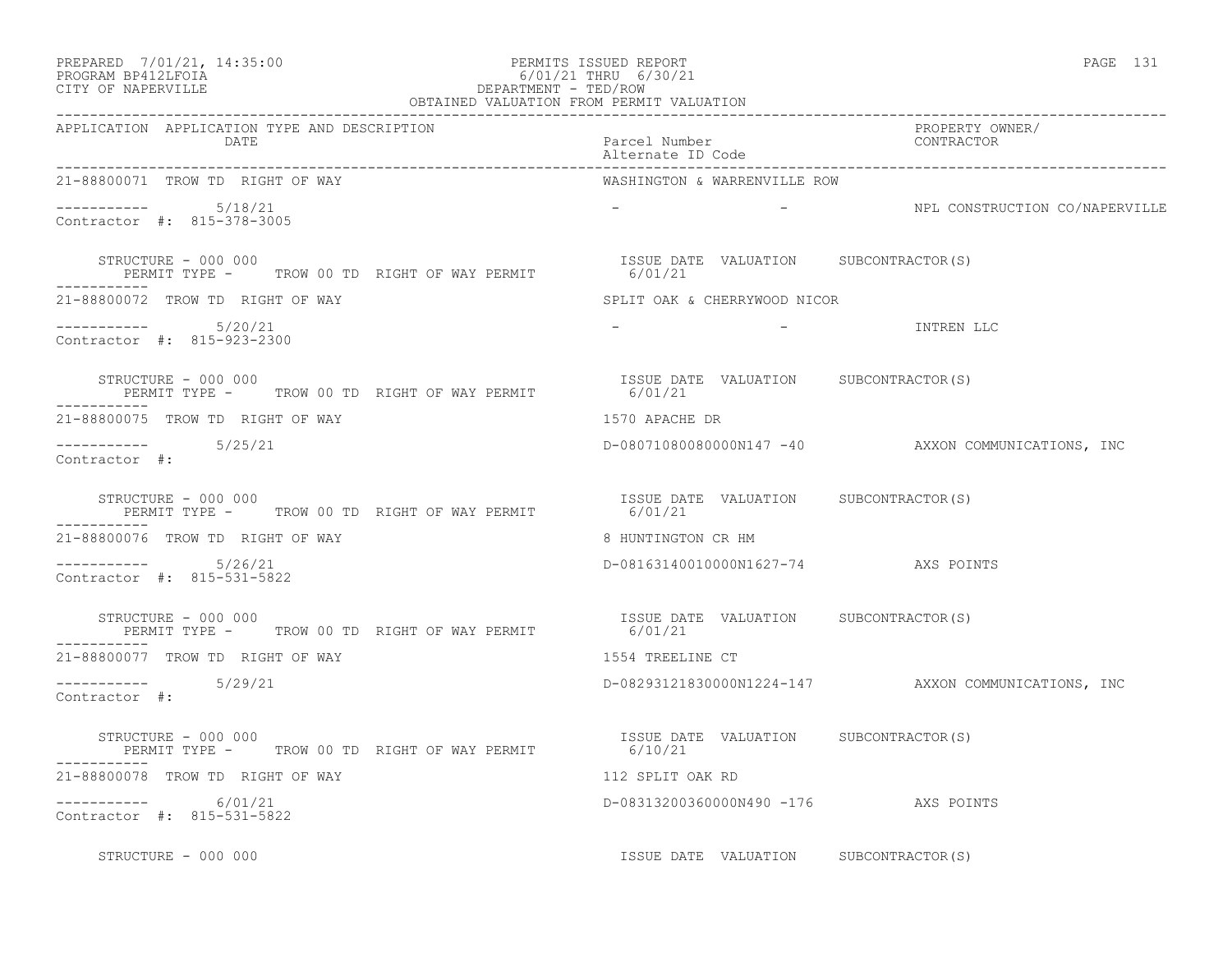### PREPARED 7/01/21, 14:35:00 PERMITS ISSUED REPORT<br>PROGRAM BP412LFOIA PAGE 132 PROGRAM BP412LFOIA 6/01/21 THRU 6/30/21 CITY OF NAPERVILLE **Example 20** and the contract of the DEPARTMENT - TED/ROW OBTAINED VALUATION FROM PERMIT VALUATION

| APPLICATION APPLICATION TYPE AND DESCRIPTION<br>DATE                                       | Parcel Number<br>Alternate ID Code                                | PROPERTY OWNER/<br>CONTRACTOR                       |  |
|--------------------------------------------------------------------------------------------|-------------------------------------------------------------------|-----------------------------------------------------|--|
| 21-88800078 (CONTINUED)                                                                    |                                                                   |                                                     |  |
| PERMIT TYPE - TROW 00 TD RIGHT OF WAY PERMIT 6/06/21                                       |                                                                   |                                                     |  |
| ----------<br>21-88800079 TROW TD RIGHT OF WAY                                             | 2619 PARTLOW DR                                                   |                                                     |  |
| $--------- 6/01/21$<br>Contractor #: 815-531-5822                                          | W-01103050070000N1058-229 AXS POINTS                              |                                                     |  |
| STRUCTURE - 000 000<br>PERMIT TYPE - TROW 00 TD RIGHT OF WAY PERMIT 6/10/21<br>----------- | ISSUE DATE VALUATION SUBCONTRACTOR(S)                             |                                                     |  |
| 21-88800080 TROW TD RIGHT OF WAY                                                           | 601 SARA LN                                                       |                                                     |  |
| -----------     6/04/21<br>Contractor #: 630-388-3283                                      |                                                                   | D-08294020010000N135 -148 NICOR GAS CO/NAPERVILLE   |  |
| STRUCTURE - 000 000<br>PERMIT TYPE - TROW 00 TD RIGHT OF WAY PERMIT                        | ISSUE DATE VALUATION SUBCONTRACTOR (S)<br>6/24/21                 |                                                     |  |
| 21-88800081 TROW TD RIGHT OF WAY                                                           | 935 JOHN FRIEND DR                                                |                                                     |  |
| $--------- 6/06/21$<br>Contractor #:                                                       |                                                                   | D-07272130080000N745 -125 AXXON COMMUNICATIONS, INC |  |
| STRUCTURE - 000 000<br>PERMIT TYPE - TROW 00 TD RIGHT OF WAY PERMIT                        | ISSUE DATE VALUATION SUBCONTRACTOR(S)<br>6/17/21                  |                                                     |  |
| 21-88800082 TROW TD RIGHT OF WAY                                                           | 509 AURORA AV                                                     |                                                     |  |
| $--------- 6/07/21$<br>Contractor #: 815-923-2300                                          | D-07241242890000N346 -98 INTREN LLC                               |                                                     |  |
| STRUCTURE - 000 000<br>PERMIT TYPE - TROW 00 TD RIGHT OF WAY PERMIT 6/14/21                | ISSUE DATE VALUATION SUBCONTRACTOR (S)                            |                                                     |  |
| 21-88800083 TROW TD RIGHT OF WAY                                                           | 1751 W DIEHL RD                                                   |                                                     |  |
| $--------- 6/07/21$<br>Contractor #: 815-923-2300                                          | D-07033010080000N836 -18 INTREN LLC                               |                                                     |  |
| STRUCTURE – 000 000<br>PERMIT TYPE - TROW 00 TD RIGHT OF WAY PERMIT                        | ISSUE DATE VALUATION SUBCONTRACTOR(S)<br>HT OF WAY PERMIT 6/17/21 |                                                     |  |
| 21-88800084 TROW TD RIGHT OF WAY                                                           | 2509 LISSON RD                                                    |                                                     |  |
| $--------- 6/07/21$<br>Contractor #: 630-388-3283                                          |                                                                   | W-02043010040000N402 -209 NICOR GAS CO/NAPERVILLE   |  |